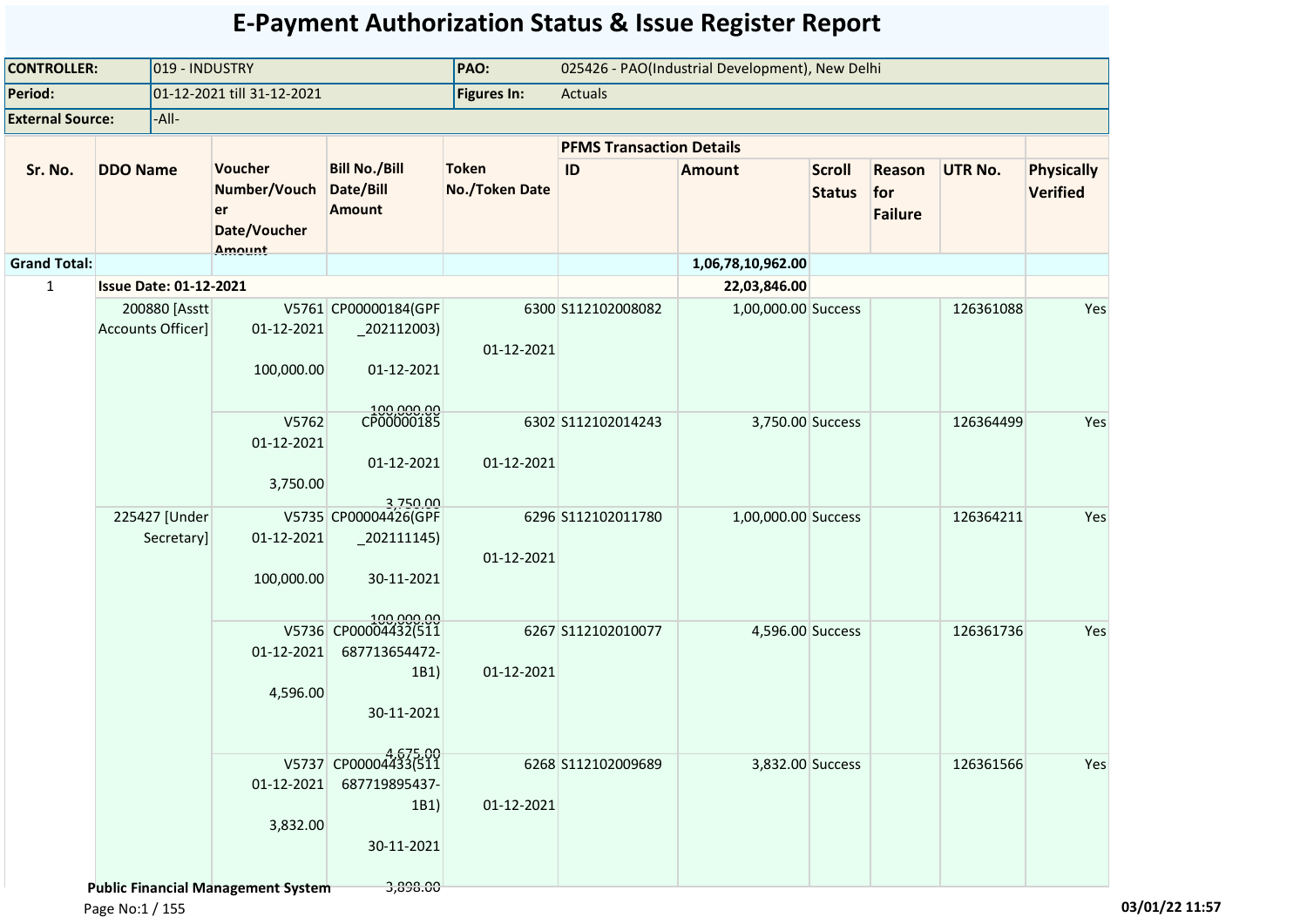| 5,137.00                     | V5739 CP00004435(511<br>01-12-2021 687736878638-<br>1B1)<br>30-11-2021  | 01-12-2021 | 6270 S112102008243 | 5,137.00 Success | 126361339 | Yes |
|------------------------------|-------------------------------------------------------------------------|------------|--------------------|------------------|-----------|-----|
| 5,137.00                     | V5740 CP00004436(511<br>01-12-2021 687742859219-<br>1B1)<br>30-11-2021  | 01-12-2021 | 6271 S112102008213 | 5,137.00 Success | 126361294 | Yes |
| 01-12-2021<br>5,884.00       | V5741 CP00004437(511<br>687772478944-<br>1B1)<br>30-11-2021             | 01-12-2021 | 6272 S112102011730 | 5,884.00 Success | 126364184 | Yes |
| 01-12-2021<br>5,137.00       | V5742 CP00004438(511<br>687782840162-<br>1B1)<br>30-11-2021             | 01-12-2021 | 6273 S112102011670 | 5,137.00 Success | 126364108 | Yes |
| $01 - 12 - 2021$<br>5,390.00 | V5743 CP00004439(511<br>687710386123-<br>1B1)<br>30-11-2021             | 01-12-2021 | 6274 S112102011403 | 5,390.00 Success | 126361789 | Yes |
| $01-12-2021$<br>4,035.00     | V5744 CP00004440(511<br>687762588975-<br>1B1)<br>30-11-2021<br>4,104.00 | 01-12-2021 | 6275 S112102011412 | 4,035.00 Success | 126361815 | Yes |

 **Public Financial Management System**  Page No:2 / 155 **03/01/22 11:57**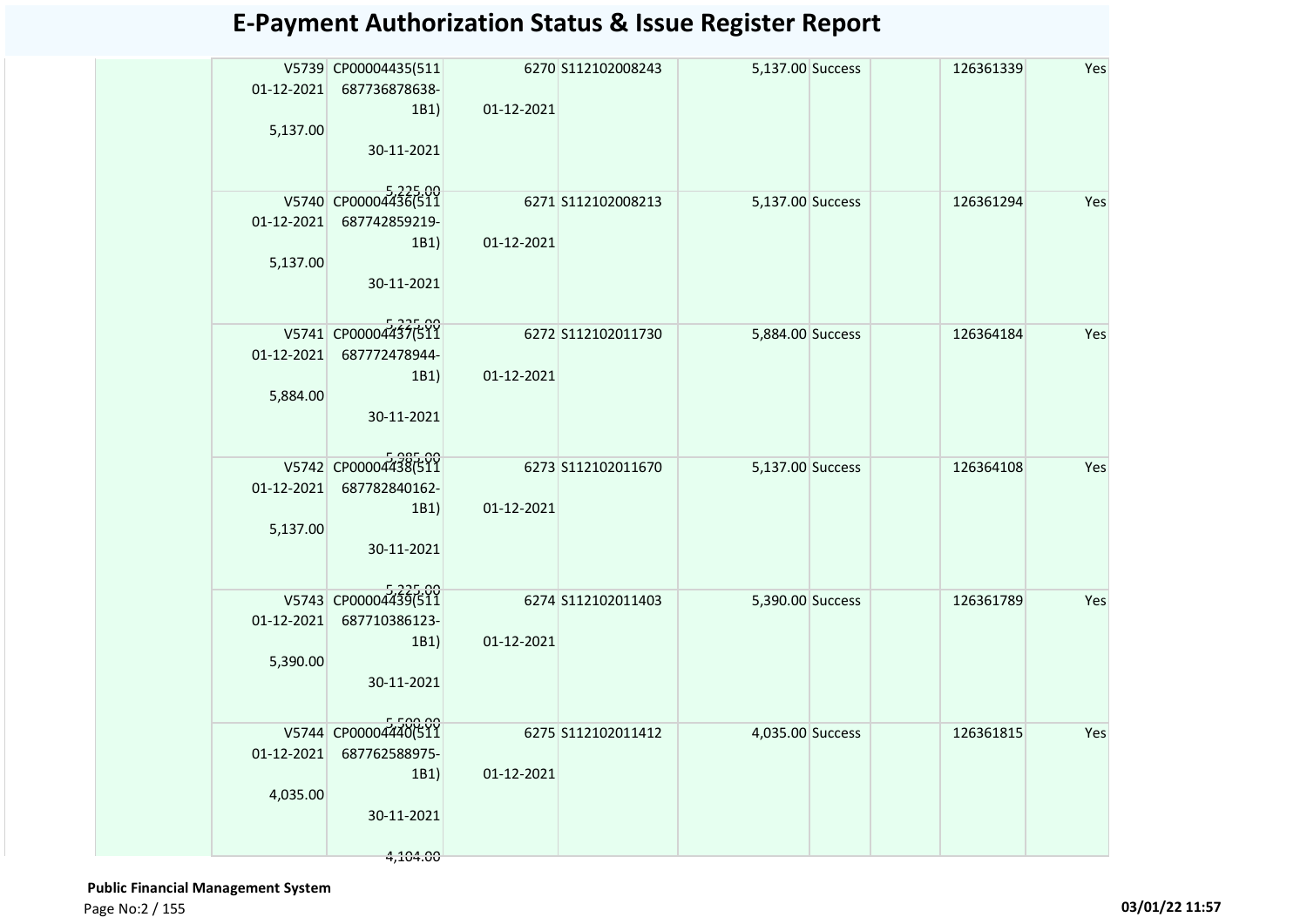| 1B1)<br>30-11-2021                  | 01-12-2021                                                                                                                                                                                                                                                                                                                                                   |                                                                                                                                   | 126364135                                                                                                            | Yes |
|-------------------------------------|--------------------------------------------------------------------------------------------------------------------------------------------------------------------------------------------------------------------------------------------------------------------------------------------------------------------------------------------------------------|-----------------------------------------------------------------------------------------------------------------------------------|----------------------------------------------------------------------------------------------------------------------|-----|
| 1B1)<br>30-11-2021                  | 01-12-2021                                                                                                                                                                                                                                                                                                                                                   |                                                                                                                                   | 126361842                                                                                                            | Yes |
| 687728723587-<br>1B1)<br>30-11-2021 | 01-12-2021                                                                                                                                                                                                                                                                                                                                                   |                                                                                                                                   | 126364158                                                                                                            | Yes |
| 687774027032-<br>1B1)<br>30-11-2021 | 01-12-2021                                                                                                                                                                                                                                                                                                                                                   |                                                                                                                                   | 126364081                                                                                                            | Yes |
| 687777018005-<br>1B1)<br>30-11-2021 | 01-12-2021                                                                                                                                                                                                                                                                                                                                                   |                                                                                                                                   | 126364532                                                                                                            | Yes |
| 687738067549-<br>1B1)<br>30-11-2021 | 01-12-2021                                                                                                                                                                                                                                                                                                                                                   |                                                                                                                                   | 126364562                                                                                                            | Yes |
|                                     | V5745 CP00004441(511<br>01-12-2021 687750780414-<br>5,238.00<br>V5746 CP00004442(511<br>01-12-2021 687774651570-<br>4,035.00<br>V5751 CP00004447(511<br>01-12-2021<br>5,731.00<br>V5752 CP00004448(511<br>01-12-2021<br>4,563.00<br>V5753 CP00004449(511<br>$01 - 12 - 2021$<br>4,563.00<br>V5754 CP00004450(511<br>$01 - 12 - 2021$<br>4,563.00<br>4,641.00 | 6276 \$112102011690<br>6277 S112102011456<br>6282 S112102011694<br>6283 S112102011639<br>6284 S112102015598<br>6285 S112102015621 | 5,238.00 Success<br>4,035.00 Success<br>5,731.00 Success<br>4,563.00 Success<br>4,563.00 Success<br>4,563.00 Success |     |

 **Public Financial Management System**  Page No:3 / 155 **03/01/22 11:57**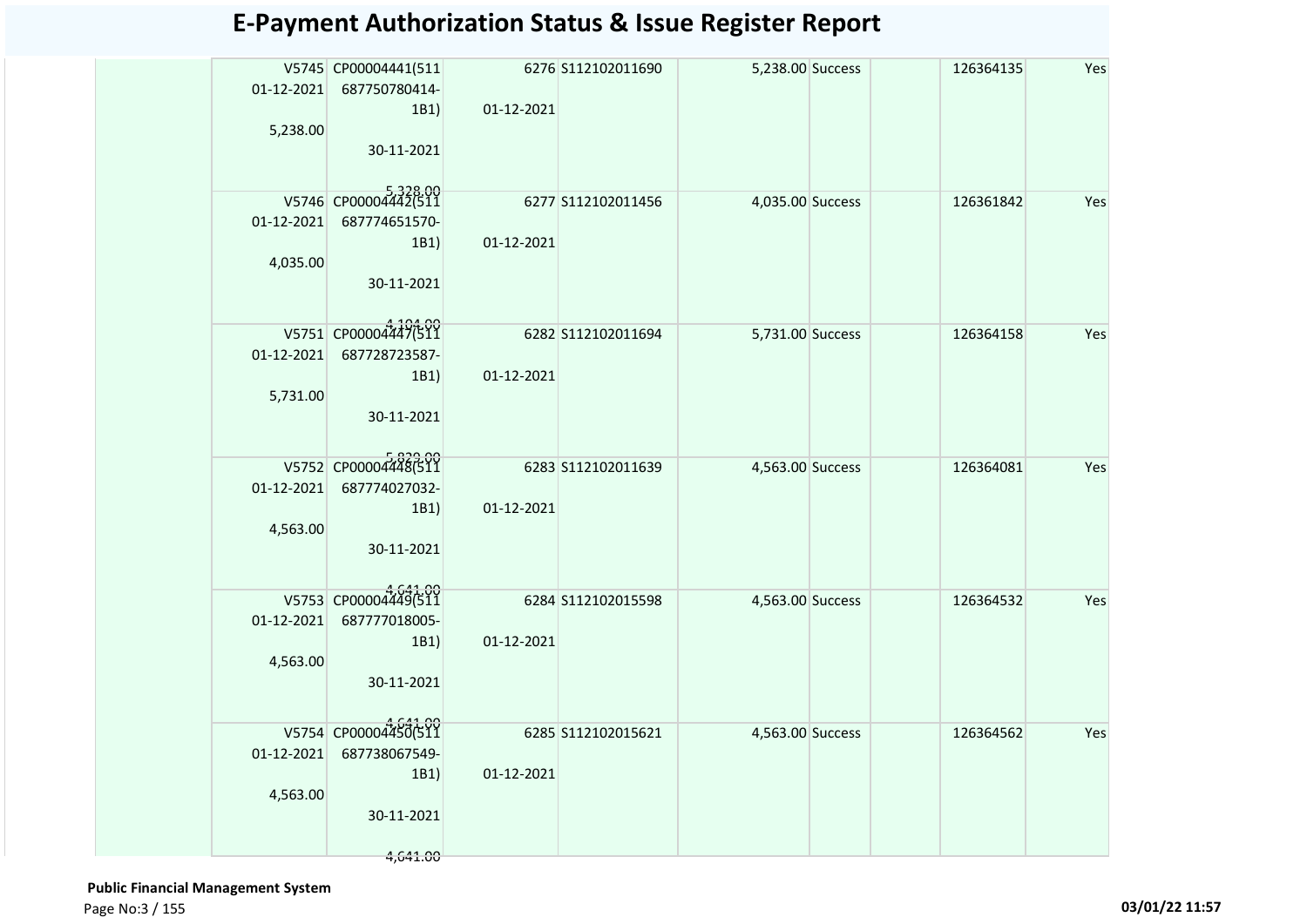| V5755      | CP00004474                                |            | 6295 S112102009806 | 943.00 Success      | 126361649 | Yes |
|------------|-------------------------------------------|------------|--------------------|---------------------|-----------|-----|
| 01-12-2021 |                                           |            |                    |                     |           |     |
|            | 01-12-2021                                | 01-12-2021 |                    |                     |           |     |
| 943.00     |                                           |            |                    |                     |           |     |
|            | 943.00                                    |            |                    |                     |           |     |
| V5756      | CP00004473                                |            | 6294 S112102009776 | 2,559.00 Success    | 126361596 | Yes |
| 01-12-2021 |                                           |            |                    |                     |           |     |
|            | 01-12-2021                                | 01-12-2021 |                    |                     |           |     |
| 2,559.00   |                                           |            |                    |                     |           |     |
|            | 2,559.00<br>V5758 CP00004476(GPF          |            | 6299 S112102011840 | 90,000.00 Success   | 126364294 | Yes |
| 01-12-2021 | $-202112146$                              |            |                    |                     |           |     |
|            |                                           | 01-12-2021 |                    |                     |           |     |
| 90,000.00  | 01-12-2021                                |            |                    |                     |           |     |
|            |                                           |            |                    |                     |           |     |
|            | 90,000,00                                 |            |                    |                     |           |     |
|            | V5759 CP00004477(GPF                      |            | 6297 S112102011826 | 8,00,000.00 Success | 126364264 | Yes |
| 01-12-2021 | 202112147)                                |            |                    |                     |           |     |
|            |                                           | 01-12-2021 |                    |                     |           |     |
| 800,000.00 | 01-12-2021                                |            |                    |                     |           |     |
|            |                                           |            |                    |                     |           |     |
|            | <u>soo ooo oo</u><br>V5760 CP00004478(GPF |            | 6298 S112102012062 | 3,00,000.00 Success | 126364380 | Yes |
| 01-12-2021 | 202112148)                                |            |                    |                     |           |     |
|            |                                           | 01-12-2021 |                    |                     |           |     |
| 300,000.00 | 01-12-2021                                |            |                    |                     |           |     |
|            |                                           |            |                    |                     |           |     |
|            | 300,000.00<br>CP00004456                  |            |                    |                     |           |     |
| V5764      |                                           |            | 6290 S112102034365 | 1,305.00 Success    | 126369991 | Yes |
| 01-12-2021 |                                           |            |                    |                     |           |     |
|            | 30-11-2021                                | 01-12-2021 |                    |                     |           |     |
| 1,305.00   |                                           |            |                    |                     |           |     |
| V5765      | 1,305.00<br>CP00004455                    |            | 6289 S112102034372 | 1,532.00 Success    | 126370023 | Yes |
| 01-12-2021 |                                           |            |                    |                     |           |     |
|            | 30-11-2021                                | 01-12-2021 |                    |                     |           |     |
| 1,532.00   |                                           |            |                    |                     |           |     |
|            | 1,532.00                                  |            |                    |                     |           |     |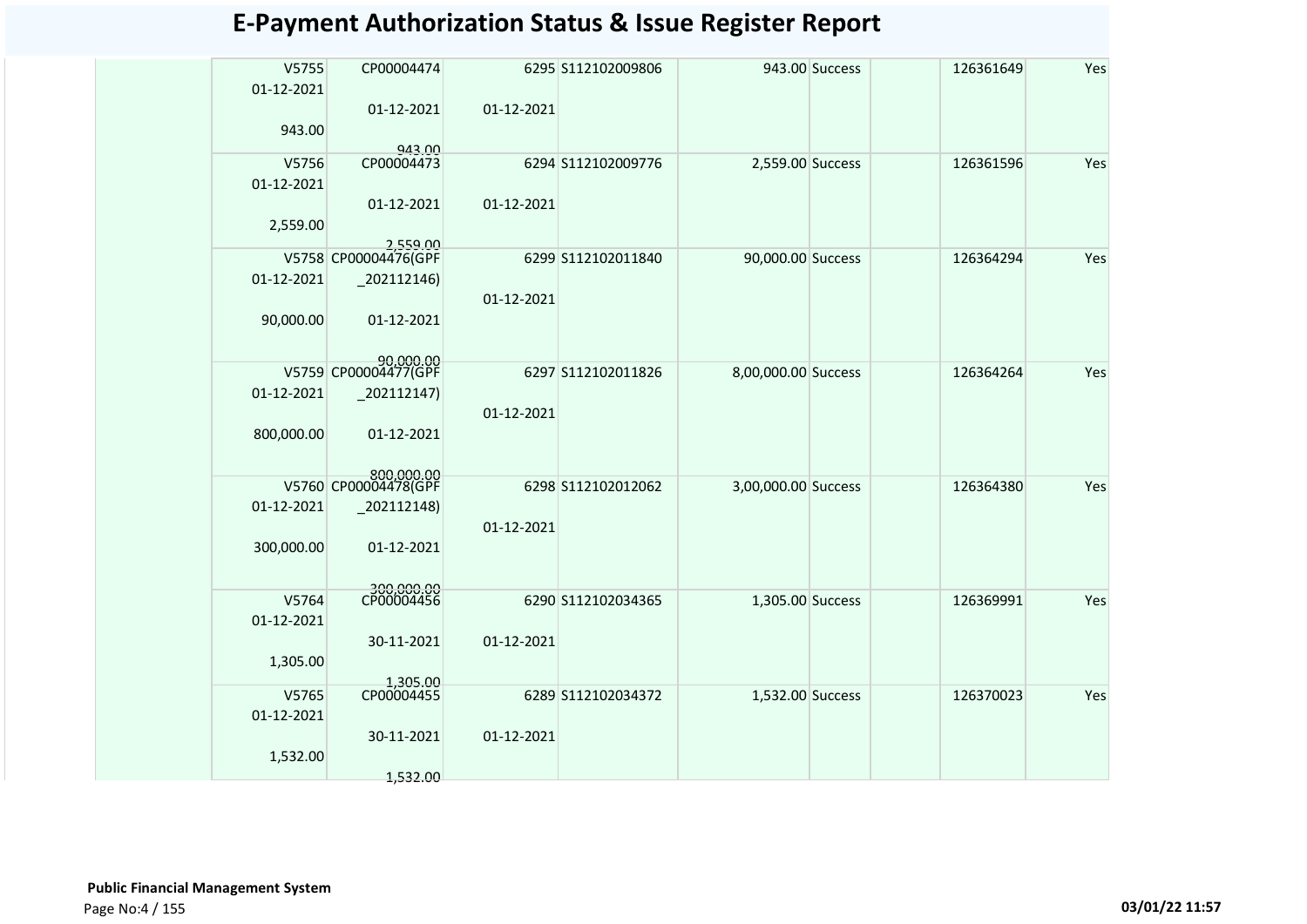|                   |            | V5766 CP00004451(511   |            | 6286 S112102034325 | 4,035.00 Success    | 126369834 | Yes |
|-------------------|------------|------------------------|------------|--------------------|---------------------|-----------|-----|
|                   | 01-12-2021 | 687742748079-          |            |                    |                     |           |     |
|                   |            | 1B1)                   | 01-12-2021 |                    |                     |           |     |
|                   | 4,035.00   |                        |            |                    |                     |           |     |
|                   |            | 30-11-2021             |            |                    |                     |           |     |
|                   |            |                        |            |                    |                     |           |     |
|                   |            | V5767 CP00004452(511   |            | 6287 S112102034436 | 1,76,950.00 Success | 126370089 | Yes |
|                   | 01-12-2021 | 687708002715-          |            |                    |                     |           |     |
|                   |            | 1B1)                   | 01-12-2021 |                    |                     |           |     |
|                   | 176,950.00 |                        |            |                    |                     |           |     |
|                   |            | 30-11-2021             |            |                    |                     |           |     |
|                   |            |                        |            |                    |                     |           |     |
|                   |            | V5768 CP00004453(511   |            |                    |                     |           |     |
|                   |            |                        |            | 6291 S112102034345 | 4,80,712.00 Success | 126369925 | Yes |
|                   | 01-12-2021 | 687781114392-          |            |                    |                     |           |     |
|                   |            | 1B1)                   | 01-12-2021 |                    |                     |           |     |
|                   | 480,712.00 | 30-11-2021             |            |                    |                     |           |     |
|                   |            |                        |            |                    |                     |           |     |
|                   |            |                        |            |                    |                     |           |     |
|                   |            | V5769 CP00004454(511   |            | 6288 S112102034414 | 39,244.00 Success   | 126370053 | Yes |
|                   | 01-12-2021 | 687700535117-          |            |                    |                     |           |     |
|                   |            | 1B1)                   | 01-12-2021 |                    |                     |           |     |
|                   | 39,244.00  |                        |            |                    |                     |           |     |
|                   |            | 30-11-2021             |            |                    |                     |           |     |
|                   |            |                        |            |                    |                     |           |     |
| 225429 [Section   | V5763      | CP00000435             |            | 6265 S112102034484 | 23,122.00 Success   | 126370117 | Yes |
| Officer]          | 01-12-2021 |                        |            |                    |                     |           |     |
|                   |            | 25-11-2021             | 01-12-2021 |                    |                     |           |     |
|                   | 23,122.00  |                        |            |                    |                     |           |     |
|                   |            | 23,122.00              |            |                    |                     |           |     |
| 225438 [Asstt     | V5757      | CP00000414             |            | 6264 S112102011866 | 5,056.00 Success    | 126364324 | Yes |
| Accounts Officer] | 01-12-2021 |                        |            |                    |                     |           |     |
|                   |            | 01-12-2021             | 01-12-2021 |                    |                     |           |     |
|                   | 5,056.00   |                        |            |                    |                     |           |     |
|                   | V5770      | 5,056.00<br>CP00000415 |            | 6301 S112102034342 | 6,797.00 Success    | 126369891 | Yes |
|                   | 01-12-2021 |                        |            |                    |                     |           |     |
|                   |            | 01-12-2021             | 01-12-2021 |                    |                     |           |     |
|                   | 6,797.00   |                        |            |                    |                     |           |     |
|                   |            | 6,797.00               |            |                    |                     |           |     |

 **Public Financial Management System**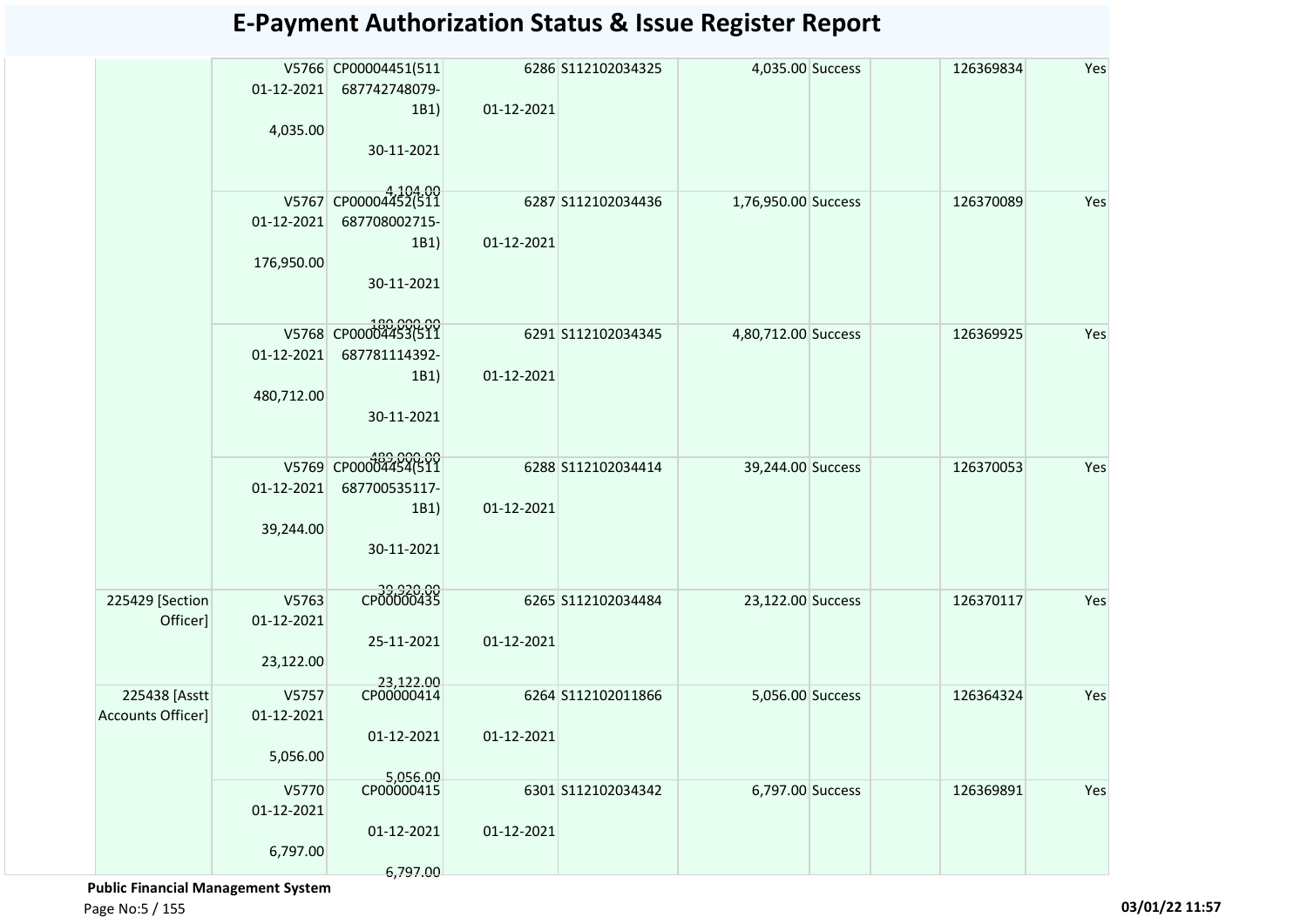| $\overline{a}$ | <b>Issue Date: 02-12-2021</b>       |                                   |                                                                |            |                    | 6,92,760.00         |           |     |
|----------------|-------------------------------------|-----------------------------------|----------------------------------------------------------------|------------|--------------------|---------------------|-----------|-----|
|                | 200880 [Asstt]<br>Accounts Officer] | 02-12-2021<br>28,381.00           | V5791 CP00000187(202<br>112002)<br>02-12-2021                  | 02-12-2021 | 6324 S112102247266 | 28,381.00 Success   | 142359127 | Yes |
|                | 225427 [Under<br>Secretary]         | V5771<br>02-12-2021<br>348,885.00 | 30,749.00<br>CP00001676<br>30-07-2021                          | 02-12-2021 | 6309 S112102137831 | 3,48,885.00 Success | 139024695 | Yes |
|                |                                     | V5772<br>02-12-2021<br>15,440.00  | 348,885.00<br>CP00004414<br>29-11-2021                         | 02-12-2021 | 6305 S112102138247 | 15,440.00 Success   | 139034127 | Yes |
|                |                                     | V5773<br>02-12-2021<br>16,400.00  | 15,440.00<br>CP00004413<br>29-11-2021                          | 02-12-2021 | 6307 S112102137230 | 16,400.00 Success   | 139093119 | Yes |
|                |                                     | V5774<br>02-12-2021<br>21,983.00  | 16,400.00<br>CP00004412<br>29-11-2021                          | 02-12-2021 | 6304 S112102138056 | 21,983.00 Success   | 139024918 | Yes |
|                |                                     | V5775<br>02-12-2021<br>6,660.00   | 21.983.00<br>CP00004418<br>29-11-2021                          | 02-12-2021 | 6306 S112102130578 | 6,660.00 Success    | 139083931 | Yes |
|                |                                     | V5776<br>02-12-2021<br>15,920.00  | 6,660.00<br>CP00004419<br>29-11-2021                           | 02-12-2021 | 6303 S112102137975 | 15,920.00 Success   | 139093513 | Yes |
|                |                                     | 02-12-2021<br>54,000.00           | 15,920.00<br>V5778 CP00004488(EFR<br>2021120001)<br>02-12-2021 | 02-12-2021 | 6311 S112102137460 | 54,000.00 Success   | 139093285 | Yes |
|                |                                     |                                   | 54,000.00                                                      |            |                    |                     |           |     |

 **Public Financial Management System** 

Page No:6 / 155 **03/01/22 11:57**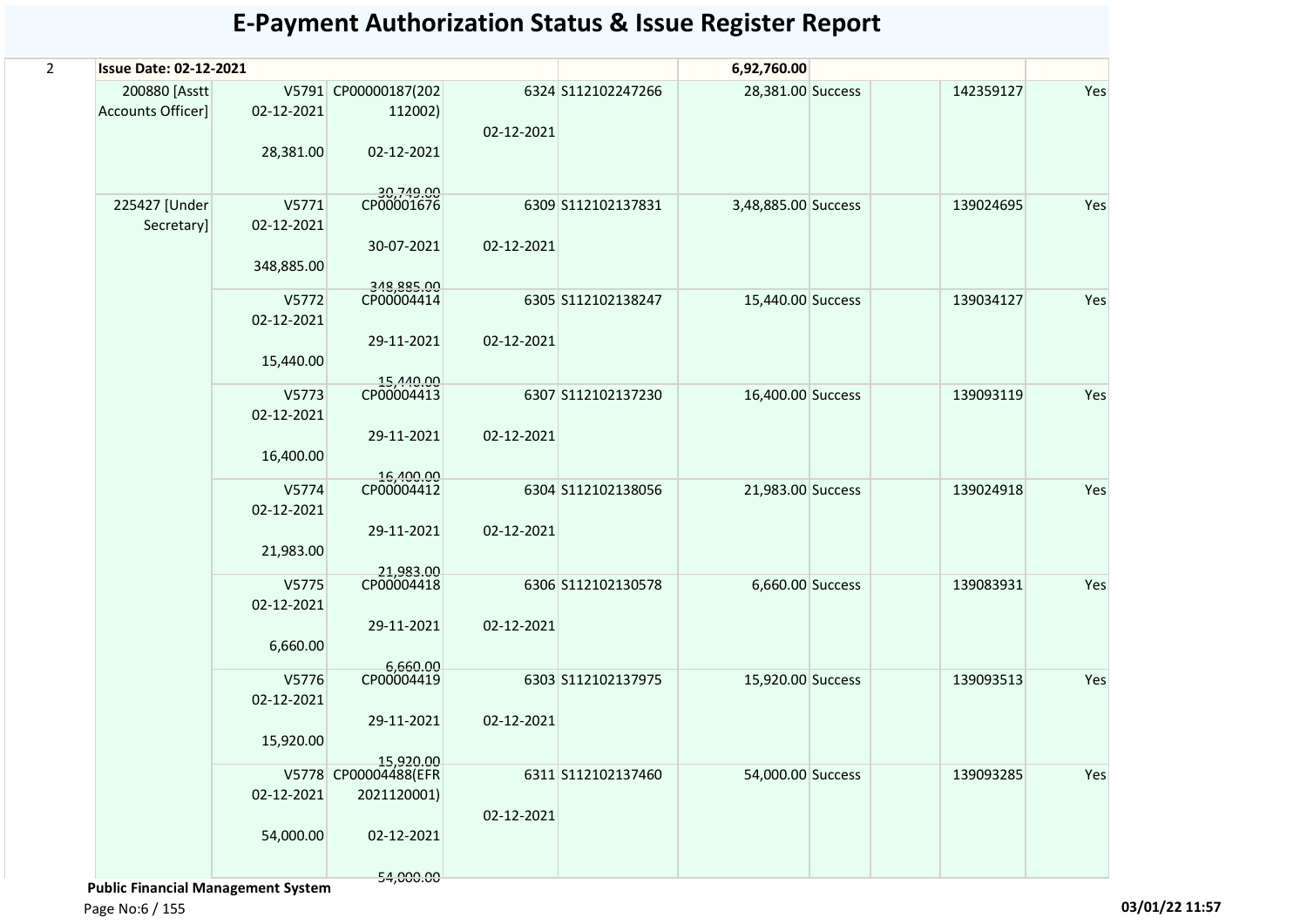| V5779      | CP00004431              |            | 6308 S112102181945 | 16,071.00 Success | 141642322 | Yes |
|------------|-------------------------|------------|--------------------|-------------------|-----------|-----|
| 02-12-2021 |                         |            |                    |                   |           |     |
|            | 30-11-2021              | 02-12-2021 |                    |                   |           |     |
| 16,071.00  |                         |            |                    |                   |           |     |
| V5780      | 16,071.00<br>CP00004487 |            | 6314 S112102184320 | 4,400.00 Success  | 141642629 | Yes |
| 02-12-2021 |                         |            |                    |                   |           |     |
|            | 01-12-2021              | 02-12-2021 |                    |                   |           |     |
| 4,400.00   |                         |            |                    |                   |           |     |
|            | 4.400.00                |            |                    |                   |           |     |
|            | V5781 CP00004479(511    |            | 6315 S112102156826 | 4,116.00 Success  | 141635960 | Yes |
| 02-12-2021 | 687789339763-           |            |                    |                   |           |     |
|            | 1B1)                    | 02-12-2021 |                    |                   |           |     |
| 4,116.00   | 01-12-2021              |            |                    |                   |           |     |
|            |                         |            |                    |                   |           |     |
|            |                         |            |                    |                   |           |     |
|            | V5782 CP00004480(511    |            | 6316 S112102158037 | 23,638.00 Success | 141639095 | Yes |
| 02-12-2021 | 687781816325-           |            |                    |                   |           |     |
|            | 1B1)                    | 02-12-2021 |                    |                   |           |     |
| 23,638.00  | 01-12-2021              |            |                    |                   |           |     |
|            |                         |            |                    |                   |           |     |
|            |                         |            |                    |                   |           |     |
|            | V5783 CP00004481(511    |            | 6317 S112102158093 | 24,547.00 Success | 141639251 | Yes |
| 02-12-2021 | 687798669101-<br>1B1)   | 02-12-2021 |                    |                   |           |     |
| 24,547.00  |                         |            |                    |                   |           |     |
|            | 01-12-2021              |            |                    |                   |           |     |
|            |                         |            |                    |                   |           |     |
|            | V5784 CP00004482(511    |            |                    |                   |           |     |
| 02-12-2021 | 687772671204-           |            | 6318 S112102158110 | 11,183.00 Success | 141639410 | Yes |
|            | 1B1)                    | 02-12-2021 |                    |                   |           |     |
| 11,183.00  |                         |            |                    |                   |           |     |
|            | 01-12-2021              |            |                    |                   |           |     |
|            |                         |            |                    |                   |           |     |
|            | 11,375.00               |            |                    |                   |           |     |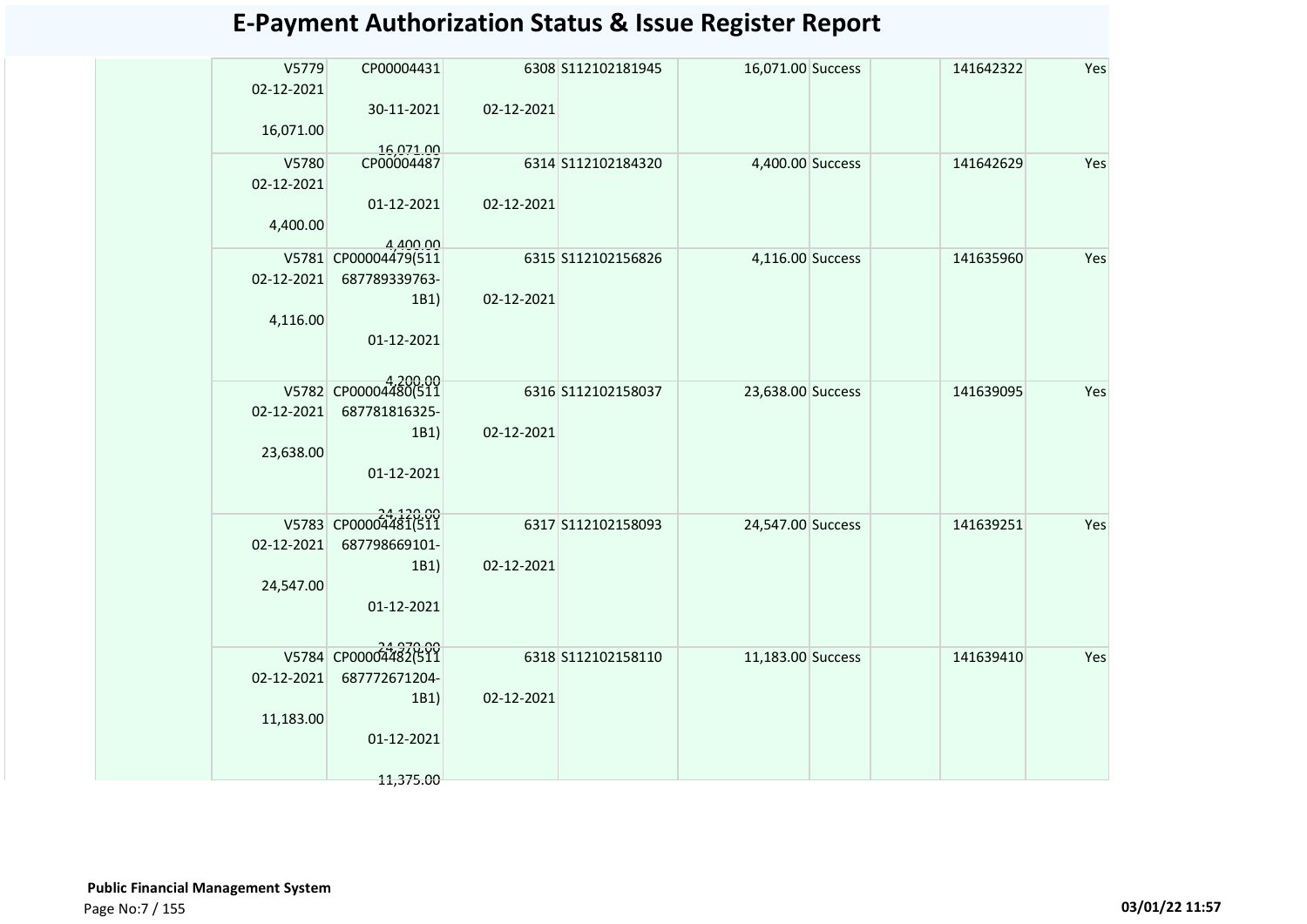|                             | 02-12-2021<br>13,780.00          | V5785 CP00004483(511<br>687702027276-<br>1B1)<br>01-12-2021 | 02-12-2021 | 6319 S112102158142 | 13,780.00 Success | 141639551 | Yes |
|-----------------------------|----------------------------------|-------------------------------------------------------------|------------|--------------------|-------------------|-----------|-----|
|                             | V5786<br>02-12-2021<br>5,309.00  | CP00004484(511<br>687799287604-<br>1B1)<br>01-12-2021       | 02-12-2021 | 6320 S112102158175 | 5,309.00 Success  | 141639732 | Yes |
|                             | 02-12-2021<br>24,462.00          | V5787 CP00004485(511<br>687769590039-<br>1B1)<br>01-12-2021 | 02-12-2021 | 6312 S112102158227 | 24,462.00 Success | 141642022 | Yes |
|                             | 02-12-2021<br>12,248.00          | V5788 CP00004486(511<br>687728062107-<br>1B1)<br>01-12-2021 | 02-12-2021 | 6313 S112102158211 | 12,248.00 Success | 141639888 | Yes |
| 225428 [Section<br>Officer] | V5777<br>02-12-2021<br>5,148.00  | CP00000292<br>01-12-2021                                    | 02-12-2021 | 6310 S112102130420 | 5,148.00 Success  | 139083725 | Yes |
| 225430 [Under<br>Secretary] | V5789<br>02-12-2021<br>18,433.00 | 5,148.00<br>CP00000005<br>02-12-2021<br>18,433.00           | 02-12-2021 | 6322 S112102184077 | 18,433.00 Success | 141642493 | Yes |
|                             |                                  |                                                             |            |                    |                   |           |     |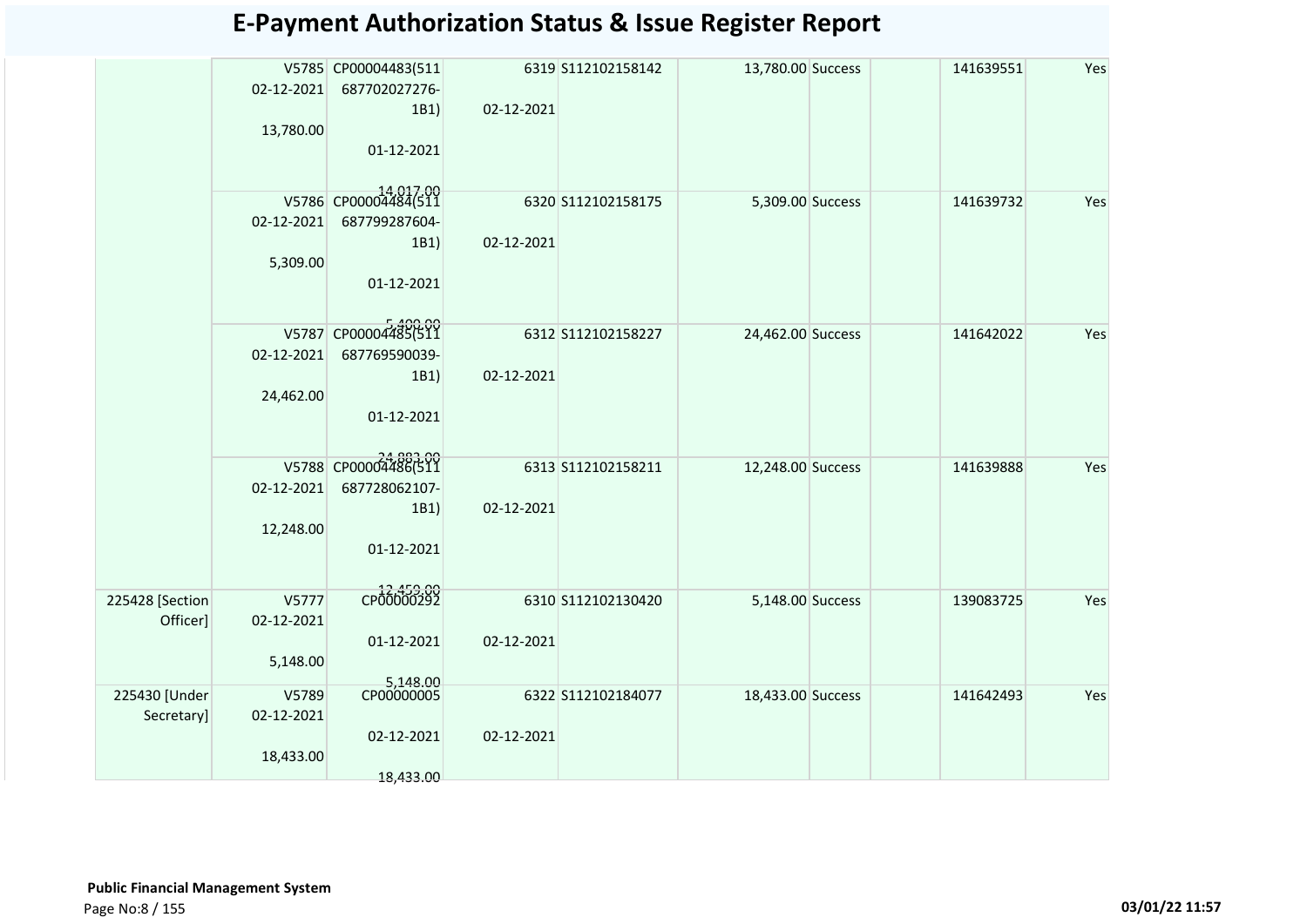|                | 225438 [Asstt                 |            | V5790 CP00000417(202 |            | 6323 S112102158409       | 21,756.00 Success   |                | 141642152 | Yes |
|----------------|-------------------------------|------------|----------------------|------------|--------------------------|---------------------|----------------|-----------|-----|
|                | <b>Accounts Officer]</b>      | 02-12-2021 | 112001)              |            |                          |                     |                |           |     |
|                |                               |            |                      | 02-12-2021 |                          |                     |                |           |     |
|                |                               | 21,756.00  | 02-12-2021           |            |                          |                     |                |           |     |
|                |                               |            |                      |            |                          |                     |                |           |     |
|                |                               |            | 23,574.00            |            |                          |                     |                |           |     |
| $\overline{3}$ | <b>Issue Date: 03-12-2021</b> |            |                      |            |                          | 11,55,595.00        |                |           |     |
|                | 200880 [Asstt                 | V5804      | CP00000190           |            | 6338 S112102528963       |                     | 577.00 Success | 151781915 | Yes |
|                | Accounts Officer]             | 03-12-2021 |                      |            |                          |                     |                |           |     |
|                |                               |            | 03-12-2021           | 03-12-2021 |                          |                     |                |           |     |
|                |                               | 577.00     |                      |            |                          |                     |                |           |     |
|                |                               |            | 577.00<br>CP00000189 |            |                          |                     |                |           |     |
|                |                               | V5805      |                      |            | 6337 S112102529578       |                     | 204.00 Success | 151782282 | Yes |
|                |                               | 03-12-2021 |                      |            |                          |                     |                |           |     |
|                |                               |            | 03-12-2021           | 03-12-2021 |                          |                     |                |           |     |
|                |                               | 204.00     |                      |            |                          |                     |                |           |     |
|                |                               | V5808      | 204.00<br>CP00000191 |            | 6342 S112102536210       |                     | 386.00 Success | 151839656 | Yes |
|                |                               | 03-12-2021 |                      |            |                          |                     |                |           |     |
|                |                               |            | 03-12-2021           | 03-12-2021 |                          |                     |                |           |     |
|                |                               | 386.00     |                      |            |                          |                     |                |           |     |
|                |                               |            | 386.00               |            |                          |                     |                |           |     |
|                | 206942 [Under                 | V5794      | CP00000032           |            | 6333 S112102360962       | 62,370.00 Success   |                | 149689359 | Yes |
|                | Secretary                     | 03-12-2021 |                      |            |                          |                     |                |           |     |
|                | Department of                 |            | 01-12-2021           |            | 03-12-2021 S112102360963 | 45,000.00 Success   |                | 149689375 | Yes |
|                | <b>Industrial Policy</b>      | 815,499.00 |                      |            |                          |                     |                |           |     |
|                | and Promotion                 |            | 906,109.00           |            | S112102360964            | 90,000.00 Success   |                | 149689387 | Yes |
|                | Ministry of                   |            |                      |            |                          |                     |                |           |     |
|                | Commerce and                  |            |                      |            | S112102360965            | 45,000.00 Success   |                | 149689397 | Yes |
|                | <b>Industry New</b>           |            |                      |            | S112102360966            | 63,000.00 Success   |                | 149689407 | Yes |
|                | Delhi]                        |            |                      |            |                          |                     |                |           |     |
|                |                               |            |                      |            | S112102360967            | 21,600.00 Success   |                | 149689420 | Yes |
|                |                               |            |                      |            |                          |                     |                |           |     |
|                |                               |            |                      |            | S112102360968            | 33,750.00 Success   |                | 149689429 | Yes |
|                |                               |            |                      |            |                          |                     |                |           |     |
|                |                               |            |                      |            | S112102360969            | 1,62,278.00 Success |                | 149689451 | Yes |
|                |                               |            |                      |            |                          |                     |                |           |     |
|                |                               |            |                      |            | S112102360970            | 87,000.00 Success   |                | 149689473 | Yes |
|                |                               |            |                      |            |                          |                     |                |           |     |
|                |                               |            |                      |            | S112102360971            | 39,000.00 Success   |                | 149689484 | Yes |
|                |                               |            |                      |            |                          |                     |                |           |     |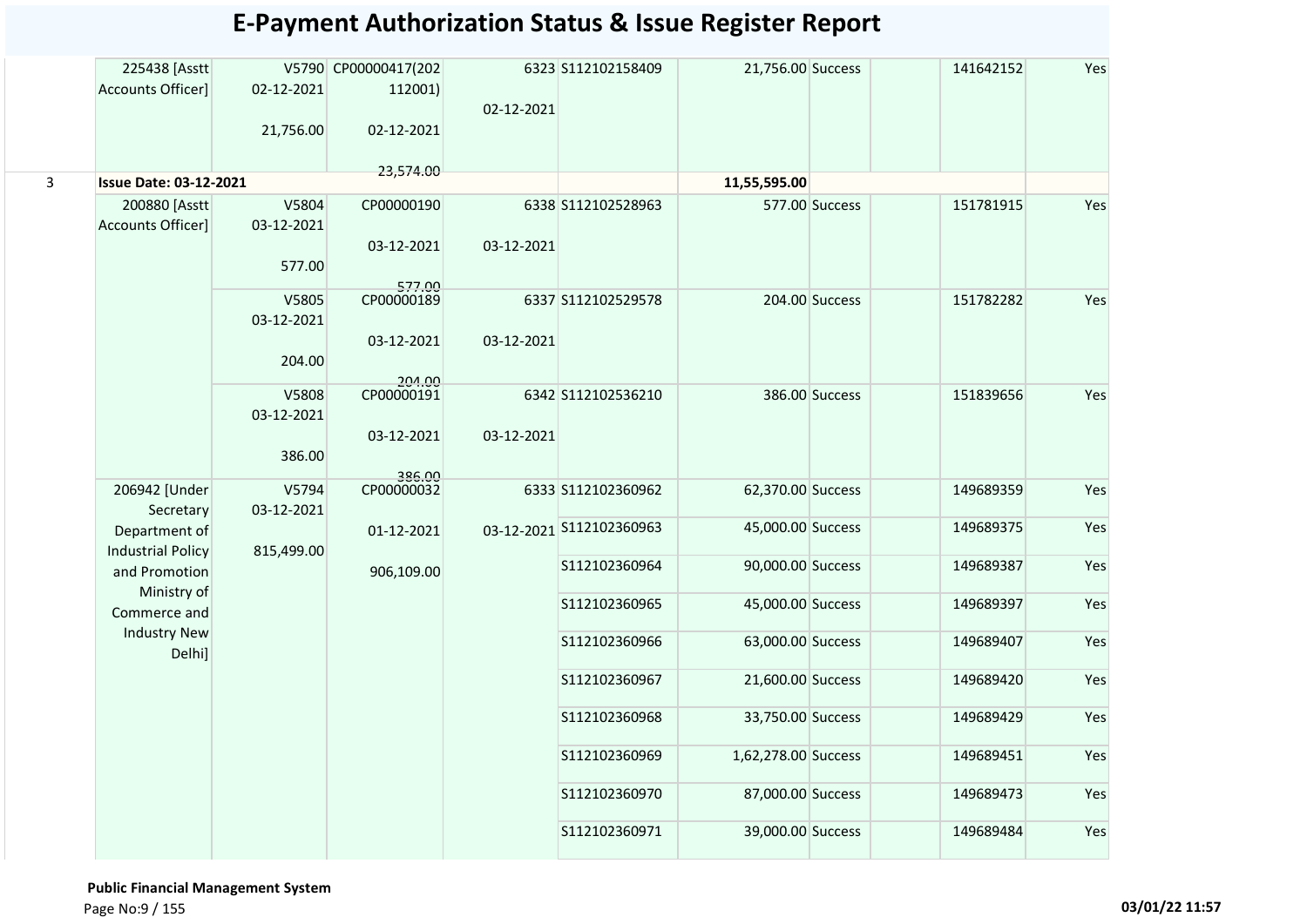|                             |                      |                                                             |            | S112102360972      | 45,000.00 Success   |                | 149689506 | Yes |
|-----------------------------|----------------------|-------------------------------------------------------------|------------|--------------------|---------------------|----------------|-----------|-----|
|                             |                      |                                                             |            | S112102360973      | 45,000.00 Success   |                | 149689550 | Yes |
|                             |                      |                                                             |            | S112102360974      | 69,001.00 Success   |                | 149689565 | Yes |
|                             |                      |                                                             |            | S112102360975      | 7,500.00 Success    |                | 149689576 | Yes |
| 225427 [Under<br>Secretary] | 03-12-2021<br>983.00 | V5796 CP00004305(511<br>687761432634-<br>1B1)<br>23-11-2021 | 25-11-2021 | 6088 S112102426660 |                     | 983.00 Success | 150574382 | Yes |
|                             |                      |                                                             |            |                    |                     |                |           |     |
|                             | V5799<br>03-12-2021  | CP00004494                                                  |            | 6336 S112102428259 | 1,68,000.00 Success |                | 150627017 | Yes |
|                             | 168,000.00           | 03-12-2021<br>168,000.00                                    | 03-12-2021 |                    |                     |                |           |     |
|                             | 03-12-2021           | V5806 CP00004493(GPF<br>$_2$ 202112149)                     |            | 6340 S112102529983 | 40,000.00 Success   |                | 151806614 | Yes |
|                             | 40,000.00            | 03-12-2021                                                  | 03-12-2021 |                    |                     |                |           |     |
| 225429 [Section             |                      | 40,000.00<br>V5800 CP00000439(511                           |            | 6330 S112102530010 | 10,024.00 Success   |                | 151793098 | Yes |
| Officer]                    | 03-12-2021           | 687708886962-                                               |            |                    |                     |                |           |     |
|                             |                      | 1B1)                                                        | 03-12-2021 |                    |                     |                |           |     |
|                             | 10,024.00            |                                                             |            |                    |                     |                |           |     |
|                             |                      | 29-11-2021                                                  |            |                    |                     |                |           |     |
|                             |                      | V5801 CP00000440(511                                        |            | 6331 S112102530050 | 16,712.00 Success   |                | 151793807 | Yes |
|                             | 03-12-2021           | 687768330180-                                               |            |                    |                     |                |           |     |
|                             |                      | 1B1)                                                        | 03-12-2021 |                    |                     |                |           |     |
|                             | 16,712.00            |                                                             |            |                    |                     |                |           |     |
|                             |                      | 29-11-2021                                                  |            |                    |                     |                |           |     |
|                             |                      | 17,000.00                                                   |            |                    |                     |                |           |     |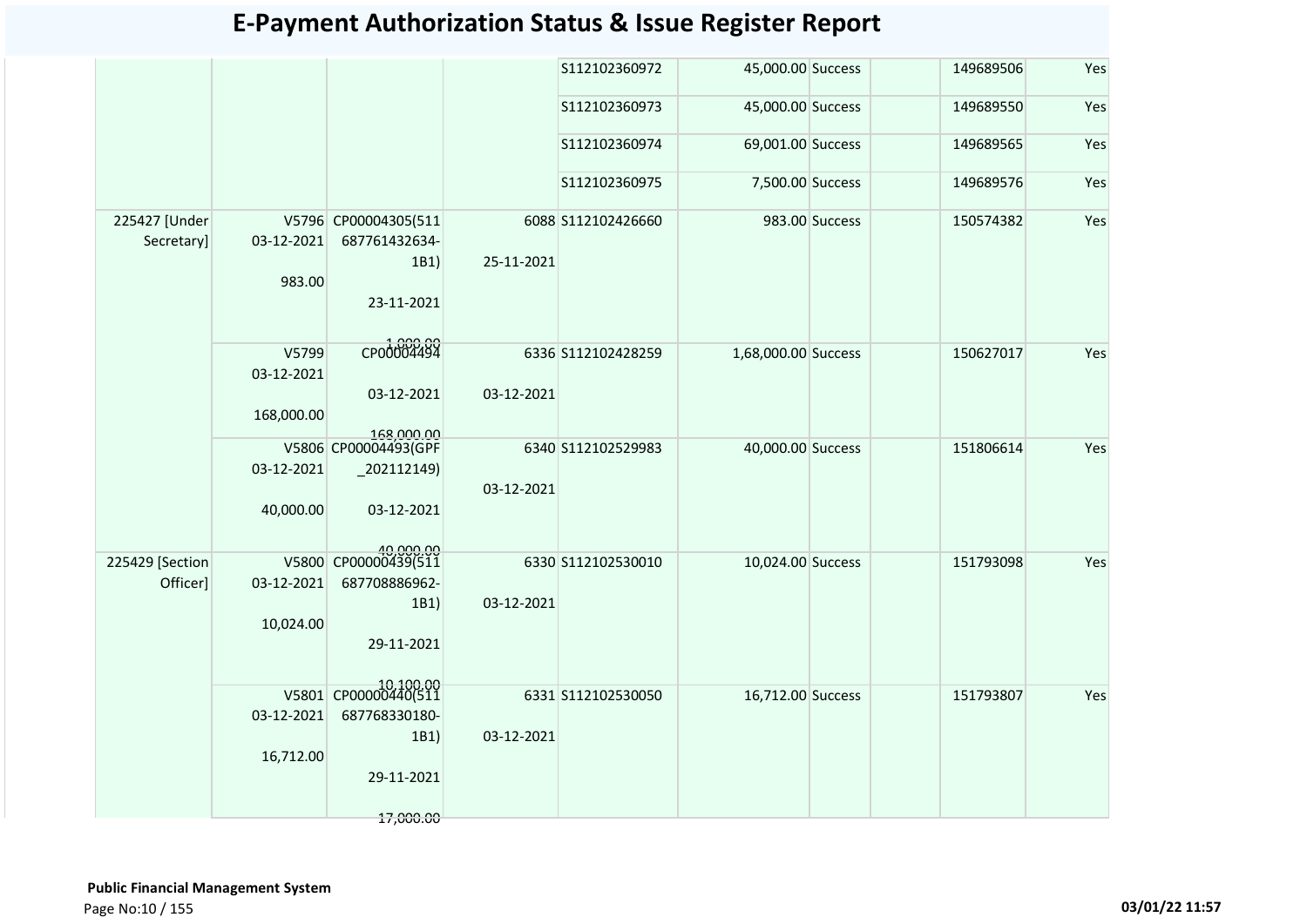|   |                                           | 03-12-2021<br>11,079.00          | V5802 CP00000441(511<br>687736566819-<br>1B1)<br>29-11-2021    | 03-12-2021 | 6329 S112102530045       | 11,079.00 Success | 151793458 | Yes |
|---|-------------------------------------------|----------------------------------|----------------------------------------------------------------|------------|--------------------------|-------------------|-----------|-----|
|   |                                           | V5803<br>03-12-2021<br>2,498.00  | CP00000443<br>01-12-2021<br>2.498.00                           | 03-12-2021 | 6332 S112102008303       | 2,498.00 Success  | 151806265 | Yes |
|   | 225438 [Asstt<br><b>Accounts Officer]</b> | 03-12-2021<br>45,964.00          | V5795 CP00000416(511<br>687798889053-<br>1B1)<br>02-12-2021    | 03-12-2021 | 6325 S112102361085       | 45,964.00 Success | 149689816 | Yes |
|   |                                           | V5797<br>03-12-2021<br>2,456.00  | CP00000418<br>02-12-2021                                       | 03-12-2021 | 6334 S112102428067       | 2,456.00 Success  | 150614987 | Yes |
|   |                                           | V5798<br>03-12-2021<br>17,614.00 | 00.009,2<br>CP00000419<br>02-12-2021<br>18,290.00              | 03-12-2021 | 6335 S112102426408       | 17,614.00 Success | 150614791 | Yes |
|   |                                           | V5807<br>03-12-2021              | CP00000421                                                     |            | 6339 S112102529526       | 6,477.00 Success  | 151790642 | Yes |
|   |                                           | 23,599.00                        | 03-12-2021                                                     |            | 03-12-2021 S112102529527 | 10,765.00 Success | 151790667 | Yes |
|   |                                           |                                  | 23,599.00                                                      |            | S112102529528            | 6,357.00 Success  | 151790705 | Yes |
| 4 | <b>Issue Date: 07-12-2021</b>             |                                  |                                                                |            |                          | 56,52,580.00      |           |     |
|   | 200880 [Asstt<br>Accounts Officer]        | 07-12-2021<br>13,580.00          | V5838 CP00000192(ELE<br>2021120001)<br>06-12-2021<br>13,580.00 | 06-12-2021 | 6378 S112102543838       | 13,580.00 Success | 206780924 | Yes |

 **Public Financial Management System** 

Page No:11 / 155 **03/01/22 11:57**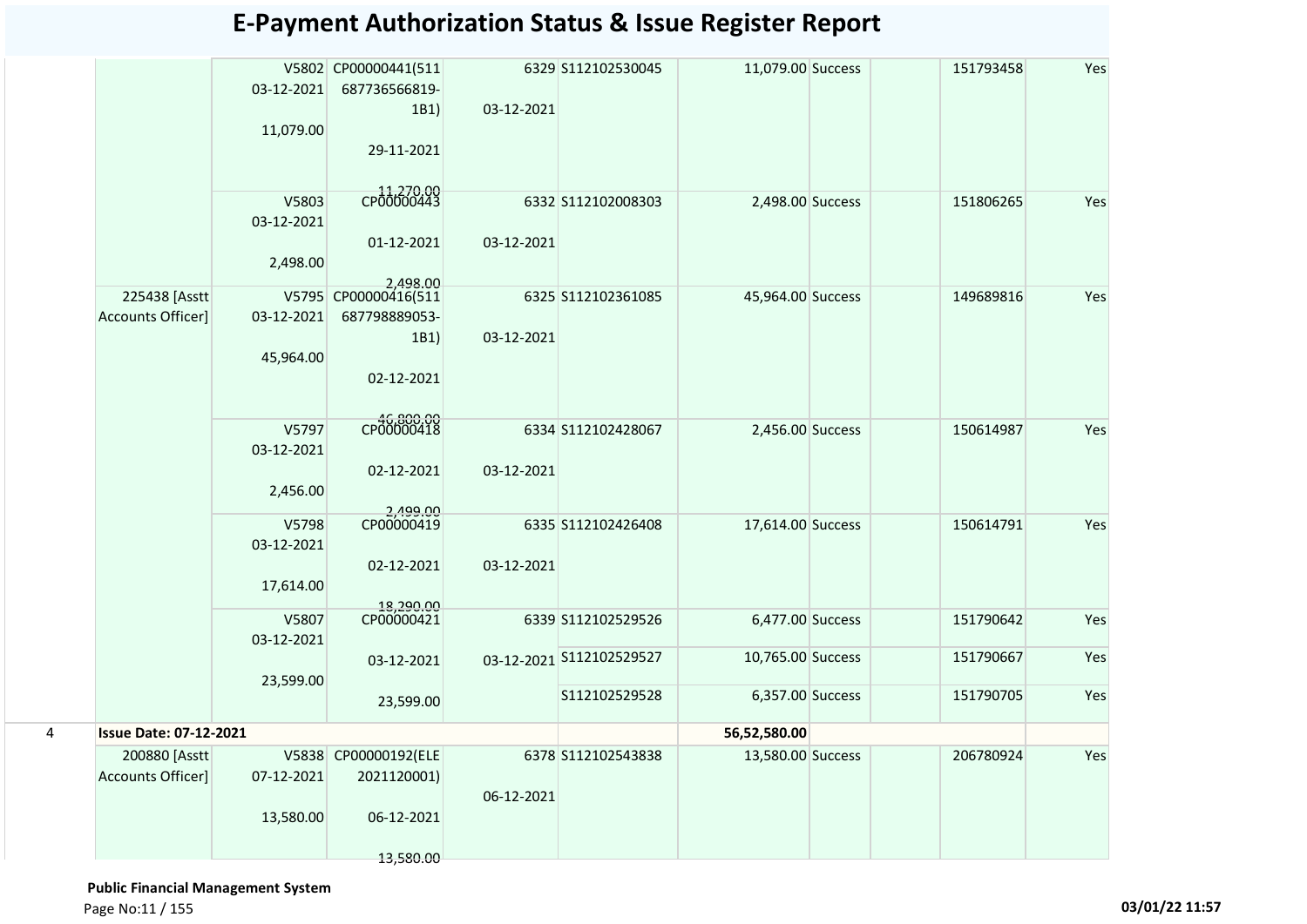|               | V5839      | CP00000193               |            | 6431 S112102584325 | 9,14,892.00 Success |                | 206780352 | Yes |
|---------------|------------|--------------------------|------------|--------------------|---------------------|----------------|-----------|-----|
|               | 07-12-2021 |                          |            |                    |                     |                |           |     |
|               |            | 07-12-2021               | 07-12-2021 |                    |                     |                |           |     |
|               | 914,892.00 |                          |            |                    |                     |                |           |     |
|               |            | 914,892.00<br>CP00004365 |            |                    |                     |                |           |     |
| 225427 [Under | V5811      |                          |            | 6374 S112102547117 | 8,467.00 Success    |                | 206780246 | Yes |
| Secretary]    | 07-12-2021 |                          |            |                    |                     |                |           |     |
|               |            | 25-11-2021               | 06-12-2021 |                    |                     |                |           |     |
|               | 8,467.00   |                          |            |                    |                     |                |           |     |
|               | V5813      | 8,467.00<br>CP00004460   |            | 6360 S112102586717 | 4,732.00 Success    |                | 206780375 | Yes |
|               | 07-12-2021 |                          |            |                    |                     |                |           |     |
|               |            | 30-11-2021               | 06-12-2021 |                    |                     |                |           |     |
|               | 4,732.00   |                          |            |                    |                     |                |           |     |
|               |            | 4,732.00                 |            |                    |                     |                |           |     |
|               | V5814      | CP00004491               |            | 6352 S112102545380 | 1,06,813.00 Success |                | 206780166 | Yes |
|               | 07-12-2021 |                          |            |                    |                     |                |           |     |
|               |            | 02-12-2021               | 06-12-2021 |                    |                     |                |           |     |
|               | 106,813.00 |                          |            |                    |                     |                |           |     |
|               | V5815      | 106.813.00<br>CP00004490 |            | 6354 S112102578782 | 11,454.00 Success   |                | 206780314 | Yes |
|               | 07-12-2021 |                          |            |                    |                     |                |           |     |
|               |            | 02-12-2021               | 06-12-2021 |                    |                     |                |           |     |
|               | 11,454.00  |                          |            |                    |                     |                |           |     |
|               |            | 11,454.00                |            |                    |                     |                |           |     |
|               | V5816      | CP00004459               |            | 6361 S112102584739 | 3,636.00 Success    |                | 206780357 | Yes |
|               | 07-12-2021 |                          |            |                    |                     |                |           |     |
|               |            | 30-11-2021               | 06-12-2021 |                    |                     |                |           |     |
|               | 3,636.00   |                          |            |                    |                     |                |           |     |
|               | V5817      | 3,636.00<br>CP00004468   |            | 6355 S112102589022 | 29,178.00 Success   |                | 206780384 | Yes |
|               | 07-12-2021 |                          |            |                    |                     |                |           |     |
|               |            | 01-12-2021               | 06-12-2021 |                    |                     |                |           |     |
|               | 29,178.00  |                          |            |                    |                     |                |           |     |
|               |            | 29,178.00                |            |                    |                     |                |           |     |
|               | V5818      | CP00004463               |            | 6358 S112102586488 |                     | 952.00 Success | 206780368 | Yes |
|               | 07-12-2021 |                          |            |                    |                     |                |           |     |
|               |            | 30-11-2021               | 06-12-2021 |                    |                     |                |           |     |
|               | 952.00     |                          |            |                    |                     |                |           |     |
|               |            | 952.00                   |            |                    |                     |                |           |     |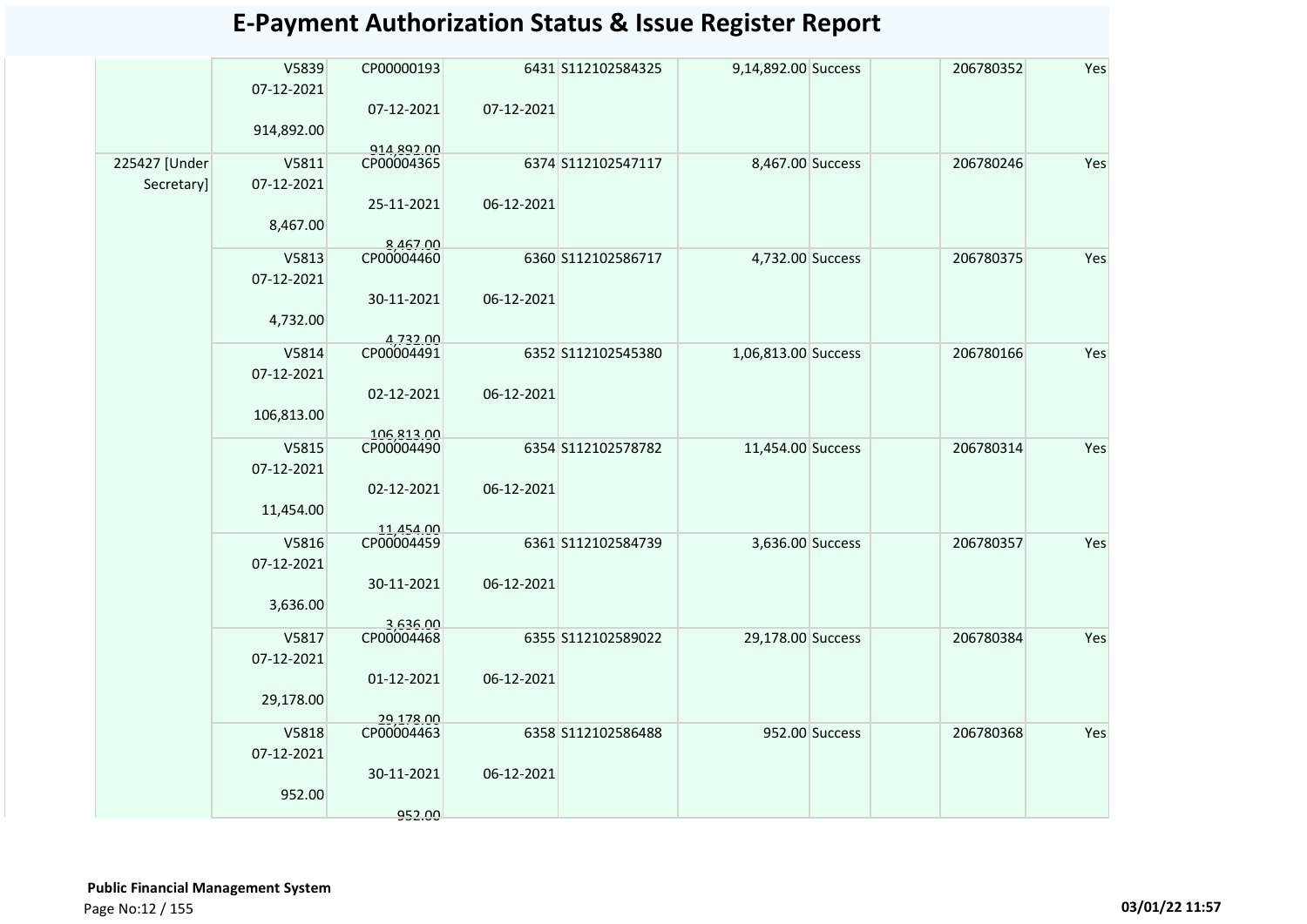| V5819<br>CP00004470<br>6356 S112102588709<br>85,330.00 Success<br>206780380              | Yes |
|------------------------------------------------------------------------------------------|-----|
|                                                                                          |     |
| 07-12-2021                                                                               |     |
| 06-12-2021<br>01-12-2021                                                                 |     |
| 85,330.00                                                                                |     |
| 85,330.00<br>V5820<br>CP00004420<br>6346 S112102590717<br>92,009.00 Success<br>206780397 | Yes |
| 07-12-2021                                                                               |     |
| 29-11-2021<br>06-12-2021                                                                 |     |
| 92,009.00                                                                                |     |
| 94.409.00                                                                                |     |
| CP00004489<br>V5821<br>6351 S112102544006<br>35,073.00 Success<br>206780111              | Yes |
| 07-12-2021                                                                               |     |
| 02-12-2021<br>06-12-2021                                                                 |     |
| 35,073.00                                                                                |     |
| 35,073.00                                                                                |     |
| V5822<br>CP00004471<br>6363 S112102544632<br>3,529.00 Success<br>206780126               | Yes |
| 07-12-2021                                                                               |     |
| 06-12-2021<br>01-12-2021                                                                 |     |
| 3,529.00                                                                                 |     |
| 3.529.00<br>V5823<br>CP00004472<br>49,192.00 Success<br>206780135<br>6362 S112102545020  | Yes |
| 07-12-2021                                                                               |     |
| 01-12-2021<br>06-12-2021                                                                 |     |
| 49,192.00                                                                                |     |
| 49,192.00                                                                                |     |
| CP00004475<br>V5824<br>6364 S112102545484<br>206780212<br>13,424.00 Success              | Yes |
| 07-12-2021                                                                               |     |
| 01-12-2021<br>06-12-2021                                                                 |     |
| 13,424.00                                                                                |     |
| 13.424.00                                                                                |     |
| CP00004492<br>V5825<br>6349 S112102544494<br>610.00 Success<br>206780123                 | Yes |
| 07-12-2021                                                                               |     |
| 06-12-2021<br>02-12-2021                                                                 |     |
| 610.00                                                                                   |     |
| 610.00<br>V5826<br>CP00004498<br>6367 S112102548860<br>9,900.00 Success<br>206780254     | Yes |
| 07-12-2021                                                                               |     |
| 06-12-2021<br>03-12-2021                                                                 |     |
| 9,900.00                                                                                 |     |
| 11,000.00                                                                                |     |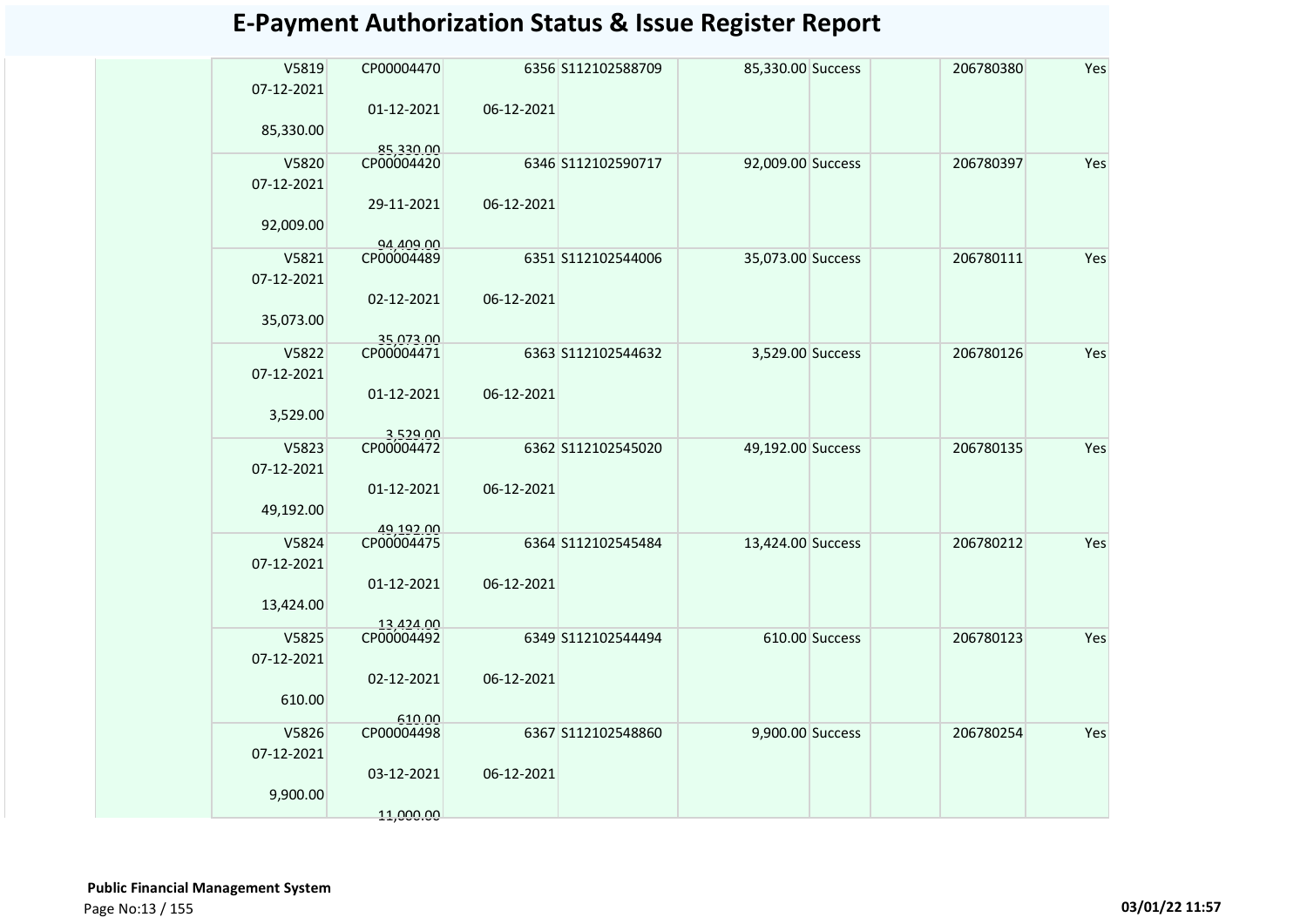| V5827<br>07-12-2021 | CP00004497                 |            | 6344 S112102545595 | 1,82,383.00 Success  | 206780220 | Yes |
|---------------------|----------------------------|------------|--------------------|----------------------|-----------|-----|
|                     | 03-12-2021                 | 06-12-2021 |                    |                      |           |     |
| 182,383.00          |                            |            |                    |                      |           |     |
|                     | 182,383.00                 |            |                    |                      |           |     |
| V5828               | CP00004495                 |            | 6343 S112102590452 | 66,222.00 Success    | 206780395 | Yes |
| 07-12-2021          |                            |            |                    |                      |           |     |
|                     | 03-12-2021                 | 06-12-2021 |                    |                      |           |     |
|                     |                            |            |                    |                      |           |     |
| 66,222.00           |                            |            |                    |                      |           |     |
| V5829               | 66,222.00<br>CP00004496    |            | 6345 S112102546313 | 17,895.00 Success    | 206780229 | Yes |
|                     |                            |            |                    |                      |           |     |
| 07-12-2021          |                            |            |                    |                      |           |     |
|                     | 03-12-2021                 | 06-12-2021 |                    |                      |           |     |
| 17,895.00           |                            |            |                    |                      |           |     |
|                     | 17,895.00                  |            |                    |                      |           |     |
| V5833               | CP00004499                 |            | 6369 S112102549186 | 4,12,118.00 Success  | 206780273 | Yes |
| 07-12-2021          |                            |            |                    |                      |           |     |
|                     | 06-12-2021                 | 06-12-2021 |                    |                      |           |     |
| 412,118.00          |                            |            |                    |                      |           |     |
|                     | 412,118.00                 |            |                    |                      |           |     |
| V5834               | CP00004500                 |            | 6370 S112102544376 | 1,104.00 Success     | 206780115 | Yes |
| 07-12-2021          |                            |            |                    |                      |           |     |
|                     | 06-12-2021                 | 06-12-2021 |                    |                      |           |     |
| 1,104.00            |                            |            |                    |                      |           |     |
|                     | 1,104.00                   |            |                    |                      |           |     |
|                     | V5836 CP00004503(ELE       |            | 6371 S112102584559 | 9,650.00 Success     | 206780355 | Yes |
| 07-12-2021          | 2021120002)                |            |                    |                      |           |     |
|                     |                            | 06-12-2021 |                    |                      |           |     |
| 9,650.00            | 06-12-2021                 |            |                    |                      |           |     |
|                     |                            |            |                    |                      |           |     |
|                     |                            |            |                    |                      |           |     |
| V5840               | 9,650.00<br>CP00004392     |            | 6347 S112102617517 | 13,73,285.00 Success | 206782436 | Yes |
| 07-12-2021          |                            |            |                    |                      |           |     |
|                     | 26-11-2021                 | 06-12-2021 |                    |                      |           |     |
| 1,373,285.00        |                            |            |                    |                      |           |     |
|                     |                            |            |                    |                      |           |     |
| V5841               | 1,401,311.00<br>CP00004543 |            | 6440 S112102617683 | 11,71,656.00 Success | 206782439 | Yes |
| 07-12-2021          |                            |            |                    |                      |           |     |
|                     | 07-12-2021                 | 07-12-2021 |                    |                      |           |     |
| 1,171,656.00        |                            |            |                    |                      |           |     |
|                     | 1,212,766.00               |            |                    |                      |           |     |
|                     |                            |            |                    |                      |           |     |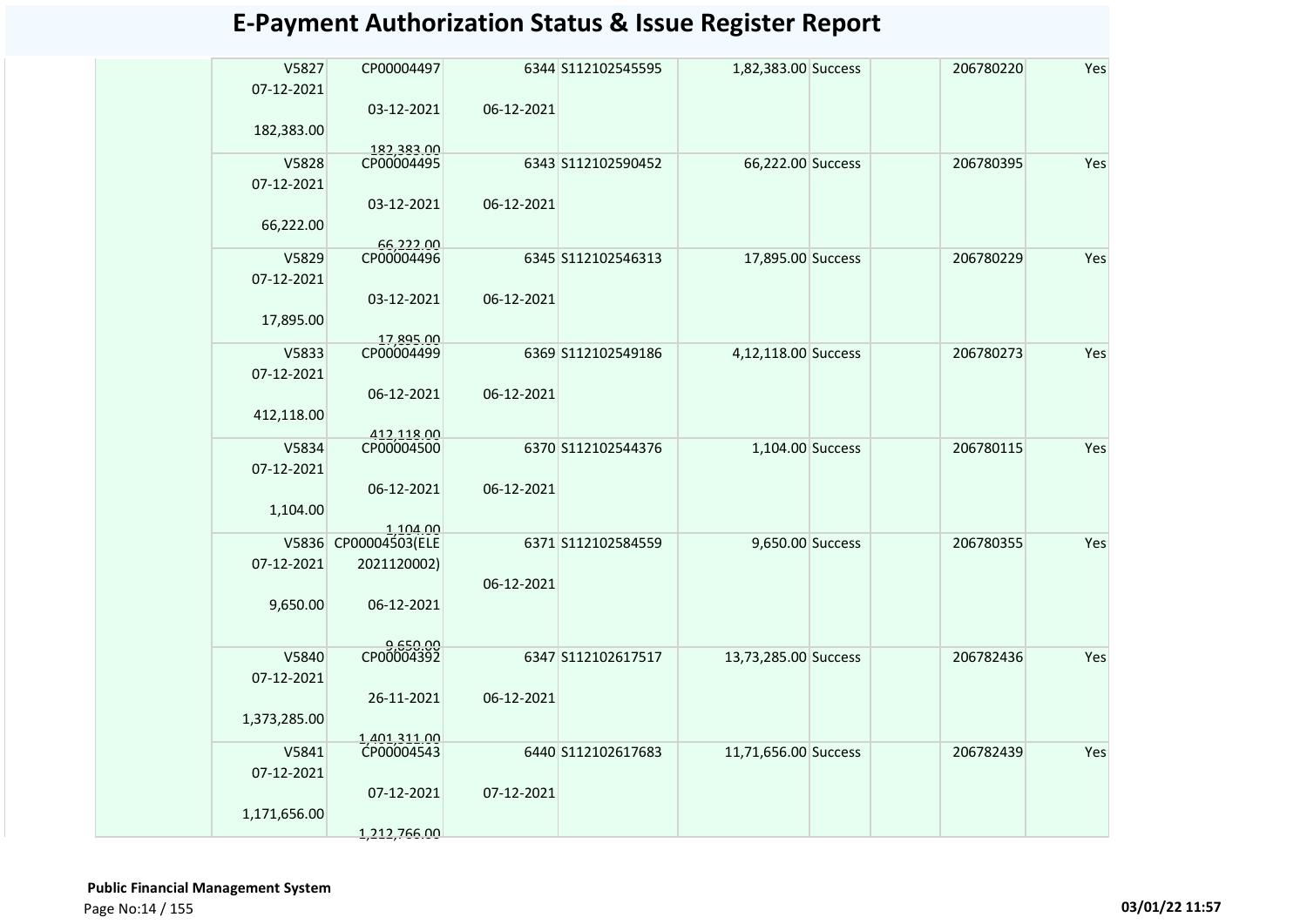| 225428 [Section          | V5812      | CP00000276              |            | 6348 S112102546963 | 27,147.00 Success   |                | 206780242 | Yes |
|--------------------------|------------|-------------------------|------------|--------------------|---------------------|----------------|-----------|-----|
| Officer]                 | 07-12-2021 |                         |            |                    |                     |                |           |     |
|                          |            | 25-11-2021              | 06-12-2021 |                    |                     |                |           |     |
|                          | 27,147.00  |                         |            |                    |                     |                |           |     |
|                          |            |                         |            |                    |                     |                |           |     |
|                          | V5835      | 27,147.00<br>CP00000294 |            | 6377 S112102546863 |                     | 300.00 Success | 206780235 | Yes |
|                          | 07-12-2021 |                         |            |                    |                     |                |           |     |
|                          |            | 06-12-2021              | 06-12-2021 |                    |                     |                |           |     |
|                          | 300.00     |                         |            |                    |                     |                |           |     |
|                          |            | 300.00                  |            |                    |                     |                |           |     |
|                          | V5837      | CP00000296              |            | 6376 S112102546661 | 9,764.00 Success    |                | 206780231 | Yes |
|                          | 07-12-2021 |                         |            |                    |                     |                |           |     |
|                          |            | 06-12-2021              | 06-12-2021 |                    |                     |                |           |     |
|                          | 9,764.00   |                         |            |                    |                     |                |           |     |
|                          |            |                         |            |                    |                     |                |           |     |
| 225429 [Section          | V5830      | 9,764.00<br>CP00000444  |            | 6368 S112102492735 | 15,978.00 Success   |                | 206780030 | Yes |
| Officer]                 | 07-12-2021 |                         |            |                    |                     |                |           |     |
|                          |            | 06-12-2021              | 06-12-2021 |                    |                     |                |           |     |
|                          | 15,978.00  |                         |            |                    |                     |                |           |     |
|                          |            | 15,978.00               |            |                    |                     |                |           |     |
| 225438 [Asstt            |            | V5831 CP00000422(511    |            | 6373 S112102548904 | 23,521.00 Success   |                | 206780261 | Yes |
| <b>Accounts Officer]</b> | 07-12-2021 | 687702747961-           |            |                    |                     |                |           |     |
|                          |            | 1B1)                    | 06-12-2021 |                    |                     |                |           |     |
|                          | 23,521.00  |                         |            |                    |                     |                |           |     |
|                          |            | 06-12-2021              |            |                    |                     |                |           |     |
|                          |            |                         |            |                    |                     |                |           |     |
|                          |            |                         |            |                    |                     |                |           |     |
|                          |            | V5832 CP00000423(511    |            | 6372 S112102549094 | 21,627.00 Success   |                | 206780270 | Yes |
|                          | 07-12-2021 | 687759916916-           |            |                    |                     |                |           |     |
|                          |            | 1B1)                    | 06-12-2021 |                    |                     |                |           |     |
|                          | 21,627.00  |                         |            |                    |                     |                |           |     |
|                          |            | 06-12-2021              |            |                    |                     |                |           |     |
|                          |            |                         |            |                    |                     |                |           |     |
|                          |            | V5842 CP00000431(GPF    |            |                    |                     |                |           |     |
|                          |            |                         |            | 6442 S112102623190 | 8,50,000.00 Success |                | 206782460 | Yes |
|                          | 07-12-2021 | $-202112009$            |            |                    |                     |                |           |     |
|                          |            |                         | 07-12-2021 |                    |                     |                |           |     |
|                          | 850,000.00 | 07-12-2021              |            |                    |                     |                |           |     |
|                          |            |                         |            |                    |                     |                |           |     |
|                          |            | 850,000.00              |            |                    |                     |                |           |     |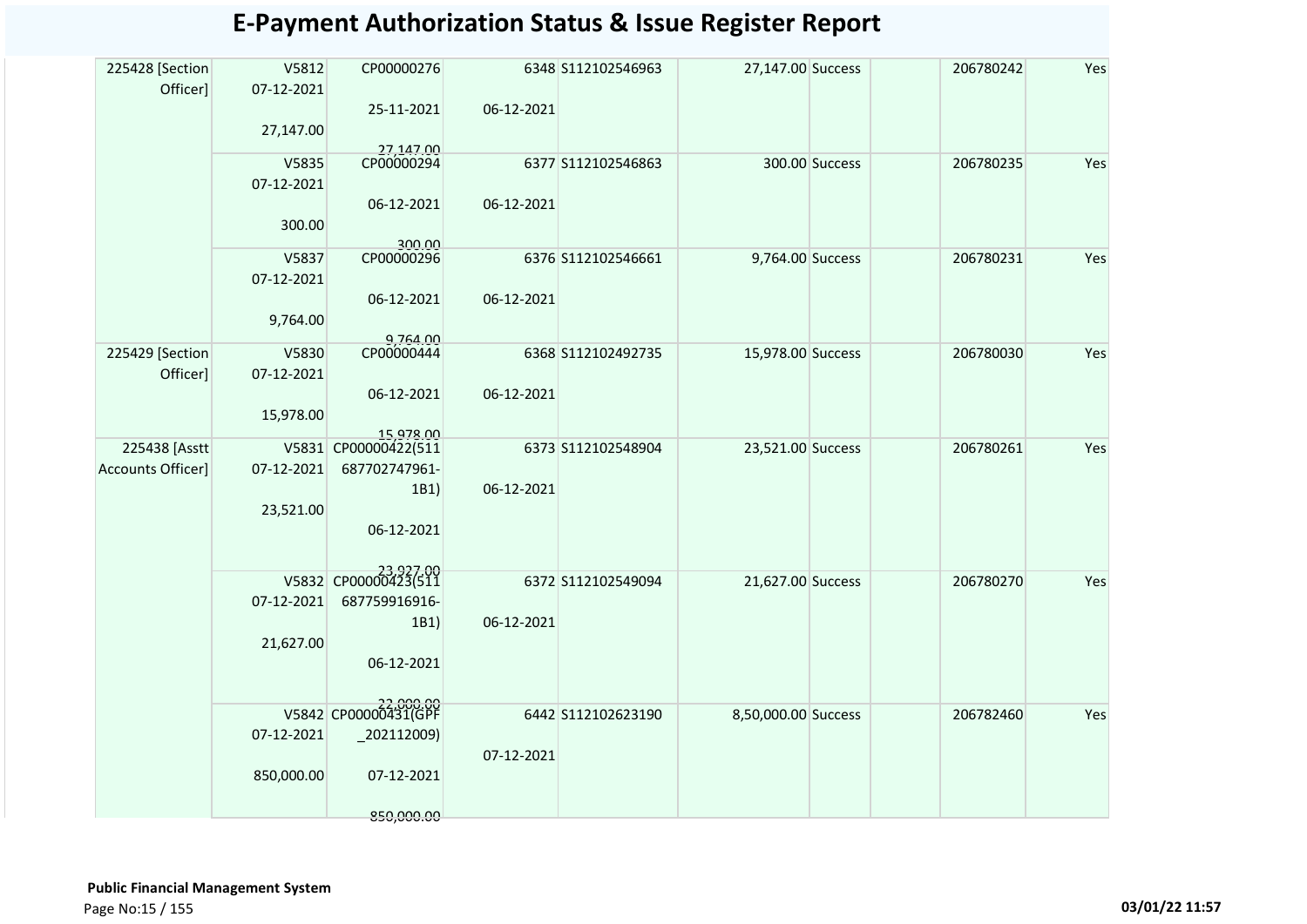|   |                               |                    | V5843 CP00000433(ELE   |            | 6441 S112102622462       | 87,159.00 Success | 206782455 | Yes |
|---|-------------------------------|--------------------|------------------------|------------|--------------------------|-------------------|-----------|-----|
|   |                               | 07-12-2021         | 2021120001)            |            |                          |                   |           |     |
|   |                               |                    |                        | 07-12-2021 |                          |                   |           |     |
|   |                               | 87,159.00          | 07-12-2021             |            |                          |                   |           |     |
|   |                               |                    |                        |            |                          |                   |           |     |
|   |                               |                    | 87,159.00              |            |                          |                   |           |     |
| 5 | <b>Issue Date: 08-12-2021</b> |                    |                        |            |                          | 97,67,681.00      |           |     |
|   | 200880 [Asstt                 | V5897              | CP00000194             |            | 6482 S112102710457       | 21,000.00 Success | 223910198 | Yes |
|   | Accounts Officer]             | 08-12-2021         |                        |            |                          |                   |           |     |
|   |                               |                    | 08-12-2021             |            | 08-12-2021 S112102710458 | 21,000.00 Success | 223910199 | Yes |
|   |                               | 42,000.00<br>V5845 |                        |            |                          |                   |           | Yes |
|   | 225427 [Under                 | 08-12-2021         | CP00004174             |            | 6350 S112102673131       | 3,846.00 Success  | 221401952 |     |
|   | Secretary]                    |                    | 16-11-2021             | 06-12-2021 |                          |                   |           |     |
|   |                               |                    |                        |            |                          |                   |           |     |
|   |                               | 3,846.00           | 3,846.00               |            |                          |                   |           |     |
|   |                               | V5847              | CP00004461             |            | 6359 S112102580012       | 14,280.00 Success | 221391790 | Yes |
|   |                               | 08-12-2021         |                        |            |                          |                   |           |     |
|   |                               |                    | 30-11-2021             | 06-12-2021 |                          |                   |           |     |
|   |                               | 14,280.00          |                        |            |                          |                   |           |     |
|   |                               |                    | 14,280.00              |            |                          |                   |           |     |
|   |                               | V5848              | CP00004469             |            | 6357 S112102676053       | 4,272.00 Success  | 221407660 | Yes |
|   |                               | 08-12-2021         |                        |            |                          |                   |           |     |
|   |                               |                    | 01-12-2021             | 06-12-2021 |                          |                   |           |     |
|   |                               | 4,272.00           |                        |            |                          |                   |           |     |
|   |                               | V5850              | 4,272.00<br>CP00004514 |            | 6391 S112102637206       | 2,258.00 Success  | 221456478 | Yes |
|   |                               | 08-12-2021         |                        |            |                          |                   |           |     |
|   |                               |                    | 06-12-2021             | 07-12-2021 |                          |                   |           |     |
|   |                               | 2,258.00           |                        |            |                          |                   |           |     |
|   |                               |                    | 2,258.00               |            |                          |                   |           |     |
|   |                               | V5851              | CP00004508             |            | 6407 S112102676556       | 4,881.00 Success  | 221411217 | Yes |
|   |                               | 08-12-2021         |                        |            |                          |                   |           |     |
|   |                               |                    | 06-12-2021             | 07-12-2021 |                          |                   |           |     |
|   |                               | 4,881.00           |                        |            |                          |                   |           |     |
|   |                               |                    | 4.980.00               |            |                          |                   |           |     |
|   |                               | V5852              | CP00004506             |            | 6409 S112102676185       | 45,080.00 Success | 221329024 | Yes |
|   |                               | 08-12-2021         |                        |            |                          |                   |           |     |
|   |                               |                    | 06-12-2021             | 07-12-2021 |                          |                   |           |     |
|   |                               | 45,080.00          |                        |            |                          |                   |           |     |
|   |                               |                    | 46,000.00              |            |                          |                   |           |     |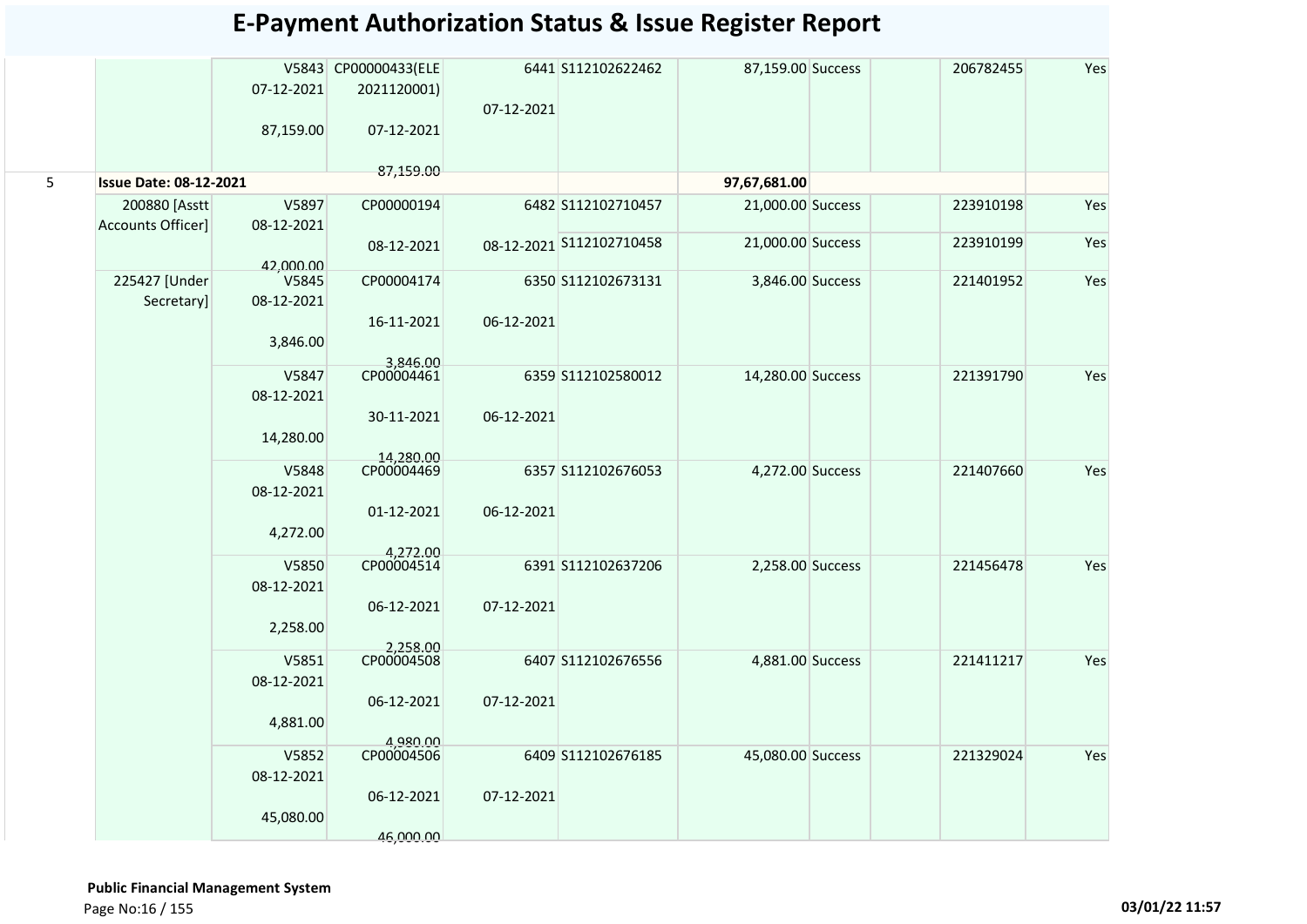| V5853<br>08-12-2021<br>99,287.00 | CP00004501<br>06-12-2021 | 07-12-2021 | 6405 S112102677616       | 99,287.00 Success   | 221333067 | Yes |
|----------------------------------|--------------------------|------------|--------------------------|---------------------|-----------|-----|
| V5854<br>08-12-2021              | 100,999.00<br>CP00004511 |            | 6404 S112102675548       | 39,600.00 Success   | 221407245 | Yes |
|                                  | 06-12-2021               |            | 07-12-2021 S112102675549 | 38,281.00 Success   | 221407264 | Yes |
| 157,081.00                       | 174,534.00               |            | S112102675550            | 39,600.00 Success   | 221407271 | Yes |
|                                  |                          |            | S112102675551            | 39,600.00 Success   | 221407281 | Yes |
| V5855<br>08-12-2021              | CP00004535               |            | 6429 S112102674985       | 61,182.00 Success   | 221405162 | Yes |
| 429,872.00                       | 06-12-2021               |            | 07-12-2021 S112102674986 | 59,040.00 Success   | 221405195 | Yes |
|                                  | 477,635.00               |            | S112102674987            | 71,420.00 Success   | 221405204 | Yes |
|                                  |                          |            | S112102674988            | 34,200.00 Success   | 221405221 | Yes |
|                                  |                          |            | S112102674989            | 44,550.00 Success   | 221405252 | Yes |
|                                  |                          |            | S112102674990            | 58,680.00 Success   | 221405265 | Yes |
|                                  |                          |            | S112102674991            | 59,400.00 Success   | 221405277 | Yes |
|                                  |                          |            | S112102674992            | 41,400.00 Success   | 221405311 | Yes |
| V5858<br>08-12-2021              | CP00004533               |            | 6410 S112102675111       | 5,068.00 Success    | 221405497 | Yes |
| 5,068.00                         | 06-12-2021               | 07-12-2021 |                          |                     |           |     |
| V5860                            | 5,068.00<br>CP00004534   |            | 6427 S112102657633       | 43,965.00 Success   | 221398357 | Yes |
| 08-12-2021                       |                          |            |                          |                     |           |     |
| 670,217.00                       | 06-12-2021               |            | 07-12-2021 S112102657634 | 48,420.00 Success   | 221398372 | Yes |
|                                  | 744,685.00               |            | S112102657635            | 1,69,007.00 Success | 221398381 | Yes |
|                                  |                          |            | S112102657636            | 21,150.00 Success   | 221398396 | Yes |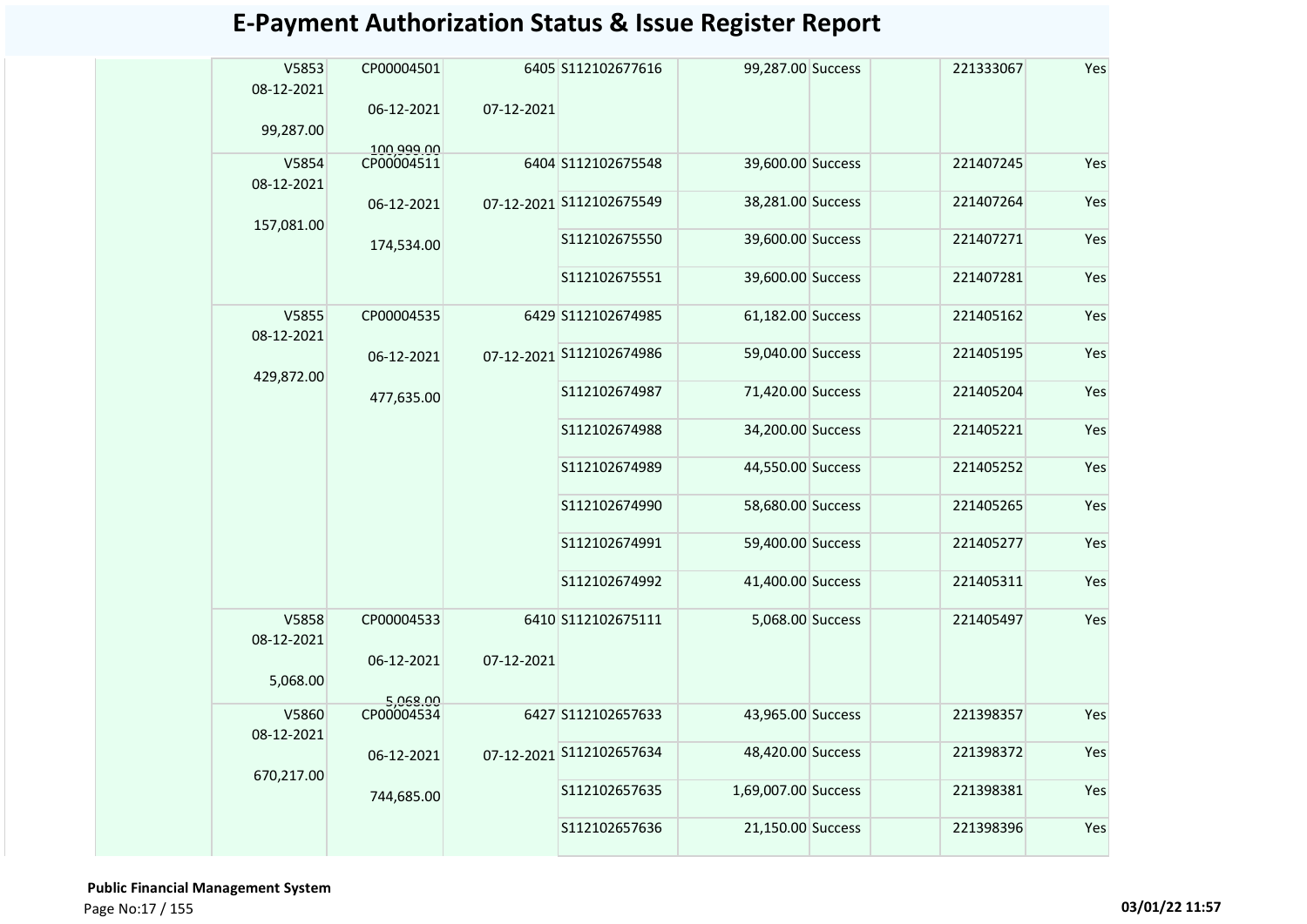|                     |                          |            | S112102657637            | 42,075.00 Success   | 221398408 | Yes |
|---------------------|--------------------------|------------|--------------------------|---------------------|-----------|-----|
|                     |                          |            | S112102657638            | 27,720.00 Success   | 221398422 | Yes |
|                     |                          |            | S112102657639            | 52,740.00 Success   | 221398430 | Yes |
|                     |                          |            | S112102657640            | 54,000.00 Success   | 221398443 | Yes |
|                     |                          |            | S112102657641            | 59,400.00 Success   | 221398448 | Yes |
|                     |                          |            | S112102657642            | 39,600.00 Success   | 221398459 | Yes |
|                     |                          |            | S112102657643            | 52,740.00 Success   | 221398470 | Yes |
|                     |                          |            | S112102657644            | 59,400.00 Success   | 221398477 | Yes |
| V5861<br>08-12-2021 | CP00004526               |            | 6415 S112102677387       | 1,75,874.00 Success | 221465099 | Yes |
| 175,874.00          | 06-12-2021               | 07-12-2021 |                          |                     |           |     |
| V5862               | 178,906.00<br>CP00004527 |            | 6416 S112102676891       | 3,13,600.00 Success | 221414694 | Yes |
| 08-12-2021          |                          |            |                          |                     |           |     |
| 313,600.00          | 06-12-2021               | 07-12-2021 |                          |                     |           |     |
| V5863               | 320,000.00<br>CP00004532 |            | 6426 S112102656534       | 54,000.00 Success   | 221398053 | Yes |
| 08-12-2021          |                          |            |                          |                     |           |     |
| 598,500.00          | 06-12-2021               |            | 07-12-2021 S112102656535 | 54,000.00 Success   | 221398063 | Yes |
|                     | 665,000.00               |            | S112102656536            | 54,000.00 Success   | 221398077 | Yes |
|                     |                          |            | S112102656537            | 59,400.00 Success   | 221398084 | Yes |
|                     |                          |            | S112102656538            | 54,000.00 Success   | 221398097 | Yes |
|                     |                          |            | S112102656539            | 54,000.00 Success   | 221398104 | Yes |
|                     |                          |            | S112102656540            | 54,000.00 Success   | 221398124 | Yes |
|                     |                          |            | S112102656541            | 54,000.00 Success   | 221398132 | Yes |
|                     |                          |            |                          |                     |           |     |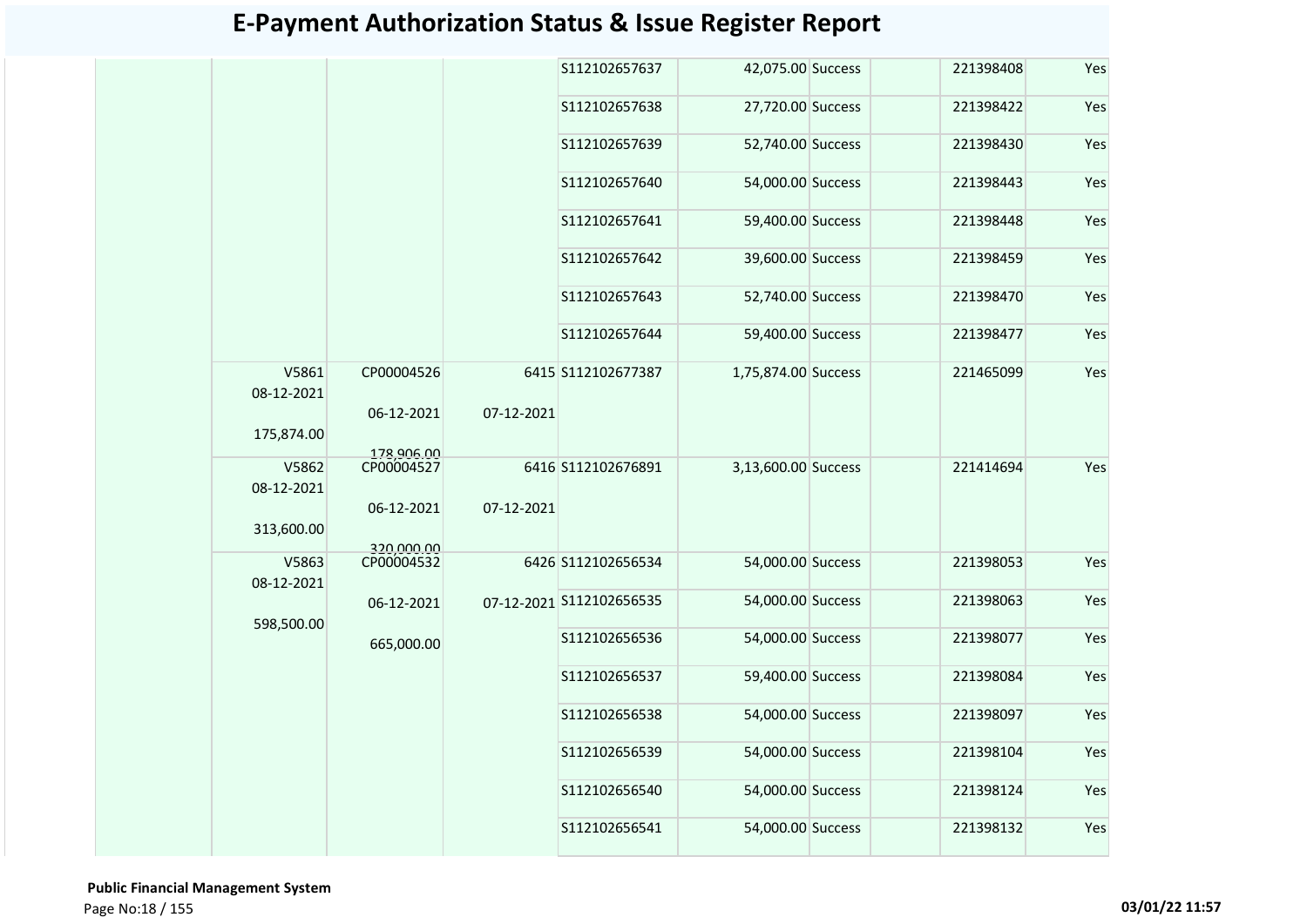|                     |                                    |            | S112102656542      | 53,100.00 Success   | 221398144 | Yes |
|---------------------|------------------------------------|------------|--------------------|---------------------|-----------|-----|
|                     |                                    |            | S112102656543      | 54,000.00 Success   | 221398153 | Yes |
|                     |                                    |            | S112102656544      | 54,000.00 Success   | 221398165 | Yes |
| V5864<br>08-12-2021 | CP00004525                         |            | 6414 S112102677458 | 3,62,602.00 Success | 221423067 | Yes |
| 362,602.00          | 06-12-2021                         | 07-12-2021 |                    |                     |           |     |
|                     | 368,854.00<br>V5865 CP00004505(511 |            | 6408 S112102676442 | 31,262.00 Success   | 221411044 | Yes |
| 08-12-2021          | 687774991783-                      |            |                    |                     |           |     |
|                     | 1B1)                               | 07-12-2021 |                    |                     |           |     |
| 31,262.00           |                                    |            |                    |                     |           |     |
|                     | 06-12-2021                         |            |                    |                     |           |     |
|                     |                                    |            |                    |                     |           |     |
|                     | V5866 CP00004507(511               |            |                    |                     |           | Yes |
| 08-12-2021          | 687728064359-                      |            | 6406 S112102676711 | 76,669.00 Success   | 221411588 |     |
|                     | 1B1)                               | 07-12-2021 |                    |                     |           |     |
| 76,669.00           |                                    |            |                    |                     |           |     |
|                     | 06-12-2021                         |            |                    |                     |           |     |
|                     |                                    |            |                    |                     |           |     |
|                     |                                    |            |                    |                     |           |     |
| V5867               | CP00004532(ELE                     |            | 6392 S112102675201 | 16,244.00 Success   | 221326831 | Yes |
| 08-12-2021          | 2021120003)                        | 07-12-2021 |                    |                     |           |     |
| 16,244.00           | 06-12-2021                         |            |                    |                     |           |     |
|                     |                                    |            |                    |                     |           |     |
| V5868               | 16,244.00<br>CP00004515            |            | 6403 S112102675668 | 72,000.00 Success   | 221407478 | Yes |
| 08-12-2021          |                                    |            |                    |                     |           |     |
|                     | 06-12-2021                         | 07-12-2021 |                    |                     |           |     |
| 72,000.00           |                                    |            |                    |                     |           |     |
|                     | 80,000.00                          |            |                    |                     |           |     |
| V5869               | CP00004516                         |            | 6402 S112102675363 | 72,000.00 Success   | 221405686 | Yes |
| 08-12-2021          |                                    |            |                    |                     |           |     |
|                     | 06-12-2021                         | 07-12-2021 |                    |                     |           |     |
| 72,000.00           |                                    |            |                    |                     |           |     |
|                     | 80,000.00                          |            |                    |                     |           |     |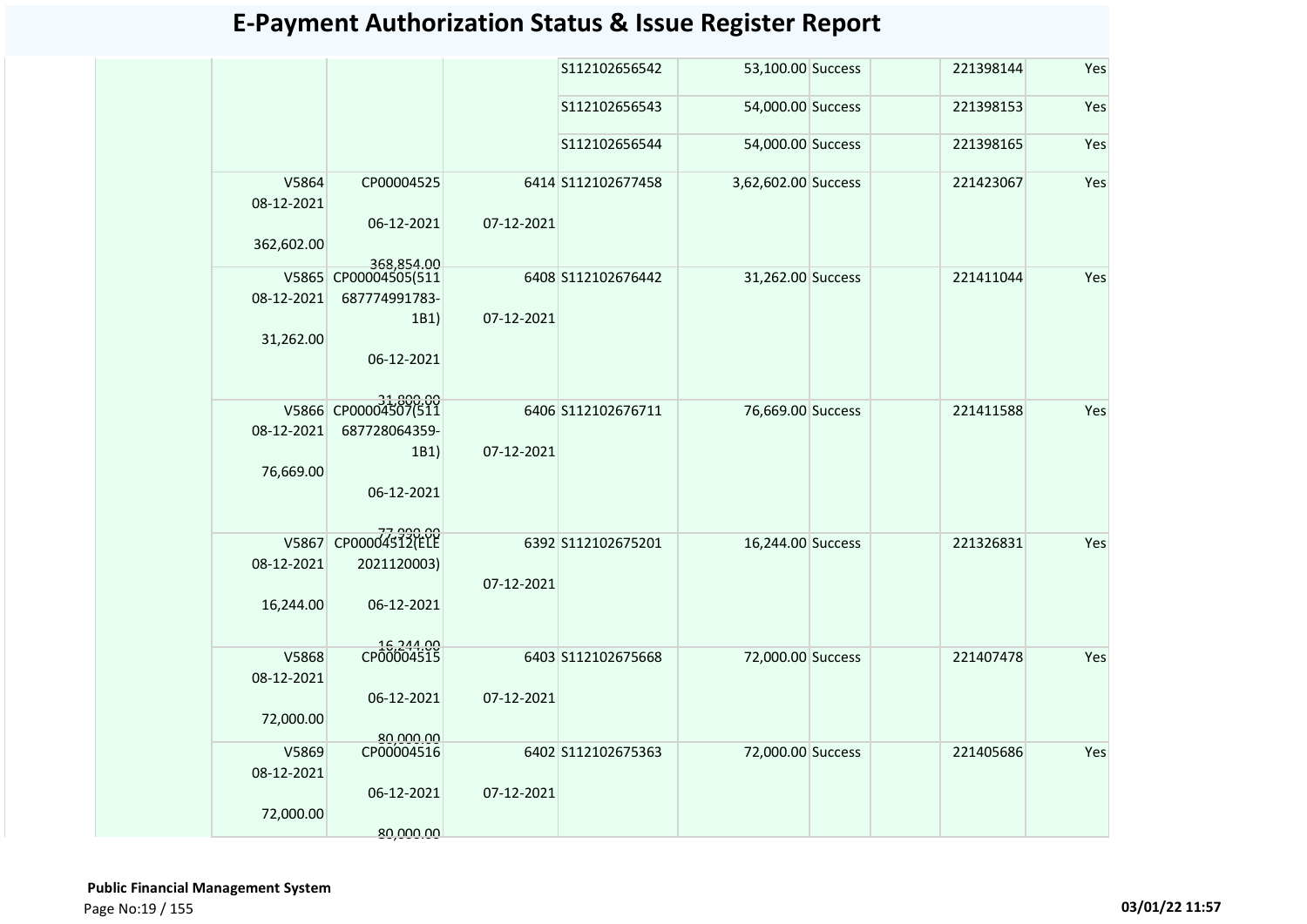| V5870<br>08-12-2021 | CP00004517                        |            | 6401 S112102675451       | 72,000.00 Success | 221405885 | Yes |
|---------------------|-----------------------------------|------------|--------------------------|-------------------|-----------|-----|
| 72,000.00           | 06-12-2021                        | 07-12-2021 |                          |                   |           |     |
|                     | 80,000.00<br>V5880 CP00004537(511 |            | 6417 S112102676805       | 44,790.00 Success | 221411964 | Yes |
| 08-12-2021          | 687770556274-                     |            |                          |                   |           |     |
|                     | 1B1)                              | 07-12-2021 |                          |                   |           |     |
| 44,790.00           |                                   |            |                          |                   |           |     |
|                     | 06-12-2021                        |            |                          |                   |           |     |
|                     | V5881 CP00004538(511              |            |                          |                   |           | Yes |
| 08-12-2021          | 687774285356-                     |            | 6418 S112102677677       | 24,575.00 Success | 221333418 |     |
|                     | 1B1)                              | 07-12-2021 |                          |                   |           |     |
| 24,575.00           |                                   |            |                          |                   |           |     |
|                     | 06-12-2021                        |            |                          |                   |           |     |
|                     |                                   |            |                          |                   |           |     |
| V5886               | CP00004541                        |            | 6439 S112102675966       | 27,000.00 Success | 221463517 | Yes |
| 08-12-2021          |                                   |            |                          |                   |           |     |
|                     | 07-12-2021                        |            | 07-12-2021 S112102675967 | 27,000.00 Success | 221463529 | Yes |
| 117,000.00          |                                   |            |                          |                   |           |     |
|                     | 130,000.00                        |            | S112102675968            | 27,000.00 Success | 221463538 | Yes |
|                     |                                   |            | S112102675969            | 18,000.00 Success | 221463543 | Yes |
|                     |                                   |            |                          |                   |           |     |
|                     |                                   |            | S112102675970            | 18,000.00 Success | 221463557 | Yes |
|                     |                                   |            |                          |                   |           |     |
|                     | V5887 CP00004542(GPF              |            | 6437 S112102636065       | 90,000.00 Success | 221456302 | Yes |
| 08-12-2021          | $-202112150$                      | 07-12-2021 |                          |                   |           |     |
| 90,000.00           | 07-12-2021                        |            |                          |                   |           |     |
|                     |                                   |            |                          |                   |           |     |
|                     | 90,000.00<br>CP00004524           |            |                          |                   |           |     |
| V5890               |                                   |            | 6424 S112102701283       | 59,400.00 Success | 222959183 | Yes |
| 08-12-2021          | 06-12-2021                        |            | 07-12-2021 S112102701284 | 59,400.00 Success | 222959189 | Yes |
| 712,800.00          |                                   |            |                          |                   |           |     |
|                     | 792,000.00                        |            | S112102701285            | 59,400.00 Success | 222959226 | Yes |
|                     |                                   |            |                          |                   |           |     |
|                     |                                   |            | S112102701286            | 59,400.00 Success | 222959229 | Yes |

 **Public Financial Management System**  Page No:20 / 155 **03/01/22 11:57**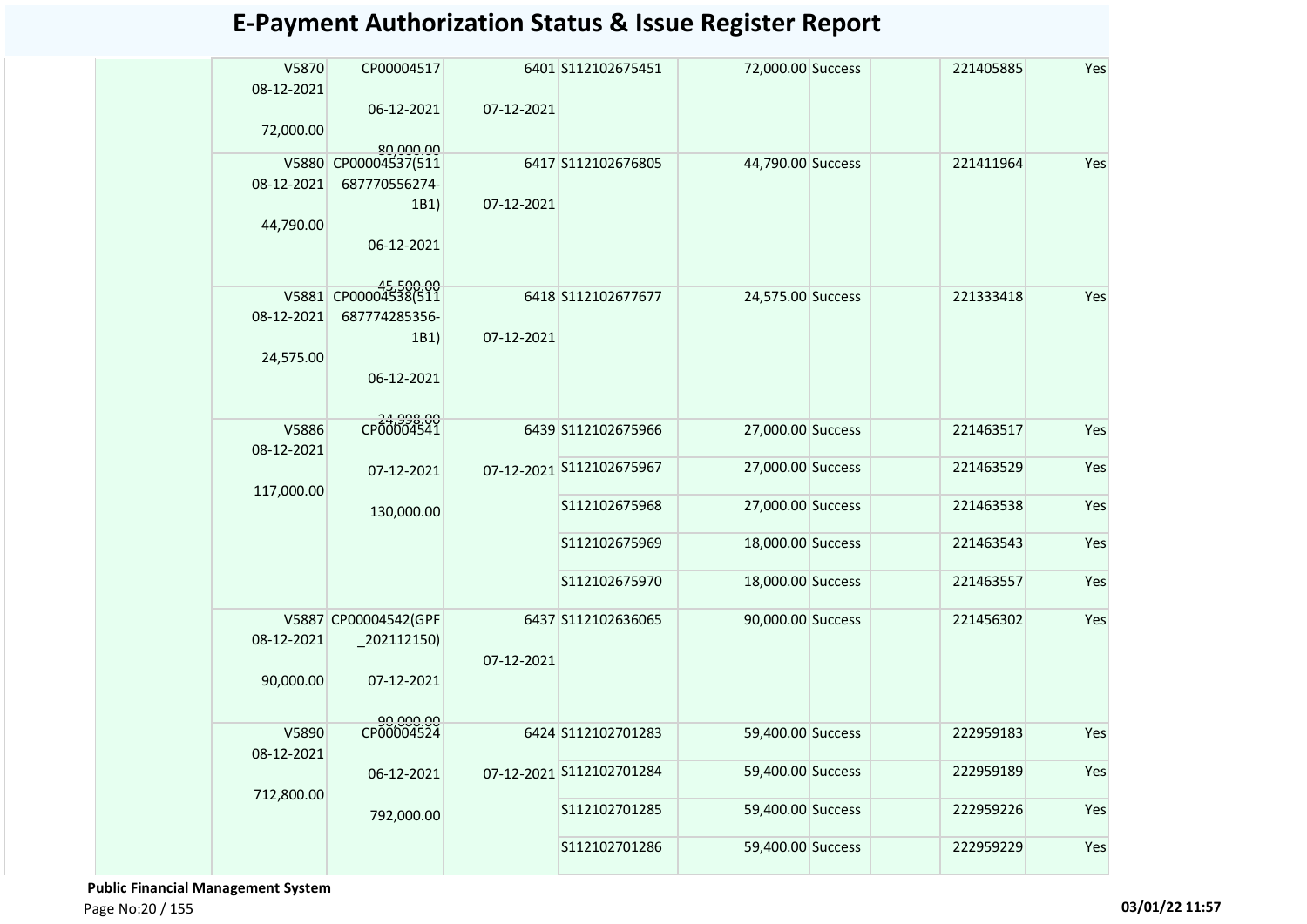|            |            |  | S112102701287            | 59,400.00 Success | 222959236         | Yes       |     |
|------------|------------|--|--------------------------|-------------------|-------------------|-----------|-----|
|            |            |  | S112102701288            | 59,400.00 Success | 222959258         | Yes       |     |
|            |            |  | S112102701289            | 59,400.00 Success | 222959267         | Yes       |     |
|            |            |  | S112102701290            | 59,400.00 Success | 222959277         | Yes       |     |
|            |            |  | S112102701291            | 59,400.00 Success | 222959304         | Yes       |     |
|            |            |  | S112102701292            | 59,400.00 Success | 222959312         | Yes       |     |
|            |            |  | S112102701293            | 59,400.00 Success | 222959317         | Yes       |     |
|            |            |  | S112102701294            | 59,400.00 Success | 222959320         | Yes       |     |
| V5891      | CP00004531 |  | 6425 S112102701364       | 54,000.00 Success | 222945532         | Yes       |     |
| 08-12-2021 | 06-12-2021 |  | 07-12-2021 S112102701365 | 54,000.00 Success | 222945644         | Yes       |     |
| 648,000.00 | 720,000.00 |  | S112102701366            | 54,000.00 Success | 222945662         | Yes       |     |
|            |            |  | S112102701367            | 54,000.00 Success | 222945707         | Yes       |     |
|            |            |  | S112102701368            | 54,000.00 Success | 222945715         | Yes       |     |
|            |            |  | S112102701369            | 54,000.00 Success | 222945728         | Yes       |     |
|            |            |  | S112102701370            | 54,000.00 Success | 222945744         | Yes       |     |
|            |            |  | S112102701371            | 54,000.00 Success | 222945750         | Yes       |     |
|            |            |  | S112102701372            | 54,000.00 Success | 222945759         | Yes       |     |
|            |            |  | S112102701373            | 54,000.00 Success | 222945768         | Yes       |     |
|            |            |  |                          | S112102701374     | 54,000.00 Success | 222945793 | Yes |
|            |            |  | S112102701375            | 54,000.00 Success | 222945797         | Yes       |     |
|            |            |  |                          |                   |                   |           |     |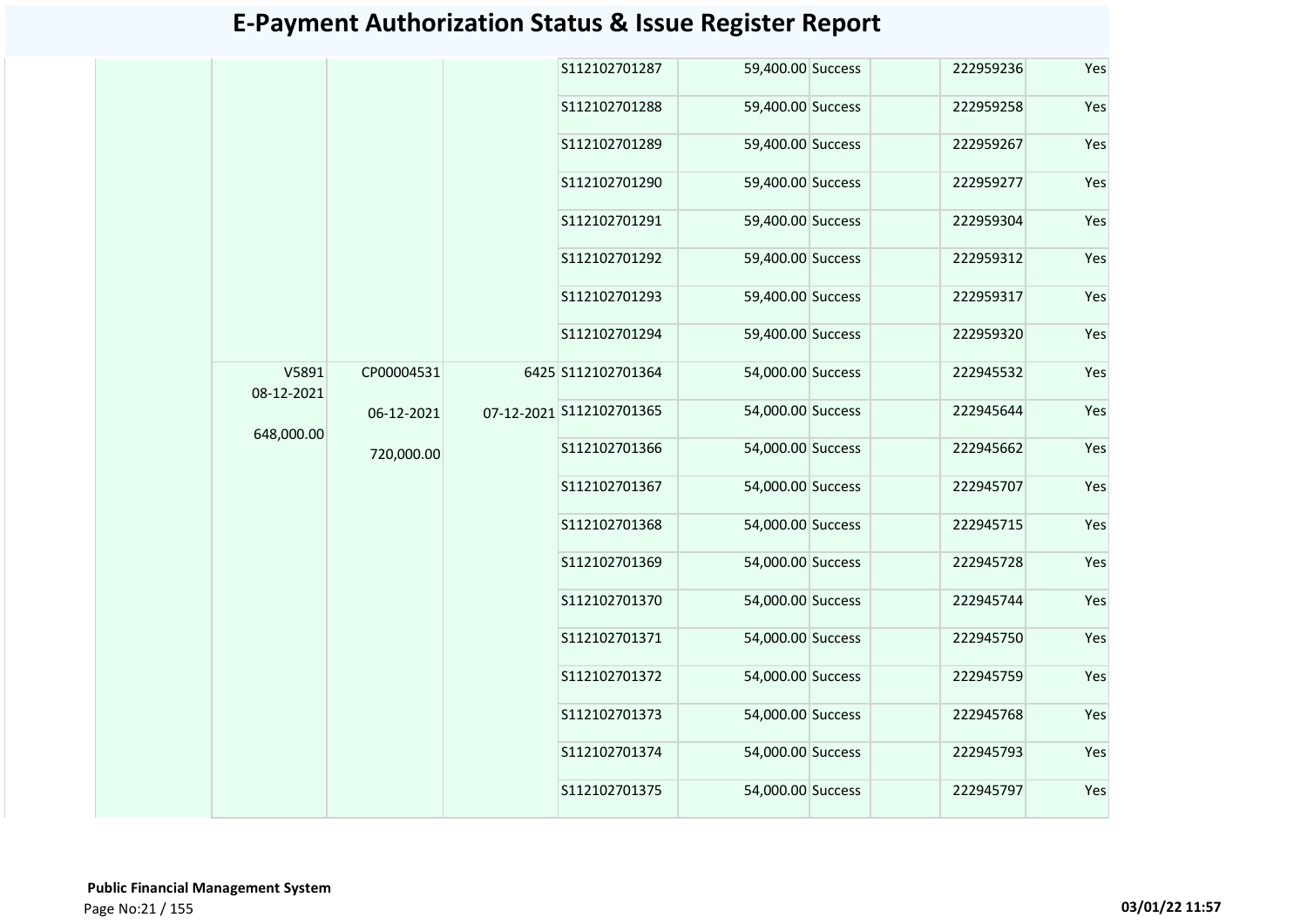|                 |              | V5893 CP00004550(GPF               |            | 6451 S112102710532 | 12,000.00 Success    |                | 223910201 | Yes |
|-----------------|--------------|------------------------------------|------------|--------------------|----------------------|----------------|-----------|-----|
|                 | 08-12-2021   | $-202112151$                       |            |                    |                      |                |           |     |
|                 |              |                                    | 08-12-2021 |                    |                      |                |           |     |
|                 | 12,000.00    | 07-12-2021                         |            |                    |                      |                |           |     |
|                 |              |                                    |            |                    |                      |                |           |     |
|                 |              | 12,000.00<br>V5895 CP00004570(GPF  |            |                    |                      |                |           |     |
|                 |              |                                    |            | 6452 S112102713064 | 6,10,000.00 Success  |                | 223910203 | Yes |
|                 | 08-12-2021   | $_202112152)$                      |            |                    |                      |                |           |     |
|                 |              |                                    | 08-12-2021 |                    |                      |                |           |     |
|                 | 610,000.00   | 08-12-2021                         |            |                    |                      |                |           |     |
|                 |              |                                    |            |                    |                      |                |           |     |
|                 |              | 610,000.00<br>V5896 CP00004571(GPF |            | 6453 S112102714672 | 50,000.00 Success    |                | 223910210 | Yes |
|                 | 08-12-2021   | $_2$ 02112153)                     |            |                    |                      |                |           |     |
|                 |              |                                    | 08-12-2021 |                    |                      |                |           |     |
|                 | 50,000.00    | 08-12-2021                         |            |                    |                      |                |           |     |
|                 |              |                                    |            |                    |                      |                |           |     |
|                 |              |                                    |            |                    |                      |                |           |     |
|                 | V5900        | 50,000.00<br>CP00004568            |            | 6458 S112102708641 | 33,71,850.00 Success |                | 223910110 | Yes |
|                 | 08-12-2021   |                                    |            |                    |                      |                |           |     |
|                 |              | 08-12-2021                         | 08-12-2021 |                    |                      |                |           |     |
|                 | 3,371,850.00 |                                    |            |                    |                      |                |           |     |
|                 |              | 3,746,500.00                       |            |                    |                      |                |           |     |
| 225428 [Section | V5846        | CP00000258                         |            | 6365 S112102636768 | 14,140.00 Success    |                | 221394322 | Yes |
| Officer]        | 08-12-2021   |                                    |            |                    |                      |                |           |     |
|                 |              | 16-11-2021                         | 06-12-2021 |                    |                      |                |           |     |
|                 | 14,140.00    |                                    |            |                    |                      |                |           |     |
|                 | V5849        | 14,140.00<br>CP00000293            |            | 6366 S112102636928 |                      | 758.00 Success | 221394490 | Yes |
|                 | 08-12-2021   |                                    |            |                    |                      |                |           |     |
|                 |              | 01-12-2021                         | 06-12-2021 |                    |                      |                |           |     |
|                 | 758.00       |                                    |            |                    |                      |                |           |     |
|                 |              | 758.00                             |            |                    |                      |                |           |     |
| 225429 [Section | V5844        | CP00000416                         |            | 6432 S112102673030 | 1,801.00 Success     |                | 221401791 | Yes |
| Officer]        | 08-12-2021   |                                    |            |                    |                      |                |           |     |
|                 |              | 16-11-2021                         | 07-12-2021 |                    |                      |                |           |     |
|                 | 1,801.00     |                                    |            |                    |                      |                |           |     |
|                 |              |                                    |            |                    |                      |                |           |     |
|                 | V5856        | 1,801.00<br>CP00000452             |            | 6390 S112102670686 | 59,400.00 Success    |                | 221459203 | Yes |
|                 | 08-12-2021   |                                    |            |                    |                      |                |           |     |
|                 |              | 06-12-2021                         | 07-12-2021 |                    |                      |                |           |     |
|                 | 59,400.00    |                                    |            |                    |                      |                |           |     |
|                 |              | 66,000.00                          |            |                    |                      |                |           |     |

 **Public Financial Management System** 

Page No:22 / 155 **03/01/22 11:57**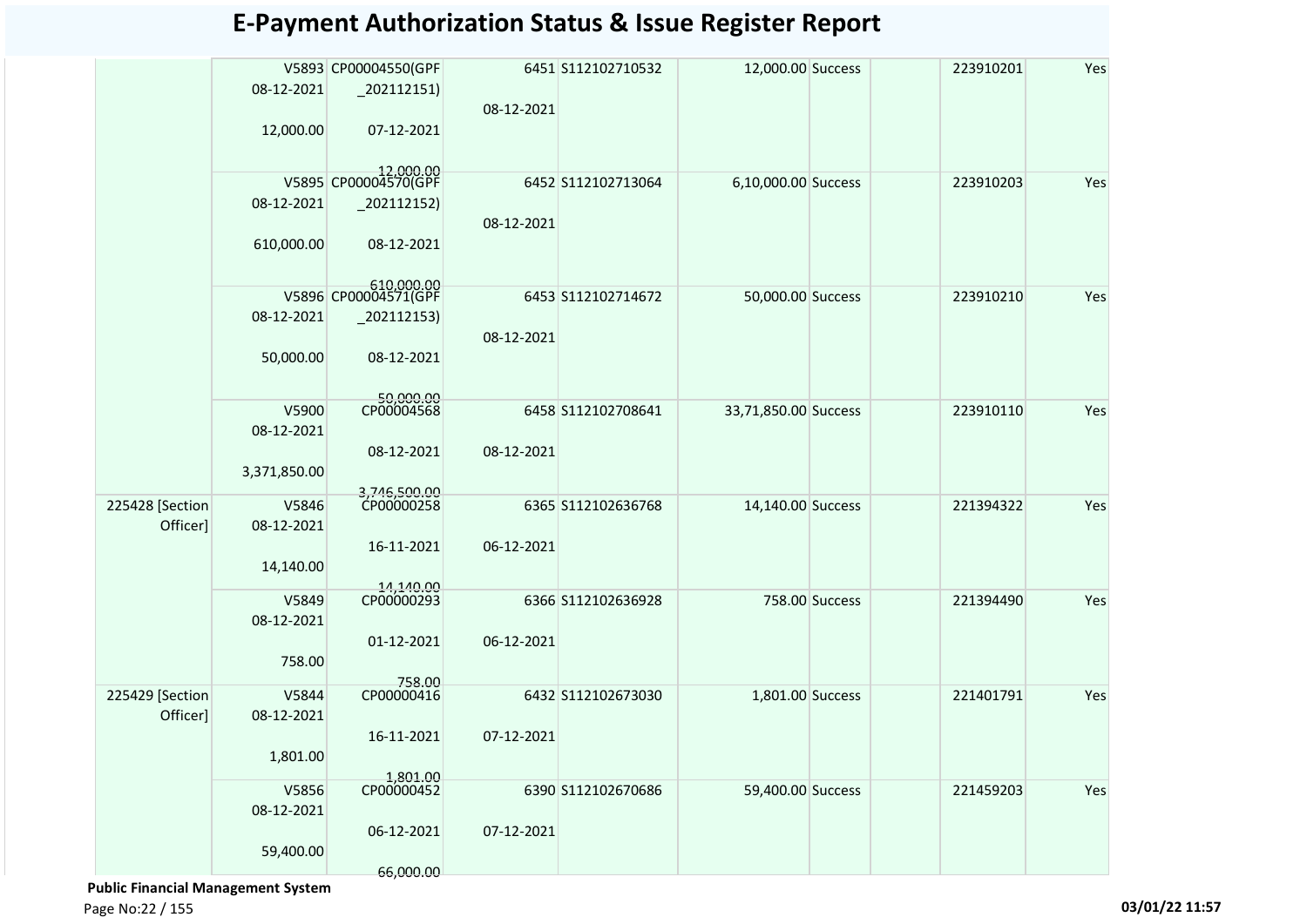| V5859<br>08-12-2021 | CP00000445              |            | 6381 S112102668433 | 29,000.00 Success | 221398654 | Yes |
|---------------------|-------------------------|------------|--------------------|-------------------|-----------|-----|
|                     | 06-12-2021              | 07-12-2021 |                    |                   |           |     |
| 29,000.00           |                         |            |                    |                   |           |     |
| V5871               | 29,000.00<br>CP00000453 |            | 6383 S112102671329 | 38,925.00 Success | 221401395 | Yes |
| 08-12-2021          |                         |            |                    |                   |           |     |
|                     | 06-12-2021              | 07-12-2021 |                    |                   |           |     |
| 38,925.00           |                         |            |                    |                   |           |     |
| V5872               | 43,250.00<br>CP00000454 |            | 6382 S112102672607 | 42,028.00 Success | 221401566 | Yes |
| 08-12-2021          |                         |            |                    |                   |           |     |
|                     | 06-12-2021              | 07-12-2021 |                    |                   |           |     |
| 42,028.00           |                         |            |                    |                   |           |     |
|                     | 46,698.00               |            |                    |                   |           |     |
| V5873               | CP00000446              |            | 6387 S112102670729 | 72,000.00 Success | 221401019 | Yes |
| 08-12-2021          |                         |            |                    |                   |           |     |
|                     | 06-12-2021              | 07-12-2021 |                    |                   |           |     |
| 72,000.00           | 80,000.00               |            |                    |                   |           |     |
| V5874               | CP00000447              |            | 6386 S112102670918 | 72,000.00 Success | 221459415 | Yes |
| 08-12-2021          |                         |            |                    |                   |           |     |
|                     | 06-12-2021              | 07-12-2021 |                    |                   |           |     |
| 72,000.00           |                         |            |                    |                   |           |     |
| V5875               | 80.000.00<br>CP00000448 |            | 6385 S112102671092 | 72,000.00 Success | 221459623 | Yes |
| 08-12-2021          |                         |            |                    |                   |           |     |
|                     | 06-12-2021              | 07-12-2021 |                    |                   |           |     |
| 72,000.00           |                         |            |                    |                   |           |     |
|                     | 80.000.00               |            |                    |                   |           |     |
| V5876<br>08-12-2021 | CP00000449              |            | 6384 S112102671196 | 72,000.00 Success | 221401204 | Yes |
|                     | 06-12-2021              | 07-12-2021 |                    |                   |           |     |
| 72,000.00           |                         |            |                    |                   |           |     |
|                     | 80,000.00               |            |                    |                   |           |     |
| V5877               | CP00000450              |            | 6389 S112102668835 | 72,000.00 Success | 221398826 | Yes |
| 08-12-2021          |                         |            |                    |                   |           |     |
|                     | 06-12-2021              | 07-12-2021 |                    |                   |           |     |
| 72,000.00           | 80,000,00               |            |                    |                   |           |     |
|                     |                         |            |                    |                   |           |     |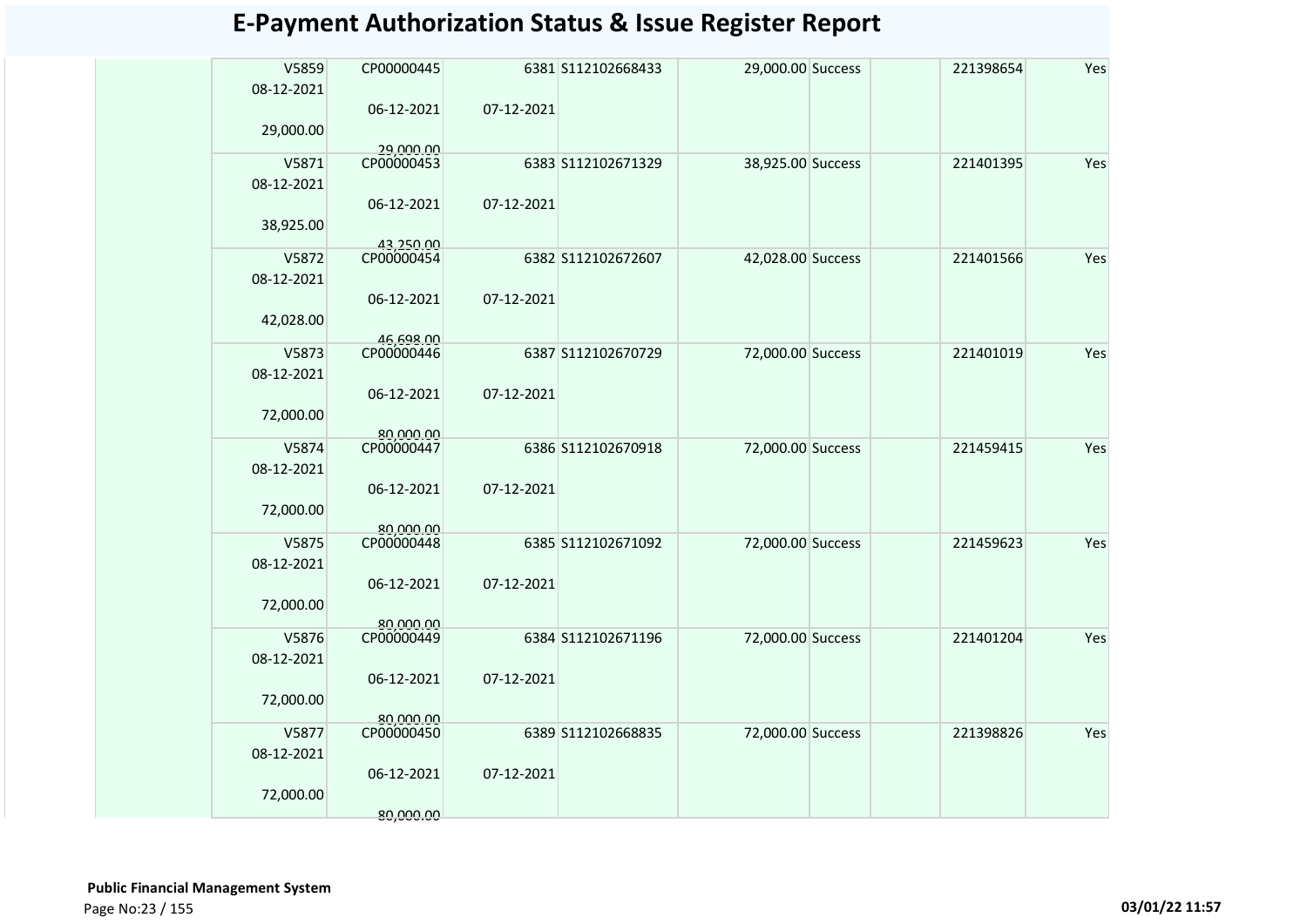|                   | V5878<br>08-12-2021 | CP00000451             |            | 6388 S112102670524 | 72,000.00 Success |                | 221459044 | Yes |
|-------------------|---------------------|------------------------|------------|--------------------|-------------------|----------------|-----------|-----|
|                   | 72,000.00           | 06-12-2021             | 07-12-2021 |                    |                   |                |           |     |
|                   |                     | 80.000.00              |            |                    |                   |                |           |     |
|                   | V5882<br>08-12-2021 | CP00000455             |            | 6435 S112102672827 |                   | 300.00 Success | 221459990 | Yes |
|                   | 300.00              | 06-12-2021<br>300.00   | 07-12-2021 |                    |                   |                |           |     |
|                   | V5883               | CP00000456             |            | 6436 S112102672707 | 3,934.00 Success  |                | 221459803 | Yes |
|                   | 08-12-2021          |                        |            |                    |                   |                |           |     |
|                   | 3,934.00            | 06-12-2021<br>3,934.00 | 07-12-2021 |                    |                   |                |           |     |
|                   | V5884               | CP00000457             |            | 6434 S112102672895 | 1,080.00 Success  |                | 221463166 | Yes |
|                   | 08-12-2021          |                        |            |                    |                   |                |           |     |
|                   | 1,080.00            | 06-12-2021<br>1,080.00 | 07-12-2021 |                    |                   |                |           |     |
|                   | V5885<br>08-12-2021 | CP00000458             |            | 6433 S112102672941 | 1,195.00 Success  |                | 221463347 | Yes |
|                   |                     | 06-12-2021             | 07-12-2021 |                    |                   |                |           |     |
|                   | 1,195.00            |                        |            |                    |                   |                |           |     |
| 225438 [Asstt     | V5857               | 1,195.00<br>CP00000424 |            | 6379 S112102637537 |                   | 450.00 Success | 221394869 | Yes |
| Accounts Officer] | 08-12-2021          |                        |            |                    |                   |                |           |     |
|                   | 450.00              | 06-12-2021             | 07-12-2021 |                    |                   |                |           |     |
|                   | V5879               | 450.00<br>CP00000425   |            | 6380 S112102637243 | 1,914.00 Success  |                | 221394674 | Yes |
|                   | 08-12-2021          |                        |            |                    |                   |                |           |     |
|                   |                     |                        |            |                    |                   |                |           |     |
|                   | 1,914.00            | 06-12-2021             | 07-12-2021 |                    |                   |                |           |     |
|                   | V5888               | 1,947.00<br>CP00000429 |            | 6444 S112102657747 | 9,104.00 Success  |                | 221456866 | Yes |
|                   | 08-12-2021          |                        |            |                    |                   |                |           |     |
|                   |                     | 07-12-2021             | 08-12-2021 |                    |                   |                |           |     |
|                   | 9,104.00            |                        |            |                    |                   |                |           |     |
|                   |                     | 9,104.00               |            |                    |                   |                |           |     |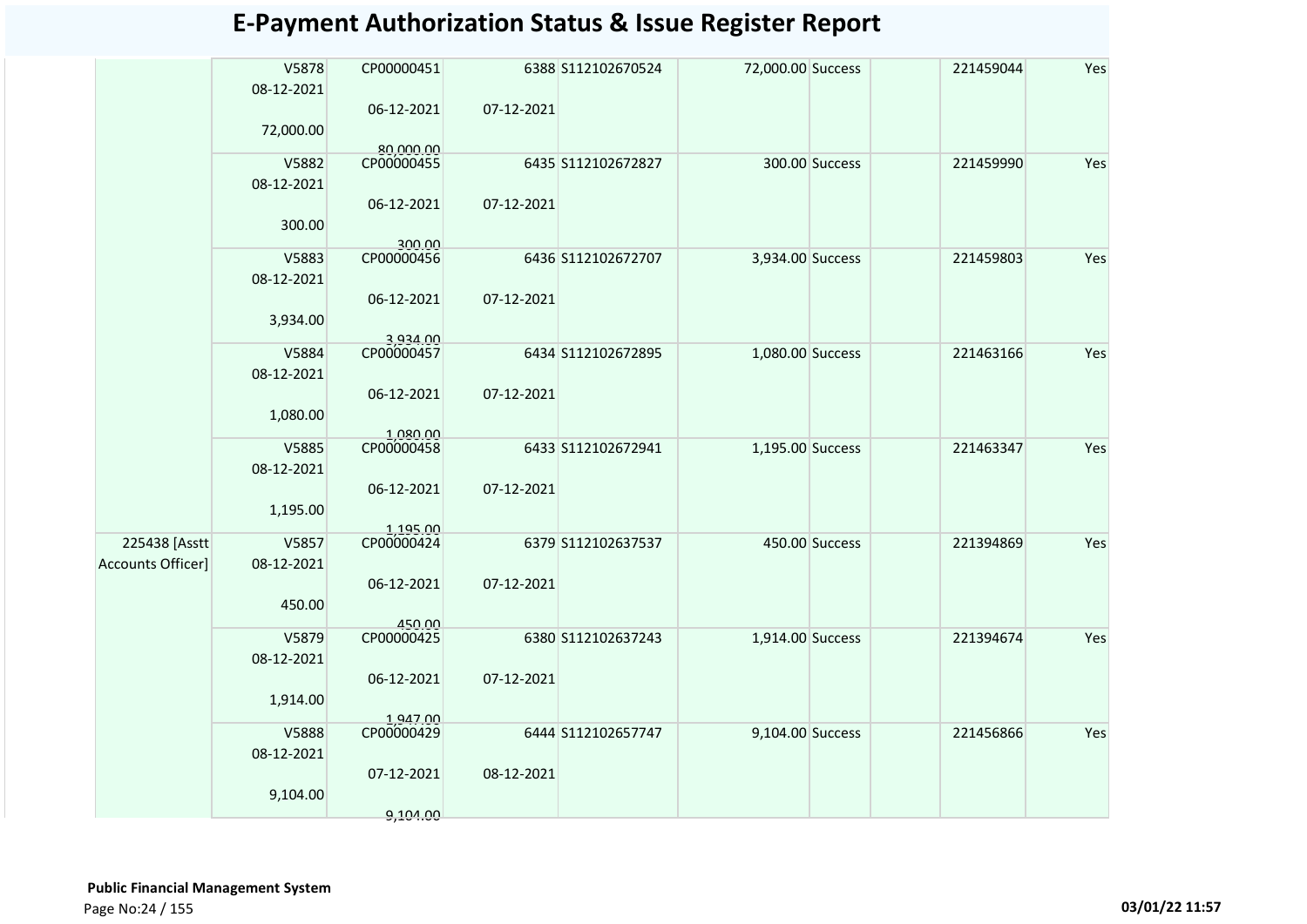|   |                               | V5889<br>08-12-2021 | CP00000430                        |            | 6446 S112102656430       | 34,594.00 Success   | 221456677 | Yes |
|---|-------------------------------|---------------------|-----------------------------------|------------|--------------------------|---------------------|-----------|-----|
|   |                               |                     | 07-12-2021                        | 08-12-2021 |                          |                     |           |     |
|   |                               | 34,594.00           |                                   |            |                          |                     |           |     |
|   |                               |                     | 36,000.00<br>V5892 CP00000428(511 |            | 6412 S112102701538       | 18,976.00 Success   | 222945898 | Yes |
|   |                               | 08-12-2021          | 687787170088-                     |            |                          |                     |           |     |
|   |                               |                     | 1B1)                              | 07-12-2021 |                          |                     |           |     |
|   |                               | 18,976.00           |                                   |            |                          |                     |           |     |
|   |                               |                     | 06-12-2021                        |            |                          |                     |           |     |
|   |                               | V5894               | CP00000432                        |            | 6450 S112102709721       | 4,496.00 Success    | 223910118 | Yes |
|   |                               | 08-12-2021          |                                   |            |                          |                     |           |     |
|   |                               |                     | 07-12-2021                        | 08-12-2021 |                          |                     |           |     |
|   |                               | 4,496.00            |                                   |            |                          |                     |           |     |
|   |                               |                     | 4.496.00                          |            |                          |                     |           |     |
|   |                               | V5898<br>08-12-2021 | CP00000434                        |            | 6484 S112102708867       | 23,678.00 Success   | 223910116 | Yes |
|   |                               |                     | 08-12-2021                        | 08-12-2021 |                          |                     |           |     |
|   |                               | 23,678.00           |                                   |            |                          |                     |           |     |
|   |                               | V5899               | 23,678.00<br>CP00000435           |            | 6485 S112102710003       | 55,000.00 Success   | 223910188 | Yes |
|   |                               | 08-12-2021          |                                   |            |                          |                     |           |     |
|   |                               |                     | 08-12-2021                        |            | 08-12-2021 S112102710004 | 45,000.00 Success   | 223910189 | Yes |
|   |                               | 100,000.00          |                                   |            |                          |                     |           |     |
| 6 | <b>Issue Date: 09-12-2021</b> |                     |                                   |            |                          | 58,51,159.00        |           |     |
|   | 200880 [Asstt                 |                     | V5935 CP00000195(511              |            | 6499 S112102754005       | 13,414.00 Success   | 235995530 | Yes |
|   | Accounts Officer]             | 09-12-2021          | 687786032311-<br>1B1)             | 09-12-2021 |                          |                     |           |     |
|   |                               | 13,414.00           |                                   |            |                          |                     |           |     |
|   |                               |                     | 08-12-2021                        |            |                          |                     |           |     |
|   |                               |                     |                                   |            |                          |                     |           |     |
|   | 225427 [Under                 | V5901               | CP00004502                        |            | 6393 S112102741505       | 1,04,297.00 Success | 235151670 | Yes |
|   | Secretary]                    | 09-12-2021          |                                   |            |                          |                     |           |     |
|   |                               |                     | 06-12-2021                        | 07-12-2021 |                          |                     |           |     |
|   |                               | 104,297.00          |                                   |            |                          |                     |           |     |
|   |                               |                     | 104,297.00                        |            |                          |                     |           |     |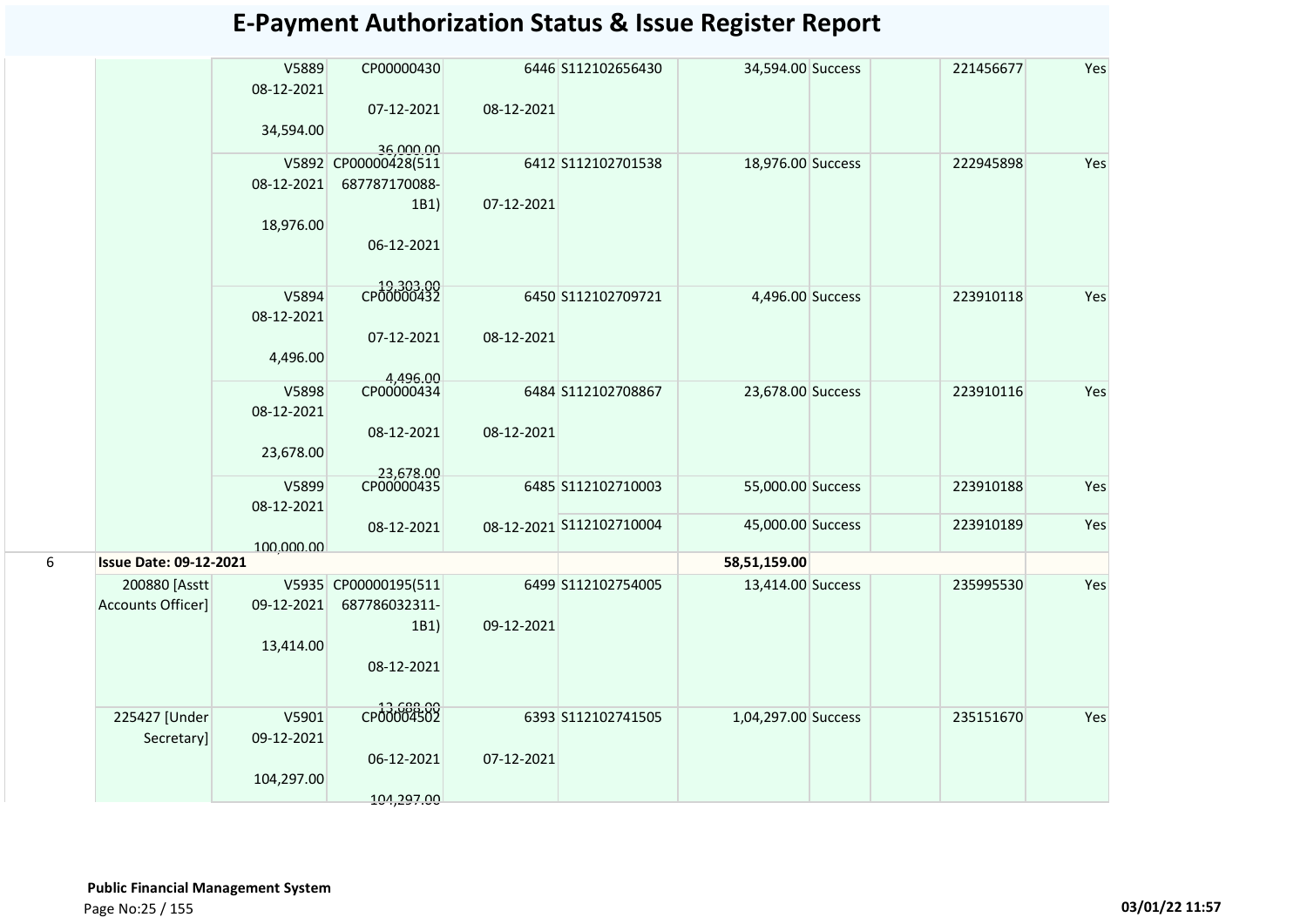| 09-12-2021<br>104,818.00         | V5902 CP00004504(511<br>687760610437-<br>1B1)<br>06-12-2021 | 07-12-2021 | 6413 S112102740574       | 1,04,818.00 Success |                | 235147614 | Yes |
|----------------------------------|-------------------------------------------------------------|------------|--------------------------|---------------------|----------------|-----------|-----|
| 09-12-2021<br>97,568.00          | V5903 CP00004509(511<br>687720298839-<br>1B1)<br>06-12-2021 | 07-12-2021 | 6394 S112102739274       | 97,568.00 Success   |                | 235147408 | Yes |
| 09-12-2021<br>113,051.00         | V5904 CP00004510(511<br>687786068219-<br>1B1)<br>06-12-2021 | 07-12-2021 | 6395 S112102738939       | 1,13,051.00 Success |                | 235147220 | Yes |
| V5905<br>09-12-2021<br>274.00    | CP00004530<br>06-12-2021                                    | 07-12-2021 | 6422 S112102741314       |                     | 274.00 Success | 235151469 | Yes |
| V5906<br>09-12-2021<br>1,140.00  | 274.00<br>CP00004528<br>06-12-2021                          | 07-12-2021 | 6430 S112102741037       | 1,140.00 Success    |                | 235151060 | Yes |
| V5907<br>09-12-2021<br>1,000.00  | 1,140.00<br>06-12-2021                                      | 07-12-2021 | 6421 S112102741180       | 1,000.00 Success    |                | 235151249 | Yes |
| V5908<br>09-12-2021              | 1.000.00<br>CP00004519                                      |            | 6397 S112102738754       | 3,388.00 Success    |                | 235147016 | Yes |
|                                  | 06-12-2021                                                  |            | 07-12-2021 S112102738755 | 7,455.00 Success    |                | 235147024 | Yes |
| 10,843.00<br>V5909<br>09-12-2021 | CP00004520                                                  |            | 6398 S112102742960       |                     | 442.00 Success | 235151870 | Yes |

 **Public Financial Management System**  Page No:26 / 155 **03/01/22 11:57**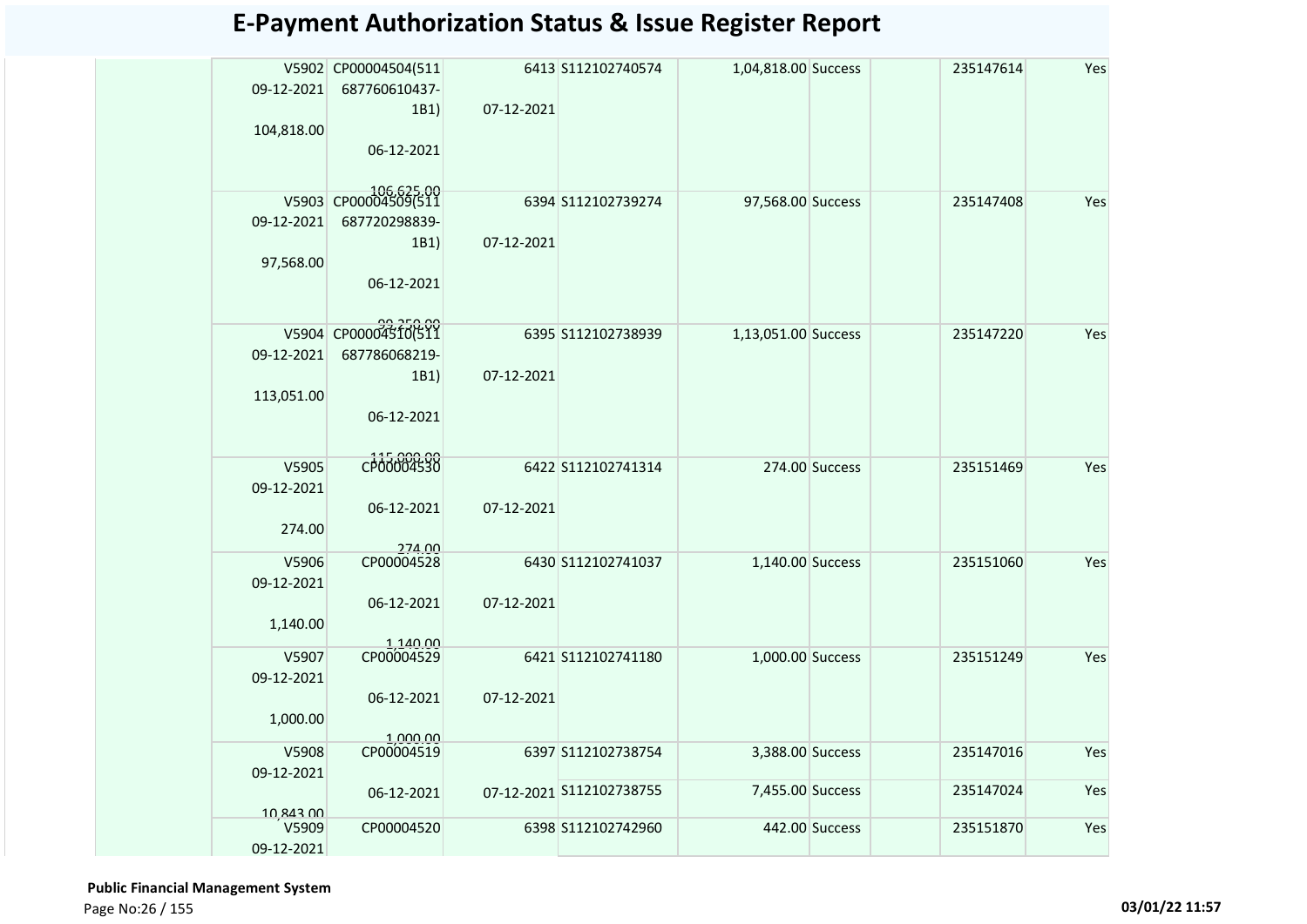| 07-12-2021 S112102742961<br>610.00 Success<br>235151877<br>06-12-2021<br>1.052.00<br>V5910<br>CP00004521<br>6399 S112102743065<br>7,520.00 Success<br>235154091<br>09-12-2021<br>06-12-2021<br>07-12-2021<br>7,520.00<br>7,520.00<br>CP00004522<br>V5911<br>6400 S112102743198<br>68,571.00 Success<br>235154275<br>09-12-2021<br>07-12-2021<br>06-12-2021<br>68,571.00<br>68,571.00<br>V5912<br>CP00004518<br>6396 S112102738684<br>1,800.00 Success<br>235145811<br>09-12-2021<br>06-12-2021<br>07-12-2021<br>1,800.00<br>1,800.00<br>CP00004562<br>2,27,760.00 Success<br>236010174<br>V5915<br>6463 S112102757353<br>09-12-2021<br>08-12-2021<br>07-12-2021<br>227,760.00<br>227.760.00<br>V5916 CP00004545(511<br>28,312.00 Success<br>6474 S112102754634<br>236000406<br>09-12-2021<br>687729288280-<br>1B1)<br>08-12-2021<br>28,312.00<br>07-12-2021<br>V5917 CP00004546(511<br>44,790.00 Success<br>6475 S112102754564<br>236000075<br>09-12-2021<br>687754117203-<br>08-12-2021<br>1B1)<br>44,790.00<br>07-12-2021<br>V5918 CP00004547(511<br>9,090.00 Success<br>6476 S112102754464<br>236021989<br>09-12-2021<br>687729528586-<br>3B1)<br>08-12-2021<br>9,090.00<br>07-12-2021 | 09-12-2021 |  | - 1102101111021 |  |     |
|-------------------------------------------------------------------------------------------------------------------------------------------------------------------------------------------------------------------------------------------------------------------------------------------------------------------------------------------------------------------------------------------------------------------------------------------------------------------------------------------------------------------------------------------------------------------------------------------------------------------------------------------------------------------------------------------------------------------------------------------------------------------------------------------------------------------------------------------------------------------------------------------------------------------------------------------------------------------------------------------------------------------------------------------------------------------------------------------------------------------------------------------------------------------------------------------|------------|--|-----------------|--|-----|
|                                                                                                                                                                                                                                                                                                                                                                                                                                                                                                                                                                                                                                                                                                                                                                                                                                                                                                                                                                                                                                                                                                                                                                                           |            |  |                 |  | Yes |
|                                                                                                                                                                                                                                                                                                                                                                                                                                                                                                                                                                                                                                                                                                                                                                                                                                                                                                                                                                                                                                                                                                                                                                                           |            |  |                 |  | Yes |
|                                                                                                                                                                                                                                                                                                                                                                                                                                                                                                                                                                                                                                                                                                                                                                                                                                                                                                                                                                                                                                                                                                                                                                                           |            |  |                 |  |     |
|                                                                                                                                                                                                                                                                                                                                                                                                                                                                                                                                                                                                                                                                                                                                                                                                                                                                                                                                                                                                                                                                                                                                                                                           |            |  |                 |  |     |
|                                                                                                                                                                                                                                                                                                                                                                                                                                                                                                                                                                                                                                                                                                                                                                                                                                                                                                                                                                                                                                                                                                                                                                                           |            |  |                 |  | Yes |
|                                                                                                                                                                                                                                                                                                                                                                                                                                                                                                                                                                                                                                                                                                                                                                                                                                                                                                                                                                                                                                                                                                                                                                                           |            |  |                 |  |     |
|                                                                                                                                                                                                                                                                                                                                                                                                                                                                                                                                                                                                                                                                                                                                                                                                                                                                                                                                                                                                                                                                                                                                                                                           |            |  |                 |  |     |
|                                                                                                                                                                                                                                                                                                                                                                                                                                                                                                                                                                                                                                                                                                                                                                                                                                                                                                                                                                                                                                                                                                                                                                                           |            |  |                 |  | Yes |
|                                                                                                                                                                                                                                                                                                                                                                                                                                                                                                                                                                                                                                                                                                                                                                                                                                                                                                                                                                                                                                                                                                                                                                                           |            |  |                 |  |     |
|                                                                                                                                                                                                                                                                                                                                                                                                                                                                                                                                                                                                                                                                                                                                                                                                                                                                                                                                                                                                                                                                                                                                                                                           |            |  |                 |  |     |
|                                                                                                                                                                                                                                                                                                                                                                                                                                                                                                                                                                                                                                                                                                                                                                                                                                                                                                                                                                                                                                                                                                                                                                                           |            |  |                 |  |     |
|                                                                                                                                                                                                                                                                                                                                                                                                                                                                                                                                                                                                                                                                                                                                                                                                                                                                                                                                                                                                                                                                                                                                                                                           |            |  |                 |  | Yes |
|                                                                                                                                                                                                                                                                                                                                                                                                                                                                                                                                                                                                                                                                                                                                                                                                                                                                                                                                                                                                                                                                                                                                                                                           |            |  |                 |  |     |
|                                                                                                                                                                                                                                                                                                                                                                                                                                                                                                                                                                                                                                                                                                                                                                                                                                                                                                                                                                                                                                                                                                                                                                                           |            |  |                 |  |     |
|                                                                                                                                                                                                                                                                                                                                                                                                                                                                                                                                                                                                                                                                                                                                                                                                                                                                                                                                                                                                                                                                                                                                                                                           |            |  |                 |  | Yes |
|                                                                                                                                                                                                                                                                                                                                                                                                                                                                                                                                                                                                                                                                                                                                                                                                                                                                                                                                                                                                                                                                                                                                                                                           |            |  |                 |  |     |
|                                                                                                                                                                                                                                                                                                                                                                                                                                                                                                                                                                                                                                                                                                                                                                                                                                                                                                                                                                                                                                                                                                                                                                                           |            |  |                 |  |     |
|                                                                                                                                                                                                                                                                                                                                                                                                                                                                                                                                                                                                                                                                                                                                                                                                                                                                                                                                                                                                                                                                                                                                                                                           |            |  |                 |  |     |
|                                                                                                                                                                                                                                                                                                                                                                                                                                                                                                                                                                                                                                                                                                                                                                                                                                                                                                                                                                                                                                                                                                                                                                                           |            |  |                 |  | Yes |
|                                                                                                                                                                                                                                                                                                                                                                                                                                                                                                                                                                                                                                                                                                                                                                                                                                                                                                                                                                                                                                                                                                                                                                                           |            |  |                 |  |     |
|                                                                                                                                                                                                                                                                                                                                                                                                                                                                                                                                                                                                                                                                                                                                                                                                                                                                                                                                                                                                                                                                                                                                                                                           |            |  |                 |  |     |
|                                                                                                                                                                                                                                                                                                                                                                                                                                                                                                                                                                                                                                                                                                                                                                                                                                                                                                                                                                                                                                                                                                                                                                                           |            |  |                 |  |     |
|                                                                                                                                                                                                                                                                                                                                                                                                                                                                                                                                                                                                                                                                                                                                                                                                                                                                                                                                                                                                                                                                                                                                                                                           |            |  |                 |  |     |
|                                                                                                                                                                                                                                                                                                                                                                                                                                                                                                                                                                                                                                                                                                                                                                                                                                                                                                                                                                                                                                                                                                                                                                                           |            |  |                 |  | Yes |
|                                                                                                                                                                                                                                                                                                                                                                                                                                                                                                                                                                                                                                                                                                                                                                                                                                                                                                                                                                                                                                                                                                                                                                                           |            |  |                 |  |     |
|                                                                                                                                                                                                                                                                                                                                                                                                                                                                                                                                                                                                                                                                                                                                                                                                                                                                                                                                                                                                                                                                                                                                                                                           |            |  |                 |  |     |
|                                                                                                                                                                                                                                                                                                                                                                                                                                                                                                                                                                                                                                                                                                                                                                                                                                                                                                                                                                                                                                                                                                                                                                                           |            |  |                 |  |     |

 **Public Financial Management System** 

9,246.00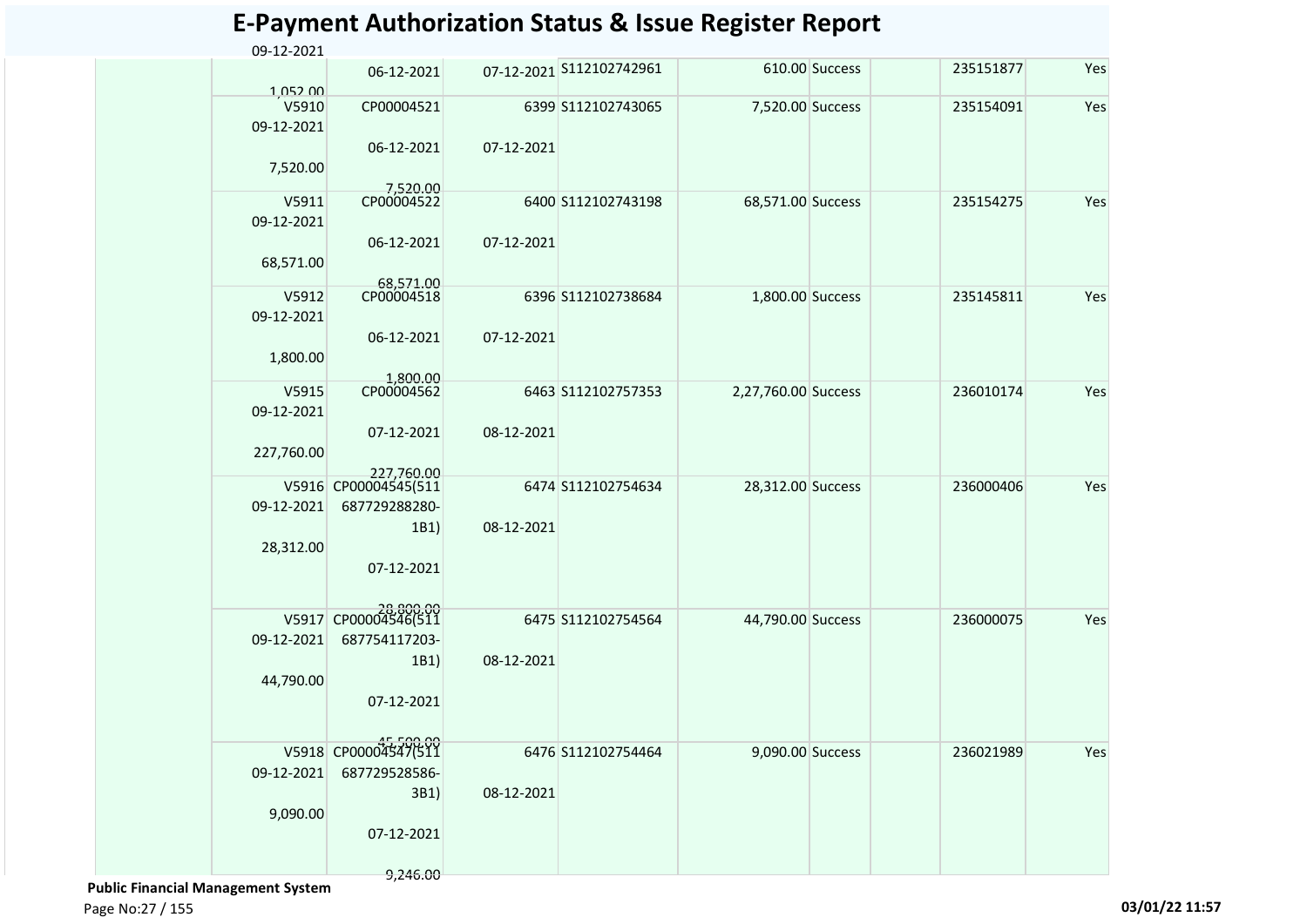| V5919<br>09-12-2021 | CP00004563                                    |            | 6464 S112102757209       | 3,500.00 Success  | 236007591 | Yes |
|---------------------|-----------------------------------------------|------------|--------------------------|-------------------|-----------|-----|
| 7,000.00            | 07-12-2021                                    |            | 08-12-2021 S112102757210 | 3,500.00 Success  | 236007620 | Yes |
| 09-12-2021          | V5920 CP00004549(511<br>687771691536-<br>1B1) | 08-12-2021 | 6477 S112102754404       | 12,524.00 Success | 235997756 | Yes |
| 12,524.00           | 07-12-2021                                    |            |                          |                   |           |     |
|                     | V5921 CP00004551(511                          |            | 6478 S112102754348       | 4,910.00 Success  | 236021656 | Yes |
| 09-12-2021          | 687719554257-<br>1B1)                         | 08-12-2021 |                          |                   |           |     |
| 4,910.00            | 07-12-2021                                    |            |                          |                   |           |     |
|                     | V5922 CP00004552(511                          |            | 6479 S112102754252       | 11,600.00 Success | 235997417 | Yes |
| 09-12-2021          | 687774314972-<br>1B1)                         | 08-12-2021 |                          |                   |           |     |
| 11,600.00           | 07-12-2021                                    |            |                          |                   |           |     |
|                     |                                               |            |                          |                   |           |     |
| 09-12-2021          | V5923 CP00004553(511<br>687726784349-         |            | 6480 S112102754122       | 17,499.00 Success | 235997095 | Yes |
|                     | 1B1)                                          | 08-12-2021 |                          |                   |           |     |
| 17,499.00           | 07-12-2021                                    |            |                          |                   |           |     |
|                     | V5924 CP00004554(511                          |            | 6481 S112102754076       | 69,562.00 Success | 235995840 | Yes |
| 09-12-2021          | 687724447756-                                 |            |                          |                   |           |     |
|                     | 1B1)                                          | 08-12-2021 |                          |                   |           |     |
| 69,562.00           | 07-12-2021                                    |            |                          |                   |           |     |
|                     | 70,761.00                                     |            |                          |                   |           |     |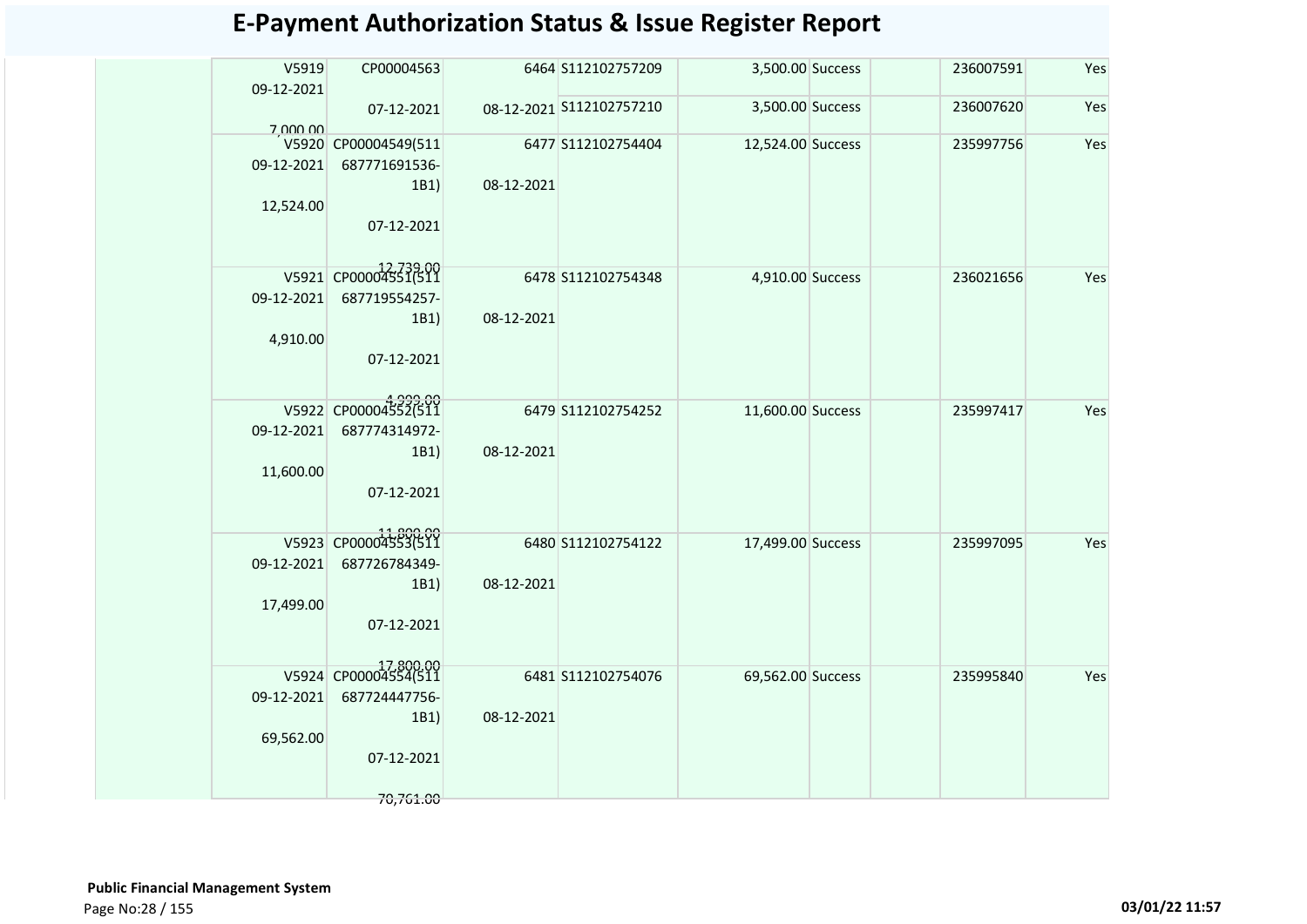| 09-12-2021<br>67,280.00 | V5925 CP00004555(511<br>687702470399-<br>1B1)<br>07-12-2021              | 08-12-2021 | 6468 S112102756779 | 67,280.00 Success | 236006448 | Yes |
|-------------------------|--------------------------------------------------------------------------|------------|--------------------|-------------------|-----------|-----|
| 09-12-2021<br>21,628.00 | V5926 CP00004556(511<br>687773995686-<br>1B1)<br>07-12-2021              | 08-12-2021 | 6469 S112102756689 | 21,628.00 Success | 236006111 | Yes |
| 09-12-2021<br>17,695.00 | V5927 CP00004557(511<br>687779619762-<br>1B1)<br>07-12-2021              | 08-12-2021 | 6470 S112102756460 | 17,695.00 Success | 236003772 | Yes |
| 09-12-2021<br>17,695.00 | V5928 CP00004558(511<br>687738087986-<br>1B1)<br>07-12-2021              | 08-12-2021 | 6471 S112102756354 | 17,695.00 Success | 236003428 | Yes |
| 09-12-2021<br>85,526.00 | V5929 CP00004559(511<br>687797695894-<br>1B1)<br>07-12-2021              | 08-12-2021 | 6472 S112102754760 | 85,526.00 Success | 236003061 | Yes |
| 09-12-2021<br>44,179.00 | V5930 CP00004560(511<br>687727413508-<br>1B1)<br>07-12-2021<br>44,940.00 | 08-12-2021 | 6473 S112102754694 | 44,179.00 Success | 236000727 | Yes |

 **Public Financial Management System**  Page No:29 / 155 **03/01/22 11:57**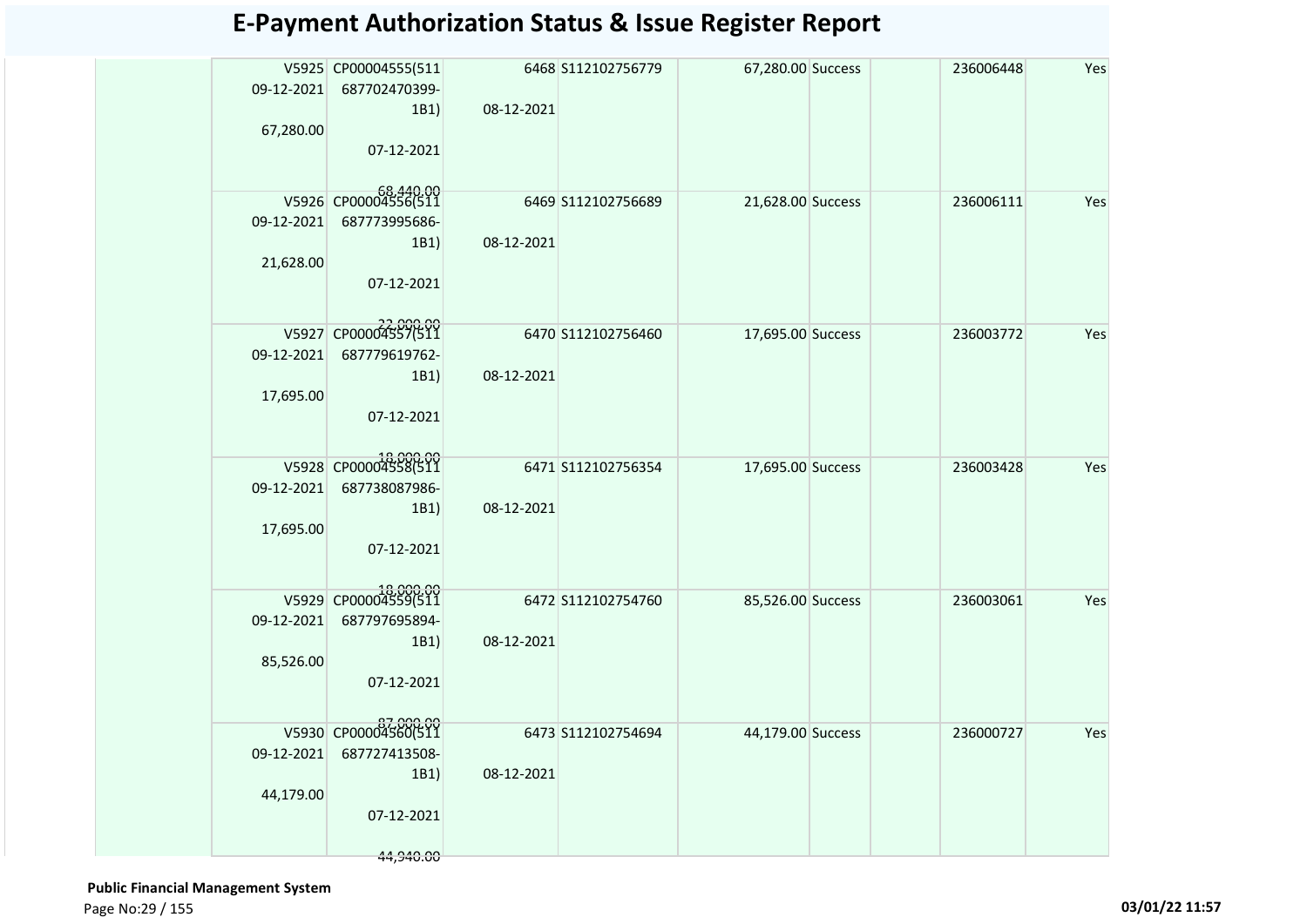| 09-12-2021 | V5931 CP00004561(511<br>687714619195- |            | 6462 S112102757433       | 1,09,154.00 Success | 236010561 | Yes |
|------------|---------------------------------------|------------|--------------------------|---------------------|-----------|-----|
|            | 2B1)                                  | 08-12-2021 |                          |                     |           |     |
| 109,154.00 | 07-12-2021                            |            |                          |                     |           |     |
|            |                                       |            |                          |                     |           |     |
|            | V5932 CP00004565(511                  |            | 6466 S112102757035       | 22,119.00 Success   | 236007213 | Yes |
| 09-12-2021 | 687768272446-                         |            |                          |                     |           |     |
|            | 1B1)                                  | 08-12-2021 |                          |                     |           |     |
| 22,119.00  |                                       |            |                          |                     |           |     |
|            | 07-12-2021                            |            |                          |                     |           |     |
| V5933      | CP00004572                            |            | 6467 S112102756942       | 68,124.00 Success   | 236006834 | Yes |
| 09-12-2021 |                                       |            |                          |                     |           |     |
|            | 08-12-2021                            | 08-12-2021 |                          |                     |           |     |
| 68,124.00  |                                       |            |                          |                     |           |     |
| V5934      | 70,514.00<br>CP00004573               |            | 6461 S112102757565       | 5,82,141.00 Success | 236010900 | Yes |
| 09-12-2021 |                                       |            |                          |                     |           |     |
|            | 08-12-2021                            | 08-12-2021 |                          |                     |           |     |
| 582,141.00 |                                       |            |                          |                     |           |     |
| V5936      | 592,178.00<br>CP00004536              |            | 6500 S112102790348       | 54,000.00 Success   | 239306332 | Yes |
| 09-12-2021 |                                       |            |                          |                     |           |     |
| 611,730.00 | 06-12-2021                            |            | 09-12-2021 S112102790349 | 40,500.00 Success   | 239306338 | Yes |
|            | 679,700.00                            |            | S112102790350            | 43,065.00 Success   | 239306390 | Yes |
|            |                                       |            |                          |                     |           |     |
|            |                                       |            | S112102790351            | 25,965.00 Success   | 239306407 | Yes |
|            |                                       |            | S112102790352            | 54,000.00 Success   | 239306413 | Yes |
|            |                                       |            | S112102790353            | 59,400.00 Success   | 239306448 | Yes |
|            |                                       |            | S112102790354            | 54,000.00 Success   | 239306455 | Yes |
|            |                                       |            |                          |                     |           |     |
|            |                                       |            | S112102790355            | 54,000.00 Success   | 239306471 | Yes |
|            |                                       |            | S112102790356            | 59,400.00 Success   | 239306477 | Yes |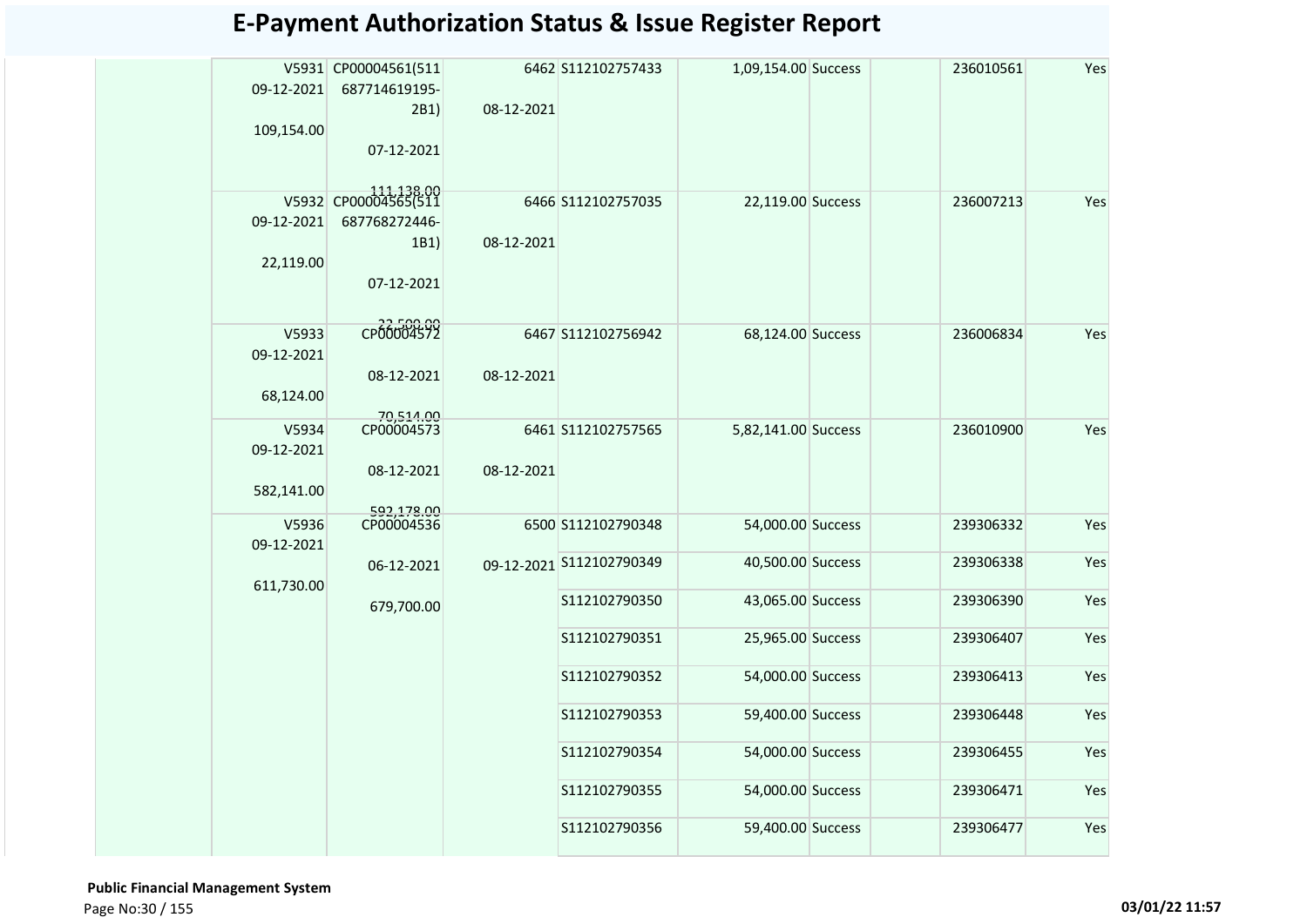|                     |            |            | S112102790357            | 54,000.00 Success | 239306484 | Yes |
|---------------------|------------|------------|--------------------------|-------------------|-----------|-----|
|                     |            |            | S112102790358            | 59,400.00 Success | 239306520 | Yes |
|                     |            |            | S112102790359            | 54,000.00 Success | 239306537 | Yes |
| V5937<br>09-12-2021 | CP00004523 |            | 6501 S112102790272       | 21,150.00 Success | 239337684 | Yes |
| 611,640.00          | 06-12-2021 |            | 09-12-2021 S112102790273 | 59,400.00 Success | 239337692 | Yes |
|                     | 679,600.00 |            | S112102790274            | 34,740.00 Success | 239337706 | Yes |
|                     |            |            | S112102790275            | 54,000.00 Success | 239337723 | Yes |
|                     |            |            | S112102790276            | 63,000.00 Success | 239337732 | Yes |
|                     |            |            | S112102790277            | 59,400.00 Success | 239337752 | Yes |
|                     |            |            | S112102790278            | 54,000.00 Success | 239337772 | Yes |
|                     |            |            | S112102790279            | 44,550.00 Success | 239337792 | Yes |
|                     |            |            | S112102790280            | 54,000.00 Success | 239337802 | Yes |
|                     |            |            | S112102790281            | 59,400.00 Success | 239337809 | Yes |
|                     |            |            | S112102790282            | 54,000.00 Success | 239337815 | Yes |
|                     |            |            | S112102790283            | 54,000.00 Success | 239337821 | Yes |
| V5938<br>09-12-2021 | CP00004583 |            | 6496 S112102791299       | 2,367.00 Success  | 239306750 | Yes |
| 2,367.00            | 08-12-2021 | 09-12-2021 |                          |                   |           |     |
|                     | 2,367.00   |            |                          |                   |           |     |
| V5939<br>09-12-2021 | CP00004582 |            | 6495 S112102796511       | 8,189.00 Success  | 239309260 | Yes |
| 8,189.00            | 08-12-2021 | 09-12-2021 |                          |                   |           |     |
|                     | 8,189.00   |            |                          |                   |           |     |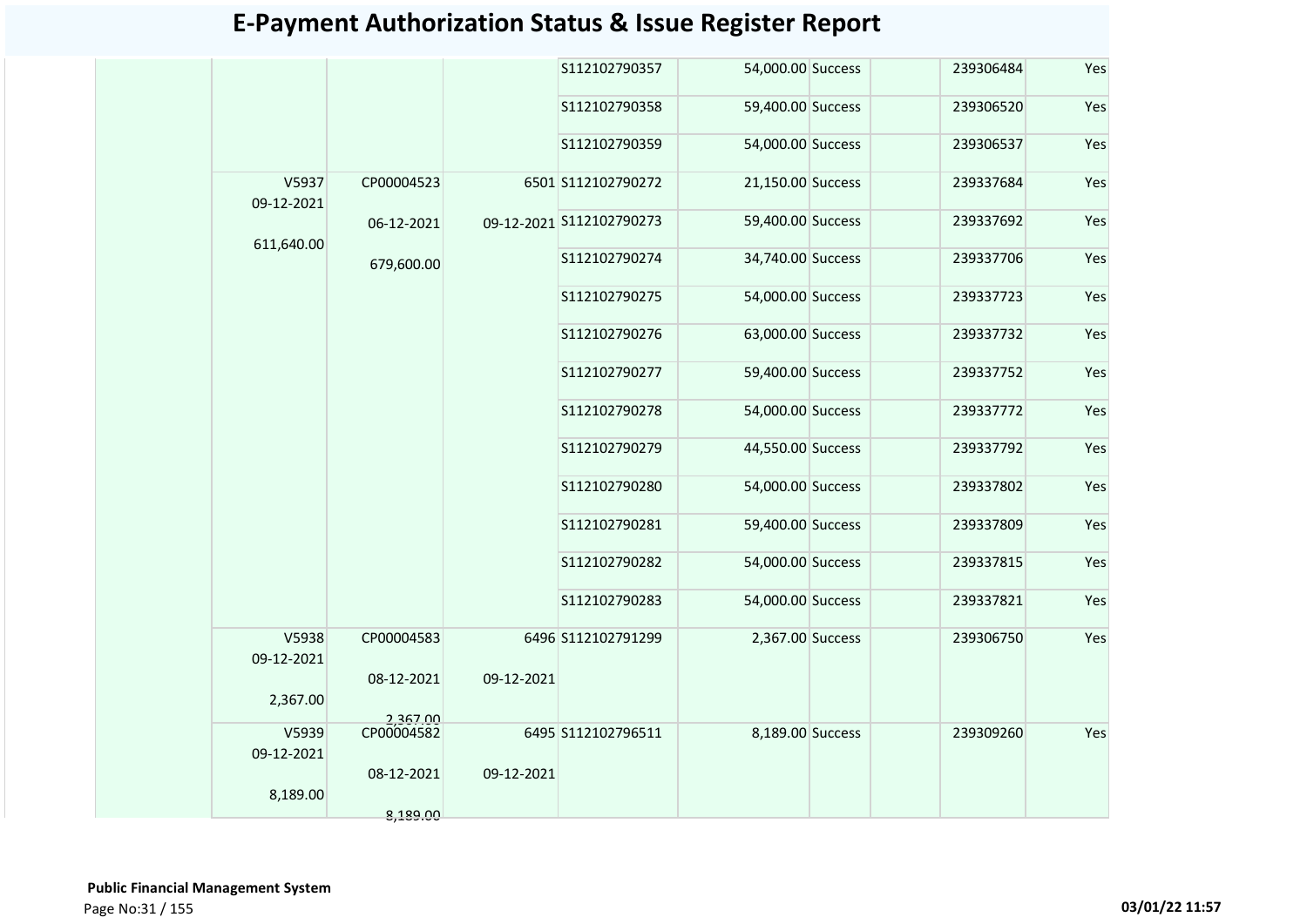|                 | V5940<br>09-12-2021 | CP00004584                    |            | 6497 S112102794460 | 1,078.00 Success     |               | 239306926 | Yes |
|-----------------|---------------------|-------------------------------|------------|--------------------|----------------------|---------------|-----------|-----|
|                 |                     | 08-12-2021                    | 09-12-2021 |                    |                      |               |           |     |
|                 | 1,078.00            |                               |            |                    |                      |               |           |     |
|                 | V5941               | 1,078.00<br>CP00004581        |            | 6459 S112102802560 | 2,936.00 Success     |               | 239316594 | Yes |
|                 | 09-12-2021          |                               |            |                    |                      |               |           |     |
|                 |                     | 08-12-2021                    | 08-12-2021 |                    |                      |               |           |     |
|                 | 2,936.00            |                               |            |                    |                      |               |           |     |
|                 | V5942               | 2,936.00<br>CP00004548        |            | 6454 S112102801419 | 17,440.00 Success    |               | 239312734 | Yes |
|                 | 09-12-2021          |                               |            |                    |                      |               |           |     |
|                 |                     | 07-12-2021                    | 08-12-2021 |                    |                      |               |           |     |
|                 | 17,440.00           |                               |            |                    |                      |               |           |     |
|                 |                     | 17,440.00                     |            |                    |                      |               |           |     |
|                 | V5944               | CP00004566                    |            | 6455 S112102802970 | 1,520.00 Success     |               | 239346260 | Yes |
|                 | 09-12-2021          | 08-12-2021                    | 08-12-2021 |                    |                      |               |           |     |
|                 | 1,520.00            |                               |            |                    |                      |               |           |     |
|                 |                     | 1,520.00                      |            |                    |                      |               |           |     |
|                 | V5945               | CP00004567                    |            | 6456 S112102802768 |                      | 60.00 Success | 239341932 | Yes |
|                 | 09-12-2021          |                               |            |                    |                      |               |           |     |
|                 |                     | 08-12-2021                    | 08-12-2021 |                    |                      |               |           |     |
|                 | 60.00               |                               |            |                    |                      |               |           |     |
|                 |                     | 60.00<br>V5947 CP00004585(EOT |            | 6488 S112102801010 | 4,571.00 Success     |               | 239312246 | Yes |
|                 | 09-12-2021          | 2021120004)                   |            |                    |                      |               |           |     |
|                 |                     |                               | 09-12-2021 |                    |                      |               |           |     |
|                 | 4,571.00            | 08-12-2021                    |            |                    |                      |               |           |     |
|                 |                     |                               |            |                    |                      |               |           |     |
|                 |                     | 4,571.00                      |            |                    |                      |               |           |     |
|                 | V5951               | CP00004569                    |            | 6457 S112102799306 | 21,75,120.00 Success |               | 239547357 | Yes |
|                 | 09-12-2021          |                               |            |                    |                      |               |           |     |
|                 |                     | 08-12-2021                    | 08-12-2021 |                    |                      |               |           |     |
|                 | 2,175,120.00        |                               |            |                    |                      |               |           |     |
| 225428 [Section | V5914               | 2,421,360.00<br>CP00000299    |            | 6445 S112102743259 | 6,798.00 Success     |               | 235154480 | Yes |
| Officer]        | 09-12-2021          |                               |            |                    |                      |               |           |     |
|                 |                     | 07-12-2021                    | 08-12-2021 |                    |                      |               |           |     |
|                 | 6,798.00            |                               |            |                    |                      |               |           |     |
|                 |                     | 6,798.00                      |            |                    |                      |               |           |     |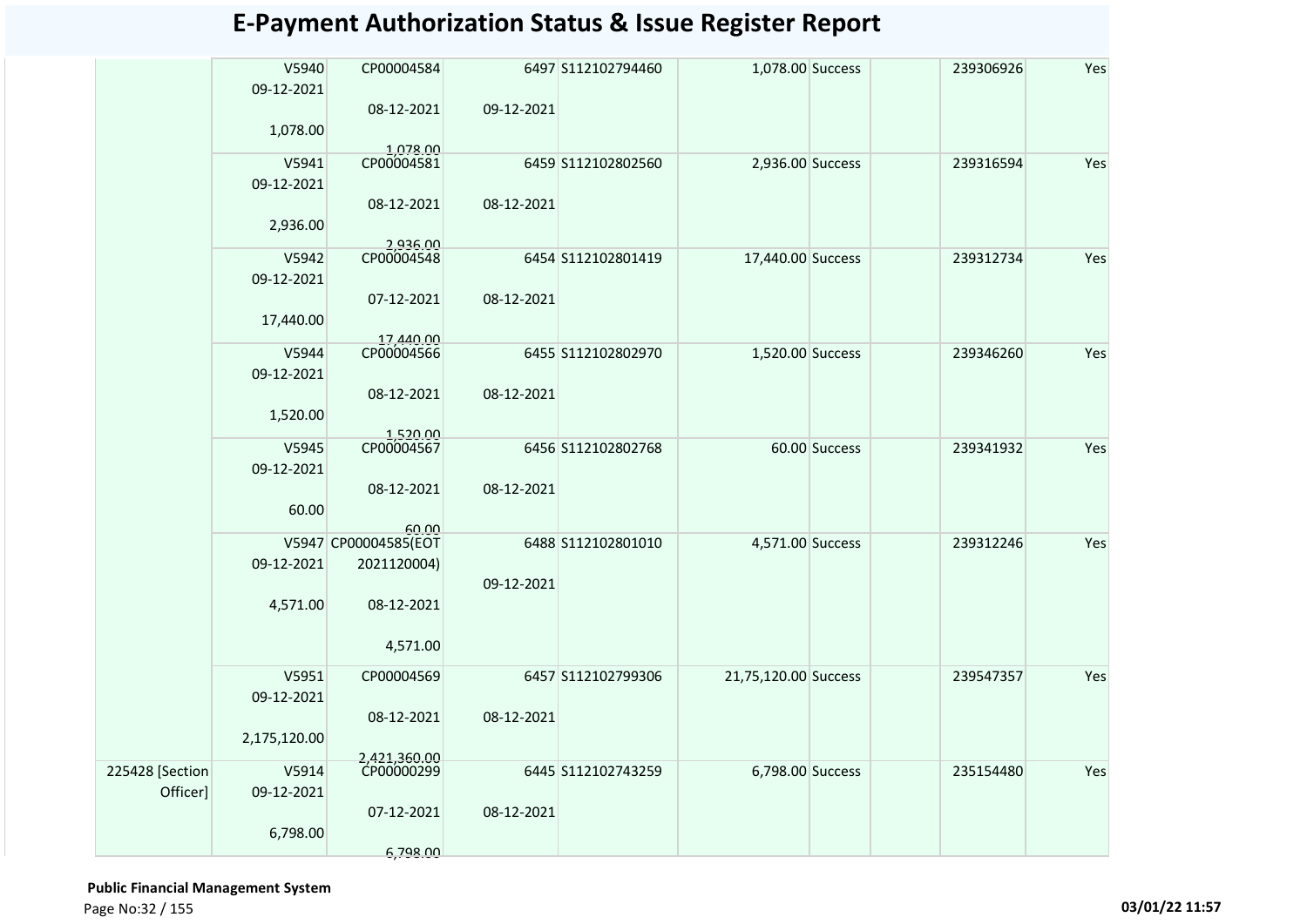|   | 225429 [Section<br>Officer]   | V5943<br>09-12-2021 | CP00000459               |            | 6498 S112102795011       | 3,71,483.00 Success | 239309093 | Yes |
|---|-------------------------------|---------------------|--------------------------|------------|--------------------------|---------------------|-----------|-----|
|   |                               |                     | 07-12-2021               | 09-12-2021 |                          |                     |           |     |
|   |                               | 371,483.00          |                          |            |                          |                     |           |     |
|   |                               |                     | 377,887.00               |            |                          |                     |           |     |
|   | 225438 [Asstt                 | V5913               | CP00000427               |            | 6411 S112102740747       | 5,310.00 Success    | 235147835 | Yes |
|   | Accounts Officer]             | 09-12-2021          |                          |            |                          |                     |           |     |
|   |                               |                     | 06-12-2021               | 07-12-2021 |                          |                     |           |     |
|   |                               | 5,310.00            |                          |            |                          |                     |           |     |
|   |                               |                     | 5,900.00                 |            |                          |                     |           |     |
|   |                               | V5946               | CP00000437               |            | 6504 S112102790424       | 9,900.00 Success    | 239273831 | Yes |
|   |                               | 09-12-2021          |                          |            |                          |                     |           |     |
|   |                               |                     | 08-12-2021               |            | 09-12-2021 S112102790425 | 8,800.00 Success    | 239273841 | Yes |
|   |                               | 18,700.00           |                          |            |                          |                     |           |     |
|   |                               | V5948               | CP00000436               |            | 6502 S112102791230       | 3,000.00 Success    | 239341162 | Yes |
|   |                               | 09-12-2021          |                          |            | 09-12-2021 S112102791231 | 3,000.00 Success    | 239341174 | Yes |
|   |                               |                     | 08-12-2021               |            |                          |                     |           |     |
|   |                               | 6,000.00<br>V5949   | CP00000438               |            | 6503 S112102791115       | 5,880.00 Success    | 239337994 | Yes |
|   |                               | 09-12-2021          |                          |            |                          |                     |           |     |
|   |                               |                     | 08-12-2021               | 09-12-2021 |                          |                     |           |     |
|   |                               | 5,880.00            |                          |            |                          |                     |           |     |
|   |                               |                     | 6,000.00                 |            |                          |                     |           |     |
|   |                               |                     | V5950 CP00000439(202     |            | 6505 S112102796669       | 6,401.00 Success    | 239341321 | Yes |
|   |                               | 09-12-2021          | 112002)                  |            |                          |                     |           |     |
|   |                               |                     |                          | 09-12-2021 |                          |                     |           |     |
|   |                               | 6,401.00            | 09-12-2021               |            |                          |                     |           |     |
|   |                               |                     |                          |            |                          |                     |           |     |
|   |                               |                     | 6,944.00                 |            |                          |                     |           |     |
| 7 | <b>Issue Date: 10-12-2021</b> |                     |                          |            |                          | 12,54,260.00        |           |     |
|   | 200880 [Asstt                 | V5960               | CP00000196               |            | 6520 S112102847427       | 2,889.00 Success    | 244297395 | Yes |
|   | Accounts Officer]             | 10-12-2021          |                          |            |                          |                     |           |     |
|   |                               |                     | 09-12-2021               | 09-12-2021 |                          |                     |           |     |
|   |                               | 2,889.00            |                          |            |                          |                     |           |     |
|   | 225427 [Under                 |                     | 2.889.00                 |            | 6489 S112102847487       | 19,464.00 Success   | 244284338 | Yes |
|   |                               |                     | V5952 CP00004574(511     |            |                          |                     |           |     |
|   | Secretary]                    |                     | 10-12-2021 687707194658- |            |                          |                     |           |     |
|   |                               |                     | 1B1                      | 09-12-2021 |                          |                     |           |     |
|   |                               | 19,464.00           |                          |            |                          |                     |           |     |
|   |                               |                     | 08-12-2021               |            |                          |                     |           |     |
|   |                               |                     | 19,800.00                |            |                          |                     |           |     |
|   |                               |                     |                          |            |                          |                     |           |     |

 **Public Financial Management System** 

Page No:33 / 155 **03/01/22 11:57**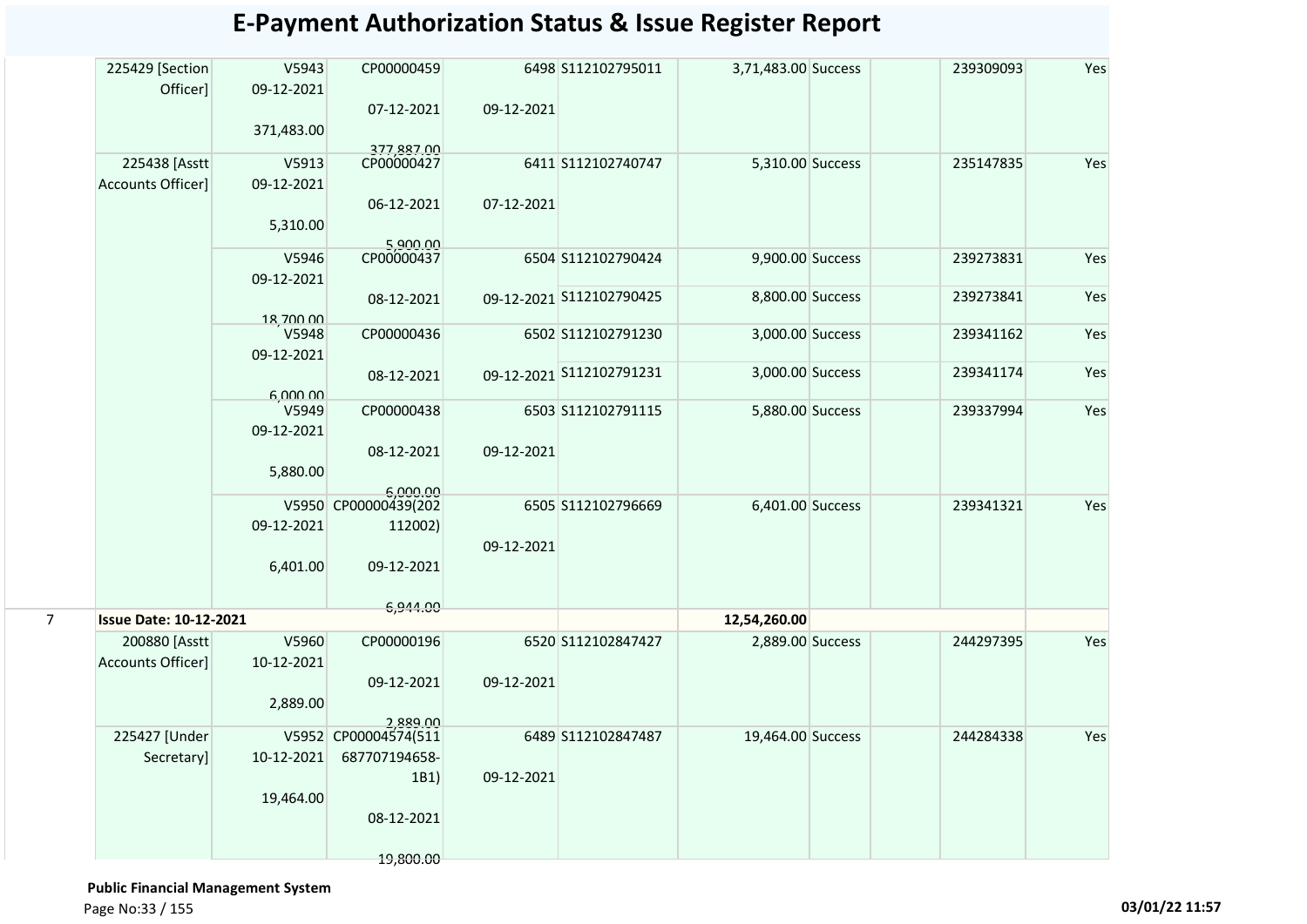| 10-12-2021<br>1,129.00           | V5953 CP00004575(511<br>687743459799-<br>1B1)<br>08-12-2021 | 09-12-2021 | 6490 S112102847452  | 1,129.00 Success  |               | 244284141 | Yes |
|----------------------------------|-------------------------------------------------------------|------------|---------------------|-------------------|---------------|-----------|-----|
| 10-12-2021<br>1,180.00           | V5954 CP00004576(511<br>687795440555-<br>1B1)<br>08-12-2021 | 09-12-2021 | 6491 S112102847915  | 1,180.00 Success  |               | 244287384 | Yes |
| 10-12-2021<br>19,099.00          | V5955 CP00004577(511<br>687763041414-<br>1B1)<br>08-12-2021 | 09-12-2021 | 6492 S112102847878  | 19,099.00 Success |               | 244297607 | Yes |
| 10-12-2021<br>98.00              | V5956 CP00004378(511<br>687750319310-<br>1B1)<br>08-12-2021 | 09-12-2021 | 6493 \$112102847825 |                   | 98.00 Success | 244287157 | Yes |
| 10-12-2021<br>2,595.00           | V5957 CP00004579(511<br>687772809431-<br>1B1)<br>08-12-2021 | 09-12-2021 | 6494 S112102847786  | 2,595.00 Success  |               | 244284937 | Yes |
| V5958<br>10-12-2021<br>10,584.00 | CP00004588<br>08-12-2021<br>10.800.00                       | 09-12-2021 | 6507 S112102847607  | 10,584.00 Success |               | 244284762 | Yes |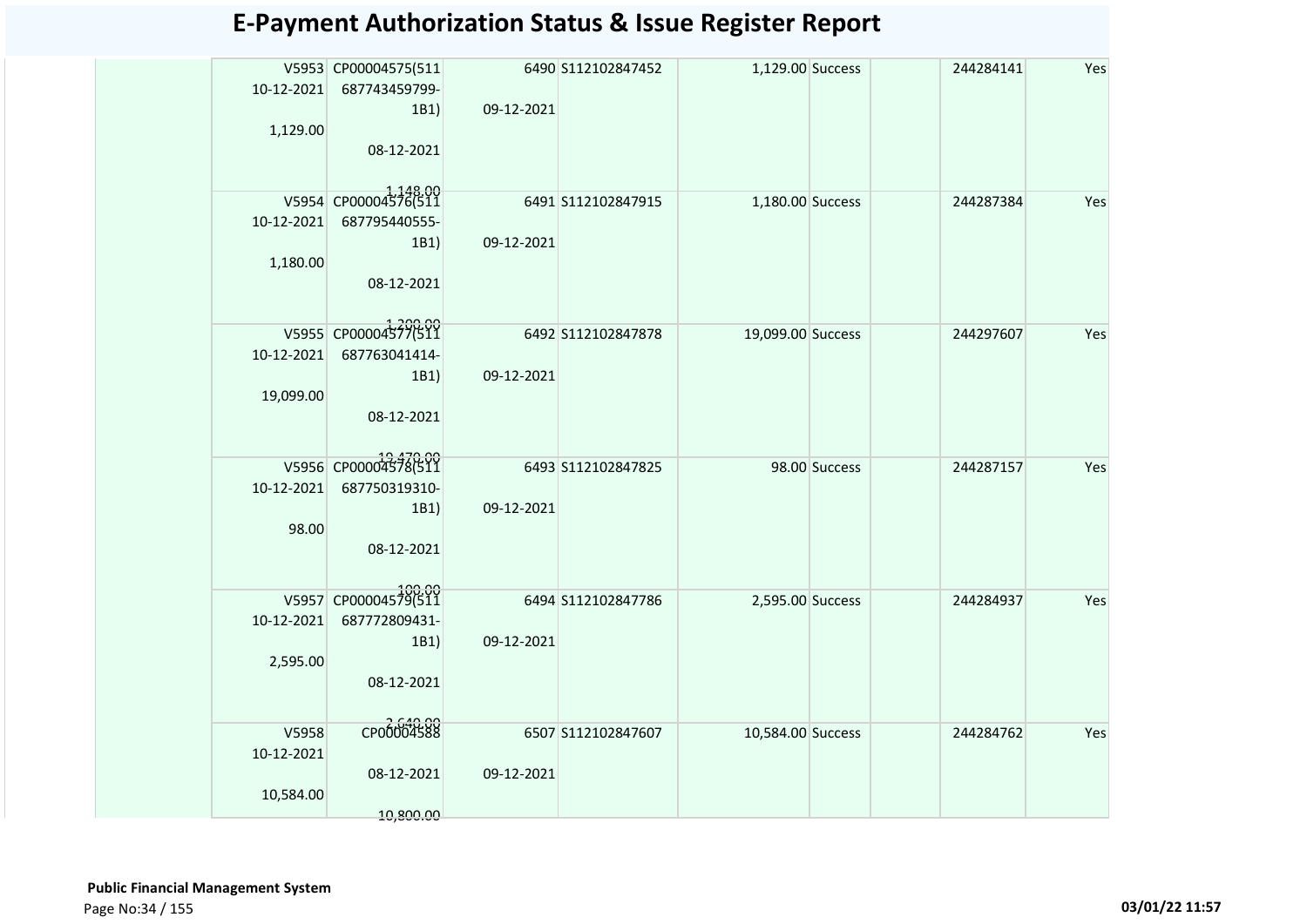| V5959<br>10-12-2021 | CP00004587              |            | 6508 S112102847563 | 83,246.00 Success | 244284547 | Yes |
|---------------------|-------------------------|------------|--------------------|-------------------|-----------|-----|
|                     | 08-12-2021              | 09-12-2021 |                    |                   |           |     |
| 83,246.00           |                         |            |                    |                   |           |     |
| V5963               | 84,567.00<br>CP00004594 |            | 6517 S112102900169 | 3,181.00 Success  | 248999501 | Yes |
| 10-12-2021          |                         |            |                    |                   |           |     |
|                     | 08-12-2021              | 09-12-2021 |                    |                   |           |     |
| 3,181.00            |                         |            |                    |                   |           |     |
| V5964               | 3,181.00<br>CP00004593  |            | 6518 S112102904749 | 11,820.00 Success | 249013582 | Yes |
| 10-12-2021          |                         |            |                    |                   |           |     |
|                     | 08-12-2021              | 09-12-2021 |                    |                   |           |     |
| 11,820.00           |                         |            |                    |                   |           |     |
| V5965               | 11,820.00<br>CP00004589 |            | 6515 S112102900381 | 1,614.00 Success  | 248999694 | Yes |
| 10-12-2021          |                         |            |                    |                   |           |     |
|                     | 08-12-2021              | 09-12-2021 |                    |                   |           |     |
| 1,614.00            |                         |            |                    |                   |           |     |
| V5966               | 1.614.00<br>CP00004590  |            | 6510 S112102904320 | 31,483.00 Success | 249013219 | Yes |
| 10-12-2021          |                         |            |                    |                   |           |     |
|                     | 08-12-2021              | 09-12-2021 |                    |                   |           |     |
| 31,483.00           |                         |            |                    |                   |           |     |
| V5967               | 31,483.00<br>CP00004592 |            | 6514 S112102900323 | 2,434.00 Success  | 249011593 | Yes |
| 10-12-2021          |                         |            |                    |                   |           |     |
|                     | 08-12-2021              | 09-12-2021 |                    |                   |           |     |
| 2,434.00            |                         |            |                    |                   |           |     |
| V5968               | 2.434.00<br>CP00004591  |            | 6516 S112102901093 | 13,431.00 Success | 249013079 | Yes |
| 10-12-2021          |                         |            |                    |                   |           |     |
|                     | 08-12-2021              | 09-12-2021 |                    |                   |           |     |
| 13,431.00           |                         |            |                    |                   |           |     |
| V5969               | 13,431.00<br>CP00004595 |            | 6511 S112102900607 | 4,156.00 Success  | 249011901 | Yes |
| 10-12-2021          |                         |            |                    |                   |           |     |
|                     | 08-12-2021              | 09-12-2021 |                    |                   |           |     |
| 4,156.00            |                         |            |                    |                   |           |     |
|                     | 4,156.00                |            |                    |                   |           |     |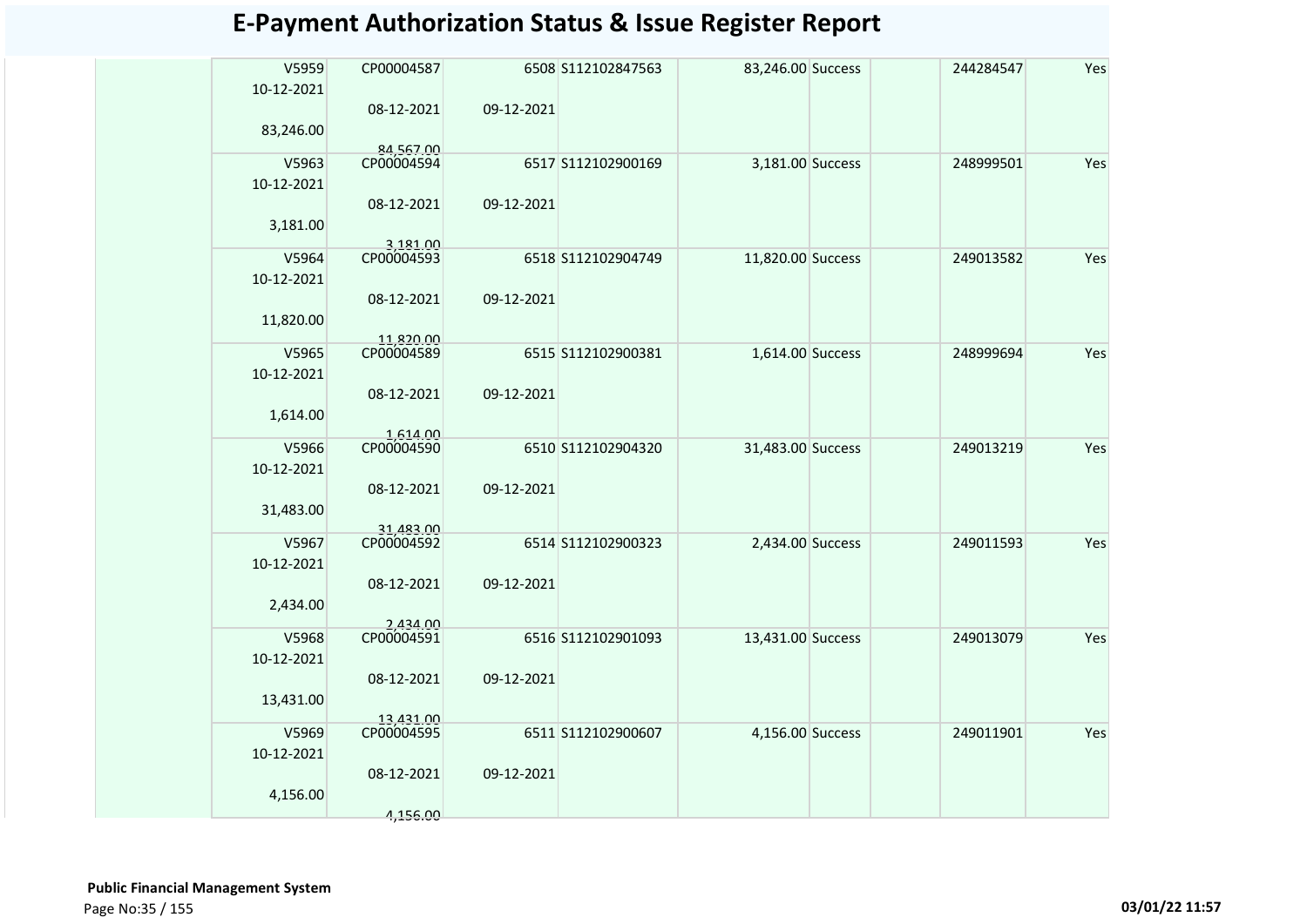| V5970<br>10-12-2021 | CP00004609               |            | 6529 S112102898656 | 24,539.00 Success   | 248999157 | Yes |
|---------------------|--------------------------|------------|--------------------|---------------------|-----------|-----|
|                     | 10-12-2021               | 10-12-2021 |                    |                     |           |     |
| 24,539.00           |                          |            |                    |                     |           |     |
| V5971               | 24,957.00<br>CP00004610  |            | 6530 S112102899445 | 1,44,185.00 Success | 249011440 | Yes |
| 10-12-2021          |                          |            |                    |                     |           |     |
|                     | 10-12-2021               | 10-12-2021 |                    |                     |           |     |
| 144,185.00          |                          |            |                    |                     |           |     |
| V5972               | 144,185.00<br>CP00004601 |            | 6509 S112102900524 | 2,028.00 Success    | 249011752 | Yes |
| 10-12-2021          |                          |            |                    |                     |           |     |
| 2,028.00            | 09-12-2021               | 09-12-2021 |                    |                     |           |     |
|                     | 2,028.00                 |            |                    |                     |           |     |
| V5973               | CP00004600               |            | 6512 S112102904838 | 34,376.00 Success   | 249013742 | Yes |
| 10-12-2021          | 09-12-2021               | 09-12-2021 |                    |                     |           |     |
| 34,376.00           |                          |            |                    |                     |           |     |
|                     | 34.376.00                |            |                    |                     |           |     |
| V5974<br>10-12-2021 | CP00004602               |            | 6513 S112102904581 | 1,31,532.00 Success | 249013394 | Yes |
|                     | 09-12-2021               | 09-12-2021 |                    |                     |           |     |
| 131,532.00          |                          |            |                    |                     |           |     |
|                     | 131,532.00<br>CP00004611 |            |                    |                     |           |     |
| V5975<br>10-12-2021 |                          |            | 6531 S112102899298 | 71,395.00 Success   | 249011297 | Yes |
|                     | 10-12-2021               | 10-12-2021 |                    |                     |           |     |
| 71,395.00           |                          |            |                    |                     |           |     |
| V5976               | 71,395.00<br>CP00004612  |            | 6532 S112102899088 | 1,050.00 Success    | 249011131 | Yes |
| 10-12-2021          |                          |            |                    |                     |           |     |
|                     | 10-12-2021               | 10-12-2021 |                    |                     |           |     |
| 1,050.00            |                          |            |                    |                     |           |     |
| V5977               | 1,050.00<br>CP00004616   |            | 6535 S112102905708 | 20,000.00 Success   | 249001499 | Yes |
| 10-12-2021          |                          |            |                    |                     |           |     |
|                     | 10-12-2021               | 10-12-2021 |                    |                     |           |     |
| 20,000.00           |                          |            |                    |                     |           |     |
|                     | 20,000.00                |            |                    |                     |           |     |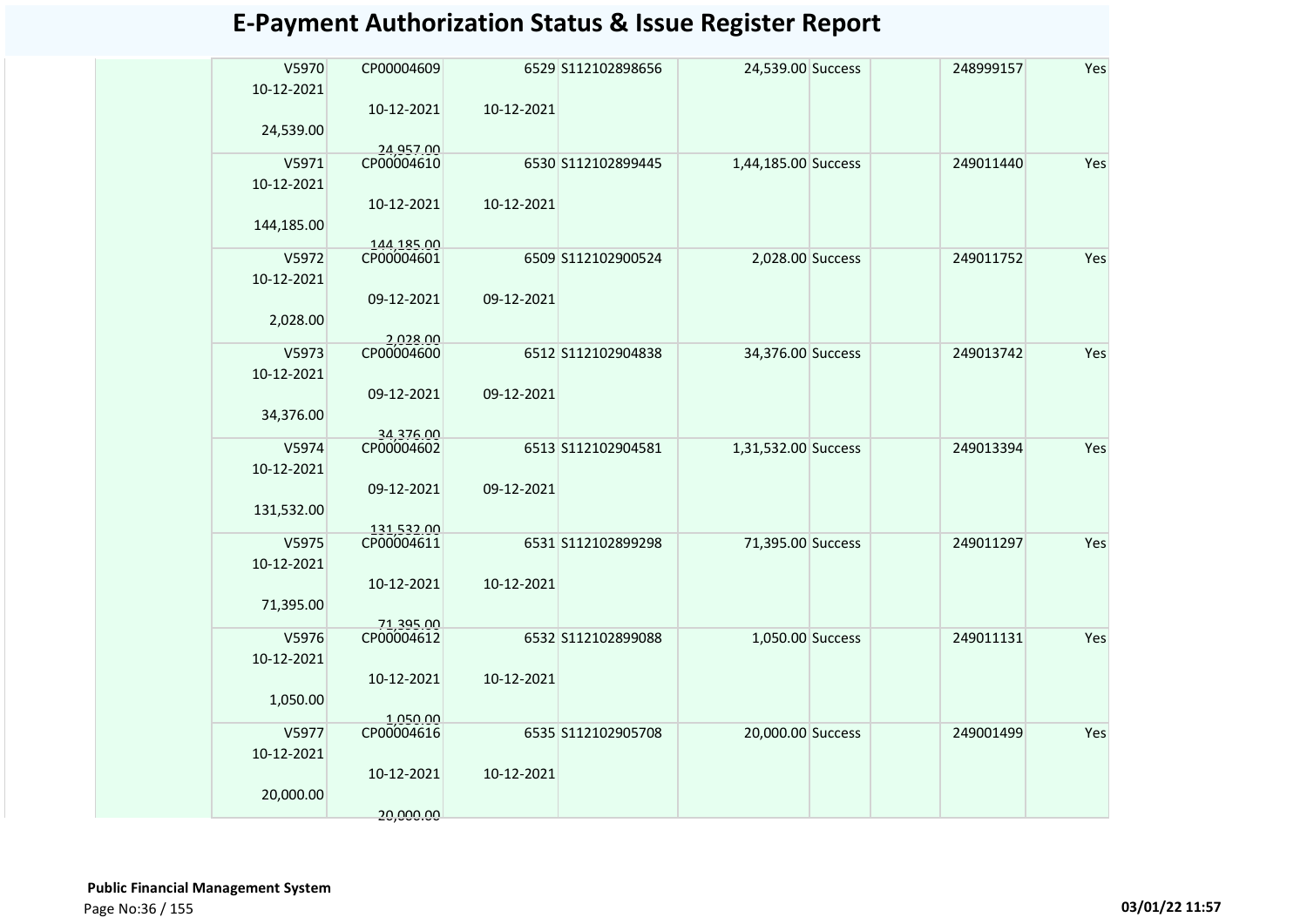| V5978      | CP00004613            |            | 6533 S112102898887       | 11,016.00 Success   | 248999319 | Yes |
|------------|-----------------------|------------|--------------------------|---------------------|-----------|-----|
| 10-12-2021 |                       |            |                          |                     |           |     |
|            | 10-12-2021            | 10-12-2021 |                          |                     |           |     |
| 11,016.00  | 11,206.00             |            |                          |                     |           |     |
| V5979      | CP00004603            |            | 6527 S112102905140       | 95,104.00 Success   | 248999847 | Yes |
| 10-12-2021 |                       |            | 10-12-2021 S112102905141 | 18,900.00 Success   | 248999858 | Yes |
| 457,534.00 | 09-12-2021            |            |                          |                     |           |     |
|            | 508,371.00            |            | S112102905142            | 18,900.00 Success   | 248999865 | Yes |
|            |                       |            | S112102905143            | 69,300.00 Success   | 248999876 | Yes |
|            |                       |            | S112102905144            | 59,400.00 Success   | 248999888 | Yes |
|            |                       |            | S112102905145            | 43,560.00 Success   | 248999901 | Yes |
|            |                       |            | S112102905146            | 70,695.00 Success   | 248999911 | Yes |
|            |                       |            | S112102905147            | 39,600.00 Success   | 248999920 | Yes |
|            |                       |            | S112102905148            | 42,075.00 Success   | 248999927 | Yes |
|            | V5980 CP00004615(511  |            | 6541 S112102905273       | 10,820.00 Success   | 249001061 | Yes |
| 10-12-2021 | 687708405500-<br>1B1) | 10-12-2021 |                          |                     |           |     |
| 10,820.00  |                       |            |                          |                     |           |     |
|            | 10-12-2021            |            |                          |                     |           |     |
|            | V5981 CP00004617(511  |            |                          |                     |           |     |
| 10-12-2021 | 687791828127-         |            | 6537 S112102905494       | 1,12,314.00 Success | 249001201 | Yes |
|            | 1B1)                  | 10-12-2021 |                          |                     |           |     |
| 112,314.00 |                       |            |                          |                     |           |     |
|            | 10-12-2021            |            |                          |                     |           |     |
|            | 114,250.00            |            |                          |                     |           |     |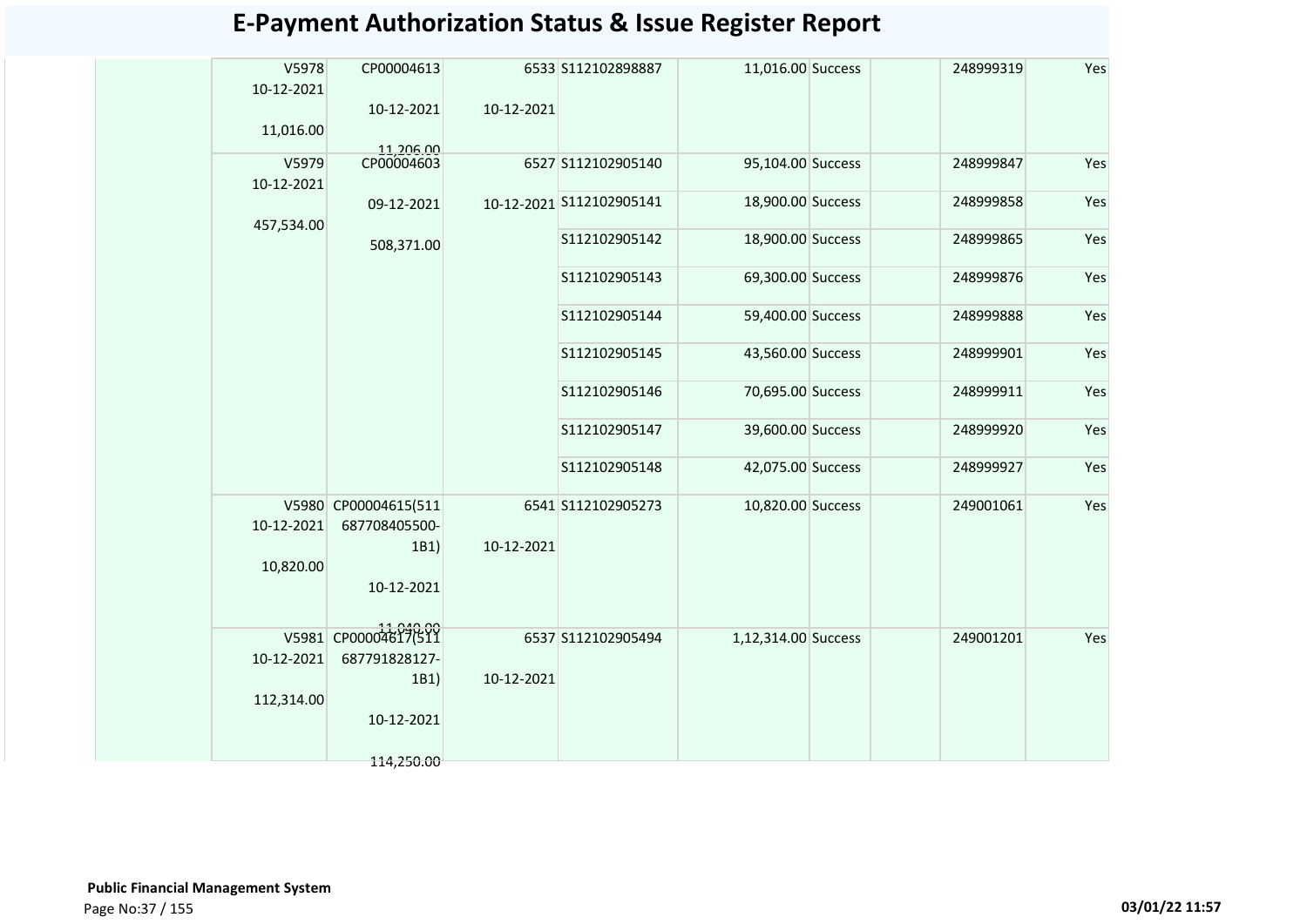|   |                               |            | V5982 CP00004618(511   |            | 6539 S112102905393 |                     | 786.00 Success | 249013894 | Yes |
|---|-------------------------------|------------|------------------------|------------|--------------------|---------------------|----------------|-----------|-----|
|   |                               | 10-12-2021 | 687706168756-          |            |                    |                     |                |           |     |
|   |                               |            | 1B1)                   | 10-12-2021 |                    |                     |                |           |     |
|   |                               | 786.00     |                        |            |                    |                     |                |           |     |
|   |                               |            | 10-12-2021             |            |                    |                     |                |           |     |
|   |                               |            |                        |            |                    |                     |                |           |     |
|   |                               | V5983      | CP00004619             |            | 6536 S112102905575 | 10,958.00 Success   |                | 249001355 | Yes |
|   |                               | 10-12-2021 |                        |            |                    |                     |                |           |     |
|   |                               |            | 10-12-2021             | 10-12-2021 |                    |                     |                |           |     |
|   |                               | 10,958.00  |                        |            |                    |                     |                |           |     |
|   |                               |            | 10.958.00              |            |                    |                     |                |           |     |
|   | 225438 [Asstt]                | V5984      | CP00000441             |            | 6542 S112102933445 | 13,324.00 Success   |                | 250036446 | Yes |
|   | <b>Accounts Officer]</b>      | 10-12-2021 |                        |            |                    |                     |                |           |     |
|   |                               |            | 10-12-2021             | 10-12-2021 |                    |                     |                |           |     |
|   |                               | 13,324.00  |                        |            |                    |                     |                |           |     |
| 8 | <b>Issue Date: 13-12-2021</b> |            | 13,324.00              |            |                    | 6,96,940.00         |                |           |     |
|   | 200880 [Asstt]                | V5992      | CP00000197             |            | 6544 S112102977963 | 5,14,439.00 Success |                | 276132998 | Yes |
|   | <b>Accounts Officer]</b>      | 13-12-2021 |                        |            |                    |                     |                |           |     |
|   |                               |            | 13-12-2021             | 13-12-2021 |                    |                     |                |           |     |
|   |                               | 514,439.00 |                        |            |                    |                     |                |           |     |
|   |                               |            | 514.439.00             |            |                    |                     |                |           |     |
|   | 225427 [Under                 | V5985      | CP00004607             |            | 6528 S112102980438 | 1,834.00 Success    |                | 276139719 | Yes |
|   | Secretary]                    | 13-12-2021 |                        |            |                    |                     |                |           |     |
|   |                               |            | 10-12-2021             | 10-12-2021 |                    |                     |                |           |     |
|   |                               | 1,834.00   |                        |            |                    |                     |                |           |     |
|   |                               | V5986      | 1,834.00<br>CP00004544 |            | 6543 S112102979440 |                     | 200.00 Success | 276136226 | Yes |
|   |                               | 13-12-2021 |                        |            |                    |                     |                |           |     |
|   |                               |            | 07-12-2021             | 13-12-2021 |                    |                     |                |           |     |
|   |                               | 200.00     |                        |            |                    |                     |                |           |     |
|   |                               |            | 200.00                 |            |                    |                     |                |           |     |
|   |                               | V5987      | CP00004597             |            | 6522 S112102979776 | 2,235.00 Success    |                | 276136406 | Yes |
|   |                               | 13-12-2021 |                        |            |                    |                     |                |           |     |
|   |                               |            | 09-12-2021             | 10-12-2021 |                    |                     |                |           |     |
|   |                               | 2,235.00   |                        |            |                    |                     |                |           |     |
|   |                               | V5988      | 2,235.00<br>CP00004604 |            | 6524 S112102979991 | 17,121.00 Success   |                | 276136611 | Yes |
|   |                               | 13-12-2021 |                        |            |                    |                     |                |           |     |
|   |                               |            | 09-12-2021             | 10-12-2021 |                    |                     |                |           |     |
|   |                               | 17,121.00  |                        |            |                    |                     |                |           |     |
|   |                               |            | 17,121.00              |            |                    |                     |                |           |     |

 **Public Financial Management System**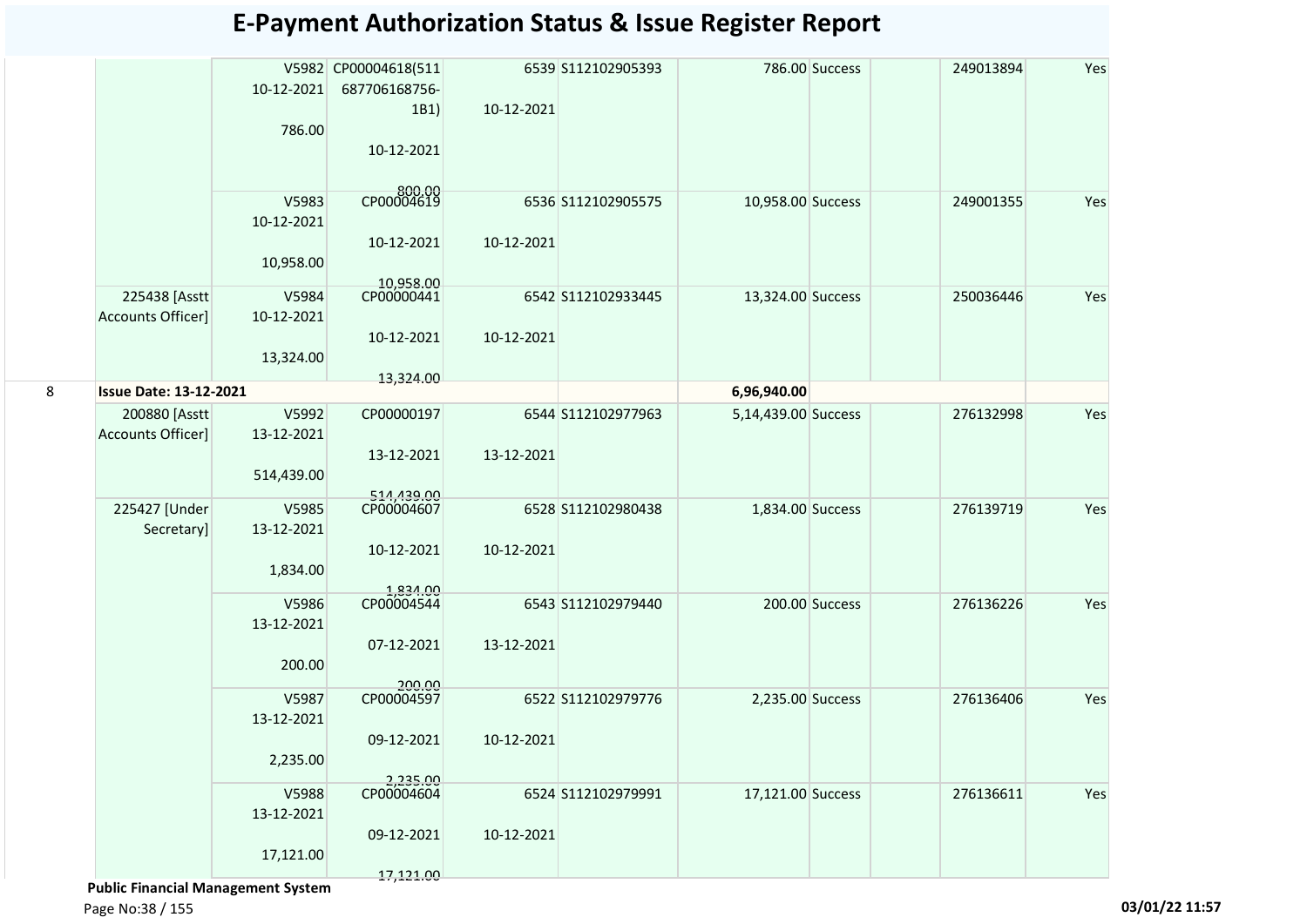|   |                               | V5989<br>13-12-2021 | CP00004606              |            | 6526 S112102980104 |                   | 725.00 Success | 276139043 | Yes |
|---|-------------------------------|---------------------|-------------------------|------------|--------------------|-------------------|----------------|-----------|-----|
|   |                               |                     | 09-12-2021              | 10-12-2021 |                    |                   |                |           |     |
|   |                               | 725.00              |                         |            |                    |                   |                |           |     |
|   |                               | V5990               | 725.00<br>CP00004605    |            | 6525 S112102980065 | 5,373.00 Success  |                | 276136836 | Yes |
|   |                               | 13-12-2021          |                         |            |                    |                   |                |           |     |
|   |                               |                     | 09-12-2021              | 10-12-2021 |                    |                   |                |           |     |
|   |                               | 5,373.00            |                         |            |                    |                   |                |           |     |
|   |                               |                     | 5,373.00                |            |                    |                   |                |           |     |
|   |                               | V5991               | CP00004608              |            | 6538 S112102980363 | 33,520.00 Success |                | 276139499 | Yes |
|   |                               | 13-12-2021          |                         |            |                    |                   |                |           |     |
|   |                               |                     | 10-12-2021              | 10-12-2021 |                    |                   |                |           |     |
|   |                               | 33,520.00           |                         |            |                    |                   |                |           |     |
|   |                               | V5993               | 34,098.00<br>CP00004620 |            | 6540 S112102980328 | 2,923.00 Success  |                | 276139259 | Yes |
|   |                               | 13-12-2021          |                         |            |                    |                   |                |           |     |
|   |                               |                     | 10-12-2021              | 10-12-2021 |                    |                   |                |           |     |
|   |                               | 2,923.00            |                         |            |                    |                   |                |           |     |
|   |                               |                     | 2.958.00                |            |                    |                   |                |           |     |
|   |                               | V5994               | CP00004614              |            | 6534 S112102981833 |                   | 800.00 Success | 276139916 | Yes |
|   |                               | 13-12-2021          |                         |            |                    |                   |                |           |     |
|   |                               |                     | 10-12-2021              | 10-12-2021 |                    |                   |                |           |     |
|   |                               | 800.00              |                         |            |                    |                   |                |           |     |
|   |                               | V6001               | 800.00<br>CP00004626    |            | 6546 S122100615827 | 3,350.00 Success  |                | 277328886 | Yes |
|   |                               | 13-12-2021          |                         |            |                    |                   |                |           |     |
|   |                               |                     | 13-12-2021              | 13-12-2021 |                    |                   |                |           |     |
|   |                               | 3,350.00            |                         |            |                    |                   |                |           |     |
|   |                               |                     | 3.400.00                |            |                    |                   |                |           |     |
|   |                               | V6002               | CP00004627              |            | 6547 S122100615836 | 39,861.00 Success |                | 277321874 | Yes |
|   |                               | 13-12-2021          |                         |            |                    |                   |                |           |     |
|   |                               |                     | 13-12-2021              | 13-12-2021 |                    |                   |                |           |     |
|   |                               | 39,861.00           |                         |            |                    |                   |                |           |     |
|   |                               |                     | 40,635.00               |            |                    |                   |                |           |     |
|   | 225428 [Section<br>Officer]   | V6000<br>13-12-2021 | CP00000298              |            | 6548 S122100614807 | 74,559.00 Success |                | 277321668 | Yes |
|   |                               |                     | 07-12-2021              | 13-12-2021 |                    |                   |                |           |     |
|   |                               | 74,559.00           |                         |            |                    |                   |                |           |     |
|   |                               |                     | 77,420.00               |            |                    |                   |                |           |     |
| 9 | <b>Issue Date: 14-12-2021</b> |                     |                         |            |                    | 14,76,718.00      |                |           |     |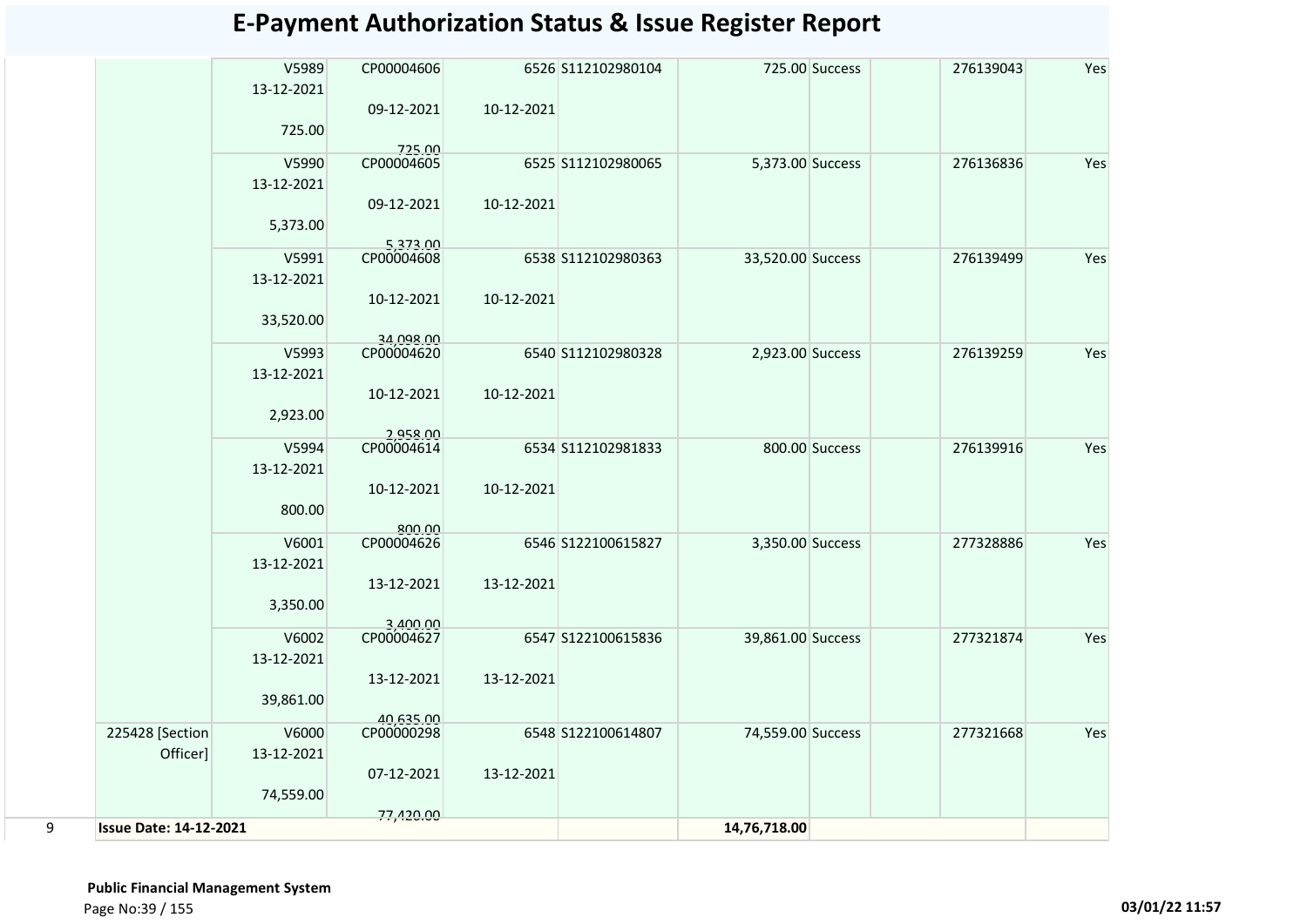| 206942 [Under                  | V6010        | CP00000033                        |            | 6553 S122100114714 | 12,99,200.00 Success | 285911948 | Yes |
|--------------------------------|--------------|-----------------------------------|------------|--------------------|----------------------|-----------|-----|
| Secretary                      | 14-12-2021   |                                   |            |                    |                      |           |     |
| Department of                  |              | 13-12-2021                        | 14-12-2021 |                    |                      |           |     |
| <b>Industrial Policy</b>       | 1,299,200.00 |                                   |            |                    |                      |           |     |
| and Promotion<br>225427 [Under | V6003        | 1.321.600.00<br>CP00004625        |            | 6545 S122100055559 | 1,887.00 Success     | 282769120 | Yes |
| Secretary]                     | 14-12-2021   |                                   |            |                    |                      |           |     |
|                                |              | 13-12-2021                        | 13-12-2021 |                    |                      |           |     |
|                                | 1,887.00     |                                   |            |                    |                      |           |     |
|                                |              | 1.887.00                          |            |                    |                      |           |     |
|                                |              | V6007 CP00004673(GPF              |            | 6555 S122100114811 | 50,000.00 Success    | 285740971 | Yes |
|                                | 14-12-2021   | $_202112154)$                     |            |                    |                      |           |     |
|                                |              |                                   | 14-12-2021 |                    |                      |           |     |
|                                | 50,000.00    | 13-12-2021                        |            |                    |                      |           |     |
|                                |              |                                   |            |                    |                      |           |     |
| 225429 [Section                |              | 50,000.00<br>V6004 CP00000460(511 |            | 6551 S122100054274 | 3,827.00 Success     | 282746172 | Yes |
| Officer]                       | 14-12-2021   | 687726053247-                     |            |                    |                      |           |     |
|                                |              | 1B1)                              | 14-12-2021 |                    |                      |           |     |
|                                | 3,827.00     |                                   |            |                    |                      |           |     |
|                                |              | 10-12-2021                        |            |                    |                      |           |     |
|                                |              |                                   |            |                    |                      |           |     |
|                                | V6005        | CP00000461(511                    |            | 6552 S122100054286 | 1,855.00 Success     | 282746438 | Yes |
|                                | 14-12-2021   | 687743037081-                     |            |                    |                      |           |     |
|                                |              | 1B1)                              | 14-12-2021 |                    |                      |           |     |
|                                | 1,855.00     |                                   |            |                    |                      |           |     |
|                                |              | 10-12-2021                        |            |                    |                      |           |     |
|                                |              |                                   |            |                    |                      |           |     |
|                                |              | V6006 CP00000462(511              |            |                    |                      |           |     |
|                                |              |                                   |            | 6550 S122100054184 | 12,288.00 Success    | 282743918 | Yes |
|                                | 14-12-2021   | 687794303185-<br>1B1)             | 14-12-2021 |                    |                      |           |     |
|                                | 12,288.00    |                                   |            |                    |                      |           |     |
|                                |              | 10-12-2021                        |            |                    |                      |           |     |
|                                |              |                                   |            |                    |                      |           |     |
|                                |              |                                   |            |                    |                      |           |     |
|                                | V6008        | CP00000463                        |            | 6557 S122100114604 | 1,06,482.00 Success  | 285740771 | Yes |
|                                | 14-12-2021   |                                   |            |                    |                      |           |     |
|                                |              | 14-12-2021                        | 14-12-2021 |                    |                      |           |     |
|                                | 106,482.00   |                                   |            |                    |                      |           |     |
|                                |              | 110,700.00                        |            |                    |                      |           |     |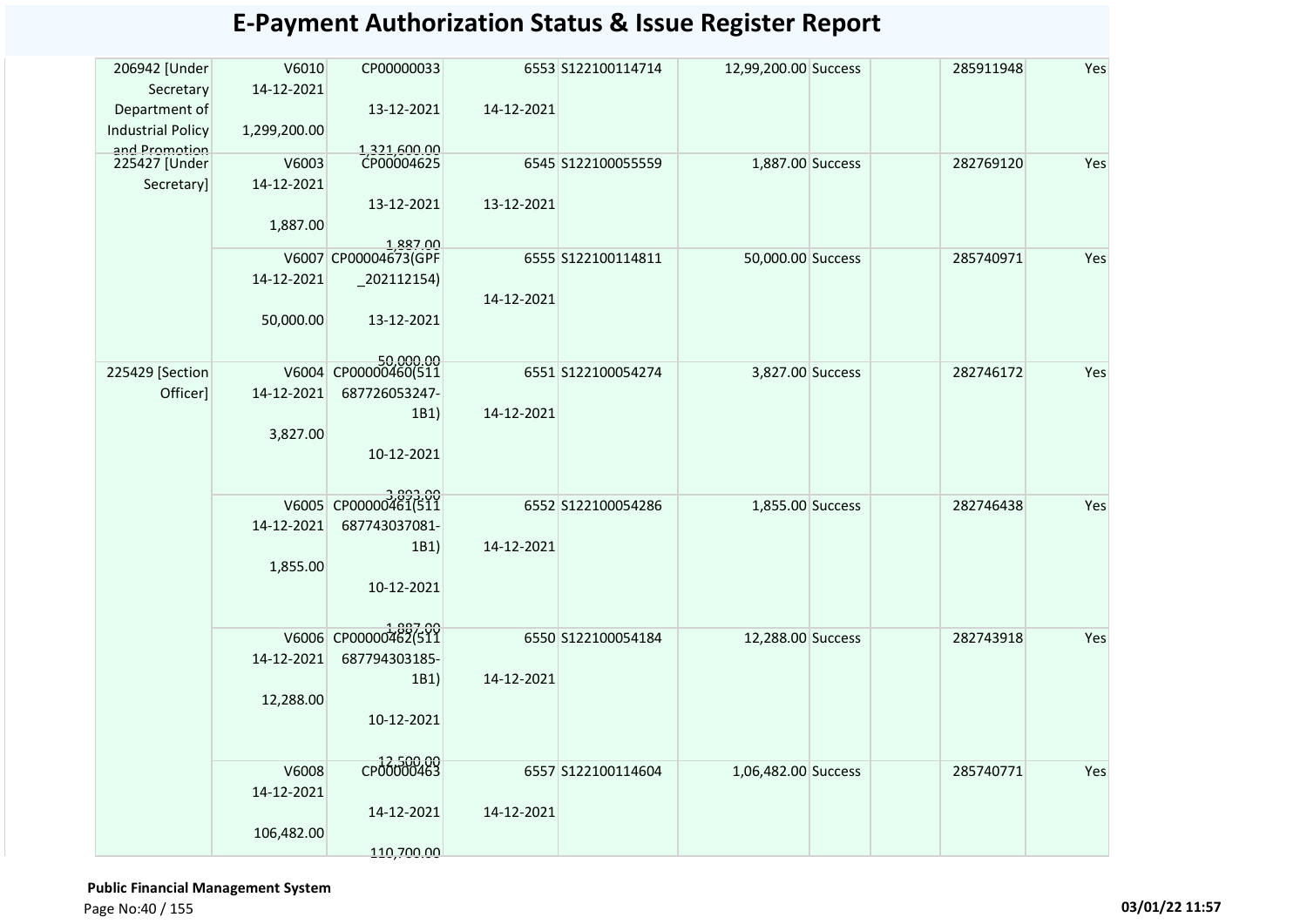|    | 225438 [Asstt<br>Accounts Officer]        | V6009<br>14-12-2021 | CP00000442              |            | 6556 S122100113762  | 1,179.00 Success  |                | 285740531 | Yes |
|----|-------------------------------------------|---------------------|-------------------------|------------|---------------------|-------------------|----------------|-----------|-----|
|    |                                           |                     | 14-12-2021              | 14-12-2021 |                     |                   |                |           |     |
|    |                                           | 1,179.00            |                         |            |                     |                   |                |           |     |
| 10 | <b>Issue Date: 15-12-2021</b>             |                     | 1,179.00                |            |                     | 33,70,152.00      |                |           |     |
|    | 200880 [Asstt                             | V6089               | CP00000198              |            | 6644 S122100467277  |                   | 535.00 Success | 305288689 | Yes |
|    | Accounts Officer]                         | 15-12-2021          |                         |            |                     |                   |                |           |     |
|    |                                           |                     | 15-12-2021              | 15-12-2021 |                     |                   |                |           |     |
|    |                                           | 535.00              |                         |            |                     |                   |                |           |     |
|    |                                           |                     | 535.00<br>CP00000199    |            |                     |                   |                |           |     |
|    |                                           | V6093<br>15-12-2021 |                         |            | 6657 S122100545402  | 32,000.00 Success |                | 306111863 | Yes |
|    |                                           |                     | 15-12-2021              | 15-12-2021 |                     |                   |                |           |     |
|    |                                           | 32,000.00           |                         |            |                     |                   |                |           |     |
|    |                                           |                     | 32,000.00<br>CP00000034 |            |                     |                   |                |           |     |
|    | 206942 [Under                             | V6088               |                         |            | 6569 S122100466456  |                   | 340.00 Success | 305286594 | Yes |
|    | Secretary                                 | 15-12-2021          |                         |            |                     |                   |                |           |     |
|    | Department of                             |                     | 14-12-2021              | 14-12-2021 |                     |                   |                |           |     |
|    | <b>Industrial Policy</b><br>and Promotion | 340.00              | 340.00                  |            |                     |                   |                |           |     |
|    | 225427 [Under                             |                     | V6013 CP00004630(511    |            | 6618 \$122100371721 |                   | 925.00 Success | 303320804 | Yes |
|    | Secretary]                                | 15-12-2021          | 687790312351-           |            |                     |                   |                |           |     |
|    |                                           |                     | 1B1)                    | 14-12-2021 |                     |                   |                |           |     |
|    |                                           | 925.00              |                         |            |                     |                   |                |           |     |
|    |                                           |                     | 13-12-2021              |            |                     |                   |                |           |     |
|    |                                           |                     |                         |            |                     |                   |                |           |     |
|    |                                           |                     | V6014 CP00004631(511    |            | 6619 S122100371746  | 1,770.00 Success  |                | 303442453 | Yes |
|    |                                           | 15-12-2021          | 687794253779-           |            |                     |                   |                |           |     |
|    |                                           |                     | 1B1)                    | 14-12-2021 |                     |                   |                |           |     |
|    |                                           | 1,770.00            |                         |            |                     |                   |                |           |     |
|    |                                           |                     | 13-12-2021              |            |                     |                   |                |           |     |
|    |                                           |                     |                         |            |                     |                   |                |           |     |
|    |                                           |                     | V6015 CP00004632(511    |            | 6620 S122100371753  | 1,583.00 Success  |                | 303330051 | Yes |
|    |                                           | 15-12-2021          | 687775287835-           |            |                     |                   |                |           |     |
|    |                                           |                     | 1B1)                    | 14-12-2021 |                     |                   |                |           |     |
|    |                                           | 1,583.00            | 13-12-2021              |            |                     |                   |                |           |     |
|    |                                           |                     |                         |            |                     |                   |                |           |     |
|    |                                           |                     | 1,610.00                |            |                     |                   |                |           |     |

 **Public Financial Management System**  Page No:41 / 155 **03/01/22 11:57**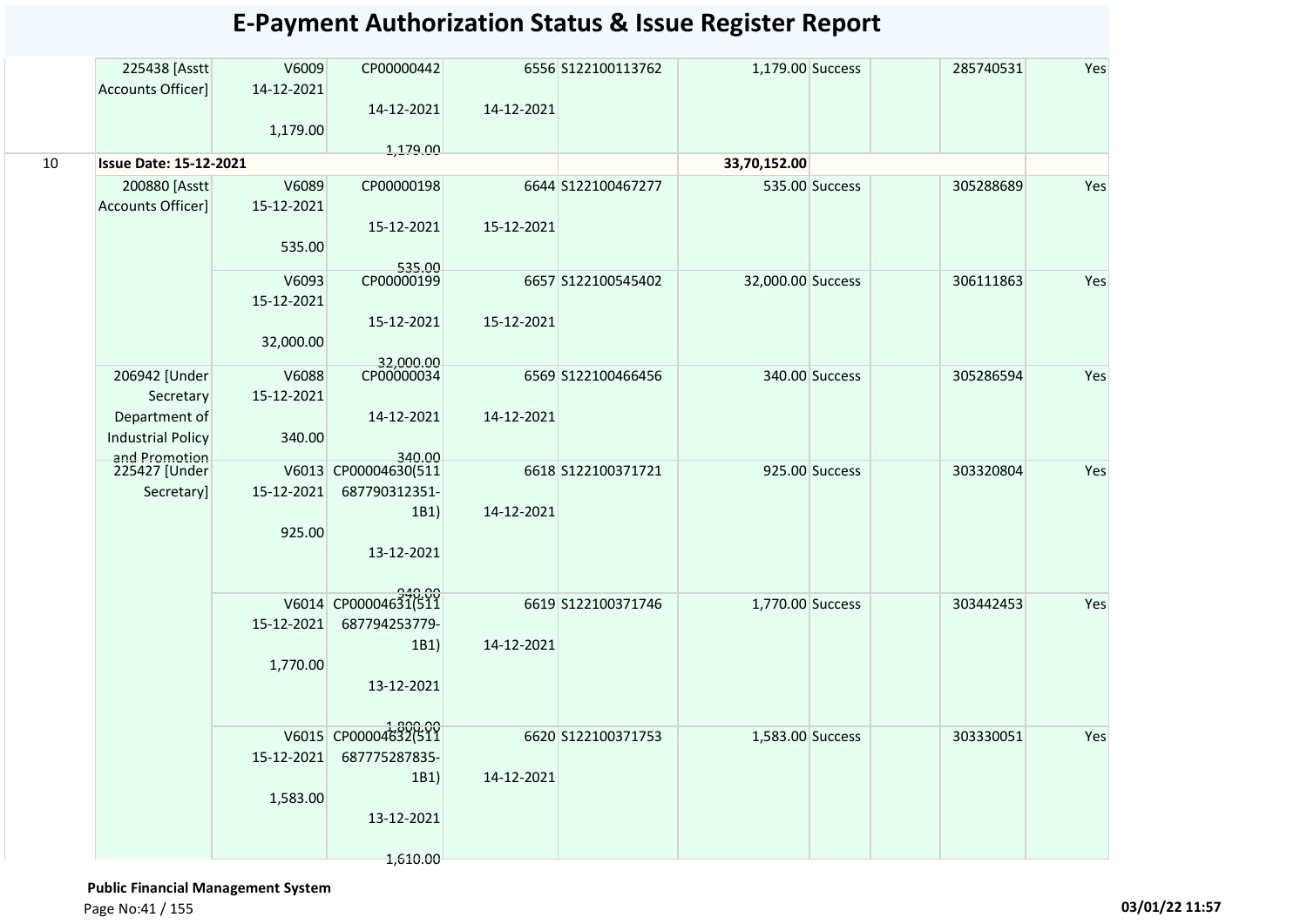| 15-12-2021 | V6016 CP00004633(511<br>687775776256- |            | 6621 S122100371729 |                   | 590.00 Success | 303442247 | Yes |
|------------|---------------------------------------|------------|--------------------|-------------------|----------------|-----------|-----|
|            | 1B1                                   | 14-12-2021 |                    |                   |                |           |     |
| 590.00     |                                       |            |                    |                   |                |           |     |
|            | 13-12-2021                            |            |                    |                   |                |           |     |
|            | V6017 CP00004634(511                  |            | 6622 S122100371755 | 1,623.00 Success  |                |           |     |
| 15-12-2021 | 687738702176-                         |            |                    |                   |                | 303442680 | Yes |
|            | 1B1                                   | 14-12-2021 |                    |                   |                |           |     |
| 1,623.00   |                                       |            |                    |                   |                |           |     |
|            | 13-12-2021                            |            |                    |                   |                |           |     |
|            |                                       |            |                    |                   |                |           |     |
|            | V6018 CP00004641(511                  |            | 6608 S122100371773 | 1,672.00 Success  |                | 303442903 | Yes |
| 15-12-2021 | 687791331972-                         | 14-12-2021 |                    |                   |                |           |     |
| 1,672.00   | 1B1                                   |            |                    |                   |                |           |     |
|            | 13-12-2021                            |            |                    |                   |                |           |     |
|            |                                       |            |                    |                   |                |           |     |
|            | V6019 CP00004642(511                  |            | 6609 S122100371783 | 1,623.00 Success  |                | 303453117 | Yes |
| 15-12-2021 | 687789290178-                         |            |                    |                   |                |           |     |
|            | 1B1                                   | 14-12-2021 |                    |                   |                |           |     |
| 1,623.00   | 13-12-2021                            |            |                    |                   |                |           |     |
|            |                                       |            |                    |                   |                |           |     |
|            | V6020 CP00004643(511                  |            | 6610 S122100371790 | 21,608.00 Success |                | 303453334 | Yes |
| 15-12-2021 | 687799338295-                         |            |                    |                   |                |           |     |
|            | 1B1)                                  | 14-12-2021 |                    |                   |                |           |     |
| 21,608.00  |                                       |            |                    |                   |                |           |     |
|            | 13-12-2021                            |            |                    |                   |                |           |     |
|            | 22,000.00<br>V6021 CP00004649(511     |            | 6581 S122100371838 | 147.00 Success    |                | 303330315 | Yes |
| 15-12-2021 | 687763129749-                         |            |                    |                   |                |           |     |
|            | 1B1                                   | 14-12-2021 |                    |                   |                |           |     |
| 147.00     |                                       |            |                    |                   |                |           |     |
|            | 13-12-2021                            |            |                    |                   |                |           |     |
|            | 150.00                                |            |                    |                   |                |           |     |

 **Public Financial Management System**  Page No:42 / 155 **03/01/22 11:57**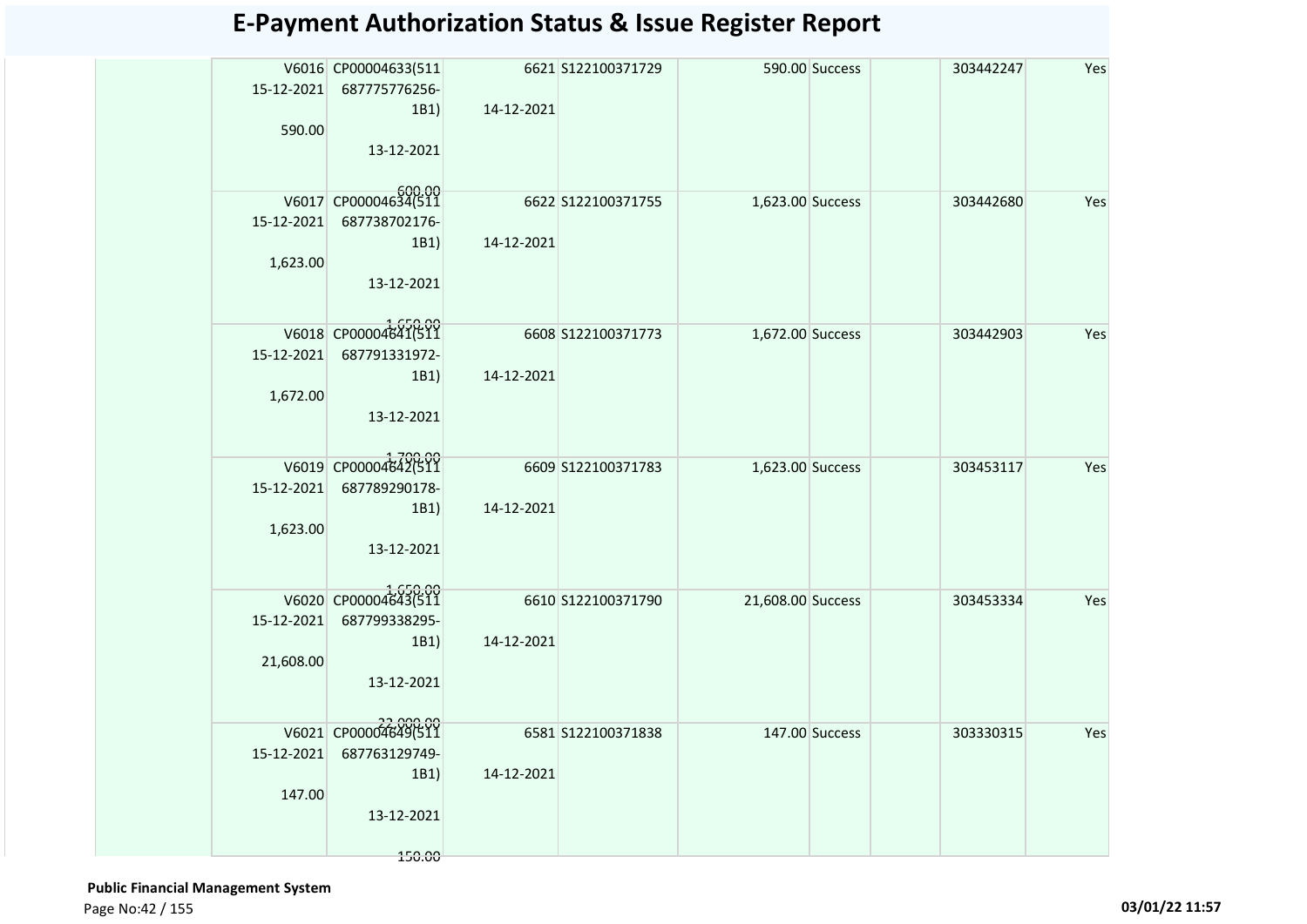|            | V6022 CP00004650(511             |            | 6582 S122100371824  | 2,556.00 Success |                | 303453539 | Yes |
|------------|----------------------------------|------------|---------------------|------------------|----------------|-----------|-----|
|            | 15-12-2021 687707519130-         |            |                     |                  |                |           |     |
|            | 1B1)                             | 14-12-2021 |                     |                  |                |           |     |
| 2,556.00   |                                  |            |                     |                  |                |           |     |
|            | 13-12-2021                       |            |                     |                  |                |           |     |
|            |                                  |            |                     |                  |                |           |     |
|            | V6023 CP00004651(511             |            | 6583 \$122100371831 | 1,298.00 Success |                | 303453776 | Yes |
| 15-12-2021 | 687783261609-                    |            |                     |                  |                |           |     |
|            | 1B1)                             | 14-12-2021 |                     |                  |                |           |     |
| 1,298.00   |                                  |            |                     |                  |                |           |     |
|            | 13-12-2021                       |            |                     |                  |                |           |     |
|            |                                  |            |                     |                  |                |           |     |
|            | V6024 CP00004652(511             |            | 6584 \$122100371857 | 1,062.00 Success |                | 303462021 | Yes |
| 15-12-2021 | 687742994268-                    |            |                     |                  |                |           |     |
|            | 1B1)                             | 14-12-2021 |                     |                  |                |           |     |
| 1,062.00   |                                  |            |                     |                  |                |           |     |
|            | 13-12-2021                       |            |                     |                  |                |           |     |
|            |                                  |            |                     |                  |                |           |     |
|            | V6025 CP00004653(511             |            | 6585 \$122100371870 | 1,475.00 Success |                | 303462261 | Yes |
| 15-12-2021 | 687772614458-                    |            |                     |                  |                |           |     |
|            | 1B1)                             | 14-12-2021 |                     |                  |                |           |     |
| 1,475.00   |                                  |            |                     |                  |                |           |     |
|            | 13-12-2021                       |            |                     |                  |                |           |     |
|            |                                  |            |                     |                  |                |           |     |
|            | V6026 CP00004654(511             |            | 6586 \$122100371890 | 6,660.00 Success |                | 303462700 | Yes |
| 15-12-2021 | 687738617762-                    |            |                     |                  |                |           |     |
|            | 1B1)                             | 14-12-2021 |                     |                  |                |           |     |
| 6,660.00   |                                  |            |                     |                  |                |           |     |
|            | 13-12-2021                       |            |                     |                  |                |           |     |
|            |                                  |            |                     |                  |                |           |     |
|            | 0,000.00<br>V6027 CP00004655(511 |            | 6587 S122100371875  |                  | 885.00 Success | 303462477 | Yes |
| 15-12-2021 | 687790685791-                    |            |                     |                  |                |           |     |
|            | 1B1)                             | 14-12-2021 |                     |                  |                |           |     |
| 885.00     |                                  |            |                     |                  |                |           |     |
|            | 13-12-2021                       |            |                     |                  |                |           |     |
|            |                                  |            |                     |                  |                |           |     |
|            | 900.00                           |            |                     |                  |                |           |     |

 **Public Financial Management System**  Page No:43 / 155 **03/01/22 11:57**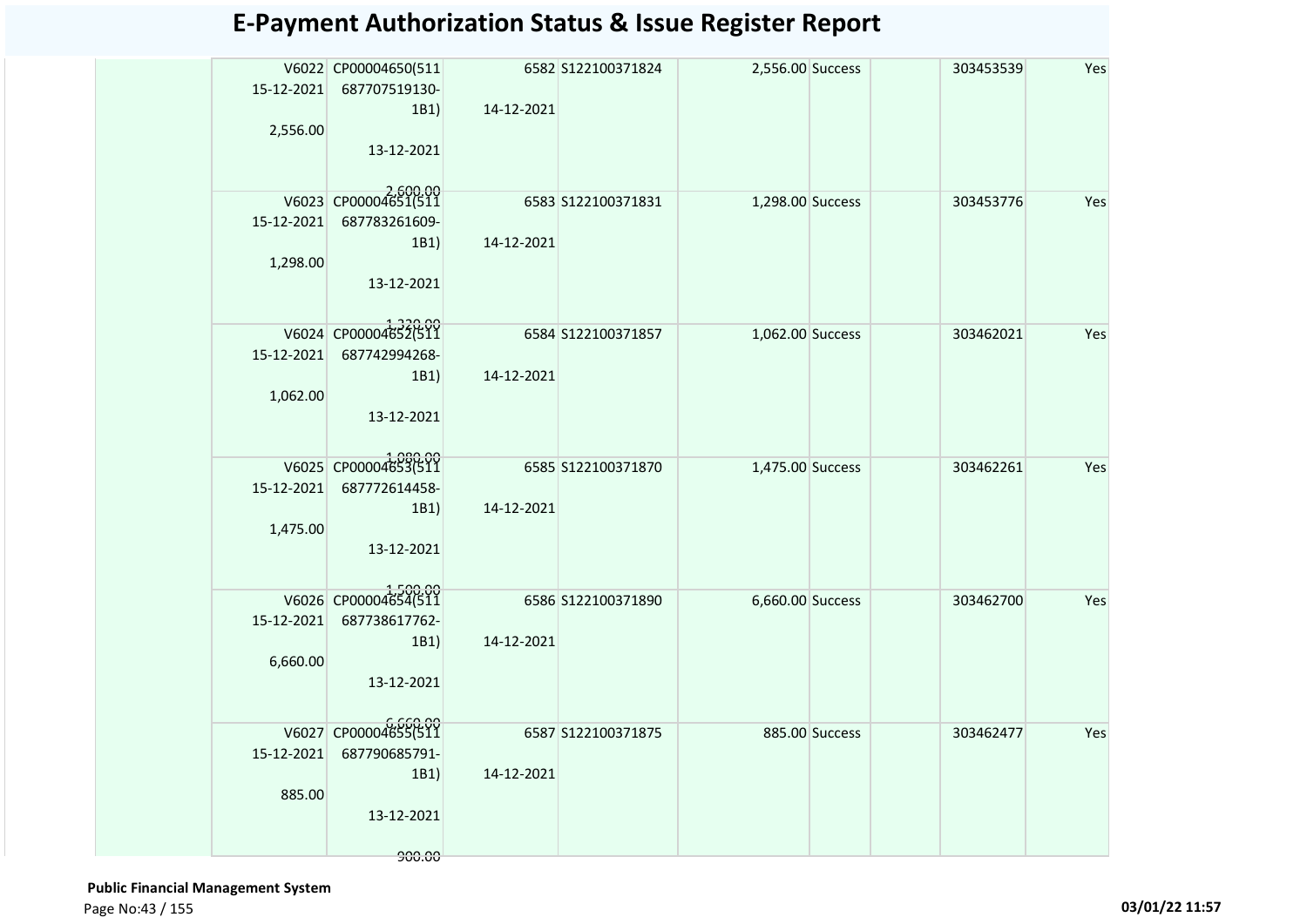|            | V6028 CP00004656(511 |            | 6588 S122100371895 | 1,474.00 Success |                | 303462903 | Yes |
|------------|----------------------|------------|--------------------|------------------|----------------|-----------|-----|
| 15-12-2021 | 687719248486-        |            |                    |                  |                |           |     |
|            | 1B1)                 | 14-12-2021 |                    |                  |                |           |     |
| 1,474.00   |                      |            |                    |                  |                |           |     |
|            | 13-12-2021           |            |                    |                  |                |           |     |
|            |                      |            |                    |                  |                |           |     |
|            | V6029 CP00004657(511 |            | 6589 S122100440156 | 6,875.00 Success |                | 303348098 | Yes |
| 15-12-2021 | 687776174655-        |            |                    |                  |                |           |     |
|            | 1B1)                 | 14-12-2021 |                    |                  |                |           |     |
| 6,875.00   |                      |            |                    |                  |                |           |     |
|            | 13-12-2021           |            |                    |                  |                |           |     |
|            |                      |            |                    |                  |                |           |     |
|            | V6030 CP00004659(511 |            | 6591 S122100439976 |                  | 826.00 Success | 303481788 | Yes |
| 15-12-2021 | 687787178188-        |            |                    |                  |                |           |     |
|            | 1B1                  | 14-12-2021 |                    |                  |                |           |     |
| 826.00     |                      |            |                    |                  |                |           |     |
|            | 13-12-2021           |            |                    |                  |                |           |     |
|            |                      |            |                    |                  |                |           |     |
|            | V6031 CP00004661(511 |            | 6593 S122100439821 | 4,424.00 Success |                | 303481559 | Yes |
| 15-12-2021 | 687768289573-        |            |                    |                  |                |           |     |
|            | 1B1)                 | 14-12-2021 |                    |                  |                |           |     |
| 4,424.00   |                      |            |                    |                  |                |           |     |
|            | 13-12-2021           |            |                    |                  |                |           |     |
|            |                      |            |                    |                  |                |           |     |
|            | V6032 CP00004663(511 |            |                    |                  |                |           |     |
| 15-12-2021 | 687793314257-        |            | 6595 S122100439172 | 1,652.00 Success |                | 303339896 | Yes |
|            | 1B1)                 | 14-12-2021 |                    |                  |                |           |     |
| 1,652.00   |                      |            |                    |                  |                |           |     |
|            | 13-12-2021           |            |                    |                  |                |           |     |
|            |                      |            |                    |                  |                |           |     |
|            |                      |            |                    |                  |                |           |     |
|            | V6033 CP00004664(511 |            | 6596 S122100439046 | 7,125.00 Success |                | 303481383 | Yes |
| 15-12-2021 | 687764587809-        |            |                    |                  |                |           |     |
|            | 1B1                  | 14-12-2021 |                    |                  |                |           |     |
| 7,125.00   |                      |            |                    |                  |                |           |     |
|            | 13-12-2021           |            |                    |                  |                |           |     |
|            | 7,125.00             |            |                    |                  |                |           |     |

 **Public Financial Management System**  Page No:44 / 155 **03/01/22 11:57**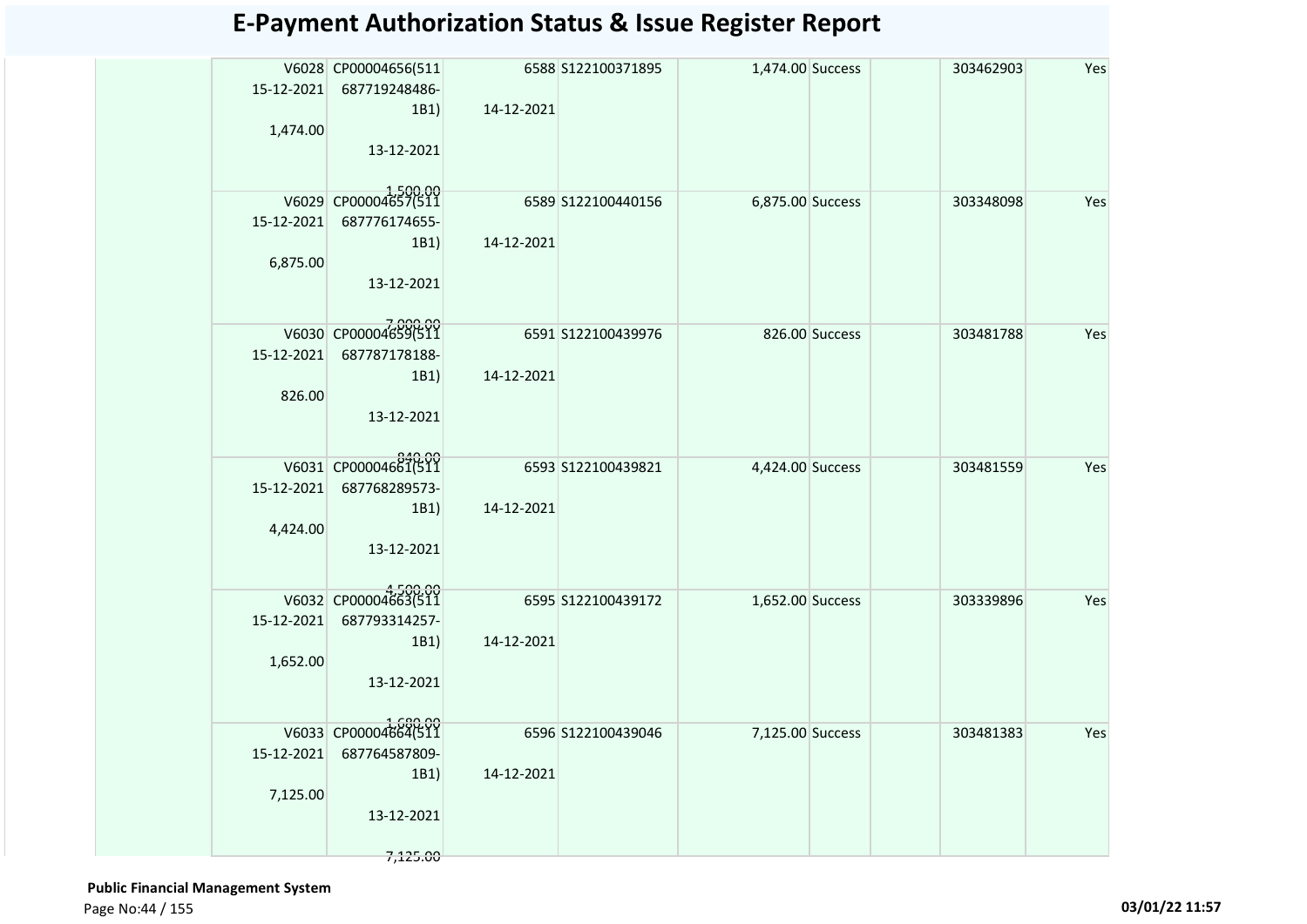|            | V6034 CP00004665(511 |            | 6597 S122100438940 | 10,820.00 Success | 303481182 | Yes |
|------------|----------------------|------------|--------------------|-------------------|-----------|-----|
| 15-12-2021 | 687708215901-        |            |                    |                   |           |     |
|            | 1B1)                 | 14-12-2021 |                    |                   |           |     |
| 10,820.00  |                      |            |                    |                   |           |     |
|            | 13-12-2021           |            |                    |                   |           |     |
|            |                      |            |                    |                   |           |     |
|            | V6035 CP00004666(511 |            | 6598 S122100438702 | 22,080.00 Success | 303472979 | Yes |
| 15-12-2021 | 687746917795-        |            |                    |                   |           |     |
|            | 1B1)                 | 14-12-2021 |                    |                   |           |     |
| 22,080.00  |                      |            |                    |                   |           |     |
|            | 13-12-2021           |            |                    |                   |           |     |
|            |                      |            |                    |                   |           |     |
|            | V6036 CP00004667(511 |            | 6599 S122100438645 | 22,080.00 Success | 303472769 | Yes |
| 15-12-2021 | 687705578408-        |            |                    |                   |           |     |
|            | 1B1)                 | 14-12-2021 |                    |                   |           |     |
| 22,080.00  |                      |            |                    |                   |           |     |
|            | 13-12-2021           |            |                    |                   |           |     |
|            |                      |            |                    |                   |           |     |
|            | V6037 CP00004675(511 |            | 6570 S122100438605 | 5,191.00 Success  | 303339678 | Yes |
| 15-12-2021 | 687751992788-        |            |                    |                   |           |     |
|            | 1B1)                 | 14-12-2021 |                    |                   |           |     |
| 5,191.00   |                      |            |                    |                   |           |     |
|            | 13-12-2021           |            |                    |                   |           |     |
|            |                      |            |                    |                   |           |     |
|            | V6038 CP00004676(511 |            | 6571 S122100437991 | 1,622.00 Success  | 303472563 | Yes |
| 15-12-2021 | 687729152987-        |            |                    |                   |           |     |
|            | 1B1)                 | 14-12-2021 |                    |                   |           |     |
| 1,622.00   |                      |            |                    |                   |           |     |
|            | 13-12-2021           |            |                    |                   |           |     |
|            |                      |            |                    |                   |           |     |
|            | V6039 CP00004678(511 |            | 6573 S122100437856 | 541.00 Success    | 303339464 | Yes |
| 15-12-2021 | 687730985812-        |            |                    |                   |           |     |
|            | 1B1)                 | 14-12-2021 |                    |                   |           |     |
| 541.00     |                      |            |                    |                   |           |     |
|            | 13-12-2021           |            |                    |                   |           |     |
|            | 550.00               |            |                    |                   |           |     |
|            |                      |            |                    |                   |           |     |

 **Public Financial Management System**  Page No:45 / 155 **03/01/22 11:57**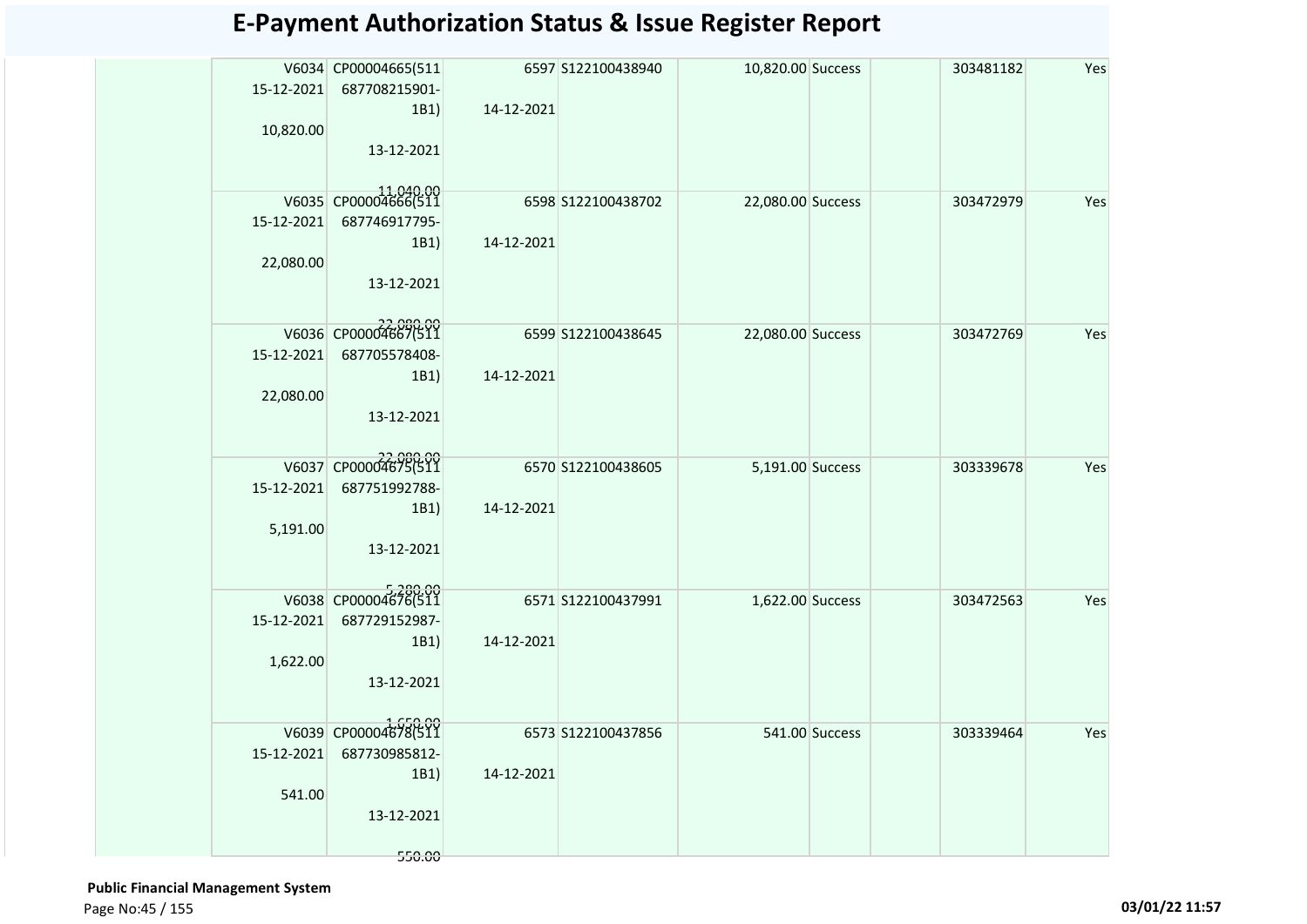| V6040      | CP00004679               |            | 6574 S122100433457 | 4,34,441.00 Success | 303330775 | Yes |
|------------|--------------------------|------------|--------------------|---------------------|-----------|-----|
| 15-12-2021 |                          |            |                    |                     |           |     |
|            | 13-12-2021               | 14-12-2021 |                    |                     |           |     |
| 434,441.00 |                          |            |                    |                     |           |     |
| V6041      | 441,931.00<br>CP00004680 |            | 6575 S122100433355 | 7,08,226.00 Success | 303472344 | Yes |
| 15-12-2021 |                          |            |                    |                     |           |     |
|            | 13-12-2021               | 14-12-2021 |                    |                     |           |     |
| 708,226.00 |                          |            |                    |                     |           |     |
| V6042      | 720,436.00<br>CP00004681 |            | 6576 S122100432522 | 8,488.00 Success    | 303330559 | Yes |
| 15-12-2021 |                          |            |                    |                     |           |     |
|            | 13-12-2021               | 14-12-2021 |                    |                     |           |     |
| 8,488.00   |                          |            |                    |                     |           |     |
| V6043      | 8,661.00<br>CP00004682   |            | 6577 S122100432477 | 6,190.00 Success    | 303472132 | Yes |
| 15-12-2021 |                          |            |                    |                     |           |     |
|            | 13-12-2021               | 14-12-2021 |                    |                     |           |     |
| 6,190.00   |                          |            |                    |                     |           |     |
| V6044      | 6,302.00<br>CP00004672   |            | 6554 S122100437515 | 50,000.00 Success   | 303339004 | Yes |
| 15-12-2021 |                          |            |                    |                     |           |     |
|            | 13-12-2021               | 14-12-2021 |                    |                     |           |     |
| 50,000.00  |                          |            |                    |                     |           |     |
| V6045      | 50,000.00<br>CP00004684  |            | 6580 S122100437684 | 2,77,960.00 Success | 303339220 | Yes |
| 15-12-2021 |                          |            |                    |                     |           |     |
|            | 13-12-2021               | 14-12-2021 |                    |                     |           |     |
| 277,960.00 |                          |            |                    |                     |           |     |
| V6046      | 282,936.00<br>CP00004692 |            | 6564 S122100454154 | 2,956.00 Success    | 303481996 | Yes |
| 15-12-2021 |                          |            |                    |                     |           |     |
|            | 14-12-2021               | 14-12-2021 |                    |                     |           |     |
| 2,956.00   |                          |            |                    |                     |           |     |
| V6047      | 2,956.00<br>CP00004697   |            | 6563 S122100454198 | 3,220.00 Success    | 303492205 | Yes |
| 15-12-2021 |                          |            |                    |                     |           |     |
|            | 14-12-2021               | 14-12-2021 |                    |                     |           |     |
| 3,220.00   |                          |            |                    |                     |           |     |
|            | 3.220.00                 |            |                    |                     |           |     |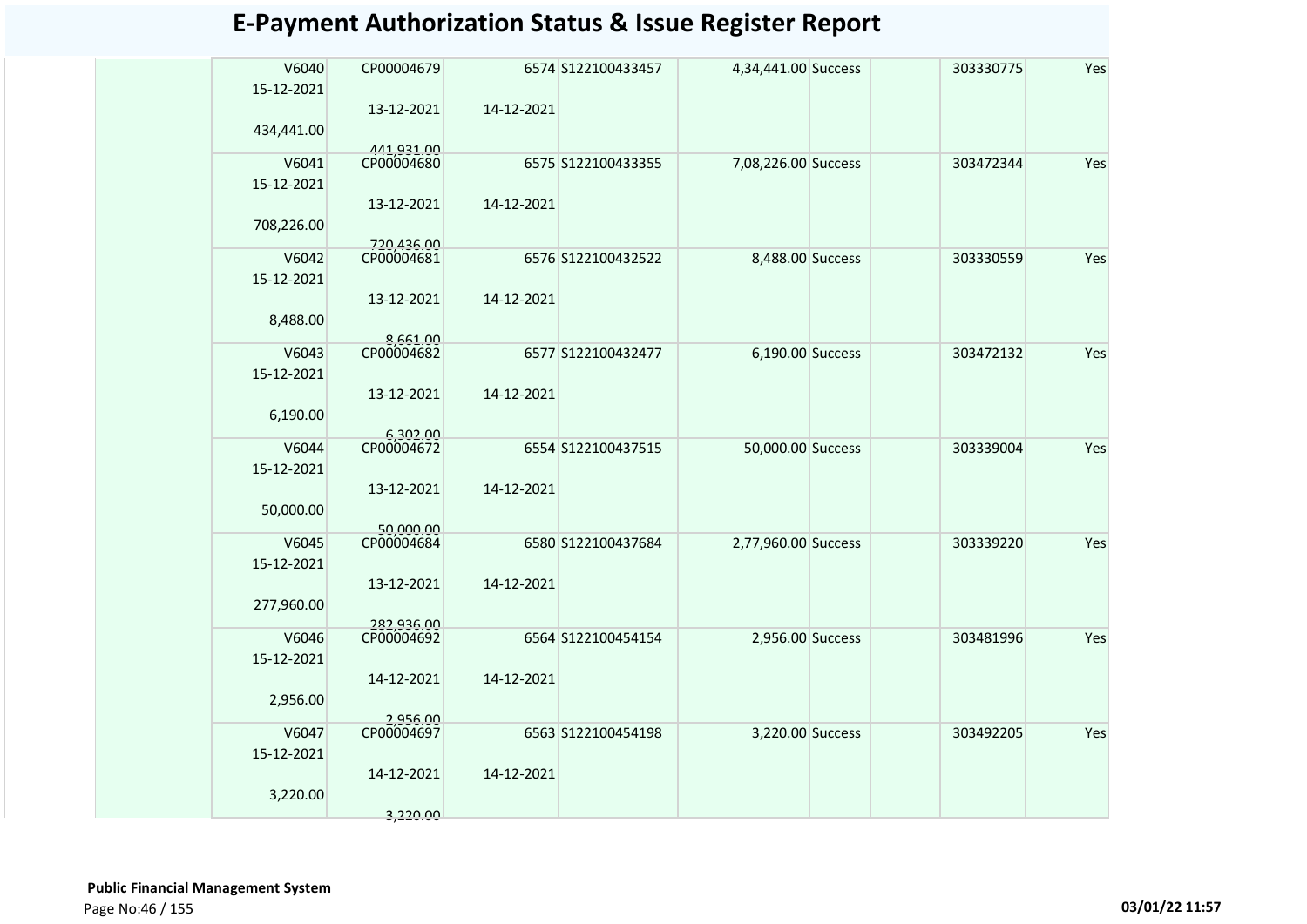| V6048<br>15-12-2021 | CP00004699                       |            | 6567 S122100454229 | 1,578.00 Success  | 303492435 | Yes |
|---------------------|----------------------------------|------------|--------------------|-------------------|-----------|-----|
| 1,578.00            | 14-12-2021                       | 14-12-2021 |                    |                   |           |     |
|                     | 1,578.00<br>V6052 CP00004628(511 |            | 6616 S122100477173 | 21,320.00 Success | 305355052 | Yes |
| 15-12-2021          | 687791372429-<br>1B1)            | 14-12-2021 |                    |                   |           |     |
| 21,320.00           | 13-12-2021                       |            |                    |                   |           |     |
|                     | V6053 CP00004629(511             |            | 6617 S122100477146 | 3,933.00 Success  | 305292565 | Yes |
| 15-12-2021          | 687704911873-                    |            |                    |                   |           |     |
| 3,933.00            | 1B1)                             | 14-12-2021 |                    |                   |           |     |
|                     | 13-12-2021                       |            |                    |                   |           |     |
|                     | V6054 CP00004635(511             |            | 6602 S122100477069 | 1,475.00 Success  | 305350817 | Yes |
| 15-12-2021          | 687764932189-                    |            |                    |                   |           |     |
| 1,475.00            | 1B1)                             | 14-12-2021 |                    |                   |           |     |
|                     | 13-12-2021                       |            |                    |                   |           |     |
|                     | V6055 CP00004636(511             |            | 6604 S122100477020 | 2,360.00 Success  | 305350405 | Yes |
| 15-12-2021          | 687778455062-<br>1B1)            | 14-12-2021 |                    |                   |           |     |
| 2,360.00            |                                  |            |                    |                   |           |     |
|                     | 13-12-2021                       |            |                    |                   |           |     |
|                     | V6056 CP00004637(511             |            | 6603 S122100476982 | 1,475.00 Success  | 305350008 | Yes |
| 15-12-2021          | 687720286069-                    |            |                    |                   |           |     |
| 1,475.00            | 1B1)                             | 14-12-2021 |                    |                   |           |     |
|                     | 13-12-2021                       |            |                    |                   |           |     |
|                     | 1,500.00                         |            |                    |                   |           |     |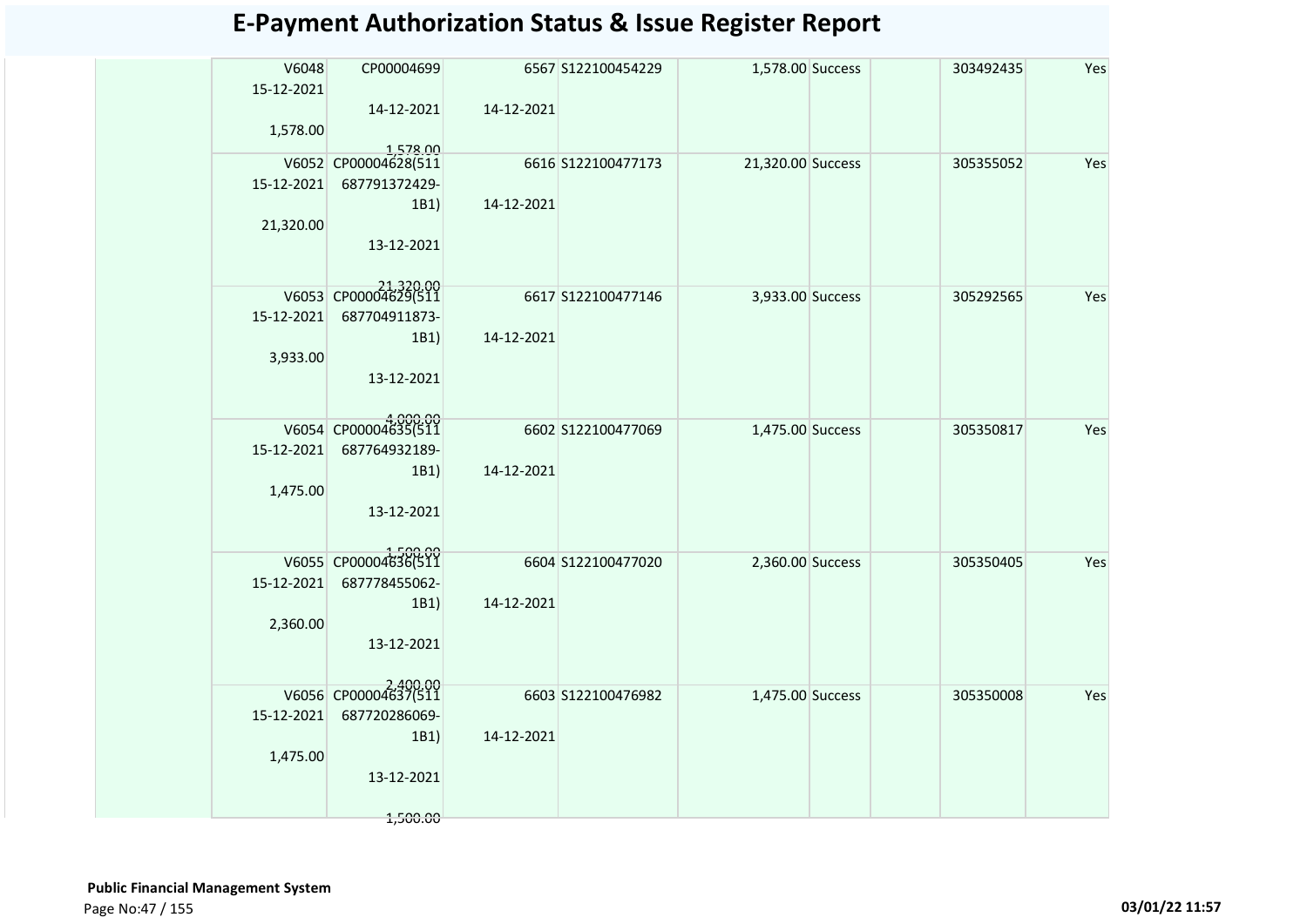|            | V6057 CP00004638(511           |            | 6605 S122100476965 | 1,475.00 Success  |                | 305346233 | Yes |
|------------|--------------------------------|------------|--------------------|-------------------|----------------|-----------|-----|
|            | 15-12-2021 687788936759-       |            |                    |                   |                |           |     |
|            | 1B1)                           | 14-12-2021 |                    |                   |                |           |     |
| 1,475.00   |                                |            |                    |                   |                |           |     |
|            | 13-12-2021                     |            |                    |                   |                |           |     |
|            |                                |            |                    |                   |                |           |     |
|            | V6058 CP00004639(511           |            | 6606 S122100476882 | 1,967.00 Success  |                | 305342895 | Yes |
| 15-12-2021 | 687798948935-                  |            |                    |                   |                |           |     |
|            | 1B1)                           | 14-12-2021 |                    |                   |                |           |     |
| 1,967.00   |                                |            |                    |                   |                |           |     |
|            | 13-12-2021                     |            |                    |                   |                |           |     |
|            |                                |            |                    |                   |                |           |     |
|            | V6059 CP00004640(511           |            | 6607 S122100476803 | 4,243.00 Success  |                | 305340915 | Yes |
| 15-12-2021 | 687752649318-                  |            |                    |                   |                |           |     |
|            | 1B1)                           | 14-12-2021 |                    |                   |                |           |     |
| 4,243.00   |                                |            |                    |                   |                |           |     |
|            | 13-12-2021                     |            |                    |                   |                |           |     |
|            |                                |            |                    |                   |                |           |     |
|            | V6060 CP00004644(511           |            | 6611 S122100478271 | 8,848.00 Success  |                | 305362941 | Yes |
| 15-12-2021 | 687717860691-                  |            |                    |                   |                |           |     |
|            | 1B1)                           | 14-12-2021 |                    |                   |                |           |     |
| 8,848.00   |                                |            |                    |                   |                |           |     |
|            | 13-12-2021                     |            |                    |                   |                |           |     |
|            |                                |            |                    |                   |                |           |     |
|            | V6061 CP00004645(511           |            | 6612 S122100478056 |                   | 590.00 Success | 305362379 | Yes |
|            | 15-12-2021 687752248429-       |            |                    |                   |                |           |     |
|            | 1B1)                           | 14-12-2021 |                    |                   |                |           |     |
| 590.00     |                                |            |                    |                   |                |           |     |
|            | 13-12-2021                     |            |                    |                   |                |           |     |
|            |                                |            |                    |                   |                |           |     |
|            | 600.00<br>V6062 CP00004646(511 |            | 6613 S122100477268 | 16,221.00 Success |                | 305359629 | Yes |
| 15-12-2021 | 687724406442-                  |            |                    |                   |                |           |     |
|            | 1B1)                           | 14-12-2021 |                    |                   |                |           |     |
| 16,221.00  | 13-12-2021                     |            |                    |                   |                |           |     |
|            |                                |            |                    |                   |                |           |     |
|            | 16,500.00                      |            |                    |                   |                |           |     |

 **Public Financial Management System**  Page No:48 / 155 **03/01/22 11:57**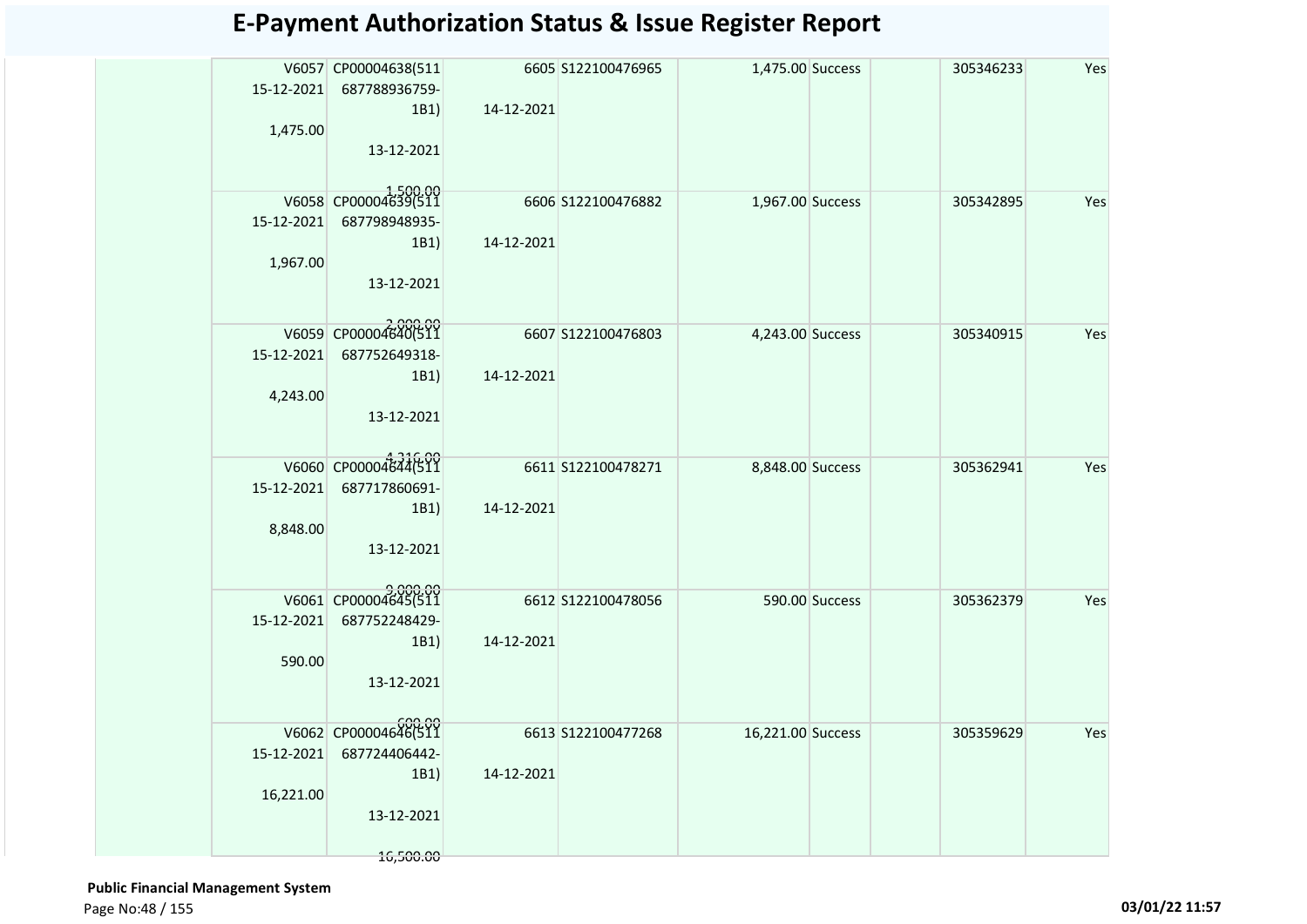| 15-12-2021 | V6063 CP00004647(511<br>687703107011- |            | 6614 S122100477245 | 16,221.00 Success |               | 305355516 | Yes |
|------------|---------------------------------------|------------|--------------------|-------------------|---------------|-----------|-----|
|            | 1B1                                   | 14-12-2021 |                    |                   |               |           |     |
| 16,221.00  |                                       |            |                    |                   |               |           |     |
|            | 13-12-2021                            |            |                    |                   |               |           |     |
|            | V6064 CP00004648(511                  |            | 6615 S122100477201 |                   | 98.00 Success | 305292741 | Yes |
| 15-12-2021 | 687711612160-                         |            |                    |                   |               |           |     |
|            | 1B1)                                  | 14-12-2021 |                    |                   |               |           |     |
| 98.00      |                                       |            |                    |                   |               |           |     |
|            | 13-12-2021                            |            |                    |                   |               |           |     |
|            | V6065 CP00004658(511                  |            | 6590 S122100440009 | 1,623.00 Success  |               | 305286406 | Yes |
| 15-12-2021 | 687728609473-                         |            |                    |                   |               |           |     |
|            | 1B1                                   | 14-12-2021 |                    |                   |               |           |     |
| 1,623.00   | 13-12-2021                            |            |                    |                   |               |           |     |
|            |                                       |            |                    |                   |               |           |     |
|            | V6066 CP00004668(511                  |            |                    |                   |               |           |     |
| 15-12-2021 | 687780450210-                         |            | 6600 S122100490716 | 14,426.00 Success |               | 305385030 | Yes |
|            | 1B1)                                  | 14-12-2021 |                    |                   |               |           |     |
| 14,426.00  |                                       |            |                    |                   |               |           |     |
|            | 13-12-2021                            |            |                    |                   |               |           |     |
|            |                                       |            |                    |                   |               |           |     |
|            | V6067 CP00004669(511                  |            | 6601 S122100477111 | 16,605.00 Success |               | 305292393 | Yes |
| 15-12-2021 | 687709624580-                         |            |                    |                   |               |           |     |
|            | 1B1)                                  | 14-12-2021 |                    |                   |               |           |     |
| 16,605.00  | 13-12-2021                            |            |                    |                   |               |           |     |
|            |                                       |            |                    |                   |               |           |     |
|            | 16,605.00<br>V6068 CP00004670(511     |            | 6568 S122100478316 | 1,652.00 Success  |               | 305292912 | Yes |
| 15-12-2021 | 687728057512-                         |            |                    |                   |               |           |     |
|            | 1B1                                   | 14-12-2021 |                    |                   |               |           |     |
| 1,652.00   |                                       |            |                    |                   |               |           |     |
|            | 13-12-2021                            |            |                    |                   |               |           |     |
|            |                                       |            |                    |                   |               |           |     |
|            | 1,680.00                              |            |                    |                   |               |           |     |

 **Public Financial Management System**  Page No:49 / 155 **03/01/22 11:57**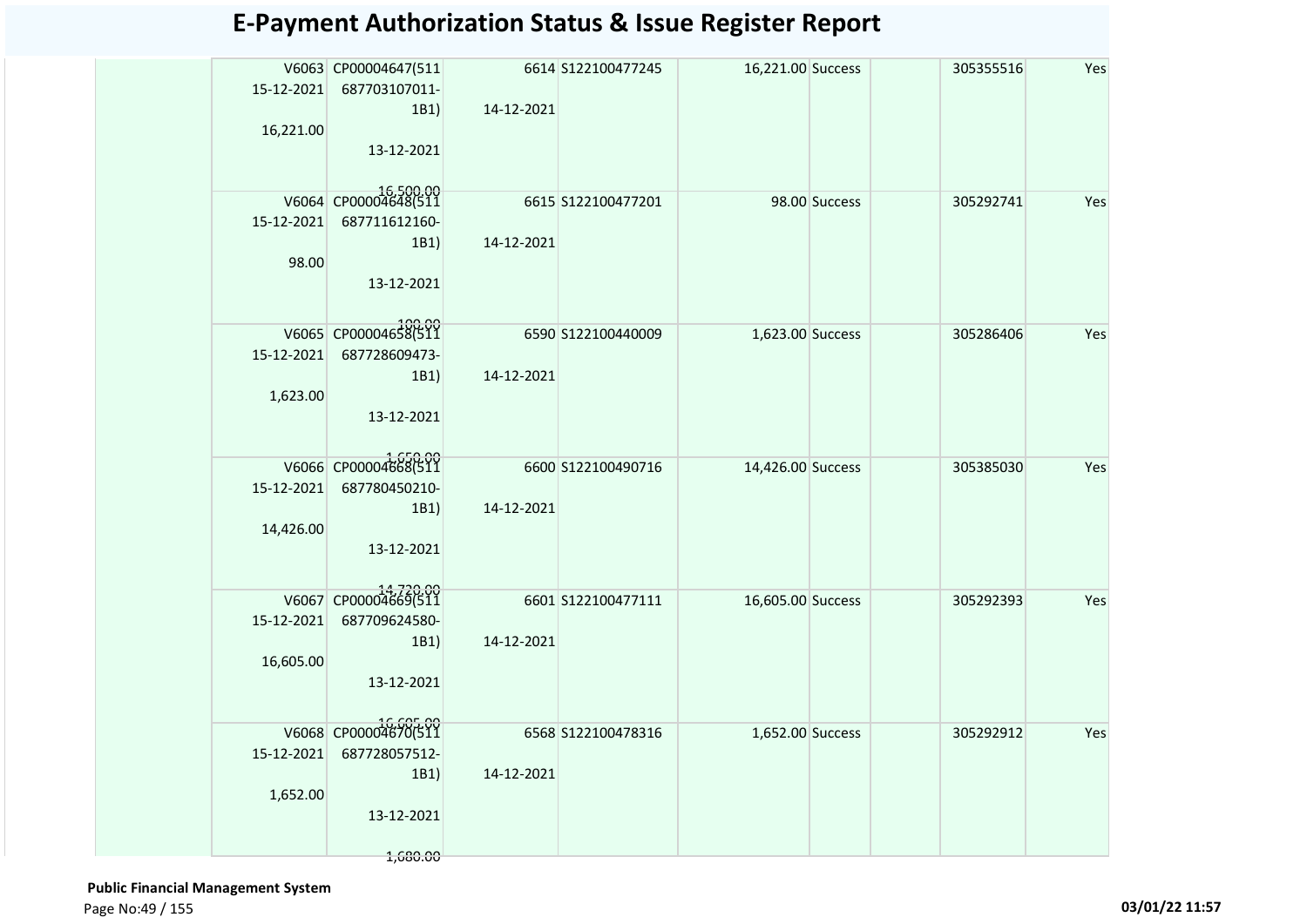| 4,424.00               | V6069 CP00004685(511<br>15-12-2021 687777771688-<br>1B1)<br>14-12-2021  | 15-12-2021 | 6633 S122100478336 | 4,424.00 Success  |                | 305295071 | Yes |
|------------------------|-------------------------------------------------------------------------|------------|--------------------|-------------------|----------------|-----------|-----|
| 15-12-2021<br>2,478.00 | V6070 CP00004686(511<br>687787279641-<br>1B1)<br>14-12-2021             | 15-12-2021 | 6634 S122100487081 | 2,478.00 Success  |                | 305369555 | Yes |
| 15-12-2021<br>929.00   | V6071 CP00004687(511<br>687750162327-<br>1B1)<br>14-12-2021             | 15-12-2021 | 6635 S122100487143 |                   | 929.00 Success | 305295246 | Yes |
| 15-12-2021<br>3,388.00 | V6072 CP00004688(511<br>687780446499-<br>1B1)<br>14-12-2021             | 15-12-2021 | 6636 S122100487228 | 3,388.00 Success  |                | 305372455 | Yes |
| 24,072.00              | V6073 CP00004689(511<br>15-12-2021 687745917791-<br>1B1)<br>14-12-2021  | 15-12-2021 | 6637 S122100487179 | 24,072.00 Success |                | 305369866 | Yes |
| 15-12-2021<br>1,465.00 | V6074 CP00004690(511<br>687710099198-<br>1B1)<br>14-12-2021<br>1,490.00 | 15-12-2021 | 6638 S122100487290 | 1,465.00 Success  |                | 305372675 | Yes |

 **Public Financial Management System**  Page No:50 / 155 **03/01/22 11:57**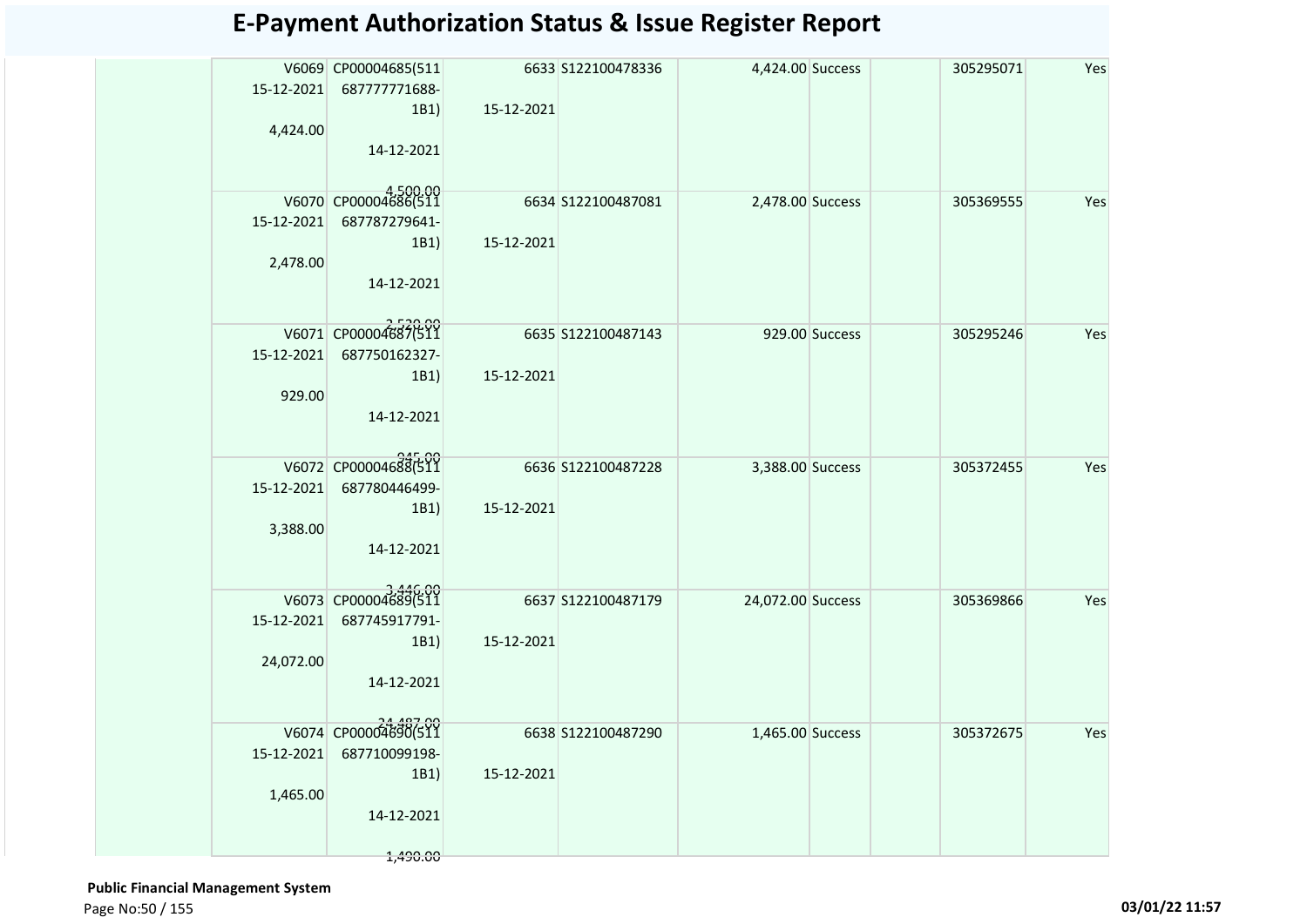|            | V6075 CP00004691(511              |                    | 6639 S122100487341 |                   | 733.00 Success | 305372901 | Yes |
|------------|-----------------------------------|--------------------|--------------------|-------------------|----------------|-----------|-----|
| 15-12-2021 | 687745310867-                     |                    |                    |                   |                |           |     |
|            |                                   | 15-12-2021<br>1B1) |                    |                   |                |           |     |
|            | 733.00                            |                    |                    |                   |                |           |     |
|            | 14-12-2021                        |                    |                    |                   |                |           |     |
|            |                                   |                    |                    |                   |                |           |     |
|            | V6076 CP00004695(511              |                    | 6640 S122100487409 | 1,573.00 Success  |                | 305376130 | Yes |
| 15-12-2021 | 687789505096-                     |                    |                    |                   |                |           |     |
|            |                                   | 15-12-2021<br>1B1) |                    |                   |                |           |     |
| 1,573.00   |                                   |                    |                    |                   |                |           |     |
|            | 14-12-2021                        |                    |                    |                   |                |           |     |
|            |                                   |                    |                    |                   |                |           |     |
|            | V6077 CP00004705(GPF              |                    | 6641 S122100467225 | 80,000.00 Success |                | 305288495 | Yes |
| 15-12-2021 | $-202112155$                      |                    |                    |                   |                |           |     |
|            |                                   | 15-12-2021         |                    |                   |                |           |     |
| 80,000.00  | 14-12-2021                        |                    |                    |                   |                |           |     |
|            |                                   |                    |                    |                   |                |           |     |
|            | 80,000.00<br>V6078 CP00004748(GPF |                    |                    |                   |                |           |     |
|            |                                   |                    | 6645 S122100466555 | 25,000.00 Success |                | 305288304 | Yes |
| 15-12-2021 | $_2$ 02112156)                    |                    |                    |                   |                |           |     |
|            |                                   | 15-12-2021         |                    |                   |                |           |     |
| 25,000.00  | 14-12-2021                        |                    |                    |                   |                |           |     |
|            |                                   |                    |                    |                   |                |           |     |
|            | 25,000.00<br>V6082 CP00004660(511 |                    | 6592 S122100466529 | 1,652.00 Success  |                | 305288123 | Yes |
| 15-12-2021 | 687729161248-                     |                    |                    |                   |                |           |     |
|            |                                   | 14-12-2021<br>1B1) |                    |                   |                |           |     |
| 1,652.00   |                                   |                    |                    |                   |                |           |     |
|            | 13-12-2021                        |                    |                    |                   |                |           |     |
|            |                                   |                    |                    |                   |                |           |     |
|            | V6083 CP00004662(511              |                    | 6594 S122100466490 | 2,163.00 Success  |                | 305286932 | Yes |
| 15-12-2021 | 687736674240-                     |                    |                    |                   |                |           |     |
|            |                                   | 14-12-2021<br>1B1) |                    |                   |                |           |     |
| 2,163.00   |                                   |                    |                    |                   |                |           |     |
|            | 13-12-2021                        |                    |                    |                   |                |           |     |
|            |                                   |                    |                    |                   |                |           |     |
|            | 2,200.00                          |                    |                    |                   |                |           |     |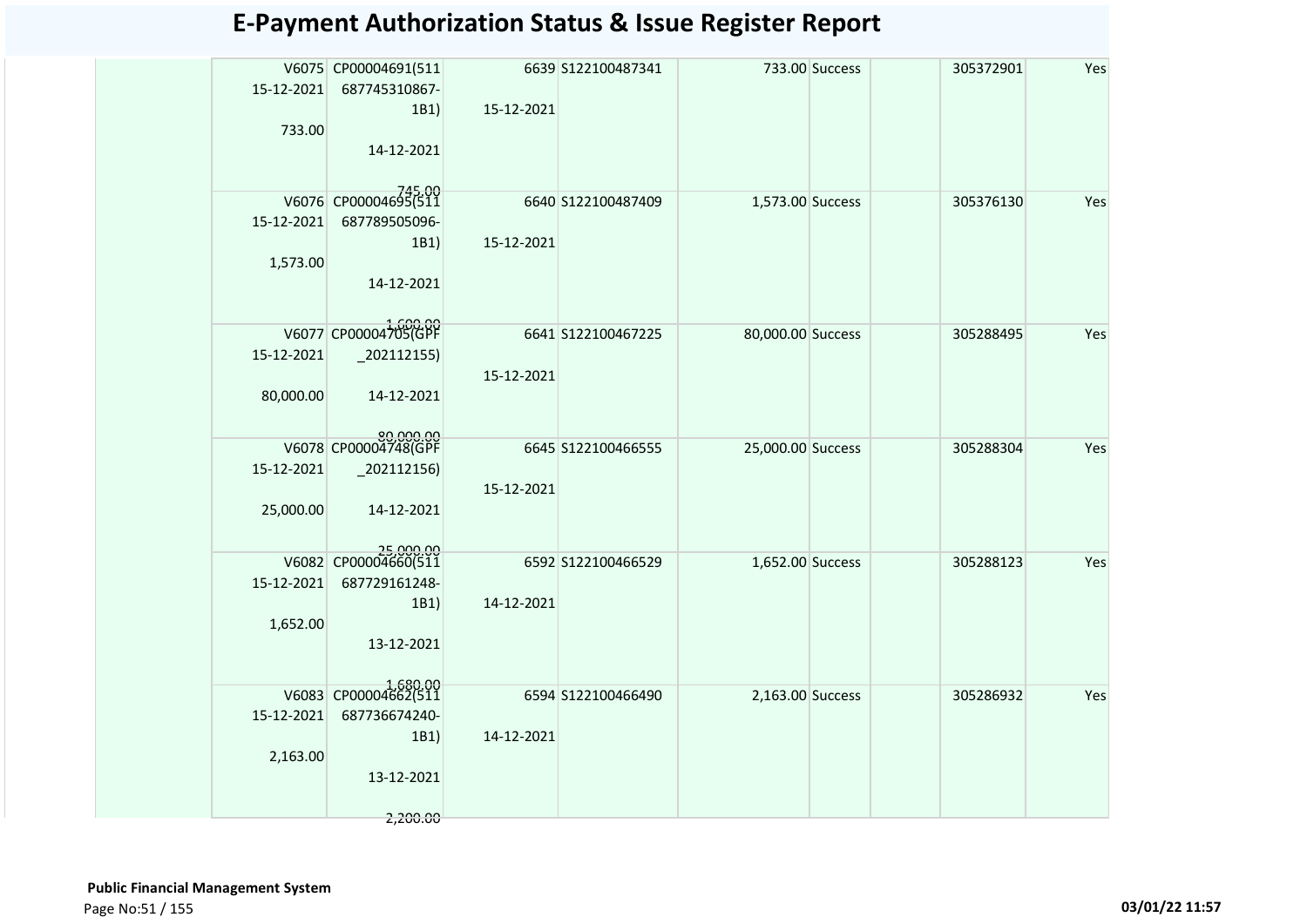|                 | 15-12-2021          | V6084 CP00004677(511<br>687713934541- |            | 6572 S122100466473 | 2,477.00 Success     | 305286766 | Yes |
|-----------------|---------------------|---------------------------------------|------------|--------------------|----------------------|-----------|-----|
|                 |                     | 1B1)                                  | 14-12-2021 |                    |                      |           |     |
|                 | 2,477.00            |                                       |            |                    |                      |           |     |
|                 |                     | 13-12-2021                            |            |                    |                      |           |     |
|                 |                     |                                       |            |                    |                      |           |     |
|                 | V6085               | CP00004760                            |            | 6632 S122100489615 | 28,601.00 Success    | 305378549 | Yes |
|                 | 15-12-2021          |                                       |            |                    |                      |           |     |
|                 |                     | 15-12-2021                            | 15-12-2021 |                    |                      |           |     |
|                 | 28,601.00           |                                       |            |                    |                      |           |     |
|                 | V6090               | 28,601.00<br>CP00004683               |            | 6579 S122100449105 | 12,05,254.00 Success | 305599662 | Yes |
|                 | 15-12-2021          |                                       |            |                    |                      |           |     |
|                 |                     | 13-12-2021                            | 14-12-2021 |                    |                      |           |     |
|                 | 1,205,254.00        |                                       |            |                    |                      |           |     |
|                 | V6091               | 1,226,034.00<br>CP00004757            |            | 6655 S122100541363 | 20,317.00 Success    | 306111568 | Yes |
|                 | 15-12-2021          |                                       |            |                    |                      |           |     |
|                 |                     | 14-12-2021                            | 15-12-2021 |                    |                      |           |     |
|                 | 20,317.00           |                                       |            |                    |                      |           |     |
|                 |                     | 20,317.00                             |            |                    |                      |           |     |
|                 | V6092<br>15-12-2021 | CP00004756                            |            | 6656 S122100541543 | 17,136.00 Success    | 306111730 | Yes |
|                 |                     | 14-12-2021                            | 15-12-2021 |                    |                      |           |     |
|                 | 17,136.00           |                                       |            |                    |                      |           |     |
|                 |                     | 17,136.00                             |            |                    |                      |           |     |
| 225428 [Section | V6081               | CP00000295                            |            | 6558 S122100490503 | 38,283.00 Success    | 305131739 | Yes |
| Officer]        | 15-12-2021          |                                       |            |                    |                      |           |     |
|                 | 38,283.00           | 06-12-2021                            | 14-12-2021 |                    |                      |           |     |
|                 |                     | 38,283.00                             |            |                    |                      |           |     |
|                 | V6086               | CP00000301                            |            | 6561 S122100489763 | 67,005.00 Success    | 305378951 | Yes |
|                 | 15-12-2021          |                                       |            |                    |                      |           |     |
|                 |                     | 14-12-2021                            | 14-12-2021 |                    |                      |           |     |
|                 | 67,005.00           | 74,450.00                             |            |                    |                      |           |     |
|                 | V6087               | CP00000302                            |            | 6559 S122100490454 | 18,973.00 Success    | 305382346 | Yes |
|                 | 15-12-2021          |                                       |            |                    |                      |           |     |
|                 |                     | 14-12-2021                            | 14-12-2021 |                    |                      |           |     |
|                 | 18,973.00           |                                       |            |                    |                      |           |     |
|                 |                     | 18,973.00                             |            |                    |                      |           |     |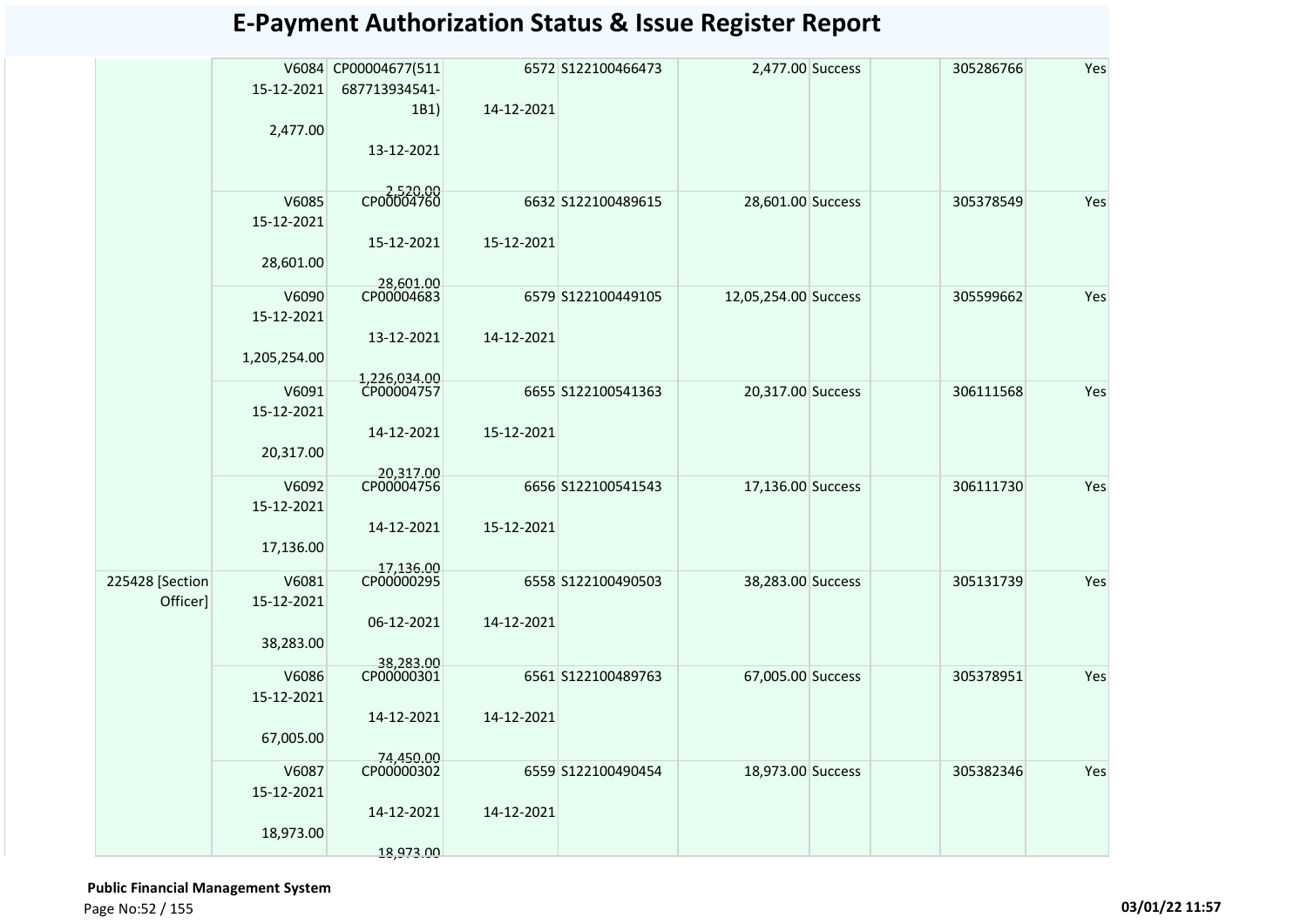| 225438 [Asstt                 | V6049      | CP00000443                       |            | 6562 S122100454343 | 4,579.00 Success    | 303492862 | Yes |
|-------------------------------|------------|----------------------------------|------------|--------------------|---------------------|-----------|-----|
| Accounts Officer]             | 15-12-2021 |                                  |            |                    |                     |           |     |
|                               |            | 14-12-2021                       | 14-12-2021 |                    |                     |           |     |
|                               | 4,579.00   |                                  |            |                    |                     |           |     |
|                               |            | 4,579.00<br>V6050 CP00000444(511 |            | 6578 S122100371706 | 17,396.00 Success   | 303432970 | Yes |
|                               | 15-12-2021 | 687753927201-                    |            |                    |                     |           |     |
|                               |            | 1B1)                             | 14-12-2021 |                    |                     |           |     |
|                               | 17,396.00  |                                  |            |                    |                     |           |     |
|                               |            | 14-12-2021                       |            |                    |                     |           |     |
|                               |            |                                  |            |                    |                     |           |     |
|                               | V6051      | CP00000445                       |            | 6623 S122100454313 | 1,021.00 Success    | 303492654 | Yes |
|                               | 15-12-2021 |                                  |            |                    |                     |           |     |
|                               |            | 14-12-2021                       | 14-12-2021 |                    |                     |           |     |
|                               | 1,021.00   |                                  |            |                    |                     |           |     |
|                               |            |                                  |            |                    |                     |           |     |
|                               | V6079      | 1,021.00<br>CP00000334           |            | 6643 S122100473144 | 23,286.00 Success   | 305131275 | Yes |
|                               | 15-12-2021 |                                  |            |                    |                     |           |     |
|                               |            | 18-10-2021                       | 15-12-2021 |                    |                     |           |     |
|                               | 23,286.00  |                                  |            |                    |                     |           |     |
|                               | V6080      | 23,688.00<br>CP00000336          |            | 6642 S122100476741 | 7,294.00 Success    | 305131504 | Yes |
|                               | 15-12-2021 |                                  |            |                    |                     |           |     |
|                               |            | 18-10-2021                       | 15-12-2021 |                    |                     |           |     |
|                               | 7,294.00   |                                  |            |                    |                     |           |     |
|                               |            | 7,420.00                         |            |                    |                     |           |     |
| <b>Issue Date: 16-12-2021</b> |            |                                  |            |                    | 2,23,37,246.00      |           |     |
| 225427 [Under                 | V6095      | CP00004599                       |            | 6626 S122100620346 | 9,00,000.00 Success | 316267755 | Yes |
| Secretary]                    | 16-12-2021 |                                  |            |                    |                     |           |     |
|                               |            | 09-12-2021                       | 15-12-2021 |                    |                     |           |     |
|                               | 900,000.00 |                                  |            |                    |                     |           |     |
|                               | V6096      | 1,000,000.00<br>CP00004622       |            | 6630 S122100619715 | 1,67,000.00 Success | 316259937 | Yes |
|                               | 16-12-2021 |                                  |            |                    |                     |           |     |
|                               |            | 13-12-2021                       | 15-12-2021 |                    |                     |           |     |
|                               | 167,000.00 |                                  |            |                    |                     |           |     |
|                               |            | 167,000.00                       |            |                    |                     |           |     |
|                               | V6097      | CP00004623                       |            | 6627 S122100619717 | 2,00,000.00 Success | 316267173 | Yes |
|                               | 16-12-2021 |                                  |            |                    |                     |           |     |
|                               |            | 13-12-2021                       | 15-12-2021 |                    |                     |           |     |
|                               | 200,000.00 |                                  |            |                    |                     |           |     |
|                               |            | 200,000.00                       |            |                    |                     |           |     |

 **Public Financial Management System** 

Page No:53 / 155 **03/01/22 11:57**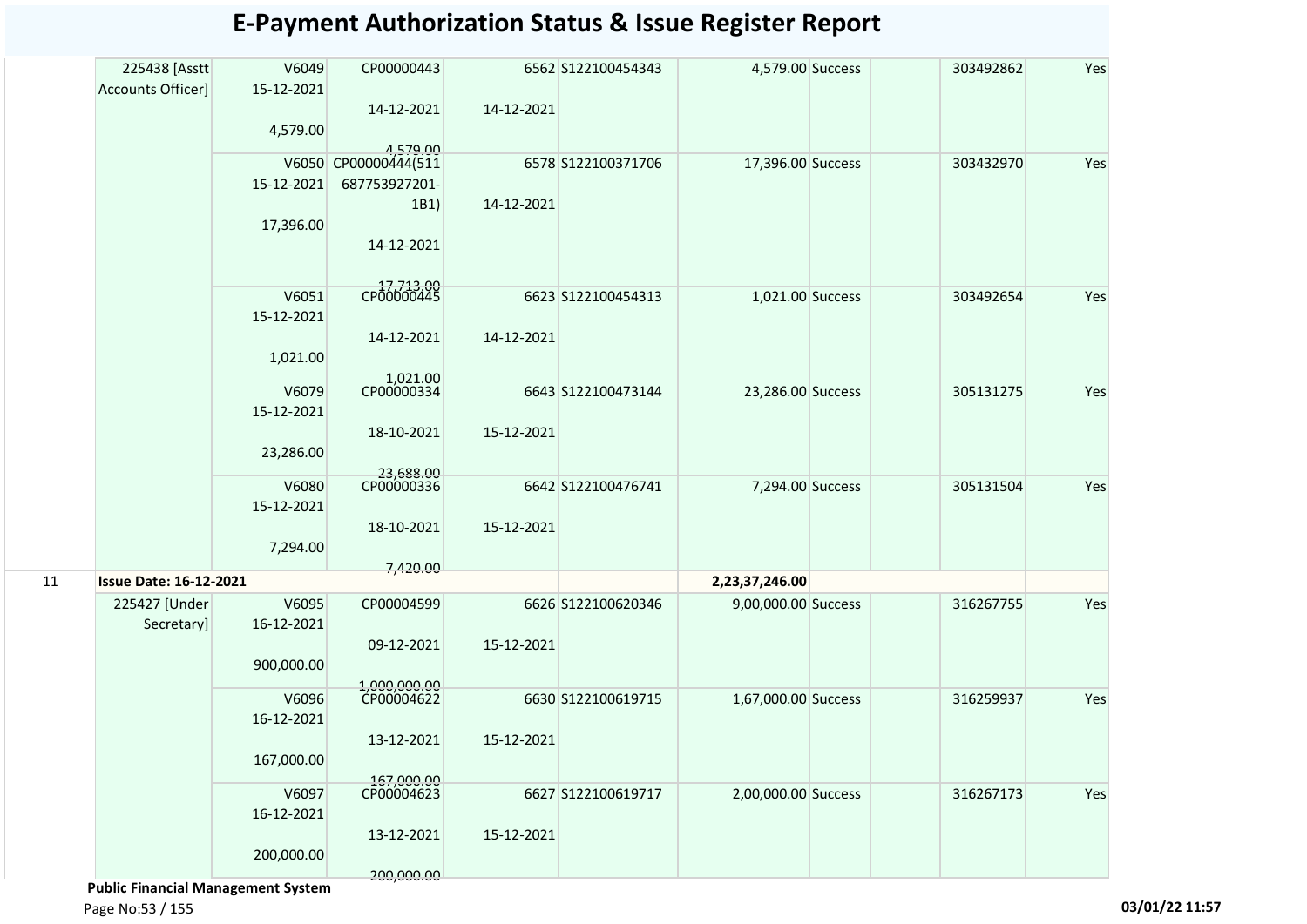| V6098<br>16-12-2021 | CP00004746              |            | 6648 S122100619653       | 19,156.00 Success |                | 316259037 | Yes |
|---------------------|-------------------------|------------|--------------------------|-------------------|----------------|-----------|-----|
|                     | 14-12-2021              | 15-12-2021 |                          |                   |                |           |     |
| 19,156.00           | 19,156.00               |            |                          |                   |                |           |     |
| V6099               | CP00004740(511          |            | 6646 S122100619590       | 14,451.00 Success |                | 316189232 | Yes |
| 16-12-2021          | 687748084092-           |            |                          |                   |                |           |     |
|                     | 1B1)                    | 15-12-2021 |                          |                   |                |           |     |
| 14,451.00           |                         |            |                          |                   |                |           |     |
|                     | 14-12-2021              |            |                          |                   |                |           |     |
| V6100               | CP00004743(511          |            | 6647 S122100619593       | 21,781.00 Success |                | 316254137 | Yes |
| 16-12-2021          | 687765231290-           |            |                          |                   |                |           |     |
|                     | 1B1)                    | 15-12-2021 |                          |                   |                |           |     |
| 21,781.00           |                         |            |                          |                   |                |           |     |
|                     | 14-12-2021              |            |                          |                   |                |           |     |
|                     |                         |            |                          |                   |                |           |     |
| V6101               | CP00004755              |            | 6649 S122100619671       | 59,400.00 Success |                | 316259320 | Yes |
| 16-12-2021          |                         |            |                          |                   |                |           |     |
|                     | 14-12-2021              |            | 15-12-2021 S122100619672 | 12,934.00 Success |                | 316259334 | Yes |
| 72,334.00           |                         |            |                          |                   |                |           |     |
| V6103               | CP00004766              |            | 6650 S122100620347       |                   | 165.00 Success | 316273105 | Yes |
| 16-12-2021          |                         |            |                          |                   |                |           |     |
| 165.00              | 15-12-2021              | 15-12-2021 |                          |                   |                |           |     |
|                     |                         |            |                          |                   |                |           |     |
| V6104               | 165.00<br>CP00004767    |            | 6651 S122100620333       | 28,502.00 Success |                | 316267463 | Yes |
| 16-12-2021          |                         |            |                          |                   |                |           |     |
|                     | 15-12-2021              | 15-12-2021 |                          |                   |                |           |     |
| 28,502.00           |                         |            |                          |                   |                |           |     |
| V6105               | 28.502.00<br>CP00004768 |            | 6652 S122100619650       | 50,300.00 Success |                | 316254748 | Yes |
| 16-12-2021          |                         |            |                          |                   |                |           |     |
|                     | 15-12-2021              | 15-12-2021 |                          |                   |                |           |     |
| 50,300.00           |                         |            |                          |                   |                |           |     |
|                     | 50,300.00<br>CP00004769 |            |                          |                   |                |           |     |
| V6106<br>16-12-2021 |                         |            | 6653 S122100619648       | 20,000.00 Success |                | 316254450 | Yes |
|                     | 15-12-2021              | 15-12-2021 |                          |                   |                |           |     |
| 20,000.00           |                         |            |                          |                   |                |           |     |
|                     | 20,000.00               |            |                          |                   |                |           |     |

 **Public Financial Management System** 

Page No:54 / 155 **03/01/22 11:57**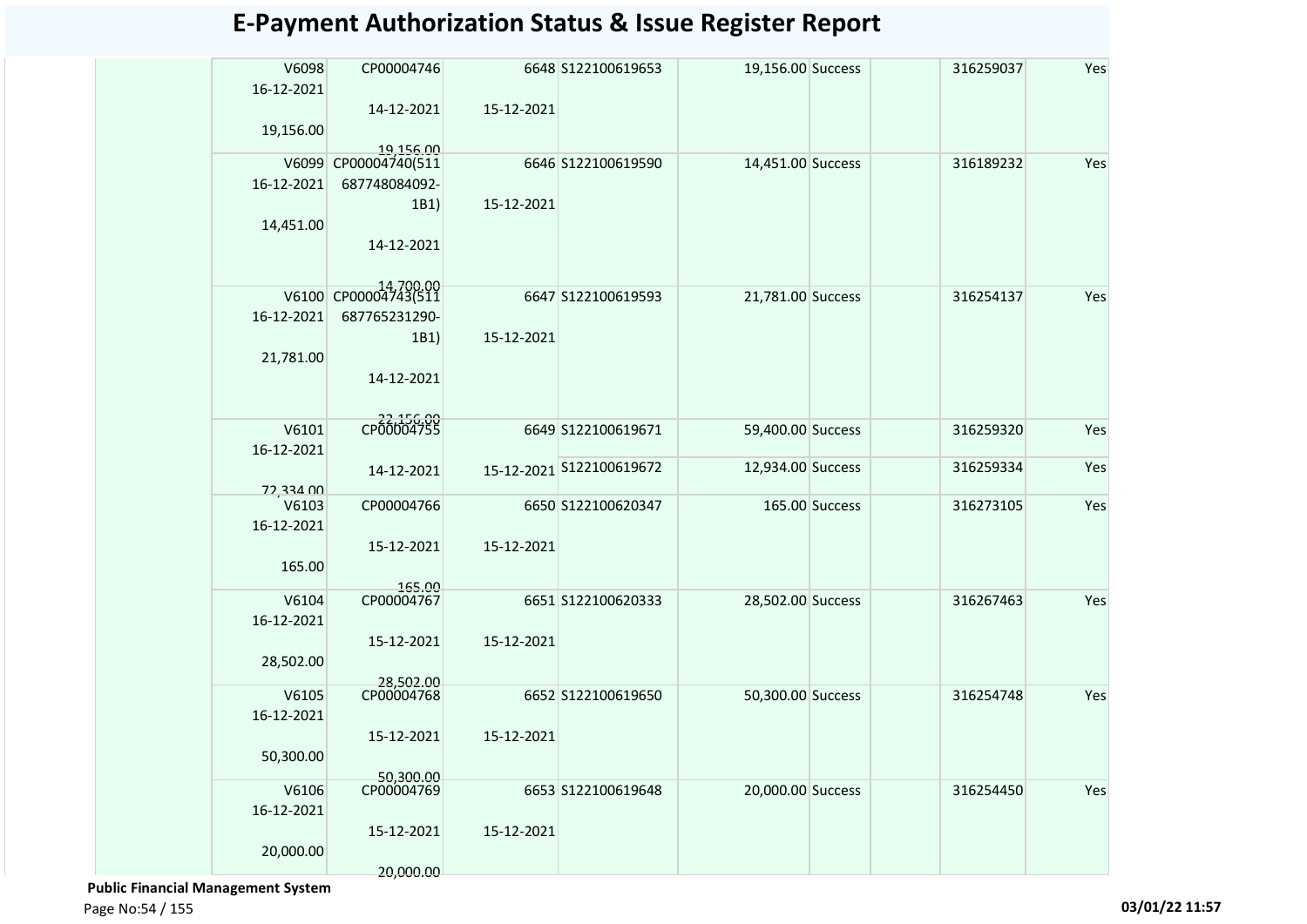| V6107<br>16-12-2021 | CP00004621           |            | 6628 S122100620327 | 40,00,000.00 Success |                | 316748117 | Yes |
|---------------------|----------------------|------------|--------------------|----------------------|----------------|-----------|-----|
| 4,000,000.00        | 13-12-2021           | 15-12-2021 |                    |                      |                |           |     |
|                     | 4.000.000.00         |            |                    |                      |                |           |     |
| V6108<br>16-12-2021 | CP00004624           |            | 6629 S122100619688 | 14,00,000.00 Success |                | 316747500 | Yes |
|                     | 13-12-2021           | 15-12-2021 |                    |                      |                |           |     |
| 1,400,000.00        | 1.400.000.00         |            |                    |                      |                |           |     |
| V6109               | CP00004671           |            | 6631 S122100619697 | 41,80,519.00 Success |                | 316747801 | Yes |
| 16-12-2021          |                      |            |                    |                      |                |           |     |
| 4,180,519.00        | 13-12-2021           | 15-12-2021 |                    |                      |                |           |     |
|                     | 4,180,519.00         |            |                    |                      |                |           |     |
|                     | V6111 CP00004698(511 |            | 6683 S122100736045 | 8,455.00 Success     |                | 317832572 | Yes |
| 16-12-2021          | 687736128335-        |            |                    |                      |                |           |     |
|                     | 1B1)                 | 16-12-2021 |                    |                      |                |           |     |
| 8,455.00            |                      |            |                    |                      |                |           |     |
|                     | 14-12-2021           |            |                    |                      |                |           |     |
|                     |                      |            |                    |                      |                |           |     |
|                     | V6112 CP00004700(511 |            | 6684 S122100735999 |                      |                |           | Yes |
| 16-12-2021          | 687707402056-        |            |                    | 3,928.00 Success     |                | 317832437 |     |
|                     |                      |            |                    |                      |                |           |     |
|                     | 1B1)                 | 16-12-2021 |                    |                      |                |           |     |
| 3,928.00            |                      |            |                    |                      |                |           |     |
|                     | 14-12-2021           |            |                    |                      |                |           |     |
|                     |                      |            |                    |                      |                |           |     |
|                     | V6113 CP00004701(511 |            | 6685 S122100735976 |                      | 197.00 Success | 317832294 | Yes |
| 16-12-2021          | 687765400304-        |            |                    |                      |                |           |     |
|                     | 1B1)                 | 16-12-2021 |                    |                      |                |           |     |
| 197.00              |                      |            |                    |                      |                |           |     |
|                     | 14-12-2021           |            |                    |                      |                |           |     |
|                     |                      |            |                    |                      |                |           |     |
|                     | 20000                |            |                    |                      |                |           |     |
|                     | V6114 CP00004702(511 |            | 6686 S122100736055 | 2,596.00 Success     |                | 317832819 | Yes |
| 16-12-2021          | 687733455742-        |            |                    |                      |                |           |     |
|                     | 1B1)                 | 16-12-2021 |                    |                      |                |           |     |
| 2,596.00            |                      |            |                    |                      |                |           |     |
|                     | 14-12-2021           |            |                    |                      |                |           |     |
|                     |                      |            |                    |                      |                |           |     |

 **Public Financial Management System** 

2,640.00

Page No:55 / 155 **03/01/22 11:57**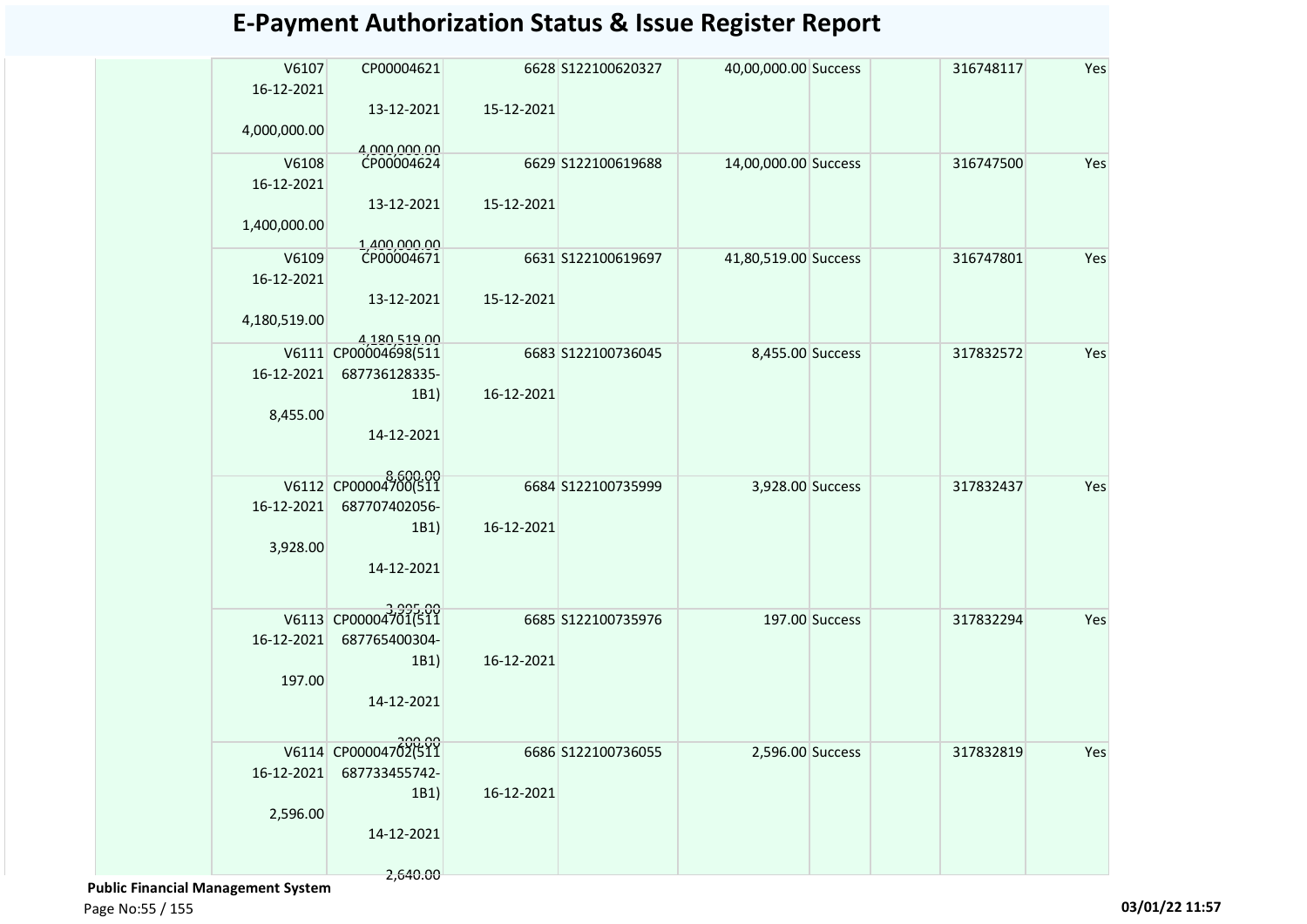| 16-12-2021<br>4,212.00   | V6115 CP00004703(511<br>687737577007-<br>1B1)<br>14-12-2021             | 16-12-2021 | 6687 S122100736021  | 4,212.00 Success    | 317827718 | Yes |
|--------------------------|-------------------------------------------------------------------------|------------|---------------------|---------------------|-----------|-----|
| 16-12-2021<br>7,570.00   | V6116 CP00004704(511<br>687732858067-<br>1B1)<br>14-12-2021             | 16-12-2021 | 6688 \$122100736029 | 7,570.00 Success    | 317827845 | Yes |
| 16-12-2021<br>22,316.00  | V6117 CP00004707(511<br>687746429377-<br>1B1)<br>14-12-2021             | 16-12-2021 | 6690 S122100736050  | 22,316.00 Success   | 317832708 | Yes |
| 16-12-2021<br>9,831.00   | V6118 CP000047100511<br>687787126019-<br>1B1)<br>14-12-2021             | 16-12-2021 | 6693 S122100736059  | 9,831.00 Success    | 317832947 | Yes |
| 16-12-2021<br>168,928.00 | V6119 CP00004711(511<br>687763334771-<br>1B1)<br>14-12-2021             | 16-12-2021 | 6694 S122100736223  | 1,68,928.00 Success | 317834806 | Yes |
| 16-12-2021<br>5,137.00   | V6120 CP00004725(511<br>687794370243-<br>1B1)<br>14-12-2021<br>5,225.00 | 16-12-2021 | 6695 S122100736239  | 5,137.00 Success    | 317834920 | Yes |

 **Public Financial Management System**  Page No:56 / 155 **03/01/22 11:57**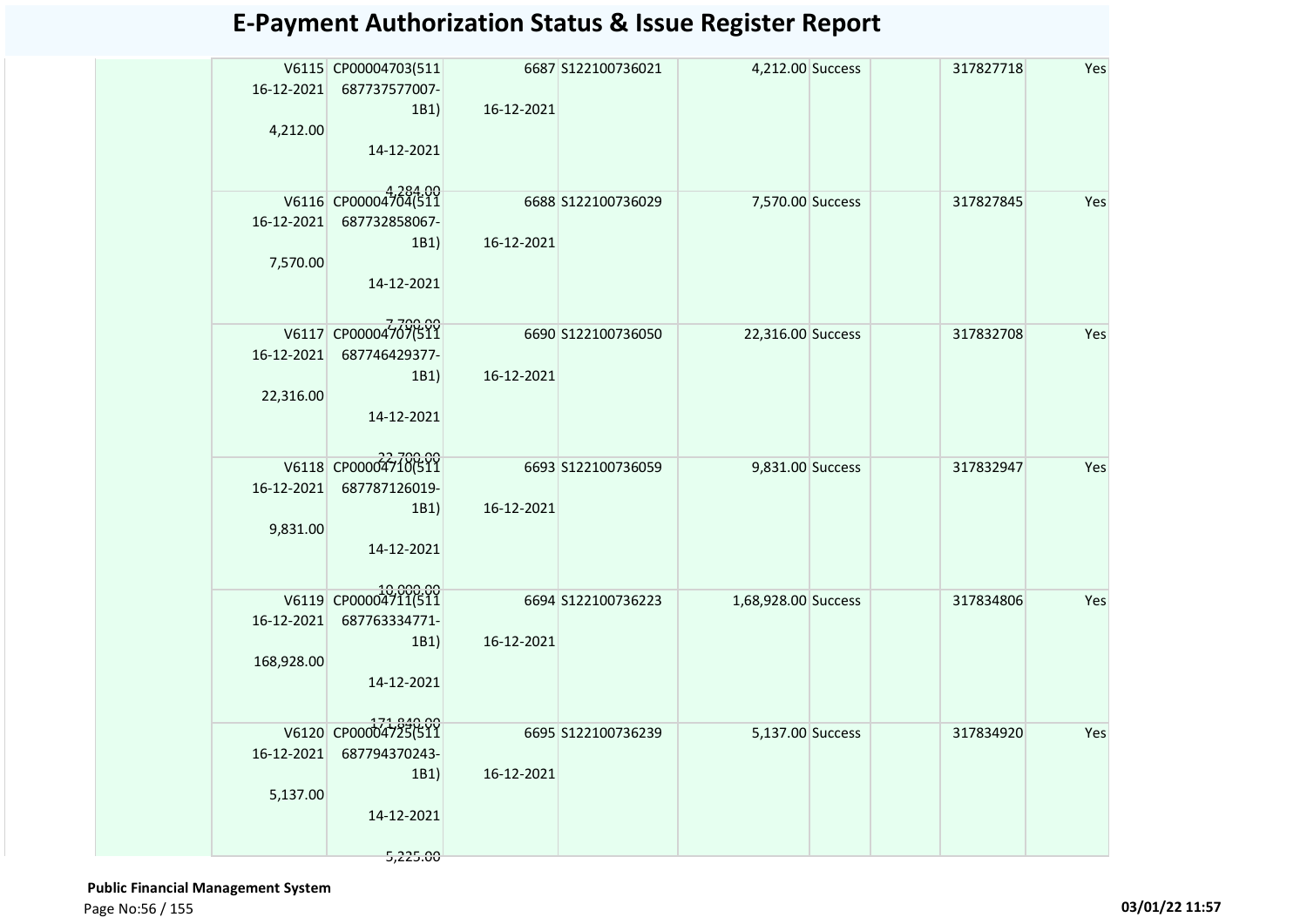| 16-12-2021<br>5,137.00  | V6121 CP00004726(511<br>687760789777-<br>1B1)<br>14-12-2021              | 16-12-2021 | 6696 S122100736266 | 5,137.00 Success  | 317828087 | Yes |
|-------------------------|--------------------------------------------------------------------------|------------|--------------------|-------------------|-----------|-----|
| 16-12-2021<br>5,884.00  | V6122 CP00004727(511<br>687768351249-<br>1B1)<br>14-12-2021              | 16-12-2021 | 6698 S122100736100 | 5,884.00 Success  | 317827972 | Yes |
| 16-12-2021<br>5,137.00  | V6123 CP00004728(511<br>687712338328-<br>1B1)<br>14-12-2021              | 16-12-2021 | 6697 S122100736094 | 5,137.00 Success  | 317834076 | Yes |
| 16-12-2021<br>22,099.00 | V6124 CP00004729(511<br>687724953736-<br>1B1)<br>14-12-2021              | 16-12-2021 | 6699 S122100736161 | 22,099.00 Success | 317834199 | Yes |
| 16-12-2021<br>44,100.00 | V6125 CP00004731(511<br>687729334060-<br>1B1)<br>14-12-2021              | 16-12-2021 | 6701 S122100736194 | 44,100.00 Success | 317834567 | Yes |
| 16-12-2021<br>22,099.00 | V6126 CP00004732(511<br>687702522411-<br>1B1)<br>14-12-2021<br>22,500.00 | 16-12-2021 | 6700 S122100736165 | 22,099.00 Success | 317834344 | Yes |

 **Public Financial Management System**  Page No:57 / 155 **03/01/22 11:57**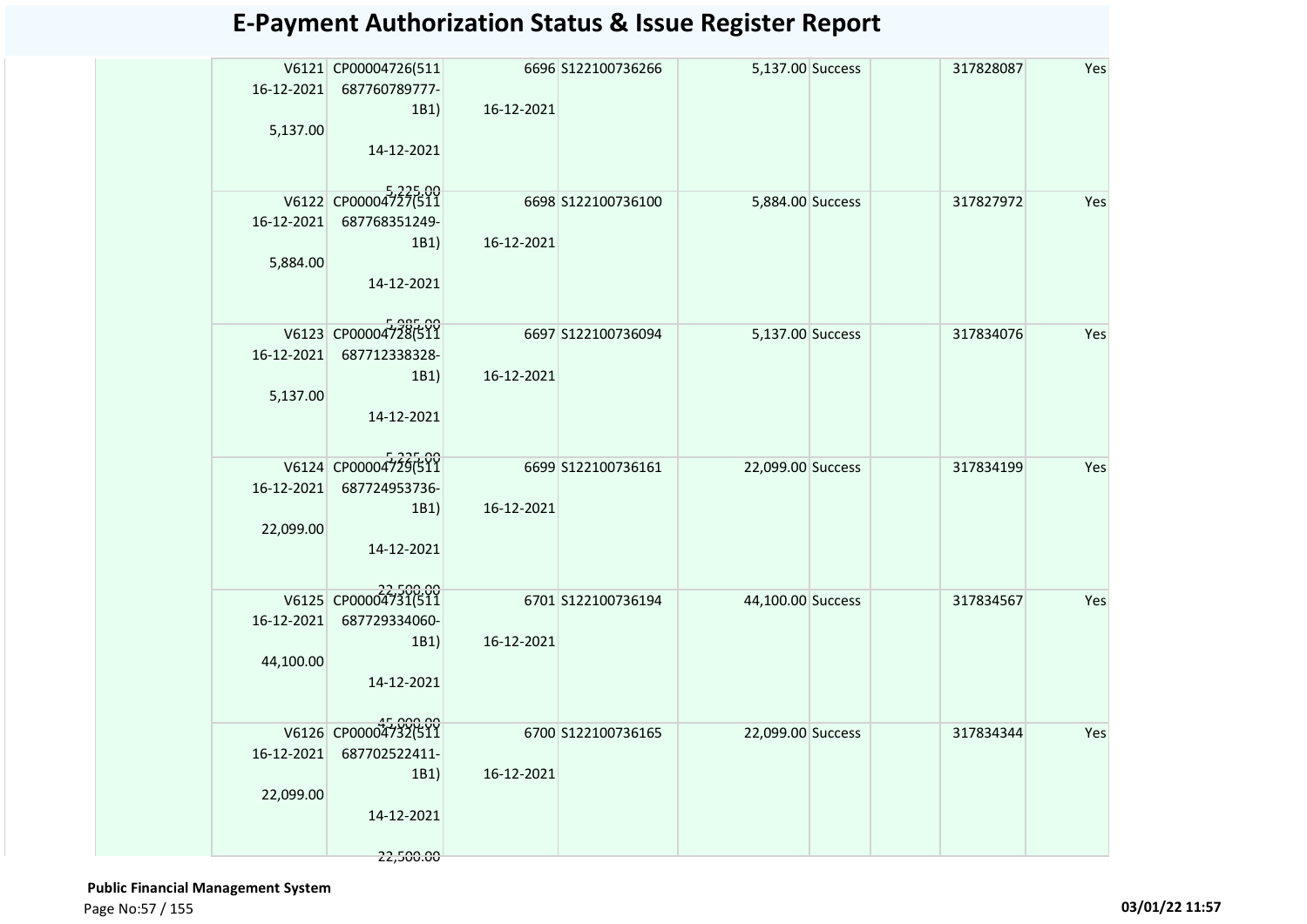| 6702 S122100736203<br>V6127 CP00004733(511<br>44,100.00 Success<br>317834685<br>16-12-2021<br>687783471260-<br>16-12-2021<br>1B1)<br>44,100.00<br>14-12-2021<br>V6128 CP00004734(511<br>6703 S122100736174<br>22,099.00 Success<br>317834455 | Yes<br>Yes |
|----------------------------------------------------------------------------------------------------------------------------------------------------------------------------------------------------------------------------------------------|------------|
|                                                                                                                                                                                                                                              |            |
|                                                                                                                                                                                                                                              |            |
|                                                                                                                                                                                                                                              |            |
|                                                                                                                                                                                                                                              |            |
|                                                                                                                                                                                                                                              |            |
|                                                                                                                                                                                                                                              |            |
|                                                                                                                                                                                                                                              |            |
| 16-12-2021<br>687701847199-                                                                                                                                                                                                                  |            |
| 16-12-2021<br>1B1)                                                                                                                                                                                                                           |            |
| 22,099.00                                                                                                                                                                                                                                    |            |
| 14-12-2021                                                                                                                                                                                                                                   |            |
|                                                                                                                                                                                                                                              |            |
| V6129 CP00004706(511<br>6689 S122100736333<br>30,180.00 Success<br>317856909                                                                                                                                                                 | Yes        |
| 16-12-2021<br>687763723518-                                                                                                                                                                                                                  |            |
| 16-12-2021<br>1B1<br>30,180.00                                                                                                                                                                                                               |            |
| 14-12-2021                                                                                                                                                                                                                                   |            |
|                                                                                                                                                                                                                                              |            |
| V6130 CP00004708(511<br>6691 S122100736340<br>81,751.00 Success<br>317856996                                                                                                                                                                 | Yes        |
| 16-12-2021<br>687722792911-                                                                                                                                                                                                                  |            |
| 16-12-2021<br>1B1)                                                                                                                                                                                                                           |            |
| 81,751.00                                                                                                                                                                                                                                    |            |
| 14-12-2021                                                                                                                                                                                                                                   |            |
|                                                                                                                                                                                                                                              |            |
| V6131 CP00004709(511<br>6692 S122100736309<br>17,248.00 Success<br>317856832                                                                                                                                                                 | Yes        |
| 16-12-2021<br>687787918512-                                                                                                                                                                                                                  |            |
| 16-12-2021<br>1B1)                                                                                                                                                                                                                           |            |
| 17,248.00                                                                                                                                                                                                                                    |            |
| 14-12-2021                                                                                                                                                                                                                                   |            |
|                                                                                                                                                                                                                                              |            |
| V6132 CP00004713(511<br>6682 S122100736275<br>2,17,860.00 Success<br>317859096                                                                                                                                                               | Yes        |
| 687755450315-<br>16-12-2021                                                                                                                                                                                                                  |            |
| 16-12-2021<br>1B1                                                                                                                                                                                                                            |            |
| 217,860.00                                                                                                                                                                                                                                   |            |
| 14-12-2021                                                                                                                                                                                                                                   |            |
| 221,616.00                                                                                                                                                                                                                                   |            |

 **Public Financial Management System**  Page No:58 / 155 **03/01/22 11:57**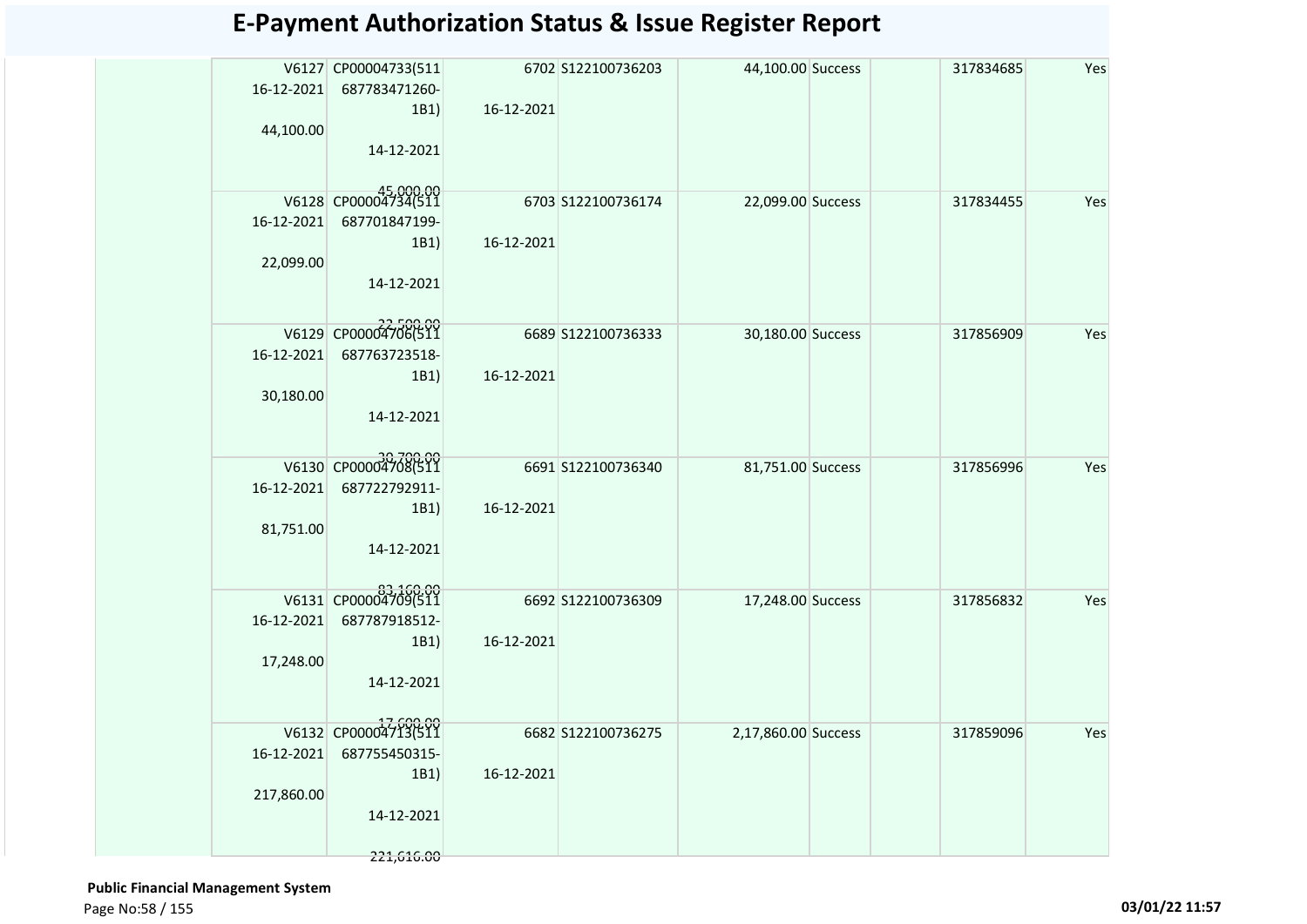| Yes<br>V6133 CP00004714(511<br>6681 S122100736278<br>4,035.00 Success<br>317856668<br>16-12-2021<br>687758481192-<br>16-12-2021<br>1B1<br>4,035.00<br>14-12-2021<br>V6134 CP00004715(511<br>6680 S122100736301<br>4,035.00 Success<br>317859189<br>Yes<br>16-12-2021<br>687709116621-<br>16-12-2021<br>1B1)<br>4,035.00<br>14-12-2021<br>V6135 CP00004716(511<br>6679 S122100736118<br>10,273.00 Success<br>317856100<br>Yes<br>687781236859-<br>16-12-2021<br>16-12-2021<br>1B1)<br>10,273.00<br>14-12-2021<br>V6136 CP00004717(511<br>6678 S122100736121<br>10,273.00 Success<br>Yes<br>317856187<br>16-12-2021<br>687769283836-<br>16-12-2021<br>1B1)<br>10,273.00<br>14-12-2021<br>V6137 CP00004718(511<br>6676 S122100736127<br>10,273.00 Success<br>Yes<br>317856276<br>687704855936-<br>16-12-2021<br>16-12-2021<br>1B1)<br>10,273.00<br>14-12-2021<br>V6138 CP00004719(511<br>6677 S122100736155<br>11,768.00 Success<br>317859029<br>Yes<br>687737639810-<br>16-12-2021<br>16-12-2021<br>1B1<br>11,768.00<br>14-12-2021 |  |  |  |  |
|----------------------------------------------------------------------------------------------------------------------------------------------------------------------------------------------------------------------------------------------------------------------------------------------------------------------------------------------------------------------------------------------------------------------------------------------------------------------------------------------------------------------------------------------------------------------------------------------------------------------------------------------------------------------------------------------------------------------------------------------------------------------------------------------------------------------------------------------------------------------------------------------------------------------------------------------------------------------------------------------------------------------------------|--|--|--|--|
|                                                                                                                                                                                                                                                                                                                                                                                                                                                                                                                                                                                                                                                                                                                                                                                                                                                                                                                                                                                                                                  |  |  |  |  |
|                                                                                                                                                                                                                                                                                                                                                                                                                                                                                                                                                                                                                                                                                                                                                                                                                                                                                                                                                                                                                                  |  |  |  |  |
|                                                                                                                                                                                                                                                                                                                                                                                                                                                                                                                                                                                                                                                                                                                                                                                                                                                                                                                                                                                                                                  |  |  |  |  |
|                                                                                                                                                                                                                                                                                                                                                                                                                                                                                                                                                                                                                                                                                                                                                                                                                                                                                                                                                                                                                                  |  |  |  |  |
|                                                                                                                                                                                                                                                                                                                                                                                                                                                                                                                                                                                                                                                                                                                                                                                                                                                                                                                                                                                                                                  |  |  |  |  |
|                                                                                                                                                                                                                                                                                                                                                                                                                                                                                                                                                                                                                                                                                                                                                                                                                                                                                                                                                                                                                                  |  |  |  |  |
|                                                                                                                                                                                                                                                                                                                                                                                                                                                                                                                                                                                                                                                                                                                                                                                                                                                                                                                                                                                                                                  |  |  |  |  |
|                                                                                                                                                                                                                                                                                                                                                                                                                                                                                                                                                                                                                                                                                                                                                                                                                                                                                                                                                                                                                                  |  |  |  |  |
|                                                                                                                                                                                                                                                                                                                                                                                                                                                                                                                                                                                                                                                                                                                                                                                                                                                                                                                                                                                                                                  |  |  |  |  |
|                                                                                                                                                                                                                                                                                                                                                                                                                                                                                                                                                                                                                                                                                                                                                                                                                                                                                                                                                                                                                                  |  |  |  |  |
|                                                                                                                                                                                                                                                                                                                                                                                                                                                                                                                                                                                                                                                                                                                                                                                                                                                                                                                                                                                                                                  |  |  |  |  |
|                                                                                                                                                                                                                                                                                                                                                                                                                                                                                                                                                                                                                                                                                                                                                                                                                                                                                                                                                                                                                                  |  |  |  |  |
|                                                                                                                                                                                                                                                                                                                                                                                                                                                                                                                                                                                                                                                                                                                                                                                                                                                                                                                                                                                                                                  |  |  |  |  |
|                                                                                                                                                                                                                                                                                                                                                                                                                                                                                                                                                                                                                                                                                                                                                                                                                                                                                                                                                                                                                                  |  |  |  |  |
|                                                                                                                                                                                                                                                                                                                                                                                                                                                                                                                                                                                                                                                                                                                                                                                                                                                                                                                                                                                                                                  |  |  |  |  |
|                                                                                                                                                                                                                                                                                                                                                                                                                                                                                                                                                                                                                                                                                                                                                                                                                                                                                                                                                                                                                                  |  |  |  |  |
|                                                                                                                                                                                                                                                                                                                                                                                                                                                                                                                                                                                                                                                                                                                                                                                                                                                                                                                                                                                                                                  |  |  |  |  |
|                                                                                                                                                                                                                                                                                                                                                                                                                                                                                                                                                                                                                                                                                                                                                                                                                                                                                                                                                                                                                                  |  |  |  |  |
|                                                                                                                                                                                                                                                                                                                                                                                                                                                                                                                                                                                                                                                                                                                                                                                                                                                                                                                                                                                                                                  |  |  |  |  |
|                                                                                                                                                                                                                                                                                                                                                                                                                                                                                                                                                                                                                                                                                                                                                                                                                                                                                                                                                                                                                                  |  |  |  |  |
|                                                                                                                                                                                                                                                                                                                                                                                                                                                                                                                                                                                                                                                                                                                                                                                                                                                                                                                                                                                                                                  |  |  |  |  |
|                                                                                                                                                                                                                                                                                                                                                                                                                                                                                                                                                                                                                                                                                                                                                                                                                                                                                                                                                                                                                                  |  |  |  |  |
|                                                                                                                                                                                                                                                                                                                                                                                                                                                                                                                                                                                                                                                                                                                                                                                                                                                                                                                                                                                                                                  |  |  |  |  |
|                                                                                                                                                                                                                                                                                                                                                                                                                                                                                                                                                                                                                                                                                                                                                                                                                                                                                                                                                                                                                                  |  |  |  |  |
|                                                                                                                                                                                                                                                                                                                                                                                                                                                                                                                                                                                                                                                                                                                                                                                                                                                                                                                                                                                                                                  |  |  |  |  |
|                                                                                                                                                                                                                                                                                                                                                                                                                                                                                                                                                                                                                                                                                                                                                                                                                                                                                                                                                                                                                                  |  |  |  |  |
|                                                                                                                                                                                                                                                                                                                                                                                                                                                                                                                                                                                                                                                                                                                                                                                                                                                                                                                                                                                                                                  |  |  |  |  |
|                                                                                                                                                                                                                                                                                                                                                                                                                                                                                                                                                                                                                                                                                                                                                                                                                                                                                                                                                                                                                                  |  |  |  |  |
|                                                                                                                                                                                                                                                                                                                                                                                                                                                                                                                                                                                                                                                                                                                                                                                                                                                                                                                                                                                                                                  |  |  |  |  |
|                                                                                                                                                                                                                                                                                                                                                                                                                                                                                                                                                                                                                                                                                                                                                                                                                                                                                                                                                                                                                                  |  |  |  |  |
|                                                                                                                                                                                                                                                                                                                                                                                                                                                                                                                                                                                                                                                                                                                                                                                                                                                                                                                                                                                                                                  |  |  |  |  |
|                                                                                                                                                                                                                                                                                                                                                                                                                                                                                                                                                                                                                                                                                                                                                                                                                                                                                                                                                                                                                                  |  |  |  |  |
|                                                                                                                                                                                                                                                                                                                                                                                                                                                                                                                                                                                                                                                                                                                                                                                                                                                                                                                                                                                                                                  |  |  |  |  |
|                                                                                                                                                                                                                                                                                                                                                                                                                                                                                                                                                                                                                                                                                                                                                                                                                                                                                                                                                                                                                                  |  |  |  |  |
| 11,970.00                                                                                                                                                                                                                                                                                                                                                                                                                                                                                                                                                                                                                                                                                                                                                                                                                                                                                                                                                                                                                        |  |  |  |  |

 **Public Financial Management System**  Page No:59 / 155 **03/01/22 11:57**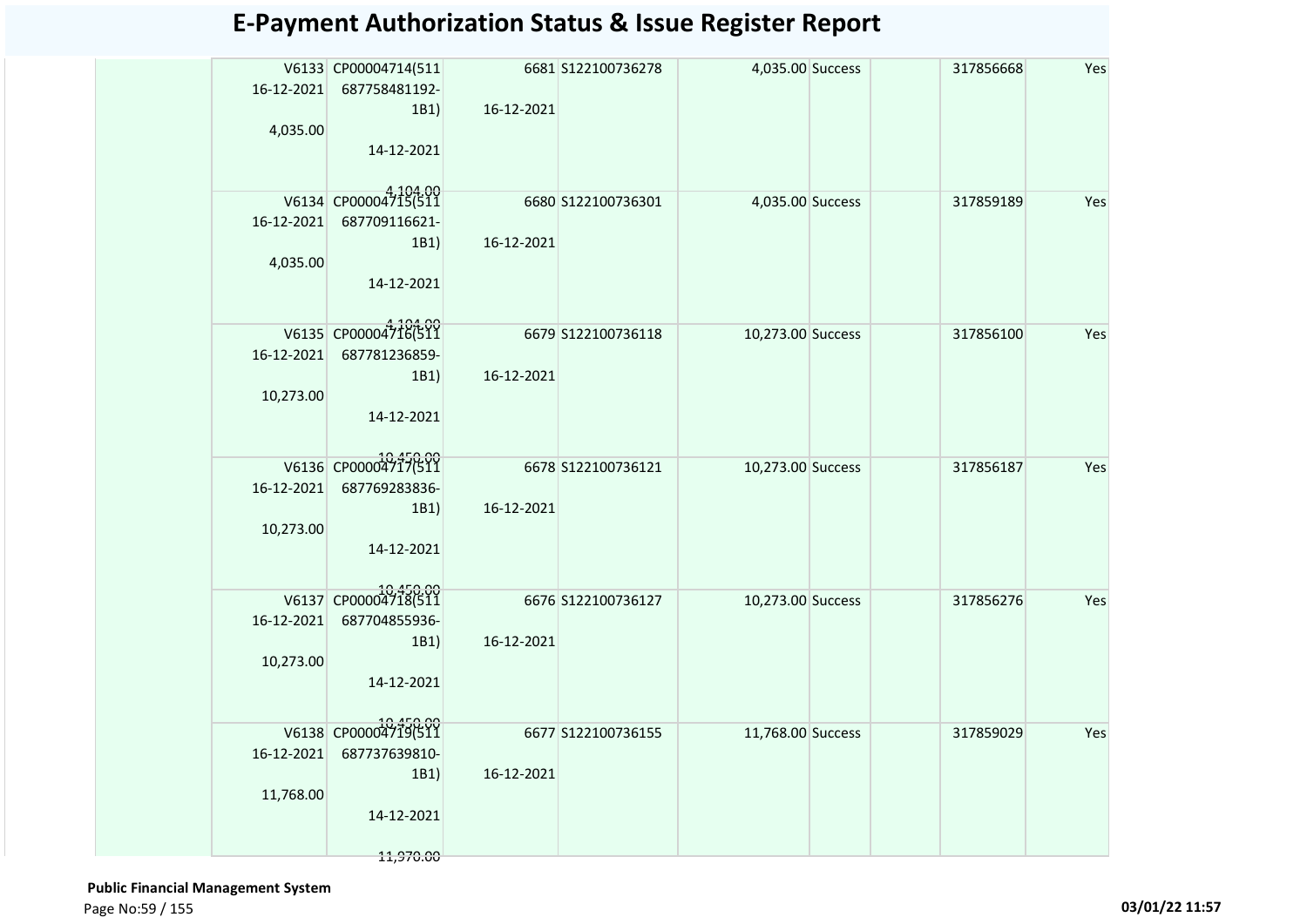|            | V6139 CP00004720(511<br>16-12-2021 687713352734-<br>1B1) | 16-12-2021 | 6670 S122100736082  | 5,137.00 Success  | 317856013 | Yes |
|------------|----------------------------------------------------------|------------|---------------------|-------------------|-----------|-----|
| 5,137.00   | 14-12-2021                                               |            |                     |                   |           |     |
|            | V6140 CP00004721(511                                     |            | 6671 S122100736306  | 4,035.00 Success  | 317856747 | Yes |
|            | 16-12-2021 687791367584-<br>1B1)                         | 16-12-2021 |                     |                   |           |     |
| 4,035.00   | 14-12-2021                                               |            |                     |                   |           |     |
| 16-12-2021 | V6141 CP00004722(511<br>687793668716-                    |            | 6672 \$122100736218 | 70,780.00 Success | 317856361 | Yes |
| 70,780.00  | 1B1)<br>14-12-2021                                       | 16-12-2021 |                     |                   |           |     |
|            | V6142 CP00004723(511                                     |            | 6673 S122100736270  | 5,884.00 Success  | 317856600 | Yes |
| 16-12-2021 | 687770714953-<br>1B1)                                    | 16-12-2021 |                     |                   |           |     |
| 5,884.00   | 14-12-2021                                               |            |                     |                   |           |     |
| 16-12-2021 | V6143 CP00004724(511<br>687760492437-                    |            | 6674 S122100736237  | 5,137.00 Success  | 317856524 | Yes |
|            | 1B1)                                                     | 16-12-2021 |                     |                   |           |     |
| 5,137.00   |                                                          |            |                     |                   |           |     |
|            | 14-12-2021                                               |            |                     |                   |           |     |
|            | V6144 CP00004735(511                                     |            | 6704 S122100736234  | 4,831.00 Success  | 317856451 | Yes |
| 16-12-2021 | 687726506475-                                            |            |                     |                   |           |     |
| 4,831.00   | 1B1)                                                     | 16-12-2021 |                     |                   |           |     |
|            | 14-12-2021                                               |            |                     |                   |           |     |
|            | 4,914.00                                                 |            |                     |                   |           |     |

 **Public Financial Management System**  Page No:60 / 155 **03/01/22 11:57**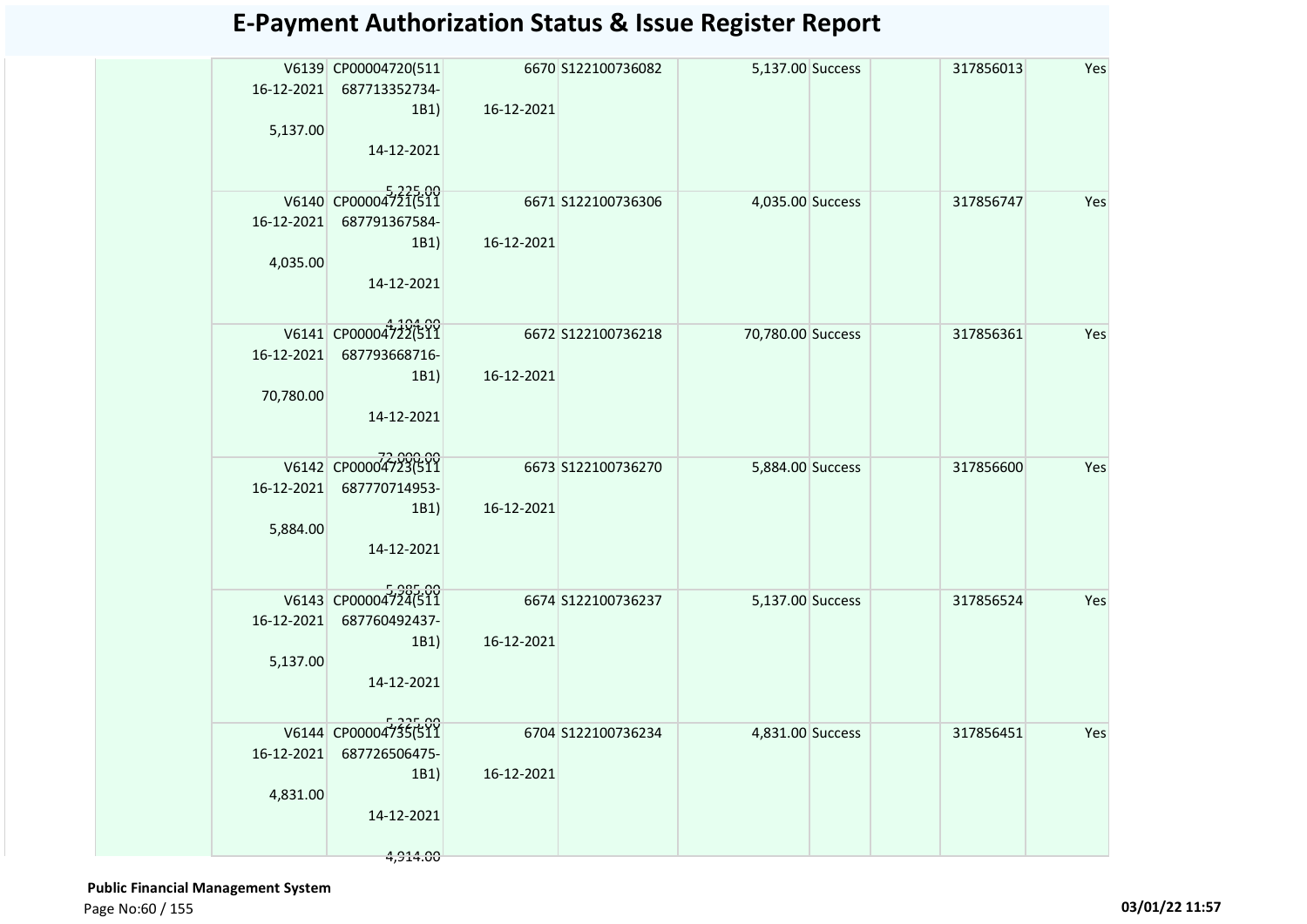| 16-12-2021 | V6145 CP00004730(511<br>687757149576-<br>1B1) | 16-12-2021 | 6710 S122100844265  | 41,584.00 Success |                | 318113730 | Yes |
|------------|-----------------------------------------------|------------|---------------------|-------------------|----------------|-----------|-----|
| 41,584.00  | 14-12-2021                                    |            |                     |                   |                |           |     |
|            | V6146 CP00004736(511                          |            | 6705 S122100844067  | 11,538.00 Success |                | 318113556 | Yes |
| 16-12-2021 | 687783449124-                                 |            |                     |                   |                |           |     |
|            | 1B1)                                          | 16-12-2021 |                     |                   |                |           |     |
| 11,538.00  |                                               |            |                     |                   |                |           |     |
|            | 14-12-2021                                    |            |                     |                   |                |           |     |
|            | V6147 CP00004737(511                          |            | 6706 S122100844101  | 9,428.00 Success  |                | 318110103 | Yes |
| 16-12-2021 | 687728865795-                                 |            |                     |                   |                |           |     |
|            | 1B1)                                          | 16-12-2021 |                     |                   |                |           |     |
| 9,428.00   |                                               |            |                     |                   |                |           |     |
|            | 14-12-2021                                    |            |                     |                   |                |           |     |
|            |                                               |            |                     |                   |                |           |     |
|            | V6148 CP00004738(511                          |            | 6707 S122100844138  |                   | 738.00 Success | 318113611 | Yes |
| 16-12-2021 | 687767089777-                                 |            |                     |                   |                |           |     |
|            | 1B1)                                          | 16-12-2021 |                     |                   |                |           |     |
| 738.00     |                                               |            |                     |                   |                |           |     |
|            | 14-12-2021                                    |            |                     |                   |                |           |     |
|            |                                               |            |                     |                   |                |           |     |
|            | V6149 CP00004739(511                          |            | 6708 \$122100844153 | 4,419.00 Success  |                | 318113643 | Yes |
| 16-12-2021 | 687784488909-                                 |            |                     |                   |                |           |     |
|            | 1B1)                                          | 16-12-2021 |                     |                   |                |           |     |
| 4,419.00   |                                               |            |                     |                   |                |           |     |
|            | 14-12-2021                                    |            |                     |                   |                |           |     |
|            |                                               |            |                     |                   |                |           |     |
|            | V6150 CP00004741(511                          |            | 6709 S122100844202  | 1,945.00 Success  |                | 318113686 | Yes |
| 16-12-2021 | 687791488809-                                 |            |                     |                   |                |           |     |
| 1,945.00   | 1B1)                                          | 16-12-2021 |                     |                   |                |           |     |
|            | 14-12-2021                                    |            |                     |                   |                |           |     |
|            |                                               |            |                     |                   |                |           |     |
|            | 1,978.00                                      |            |                     |                   |                |           |     |

 **Public Financial Management System**  Page No:61 / 155 **03/01/22 11:57**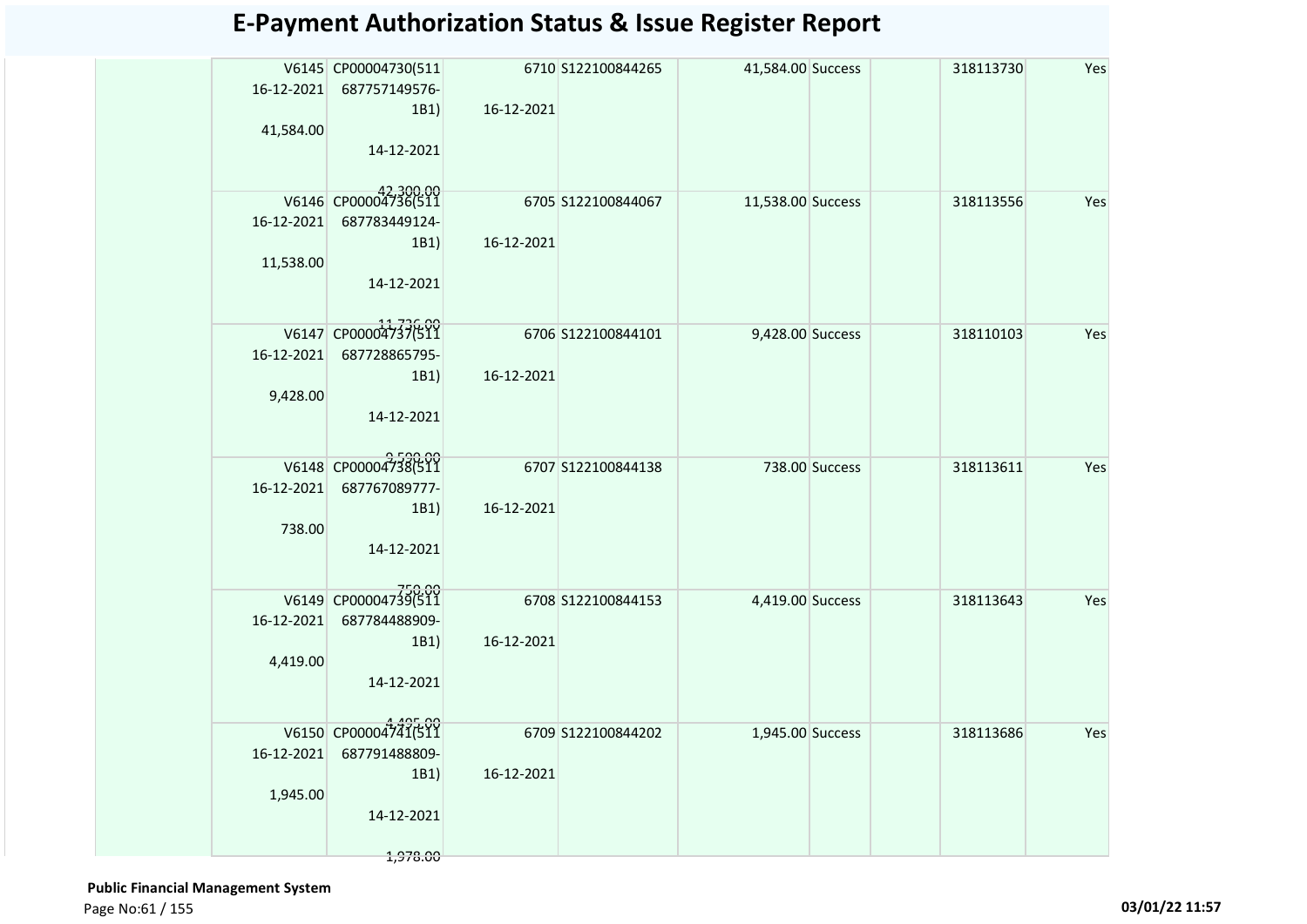|            | V6151 CP00004742(511    |            | 6711 S122100844917 | 15,067.00 Success   | 318110143 | Yes |
|------------|-------------------------|------------|--------------------|---------------------|-----------|-----|
| 16-12-2021 | 687716922683-           |            |                    |                     |           |     |
|            | 1B1)                    | 16-12-2021 |                    |                     |           |     |
| 15,067.00  |                         |            |                    |                     |           |     |
|            | 14-12-2021              |            |                    |                     |           |     |
|            |                         |            |                    |                     |           |     |
|            | V6152 CP00004744(511    |            |                    |                     |           |     |
| 16-12-2021 | 687715061986-           |            | 6712 S122100845025 | 5,239.00 Success    | 318113763 | Yes |
|            | 1B1)                    | 16-12-2021 |                    |                     |           |     |
| 5,239.00   |                         |            |                    |                     |           |     |
|            | 14-12-2021              |            |                    |                     |           |     |
|            |                         |            |                    |                     |           |     |
|            |                         |            |                    |                     |           |     |
|            | V6153 CP00004745(511    |            | 6713 S122100845060 | 5,137.00 Success    | 318113791 | Yes |
| 16-12-2021 | 687704125946-           |            |                    |                     |           |     |
|            | 1B1)                    | 16-12-2021 |                    |                     |           |     |
| 5,137.00   |                         |            |                    |                     |           |     |
|            | 14-12-2021              |            |                    |                     |           |     |
|            |                         |            |                    |                     |           |     |
| V6154      | CP00004765              |            | 6737 S122100840138 | 1,62,937.00 Success | 318110031 | Yes |
| 16-12-2021 |                         |            |                    |                     |           |     |
|            | 15-12-2021              | 16-12-2021 |                    |                     |           |     |
| 162,937.00 |                         |            |                    |                     |           |     |
|            | 162,937.00              |            |                    |                     |           |     |
| V6155      | CP00004749              |            | 6714 S122100845185 | 3,500.00 Success    | 318113828 | Yes |
| 16-12-2021 |                         |            |                    |                     |           |     |
|            | 14-12-2021              | 16-12-2021 |                    |                     |           |     |
| 3,500.00   |                         |            |                    |                     |           |     |
| V6156      | 3,500.00<br>CP00004750  |            | 6715 S122100845233 | 92,289.00 Success   | 318110217 | Yes |
| 16-12-2021 |                         |            |                    |                     |           |     |
|            | 14-12-2021              | 16-12-2021 |                    |                     |           |     |
| 92,289.00  |                         |            |                    |                     |           |     |
|            | 93,880.00<br>CP00004770 |            |                    |                     |           |     |
| V6157      |                         |            | 6726 S122100849219 | 24,928.00 Success   | 318110456 | Yes |
| 16-12-2021 |                         |            |                    |                     |           |     |
|            | 15-12-2021              | 16-12-2021 |                    |                     |           |     |
| 24,928.00  |                         |            |                    |                     |           |     |
|            | 24,928.00               |            |                    |                     |           |     |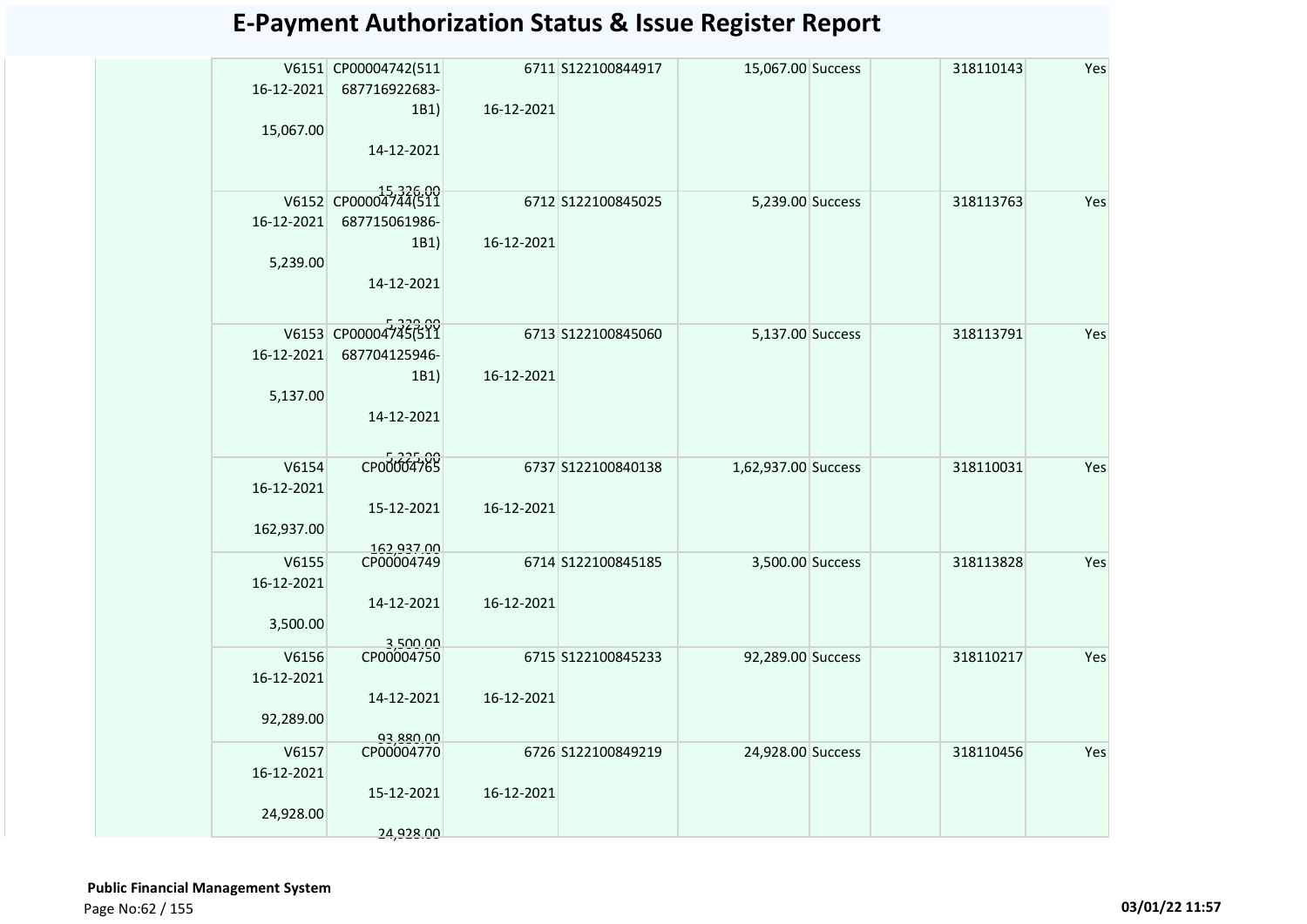| V6158<br>16-12-2021 | CP00004751                            |            | 6716 S122100845475 | 34,069.00 Success   | 318110275 | Yes |
|---------------------|---------------------------------------|------------|--------------------|---------------------|-----------|-----|
| 34,069.00           | 14-12-2021                            | 16-12-2021 |                    |                     |           |     |
| V6159               | 34,656.00<br>CP00004762               |            | 6735 S122100840047 | 4,851.00 Success    | 318113472 | Yes |
| 16-12-2021          |                                       |            |                    |                     |           |     |
|                     | 15-12-2021                            | 16-12-2021 |                    |                     |           |     |
| 4,851.00            |                                       |            |                    |                     |           |     |
|                     |                                       |            |                    |                     |           |     |
|                     | 4,950.00<br>V6161 CP00004752(511      |            | 6717 S122100849118 | 1,16,551.00 Success | 318110345 | Yes |
| 16-12-2021          | 687739083598-                         |            |                    |                     |           |     |
|                     | 1B1)                                  | 16-12-2021 |                    |                     |           |     |
| 116,551.00          |                                       |            |                    |                     |           |     |
|                     | 14-12-2021                            |            |                    |                     |           |     |
|                     |                                       |            |                    |                     |           |     |
|                     | V6162 CP00004753(511                  |            | 6718 S122100849170 | 54,784.00 Success   | 318110382 | Yes |
| 16-12-2021          | 687787573695-                         |            |                    |                     |           |     |
|                     | 1B1)                                  | 16-12-2021 |                    |                     |           |     |
| 54,784.00           |                                       |            |                    |                     |           |     |
|                     | 14-12-2021                            |            |                    |                     |           |     |
|                     |                                       |            |                    |                     |           |     |
|                     |                                       |            |                    |                     |           |     |
|                     | V6163 CP000047546511                  |            | 6719 S122100849189 | 2,17,860.00 Success | 318110414 | Yes |
| 16-12-2021          | 687788775250-                         |            |                    |                     |           |     |
|                     | 1B1)                                  | 16-12-2021 |                    |                     |           |     |
| 217,860.00          |                                       |            |                    |                     |           |     |
|                     | 14-12-2021                            |            |                    |                     |           |     |
|                     |                                       |            |                    |                     |           |     |
| V6164               | CP00004781                            |            | 6739 S122100844022 | 43,536.00 Success   | 318110057 | Yes |
| 16-12-2021          |                                       |            |                    |                     |           |     |
|                     | 15-12-2021                            | 16-12-2021 |                    |                     |           |     |
| 43,536.00           |                                       |            |                    |                     |           |     |
|                     | 44,424.00                             |            |                    |                     |           |     |
| 16-12-2021          | V6165 CP00004763(511<br>687758104375- |            | 6736 S122100840100 | 24,085.00 Success   | 318108994 | Yes |
|                     | 1B1)                                  | 16-12-2021 |                    |                     |           |     |
| 24,085.00           |                                       |            |                    |                     |           |     |
|                     | 15-12-2021                            |            |                    |                     |           |     |
|                     |                                       |            |                    |                     |           |     |
|                     |                                       |            |                    |                     |           |     |

 **Public Financial Management System** 

24,500.00

Page No:63 / 155 **03/01/22 11:57**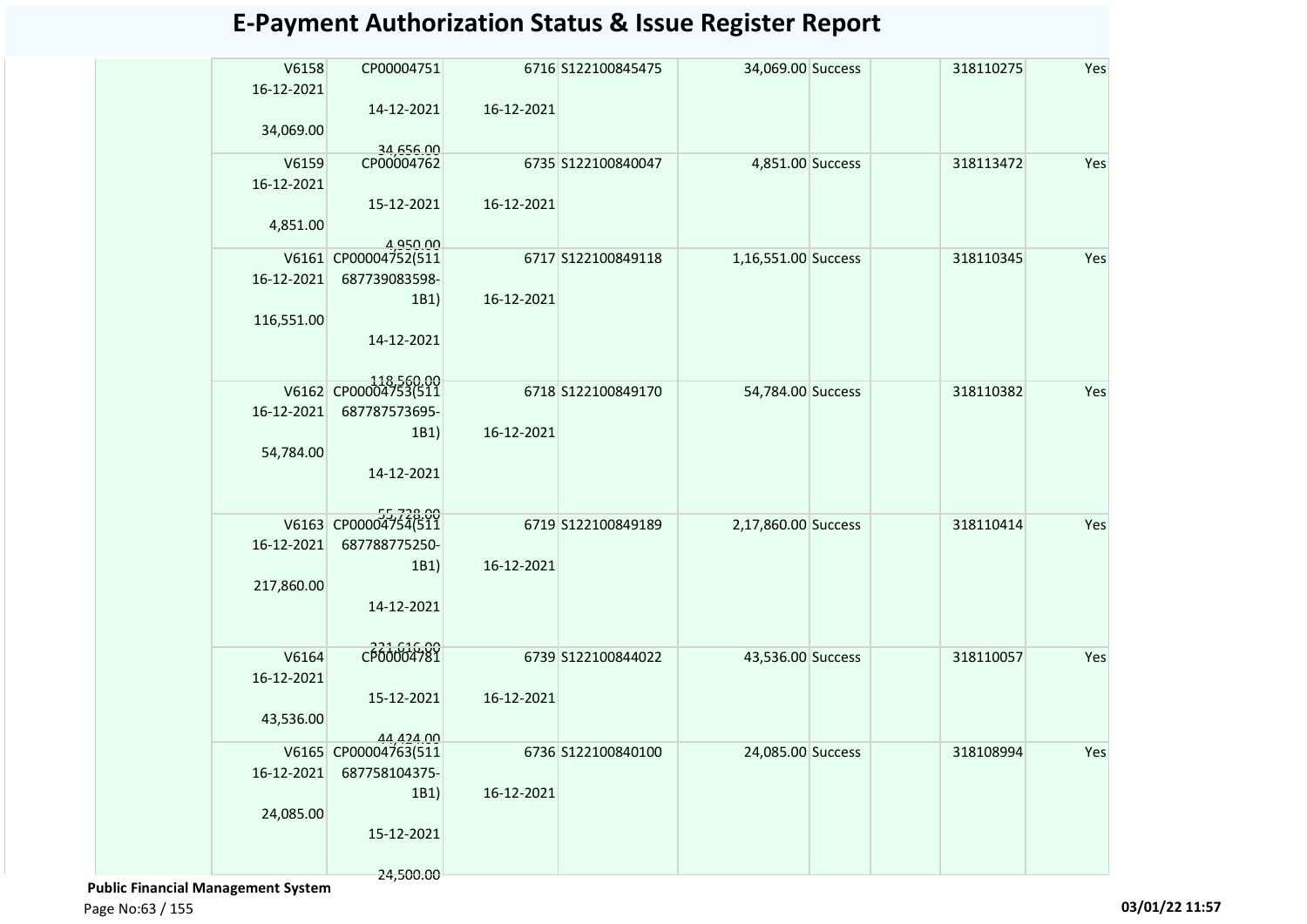|            | V6168 CP00004779(511              |            | 6738 S122100843934 | 24,154.00 Success |                | 318113512 | Yes |
|------------|-----------------------------------|------------|--------------------|-------------------|----------------|-----------|-----|
| 16-12-2021 | 687751774619-                     |            |                    |                   |                |           |     |
|            | 1B1)                              | 16-12-2021 |                    |                   |                |           |     |
| 24,154.00  |                                   |            |                    |                   |                |           |     |
|            | 15-12-2021                        |            |                    |                   |                |           |     |
|            |                                   |            |                    |                   |                |           |     |
| V6172      | CP00004782                        |            | 6749 S122100860183 | 60,737.00 Success |                | 318186041 | Yes |
| 16-12-2021 |                                   |            |                    |                   |                |           |     |
|            | 15-12-2021                        | 16-12-2021 |                    |                   |                |           |     |
| 60,737.00  |                                   |            |                    |                   |                |           |     |
|            | 62,867.00<br>V6174 CP00004771(511 |            | 6748 S122100860136 |                   | 541.00 Success | 318227281 | Yes |
| 16-12-2021 | 687765055885-                     |            |                    |                   |                |           |     |
|            | 1B1)                              | 16-12-2021 |                    |                   |                |           |     |
| 541.00     |                                   |            |                    |                   |                |           |     |
|            | 15-12-2021                        |            |                    |                   |                |           |     |
|            |                                   |            |                    |                   |                |           |     |
|            | V6175 CP00004772(511              |            | 6747 S122100860078 | 1,250.00 Success  |                | 318227242 | Yes |
| 16-12-2021 | 687728137719-                     |            |                    |                   |                |           |     |
|            | 1B1)                              | 16-12-2021 |                    |                   |                |           |     |
| 1,250.00   |                                   |            |                    |                   |                |           |     |
|            | 15-12-2021                        |            |                    |                   |                |           |     |
|            |                                   |            |                    |                   |                |           |     |
|            | V6176 CP00004773(511              |            | 6745 S122100860010 | 23,958.00 Success |                | 318227206 | Yes |
| 16-12-2021 | 687782607122-                     |            |                    |                   |                |           |     |
|            | 1B1)                              | 16-12-2021 |                    |                   |                |           |     |
| 23,958.00  |                                   |            |                    |                   |                |           |     |
|            | 15-12-2021                        |            |                    |                   |                |           |     |
|            |                                   |            |                    |                   |                |           |     |
|            | V6177 CP00004774(511              |            | 6746 S122100860046 | 2,703.00 Success  |                | 318223308 | Yes |
| 16-12-2021 | 687787200287-                     |            |                    |                   |                |           |     |
|            | 1B1)                              | 16-12-2021 |                    |                   |                |           |     |
| 2,703.00   | 15-12-2021                        |            |                    |                   |                |           |     |
|            |                                   |            |                    |                   |                |           |     |
|            | 2,750.00                          |            |                    |                   |                |           |     |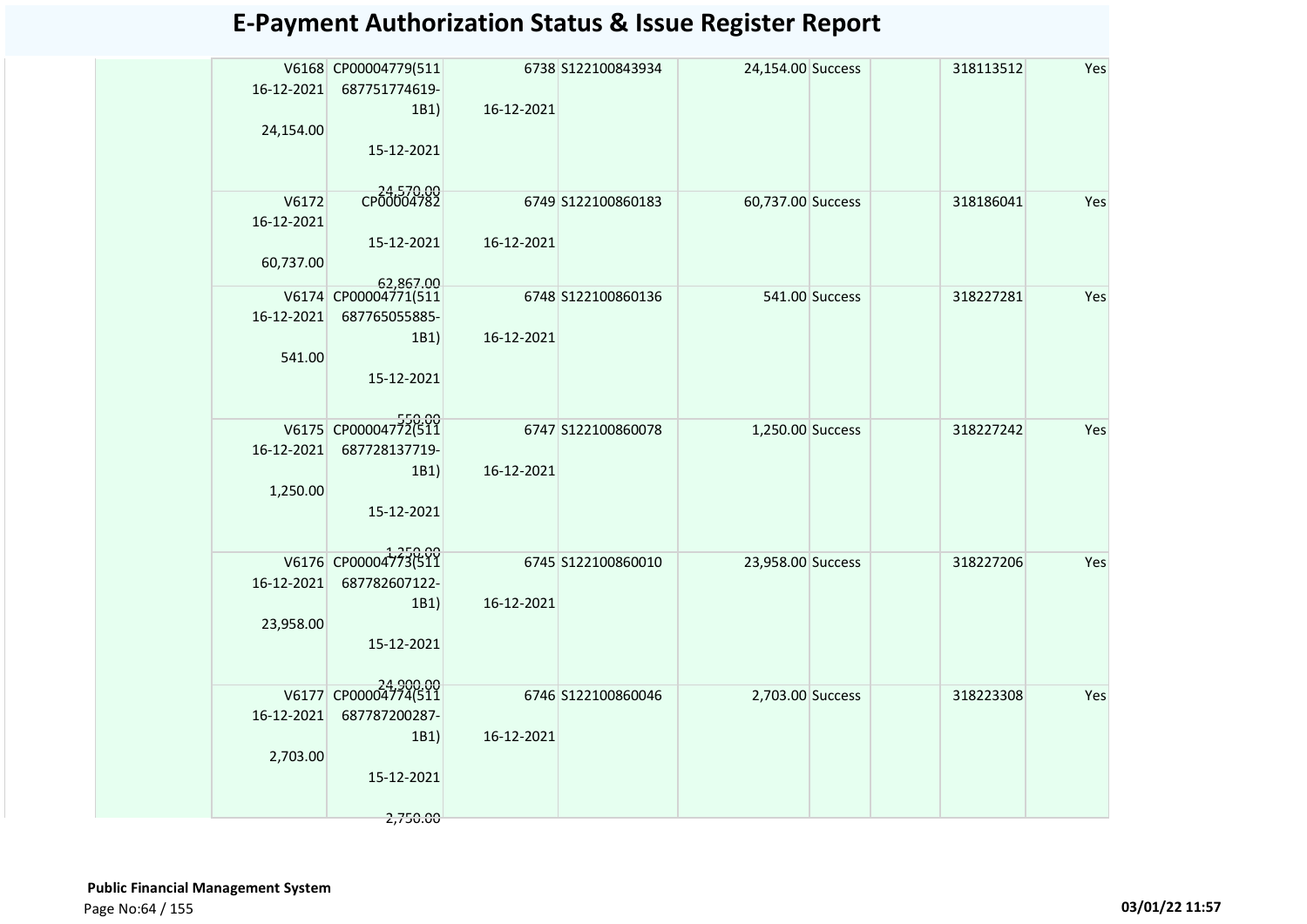|            | V6178 CP00004775(511    |            | 6743 S122100859965 | 1,229.00 Success  | 318227179 | Yes |
|------------|-------------------------|------------|--------------------|-------------------|-----------|-----|
| 16-12-2021 | 687778227460-           |            |                    |                   |           |     |
|            | 1B1)                    | 16-12-2021 |                    |                   |           |     |
| 1,229.00   |                         |            |                    |                   |           |     |
|            | 15-12-2021              |            |                    |                   |           |     |
|            |                         |            |                    |                   |           |     |
|            |                         |            |                    |                   |           |     |
|            | V6179 CP00004776(511    |            | 6742 S122100859927 | 16,186.00 Success | 318223266 | Yes |
| 16-12-2021 | 687767926339-           |            |                    |                   |           |     |
|            | 1B1)                    | 16-12-2021 |                    |                   |           |     |
| 16,186.00  |                         |            |                    |                   |           |     |
|            | 15-12-2021              |            |                    |                   |           |     |
|            |                         |            |                    |                   |           |     |
|            | V6180 CP00004777(511    |            | 6741 S122100859915 | 21,971.00 Success | 318223214 | Yes |
| 16-12-2021 | 687759536713-           |            |                    |                   |           |     |
|            | 1B1)                    | 16-12-2021 |                    |                   |           |     |
| 21,971.00  |                         |            |                    |                   |           |     |
|            | 15-12-2021              |            |                    |                   |           |     |
|            |                         |            |                    |                   |           |     |
|            |                         |            |                    |                   |           |     |
|            | V6181 CP00004778(511    |            | 6740 S122100859890 | 24,154.00 Success | 318227145 | Yes |
| 16-12-2021 | 687759371711-           |            |                    |                   |           |     |
|            | 1B1)                    | 16-12-2021 |                    |                   |           |     |
| 24,154.00  |                         |            |                    |                   |           |     |
|            | 15-12-2021              |            |                    |                   |           |     |
|            |                         |            |                    |                   |           |     |
| V6183      | CP00004513              |            | 6662 S122100929426 | 20,183.00 Success | 318435839 | Yes |
| 16-12-2021 |                         |            |                    |                   |           |     |
|            | 06-12-2021              | 16-12-2021 |                    |                   |           |     |
| 20,183.00  |                         |            |                    |                   |           |     |
|            |                         |            |                    |                   |           |     |
| V6184      | 20,183.00<br>CP00004759 |            | 6668 S122100917074 | 41,860.00 Success | 318435517 | Yes |
| 16-12-2021 |                         |            |                    |                   |           |     |
|            | 15-12-2021              | 16-12-2021 |                    |                   |           |     |
| 41,860.00  |                         |            |                    |                   |           |     |
|            | 41.860.00               |            |                    |                   |           |     |
| V6185      | CP00004784              |            | 6728 S122100917041 | 2,385.00 Success  | 318435372 | Yes |
| 16-12-2021 |                         |            |                    |                   |           |     |
|            | 15-12-2021              | 16-12-2021 |                    |                   |           |     |
| 2,385.00   |                         |            |                    |                   |           |     |
|            | 2,385.00                |            |                    |                   |           |     |

 **Public Financial Management System**  Page No:65 / 155 **03/01/22 11:57**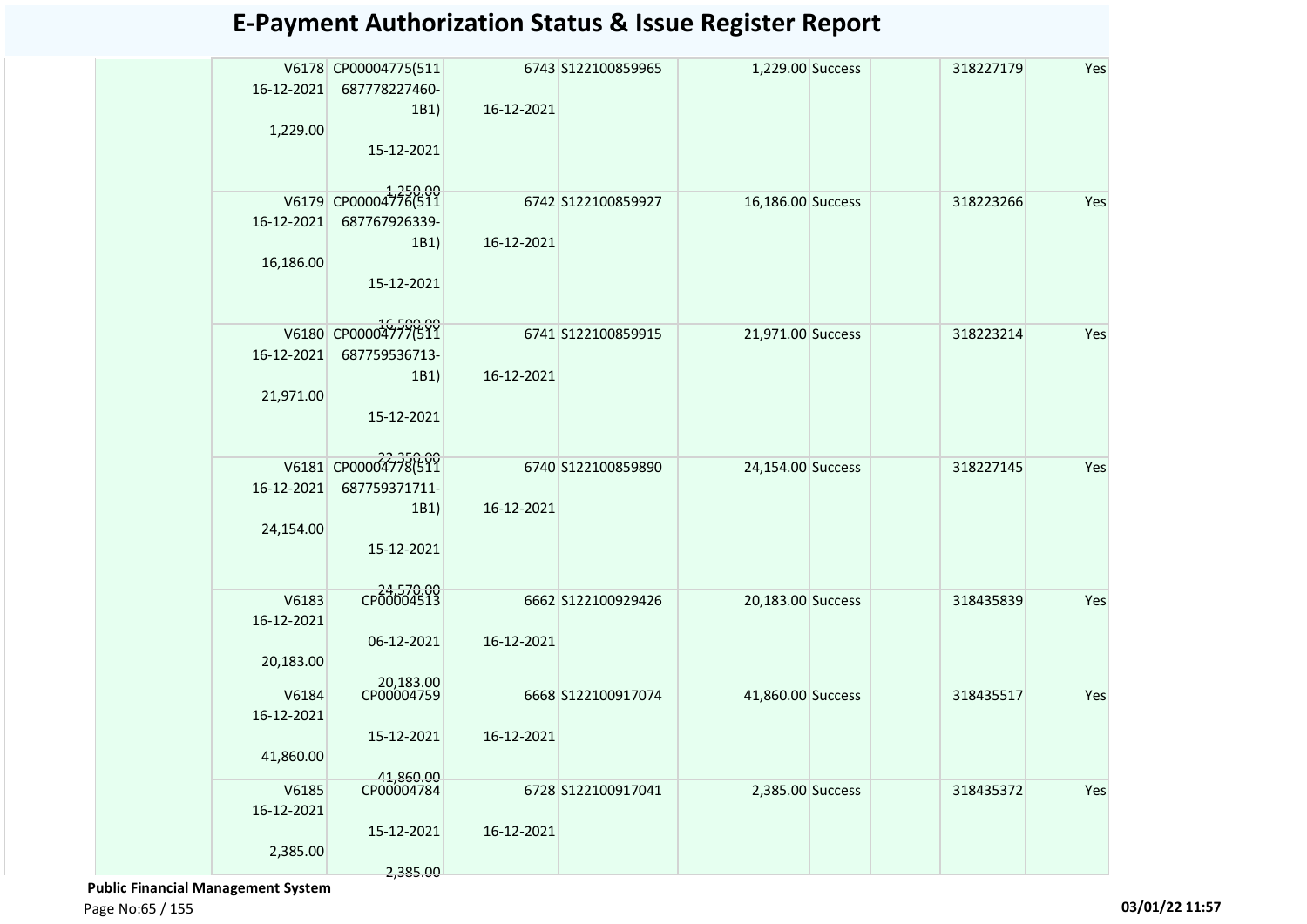| V6186<br>16-12-2021 | CP00004747           |            | 6663 S122100929416 | 1,15,783.00 Success | 318435757 | Yes |
|---------------------|----------------------|------------|--------------------|---------------------|-----------|-----|
|                     | 14-12-2021           | 16-12-2021 |                    |                     |           |     |
| 115,783.00          | 115.783.00           |            |                    |                     |           |     |
| V6187               | CP00004712(511       |            | 6669 S122100910753 | 91,326.00 Success   | 318434660 | Yes |
| 16-12-2021          | 687729399431-        |            |                    |                     |           |     |
|                     | 1B1)                 | 16-12-2021 |                    |                     |           |     |
| 91,326.00           |                      |            |                    |                     |           |     |
|                     | 14-12-2021           |            |                    |                     |           |     |
| V6188               | CP00004792           |            | 6730 S122100871877 | 19,671.00 Success   | 318400395 | Yes |
| 16-12-2021          |                      |            |                    |                     |           |     |
|                     | 15-12-2021           | 16-12-2021 |                    |                     |           |     |
| 19,671.00           |                      |            |                    |                     |           |     |
|                     | 19,671.00            |            |                    |                     |           |     |
| V6189<br>16-12-2021 | CP00004790           |            | 6720 S122100911000 | 60,184.00 Success   | 318435308 | Yes |
|                     | 15-12-2021           | 16-12-2021 |                    |                     |           |     |
| 60,184.00           |                      |            |                    |                     |           |     |
|                     | 60,184.00            |            |                    |                     |           |     |
| V6190<br>16-12-2021 | CP00004780           |            | 6723 S122100872061 | 1,508.00 Success    | 318434103 | Yes |
|                     | 15-12-2021           | 16-12-2021 |                    |                     |           |     |
| 1,508.00            |                      |            |                    |                     |           |     |
|                     | 1,508.00             |            |                    |                     |           |     |
| V6192               | CP00004796           |            | 6725 S122100910841 | 64,731.00 Success   | 318435034 | Yes |
| 16-12-2021          | 16-12-2021           | 16-12-2021 |                    |                     |           |     |
| 64,731.00           |                      |            |                    |                     |           |     |
|                     | 64,731.00            |            |                    |                     |           |     |
| V6193               | CP00004797           |            | 6724 S122100910907 | 5,04,862.00 Success | 318435180 | Yes |
| 16-12-2021          |                      |            |                    |                     |           |     |
| 504,862.00          | 16-12-2021           | 16-12-2021 |                    |                     |           |     |
|                     | 504,862.00           |            |                    |                     |           |     |
|                     | V6194 CP00004821(GPF |            | 6751 S122100871862 | 2,00,000.00 Success | 318400202 | Yes |
| 16-12-2021          | $_202112157)$        |            |                    |                     |           |     |
|                     |                      | 16-12-2021 |                    |                     |           |     |
| 200,000.00          | 16-12-2021           |            |                    |                     |           |     |
|                     | 200,000.00           |            |                    |                     |           |     |

 **Public Financial Management System** 

Page No:66 / 155 **03/01/22 11:57**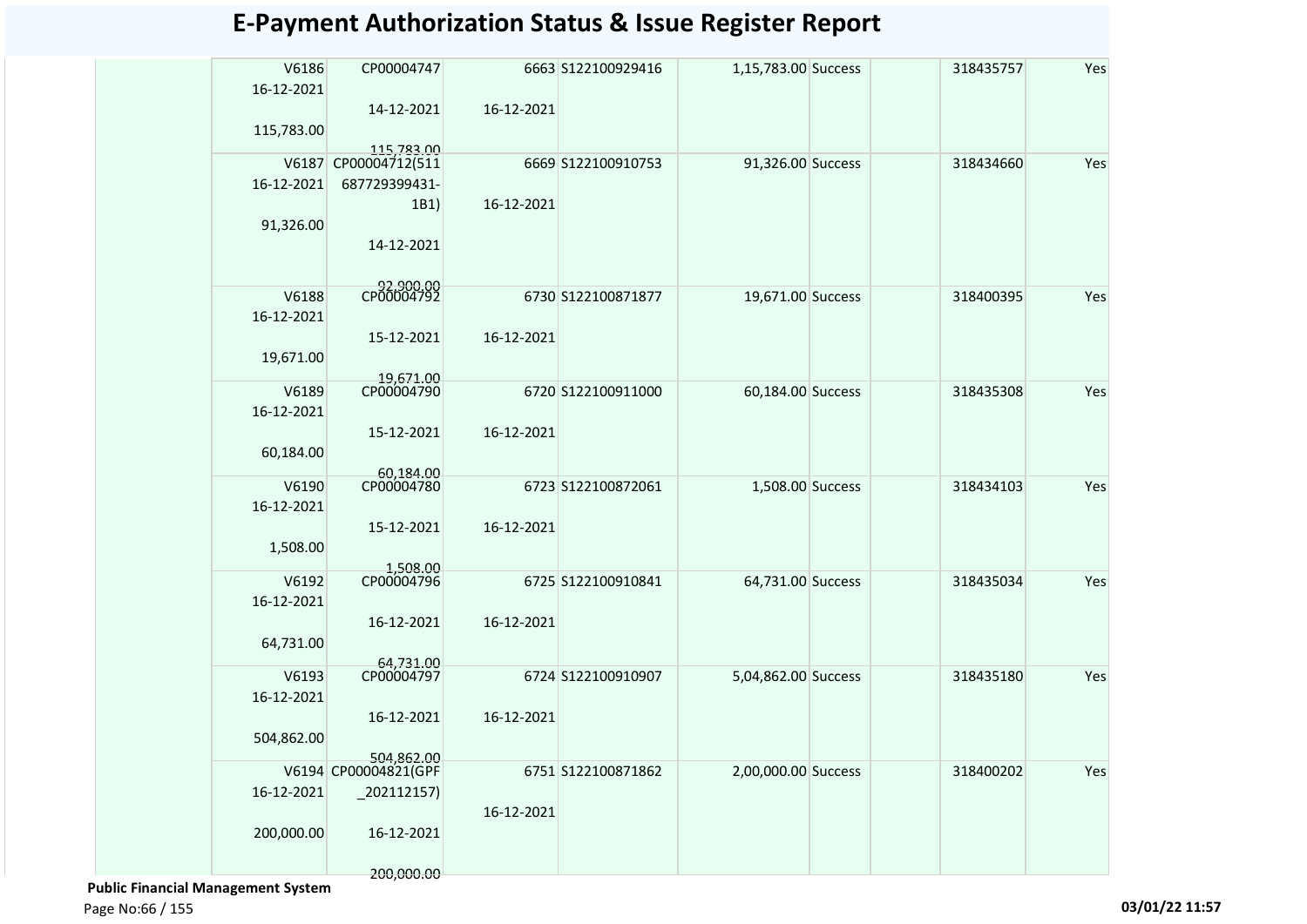|                 | V6195<br>16-12-2021 | CP00004586<br>08-12-2021      | 16-12-2021 | 6750 S122100945376       | 19,02,159.00 Success | 318932979 | Yes |
|-----------------|---------------------|-------------------------------|------------|--------------------------|----------------------|-----------|-----|
|                 | 1,902,159.00        |                               |            |                          |                      |           |     |
|                 | V6196               | 1,902,159.00<br>CP00004800    |            | 6753 S122100945365       | 36,25,000.00 Success | 318932975 | Yes |
|                 | 16-12-2021          |                               |            |                          |                      |           |     |
|                 | 3,625,000.00        | 16-12-2021                    | 16-12-2021 |                          |                      |           |     |
|                 | V6197               | 3,625,000.00<br>CP00004799    |            | 6752 S122100945317       | 24,00,000.00 Success | 318932972 | Yes |
|                 | 16-12-2021          |                               |            |                          |                      |           |     |
|                 |                     | 16-12-2021                    | 16-12-2021 |                          |                      |           |     |
|                 | 2,400,000.00        |                               |            |                          |                      |           |     |
| 225428 [Section | V6160               | 2,400,000.00<br>CP00000303    |            | 6666 S122100839954       | 24,852.00 Success    | 318113426 | Yes |
| Officer]        | 16-12-2021          |                               |            |                          |                      |           |     |
|                 |                     | 14-12-2021                    | 16-12-2021 |                          |                      |           |     |
|                 | 24,852.00           | 25,806.00                     |            |                          |                      |           |     |
|                 | V6166               | CP00000304                    |            | 6665 S122100839862       | 9,717.00 Success     | 318108914 | Yes |
|                 | 16-12-2021          | 15-12-2021                    | 16-12-2021 |                          |                      |           |     |
|                 | 9,717.00            |                               |            |                          |                      |           |     |
|                 |                     | 9.717.00                      |            |                          |                      |           |     |
|                 | V6167<br>16-12-2021 | CP00000305(ELE<br>2021120001) |            | 6664 S122100839900       | 98,250.00 Success    | 318108943 | Yes |
|                 |                     |                               |            | 16-12-2021 S122100839901 | 26,558.00 Success    | 318108945 | Yes |
|                 | 124,808.00          | 15-12-2021                    |            |                          |                      |           |     |
| 225429 [Section | V6102               | CP00000465                    |            | 6625 S122100619712       | 25,188.00 Success    | 316259631 | Yes |
| Officer]        | 16-12-2021          |                               |            |                          |                      |           |     |
|                 |                     | 14-12-2021                    | 15-12-2021 |                          |                      |           |     |
|                 | 25,188.00           |                               |            |                          |                      |           |     |
|                 |                     | 25,188.00                     |            |                          |                      |           |     |
|                 | V6169               | CP00000464                    |            | 6624 S122100856186       | 2,244.00 Success     | 318184942 | Yes |
|                 | 16-12-2021          |                               |            |                          |                      |           |     |
|                 |                     | 14-12-2021                    | 15-12-2021 |                          |                      |           |     |
|                 | 2,244.00            |                               |            |                          |                      |           |     |
|                 |                     | 2,244.00                      |            |                          |                      |           |     |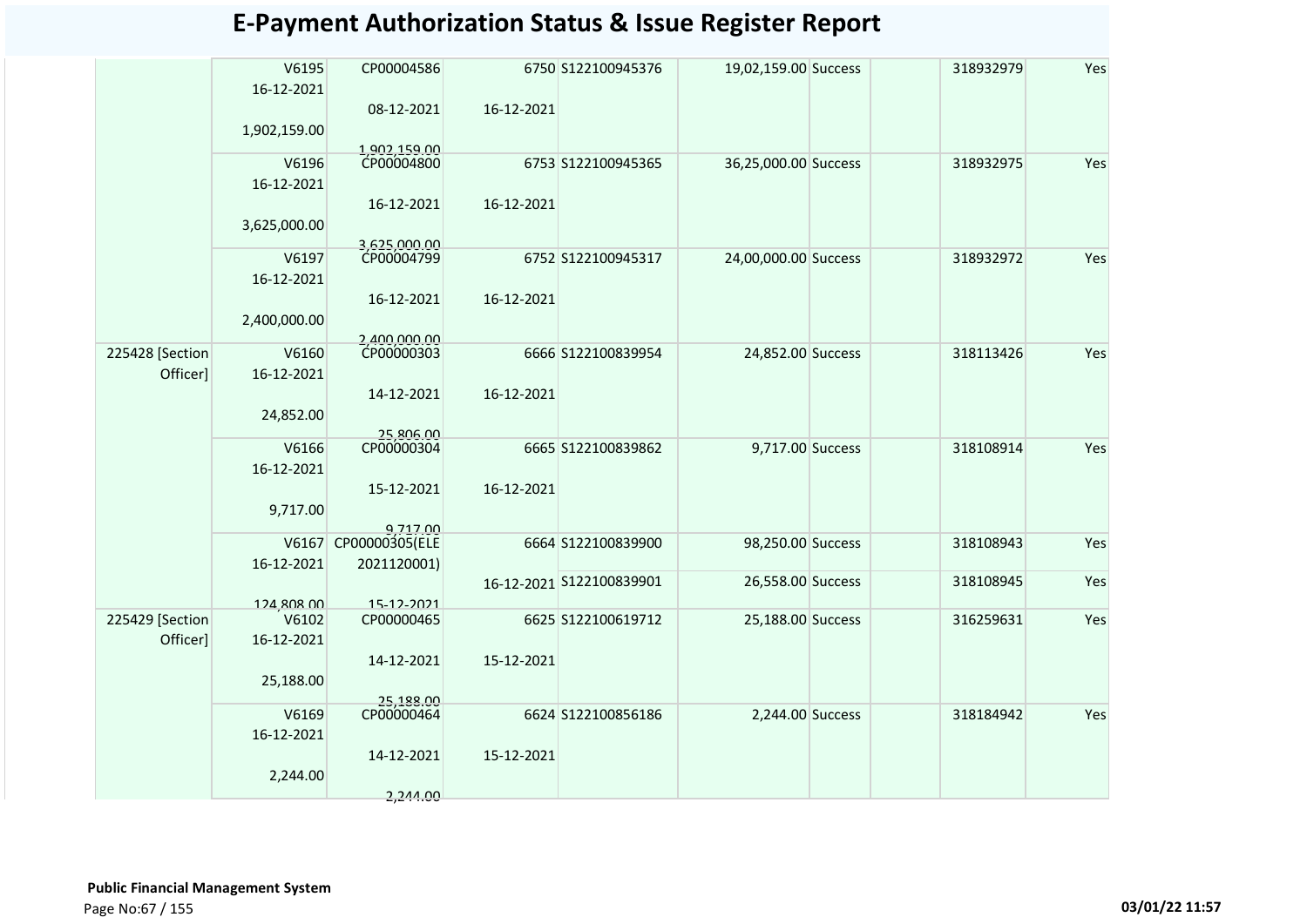|    |                               | V6170<br>16-12-2021 | CP00000467              |            | 6661 S122100856125 | 7,116.00 Success   | 318184893 | Yes |
|----|-------------------------------|---------------------|-------------------------|------------|--------------------|--------------------|-----------|-----|
|    |                               |                     | 15-12-2021              | 15-12-2021 |                    |                    |           |     |
|    |                               | 7,116.00            |                         |            |                    |                    |           |     |
|    |                               | V6171               | 7,116.00<br>CP00000466  |            | 6660 S122100855877 | 8,651.00 Success   | 318184836 | Yes |
|    |                               | 16-12-2021          |                         |            |                    |                    |           |     |
|    |                               |                     | 15-12-2021              | 15-12-2021 |                    |                    |           |     |
|    |                               | 8,651.00            |                         |            |                    |                    |           |     |
|    |                               | V6173               | 8,651.00<br>CP00000468  |            | 6659 S122100855800 | 14,142.00 Success  | 318182314 | Yes |
|    |                               | 16-12-2021          |                         |            |                    |                    |           |     |
|    |                               |                     | 15-12-2021              | 15-12-2021 |                    |                    |           |     |
|    |                               | 14,142.00           |                         |            |                    |                    |           |     |
|    |                               | V6182               | 14,142.00<br>CP00000469 |            | 6675 S122100859843 | 37,050.00 Success  | 318223178 | Yes |
|    |                               | 16-12-2021          |                         |            |                    |                    |           |     |
|    |                               |                     | 15-12-2021              | 16-12-2021 |                    |                    |           |     |
|    |                               | 37,050.00           |                         |            |                    |                    |           |     |
|    |                               |                     | 37,050.00               |            |                    |                    |           |     |
|    | 225438 [Asstt                 | V6094               | CP00000335              |            | 6654 S122100620353 | 4,755.00 Success   | 316273398 | Yes |
|    | <b>Accounts Officer]</b>      | 16-12-2021          |                         |            |                    |                    |           |     |
|    |                               |                     | 18-10-2021              | 15-12-2021 |                    |                    |           |     |
|    |                               | 4,755.00            |                         |            |                    |                    |           |     |
|    |                               |                     | 4,837.00<br>CP00000447  |            |                    |                    |           |     |
|    |                               | V6191               |                         |            | 6727 S122100910794 | 6,170.00 Success   | 318434798 | Yes |
|    |                               | 16-12-2021          | 16-12-2021              | 16-12-2021 |                    |                    |           |     |
|    |                               | 6,170.00            |                         |            |                    |                    |           |     |
|    |                               |                     | 6,170.00                |            |                    |                    |           |     |
| 12 | <b>Issue Date: 17-12-2021</b> |                     |                         |            |                    | 16, 18, 27, 539.00 |           |     |
|    | 225427 [Under                 | V6198               | CP00004803              |            | 6731 S122100995445 | 3,050.00 Success   | 328216986 | Yes |
|    | Secretary]                    | 17-12-2021          |                         |            |                    |                    |           |     |
|    |                               |                     | 16-12-2021              | 16-12-2021 |                    |                    |           |     |
|    |                               | 3,050.00            |                         |            |                    |                    |           |     |
|    |                               |                     | 3.050.00                |            |                    |                    |           |     |
|    |                               | V6199               | CP00004793              |            | 6733 S122100988703 | 1,547.00 Success   | 328207518 | Yes |
|    |                               | 17-12-2021          |                         |            |                    |                    |           |     |
|    |                               |                     | 15-12-2021              | 16-12-2021 |                    |                    |           |     |
|    |                               | 1,547.00            |                         |            |                    |                    |           |     |
|    |                               |                     | 1,547.00                |            |                    |                    |           |     |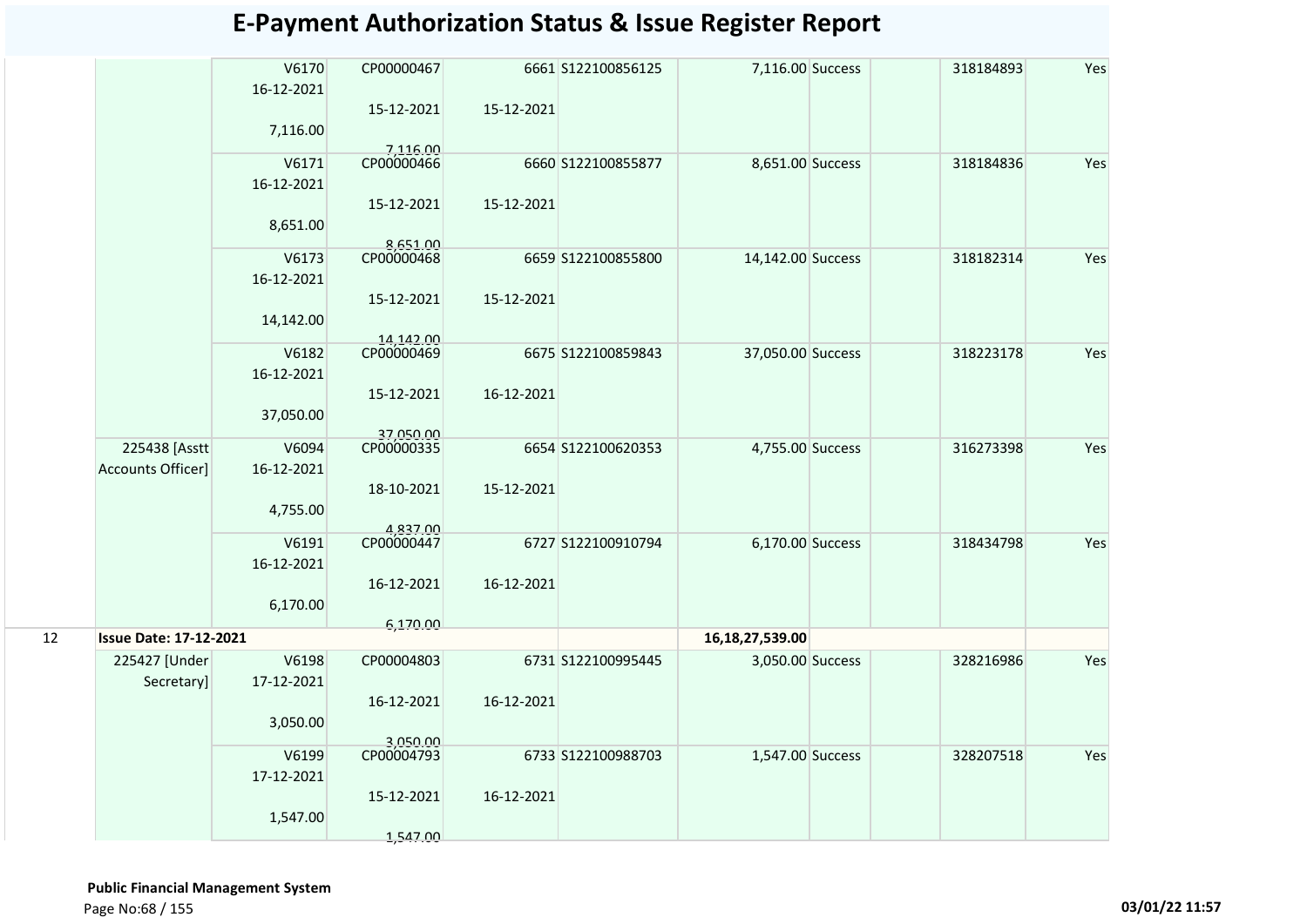| V6200<br>17-12-2021 | CP00004764               |            | 6722 S122100995383 | 1,86,780.00 Success | 328207564 | Yes |
|---------------------|--------------------------|------------|--------------------|---------------------|-----------|-----|
|                     | 15-12-2021               | 16-12-2021 |                    |                     |           |     |
| 186,780.00          |                          |            |                    |                     |           |     |
| V6201               | 190,000.00<br>CP00004822 |            | 6760 S122100118955 | 13,647.00 Success   | 328350316 | Yes |
| 17-12-2021          |                          | 17-12-2021 |                    |                     |           |     |
| 13,647.00           | 16-12-2021               |            |                    |                     |           |     |
| V6202               | 13.647.00<br>CP00004823  |            | 6759 S122100119392 | 16,097.00 Success   | 328342524 | Yes |
| 17-12-2021          |                          |            |                    |                     |           |     |
|                     | 16-12-2021               | 17-12-2021 |                    |                     |           |     |
| 16,097.00           |                          |            |                    |                     |           |     |
| V6203               | 16,097.00<br>CP00004824  |            | 6758 S122100119367 | 94,400.00 Success   | 328352462 | Yes |
| 17-12-2021          |                          |            |                    |                     |           |     |
| 94,400.00           | 16-12-2021               | 17-12-2021 |                    |                     |           |     |
|                     | 94,400.00                |            |                    |                     |           |     |
| V6204               | CP00004825               |            | 6757 S122100119339 | 11,050.00 Success   | 328342481 | Yes |
| 17-12-2021          | 16-12-2021               | 17-12-2021 |                    |                     |           |     |
| 11,050.00           |                          |            |                    |                     |           |     |
| V6205               | 11,050.00<br>CP00004789  |            | 6780 S122100118258 | 6,72,713.00 Success | 328350110 | Yes |
| 17-12-2021          |                          |            |                    |                     |           |     |
|                     | 15-12-2021               | 17-12-2021 |                    |                     |           |     |
| 672,713.00          |                          |            |                    |                     |           |     |
| V6206               | 696,317.00<br>CP00004826 |            | 6756 S122100118192 | 49,298.00 Success   | 328348789 | Yes |
| 17-12-2021          |                          |            |                    |                     |           |     |
| 49,298.00           | 16-12-2021               | 17-12-2021 |                    |                     |           |     |
|                     | 19.298.00                |            |                    |                     |           |     |
|                     | V6207 CP00004791(511     |            | 6779 S122100118162 | 21,627.00 Success   | 328348631 | Yes |
| 17-12-2021          | 687779928238-            |            |                    |                     |           |     |
| 21,627.00           | 1B1)                     | 17-12-2021 |                    |                     |           |     |
|                     | 15-12-2021               |            |                    |                     |           |     |
|                     | 22,000.00                |            |                    |                     |           |     |
|                     |                          |            |                    |                     |           |     |

 **Public Financial Management System**  Page No:69 / 155 **03/01/22 11:57**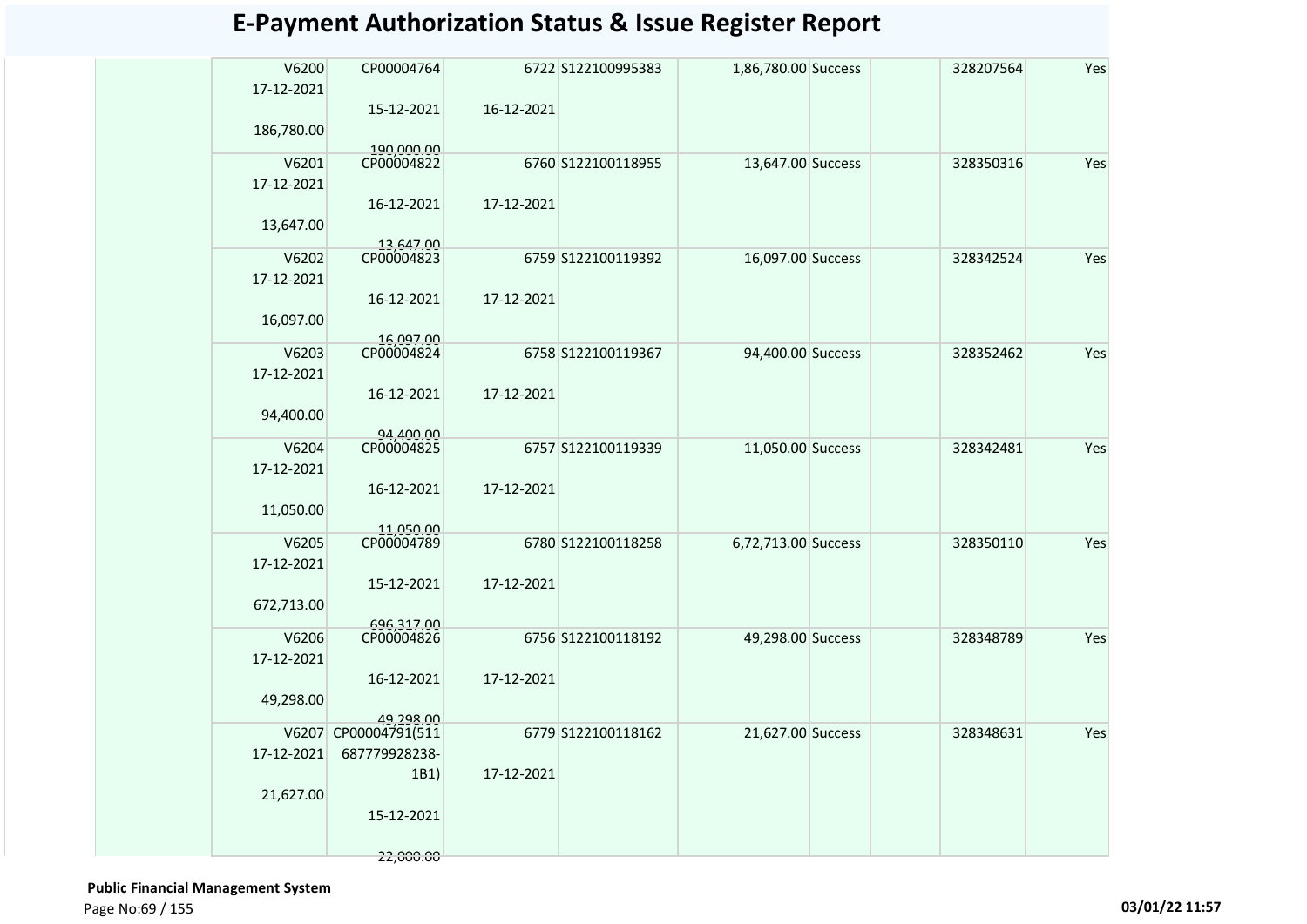| V6208<br>17-12-2021 | CP00004802               |            | 6763 S122100119695 | 4,48,020.00 Success | 328353075 | Yes |
|---------------------|--------------------------|------------|--------------------|---------------------|-----------|-----|
|                     | 16-12-2021               | 17-12-2021 |                    |                     |           |     |
| 448,020.00          |                          |            |                    |                     |           |     |
| V6209               | 463,740.00<br>CP00004801 |            | 6778 S122100118227 | 2,700.00 Success    | 328348939 | Yes |
| 17-12-2021          |                          |            |                    |                     |           |     |
|                     | 16-12-2021               | 17-12-2021 |                    |                     |           |     |
| 2,700.00            |                          |            |                    |                     |           |     |
|                     | 2,950.00                 |            |                    |                     |           |     |
|                     | V6210 CP00004808(511     |            | 6774 S122100119150 | 1,94,467.00 Success | 328350772 | Yes |
| 17-12-2021          | 687706263437-            |            |                    |                     |           |     |
|                     | 1B1)                     | 17-12-2021 |                    |                     |           |     |
| 194,467.00          |                          |            |                    |                     |           |     |
|                     | 16-12-2021               |            |                    |                     |           |     |
|                     |                          |            |                    |                     |           |     |
|                     | V6211 CP00004810(511     |            | 6772 S122100119645 | 18,481.00 Success   | 328342611 | Yes |
| 17-12-2021          | 687724214685-            |            |                    |                     |           |     |
|                     | 1B1)                     | 17-12-2021 |                    |                     |           |     |
| 18,481.00           |                          |            |                    |                     |           |     |
|                     | 16-12-2021               |            |                    |                     |           |     |
|                     |                          |            |                    |                     |           |     |
|                     | V6212 CP00004811(511     |            | 6771 S122100119255 | 16,186.00 Success   | 328352110 | Yes |
| 17-12-2021          | 687762944508-            |            |                    |                     |           |     |
|                     | 1B1)                     | 17-12-2021 |                    |                     |           |     |
| 16,186.00           |                          |            |                    |                     |           |     |
|                     | 16-12-2021               |            |                    |                     |           |     |
|                     |                          |            |                    |                     |           |     |
|                     | V6213 CP00004812(511     |            | 6770 S122100119205 | 1,720.00 Success    | 328350950 | Yes |
| 17-12-2021          | 687745895379-            |            |                    |                     |           |     |
|                     | 1B1)                     | 17-12-2021 |                    |                     |           |     |
| 1,720.00            |                          |            |                    |                     |           |     |
|                     | 16-12-2021               |            |                    |                     |           |     |
|                     |                          |            |                    |                     |           |     |
|                     | 1,750.00                 |            |                    |                     |           |     |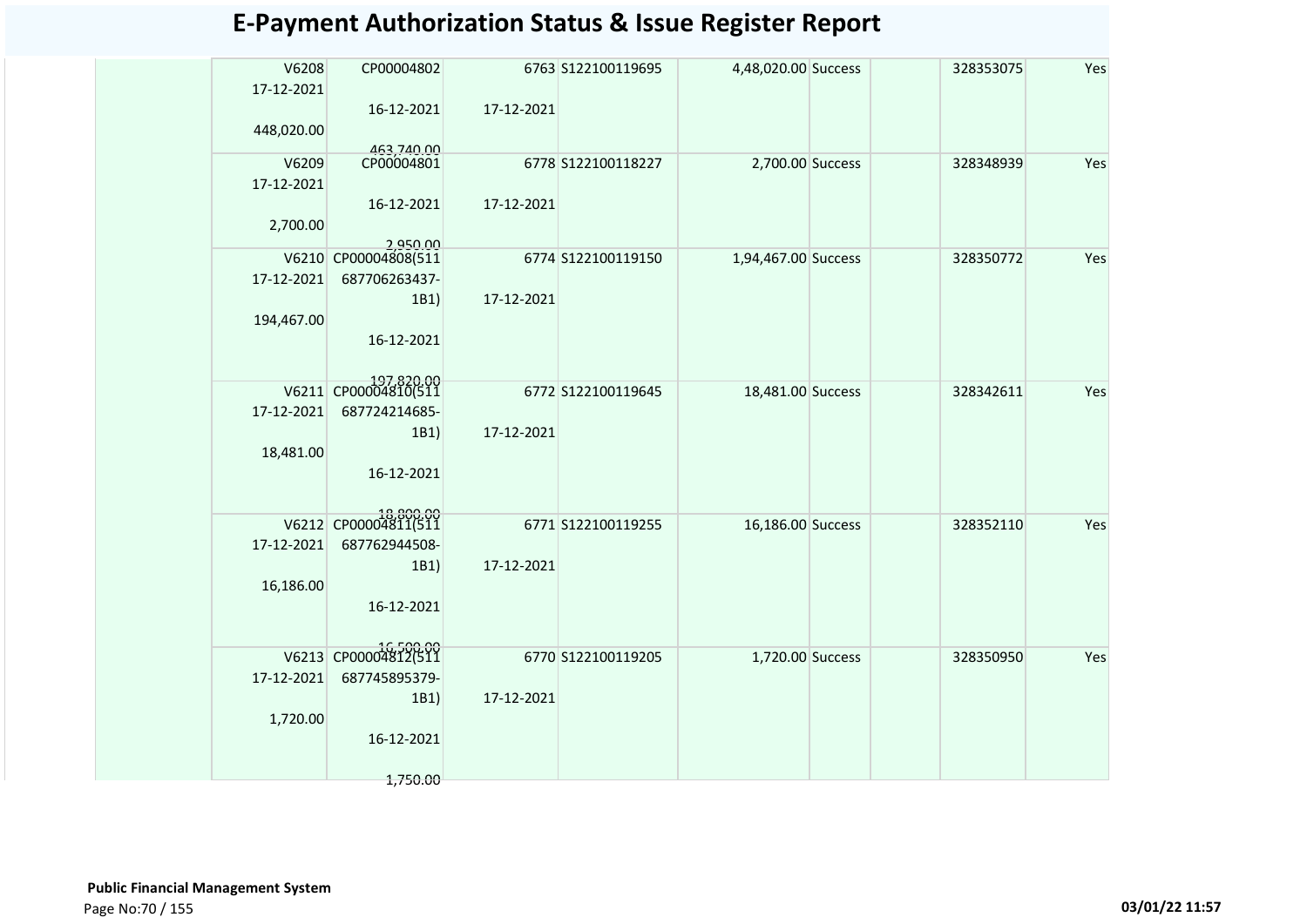| 17-12-2021<br>855.00   | V6214 CP00004813(511<br>687725005302-<br>1B1)<br>16-12-2021                          | 17-12-2021 | 6769 S122100119559   |                   | 855.00 Success | 328352936 | Yes |
|------------------------|--------------------------------------------------------------------------------------|------------|----------------------|-------------------|----------------|-----------|-----|
| 17-12-2021<br>2,944.00 | V6215 CP00004814(511<br>687765917705-<br>1B1)<br>16-12-2021                          | 17-12-2021 | 6768 \$122100119505  | 2,944.00 Success  |                | 328352799 | Yes |
| 17-12-2021<br>589.00   | V6216 CP00004815(511<br>687788850915-<br>1B1<br>16-12-2021                           | 17-12-2021 | $6767$ S122100119470 |                   | 589.00 Success | 328352634 | Yes |
| 17-12-2021<br>983.00   | V6217 CP00004816(511<br>687707253695-<br>1B1)<br>16-12-2021                          | 17-12-2021 | 6766 \$122100119457  |                   | 983.00 Success | 328342569 | Yes |
| 22,071.00              | V6218 CP00004817(511<br>17-12-2021 687718429909-<br>1B1)<br>16-12-2021               | 17-12-2021 | 6765 \$122100119330  | 22,071.00 Success |                | 328352281 | Yes |
| 17-12-2021<br>1,374.00 | 22,500.00<br>V6219 CP00004818(511<br>687730881920-<br>1B1)<br>16-12-2021<br>1,399.00 | 17-12-2021 | 6764 S122100119106   | 1,374.00 Success  |                | 328350617 | Yes |

 **Public Financial Management System**  Page No:71 / 155 **03/01/22 11:57**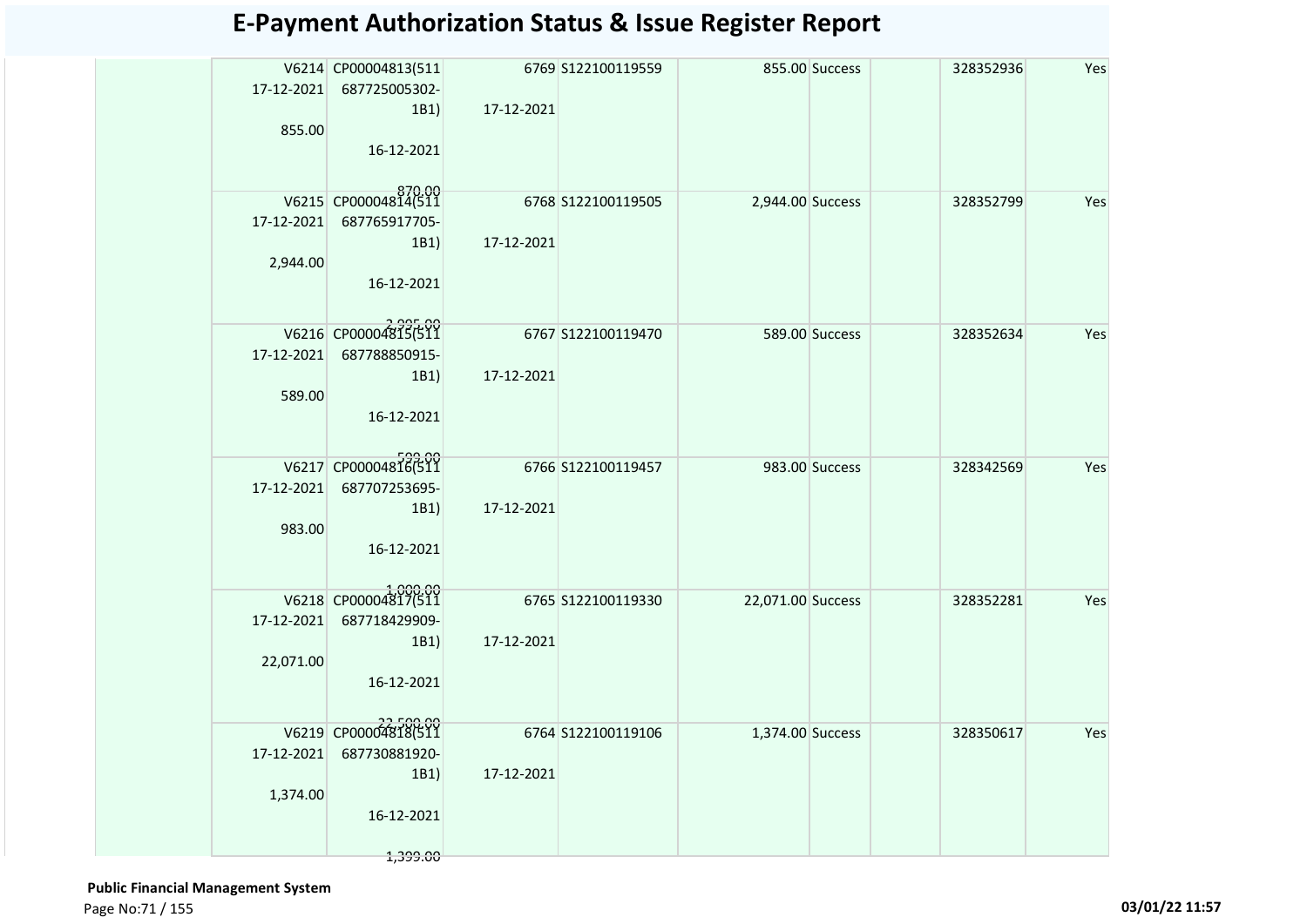| 17-12-2021<br>6,875.00              | V6220 CP00004820(511<br>687742963814-<br>1B1)<br>16-12-2021 | 17-12-2021 | 6761 S122100119072 | 6,875.00 Success     | 328350458 | Yes |
|-------------------------------------|-------------------------------------------------------------|------------|--------------------|----------------------|-----------|-----|
| V6221<br>17-12-2021<br>5,000.00     | CP00004783<br>15-12-2021<br>5,000.00                        | 17-12-2021 | 6776 S122100122063 | 5,000.00 Success     | 328387448 | Yes |
| V6222<br>17-12-2021<br>444,194.00   | CP00004807<br>16-12-2021<br>451,853.00                      | 17-12-2021 | 6775 S122100121786 | 4,44,194.00 Success  | 328381419 | Yes |
| 17-12-2021<br>24,524.00             | V6223 CP00004809(511<br>687797945732-<br>1B1)<br>16-12-2021 | 17-12-2021 | 6773 S122100121835 | 24,524.00 Success    | 328381655 | Yes |
| 17-12-2021<br>1,473.00              | V6224 CP00004819(511<br>687786277327-<br>1B1)<br>16-12-2021 | 17-12-2021 | 6762 S122100122075 | 1,473.00 Success     | 328387680 | Yes |
| V6225<br>17-12-2021<br>1,346,029.00 | CP00004788<br>15-12-2021                                    | 17-12-2021 | 6781 S122100118299 | 13,46,029.00 Success | 328454622 | Yes |
| V6226<br>17-12-2021<br>4,266.00     | 1,393,257.00<br>CP00004598<br>09-12-2021<br>4,266.00        | 17-12-2021 | 6754 S122100042673 | 4,266.00 Success     | 329203528 | Yes |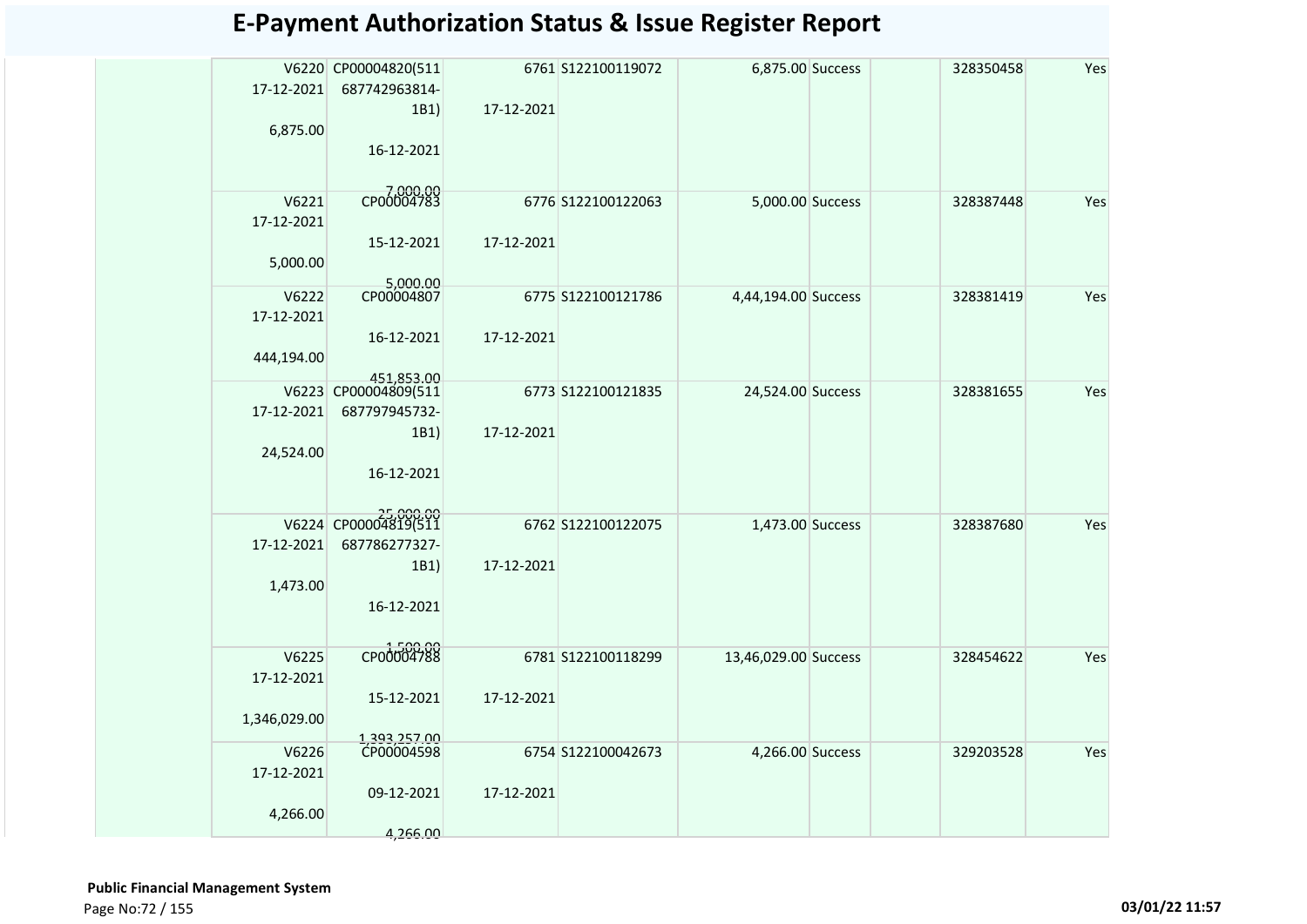| V6227<br>17-12-2021 | CP00004854           |            | 6793 S122100040621 | 27,670.00 Success       | 329203365 | Yes |
|---------------------|----------------------|------------|--------------------|-------------------------|-----------|-----|
|                     | 17-12-2021           | 17-12-2021 |                    |                         |           |     |
| 27,670.00           |                      |            |                    |                         |           |     |
|                     | 27,670.00            |            |                    |                         |           |     |
| V6228               | CP00004806           |            | 6755 S122100042624 | 61,661.00 Success       | 329203465 | Yes |
| 17-12-2021          |                      |            |                    |                         |           |     |
|                     | 16-12-2021           | 17-12-2021 |                    |                         |           |     |
| 61,661.00           |                      |            |                    |                         |           |     |
|                     | 61,661.00            |            |                    |                         |           |     |
| V6229               | CP00004827           |            | 6791 S122100041917 | 13,200.00 Success       | 329203404 | Yes |
| 17-12-2021          |                      |            |                    |                         |           |     |
|                     | 16-12-2021           | 17-12-2021 |                    |                         |           |     |
| 13,200.00           |                      |            |                    |                         |           |     |
|                     | 13,200.00            |            |                    |                         |           |     |
| V6230               | CP00004828(ELE       |            | 6785 S122100042547 | 15,764.00 Success       | 329209122 | Yes |
| 17-12-2021          | 2021120005)          |            |                    |                         |           |     |
|                     |                      | 17-12-2021 |                    |                         |           |     |
| 15,764.00           | 16-12-2021           |            |                    |                         |           |     |
|                     |                      |            |                    |                         |           |     |
| V6236               | CP00004696           |            | 6784 S122100041846 | 14,77,22,979.00 Success | 329258433 | Yes |
| 17-12-2021          |                      |            |                    |                         |           |     |
|                     | 14-12-2021           | 17-12-2021 |                    |                         |           |     |
| 147,722,979.00      |                      |            |                    |                         |           |     |
|                     | 147,722,979.00       |            |                    |                         |           |     |
| V6237               | CP00004798           |            | 6783 S122100041823 | 78,00,000.00 Success    | 329258280 | Yes |
| 17-12-2021          |                      |            |                    |                         |           |     |
|                     | 16-12-2021           | 17-12-2021 |                    |                         |           |     |
| 7,800,000.00        |                      |            |                    |                         |           |     |
|                     | 7,800,000,00         |            |                    |                         |           |     |
| V6238               | CP00004855           |            | 6794 S122100042192 | 13,05,000.00 Success    | 329258702 | Yes |
| 17-12-2021          |                      |            |                    |                         |           |     |
|                     | 17-12-2021           | 17-12-2021 |                    |                         |           |     |
| 1,305,000.00        |                      |            |                    |                         |           |     |
|                     | 1.305.000.00         |            |                    |                         |           |     |
|                     | V6239 CP00004856(GPF |            | 6792 S122100040428 | 10,00,000.00 Success    | 329252768 | Yes |
| 17-12-2021          | $-202112158$         |            |                    |                         |           |     |
|                     |                      | 17-12-2021 |                    |                         |           |     |
| 1,000,000.00        | 17-12-2021           |            |                    |                         |           |     |
|                     |                      |            |                    |                         |           |     |
|                     | 1,000,000.00         |            |                    |                         |           |     |

 **Public Financial Management System**  Page No:73 / 155 **03/01/22 11:57**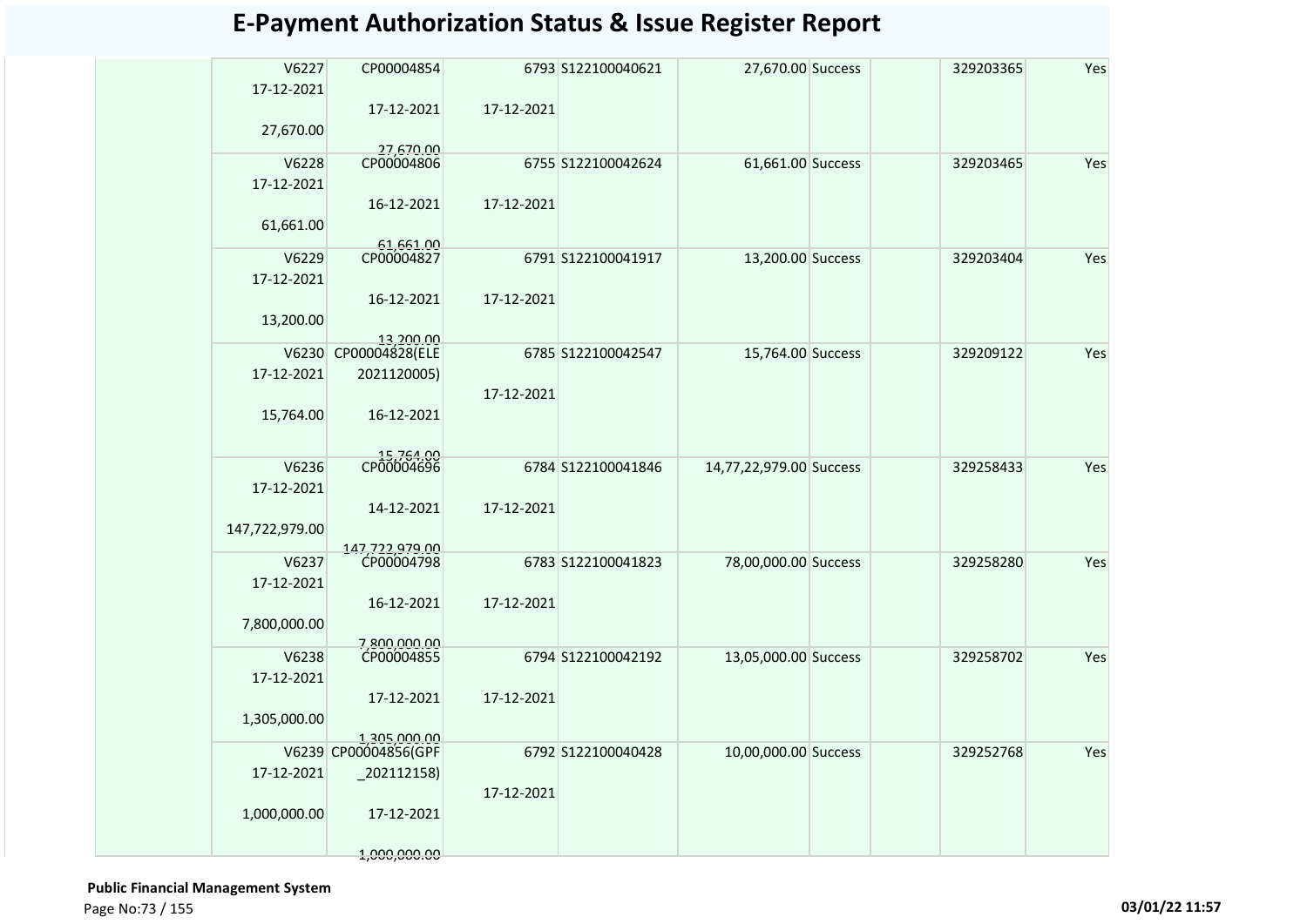|    | 225428 [Section<br>Officer]   | V6231<br>17-12-2021 | CP00000307              |            | 6786 S122100042818 | 9,644.00 Success    | 329209438 | Yes |
|----|-------------------------------|---------------------|-------------------------|------------|--------------------|---------------------|-----------|-----|
|    |                               |                     | 17-12-2021              | 17-12-2021 |                    |                     |           |     |
|    |                               | 9,644.00            |                         |            |                    |                     |           |     |
|    |                               |                     | 9,644.00<br>CP00000306  |            |                    |                     |           |     |
|    |                               | V6232<br>17-12-2021 |                         |            | 6787 S122100040504 | 25,849.00 Success   | 329203331 | Yes |
|    |                               |                     | 17-12-2021              | 17-12-2021 |                    |                     |           |     |
|    |                               | 25,849.00           |                         |            |                    |                     |           |     |
|    |                               | V6233               | 25,849.00<br>CP00000309 |            | 6789 S122100042762 | 1,46,697.00 Success | 329209351 | Yes |
|    |                               | 17-12-2021          |                         |            |                    |                     |           |     |
|    |                               |                     | 17-12-2021              | 17-12-2021 |                    |                     |           |     |
|    |                               | 146,697.00          | 152,334.00              |            |                    |                     |           |     |
|    |                               | V6234               | CP00000308              |            | 6788 S122100042358 | 37,427.00 Success   | 329258862 | Yes |
|    |                               | 17-12-2021          |                         |            |                    |                     |           |     |
|    |                               |                     | 17-12-2021              | 17-12-2021 |                    |                     |           |     |
|    |                               | 37,427.00           |                         |            |                    |                     |           |     |
|    |                               |                     | 38,864.00               |            |                    |                     |           |     |
|    |                               | V6235               | CP00000311              |            | 6790 S122100042721 | 48,688.00 Success   | 329209271 | Yes |
|    |                               | 17-12-2021          |                         |            |                    |                     |           |     |
|    |                               |                     | 17-12-2021              | 17-12-2021 |                    |                     |           |     |
|    |                               | 48,688.00           |                         |            |                    |                     |           |     |
| 13 | <b>Issue Date: 20-12-2021</b> |                     | 48,688.00               |            |                    | 5,44,439.00         |           |     |
|    | 225427 [Under                 | V6240               | CP00004580              |            | 6744 S122100147561 | 4,91,934.00 Success | 361625027 | Yes |
|    | Secretary]                    | 20-12-2021          |                         |            |                    |                     |           |     |
|    |                               |                     | 08-12-2021              | 16-12-2021 |                    |                     |           |     |
|    |                               | 491,934.00          |                         |            |                    |                     |           |     |
|    |                               |                     | 491,934.00              |            |                    |                     |           |     |
|    |                               | V6241               | CP00004787              |            | 6729 S122100147596 | 14,164.00 Success   | 361625151 | Yes |
|    |                               | 20-12-2021          |                         |            |                    |                     |           |     |
|    |                               |                     | 15-12-2021              | 16-12-2021 |                    |                     |           |     |
|    |                               | 14,164.00           |                         |            |                    |                     |           |     |
|    |                               | V6242               | 14,164.00<br>CP00004794 |            | 6734 S122100146526 | 2,341.00 Success    | 361623904 | Yes |
|    |                               | 20-12-2021          |                         |            |                    |                     |           |     |
|    |                               |                     | 15-12-2021              | 16-12-2021 |                    |                     |           |     |
|    |                               | 2,341.00            |                         |            |                    |                     |           |     |
|    |                               |                     | 2,341.00                |            |                    |                     |           |     |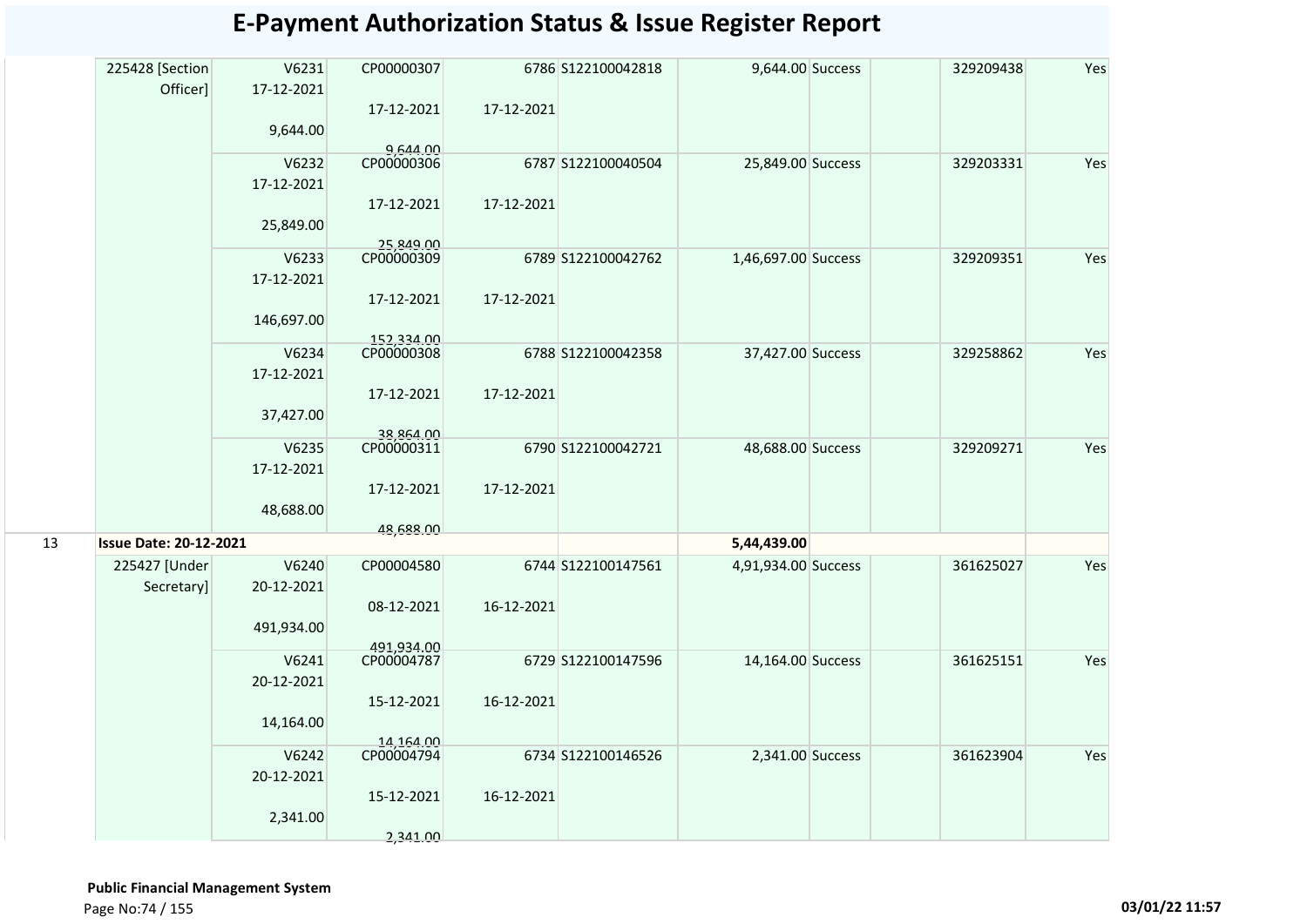|    |                               | V6243      | CP00004859                        |            | 6809 S122100145982 | 36,000.00 Success   | 361623786 | Yes |
|----|-------------------------------|------------|-----------------------------------|------------|--------------------|---------------------|-----------|-----|
|    |                               | 20-12-2021 |                                   |            |                    |                     |           |     |
|    |                               |            | 17-12-2021                        | 20-12-2021 |                    |                     |           |     |
|    |                               | 36,000.00  |                                   |            |                    |                     |           |     |
|    |                               |            | 36,000.00                         |            |                    |                     |           |     |
| 14 | <b>Issue Date: 21-12-2021</b> |            |                                   |            |                    | 4,82,43,122.00      |           |     |
|    | 225427 [Under                 | V6246      | CP00004761                        |            | 6823 S122100917060 | 5,310.00 Success    | 381742606 | Yes |
|    | Secretary]                    | 21-12-2021 |                                   |            |                    |                     |           |     |
|    |                               |            | 15-12-2021                        | 20-12-2021 |                    |                     |           |     |
|    |                               | 5,310.00   |                                   |            |                    |                     |           |     |
|    |                               |            | 5,900.00                          |            |                    |                     |           |     |
|    |                               | V6247      | CP00004785                        |            | 6824 S122100257096 | 3,63,201.00 Success | 381781574 | Yes |
|    |                               | 21-12-2021 |                                   |            |                    |                     |           |     |
|    |                               |            | 15-12-2021                        | 20-12-2021 |                    |                     |           |     |
|    |                               | 363,201.00 |                                   |            |                    |                     |           |     |
|    |                               |            | 370,613.00<br>CP00004866          |            |                    |                     |           |     |
|    |                               | V6249      |                                   |            | 6817 S122100259578 | 16,509.00 Success   | 381783613 | Yes |
|    |                               | 21-12-2021 |                                   |            |                    |                     |           |     |
|    |                               |            | 20-12-2021                        | 20-12-2021 |                    |                     |           |     |
|    |                               | 16,509.00  |                                   |            |                    |                     |           |     |
|    |                               |            | 16,509.00<br>V6250 CP00004840(511 |            | 6797 S122100264858 |                     | 381792048 | Yes |
|    |                               | 21-12-2021 | 687794746882-                     |            |                    | 19,268.00 Success   |           |     |
|    |                               |            |                                   |            |                    |                     |           |     |
|    |                               |            | 1B1)                              | 20-12-2021 |                    |                     |           |     |
|    |                               | 19,268.00  |                                   |            |                    |                     |           |     |
|    |                               |            | 17-12-2021                        |            |                    |                     |           |     |
|    |                               |            |                                   |            |                    |                     |           |     |
|    |                               |            | V6251 CP00004841(511              |            | 6796 S122100265151 | 23,672.00 Success   | 381795011 | Yes |
|    |                               | 21-12-2021 | 687717986534-                     |            |                    |                     |           |     |
|    |                               |            | 1B1)                              | 20-12-2021 |                    |                     |           |     |
|    |                               | 23,672.00  |                                   |            |                    |                     |           |     |
|    |                               |            | 17-12-2021                        |            |                    |                     |           |     |
|    |                               |            |                                   |            |                    |                     |           |     |
|    |                               |            |                                   |            |                    |                     |           |     |
|    |                               |            | V6252 CP00004842(511              |            | 6795 S122100264962 | 22,119.00 Success   | 381792501 | Yes |
|    |                               | 21-12-2021 | 687762417752-                     |            |                    |                     |           |     |
|    |                               |            | 1B1)                              | 20-12-2021 |                    |                     |           |     |
|    |                               | 22,119.00  |                                   |            |                    |                     |           |     |
|    |                               |            | 17-12-2021                        |            |                    |                     |           |     |
|    |                               |            |                                   |            |                    |                     |           |     |

#### **Public Financial Management System**  Page No:75 / 155 **03/01/22 11:57**

22,500.00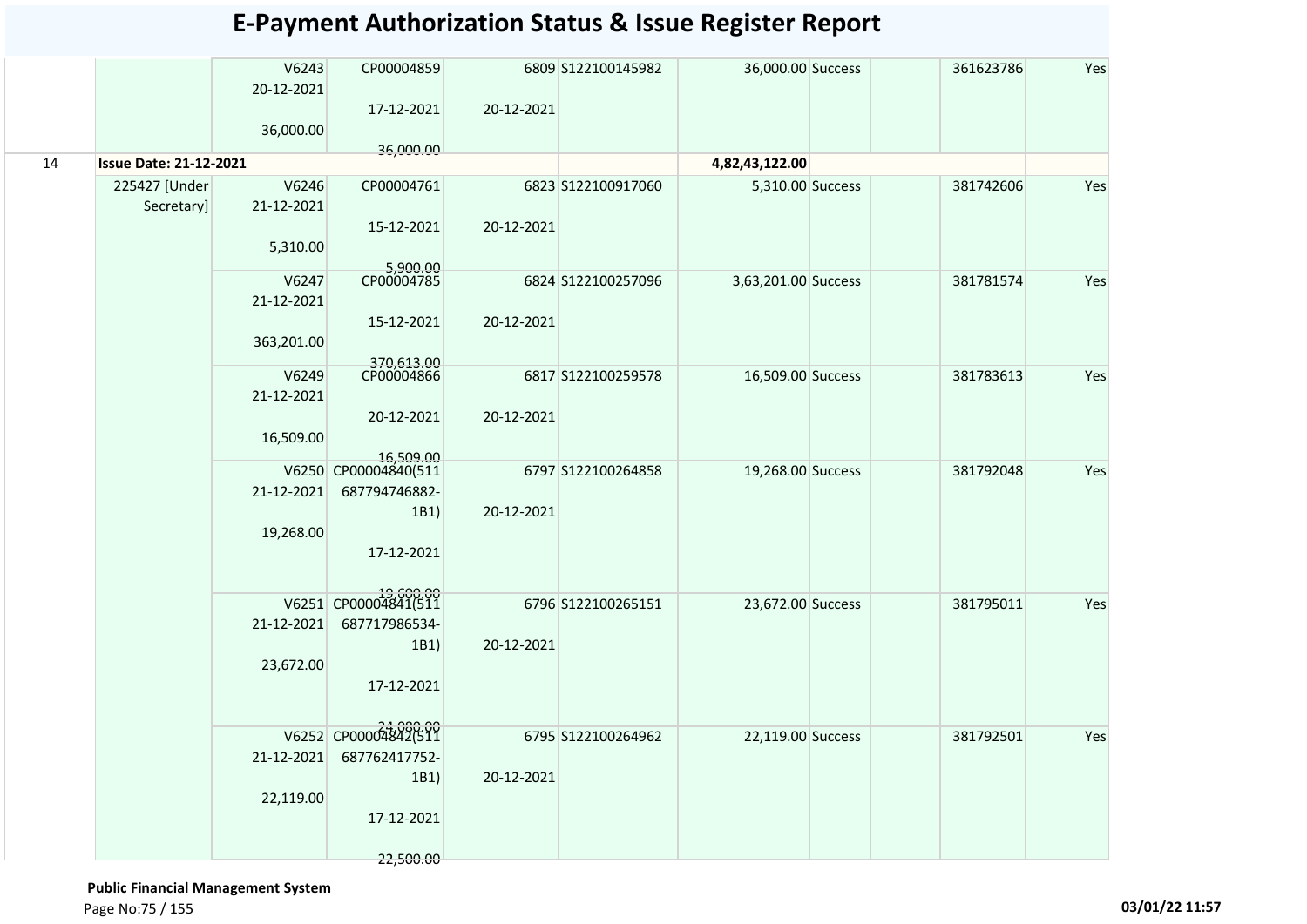|            | V6253 CP00004843(511     |            | 6808 S122100260310 | 1,964.00 Success | 381786619 | Yes |
|------------|--------------------------|------------|--------------------|------------------|-----------|-----|
|            | 21-12-2021 687768248937- |            |                    |                  |           |     |
|            | 1B1)                     | 20-12-2021 |                    |                  |           |     |
| 1,964.00   |                          |            |                    |                  |           |     |
|            | 17-12-2021               |            |                    |                  |           |     |
|            |                          |            |                    |                  |           |     |
|            | V6254 CP00004845(511     |            | 6807 5122100261085 | 1,681.00 Success | 381788120 | Yes |
| 21-12-2021 | 687794915892-            |            |                    |                  |           |     |
| 1,681.00   | 1B1)                     | 20-12-2021 |                    |                  |           |     |
|            | 17-12-2021               |            |                    |                  |           |     |
|            |                          |            |                    |                  |           |     |
|            | V6255 CP00004846(511     |            |                    |                  |           |     |
| 21-12-2021 | 687787654395-            |            | 6806 S122100261345 | 1,991.00 Success | 381788610 | Yes |
|            | 1B1)                     | 20-12-2021 |                    |                  |           |     |
| 1,991.00   |                          |            |                    |                  |           |     |
|            | 17-12-2021               |            |                    |                  |           |     |
|            |                          |            |                    |                  |           |     |
|            | V6256 CP00004847(511     |            | 6805 S122100261982 | 9,819.00 Success | 381790095 | Yes |
| 21-12-2021 | 687756006348-            |            |                    |                  |           |     |
|            | 1B1)                     | 20-12-2021 |                    |                  |           |     |
| 9,819.00   |                          |            |                    |                  |           |     |
|            | 17-12-2021               |            |                    |                  |           |     |
|            |                          |            |                    |                  |           |     |
|            | V6257 CP00004848(511     |            | 6804 S122100262189 | 7,570.00 Success | 381790591 | Yes |
| 21-12-2021 | 687799304063-            |            |                    |                  |           |     |
|            | 1B1)                     | 20-12-2021 |                    |                  |           |     |
| 7,570.00   |                          |            |                    |                  |           |     |
|            | 17-12-2021               |            |                    |                  |           |     |
|            |                          |            |                    |                  |           |     |
|            | V6258 CP00004849(511     |            | 6803 S122100262500 | 1,720.00 Success | 381884325 | Yes |
| 21-12-2021 | 687764897677-<br>1B1)    | 20-12-2021 |                    |                  |           |     |
| 1,720.00   |                          |            |                    |                  |           |     |
|            | 17-12-2021               |            |                    |                  |           |     |
|            |                          |            |                    |                  |           |     |
|            | 1,750.00                 |            |                    |                  |           |     |

 **Public Financial Management System**  Page No:76 / 155 **03/01/22 11:57**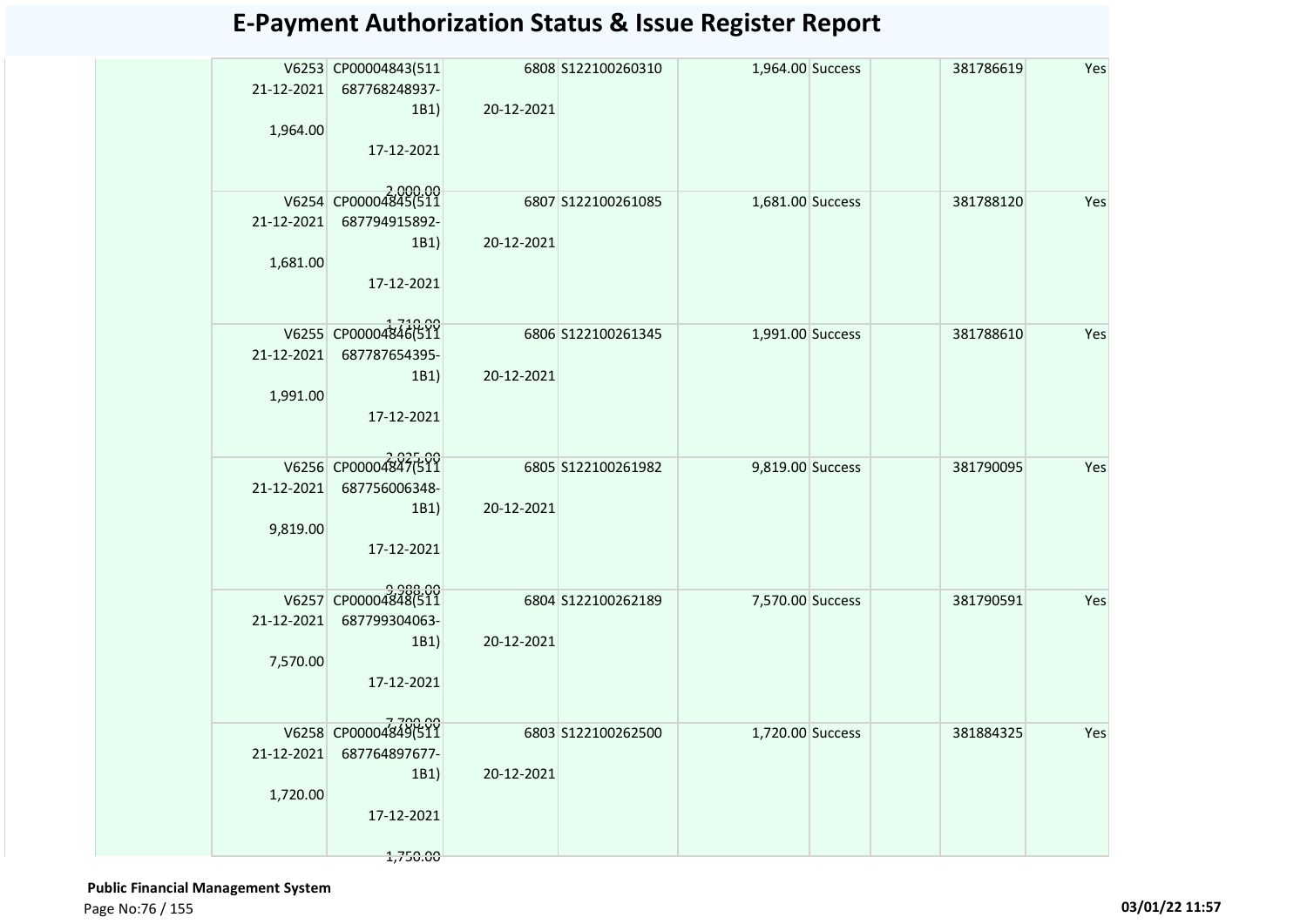|            | V6259 CP00004850(511 |            | 6802 S122100262704 | 4,645.00 Success  | 381830759 | Yes |
|------------|----------------------|------------|--------------------|-------------------|-----------|-----|
| 21-12-2021 | 687749628172-        |            |                    |                   |           |     |
|            | 1B1)                 | 20-12-2021 |                    |                   |           |     |
| 4,645.00   |                      |            |                    |                   |           |     |
|            | 17-12-2021           |            |                    |                   |           |     |
|            |                      |            |                    |                   |           |     |
|            | V6260 CP00004852(511 |            | 6801 S122100263488 | 22,119.00 Success | 381884789 | Yes |
| 21-12-2021 | 687700847552-        |            |                    |                   |           |     |
|            | 1B1)                 | 20-12-2021 |                    |                   |           |     |
| 22,119.00  |                      |            |                    |                   |           |     |
|            | 17-12-2021           |            |                    |                   |           |     |
|            |                      |            |                    |                   |           |     |
|            | V6261 CP00004853(511 |            | 6800 S122100263724 | 22,119.00 Success | 381886238 | Yes |
| 21-12-2021 | 687729735981-        |            |                    |                   |           |     |
|            | 1B1)                 | 20-12-2021 |                    |                   |           |     |
| 22,119.00  |                      |            |                    |                   |           |     |
|            | 17-12-2021           |            |                    |                   |           |     |
|            |                      |            |                    |                   |           |     |
| V6262      | CP00004862           |            | 6822 S122100258314 | 38,127.00 Success | 381868328 | Yes |
| 21-12-2021 |                      |            |                    |                   |           |     |
|            | 17-12-2021           | 20-12-2021 |                    |                   |           |     |
| 38,127.00  |                      |            |                    |                   |           |     |
|            | 38,127.00            |            |                    |                   |           |     |
|            | V6263 CP00004860(511 |            | 6821 S122100258406 | 38,733.00 Success | 381868875 | Yes |
| 21-12-2021 | 687779309767-        |            |                    |                   |           |     |
|            | 1B1)                 | 20-12-2021 |                    |                   |           |     |
| 38,733.00  |                      |            |                    |                   |           |     |
|            | 17-12-2021           |            |                    |                   |           |     |
|            |                      |            |                    |                   |           |     |
|            | V6264 CP00004861(511 |            | 6820 S122100258074 | 57,017.00 Success | 381866822 | Yes |
| 21-12-2021 | 687776980176-        |            |                    |                   |           |     |
|            | 1B1)                 | 20-12-2021 |                    |                   |           |     |
| 57,017.00  |                      |            |                    |                   |           |     |
|            | 17-12-2021           |            |                    |                   |           |     |
|            |                      |            |                    |                   |           |     |
|            | 58,000.00            |            |                    |                   |           |     |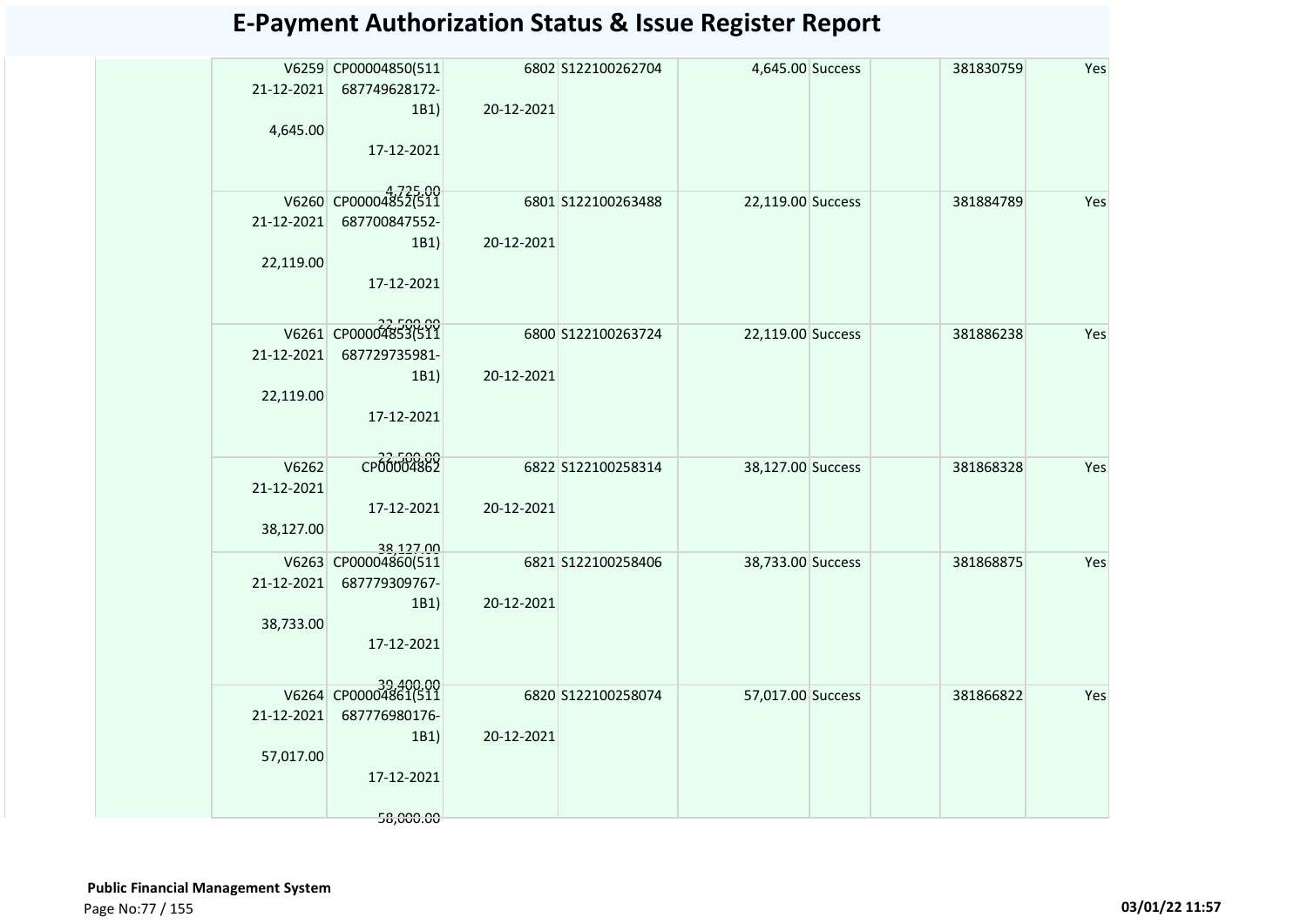| V6265<br>21-12-2021 | CP00004863               |            | 6818 S122100258621       | 5,750.00 Success       | 381870372 | Yes |
|---------------------|--------------------------|------------|--------------------------|------------------------|-----------|-----|
|                     | 20-12-2021               | 20-12-2021 |                          |                        |           |     |
| 5,750.00            | 5,750.00                 |            |                          |                        |           |     |
| V6266               | CP00004864               |            | 6819 S122100258835       | 20,000.00 Success      | 381873482 | Yes |
| 21-12-2021          |                          |            |                          |                        |           |     |
|                     | 20-12-2021               | 20-12-2021 |                          |                        |           |     |
| 20,000.00           |                          |            |                          |                        |           |     |
|                     | 20,000.00                |            |                          |                        |           |     |
|                     | V6267 CP00004867(GPF     |            | 6816 S122100260001       | 2,00,000.00 Success    | 381882343 | Yes |
| 21-12-2021          | $-202112159$             |            |                          |                        |           |     |
|                     |                          | 20-12-2021 |                          |                        |           |     |
| 200,000.00          | 20-12-2021               |            |                          |                        |           |     |
|                     |                          |            |                          |                        |           |     |
| V6268               | 200,000.00<br>CP00004869 |            | 6825 S122100257559       | 1,500.00 Success       | 381822583 | Yes |
| 21-12-2021          |                          |            |                          |                        |           |     |
|                     | 20-12-2021               |            | 20-12-2021 S122100257560 | 1,500.00 Success       | 381822713 | Yes |
| 11,400.00           |                          |            |                          |                        |           |     |
|                     | 11,400.00                |            | S122100257561            | 1,800.00 Success       | 381822741 | Yes |
|                     |                          |            |                          |                        |           |     |
|                     |                          |            | S122100257562            | 1,800.00 Success       | 381822768 | Yes |
|                     |                          |            |                          |                        |           |     |
|                     |                          |            | S122100257563            | 1,800.00 Success       | 381822817 | Yes |
|                     |                          |            | S122100257564            | 1,200.00 Success       | 381822855 | Yes |
|                     |                          |            |                          |                        |           |     |
|                     |                          |            | S122100257565            | 1,800.00 Success       | 381822883 | Yes |
|                     |                          |            |                          |                        |           |     |
| V6269               | CP00004829               |            | 6888 S122100299380       | 2,51,00,000.00 Success | 383462918 | Yes |
| 21-12-2021          |                          |            |                          |                        |           |     |
|                     | 16-12-2021               | 21-12-2021 |                          |                        |           |     |
| 25,100,000.00       |                          |            |                          |                        |           |     |
|                     | 25,100,000.00            |            |                          |                        |           |     |
| V6270               | CP00004831               |            | 6878 S122100301336       | 35,00,000.00 Success   | 383465306 | Yes |
| 21-12-2021          |                          |            |                          |                        |           |     |
|                     | 16-12-2021               | 21-12-2021 |                          |                        |           |     |
| 3,500,000.00        |                          |            |                          |                        |           |     |
|                     | 3.500.000.00             |            |                          |                        |           |     |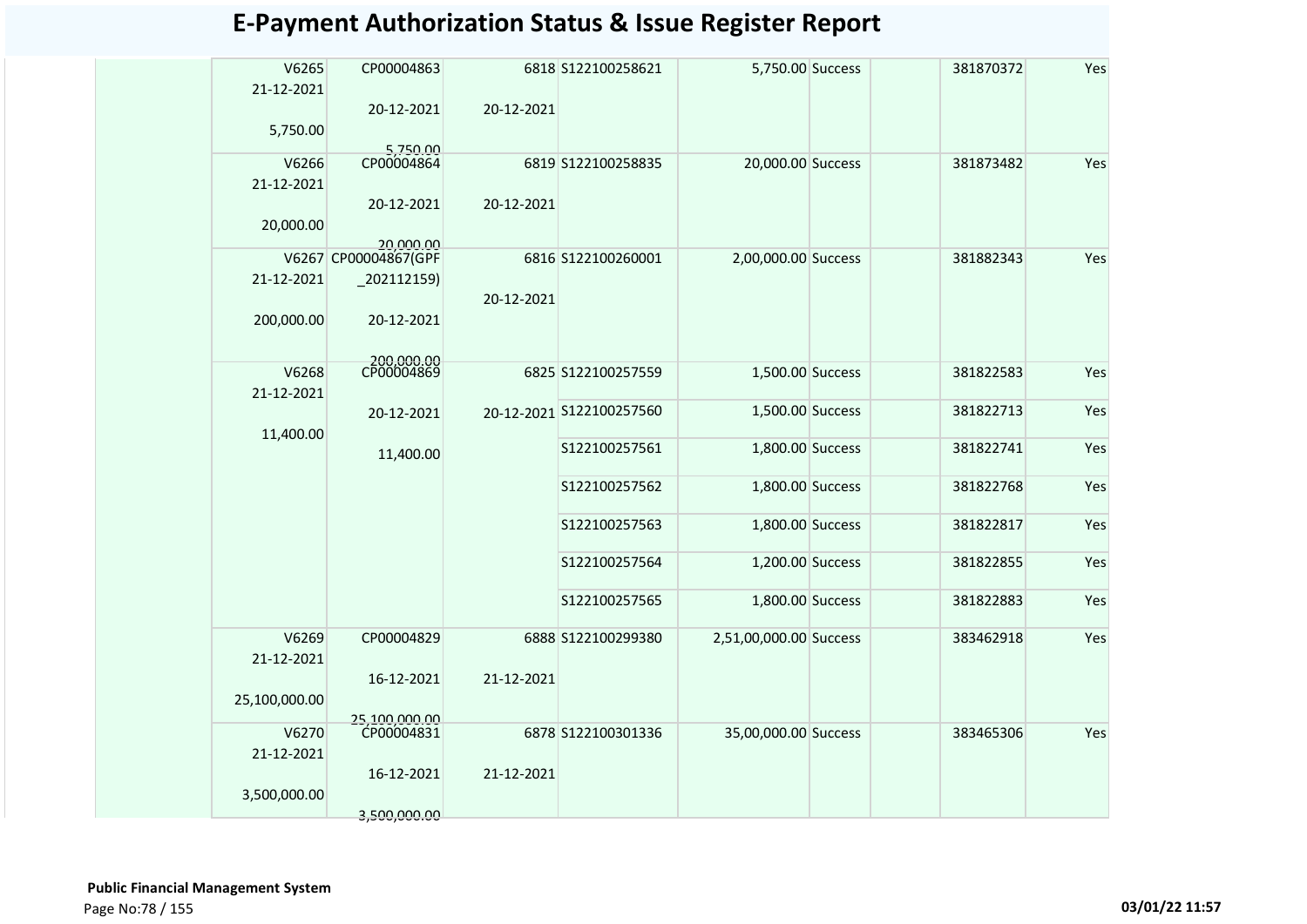|    |                               | V6271<br>21-12-2021 | CP00004832                 |            | 6879 S122100299908       | 28,25,000.00 Success |               | 383465098 | Yes |
|----|-------------------------------|---------------------|----------------------------|------------|--------------------------|----------------------|---------------|-----------|-----|
|    |                               |                     | 16-12-2021                 | 21-12-2021 |                          |                      |               |           |     |
|    |                               | 2,825,000.00        |                            |            |                          |                      |               |           |     |
|    |                               | V6272               | 2,825,000.00<br>CP00004833 |            | 6877 S122100298300       | 46,70,000.00 Success |               | 383401665 | Yes |
|    |                               | 21-12-2021          |                            |            |                          |                      |               |           |     |
|    |                               |                     | 16-12-2021                 | 21-12-2021 |                          |                      |               |           |     |
|    |                               | 4,670,000.00        | 4,670,000.00               |            |                          |                      |               |           |     |
|    |                               | V6273               | CP00004836                 |            | 6876 S122100297103       | 20,00,000.00 Success |               | 383462299 | Yes |
|    |                               | 21-12-2021          |                            |            |                          |                      |               |           |     |
|    |                               |                     | 16-12-2021                 | 21-12-2021 |                          |                      |               |           |     |
|    |                               | 2,000,000.00        |                            |            |                          |                      |               |           |     |
|    |                               |                     | 2.000.000.00<br>CP00004838 |            |                          |                      |               |           |     |
|    |                               | V6274               |                            |            | 6875 S122100297492       | 40,88,000.00 Success |               | 383462507 | Yes |
|    |                               | 21-12-2021          |                            |            |                          |                      |               |           |     |
|    |                               |                     | 16-12-2021                 | 21-12-2021 |                          |                      |               |           |     |
|    |                               | 4,088,000.00        |                            |            |                          |                      |               |           |     |
|    |                               |                     | 1.088.000.00               |            |                          |                      |               |           |     |
|    |                               | V6275               | CP00004839                 |            | 6874 S122100297719       | 50,00,000.00 Success |               | 383462700 | Yes |
|    |                               | 21-12-2021          |                            |            |                          |                      |               |           |     |
|    |                               |                     | 16-12-2021                 | 21-12-2021 |                          |                      |               |           |     |
|    |                               | 5,000,000.00        |                            |            |                          |                      |               |           |     |
|    |                               |                     | 5.000.000.00               |            |                          |                      |               |           |     |
|    | 225428 [Section               | V6244               | CP00000297                 |            | 6814 S122100260158       | 1,04,928.00 Success  |               | 381786132 | Yes |
|    | Officer]                      | 21-12-2021          |                            |            |                          |                      |               |           |     |
|    |                               |                     | 07-12-2021                 | 20-12-2021 |                          |                      |               |           |     |
|    |                               | 104,928.00          |                            |            |                          |                      |               |           |     |
|    |                               |                     | 108,954.00                 |            |                          |                      |               |           |     |
|    |                               | V6245               | CP00000300                 |            | 6815 S122100260216       | 2,000.00 Success     |               | 381882840 | Yes |
|    |                               | 21-12-2021          |                            |            |                          |                      |               |           |     |
|    |                               |                     | 14-12-2021                 | 20-12-2021 |                          |                      |               |           |     |
|    |                               | 2,000.00            |                            |            |                          |                      |               |           |     |
|    |                               |                     | 2,000.00                   |            |                          |                      |               |           |     |
|    |                               | V6248               | CP00000310                 |            | 6810 S122100259061       | 29,230.00 Success    |               | 381783103 | Yes |
|    |                               | 21-12-2021          |                            |            |                          |                      |               |           |     |
|    |                               |                     | 17-12-2021                 |            | 20-12-2021 S122100259062 | 29,230.00 Success    |               | 381783136 | Yes |
|    |                               | 58,460,00           |                            |            |                          |                      |               |           |     |
| 15 | <b>Issue Date: 22-12-2021</b> |                     |                            |            |                          | 4,34,16,881.00       |               |           |     |
|    | 200880 [Asstt]                |                     | V6295 CP00000200(202       |            | 6882 S122100474301       |                      | 50.00 Success | 514762033 | Yes |
|    | Accounts Officer]             | 22-12-2021          | 112004)                    |            |                          |                      |               |           |     |
|    |                               |                     |                            |            |                          |                      |               |           |     |

 **Public Financial Management System** 

Page No:79 / 155 **03/01/22 11:57**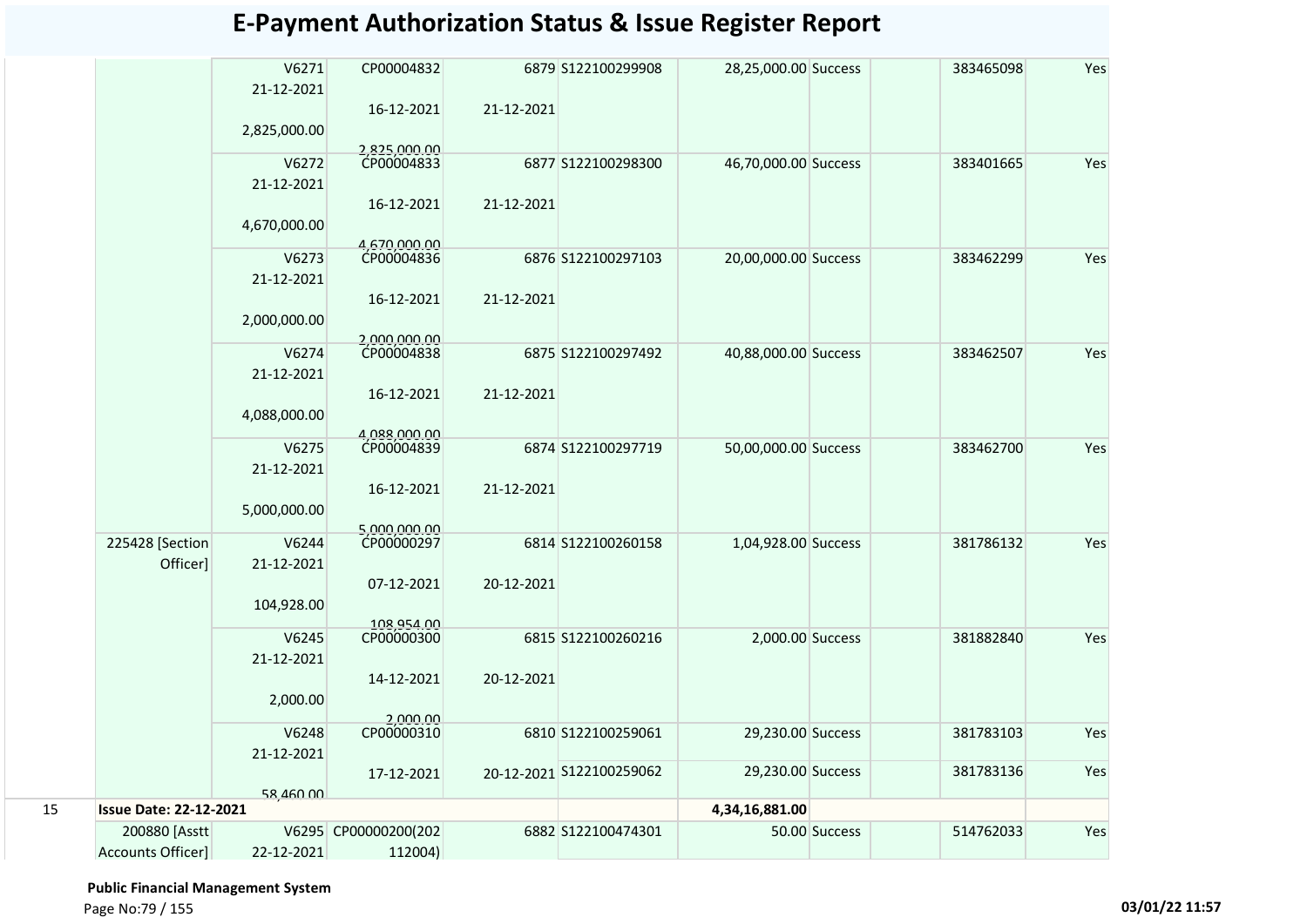|                   |            |                                                             |                    | L-rayment Authorization Jtatus & issue hegister heport |                   |                |           |     |
|-------------------|------------|-------------------------------------------------------------|--------------------|--------------------------------------------------------|-------------------|----------------|-----------|-----|
| Accounts Officer] | 22-12-2021 | 112004)                                                     |                    |                                                        |                   |                |           |     |
|                   | 110,674.00 | 21-12-2021                                                  |                    | 21-12-2021 S122100474302                               | 53,326.00 Success |                | 514762034 | Yes |
|                   |            |                                                             |                    | S122100474303                                          | 57,298.00 Success |                | 514762035 | Yes |
|                   | 22-12-2021 | 232.984.00<br>112005)                                       |                    | 6880 S122100474048                                     | 44,206.00 Success |                | 514762021 | Yes |
|                   |            |                                                             |                    | 21-12-2021 S122100474049                               |                   | 240.00 Success | 514762023 | Yes |
|                   | 149,932.00 | 21-12-2021                                                  |                    | S122100474050                                          | 84,766.00 Success |                | 514762024 | Yes |
|                   |            | 252,612.00                                                  |                    | S122100474051                                          | 20,720.00 Success |                | 514762025 | Yes |
|                   | 22-12-2021 | V6297 CP00000202(202<br>112006)                             |                    | 6881 S122100474395                                     | 48,762.00 Success |                | 514762042 | Yes |
|                   | 443,637.00 | 21-12-2021<br>515,384.00                                    |                    | 21-12-2021 S122100474396                               | 50,849.00 Success |                | 514762043 | Yes |
|                   |            |                                                             |                    | S122100474397                                          | 46,996.00 Success |                | 514762044 | Yes |
|                   |            |                                                             |                    | S122100474398                                          | 31,113.00 Success |                | 514762045 | Yes |
|                   |            |                                                             |                    | S122100474399                                          | 28,131.00 Success |                | 514762046 | Yes |
|                   |            |                                                             |                    | S122100474400                                          | 27,881.00 Success |                | 514762047 | Yes |
|                   |            |                                                             |                    | S122100474401                                          |                   | 480.00 Success | 514762048 | Yes |
|                   |            |                                                             |                    | S122100474402                                          | 35,857.00 Success |                | 514762049 | Yes |
|                   |            |                                                             |                    | S122100474403                                          | 64,506.00 Success |                | 514762050 | Yes |
|                   |            |                                                             |                    | S122100474404                                          | 45,666.00 Success |                | 514762051 | Yes |
|                   |            |                                                             |                    | S122100474405                                          | 63,396.00 Success |                | 514762052 | Yes |
|                   | 22-12-2021 | V6298 CP00000203(202<br>112003)<br>21-12-2021<br>21-12-2021 | 6883 S122100474522 | 7,838.00 Success                                       |                   | 514762055      | Yes       |     |
|                   | 7,838.00   |                                                             |                    |                                                        |                   |                |           |     |
|                   |            | 8,476.00                                                    |                    |                                                        |                   |                |           |     |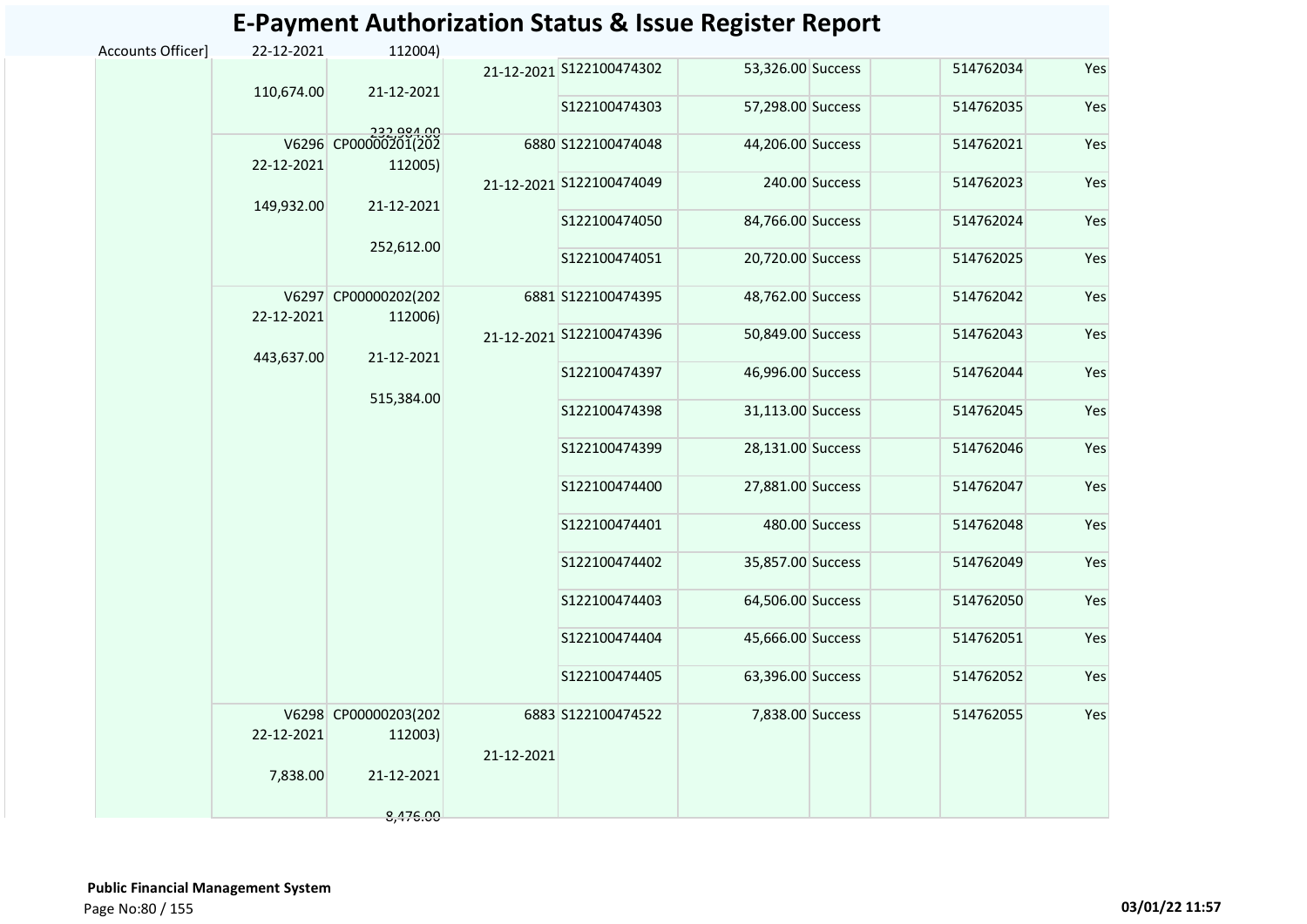|                                           |                     |                          |            | E-Payment Authorization Status & Issue Register Report |                     |           |     |
|-------------------------------------------|---------------------|--------------------------|------------|--------------------------------------------------------|---------------------|-----------|-----|
|                                           | V6338<br>22-12-2021 | CP00000204               |            | 6961 S122100567679                                     | 6,140.00 Success    | 402242818 | Yes |
|                                           | 6,140.00            | 22-12-2021               | 22-12-2021 |                                                        |                     |           |     |
|                                           |                     | 6,140.00<br>CP00000035   |            |                                                        |                     |           |     |
| 206942 [Under<br>Secretary                | V6288<br>22-12-2021 |                          |            | 6826 S122100468469                                     | 16,496.00 Success   | 399526148 | Yes |
| Department of<br><b>Industrial Policy</b> | 16,496.00           | 20-12-2021               | 21-12-2021 |                                                        |                     |           |     |
| and Promotion<br>225427 [Under            | V6276               | 16,780.00<br>CP00004786  |            | 6828 S122100472270                                     | 4,76,295.00 Success | 399554922 | Yes |
| Secretary]                                | 22-12-2021          |                          |            |                                                        |                     |           |     |
|                                           | 476,295.00          | 15-12-2021               | 21-12-2021 |                                                        |                     |           |     |
|                                           | V6278               | 486,010.00<br>CP00004870 |            | 6861 S122100472478                                     | 7,92,663.00 Success | 399557191 | Yes |
|                                           | 22-12-2021          |                          |            |                                                        |                     |           |     |
|                                           | 792,663.00          | 20-12-2021<br>808.840.00 | 21-12-2021 |                                                        |                     |           |     |
|                                           | V6280               | CP00004844               |            | 6911 S122100468422                                     | 25,120.00 Success   | 514742847 | Yes |
|                                           | 22-12-2021          | 17-12-2021               | 22-12-2021 |                                                        |                     |           |     |
|                                           | 25,120.00           | 25,120.00                |            |                                                        |                     |           |     |
|                                           | V6282<br>22-12-2021 | CP00004871               |            | 6862 S122100473304                                     | 14,918.00 Success   | 399557470 | Yes |
|                                           | 14,918.00           | 20-12-2021               | 21-12-2021 |                                                        |                     |           |     |
|                                           | V6283               | 14,918.00<br>CP00004872  |            | 6863 S122100471181                                     | 6,296.00 Success    | 399526965 | Yes |
|                                           | 22-12-2021          |                          |            |                                                        |                     |           |     |
|                                           | 6,296.00            | 20-12-2021               | 21-12-2021 |                                                        |                     |           |     |
|                                           | V6284               | 6,296.00<br>CP00004873   |            | 6864 S122100473406                                     | 14,097.00 Success   | 399557741 |     |
|                                           | 22-12-2021          |                          |            |                                                        |                     |           | Yes |
|                                           | 14,097.00           | 20-12-2021               | 21-12-2021 |                                                        |                     |           |     |
|                                           |                     | 14,097.00                |            |                                                        |                     |           |     |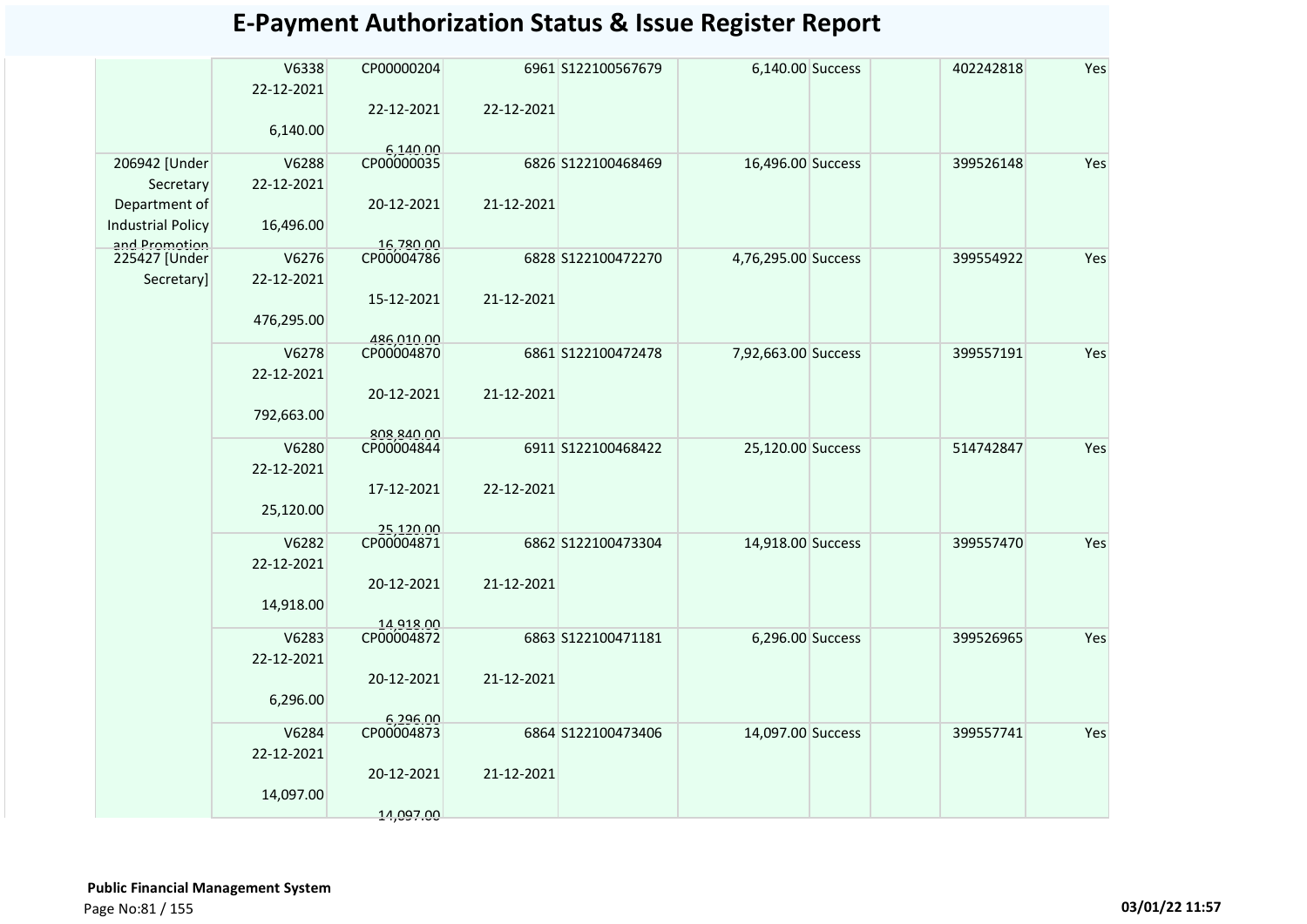| V6285<br>22-12-2021 | CP00004874                        |            | 6865 S122100473875       | 21,622.00 Success   |                | 399557984 | Yes |
|---------------------|-----------------------------------|------------|--------------------------|---------------------|----------------|-----------|-----|
|                     | 20-12-2021                        | 21-12-2021 |                          |                     |                |           |     |
| 21,622.00           |                                   |            |                          |                     |                |           |     |
| V6286               | 21,622.00<br>CP00004875           |            | 6829 S122100475714       | 1,072.00 Success    |                | 399528239 | Yes |
| 22-12-2021          |                                   |            |                          |                     |                |           |     |
|                     | 20-12-2021                        | 21-12-2021 |                          |                     |                |           |     |
| 1,072.00            |                                   |            |                          |                     |                |           |     |
| V6287               | 1,072.00<br>CP00004868            |            | 6827 S122100475853       | 50,000.00 Success   |                | 399560271 | Yes |
| 22-12-2021          |                                   |            |                          |                     |                |           |     |
|                     | 20-12-2021                        | 21-12-2021 |                          |                     |                |           |     |
| 50,000.00           |                                   |            |                          |                     |                |           |     |
|                     | 50,000.00                         |            |                          |                     |                |           |     |
| V6290               | CP00004877                        |            | 6851 S122100477423       |                     | 109.00 Success | 399563312 | Yes |
| 22-12-2021          |                                   |            |                          |                     |                |           |     |
|                     | 20-12-2021                        | 21-12-2021 |                          |                     |                |           |     |
| 109.00              | 109.00                            |            |                          |                     |                |           |     |
| V6294               | CP00004942(ELE                    |            | 6909 S122100468594       | 17,379.00 Success   |                | 399526401 | Yes |
| 22-12-2021          | 2021120007)                       |            |                          |                     |                |           |     |
|                     |                                   | 21-12-2021 |                          |                     |                |           |     |
| 17,379.00           | 21-12-2021                        |            |                          |                     |                |           |     |
|                     |                                   |            |                          |                     |                |           |     |
|                     | 17,379.00<br>V6299 CP00004904(202 |            | 6845 S122100478569       | 95,998.00 Success   |                | 514772108 | Yes |
| 22-12-2021          | 112029)                           |            |                          |                     |                |           |     |
|                     |                                   |            | 21-12-2021 S122100478570 | 81,442.00 Success   |                | 514772109 | Yes |
| 2,104,084.00        | 21-12-2021                        |            |                          |                     |                |           |     |
|                     |                                   |            | S122100478571            | 83,298.00 Success   |                | 514772110 | Yes |
|                     | 2,699,814.00                      |            |                          |                     |                |           |     |
|                     |                                   |            | S122100478572            | 82,151.00 Success   |                | 514772111 | Yes |
|                     |                                   |            | S122100478573            | 1,02,300.00 Success |                | 514772112 | Yes |
|                     |                                   |            |                          |                     |                |           |     |
|                     |                                   |            | S122100478574            | 78,674.00 Success   |                | 514772113 | Yes |
|                     |                                   |            |                          |                     |                |           |     |
|                     |                                   |            | S122100478575            | 77,615.00 Success   |                | 514772115 | Yes |
|                     |                                   |            |                          |                     |                |           |     |
|                     |                                   |            | S122100478576            | 94,919.00 Success   |                | 514772116 | Yes |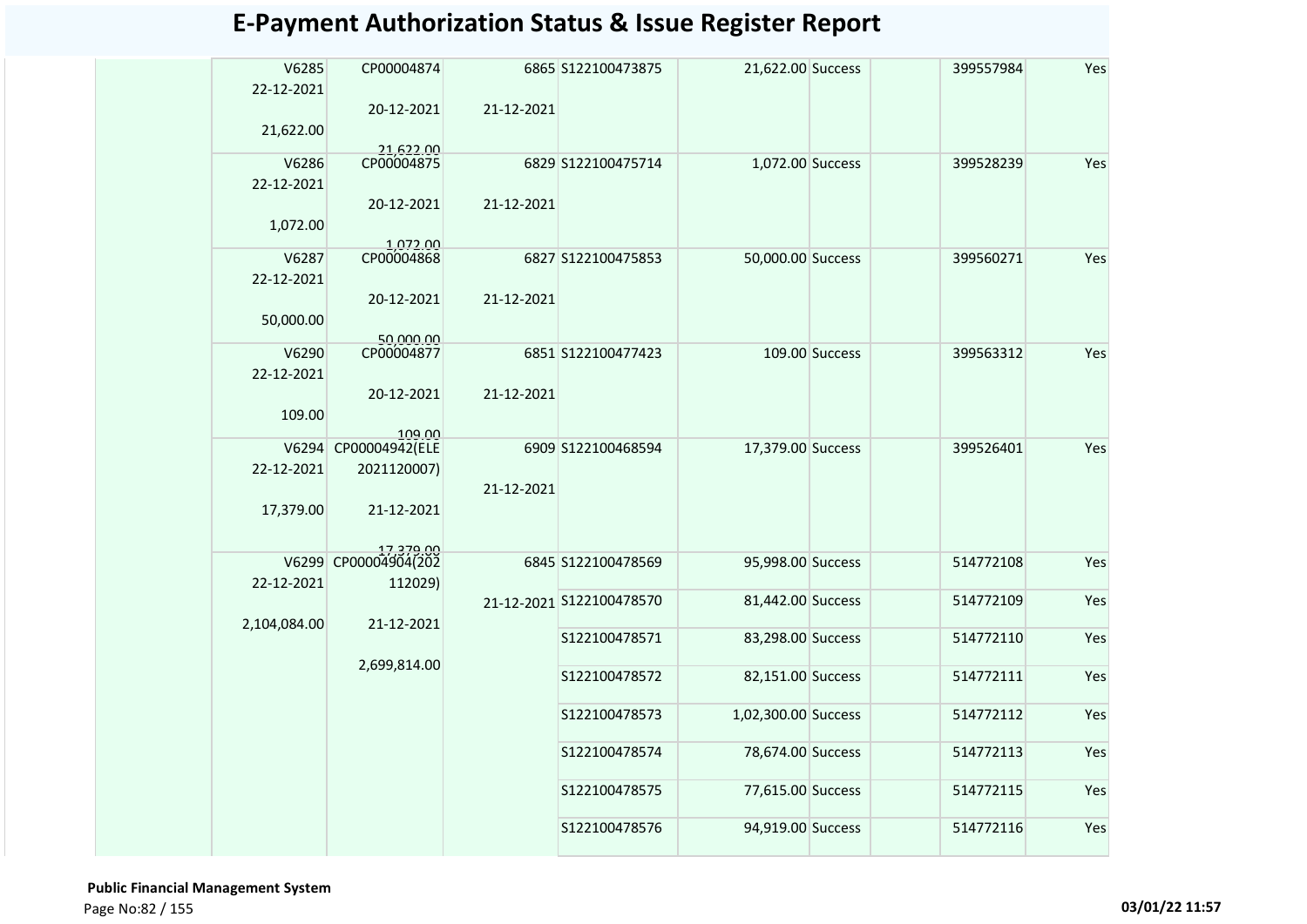|              |                                               | S122100478577            | 1,05,436.00 Success | 514772117 | Yes |
|--------------|-----------------------------------------------|--------------------------|---------------------|-----------|-----|
|              |                                               | S122100478578            | 90,220.00 Success   | 514772118 | Yes |
|              |                                               | S122100478579            | 99,565.00 Success   | 514772119 | Yes |
|              |                                               | S122100478580            | 94,998.00 Success   | 514772121 | Yes |
|              |                                               | S122100478581            | 89,836.00 Success   | 514772125 | Yes |
|              |                                               | S122100478582            | 90,916.00 Success   | 514772126 | Yes |
|              |                                               | S122100478583            | 72,192.00 Success   | 514772127 | Yes |
|              |                                               | S122100478584            | 97,676.00 Success   | 514772129 | Yes |
|              |                                               | S122100478585            | 81,366.00 Success   | 514772130 | Yes |
|              |                                               | S122100478586            | 96,223.00 Success   | 514772131 | Yes |
|              |                                               | S122100478587            | 78,966.00 Success   | 514772132 | Yes |
|              |                                               | S122100478588            | 1,05,768.00 Success | 514772133 | Yes |
|              |                                               | S122100478589            | 79,865.00 Success   | 514772134 | Yes |
|              |                                               | S122100478590            | 82,397.00 Success   | 514772135 | Yes |
|              |                                               | S122100478591            | 1,42,263.00 Success | 514772137 | Yes |
| 22-12-2021   | V6300 CP00004905(202<br>112030)               | 6859 S122100468862       | 39,867.00 Success   | 514742891 | Yes |
| 153,888.00   | 21-12-2021                                    | 21-12-2021 S122100468863 | 39,867.00 Success   | 514742892 | Yes |
|              |                                               | S122100468864            | 74,154.00 Success   | 514742893 | Yes |
| 22-12-2021   | 186,052.00<br>V6301 CP00004906(202<br>112026) | 6850 S122100477447       | 44,364.00 Success   | 514762938 | Yes |
|              |                                               | 21-12-2021 S122100477448 | 61,656.00 Success   | 514762940 | Yes |
| 2,243,986.00 | 21-12-2021                                    | S122100477449            | 72,520.00 Success   | 514762942 | Yes |
|              | 3,437,134.00                                  |                          |                     |           |     |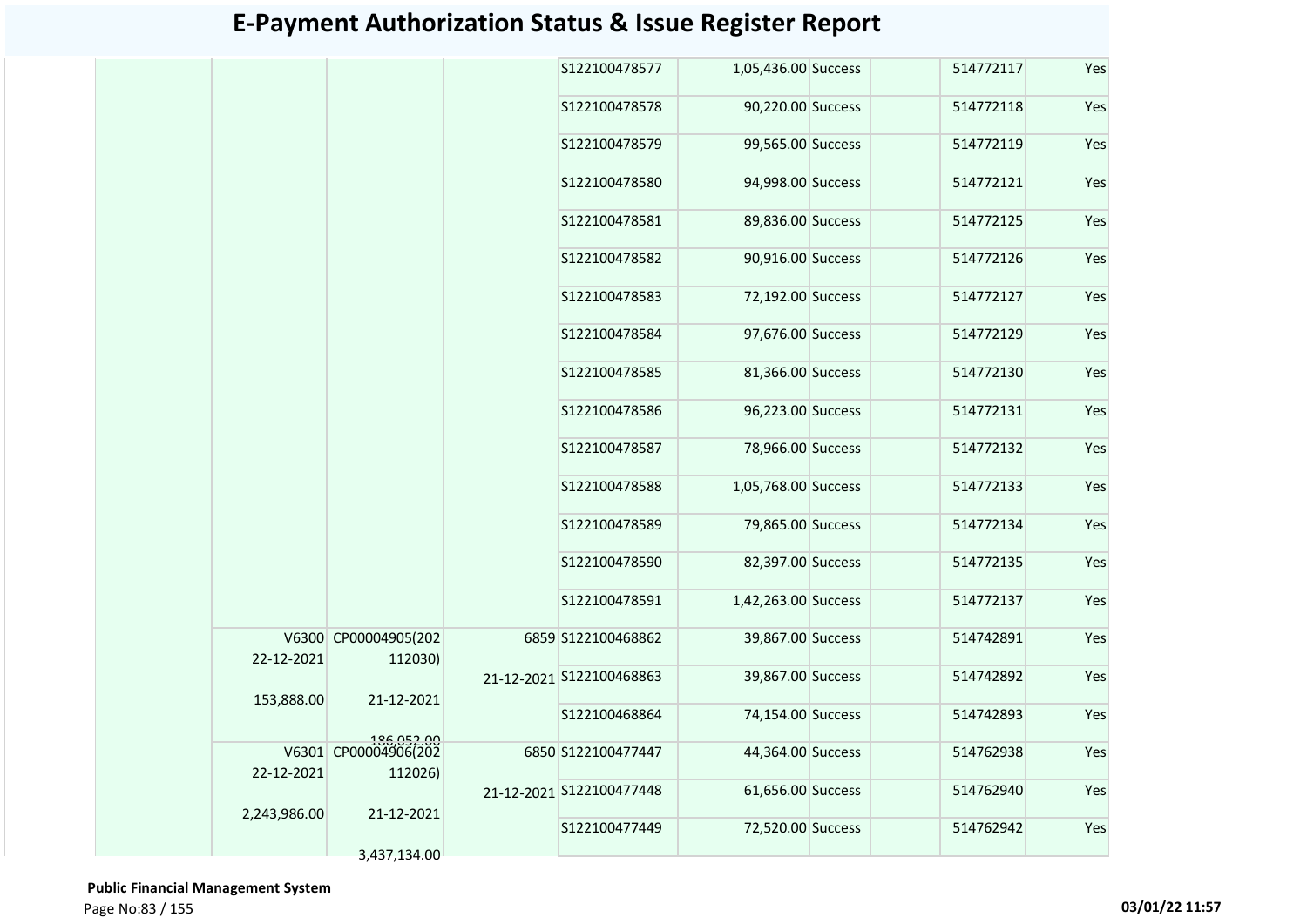| 3,437,134.00 |               |                   |           |     |
|--------------|---------------|-------------------|-----------|-----|
|              | S122100477450 | 53,028.00 Success | 514762943 | Yes |
|              | S122100477451 | 55,834.00 Success | 514762944 | Yes |
|              | S122100477452 | 61,224.00 Success | 514762945 | Yes |
|              | S122100477453 | 57,284.00 Success | 514762946 | Yes |
|              | S122100477454 | 79,578.00 Success | 514762947 | Yes |
|              | S122100477455 | 41,024.00 Success | 514762951 | Yes |
|              | S122100477456 | 48,135.00 Success | 514762953 | Yes |
|              | S122100477457 | 72,412.00 Success | 514762955 | Yes |
|              | S122100477458 | 61,502.00 Success | 514762956 | Yes |
|              | S122100477459 | 47,642.00 Success | 514762957 | Yes |
|              | S122100477460 | 69,312.00 Success | 514762958 | Yes |
|              | S122100477461 | 42,655.00 Success | 514762959 | Yes |
|              | S122100477462 | 70,936.00 Success | 514762960 | Yes |
|              | S122100477463 | 43,538.00 Success | 514762961 | Yes |
|              | S122100477464 | 56,564.00 Success | 514762962 | Yes |
|              | S122100477465 | 58,696.00 Success | 514762963 | Yes |
|              | S122100477466 | 54,364.00 Success | 514762964 | Yes |
|              | S122100477467 | 61,172.00 Success | 514762965 | Yes |
|              | S122100477468 | 51,964.00 Success | 514762966 | Yes |
|              | S122100477469 | 55,184.00 Success | 514762967 | Yes |
|              | S122100477470 | 55,228.00 Success | 514762968 | Yes |
|              |               |                   |           |     |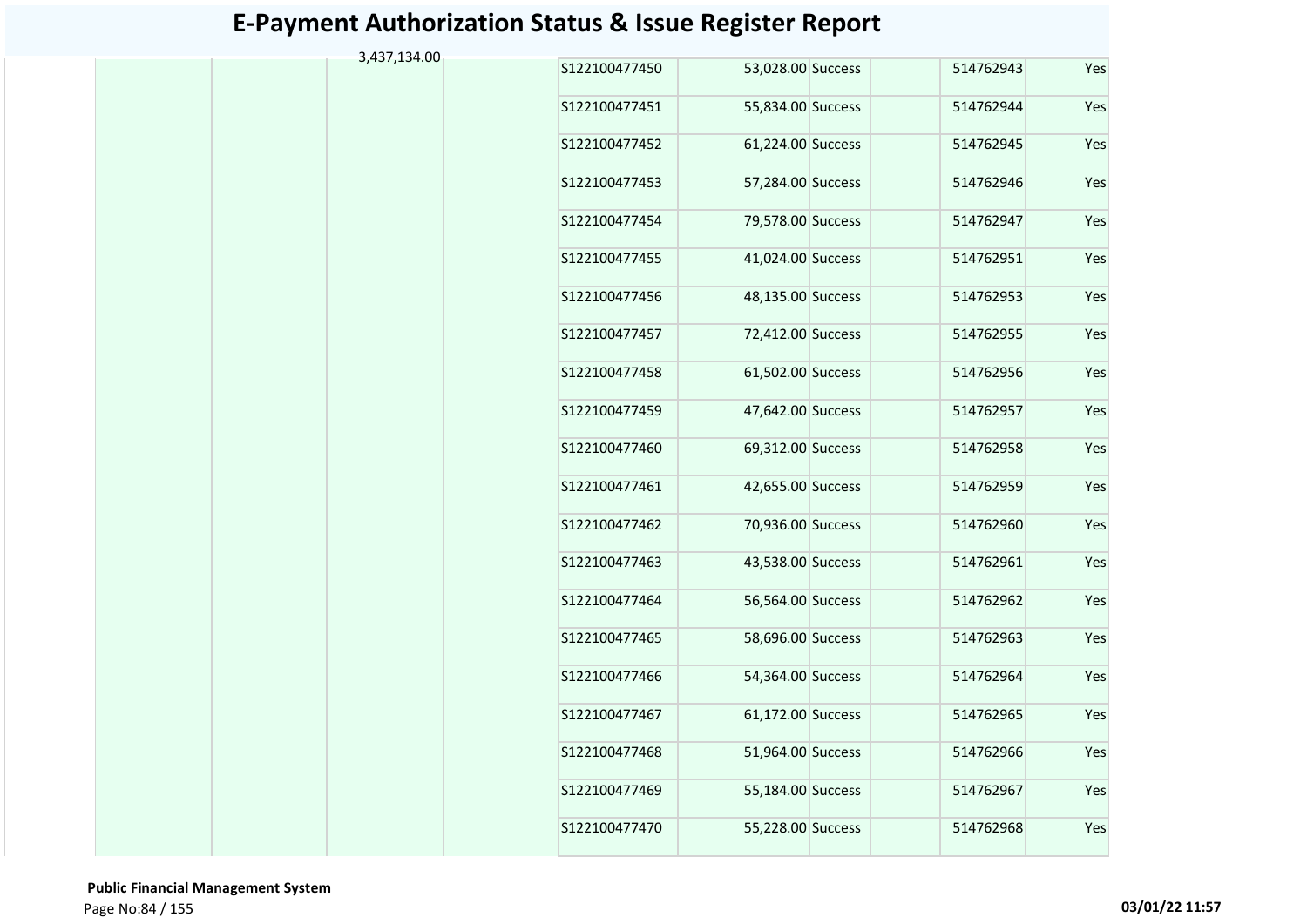|              |                                 | S122100477471            | 79,524.00 Success | 514762969 | Yes |
|--------------|---------------------------------|--------------------------|-------------------|-----------|-----|
|              |                                 | S122100477472            | 45,184.00 Success | 514762970 | Yes |
|              |                                 | S122100477473            | 55,184.00 Success | 514762971 | Yes |
|              |                                 | S122100477474            | 61,054.00 Success | 514762973 | Yes |
|              |                                 | S122100477475            | 53,277.00 Success | 514762974 | Yes |
|              |                                 | S122100477476            | 55,965.00 Success | 514762976 | Yes |
|              |                                 | S122100477477            | 62,812.00 Success | 514762977 | Yes |
|              |                                 | S122100477478            | 69,102.00 Success | 514762978 | Yes |
|              |                                 | S122100477479            | 53,762.00 Success | 514762981 | Yes |
|              |                                 | S122100477480            | 80,354.00 Success | 514762982 | Yes |
|              |                                 | S122100477481            | 43,656.00 Success | 514762983 | Yes |
|              |                                 | S122100477482            | 90,660.00 Success | 514762984 | Yes |
|              |                                 | S122100477483            | 63,404.00 Success | 514762985 | Yes |
|              |                                 | S122100477484            | 54,232.00 Success | 514762986 | Yes |
| 22-12-2021   | V6302 CP00004907(202<br>112028) | 6847 S122100477827       | 68,994.00 Success | 514772027 | Yes |
|              | 21-12-2021                      | 21-12-2021 S122100477828 | 70,847.00 Success | 514772029 | Yes |
| 3,175,096.00 |                                 | S122100477829            | 74,487.00 Success | 514772030 | Yes |
|              | 3,758,908.00                    | S122100477830            | 60,126.00 Success | 514772031 | Yes |
|              |                                 | S122100477831            | 61,816.00 Success | 514772032 | Yes |
|              |                                 | S122100477832            | 64,709.00 Success | 514772033 | Yes |
|              |                                 | S122100477833            | 64,189.00 Success | 514772034 | Yes |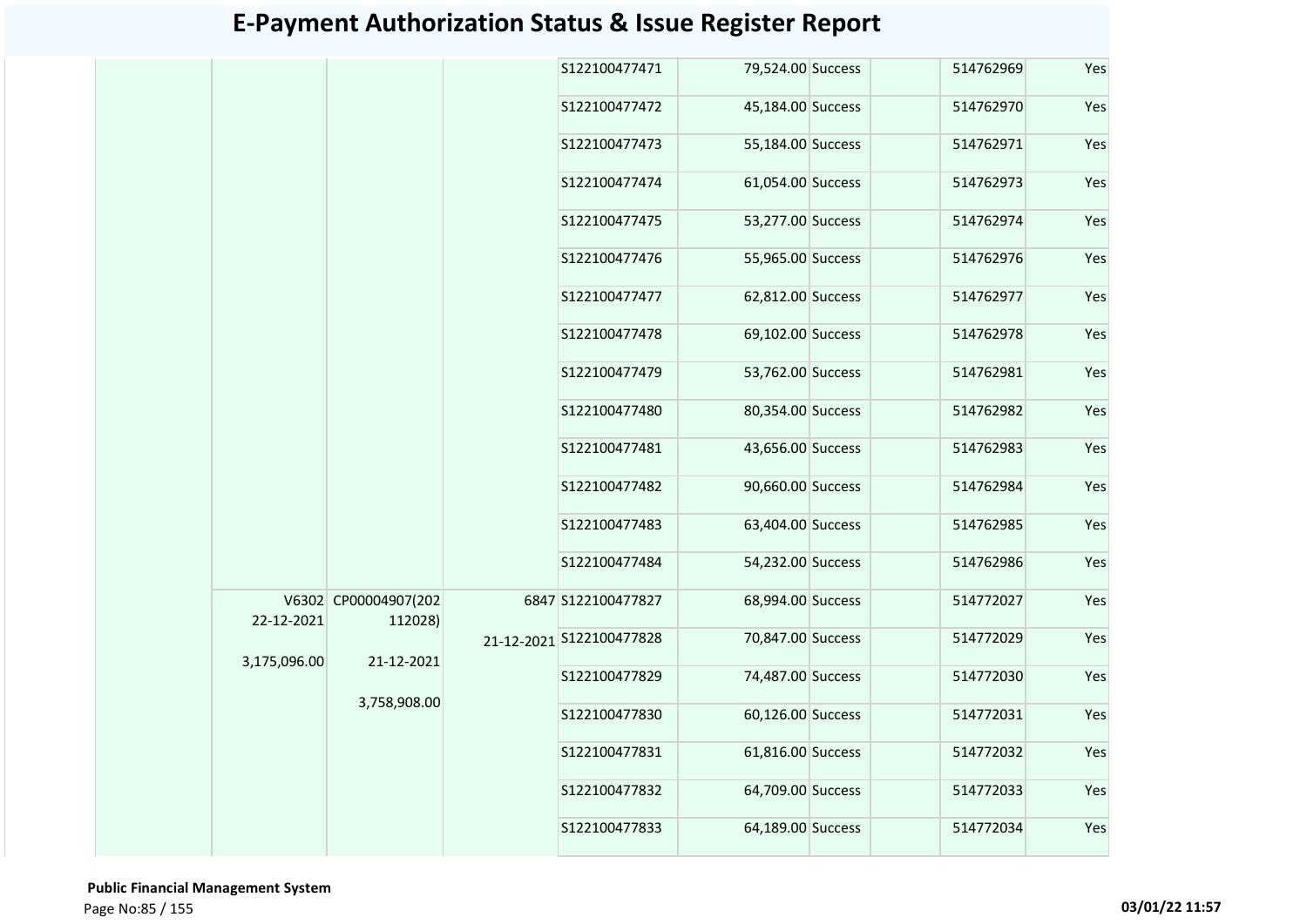| S122100477834 | 59,509.00 Success |  | 514772035 | Yes |
|---------------|-------------------|--|-----------|-----|
| S122100477835 | 59,706.00 Success |  | 514772036 | Yes |
| S122100477836 | 69,106.00 Success |  | 514772037 | Yes |
| S122100477837 | 69,106.00 Success |  | 514772038 | Yes |
| S122100477838 | 69,106.00 Success |  | 514772039 | Yes |
| S122100477839 | 69,106.00 Success |  | 514772040 | Yes |
| S122100477840 | 69,756.00 Success |  | 514772041 | Yes |
| S122100477841 | 69,106.00 Success |  | 514772042 | Yes |
| S122100477842 | 69,106.00 Success |  | 514772043 | Yes |
| S122100477843 | 69,106.00 Success |  | 514772044 | Yes |
| S122100477844 | 69,106.00 Success |  | 514772045 | Yes |
| S122100477845 | 71,272.00 Success |  | 514772048 | Yes |
| S122100477846 | 94,133.00 Success |  | 514772050 | Yes |
| S122100477847 | 83,733.00 Success |  | 514772051 | Yes |
| S122100477848 | 84,773.00 Success |  | 514772052 | Yes |
| S122100477849 | 83,733.00 Success |  | 514772053 | Yes |
| S122100477850 | 81,653.00 Success |  | 514772054 | Yes |
| S122100477851 | 94,133.00 Success |  | 514772055 | Yes |
| S122100477852 | 76,417.00 Success |  | 514772056 | Yes |
| S122100477853 | 78,533.00 Success |  | 514772057 | Yes |
| S122100477854 | 80,613.00 Success |  | 514772058 | Yes |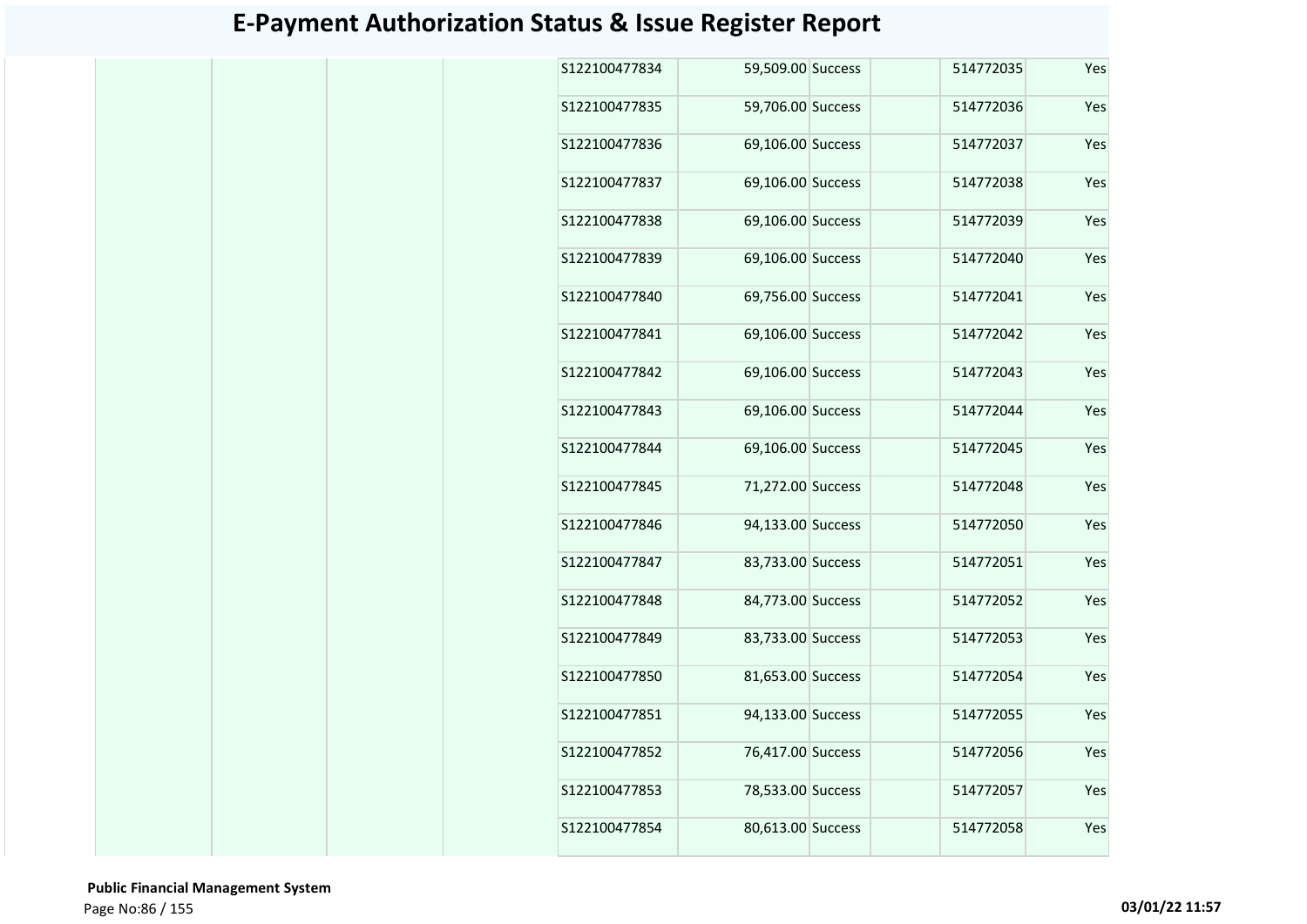|              |                      | S122100477855            | 67,254.00 Success | 514772059 | Yes |
|--------------|----------------------|--------------------------|-------------------|-----------|-----|
|              |                      | S122100477856            | 72,594.00 Success | 514772060 | Yes |
|              |                      | S122100477857            | 69,994.00 Success | 514772061 | Yes |
|              |                      | S122100477858            | 75,194.00 Success | 514772062 | Yes |
|              |                      | S122100477859            | 74,154.00 Success | 514772063 | Yes |
|              |                      | S122100477860            | 72,074.00 Success | 514772064 | Yes |
|              |                      | S122100477861            | 72,074.00 Success | 514772065 | Yes |
|              |                      | S122100477862            | 73,842.00 Success | 514772066 | Yes |
|              |                      | S122100477863            | 71,034.00 Success | 514772067 | Yes |
|              |                      | S122100477864            | 72,204.00 Success | 514772068 | Yes |
|              |                      | S122100477865            | 72,074.00 Success | 514772069 | Yes |
|              |                      | S122100477866            | 71,554.00 Success | 514772070 | Yes |
|              |                      | S122100477867            | 71,034.00 Success | 514772071 | Yes |
|              |                      | S122100477868            | 72,074.00 Success | 514772072 | Yes |
|              |                      | S122100477869            | 62,866.00 Success | 514772074 | Yes |
|              |                      | S122100477870            | 69,096.00 Success | 514772075 | Yes |
|              | V6303 CP00004908(202 | 6844 S122100478647       | 27,718.00 Success | 514772139 | Yes |
| 22-12-2021   | 112020)              | 21-12-2021 S122100478648 | 33,511.00 Success | 514772140 | Yes |
| 1,249,033.00 | 21-12-2021           | S122100478649            | 33,511.00 Success | 514772141 | Yes |
|              | 1,377,785.00         | S122100478650            | 31,773.00 Success | 514772144 | Yes |
|              |                      | S122100478651            | 46,891.00 Success | 514772145 | Yes |
|              |                      |                          |                   |           |     |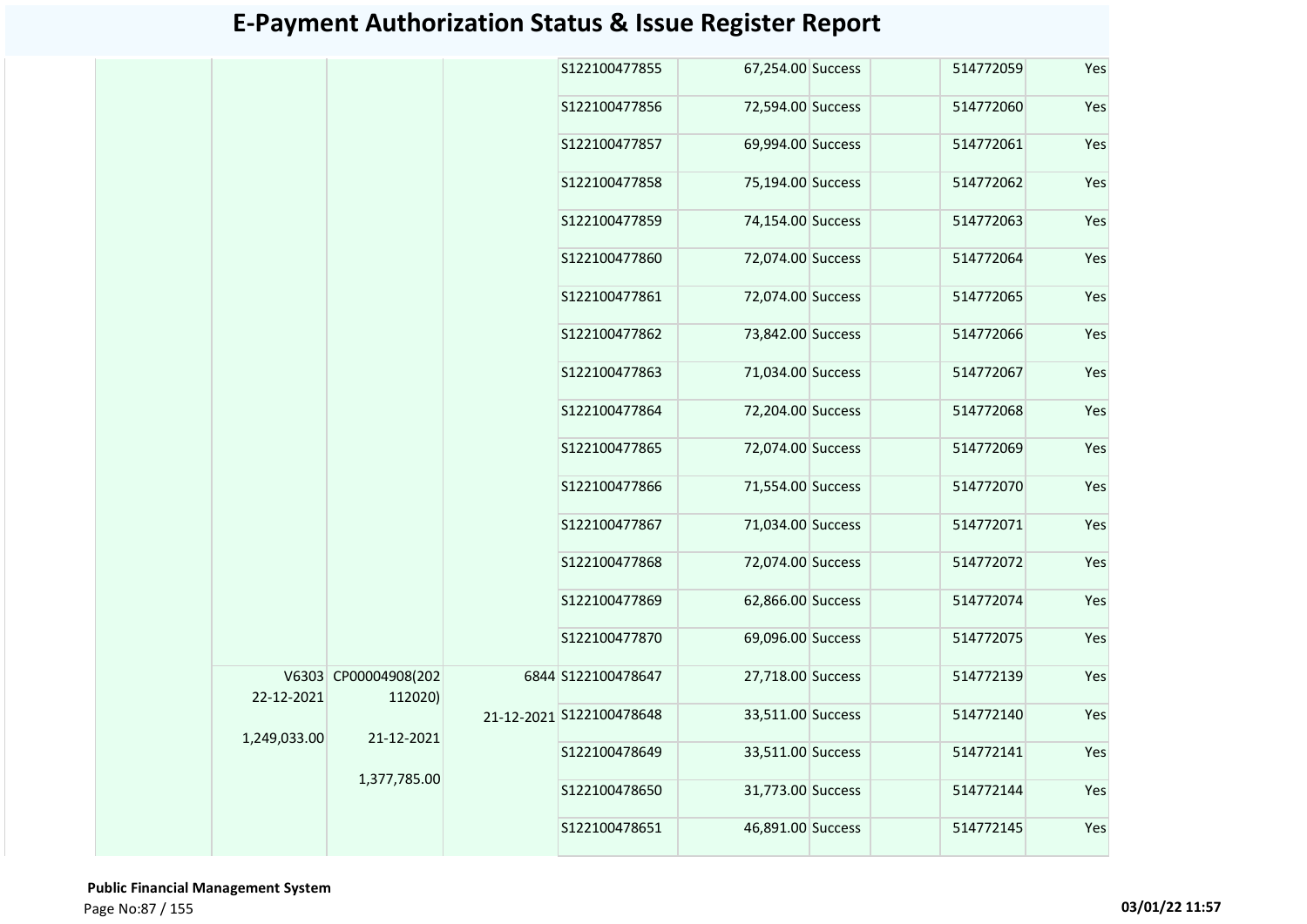| S122100478652 | 45,837.00 Success |  | 514772146 | Yes |
|---------------|-------------------|--|-----------|-----|
| S122100478653 | 44,587.00 Success |  | 514772147 | Yes |
| S122100478654 | 37,739.00 Success |  | 514772150 | Yes |
| S122100478655 | 36,739.00 Success |  | 514772151 | Yes |
| S122100478656 | 33,511.00 Success |  | 514772152 | Yes |
| S122100478657 | 33,511.00 Success |  | 514772153 | Yes |
| S122100478658 | 33,761.00 Success |  | 514772154 | Yes |
| S122100478659 | 35,529.00 Success |  | 514772155 | Yes |
| S122100478660 | 33,761.00 Success |  | 514772156 | Yes |
| S122100478661 | 33,511.00 Success |  | 514772157 | Yes |
| S122100478662 | 32,511.00 Success |  | 514772158 | Yes |
| S122100478663 | 31,511.00 Success |  | 514772159 | Yes |
| S122100478664 | 30,115.00 Success |  | 514772160 | Yes |
| S122100478665 | 33,511.00 Success |  | 514772161 | Yes |
| S122100478666 | 27,544.00 Success |  | 514772162 | Yes |
| S122100478667 | 33,511.00 Success |  | 514772163 | Yes |
| S122100478668 | 27,343.00 Success |  | 514772164 | Yes |
| S122100478669 | 27,364.00 Success |  | 514772165 | Yes |
| S122100478670 | 33,511.00 Success |  | 514772166 | Yes |
| S122100478671 | 27,343.00 Success |  | 514772167 | Yes |
| S122100478672 | 26,657.00 Success |  | 514772168 | Yes |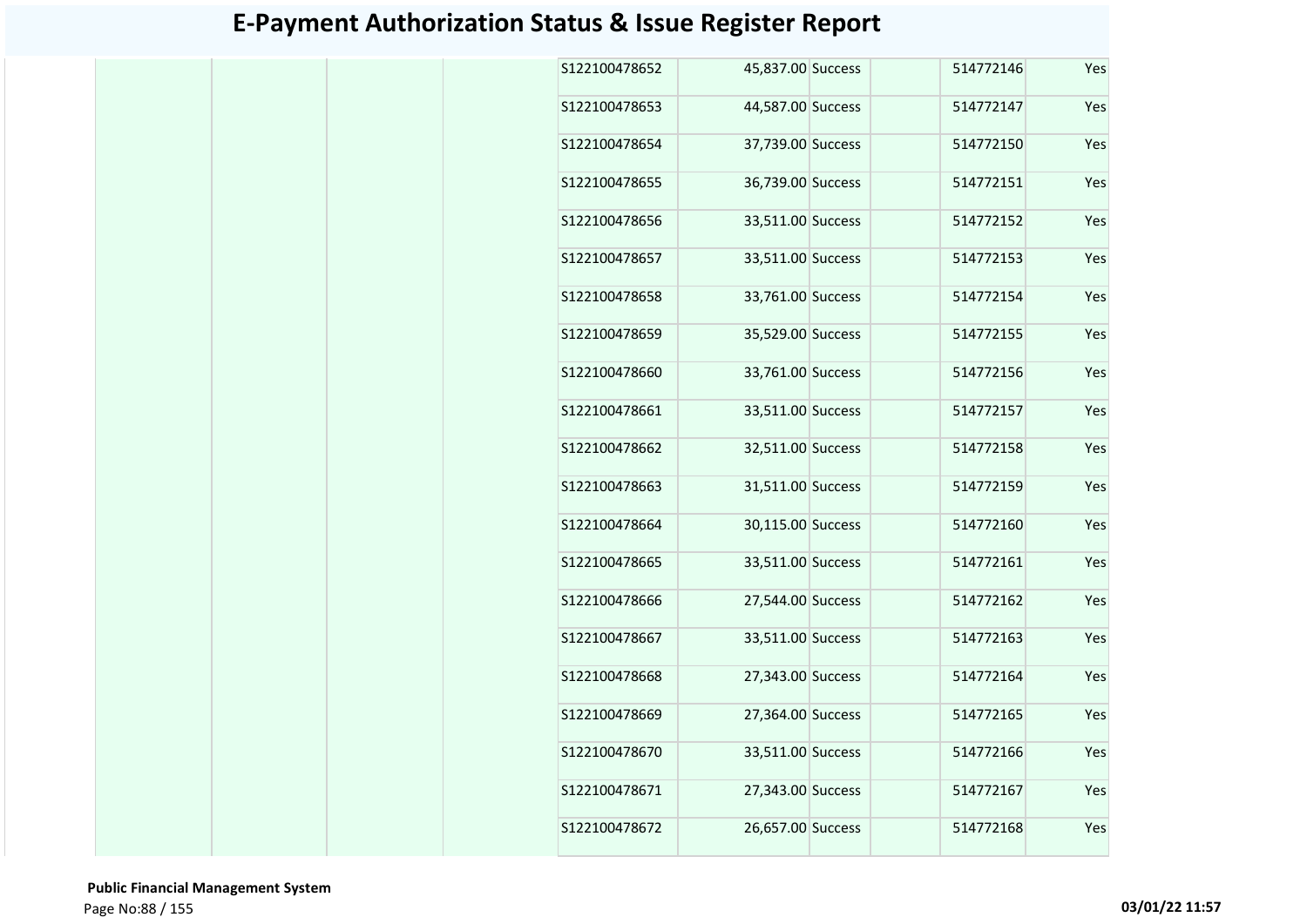|              |                                 | S122100478673            | 33,511.00 Success   | 514772169 | Yes |
|--------------|---------------------------------|--------------------------|---------------------|-----------|-----|
|              |                                 | S122100478674            | 33,511.00 Success   | 514772170 | Yes |
|              |                                 | S122100478675            | 33,761.00 Success   | 514772171 | Yes |
|              |                                 | S122100478676            | 32,671.00 Success   | 514772173 | Yes |
|              |                                 | S122100478677            | 33,511.00 Success   | 514772174 | Yes |
|              |                                 | S122100478678            | 45,587.00 Success   | 514772175 | Yes |
|              |                                 | S122100478679            | 42,307.00 Success   | 514772176 | Yes |
|              |                                 | S122100478680            | 45,587.00 Success   | 514772177 | Yes |
|              |                                 | S122100478681            | 33,511.00 Success   | 514772178 | Yes |
|              |                                 | S122100478682            | 42,265.00 Success   | 514772179 | Yes |
| 22-12-2021   | V6304 CP00004909(202<br>112027) | 6908 S122100468651       | 1,21,832.00 Success | 514742856 | Yes |
|              |                                 | 21-12-2021 S122100468652 | 1,62,255.00 Success | 514742857 | Yes |
| 3,044,684.00 | 21-12-2021                      | S122100468653            | 1,04,102.00 Success | 514742858 | Yes |
|              | 5,366,593.00                    | S122100468654            | 1,73,691.00 Success | 514742859 | Yes |
|              |                                 | S122100468655            | 1,88,143.00 Success | 514742860 | Yes |
|              |                                 | S122100468656            | 39,980.00 Success   | 514742861 | Yes |
|              |                                 | S122100468657            | 1,38,064.00 Success | 514742862 | Yes |
|              |                                 | S122100468658            | 79,415.00 Success   | 514742863 | Yes |
|              |                                 | S122100468659            | 90,380.00 Success   | 514742864 | Yes |
|              |                                 | S122100468660            | 94,814.00 Success   | 514742865 | Yes |
|              |                                 | S122100468661            | 2,10,044.00 Success | 514742866 | Yes |
|              |                                 |                          |                     |           |     |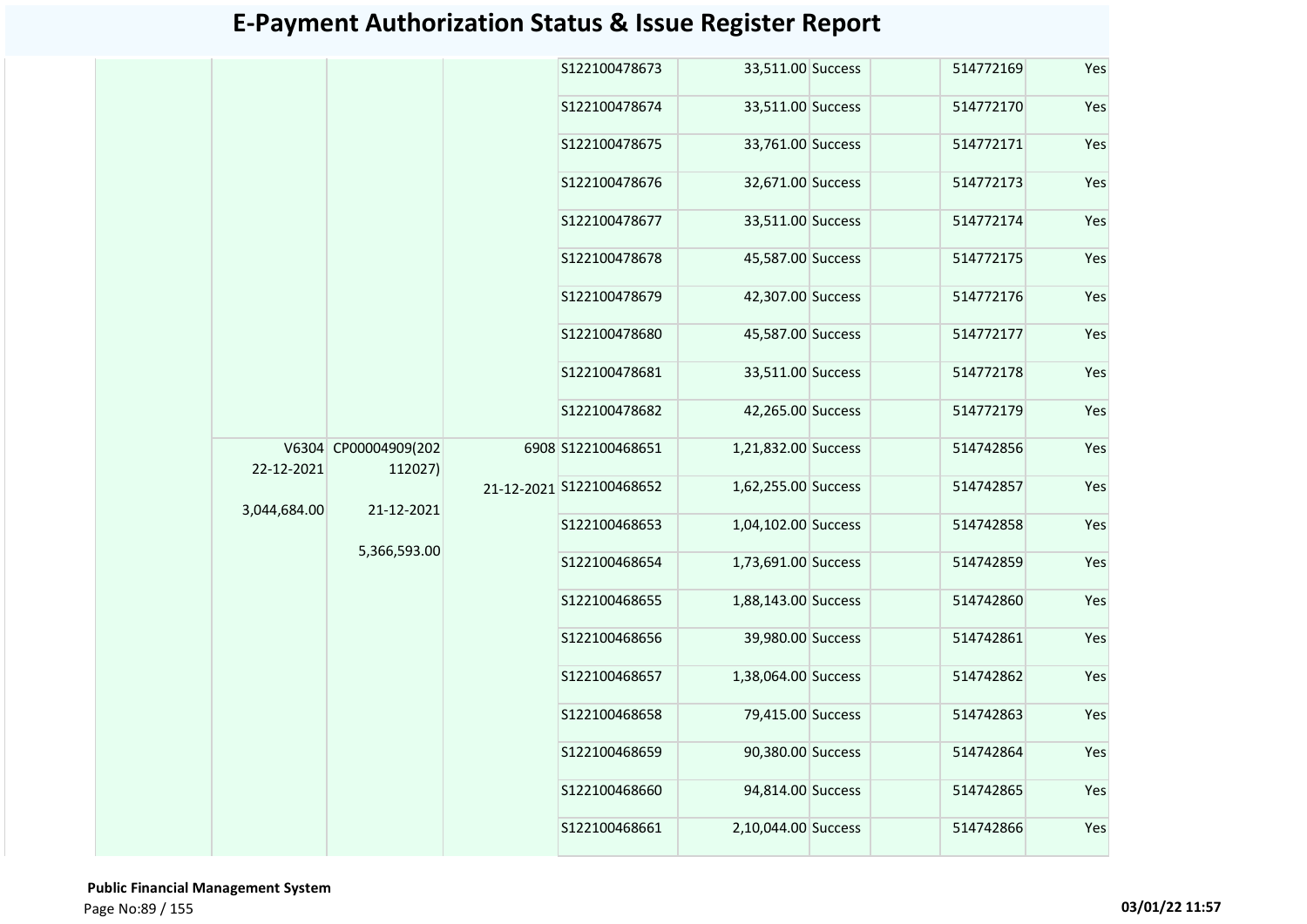|            |                                 | S122100468662            | 1,28,252.00 Success | 514742867 | Yes |
|------------|---------------------------------|--------------------------|---------------------|-----------|-----|
|            |                                 | S122100468663            | 35,090.00 Success   | 514742868 | Yes |
|            |                                 | S122100468664            | 2,13,569.00 Success | 514742869 | Yes |
|            |                                 | S122100468665            | 1,77,387.00 Success | 514742870 | Yes |
|            |                                 | S122100468666            | 93,930.00 Success   | 514742871 | Yes |
|            |                                 | S122100468667            | 1,76,820.00 Success | 514742872 | Yes |
|            |                                 | S122100468668            | 1,14,725.00 Success | 514742874 | Yes |
|            |                                 | S122100468669            | 1,92,762.00 Success | 514742878 | Yes |
|            |                                 | S122100468670            | 1,58,103.00 Success | 514742879 | Yes |
|            |                                 | S122100468671            | 1,85,656.00 Success | 514742880 | Yes |
|            |                                 | S122100468672            | 1,65,670.00 Success | 514742881 | Yes |
| 22-12-2021 | V6305 CP00004910(202<br>112024) | 6842 S122100478752       | 43,846.00 Success   | 514772240 | Yes |
| 104,589.00 | 21-12-2021                      | 21-12-2021 S122100478753 | 60,743.00 Success   | 514772241 | Yes |
| 22-12-2021 | V6306 CP00004911(202<br>112021) | 6848 S122100477781       | 29,576.00 Success   | 514772006 | Yes |
| 595,069.00 |                                 | 21-12-2021 S122100477782 | 31,937.00 Success   | 514772007 | Yes |
|            | 21-12-2021                      | S122100477783            | 30,394.00 Success   | 514772008 | Yes |
|            | 909,690.00                      | S122100477784            | 42,223.00 Success   | 514772011 | Yes |
|            |                                 | S122100477785            | 37,422.00 Success   | 514772012 | Yes |
|            |                                 | S122100477786            | 42,764.00 Success   | 514772013 | Yes |
|            |                                 | S122100477787            | 40,341.00 Success   | 514772014 | Yes |
|            |                                 | S122100477788            | 43,606.00 Success   | 514772016 | Yes |
|            |                                 |                          |                     |           |     |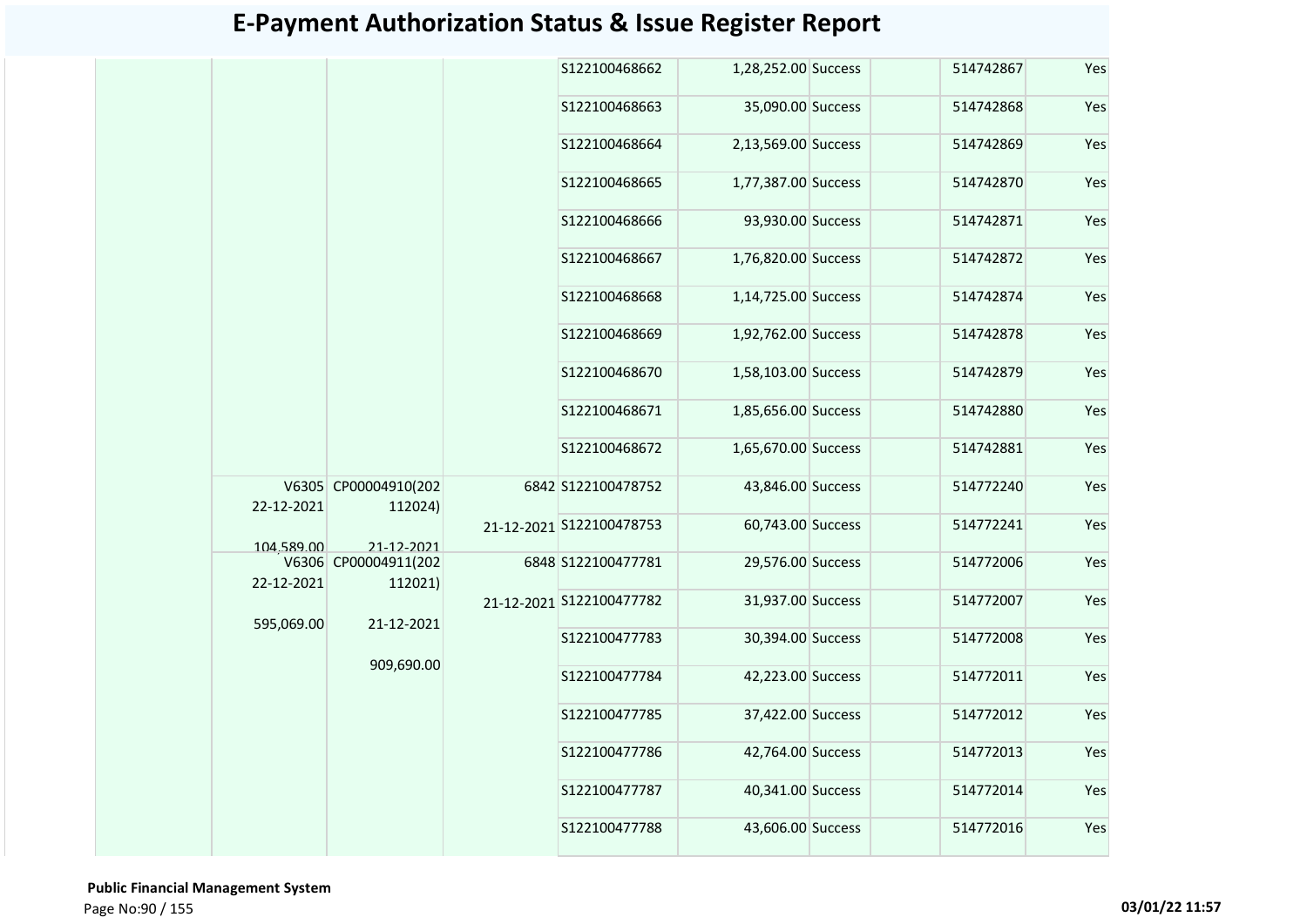|              |                      | S122100477789            | 41,026.00 Success | 514772017 | Yes |
|--------------|----------------------|--------------------------|-------------------|-----------|-----|
|              |                      | S122100477790            | 43,606.00 Success | 514772018 | Yes |
|              |                      | S122100477791            | 38,406.00 Success | 514772019 | Yes |
|              |                      | S122100477792            | 37,026.00 Success | 514772020 | Yes |
|              |                      | S122100477793            | 28,252.00 Success | 514772022 | Yes |
|              |                      | S122100477794            | 30,052.00 Success | 514772023 | Yes |
|              |                      | S122100477795            | 39,754.00 Success | 514772024 | Yes |
|              |                      | S122100477796            | 38,684.00 Success | 514772025 | Yes |
|              | V6307 CP00004912(202 | 6846 S122100477897       | 81,653.00 Success | 514772086 | Yes |
| 22-12-2021   | 112022)              | 21-12-2021 S122100477898 | 83,733.00 Success | 514772087 | Yes |
| 1,940,180.00 | 21-12-2021           | S122100477899            | 79,880.00 Success | 514772088 | Yes |
|              | 2,432,106.00         | S122100477900            | 85,080.00 Success | 514772089 | Yes |
|              |                      | S122100478501            | 89,606.00 Success | 514772090 | Yes |
|              |                      | S122100478502            | 67,878.00 Success | 514772091 | Yes |
|              |                      | S122100478503            | 84,773.00 Success | 514772092 | Yes |
|              |                      | S122100478504            | 82,693.00 Success | 514772093 | Yes |
|              |                      | S122100478505            | 81,653.00 Success | 514772094 | Yes |
|              |                      | S122100478506            | 82,693.00 Success | 514772095 | Yes |
|              |                      | S122100478507            | 82,693.00 Success | 514772096 | Yes |
|              |                      | S122100478508            | 62,179.00 Success | 514772097 | Yes |
|              |                      | S122100478509            | 83,733.00 Success | 514772098 | Yes |
|              |                      |                          |                   |           |     |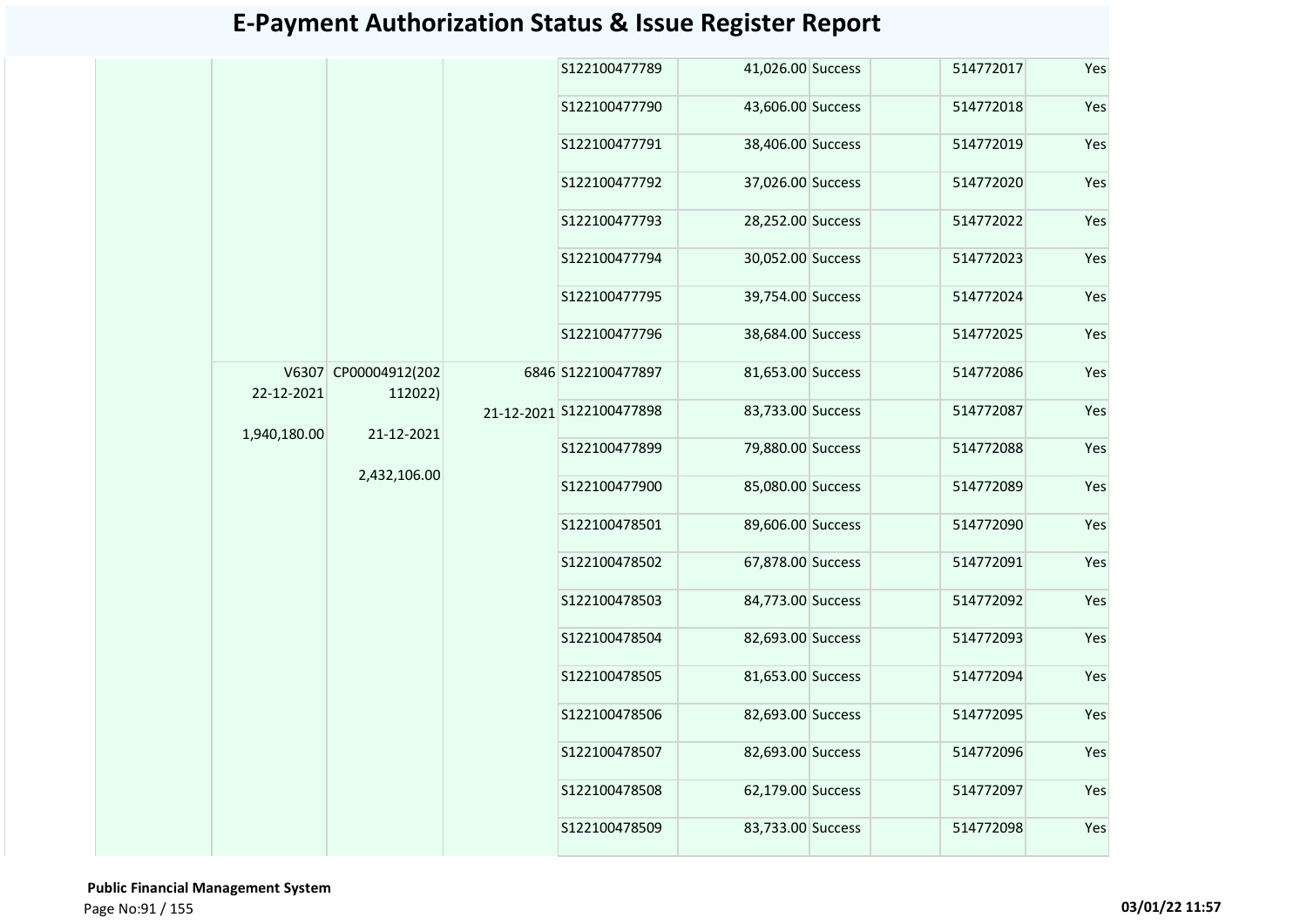|              |                                 | S122100478510            | 78,573.00 Success   | 514772100 | Yes |
|--------------|---------------------------------|--------------------------|---------------------|-----------|-----|
|              |                                 | S122100478511            | 82,733.00 Success   | 514772102 | Yes |
|              |                                 | S122100478512            | 84,383.00 Success   | 514772103 | Yes |
|              |                                 | S122100478513            | 76,409.00 Success   | 514772077 | Yes |
|              |                                 | S122100478514            | 81,653.00 Success   | 514772078 | Yes |
|              |                                 | S122100478515            | 82,381.00 Success   | 514772079 | Yes |
|              |                                 | S122100478516            | 85,410.00 Success   | 514772080 | Yes |
|              |                                 | S122100478517            | 85,080.00 Success   | 514772081 | Yes |
|              |                                 | S122100478518            | 82,693.00 Success   | 514772082 | Yes |
|              |                                 | S122100478519            | 80,653.00 Success   | 514772083 | Yes |
|              |                                 | S122100478520            | 71,965.00 Success   | 514772084 | Yes |
| 22-12-2021   | V6308 CP00004913(202<br>112023) | 6836 S122100475053       | 1,29,743.00 Success | 514762162 | Yes |
|              |                                 | 21-12-2021 S122100475054 | 90,589.00 Success   | 514762163 | Yes |
| 410,677.00   | 21-12-2021                      | S122100475055            | 1,16,571.00 Success | 514762164 | Yes |
|              | 863,487.00                      | S122100475056            | 73,774.00 Success   | 514762165 | Yes |
| 22-12-2021   | V6309 CP00004914(202<br>112025) | 6831 S122100475612       | 73,486.00 Success   | 514762387 | Yes |
|              |                                 | 21-12-2021 S122100475613 | 1,23,780.00 Success | 514762388 | Yes |
| 1,722,210.00 | 21-12-2021                      | S122100475614            | 78,226.00 Success   | 514762389 | Yes |
|              | 3,027,623.00                    | S122100475615            | 80,250.00 Success   | 514762390 | Yes |
|              |                                 | S122100475616            | 92,660.00 Success   | 514762391 | Yes |
|              |                                 | S122100475617            | 22,353.00 Success   | 514762392 | Yes |
|              |                                 |                          |                     |           |     |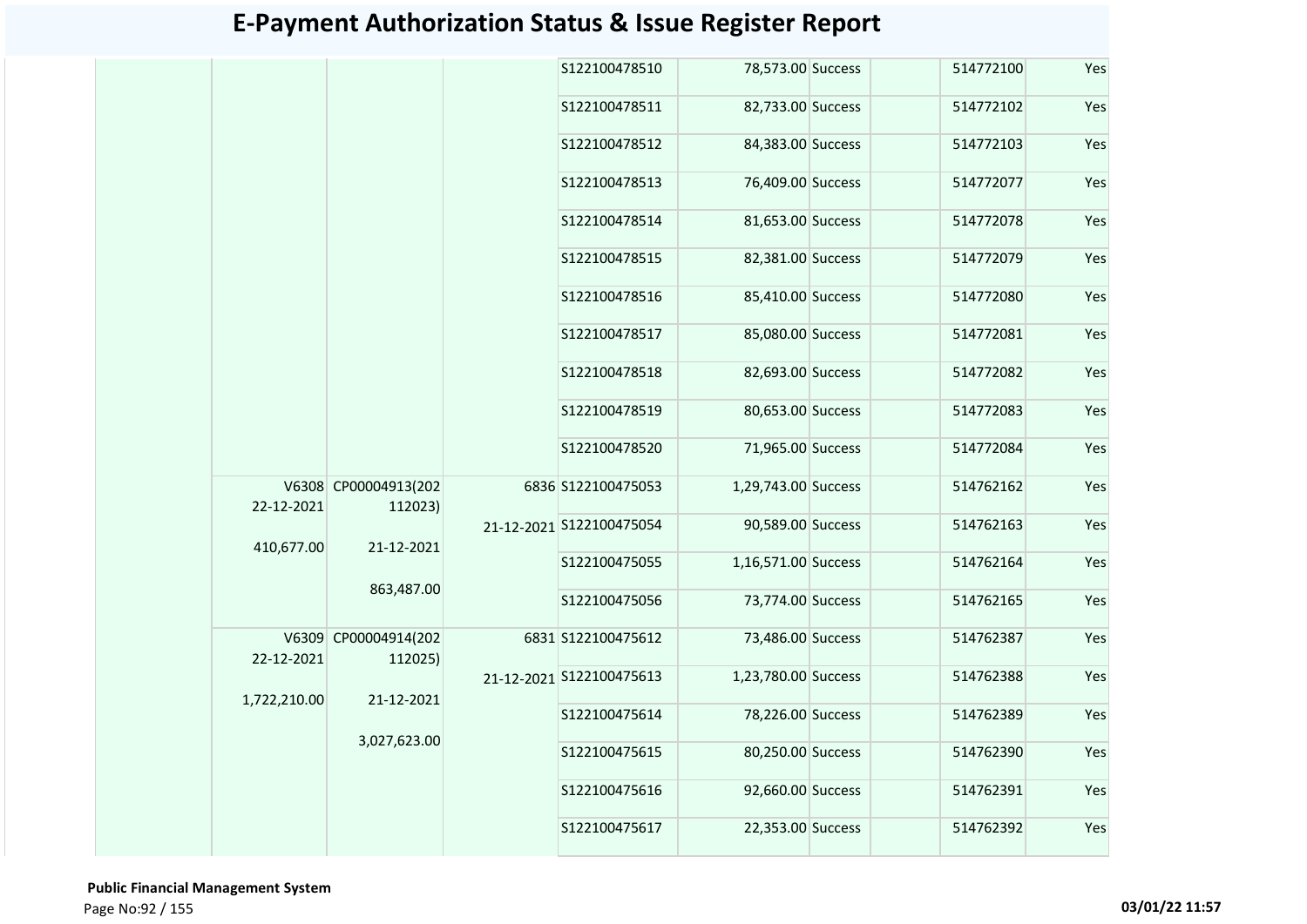|            |                                 | S122100475618            | 70,030.00 Success   | 514762393 | Yes |
|------------|---------------------------------|--------------------------|---------------------|-----------|-----|
|            |                                 | S122100475619            | 1,03,486.00 Success | 514762394 | Yes |
|            |                                 | S122100475620            | 63,066.00 Success   | 514762395 | Yes |
|            |                                 | S122100475621            | 88,506.00 Success   | 514762396 | Yes |
|            |                                 | S122100475622            | 90,988.00 Success   | 514762397 | Yes |
|            |                                 | S122100475623            | 99,219.00 Success   | 514762398 | Yes |
|            |                                 | S122100475624            | 65,594.00 Success   | 514762399 | Yes |
|            |                                 | S122100475625            | 63,083.00 Success   | 514762400 | Yes |
|            |                                 | S122100475626            | 72,683.00 Success   | 514762401 | Yes |
|            |                                 | S122100475627            | 59,938.00 Success   | 514762402 | Yes |
|            |                                 | S122100475628            | 1,07,546.00 Success | 514762403 | Yes |
|            |                                 | S122100475629            | 73,540.00 Success   | 514762404 | Yes |
|            |                                 | S122100475630            | 1,10,293.00 Success | 514762405 | Yes |
|            |                                 | S122100475631            | 1,12,400.00 Success | 514762406 | Yes |
|            |                                 | S122100475632            | 71,083.00 Success   | 514762407 | Yes |
| 22-12-2021 | V6310 CP00004915(202<br>112010) | 6856 S122100469975       | 30,365.00 Success   | 514742960 | Yes |
|            |                                 | 21-12-2021 S122100469976 | 30,115.00 Success   | 514742961 | Yes |
| 923,243.00 | 21-12-2021                      | S122100469977            | 30,115.00 Success   | 514742963 | Yes |
|            | 1,015,082.00                    | S122100469978            | 30,115.00 Success   | 514742964 | Yes |
|            |                                 | S122100469979            | 24,511.00 Success   | 514742966 | Yes |
|            |                                 | S122100469980            | 30,115.00 Success   | 514742967 | Yes |
|            |                                 |                          |                     |           |     |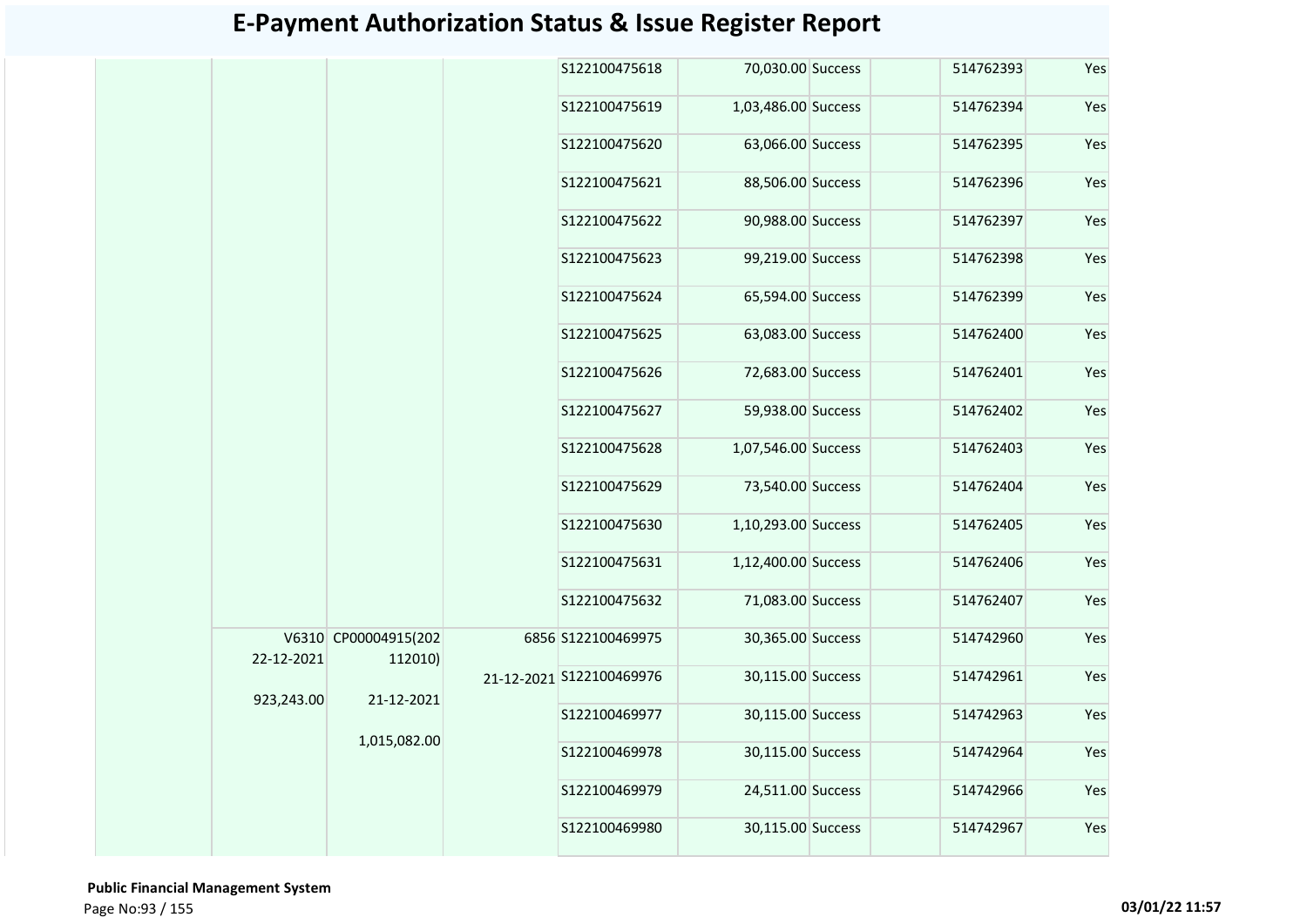| S122100469981 | 29,115.00 Success |  | 514742968 | Yes |
|---------------|-------------------|--|-----------|-----|
| S122100469982 | 30,115.00 Success |  | 514742969 | Yes |
| S122100469983 | 30,115.00 Success |  | 514742970 | Yes |
| S122100469984 | 29,115.00 Success |  | 514742971 | Yes |
| S122100469985 | 29,115.00 Success |  | 514742973 | Yes |
| S122100469986 | 30,115.00 Success |  | 514742974 | Yes |
| S122100469987 | 23,496.00 Success |  | 514742976 | Yes |
| S122100469988 | 30,115.00 Success |  | 514742977 | Yes |
| S122100469989 | 24,417.00 Success |  | 514742978 | Yes |
| S122100469990 | 30,115.00 Success |  | 514742979 | Yes |
| S122100469991 | 30,115.00 Success |  | 514742980 | Yes |
| S122100469992 | 30,115.00 Success |  | 514742943 | Yes |
| S122100469993 | 30,115.00 Success |  | 514742944 | Yes |
| S122100469994 | 30,115.00 Success |  | 514742946 | Yes |
| S122100469995 | 24,539.00 Success |  | 514742947 | Yes |
| S122100469996 | 33,195.00 Success |  | 514742948 | Yes |
| S122100469997 | 30,115.00 Success |  | 514742949 | Yes |
| S122100469998 | 30,115.00 Success |  | 514742950 | Yes |
| S122100469999 | 30,115.00 Success |  | 514742951 | Yes |
| S122100470000 | 29,407.00 Success |  | 514742952 | Yes |
| S122100470001 | 30,115.00 Success |  | 514742953 | Yes |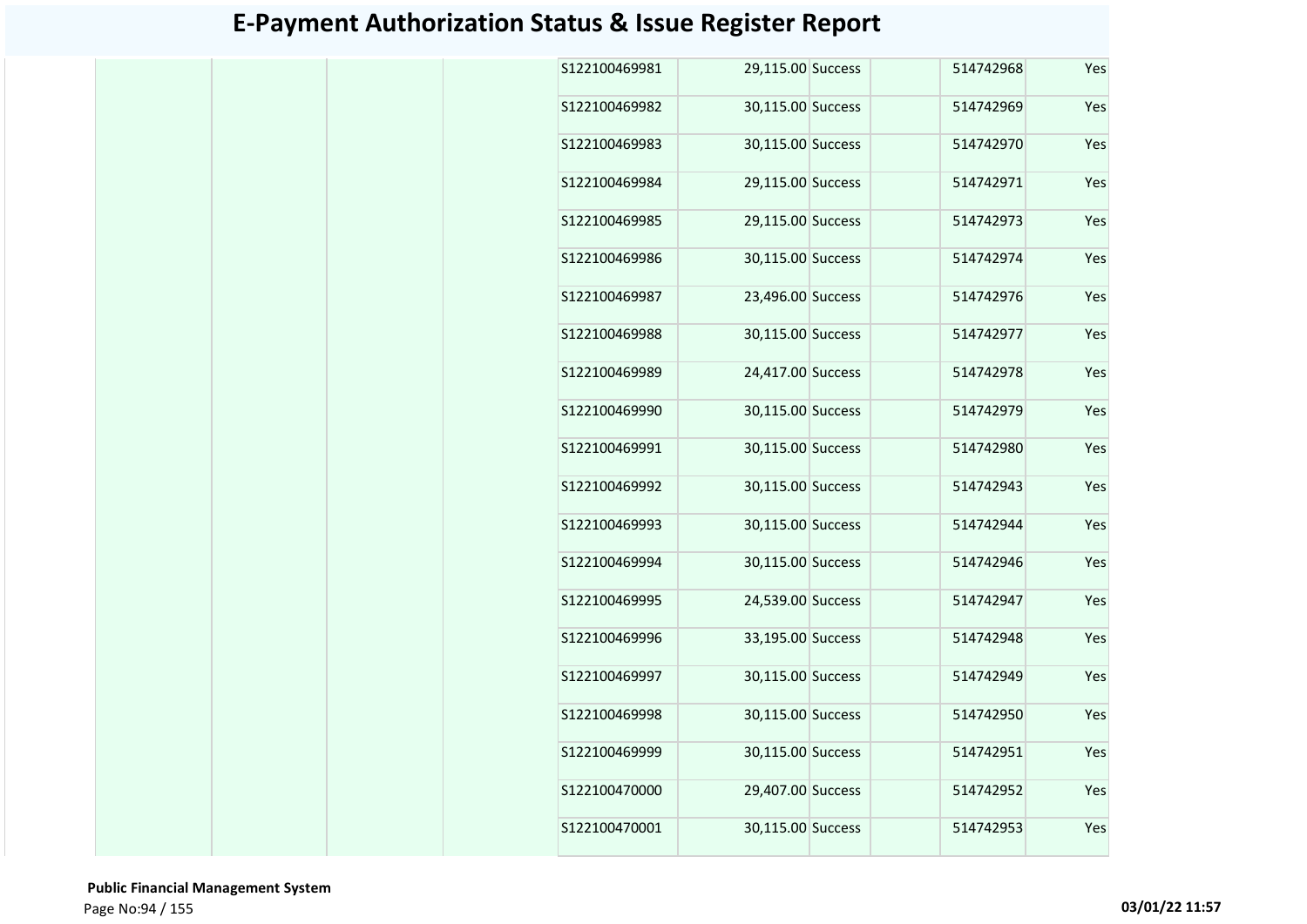|                                                        | S122100470002                                                                                                                |                                                                                                  | 514742954                                                                                                                                                                                                                                                                                                                                                                                                                                                 | Yes |
|--------------------------------------------------------|------------------------------------------------------------------------------------------------------------------------------|--------------------------------------------------------------------------------------------------|-----------------------------------------------------------------------------------------------------------------------------------------------------------------------------------------------------------------------------------------------------------------------------------------------------------------------------------------------------------------------------------------------------------------------------------------------------------|-----|
|                                                        | S122100470003                                                                                                                |                                                                                                  | 514742955                                                                                                                                                                                                                                                                                                                                                                                                                                                 | Yes |
|                                                        | S122100470004                                                                                                                |                                                                                                  | 514742957                                                                                                                                                                                                                                                                                                                                                                                                                                                 | Yes |
|                                                        | S122100470005                                                                                                                |                                                                                                  | 514742958                                                                                                                                                                                                                                                                                                                                                                                                                                                 | Yes |
|                                                        | S122100470006                                                                                                                |                                                                                                  | 514742959                                                                                                                                                                                                                                                                                                                                                                                                                                                 | Yes |
|                                                        |                                                                                                                              |                                                                                                  | 514762133                                                                                                                                                                                                                                                                                                                                                                                                                                                 | Yes |
|                                                        |                                                                                                                              |                                                                                                  | 514762134                                                                                                                                                                                                                                                                                                                                                                                                                                                 | Yes |
|                                                        | S122100474945                                                                                                                |                                                                                                  | 514762135                                                                                                                                                                                                                                                                                                                                                                                                                                                 | Yes |
|                                                        | S122100474946                                                                                                                |                                                                                                  | 514762136                                                                                                                                                                                                                                                                                                                                                                                                                                                 | Yes |
|                                                        | S122100474947                                                                                                                |                                                                                                  | 514762137                                                                                                                                                                                                                                                                                                                                                                                                                                                 | Yes |
|                                                        | S122100474948                                                                                                                |                                                                                                  | 514762138                                                                                                                                                                                                                                                                                                                                                                                                                                                 | Yes |
|                                                        | S122100474949                                                                                                                |                                                                                                  | 514762139                                                                                                                                                                                                                                                                                                                                                                                                                                                 | Yes |
|                                                        | S122100474950                                                                                                                |                                                                                                  | 514762140                                                                                                                                                                                                                                                                                                                                                                                                                                                 | Yes |
|                                                        | S122100474951                                                                                                                |                                                                                                  | 514762141                                                                                                                                                                                                                                                                                                                                                                                                                                                 | Yes |
|                                                        | S122100474952                                                                                                                |                                                                                                  | 514762142                                                                                                                                                                                                                                                                                                                                                                                                                                                 | Yes |
|                                                        | S122100474953                                                                                                                |                                                                                                  | 514762143                                                                                                                                                                                                                                                                                                                                                                                                                                                 | Yes |
|                                                        |                                                                                                                              |                                                                                                  | 514762201                                                                                                                                                                                                                                                                                                                                                                                                                                                 | Yes |
|                                                        |                                                                                                                              |                                                                                                  | 514762202                                                                                                                                                                                                                                                                                                                                                                                                                                                 | Yes |
|                                                        | S122100475220                                                                                                                |                                                                                                  | 514762203                                                                                                                                                                                                                                                                                                                                                                                                                                                 | Yes |
|                                                        | S122100475221                                                                                                                |                                                                                                  | 514762204                                                                                                                                                                                                                                                                                                                                                                                                                                                 | Yes |
|                                                        | S122100475222                                                                                                                |                                                                                                  | 514762205                                                                                                                                                                                                                                                                                                                                                                                                                                                 | Yes |
| 22-12-2021<br>406,641.00<br>22-12-2021<br>1,540,909.00 | V6311 CP00004916(202<br>112013)<br>21-12-2021<br>646,264.00<br>V6312 CP00004917(202<br>112014)<br>21-12-2021<br>2,552,498.00 | 6838 S122100474943<br>21-12-2021 S122100474944<br>6833 S122100475218<br>21-12-2021 S122100475219 | 29,407.00 Success<br>22,803.00 Success<br>30,115.00 Success<br>28,700.00 Success<br>22,988.00 Success<br>29,538.00 Success<br>51,182.00 Success<br>45,416.00 Success<br>35,915.00 Success<br>34,533.00 Success<br>30,182.00 Success<br>33,191.00 Success<br>29,563.00 Success<br>26,748.00 Success<br>48,182.00 Success<br>42,191.00 Success<br>78,838.00 Success<br>1,00,094.00 Success<br>49,252.00 Success<br>39,466.00 Success<br>1,09,606.00 Success |     |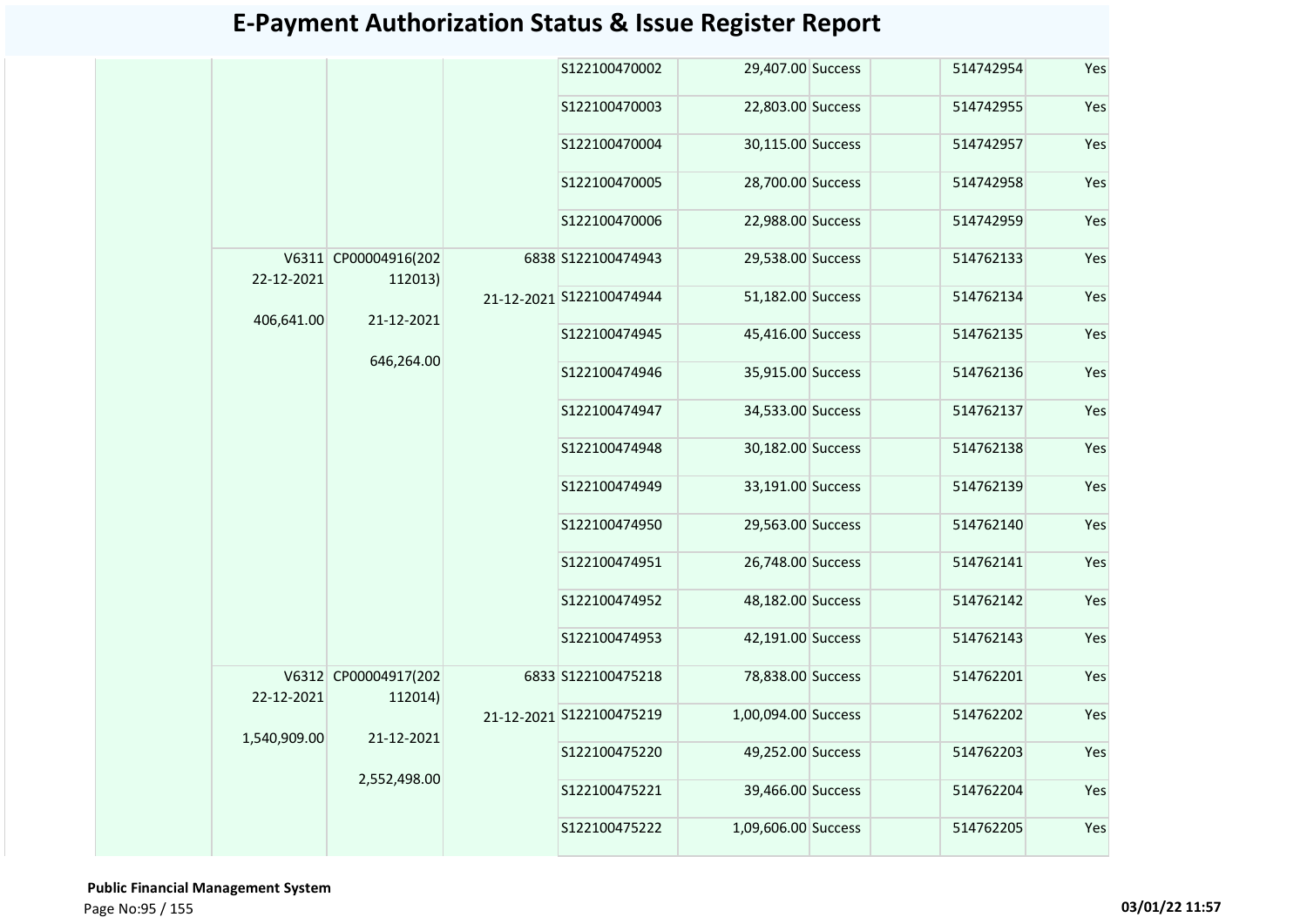|            |                                 | S122100475223            | 49,220.00 Success   | 514762206 | Yes |
|------------|---------------------------------|--------------------------|---------------------|-----------|-----|
|            |                                 | S122100475224            | 60,528.00 Success   | 514762207 | Yes |
|            |                                 | S122100475225            | 55,064.00 Success   | 514762208 | Yes |
|            |                                 | S122100475226            | 72,904.00 Success   | 514762209 | Yes |
|            |                                 | S122100475227            | 54,642.00 Success   | 514762210 | Yes |
|            |                                 | S122100475228            | 79,471.00 Success   | 514762211 | Yes |
|            |                                 | S122100475229            | 69,187.00 Success   | 514762212 | Yes |
|            |                                 | S122100475230            | 32,804.00 Success   | 514762213 | Yes |
|            |                                 | S122100475231            | 35,552.00 Success   | 514762214 | Yes |
|            |                                 | S122100475232            | 86,151.00 Success   | 514762215 | Yes |
|            |                                 | S122100475233            | 93,913.00 Success   | 514762216 | Yes |
|            |                                 | S122100475234            | 66,287.00 Success   | 514762217 | Yes |
|            |                                 | S122100475235            | 77,672.00 Success   | 514762218 | Yes |
|            |                                 | S122100475236            | 98,728.00 Success   | 514762219 | Yes |
|            |                                 | S122100475237            | 70,746.00 Success   | 514762220 | Yes |
|            |                                 | S122100475238            | 61,300.00 Success   | 514762221 | Yes |
|            |                                 | S122100475239            | 99,484.00 Success   | 514762222 | Yes |
| 22-12-2021 | V6313 CP00004918(202<br>112004) | 6849 S122100477627       | 1,65,900.00 Success | 514762988 | Yes |
|            |                                 | 21-12-2021 S122100477628 | 28,790.00 Success   | 514762989 | Yes |
| 691,463.00 | 21-12-2021                      | S122100477629            | 58,716.00 Success   | 514762990 | Yes |
|            | 783,933.00                      | S122100477630            | 31,940.00 Success   | 514762991 | Yes |

 **Public Financial Management System**  Page No:96 / 155 **03/01/22 11:57**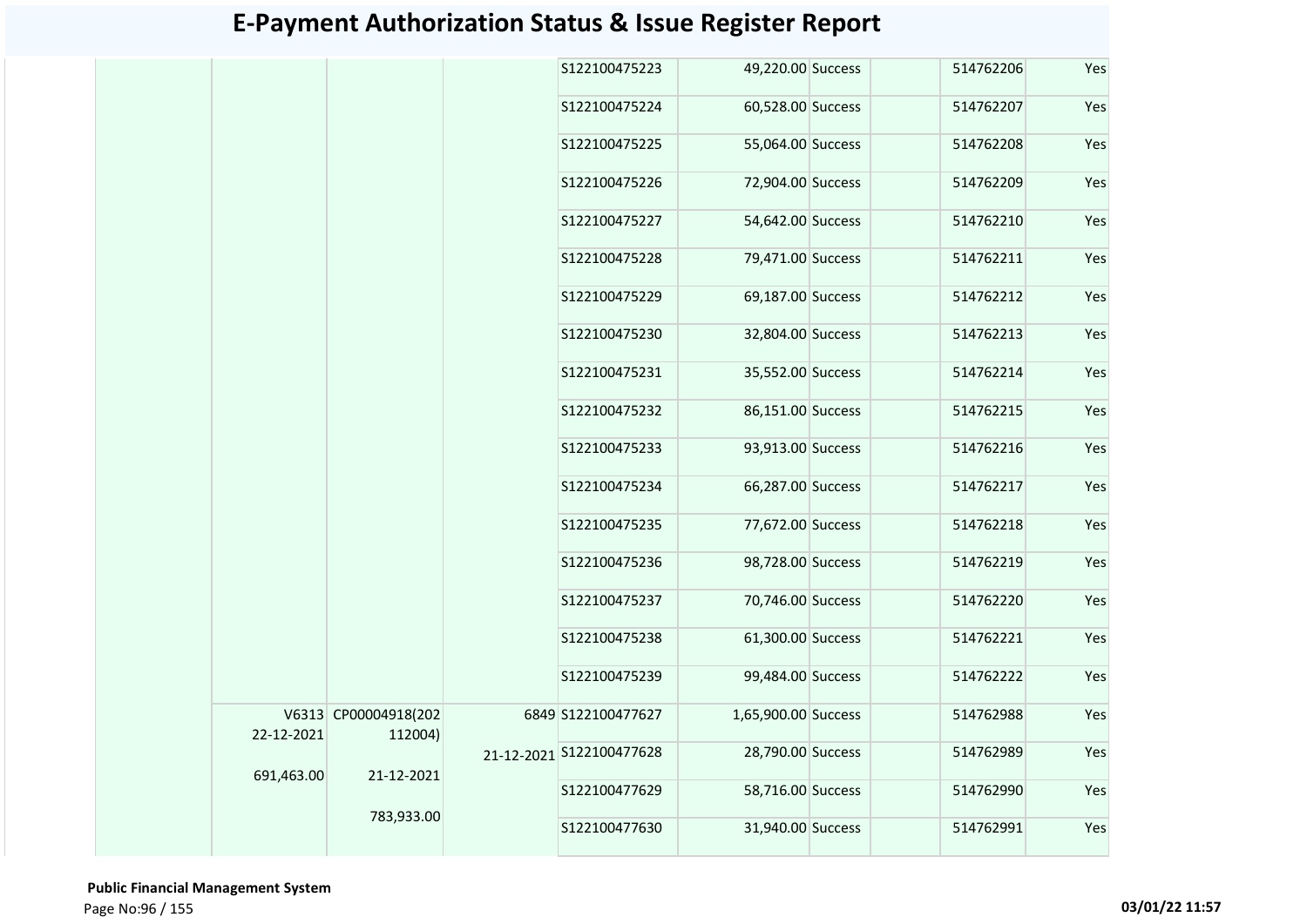|              |                      |         | S122100477631            | 71,896.00 Success   | 514762992 | Yes |
|--------------|----------------------|---------|--------------------------|---------------------|-----------|-----|
|              |                      |         | S122100477632            | 33,909.00 Success   | 514762994 | Yes |
|              |                      |         | S122100477633            | 54,260.00 Success   | 514762995 | Yes |
|              |                      |         | S122100477634            | 30,499.00 Success   | 514762996 | Yes |
|              |                      |         | S122100477635            | 30,749.00 Success   | 514762998 | Yes |
|              |                      |         | S122100477636            | 68,222.00 Success   | 514762999 | Yes |
|              |                      |         | S122100477637            | 32,726.00 Success   | 514763000 | Yes |
|              |                      |         | S122100477638            | 83,856.00 Success   | 514772001 | Yes |
|              | V6314 CP00004919(202 | 112015) | 6832 S122100475358       | 76,206.00 Success   | 514762248 | Yes |
| 22-12-2021   |                      |         | 21-12-2021 S122100475359 | 88,741.00 Success   | 514762249 | Yes |
| 1,612,771.00 | 21-12-2021           |         | S122100475360            | 68,504.00 Success   | 514762250 | Yes |
|              | 2,963,477.00         |         | S122100475361            | 59,504.00 Success   | 514762251 | Yes |
|              |                      |         | S122100475362            | 99,616.00 Success   | 514762252 | Yes |
|              |                      |         | S122100475363            | 1,36,838.00 Success | 514762253 | Yes |
|              |                      |         | S122100475364            | 51,736.00 Success   | 514762254 | Yes |
|              |                      |         | S122100475365            | 37,844.00 Success   | 514762255 | Yes |
|              |                      |         | S122100475366            | 50,577.00 Success   | 514762257 | Yes |
|              |                      |         | S122100475367            | 40,600.00 Success   | 514762258 | Yes |
|              |                      |         | S122100475368            | 78,226.00 Success   | 514762259 | Yes |
|              |                      |         | S122100475369            | 95,544.00 Success   | 514762260 | Yes |
|              |                      |         | S122100475370            | 84,924.00 Success   | 514762261 | Yes |
|              |                      |         |                          |                     |           |     |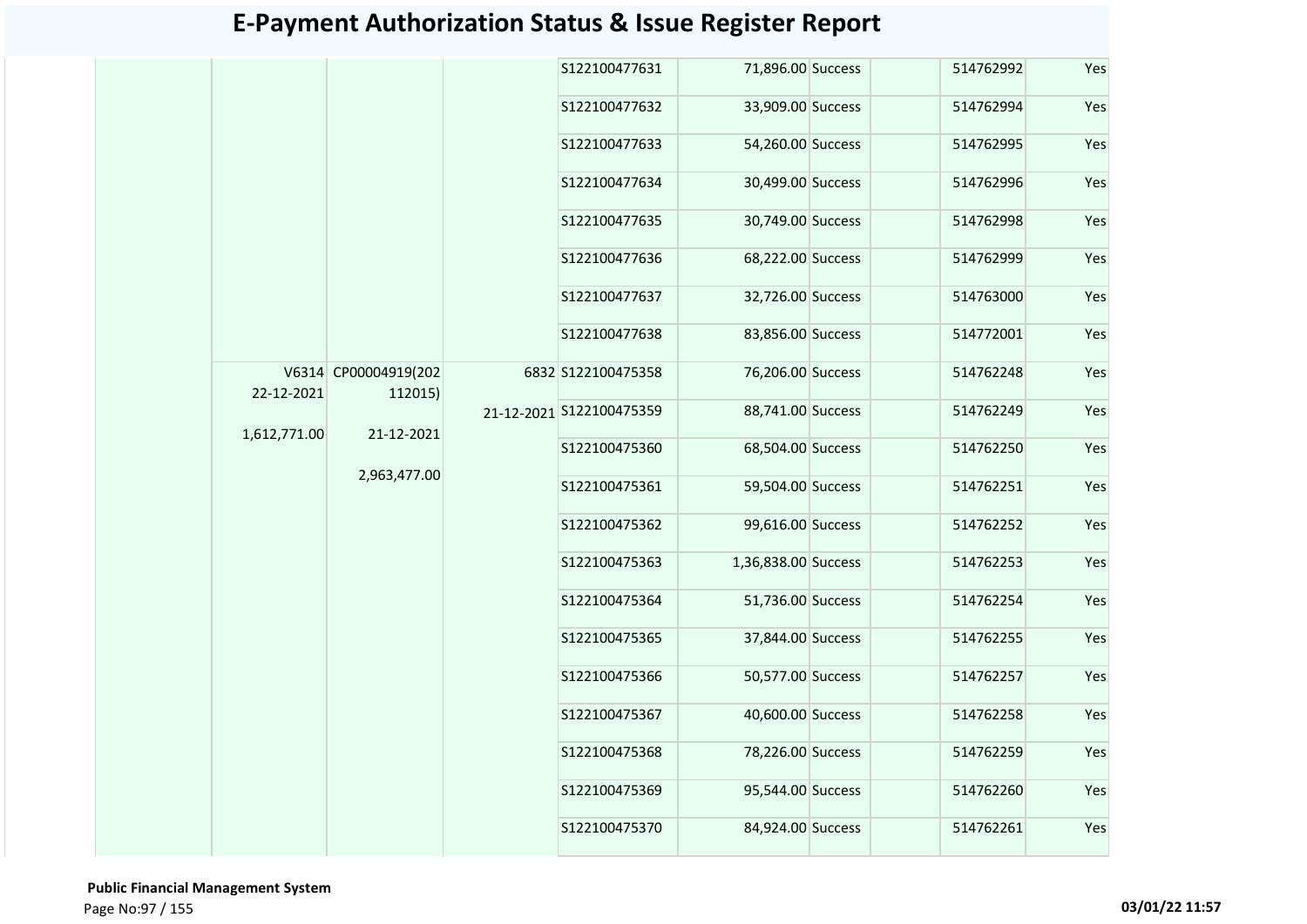|            |                                 |  | S122100475371            | 36,643.00 Success   | 514762263 | Yes |
|------------|---------------------------------|--|--------------------------|---------------------|-----------|-----|
|            |                                 |  | S122100475372            | 80,122.00 Success   | 514762265 | Yes |
|            |                                 |  | S122100475373            | 1,70,923.00 Success | 514762268 | Yes |
|            |                                 |  | S122100475374            | 81,640.00 Success   | 514762270 | Yes |
|            |                                 |  | S122100475375            | 1,10,761.00 Success | 514762271 | Yes |
|            |                                 |  | S122100475376            | 81,536.00 Success   | 514762272 | Yes |
|            |                                 |  | S122100475377            | 82,286.00 Success   | 514762273 | Yes |
| 22-12-2021 | V6315 CP00004920(202<br>112017) |  | 6837 S122100474987       | 98,211.00 Success   | 514762145 | Yes |
| 865,862.00 | 21-12-2021                      |  | 21-12-2021 S122100474988 | 49,562.00 Success   | 514762146 | Yes |
|            |                                 |  | S122100474989            | 46,794.00 Success   | 514762147 | Yes |
|            | 1,472,172.00                    |  | S122100474990            | 84,574.00 Success   | 514762148 | Yes |
|            |                                 |  | S122100474991            | 74,810.00 Success   | 514762149 | Yes |
|            |                                 |  | S122100474992            | 66,670.00 Success   | 514762150 | Yes |
|            |                                 |  | S122100474993            | 60,760.00 Success   | 514762151 | Yes |
|            |                                 |  | S122100474994            | 90,630.00 Success   | 514762152 | Yes |
|            |                                 |  | S122100474995            | 77,056.00 Success   | 514762153 | Yes |
|            |                                 |  | S122100474996            | 47,391.00 Success   | 514762154 | Yes |
|            |                                 |  | S122100474997            | 1,11,710.00 Success | 514762155 | Yes |
|            |                                 |  | S122100474998            | 57,694.00 Success   | 514762157 | Yes |
| 22-12-2021 | V6316 CP00004921(202<br>112019) |  | 6852 S122100476587       | 98,113.00 Success   | 514762600 | Yes |
|            |                                 |  | 21-12-2021 S122100476588 | 1,40,570.00 Success | 514762601 | Yes |
| 916,768.00 | 21-12-2021                      |  |                          |                     |           |     |

 **Public Financial Management System**  Page No:98 / 155 **03/01/22 11:57**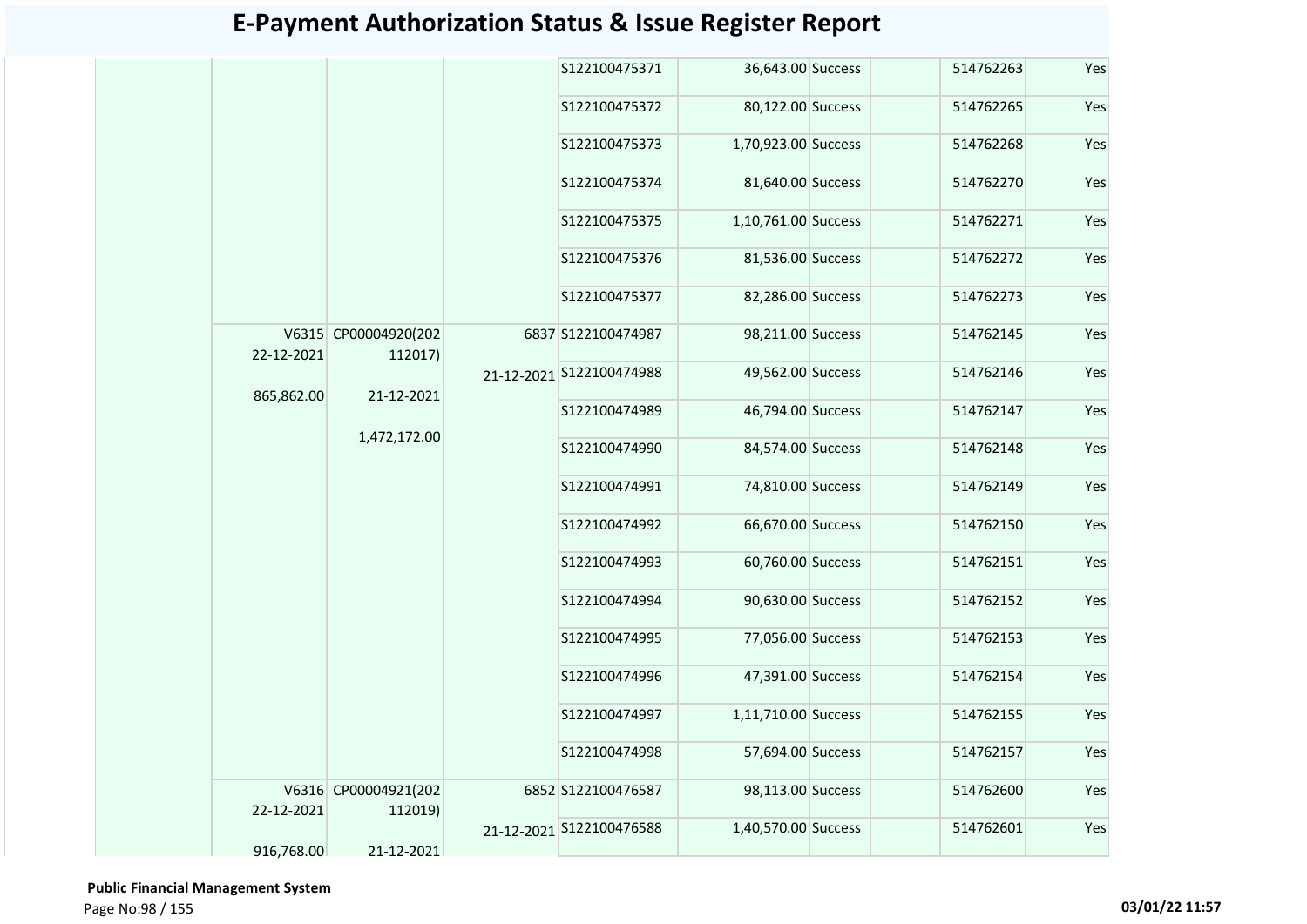|  | 916,768.00 | 21-12-2021                      |               |                          |                     |           |     |
|--|------------|---------------------------------|---------------|--------------------------|---------------------|-----------|-----|
|  |            | 1,299,762.00                    |               | S122100476589            | 99,893.00 Success   | 514762602 | Yes |
|  |            |                                 |               | S122100476590            | 1,07,695.00 Success | 514762603 | Yes |
|  |            |                                 | S122100476591 | 88,124.00 Success        | 514762604           | Yes       |     |
|  |            |                                 |               | S122100476592            | 91,141.00 Success   | 514762605 | Yes |
|  |            |                                 |               | S122100476593            | 85,751.00 Success   | 514762606 | Yes |
|  |            |                                 |               | S122100476594            | 1,18,795.00 Success | 514762607 | Yes |
|  |            |                                 |               | S122100476595            | 86,686.00 Success   | 514762610 | Yes |
|  | 22-12-2021 | V6317 CP00004922(202<br>112003) |               | 6858 S122100469569       | 76,566.00 Success   | 514742898 | Yes |
|  | 704,530.00 | 21-12-2021                      |               | 21-12-2021 S122100469570 | 55,458.00 Success   | 514742899 | Yes |
|  |            |                                 |               | S122100469571            | 48,034.00 Success   | 514742900 | Yes |
|  |            | 961,716.00                      |               | S122100469572            | 1,10,300.00 Success | 514742901 | Yes |
|  |            |                                 |               | S122100469573            | 74,766.00 Success   | 514742902 | Yes |
|  |            |                                 |               | S122100469574            | 85,146.00 Success   | 514742903 | Yes |
|  |            |                                 |               | S122100469575            | 69,140.00 Success   | 514742905 | Yes |
|  |            |                                 |               | S122100469576            | 87,596.00 Success   | 514742906 | Yes |
|  |            |                                 |               | S122100469577            | 50,430.00 Success   | 514742907 | Yes |
|  |            |                                 |               | S122100469578            | 47,094.00 Success   | 514742908 | Yes |
|  | 22-12-2021 | V6318 CP00004923(202<br>112001) |               | 6840 S122100476532       | 37,486.00 Success   | 514762581 | Yes |
|  | 539,563.00 | 21-12-2021                      |               | 21-12-2021 S122100476533 | 55,386.00 Success   | 514762583 | Yes |
|  |            |                                 |               | S122100476534            | 38,776.00 Success   | 514762584 | Yes |
|  |            | 849,186.00                      |               | S122100476535            | 39,016.00 Success   | 514762585 | Yes |

 **Public Financial Management System**  Page No:99 / 155 **03/01/22 11:57**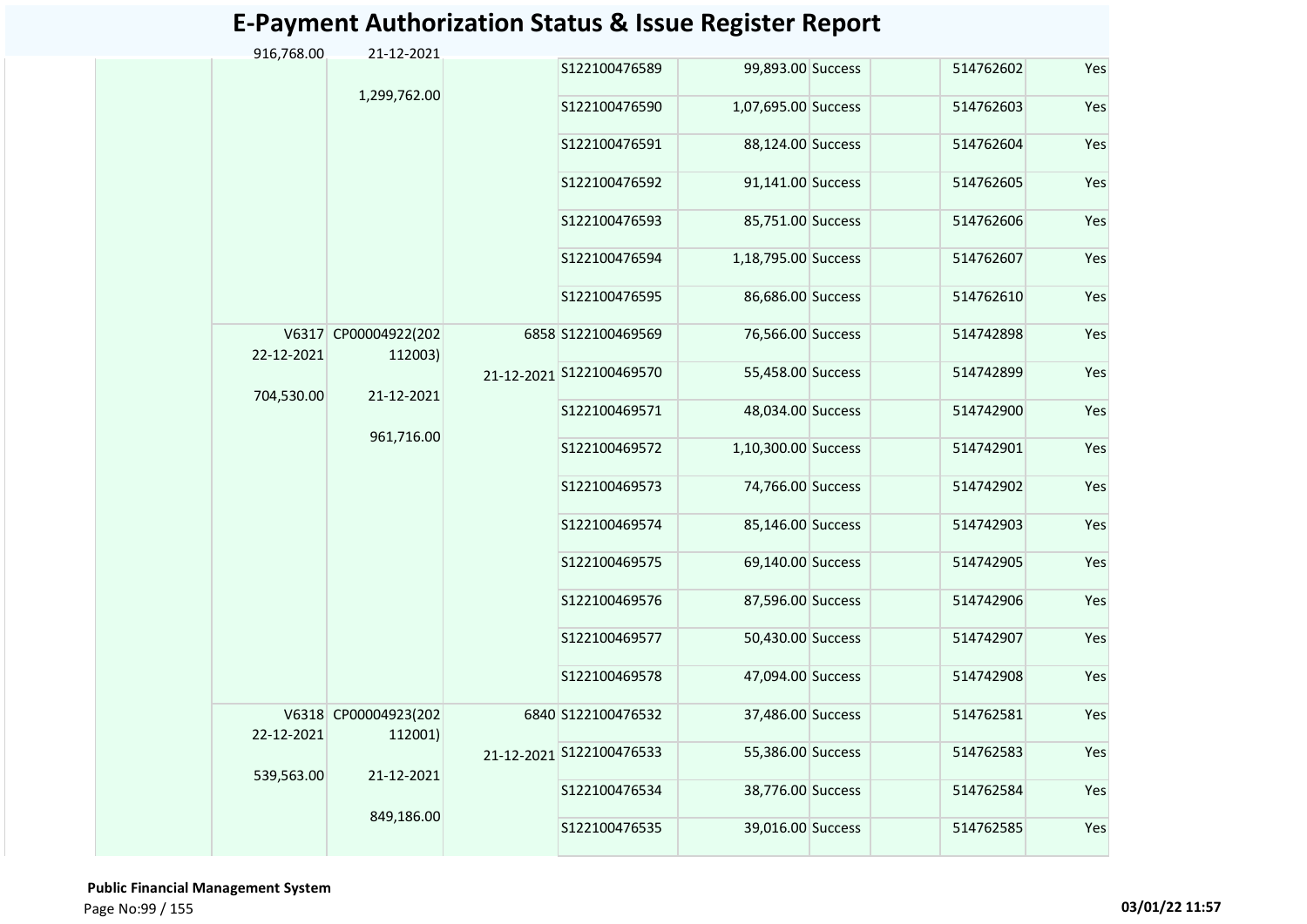|            |                      |            | S122100476536            | 43,832.00 Success | 514762586 | Yes |
|------------|----------------------|------------|--------------------------|-------------------|-----------|-----|
|            |                      |            | S122100476537            | 48,424.00 Success | 514762587 | Yes |
|            |                      |            | S122100476538            | 54,244.00 Success | 514762588 | Yes |
|            |                      |            | S122100476539            | 30,994.00 Success | 514762589 | Yes |
|            |                      |            | S122100476540            | 32,986.00 Success | 514762590 | Yes |
|            |                      |            | S122100476541            | 29,807.00 Success | 514762591 | Yes |
|            |                      |            | S122100476542            | 34,632.00 Success | 514762592 | Yes |
|            |                      |            | S122100476543            | 33,574.00 Success | 514762593 | Yes |
|            |                      |            | S122100476544            | 32,599.00 Success | 514762595 | Yes |
|            |                      |            | S122100476545            | 27,807.00 Success | 514762596 | Yes |
| 22-12-2021 | V6319 CP00004924(202 |            | 6854 S122100470274       | 27,580.00 Success | 514742991 | Yes |
|            | 112006)              | 21-12-2021 | 21-12-2021 S122100470275 | 33,511.00 Success | 514742992 | Yes |
| 162,474.00 |                      |            | S122100470276            | 33,761.00 Success | 514742993 | Yes |
|            | 180,324.00           |            | S122100470277            | 33,511.00 Success | 514742994 | Yes |
|            |                      |            | S122100470278            | 34,111.00 Success | 514742995 | Yes |
| 22-12-2021 | V6320 CP00004925(202 |            | 6835 S122100475117       | 65,436.00 Success | 514762169 | Yes |
|            | 112008)              |            | 21-12-2021 S122100475118 | 87,447.00 Success | 514762170 | Yes |
| 294,205.00 | 21-12-2021           |            | S122100475119            | 77,686.00 Success | 514762171 | Yes |
|            | 417,065.00           |            | S122100475120            | 63,636.00 Success | 514762172 | Yes |
|            | V6321 CP00004926(202 |            | 6834 S122100475166       | 31,530.00 Success | 514762174 | Yes |
| 22-12-2021 | 112009)              |            | 21-12-2021 S122100475167 | 38,316.00 Success | 514762175 | Yes |
| 275,974.00 | 21-12-2021           |            |                          |                   |           |     |

 **Public Financial Management System**  Page No:100 / 155 **03/01/22 11:57**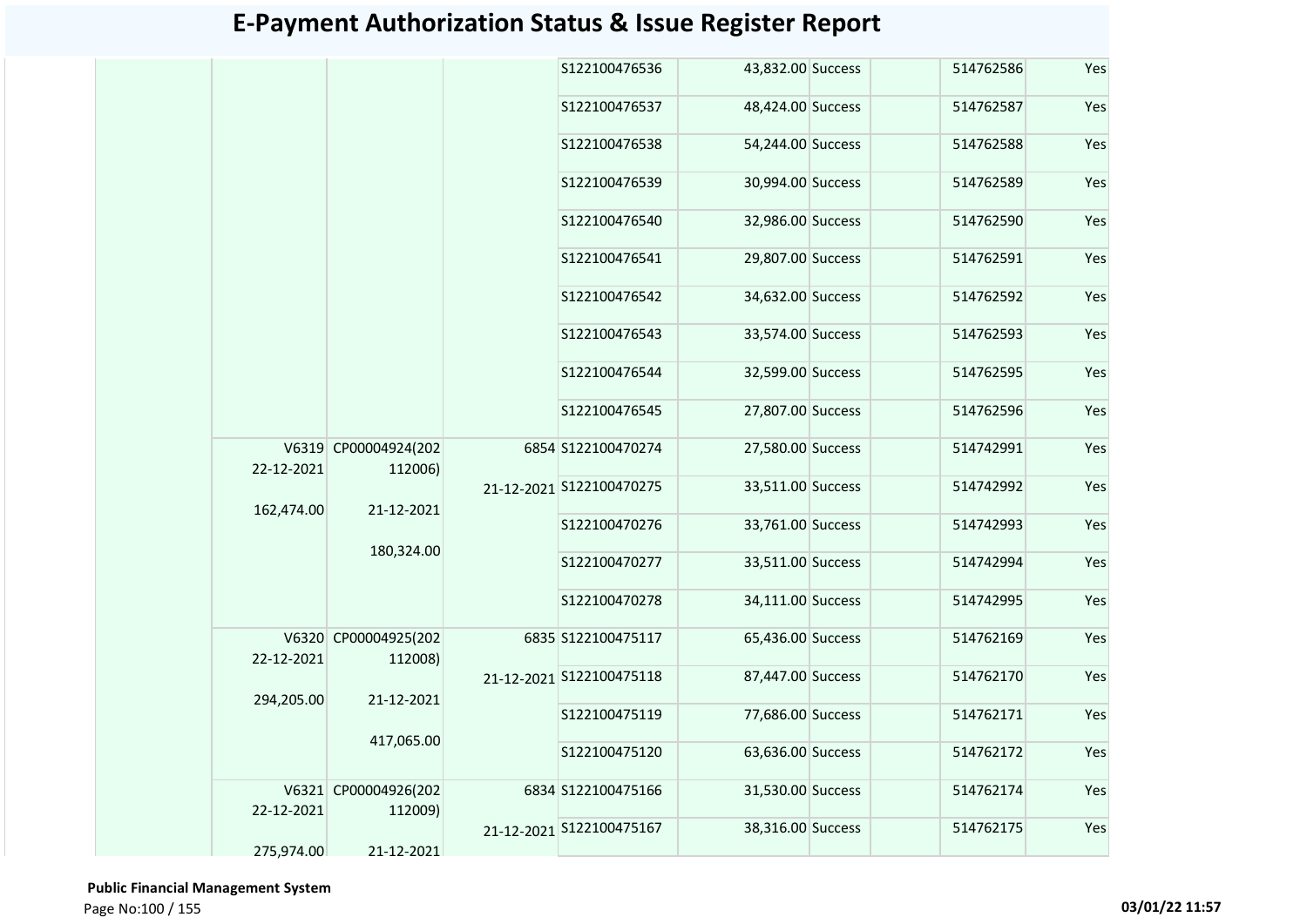|  | 275,974.00 | 21-12-2021                      |               |                          |                   |           |     |
|--|------------|---------------------------------|---------------|--------------------------|-------------------|-----------|-----|
|  |            |                                 |               | S122100475168            | 41,561.00 Success | 514762176 | Yes |
|  |            | 458,398.00                      |               | S122100475169            | 39,605.00 Success | 514762178 | Yes |
|  |            |                                 |               | S122100475170            | 27,966.00 Success | 514762180 | Yes |
|  |            |                                 |               | S122100475171            | 33,818.00 Success | 514762181 | Yes |
|  |            |                                 |               | S122100475172            | 30,882.00 Success | 514762182 | Yes |
|  |            |                                 |               | S122100475173            | 32,296.00 Success | 514762184 | Yes |
|  | 22-12-2021 | V6322 CP00004927(202<br>112011) |               | 6857 S122100469865       | 28,131.00 Success | 514742911 | Yes |
|  | 739,527.00 | 21-12-2021                      |               | 21-12-2021 S122100469866 | 28,131.00 Success | 514742912 | Yes |
|  |            |                                 |               | S122100469867            | 28,381.00 Success | 514742913 | Yes |
|  |            | 806,740.00                      |               | S122100469868            | 28,131.00 Success | 514742915 | Yes |
|  |            |                                 | S122100469869 | 28,131.00 Success        | 514742916         | Yes       |     |
|  |            |                                 |               | S122100469870            | 28,131.00 Success | 514742917 | Yes |
|  |            |                                 |               | S122100469871            | 28,131.00 Success | 514742919 | Yes |
|  |            |                                 |               | S122100469872            | 28,131.00 Success | 514742920 | Yes |
|  |            |                                 |               | S122100469873            | 28,131.00 Success | 514742922 | Yes |
|  |            |                                 |               | S122100469874            | 29,257.00 Success | 514742924 | Yes |
|  |            |                                 |               | S122100469875            | 29,294.00 Success | 514742925 | Yes |
|  |            |                                 |               | S122100469876            | 29,899.00 Success | 514742927 | Yes |
|  |            |                                 |               | S122100469877            | 28,131.00 Success | 514742928 | Yes |
|  |            |                                 |               | S122100469878            | 28,131.00 Success | 514742929 | Yes |
|  |            |                                 |               | S122100469879            | 28,131.00 Success | 514742930 | Yes |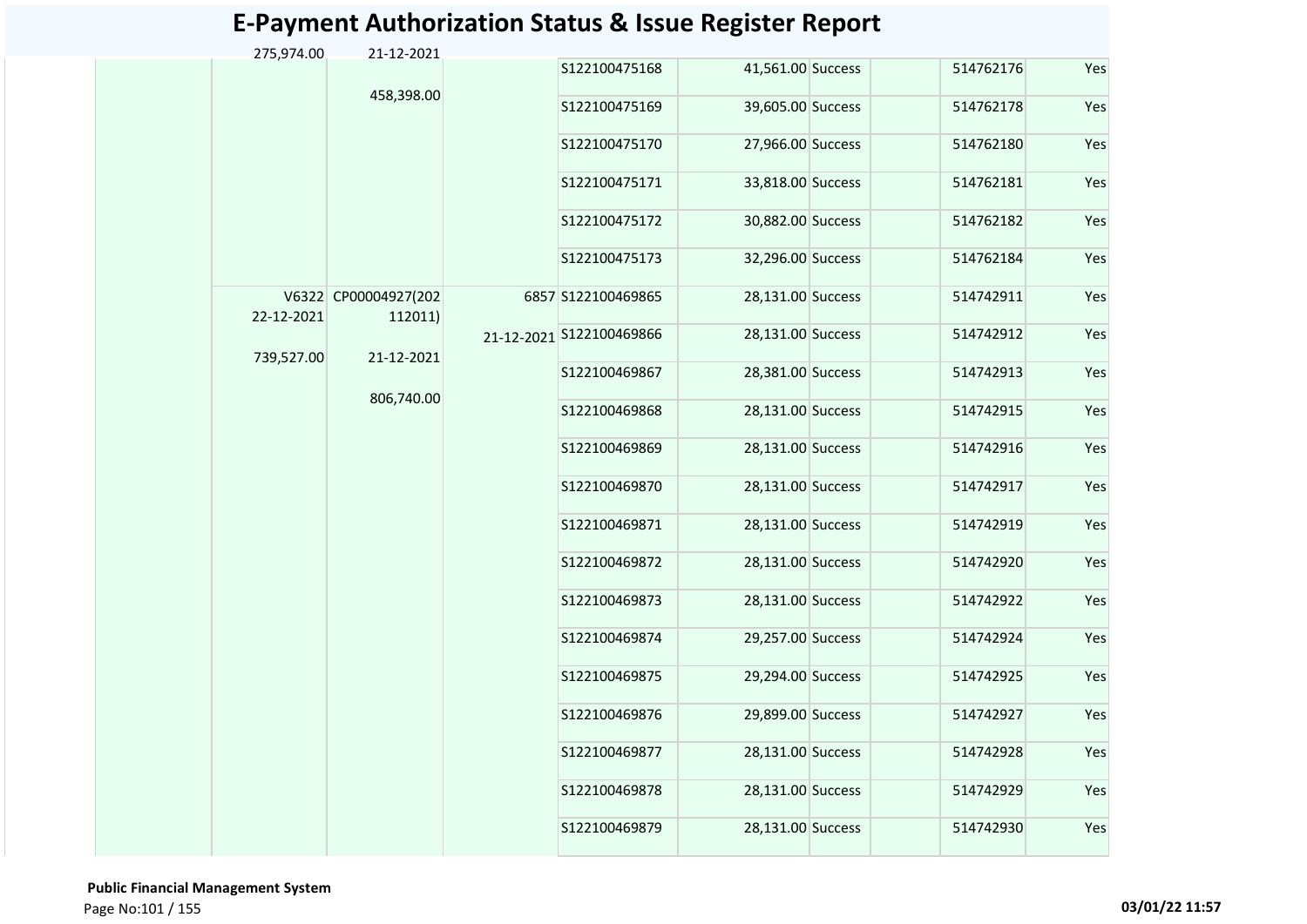|  |                            |                                                               |                    | S122100469880            | 28,131.00 Success | 514742931 | Yes |
|--|----------------------------|---------------------------------------------------------------|--------------------|--------------------------|-------------------|-----------|-----|
|  |                            |                                                               |                    | S122100469881            | 28,131.00 Success | 514742932 | Yes |
|  |                            |                                                               |                    | S122100469882            | 28,131.00 Success | 514742933 | Yes |
|  |                            |                                                               |                    | S122100469883            | 28,131.00 Success | 514742934 | Yes |
|  |                            |                                                               |                    | S122100469884            | 28,381.00 Success | 514742935 | Yes |
|  |                            |                                                               |                    | S122100469885            | 28,381.00 Success | 514742936 | Yes |
|  |                            |                                                               |                    | S122100469886            | 29,899.00 Success | 514742937 | Yes |
|  |                            |                                                               |                    | S122100469887            | 28,381.00 Success | 514742938 | Yes |
|  |                            |                                                               |                    | S122100469888            | 28,131.00 Success | 514742939 | Yes |
|  |                            |                                                               |                    | S122100469889            | 29,427.00 Success | 514742940 | Yes |
|  |                            |                                                               |                    | S122100469890            | 28,131.00 Success | 514742941 | Yes |
|  |                            | V6323 CP00004928(202<br>112012)<br>21-12-2021<br>2,445,581.00 | 6843 S122100478697 | 41,385.00 Success        | 514772186         | Yes       |     |
|  | 22-12-2021<br>2,126,186.00 |                                                               |                    | 21-12-2021 S122100478698 | 56,479.00 Success | 514772187 | Yes |
|  |                            |                                                               |                    | S122100478699            | 65,498.00 Success | 514772188 | Yes |
|  |                            |                                                               |                    | S122100478700            | 44,863.00 Success | 514772189 | Yes |
|  |                            |                                                               |                    | S122100478701            | 50,659.00 Success | 514772190 | Yes |
|  |                            |                                                               |                    | S122100478702            | 46,022.00 Success | 514772191 | Yes |
|  |                            |                                                               |                    | S122100478703            | 69,430.00 Success | 514772192 | Yes |
|  |                            |                                                               |                    | S122100478704            | 57,094.00 Success | 514772193 | Yes |
|  |                            |                                                               |                    | S122100478705            | 45,872.00 Success | 514772194 | Yes |
|  |                            |                                                               |                    | S122100478706            | 55,540.00 Success | 514772195 | Yes |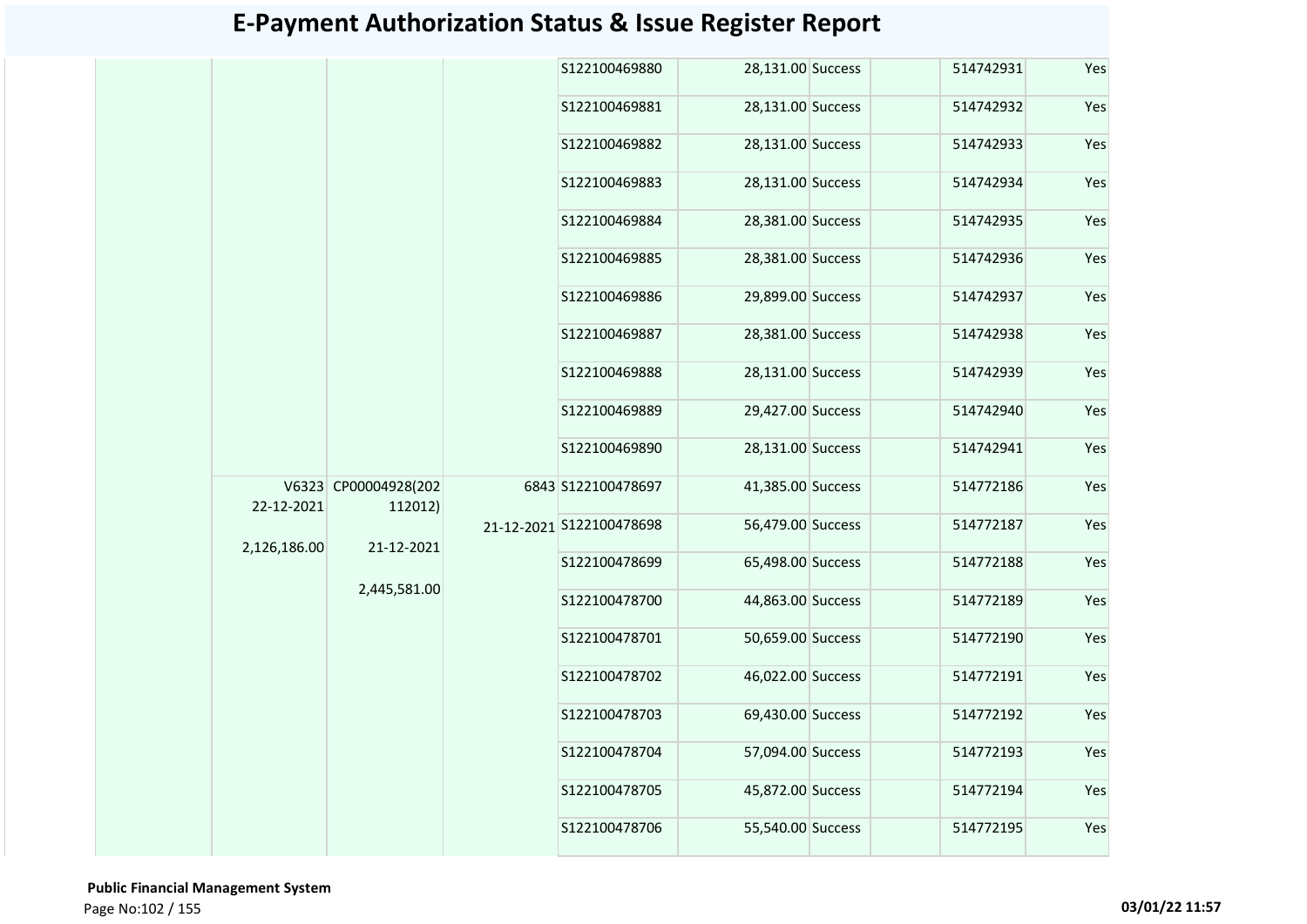| S122100478707 | 46,884.00 Success |  | 514772196 | Yes |
|---------------|-------------------|--|-----------|-----|
| S122100478708 | 41,405.00 Success |  | 514772198 | Yes |
| S122100478709 | 41,405.00 Success |  | 514772200 | Yes |
| S122100478710 | 55,050.00 Success |  | 514772201 | Yes |
| S122100478711 | 42,316.00 Success |  | 514772202 | Yes |
| S122100478712 | 49,934.00 Success |  | 514772203 | Yes |
| S122100478713 | 54,650.00 Success |  | 514772205 | Yes |
| S122100478714 | 71,510.00 Success |  | 514772206 | Yes |
| S122100478715 | 61,311.00 Success |  | 514772207 | Yes |
| S122100478716 | 63,011.00 Success |  | 514772208 | Yes |
| S122100478717 | 55,221.00 Success |  | 514772209 | Yes |
| S122100478718 | 50,883.00 Success |  | 514772210 | Yes |
| S122100478719 | 59,522.00 Success |  | 514772211 | Yes |
| S122100478720 | 57,642.00 Success |  | 514772212 | Yes |
| S122100478721 | 51,238.00 Success |  | 514772213 | Yes |
| S122100478722 | 51,238.00 Success |  | 514772214 | Yes |
| S122100478723 | 32,117.00 Success |  | 514772217 | Yes |
| S122100478724 | 55,406.00 Success |  | 514772218 | Yes |
| S122100478725 | 41,086.00 Success |  | 514772219 | Yes |
| S122100478726 | 60,854.00 Success |  | 514772220 | Yes |
| S122100478727 | 55,488.00 Success |  | 514772221 | Yes |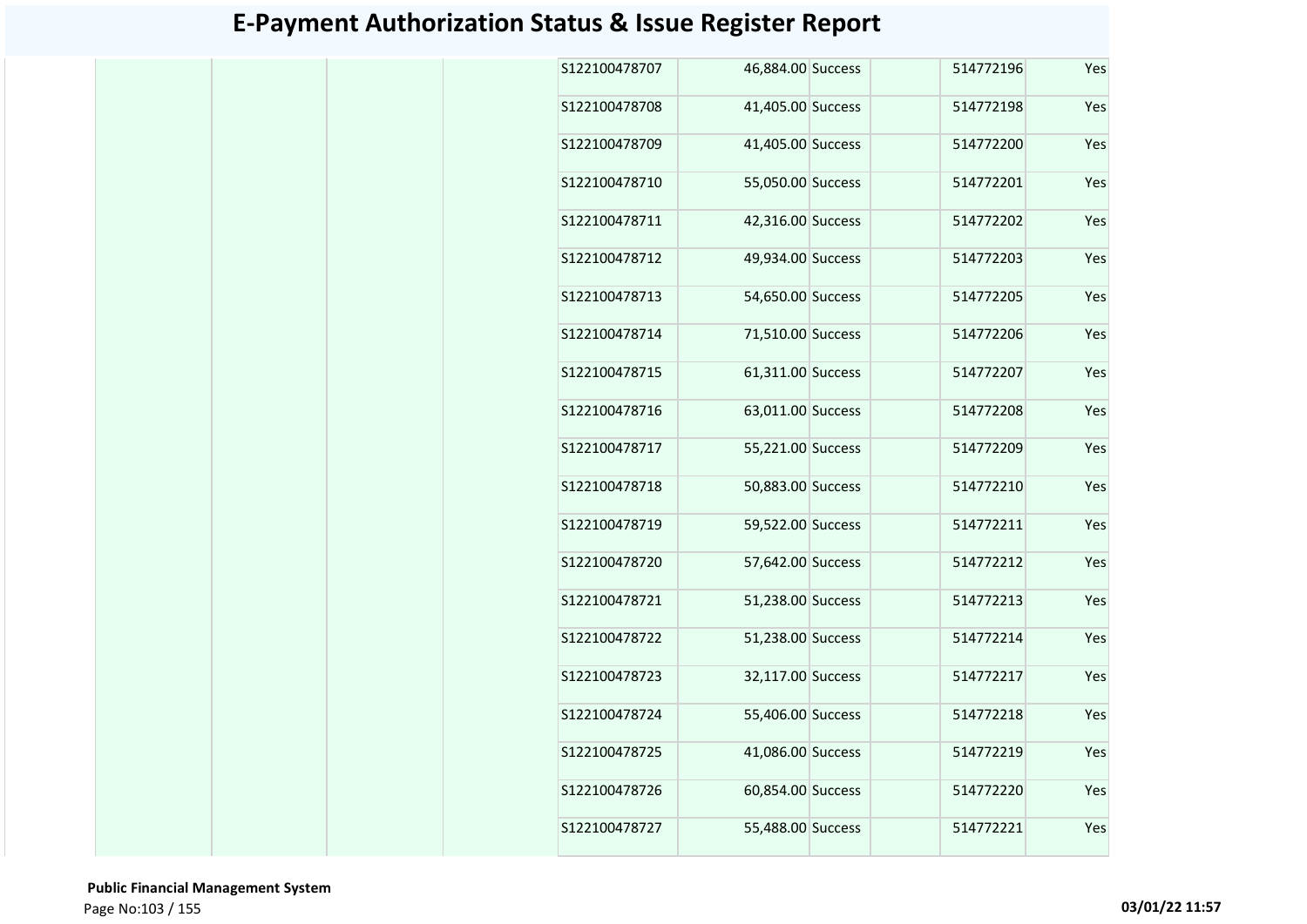| 46,022.00 Success<br>S122100478728<br>514772224<br>37,903.00 Success<br>S122100478729<br>514772225<br>46,022.00 Success<br>S122100478730<br>514772226<br>46,272.00 Success<br>S122100478731<br>514772227<br>44,863.00 Success<br>S122100478732<br>514772228<br>60,102.00 Success<br>S122100478733<br>514772229<br>S122100478734<br>51,238.00 Success<br>514772231<br>S122100478735<br>67,954.00 Success<br>514772232<br>S122100478736<br>49,934.00 Success<br>514772233<br>S122100478737<br>44,863.00 Success<br>514772234<br>V6324 CP00004929(202<br>6839 S122100476438<br>34,916.00 Success<br>514762518<br>22-12-2021<br>112002)<br>34,252.00 Success<br>21-12-2021 S122100476439<br>514762519<br>21-12-2021<br>253,119.00<br>41,156.00 Success<br>S122100476440<br>514762521<br>390,380.00<br>28,779.00 Success<br>S122100476441<br>514762522 | Yes<br>Yes<br>Yes<br>Yes<br>Yes<br>Yes |
|---------------------------------------------------------------------------------------------------------------------------------------------------------------------------------------------------------------------------------------------------------------------------------------------------------------------------------------------------------------------------------------------------------------------------------------------------------------------------------------------------------------------------------------------------------------------------------------------------------------------------------------------------------------------------------------------------------------------------------------------------------------------------------------------------------------------------------------------------|----------------------------------------|
|                                                                                                                                                                                                                                                                                                                                                                                                                                                                                                                                                                                                                                                                                                                                                                                                                                                   |                                        |
|                                                                                                                                                                                                                                                                                                                                                                                                                                                                                                                                                                                                                                                                                                                                                                                                                                                   |                                        |
|                                                                                                                                                                                                                                                                                                                                                                                                                                                                                                                                                                                                                                                                                                                                                                                                                                                   |                                        |
|                                                                                                                                                                                                                                                                                                                                                                                                                                                                                                                                                                                                                                                                                                                                                                                                                                                   |                                        |
|                                                                                                                                                                                                                                                                                                                                                                                                                                                                                                                                                                                                                                                                                                                                                                                                                                                   |                                        |
|                                                                                                                                                                                                                                                                                                                                                                                                                                                                                                                                                                                                                                                                                                                                                                                                                                                   |                                        |
|                                                                                                                                                                                                                                                                                                                                                                                                                                                                                                                                                                                                                                                                                                                                                                                                                                                   | Yes                                    |
|                                                                                                                                                                                                                                                                                                                                                                                                                                                                                                                                                                                                                                                                                                                                                                                                                                                   | Yes                                    |
|                                                                                                                                                                                                                                                                                                                                                                                                                                                                                                                                                                                                                                                                                                                                                                                                                                                   | Yes                                    |
|                                                                                                                                                                                                                                                                                                                                                                                                                                                                                                                                                                                                                                                                                                                                                                                                                                                   | Yes                                    |
|                                                                                                                                                                                                                                                                                                                                                                                                                                                                                                                                                                                                                                                                                                                                                                                                                                                   | Yes                                    |
|                                                                                                                                                                                                                                                                                                                                                                                                                                                                                                                                                                                                                                                                                                                                                                                                                                                   | Yes                                    |
|                                                                                                                                                                                                                                                                                                                                                                                                                                                                                                                                                                                                                                                                                                                                                                                                                                                   | Yes                                    |
|                                                                                                                                                                                                                                                                                                                                                                                                                                                                                                                                                                                                                                                                                                                                                                                                                                                   | Yes                                    |
| 40,558.00 Success<br>S122100476442<br>514762523                                                                                                                                                                                                                                                                                                                                                                                                                                                                                                                                                                                                                                                                                                                                                                                                   | Yes                                    |
| S122100476443<br>43,234.00 Success<br>514762524                                                                                                                                                                                                                                                                                                                                                                                                                                                                                                                                                                                                                                                                                                                                                                                                   | Yes                                    |
| 30,224.00 Success<br>514762525<br>S122100476444                                                                                                                                                                                                                                                                                                                                                                                                                                                                                                                                                                                                                                                                                                                                                                                                   | Yes                                    |
| V6325 CP00004930(202<br>6855 S122100470099<br>40,937.00 Success<br>514742984<br>22-12-2021                                                                                                                                                                                                                                                                                                                                                                                                                                                                                                                                                                                                                                                                                                                                                        | Yes                                    |
| 112005)<br>46,891.00 Success<br>514742985<br>21-12-2021 S122100470100                                                                                                                                                                                                                                                                                                                                                                                                                                                                                                                                                                                                                                                                                                                                                                             | Yes                                    |
| 21-12-2021<br>131,097.00<br>S122100470101<br>43,269.00 Success<br>514742986                                                                                                                                                                                                                                                                                                                                                                                                                                                                                                                                                                                                                                                                                                                                                                       | Yes                                    |
| 143,527.00<br>V6326 CP00004931(202<br>41,474.00 Success<br>6841 S122100476477<br>514762533<br>22-12-2021<br>112007)                                                                                                                                                                                                                                                                                                                                                                                                                                                                                                                                                                                                                                                                                                                               | Yes                                    |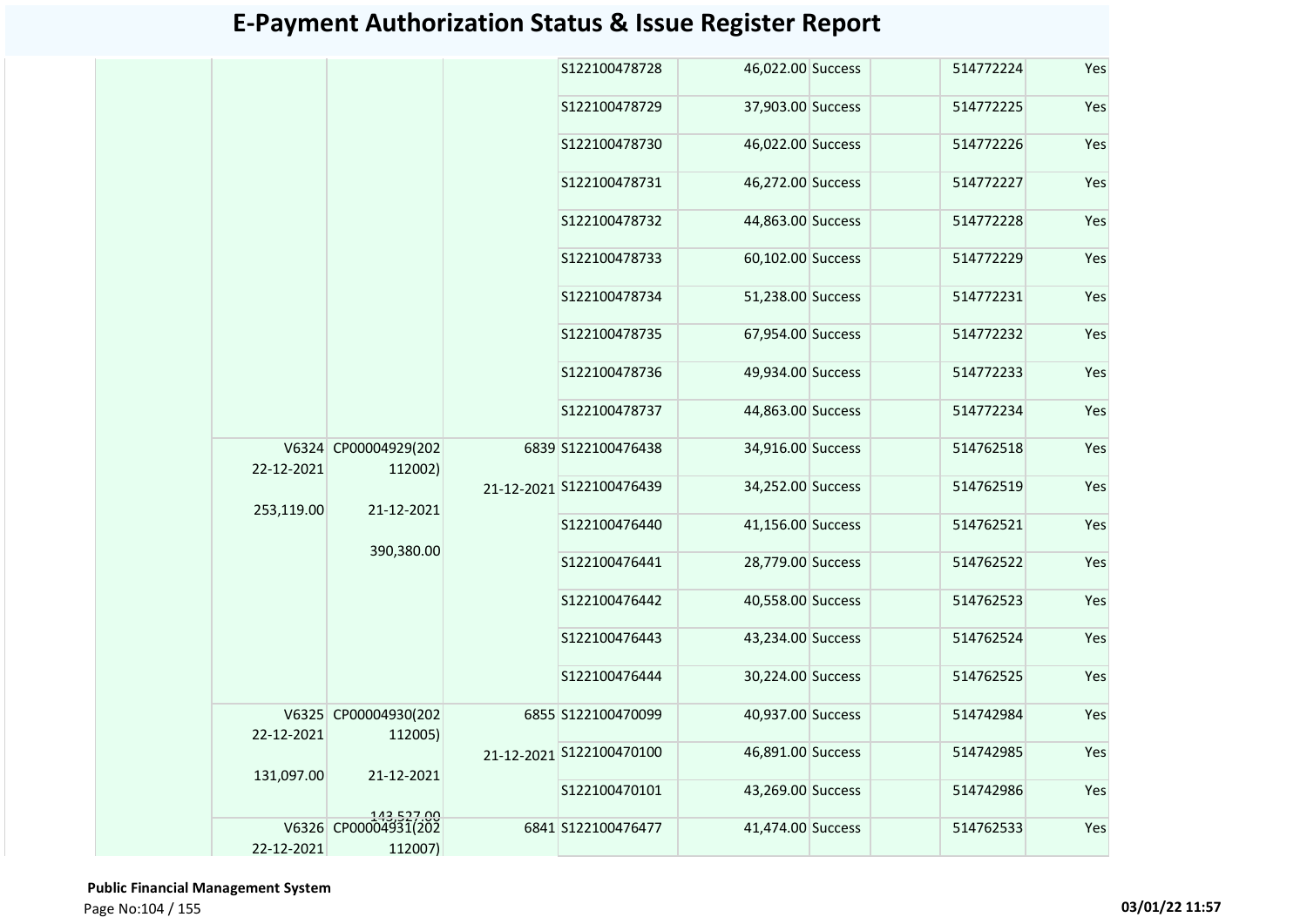| 22-12-2021   | 112007)      |                          |                   |           |     |
|--------------|--------------|--------------------------|-------------------|-----------|-----|
| 1,514,667.00 | 21-12-2021   | 21-12-2021 S122100476478 | 45,447.00 Success | 514762534 | Yes |
|              |              | S122100476479            | 36,794.00 Success | 514762535 | Yes |
|              | 2,176,624.00 | S122100476480            | 56,204.00 Success | 514762536 | Yes |
|              |              | S122100476481            | 41,204.00 Success | 514762538 | Yes |
|              |              | S122100476482            | 35,810.00 Success | 514762540 | Yes |
|              |              | S122100476483            | 31,204.00 Success | 514762541 | Yes |
|              |              | S122100476484            | 43,204.00 Success | 514762542 | Yes |
|              |              | S122100476485            | 42,632.00 Success | 514762543 | Yes |
|              |              | S122100476486            | 37,798.00 Success | 514762544 | Yes |
|              |              | S122100476487            | 41,724.00 Success | 514762545 | Yes |
|              |              | S122100476488            | 37,668.00 Success | 514762546 | Yes |
|              |              | S122100476489            | 38,084.00 Success | 514762548 | Yes |
|              |              | S122100476490            | 41,274.00 Success | 514762549 | Yes |
|              |              | S122100476491            | 45,182.00 Success | 514762552 | Yes |
|              |              | S122100476492            | 29,922.00 Success | 514762553 | Yes |
|              |              | S122100476493            | 33,652.00 Success | 514762554 | Yes |
|              |              | S122100476494            | 37,834.00 Success | 514762556 | Yes |
|              |              | S122100476495            | 45,357.00 Success | 514762557 | Yes |
|              |              | S122100476496            | 36,346.00 Success | 514762558 | Yes |
|              |              | S122100476497            | 26,357.00 Success | 514762559 | Yes |
|              |              | S122100476498            | 42,834.00 Success | 514762560 | Yes |
|              |              |                          |                   |           |     |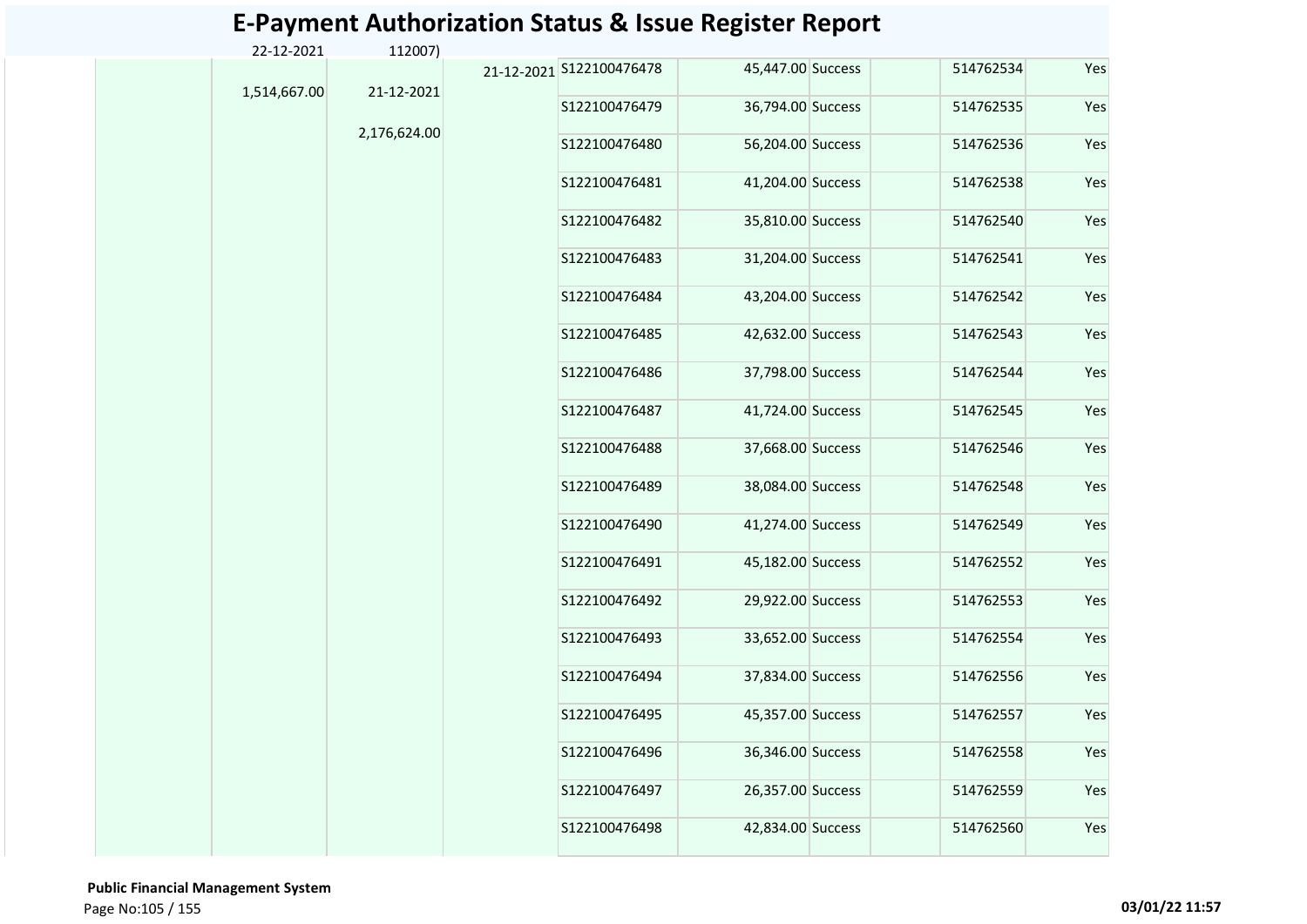| S122100476499<br>36,357.00 Success<br>514762561<br>39,510.00 Success<br>S122100476500<br>514762562<br>S122100476501<br>43,212.00 Success<br>514762563<br>S122100476502<br>58,724.00 Success<br>514762564<br>44,698.00 Success<br>S122100476503<br>514762565<br>S122100476504<br>51,474.00 Success<br>514762566<br>S122100476505<br>33,336.00 Success<br>514762567<br>S122100476506<br>31,357.00 Success<br>514762568<br>S122100476507<br>42,834.00 Success<br>514762569<br>39,572.00 Success<br>S122100476508<br>514762570<br>45,357.00 Success<br>S122100476509<br>514762571 | Yes<br>Yes<br>Yes<br>Yes<br>Yes<br>Yes<br>Yes |
|-------------------------------------------------------------------------------------------------------------------------------------------------------------------------------------------------------------------------------------------------------------------------------------------------------------------------------------------------------------------------------------------------------------------------------------------------------------------------------------------------------------------------------------------------------------------------------|-----------------------------------------------|
|                                                                                                                                                                                                                                                                                                                                                                                                                                                                                                                                                                               |                                               |
|                                                                                                                                                                                                                                                                                                                                                                                                                                                                                                                                                                               |                                               |
|                                                                                                                                                                                                                                                                                                                                                                                                                                                                                                                                                                               |                                               |
|                                                                                                                                                                                                                                                                                                                                                                                                                                                                                                                                                                               |                                               |
|                                                                                                                                                                                                                                                                                                                                                                                                                                                                                                                                                                               |                                               |
|                                                                                                                                                                                                                                                                                                                                                                                                                                                                                                                                                                               |                                               |
|                                                                                                                                                                                                                                                                                                                                                                                                                                                                                                                                                                               |                                               |
|                                                                                                                                                                                                                                                                                                                                                                                                                                                                                                                                                                               | Yes                                           |
|                                                                                                                                                                                                                                                                                                                                                                                                                                                                                                                                                                               | Yes                                           |
|                                                                                                                                                                                                                                                                                                                                                                                                                                                                                                                                                                               | Yes                                           |
|                                                                                                                                                                                                                                                                                                                                                                                                                                                                                                                                                                               | Yes                                           |
| 27,798.00 Success<br>S122100476510<br>514762572                                                                                                                                                                                                                                                                                                                                                                                                                                                                                                                               | Yes                                           |
| S122100476511<br>54,632.00 Success<br>514762575                                                                                                                                                                                                                                                                                                                                                                                                                                                                                                                               | Yes                                           |
| S122100476512<br>51,611.00 Success<br>514762576                                                                                                                                                                                                                                                                                                                                                                                                                                                                                                                               | Yes                                           |
| 46,190.00 Success<br>S122100476513<br>514762577                                                                                                                                                                                                                                                                                                                                                                                                                                                                                                                               | Yes                                           |
| V6327 CP00004932(202<br>33,249.00 Success<br>6853 S122100470388<br>514762001<br>22-12-2021<br>112016)                                                                                                                                                                                                                                                                                                                                                                                                                                                                         | Yes                                           |
| 56,629.00 Success<br>21-12-2021 S122100470389<br>514762003                                                                                                                                                                                                                                                                                                                                                                                                                                                                                                                    | Yes                                           |
| 505,705.00<br>21-12-2021<br>44,304.00 Success<br>514762004<br>S122100470390                                                                                                                                                                                                                                                                                                                                                                                                                                                                                                   | Yes                                           |
| 701,871.00<br>45,556.00 Success<br>514762005<br>S122100470391                                                                                                                                                                                                                                                                                                                                                                                                                                                                                                                 | Yes                                           |
| 44,273.00 Success<br>S122100470392<br>514762007                                                                                                                                                                                                                                                                                                                                                                                                                                                                                                                               | Yes                                           |
| S122100470393<br>44,003.00 Success<br>514762008                                                                                                                                                                                                                                                                                                                                                                                                                                                                                                                               |                                               |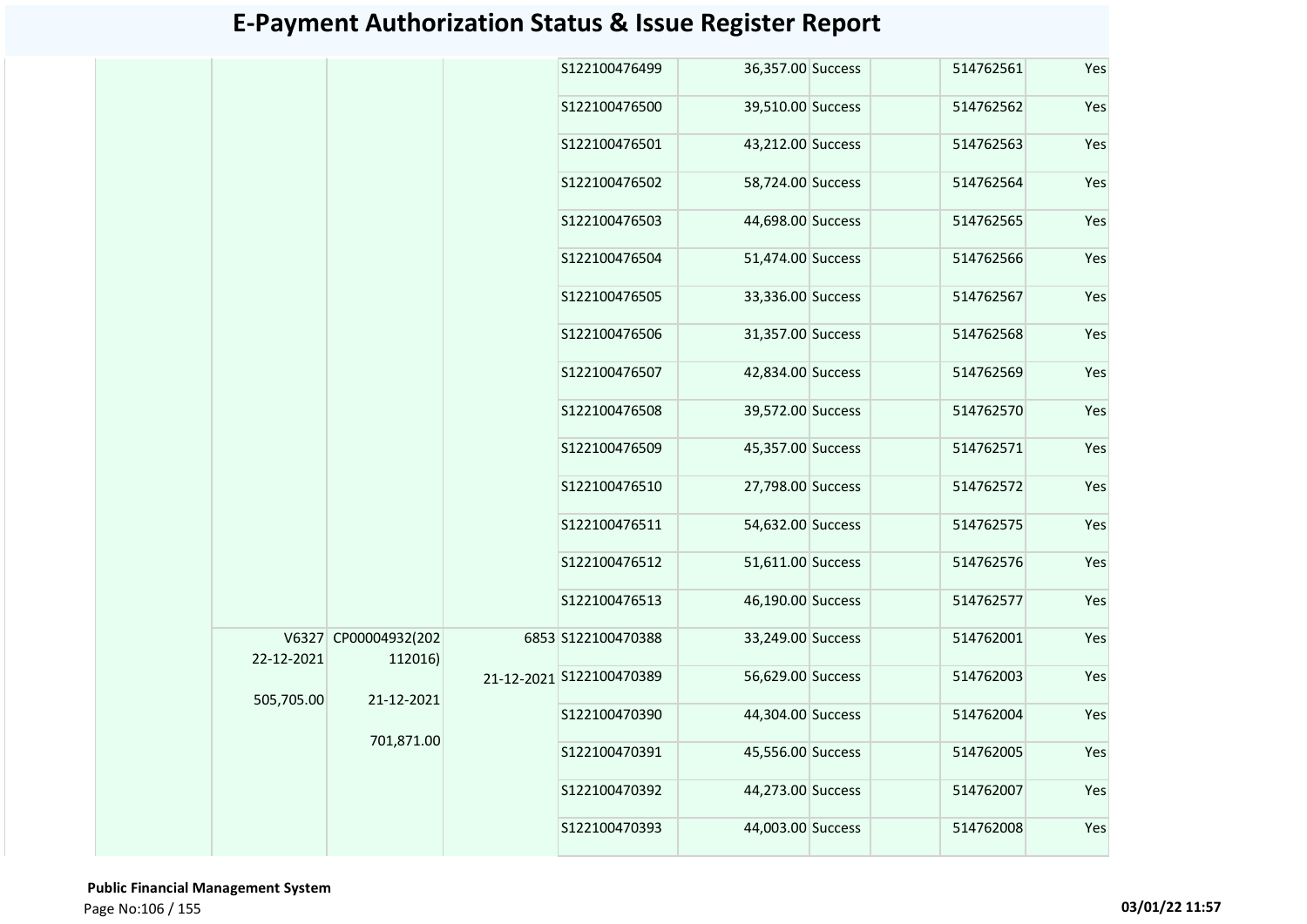|                     |                          |            | S122100470394      | 38,156.00 Success   |                | 514762009 | Yes |
|---------------------|--------------------------|------------|--------------------|---------------------|----------------|-----------|-----|
|                     |                          |            | S122100470395      | 40,156.00 Success   |                | 514762011 | Yes |
|                     |                          |            | S122100470396      | 40,826.00 Success   |                | 514762013 | Yes |
|                     |                          |            | S122100470397      | 36,995.00 Success   |                | 514762014 | Yes |
|                     |                          |            | S122100470398      | 42,324.00 Success   |                | 514762015 | Yes |
|                     |                          |            | S122100470399      | 39,234.00 Success   |                | 514762016 | Yes |
| V6329<br>22-12-2021 | CP00004902               |            | 6922 S122100579844 | 2,232.00 Success    |                | 402094256 | Yes |
| 2,232.00            | 21-12-2021               | 22-12-2021 |                    |                     |                |           |     |
| V6330               | 2,232.00<br>CP00004837   |            | 6885 S122100591393 | 7,55,000.00 Success |                | 402096951 | Yes |
| 22-12-2021          |                          |            |                    |                     |                |           |     |
|                     | 16-12-2021               | 21-12-2021 |                    |                     |                |           |     |
| 755,000.00          |                          |            |                    |                     |                |           |     |
| V6331               | 755.000.00<br>CP00004933 |            | 6915 S122100584836 | 2,950.00 Success    |                | 402123675 | Yes |
| 22-12-2021          |                          |            |                    |                     |                |           |     |
|                     | 21-12-2021               | 22-12-2021 |                    |                     |                |           |     |
| 2,950.00            |                          |            |                    |                     |                |           |     |
| V6332               | 2,950.00<br>CP00004901   |            | 6921 S122100581500 | 2,470.00 Success    |                | 402094576 | Yes |
| 22-12-2021          |                          |            |                    |                     |                |           |     |
| 2,470.00            | 21-12-2021               | 22-12-2021 |                    |                     |                |           |     |
|                     | 2,470.00                 |            |                    |                     |                |           |     |
| V6333<br>22-12-2021 | CP00004899               |            | 6920 S122100582352 |                     | 300.00 Success | 402094891 | Yes |
|                     | 21-12-2021               | 22-12-2021 |                    |                     |                |           |     |
| 300.00              | 300.00                   |            |                    |                     |                |           |     |
| V6334               | CP00004934               |            | 6914 S122100585468 | 1,849.00 Success    |                | 402125252 | Yes |
| 22-12-2021          |                          |            |                    |                     |                |           |     |
|                     | 21-12-2021               | 22-12-2021 |                    |                     |                |           |     |
| 1,849.00            |                          |            |                    |                     |                |           |     |
|                     | 1,849.00                 |            |                    |                     |                |           |     |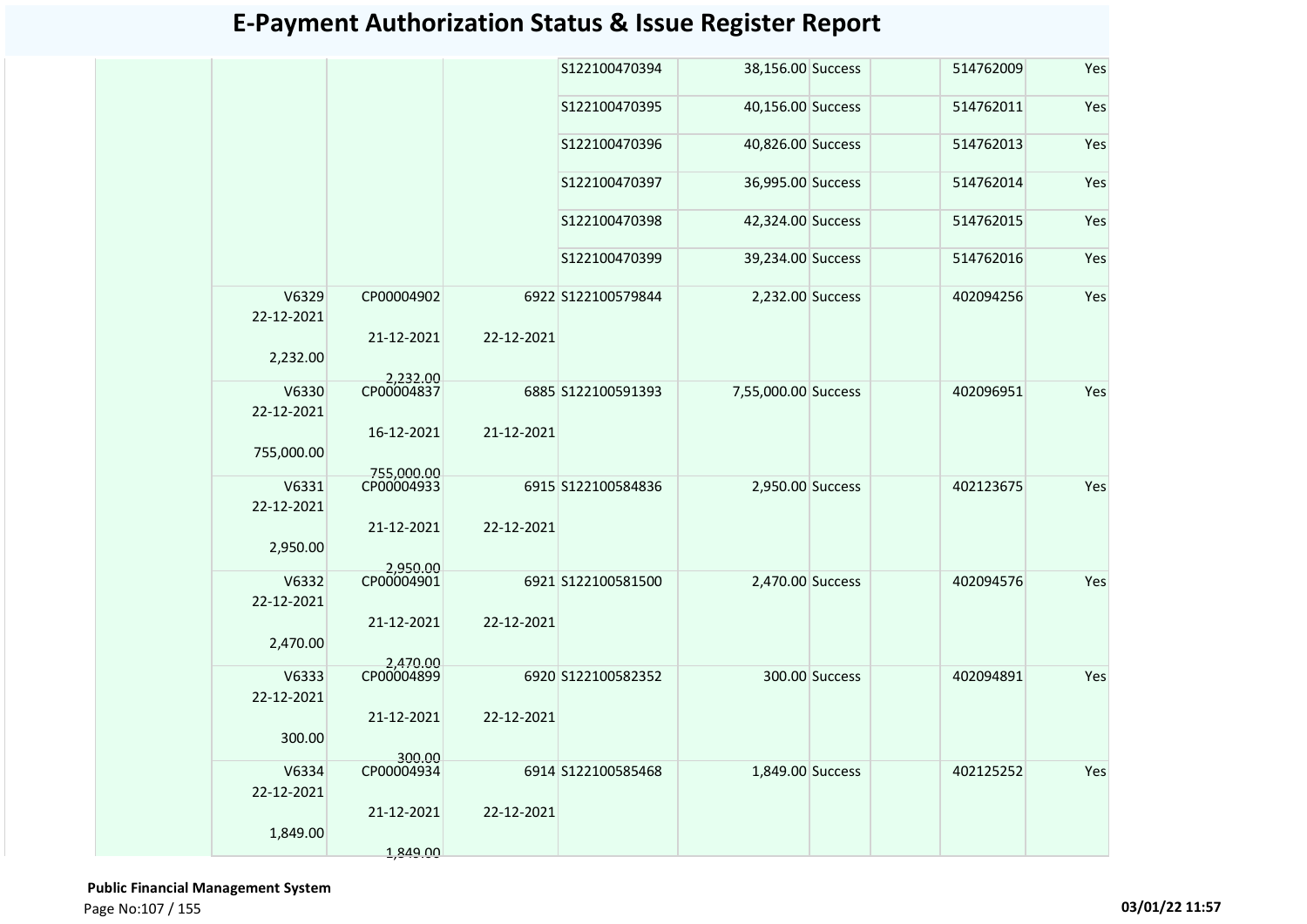|                 | V6335<br>22-12-2021 | CP00004939                        |            | 6919 S122100584115       |                      | 500.00 Success | 402096199 | Yes |
|-----------------|---------------------|-----------------------------------|------------|--------------------------|----------------------|----------------|-----------|-----|
|                 |                     | 21-12-2021                        | 22-12-2021 |                          |                      |                |           |     |
|                 | 500.00              | 500.00                            |            |                          |                      |                |           |     |
|                 | V6337               | CP00004950(511                    |            | 6942 S122100586569       | 3,91,672.00 Success  |                | 402244353 | Yes |
|                 | 22-12-2021          | 687731756845-                     |            |                          |                      |                |           |     |
|                 |                     | 1B1)                              | 22-12-2021 |                          |                      |                |           |     |
|                 | 391,672.00          |                                   |            |                          |                      |                |           |     |
|                 |                     | 22-12-2021                        |            |                          |                      |                |           |     |
|                 | V6339               | 398,424.00                        |            |                          |                      |                |           |     |
|                 | 22-12-2021          |                                   |            | 6884 S122100598034       | 32,15,000.00 Success |                | 402098241 | Yes |
|                 |                     | 16-12-2021                        | 21-12-2021 |                          |                      |                |           |     |
|                 | 3,215,000.00        |                                   |            |                          |                      |                |           |     |
|                 |                     | 3,215,000.00                      |            |                          |                      |                |           |     |
|                 | V6340               | CP00004865                        |            | 6886 S122100593690       | 22,33,000.00 Success |                | 402127387 | Yes |
|                 | 22-12-2021          |                                   |            |                          |                      |                |           |     |
|                 |                     | 20-12-2021                        | 21-12-2021 |                          |                      |                |           |     |
|                 | 2,233,000.00        |                                   |            |                          |                      |                |           |     |
| 225429 [Section | V6277               | 2,233,000.00<br>CP00000471        |            | 6813 S122100476268       | 2,09,145.00 Success  |                | 399563048 | Yes |
| Officer]        | 22-12-2021          |                                   |            |                          |                      |                |           |     |
|                 |                     | 17-12-2021                        | 20-12-2021 |                          |                      |                |           |     |
|                 | 209,145.00          |                                   |            |                          |                      |                |           |     |
|                 | V6279               | 209,145.00<br>CP00000470(ELE      |            | 6811 S122100475980       | 9,956.00 Success     |                | 399560539 | Yes |
|                 | 22-12-2021          | 2021120001)                       |            |                          |                      |                |           |     |
|                 |                     |                                   | 20-12-2021 |                          |                      |                |           |     |
|                 | 9,956.00            | 17-12-2021                        |            |                          |                      |                |           |     |
|                 |                     |                                   |            |                          |                      |                |           |     |
|                 |                     | 9,956.00<br>CP00000472            |            |                          |                      |                |           |     |
|                 | V6281               |                                   |            | 6812 S122100476149       | 26,097.00 Success    |                | 399560787 | Yes |
|                 | 22-12-2021          |                                   |            |                          |                      |                |           |     |
|                 | 26,097.00           | 17-12-2021                        | 20-12-2021 |                          |                      |                |           |     |
|                 |                     |                                   |            |                          |                      |                |           |     |
|                 |                     | 26,097.00<br>V6291 CP00000474(202 |            | 6870 S122100474561       | 68,314.00 Success    |                | 514762063 | Yes |
|                 | 22-12-2021          | 112001)                           |            |                          |                      |                |           |     |
|                 |                     |                                   |            | 21-12-2021 S122100474562 | 2,40,780.00 Success  |                | 514762064 | Yes |
|                 | 945,782.00          | 21-12-2021                        |            |                          |                      |                |           |     |

 **Public Financial Management System** 

Page No:108 / 155 **03/01/22 11:57**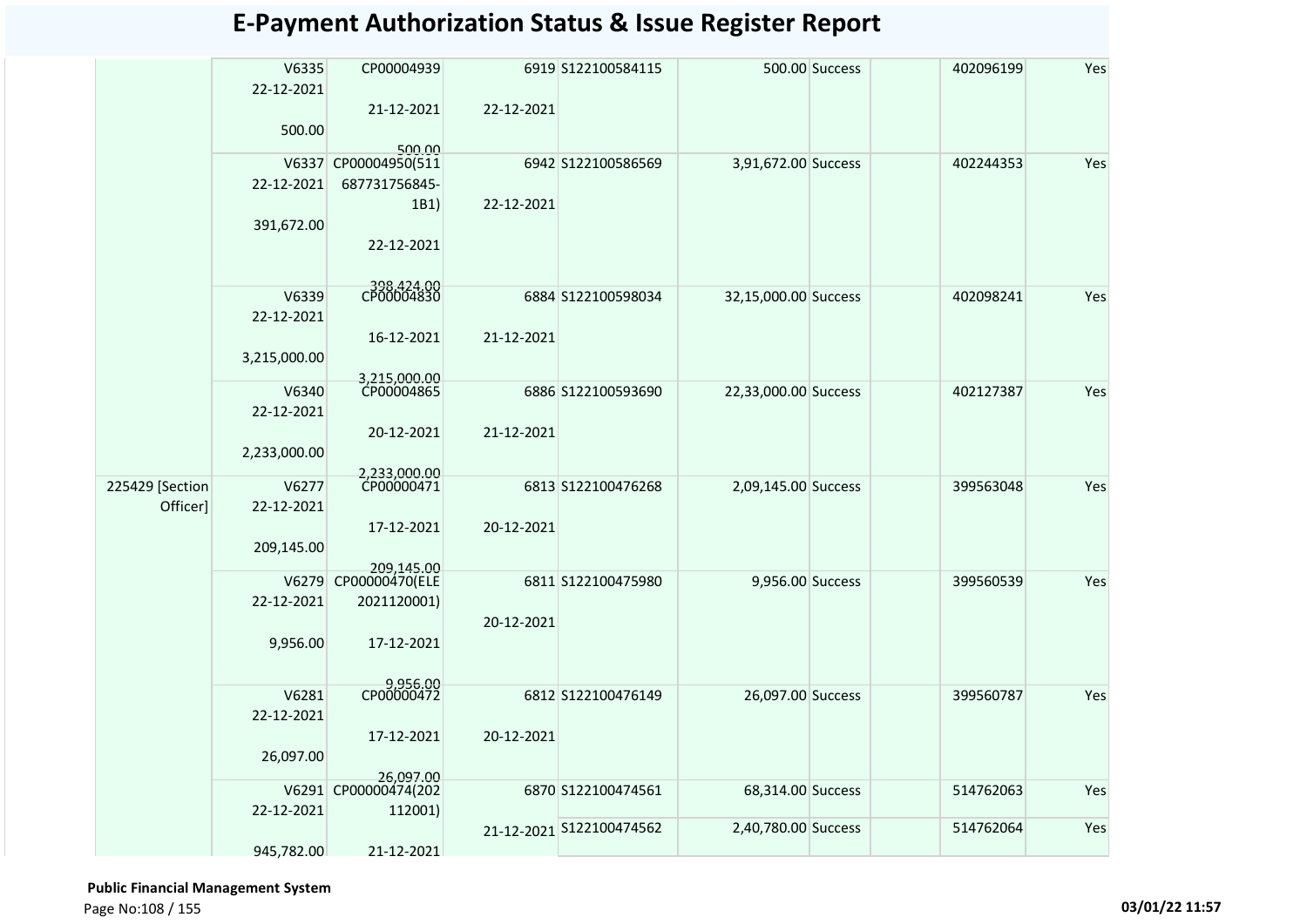| 945,782.00   | 21-12-2021                      |               |                          |                     |               |                   |           |               |                   |           |     |
|--------------|---------------------------------|---------------|--------------------------|---------------------|---------------|-------------------|-----------|---------------|-------------------|-----------|-----|
|              |                                 |               | S122100474563            | 70,653.00 Success   | 514762065     | Yes               |           |               |                   |           |     |
|              | 1,491,252.00                    |               | S122100474564            | 96,600.00 Success   | 514762066     | Yes               |           |               |                   |           |     |
|              |                                 |               | S122100474565            | 89,420.00 Success   | 514762067     | Yes               |           |               |                   |           |     |
|              |                                 |               | S122100474566            | 1,47,475.00 Success | 514762068     | Yes               |           |               |                   |           |     |
|              |                                 |               | S122100474567            | 1,91,572.00 Success | 514762070     | Yes               |           |               |                   |           |     |
|              |                                 |               | S122100474568            | 40,968.00 Success   | 514762071     | Yes               |           |               |                   |           |     |
| 22-12-2021   | V6292 CP00000475(202<br>112002) |               | 6867 S122100474882       | 75,204.00 Success   | 514762111     | Yes               |           |               |                   |           |     |
| 1,369,043.00 | 21-12-2021                      |               | 21-12-2021 S122100474883 | 74,887.00 Success   | 514762112     | Yes               |           |               |                   |           |     |
|              |                                 |               | S122100474884            | 54,189.00 Success   | 514762113     | Yes               |           |               |                   |           |     |
|              | 1,683,119.00                    |               | S122100474885            | 84,830.00 Success   | 514762115     | Yes               |           |               |                   |           |     |
|              |                                 |               | S122100474886            | 80,828.00 Success   | 514762116     | Yes               |           |               |                   |           |     |
|              |                                 |               | S122100474887            | 94,996.00 Success   | 514762117     | Yes               |           |               |                   |           |     |
|              |                                 |               | S122100474888            | 93,008.00 Success   | 514762118     | Yes               |           |               |                   |           |     |
|              |                                 |               | S122100474889            | 81,254.00 Success   | 514762120     | Yes               |           |               |                   |           |     |
|              |                                 |               |                          |                     |               |                   |           | S122100474890 | 91,977.00 Success | 514762121 | Yes |
|              |                                 | S122100474891 |                          |                     |               |                   |           |               |                   |           |     |
|              |                                 |               | S122100474892            | 55,983.00 Success   | 514762123     | Yes               |           |               |                   |           |     |
|              |                                 |               | S122100474893            | 75,377.00 Success   | 514762125     | Yes               |           |               |                   |           |     |
|              |                                 |               | S122100474894            | 78,509.00 Success   | 514762126     | Yes               |           |               |                   |           |     |
|              |                                 |               |                          |                     | S122100474895 | 74,110.00 Success | 514762127 | Yes           |                   |           |     |
|              |                                 |               | S122100474896            | 1,18,008.00 Success | 514762129     | Yes               |           |               |                   |           |     |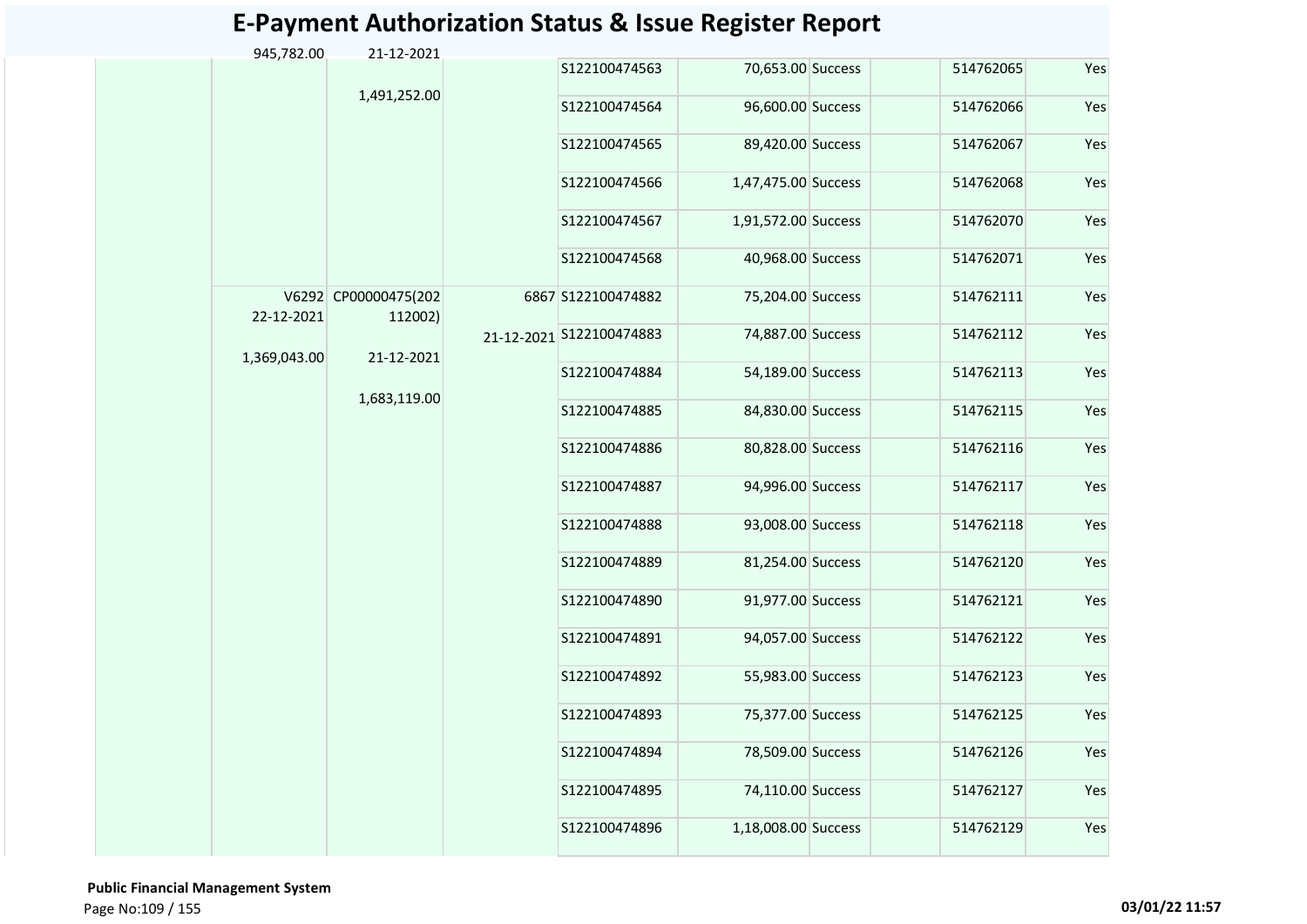|            |                                 | S122100474897            | 70,979.00 Success | 514762130 | Yes                                                                  |
|------------|---------------------------------|--------------------------|-------------------|-----------|----------------------------------------------------------------------|
|            |                                 | S122100474898            | 70,847.00 Success | 514762131 | Yes                                                                  |
| 22-12-2021 | V6293 CP00000476(202<br>112003) | 6869 S122100474735       | 56,812.00 Success | 514762101 | Yes                                                                  |
| 247,212.00 | 21-12-2021                      | 21-12-2021 S122100474736 | 24,663.00 Success | 514762102 | Yes                                                                  |
|            |                                 | S122100474737            | 47,527.00 Success | 514762103 | Yes                                                                  |
|            | 481,794.00                      | S122100474738            | 54,174.00 Success | 514762104 | Yes<br>514762106<br>514762075<br>514762076<br>514762077<br>514762078 |
|            |                                 | S122100474739            | 64,036.00 Success |           | Yes                                                                  |
| 22-12-2021 | V6328 CP00000473(202<br>112005) | 6866 S122100474613       | 52,199.00 Success |           | Yes                                                                  |
| 793,689.00 | 21-12-2021                      | 21-12-2021 S122100474614 | 30,115.00 Success |           | Yes                                                                  |
|            |                                 | S122100474615            | 24,541.00 Success |           | Yes                                                                  |
|            | 888,472.00                      | S122100474616            | 30,115.00 Success |           | Yes                                                                  |
|            |                                 | S122100474617            | 29,407.00 Success | 514762079 | Yes                                                                  |
|            |                                 | S122100474618            | 41,385.00 Success | 514762081 | Yes                                                                  |
|            |                                 | S122100474619            | 30,115.00 Success | 514762082 | Yes                                                                  |
|            |                                 | S122100474620            | 22,930.00 Success | 514762083 | Yes                                                                  |
|            |                                 | S122100474621            | 56,071.00 Success | 514762084 | Yes                                                                  |
|            |                                 | S122100474622            | 58,589.00 Success | 514762085 | Yes                                                                  |
|            |                                 | S122100474623            | 65,135.00 Success | 514762087 | Yes                                                                  |
|            |                                 | S122100474624            | 63,759.00 Success | 514762088 | Yes                                                                  |
|            |                                 | S122100474625            | 46,022.00 Success | 514762089 | Yes                                                                  |
|            |                                 | S122100474626            | 30,903.00 Success | 514762090 | Yes                                                                  |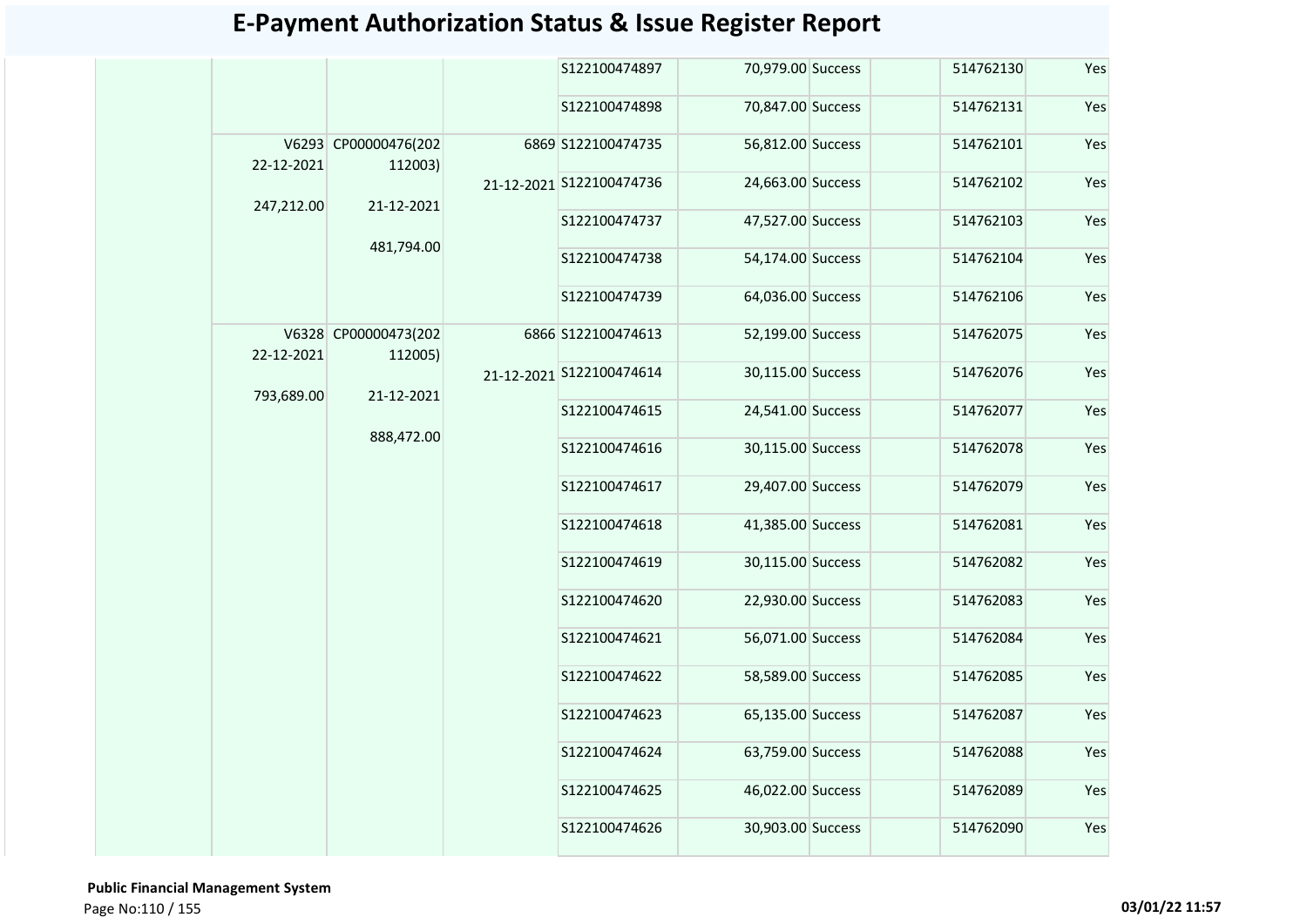|    |                                           |                     |                         |            | S122100474627            | 36,826.00 Success |                | 514762091 | Yes |
|----|-------------------------------------------|---------------------|-------------------------|------------|--------------------------|-------------------|----------------|-----------|-----|
|    |                                           |                     |                         |            | S122100474628            | 61,338.00 Success |                | 514762092 | Yes |
|    |                                           |                     |                         |            | S122100474629            | 34,526.00 Success |                | 514762093 | Yes |
|    |                                           |                     |                         |            | S122100474630            | 10,617.00 Success |                | 514762095 | Yes |
|    |                                           |                     |                         |            | S122100474631            | 69,096.00 Success |                | 514762096 | Yes |
|    | 225438 [Asstt<br><b>Accounts Officer]</b> | V6289<br>22-12-2021 | CP00000448              |            | 6873 S122100469785       | 51,930.00 Success |                | 399526667 | Yes |
|    |                                           | 91,485,00           | 20-12-2021              |            | 21-12-2021 S122100469786 | 39,555.00 Success |                | 399526685 | Yes |
|    |                                           | V6336<br>22-12-2021 | CP00000449              |            | 6932 S122100577764       |                   | 820.00 Success | 402244055 | Yes |
|    |                                           | 17,011.00           | 21-12-2021              |            | 22-12-2021 S122100577765 | 6,119.00 Success  |                | 402244072 | Yes |
|    |                                           |                     | 17,011.00               |            | S122100577766            | 1,520.00 Success  |                | 402244086 | Yes |
|    |                                           |                     |                         |            | S122100577767            | 2,204.00 Success  |                | 402244098 | Yes |
|    |                                           |                     |                         |            | S122100577768            |                   | 945.00 Success | 402244117 | Yes |
|    |                                           |                     |                         |            | S122100577769            | 5,403.00 Success  |                | 402244131 | Yes |
| 16 | <b>Issue Date: 23-12-2021</b>             |                     |                         |            |                          | 38,00,777.00      |                |           |     |
|    | 225427 [Under<br>Secretary]               | V6341<br>23-12-2021 | CP00004900              |            | 6918 S122100836058       |                   | 150.00 Success | 419204952 | Yes |
|    |                                           | 150.00              | 21-12-2021              | 22-12-2021 |                          |                   |                |           |     |
|    |                                           | V6343<br>23-12-2021 | 150.00<br>CP00004958    |            | 6948 S122100842578       | 30,450.00 Success |                | 419208280 | Yes |
|    |                                           | 30,450.00           | 22-12-2021              | 22-12-2021 |                          |                   |                |           |     |
|    |                                           | V6346<br>23-12-2021 | 30,975.00<br>CP00004961 |            | 6958 S122100834853       | 50,000.00 Success |                | 419298690 | Yes |
|    |                                           | 50,000.00           | 22-12-2021              | 22-12-2021 |                          |                   |                |           |     |
|    |                                           |                     | 50,000.00               |            |                          |                   |                |           |     |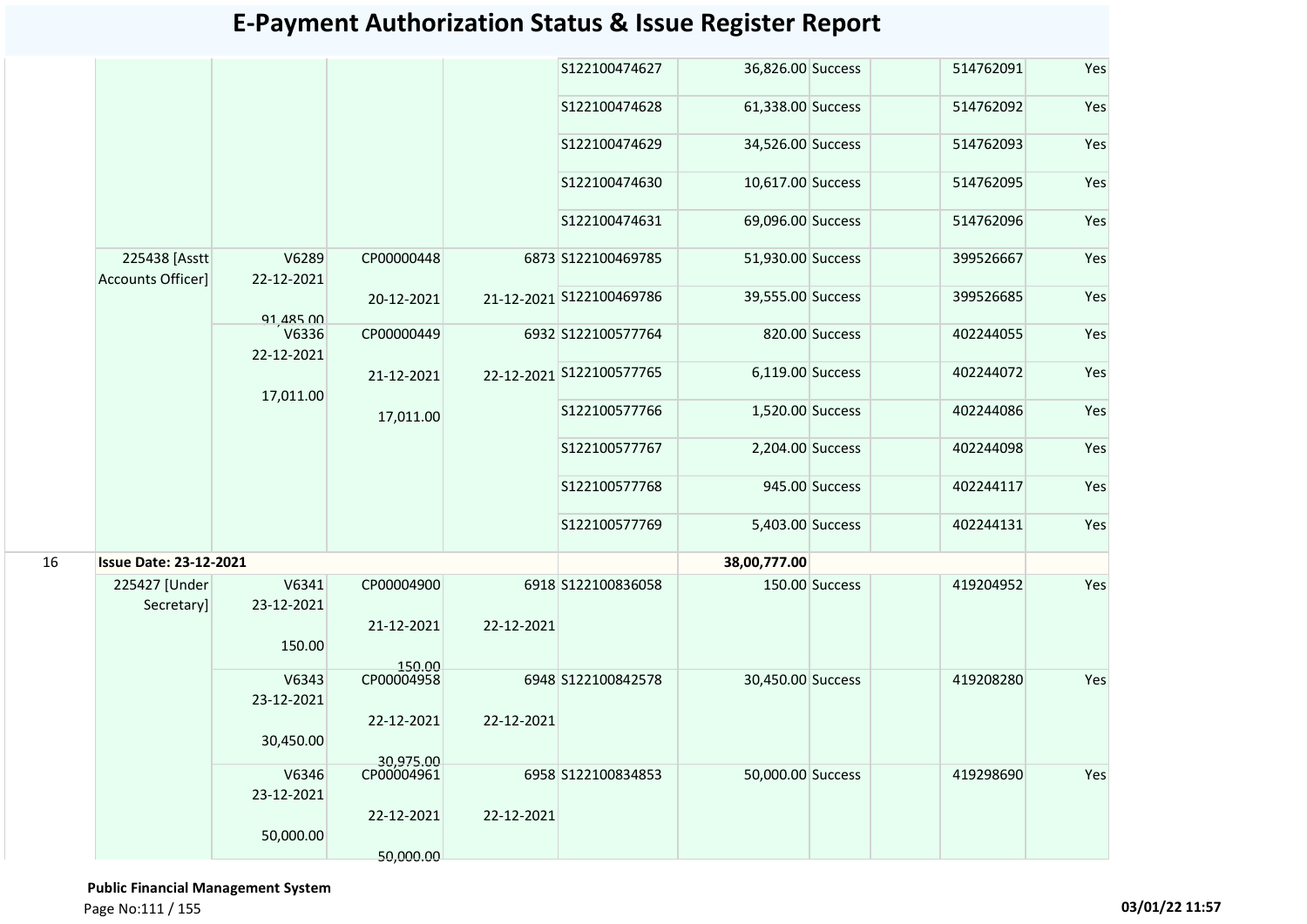| 23-12-2021 | V6347 CP00004879(511<br>687738862907- |            | 6889 S122100776841  | 22,704.00 Success   | 419201041 | Yes |
|------------|---------------------------------------|------------|---------------------|---------------------|-----------|-----|
|            | 1B1)                                  | 21-12-2021 |                     |                     |           |     |
| 22,704.00  |                                       |            |                     |                     |           |     |
|            | 20-12-2021                            |            |                     |                     |           |     |
|            |                                       |            |                     |                     |           |     |
| 23-12-2021 | V6348 CP00004880(511<br>687725775149- |            | 6890 S122100776725  | 22,200.00 Success   | 419197883 | Yes |
|            | 1B1)                                  | 21-12-2021 |                     |                     |           |     |
| 22,200.00  |                                       |            |                     |                     |           |     |
|            | 20-12-2021                            |            |                     |                     |           |     |
|            |                                       |            |                     |                     |           |     |
|            | V6349 CP00004881(511                  |            | 6891 S122100775721  | 24,026.00 Success   | 419197716 | Yes |
| 23-12-2021 | 687793155781-<br>1B1)                 | 21-12-2021 |                     |                     |           |     |
| 24,026.00  |                                       |            |                     |                     |           |     |
|            | 20-12-2021                            |            |                     |                     |           |     |
|            |                                       |            |                     |                     |           |     |
|            | V6350 CP00004882(511                  |            | 6892 S122100774920  | 22,080.00 Success   | 419197271 | Yes |
| 23-12-2021 | 687764061639-<br>1B1)                 | 21-12-2021 |                     |                     |           |     |
| 22,080.00  |                                       |            |                     |                     |           |     |
|            | 20-12-2021                            |            |                     |                     |           |     |
|            |                                       |            |                     |                     |           |     |
|            | V6351 CP00004883(511                  |            | 6893 \$122100848530 | 2,13,200.00 Success | 419210095 | Yes |
|            | 23-12-2021 687737244480-<br>1B1)      | 21-12-2021 |                     |                     |           |     |
| 213,200.00 |                                       |            |                     |                     |           |     |
|            | 20-12-2021                            |            |                     |                     |           |     |
|            |                                       |            |                     |                     |           |     |
|            | V6352 CP00004884(511                  |            | 6894 S122100778291  | 22,800.00 Success   | 419201224 | Yes |
| 23-12-2021 | 687779984933-<br>1B1)                 | 21-12-2021 |                     |                     |           |     |
| 22,800.00  |                                       |            |                     |                     |           |     |
|            | 20-12-2021                            |            |                     |                     |           |     |
|            | 22,800.00                             |            |                     |                     |           |     |
|            |                                       |            |                     |                     |           |     |

 **Public Financial Management System**  Page No:112 / 155 **03/01/22 11:57**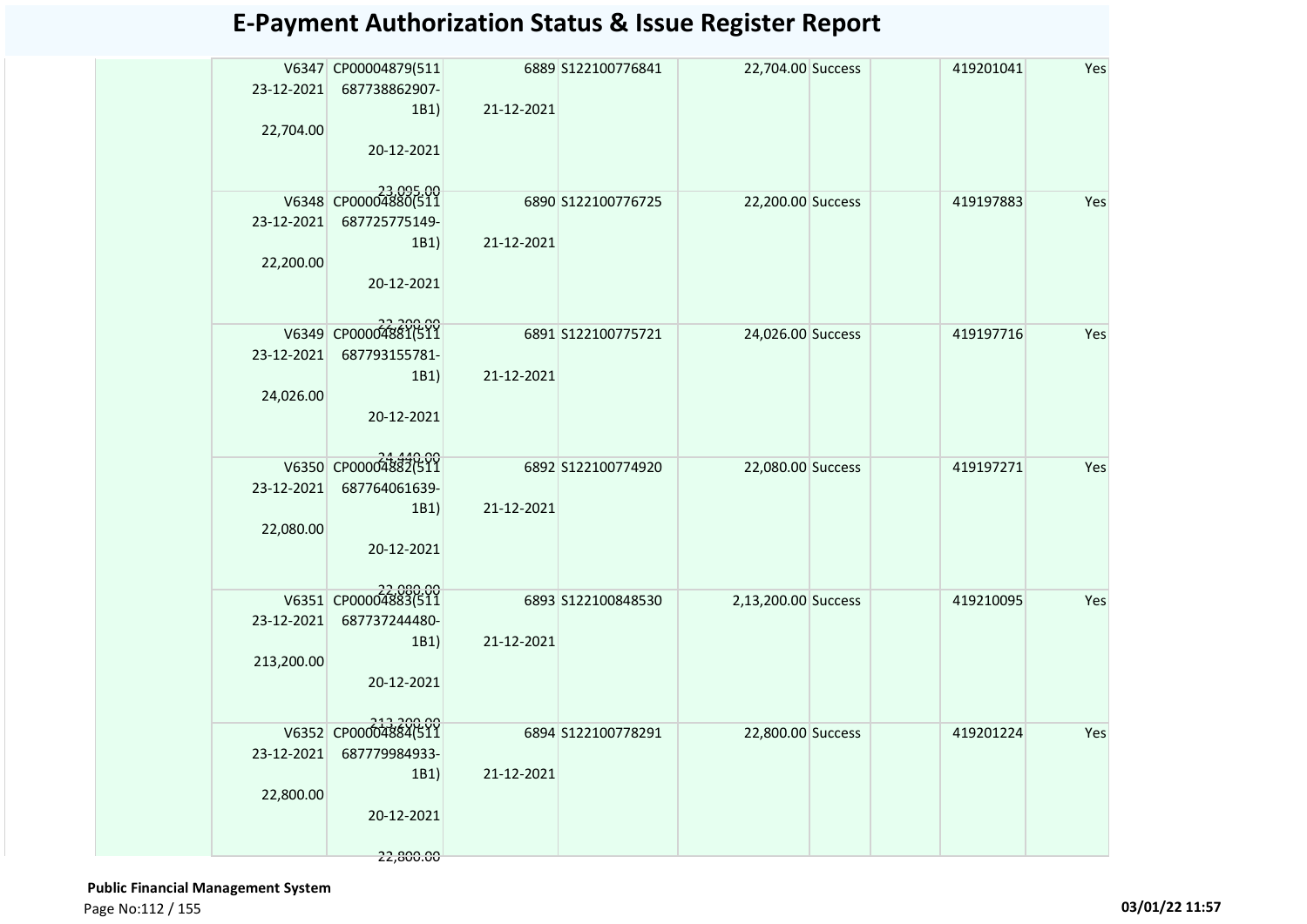| 23-12-2021<br>10,450.00 | V6353 CP00004885(511<br>687761963053-<br>1B1)<br>20-12-2021                           | 21-12-2021 | 6895 S122100778414 | 10,450.00 Success | 419201393 | Yes |
|-------------------------|---------------------------------------------------------------------------------------|------------|--------------------|-------------------|-----------|-----|
| 23-12-2021<br>15,926.00 | V6354 CP00004886(511<br>687727964499-<br>1B1)<br>20-12-2021                           | 21-12-2021 | 6896 S122100778762 | 15,926.00 Success | 419201575 | Yes |
| 23-12-2021<br>19,661.00 | V6355 CP00004887(511<br>687773009568-<br>1B1)<br>20-12-2021                           | 21-12-2021 | 6897 S122100779034 | 19,661.00 Success | 419201742 | Yes |
| 23-12-2021<br>21,627.00 | V6356 CP00004888(511<br>687717457765-<br>1B1)<br>20-12-2021                           | 21-12-2021 | 6898 S122100779124 | 21,627.00 Success | 419171888 | Yes |
| 23-12-2021<br>20,644.00 | V6357 CP00004889(511<br>687773860547-<br>1B1)<br>20-12-2021                           | 21-12-2021 | 6899 S122100779246 | 20,644.00 Success | 419201930 | Yes |
| 23-12-2021<br>11,993.00 | 21,000.00<br>V6358 CP00004890(511<br>687714870044-<br>1B1)<br>20-12-2021<br>12,200.00 | 21-12-2021 | 6900 S122100779325 | 11,993.00 Success | 419204070 | Yes |

 **Public Financial Management System**  Page No:113 / 155 **03/01/22 11:57**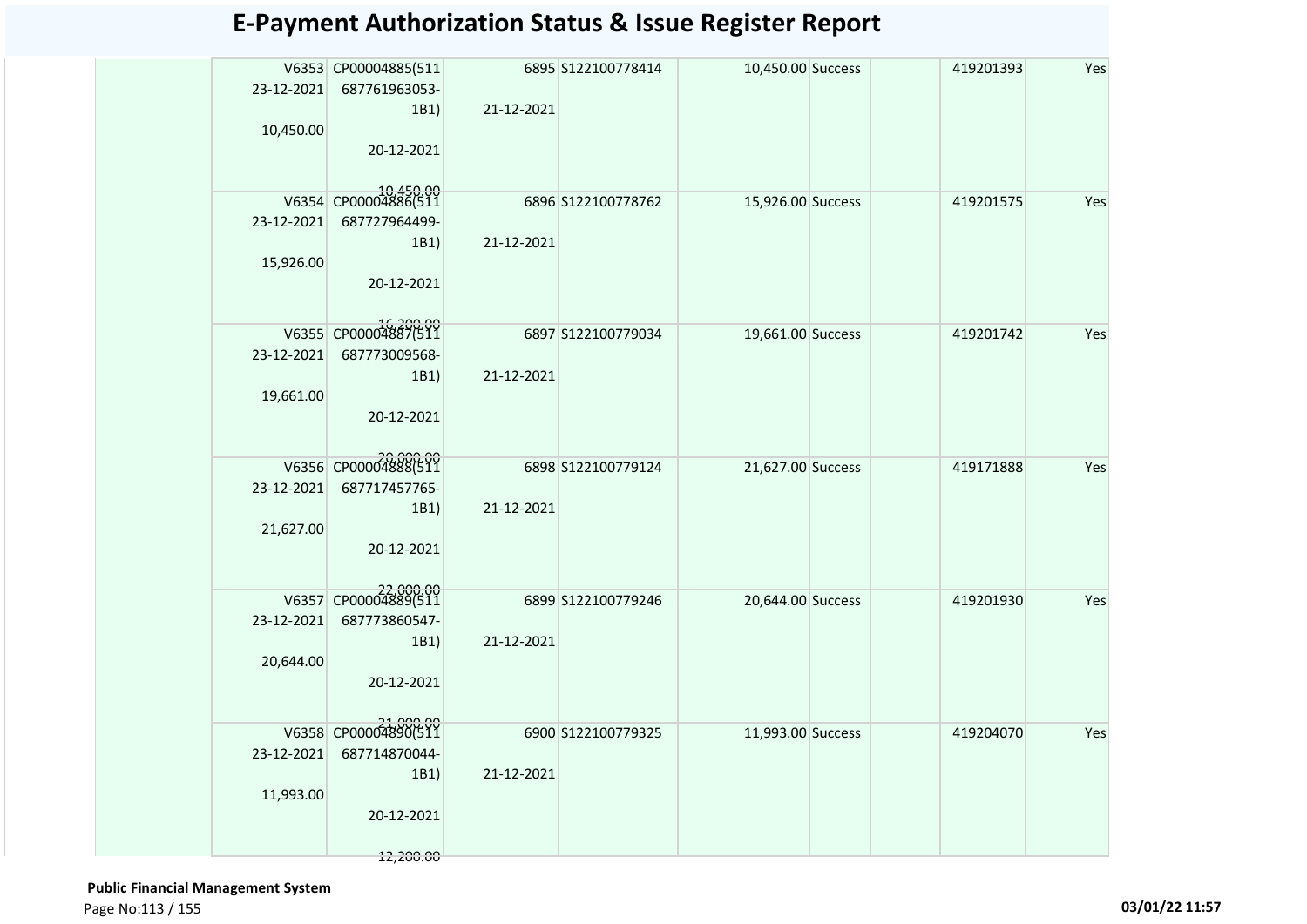| 23-12-2021<br>7,619.00  | V6359 CP00004891(511<br>687711254750-<br>1B1)<br>20-12-2021                           | 21-12-2021 | 6901 S122100779603 | 7,619.00 Success  | 419204257 | Yes |
|-------------------------|---------------------------------------------------------------------------------------|------------|--------------------|-------------------|-----------|-----|
| 23-12-2021<br>11,797.00 | V6360 CP00004892(511<br>687736061690-<br>1B1)<br>20-12-2021                           | 21-12-2021 | 6902 S122100779724 | 11,797.00 Success | 419204437 | Yes |
| 23-12-2021<br>20,644.00 | V6361 CP00004893(511<br>687715236692-<br>1B1)<br>20-12-2021                           | 21-12-2021 | 6903 S122100779846 | 20,644.00 Success | 419204616 | Yes |
| 23-12-2021<br>16,696.00 | V6362 CP00004894(511<br>687753114488-<br>1B1)<br>20-12-2021                           | 21-12-2021 | 6904 S122100779906 | 16,696.00 Success | 419174096 | Yes |
| 23-12-2021<br>14,104.00 | V6367 CP00004946(ELE<br>2021120008)<br>21-12-2021                                     | 22-12-2021 | 6913 S122100773455 | 14,104.00 Success | 419195819 | Yes |
| 23-12-2021<br>31,262.00 | 14,104.00<br>V6368 CP00004948(511<br>687796842780-<br>1B1)<br>22-12-2021<br>31,800.00 | 22-12-2021 | 6940 S122100773945 | 31,262.00 Success | 419197132 | Yes |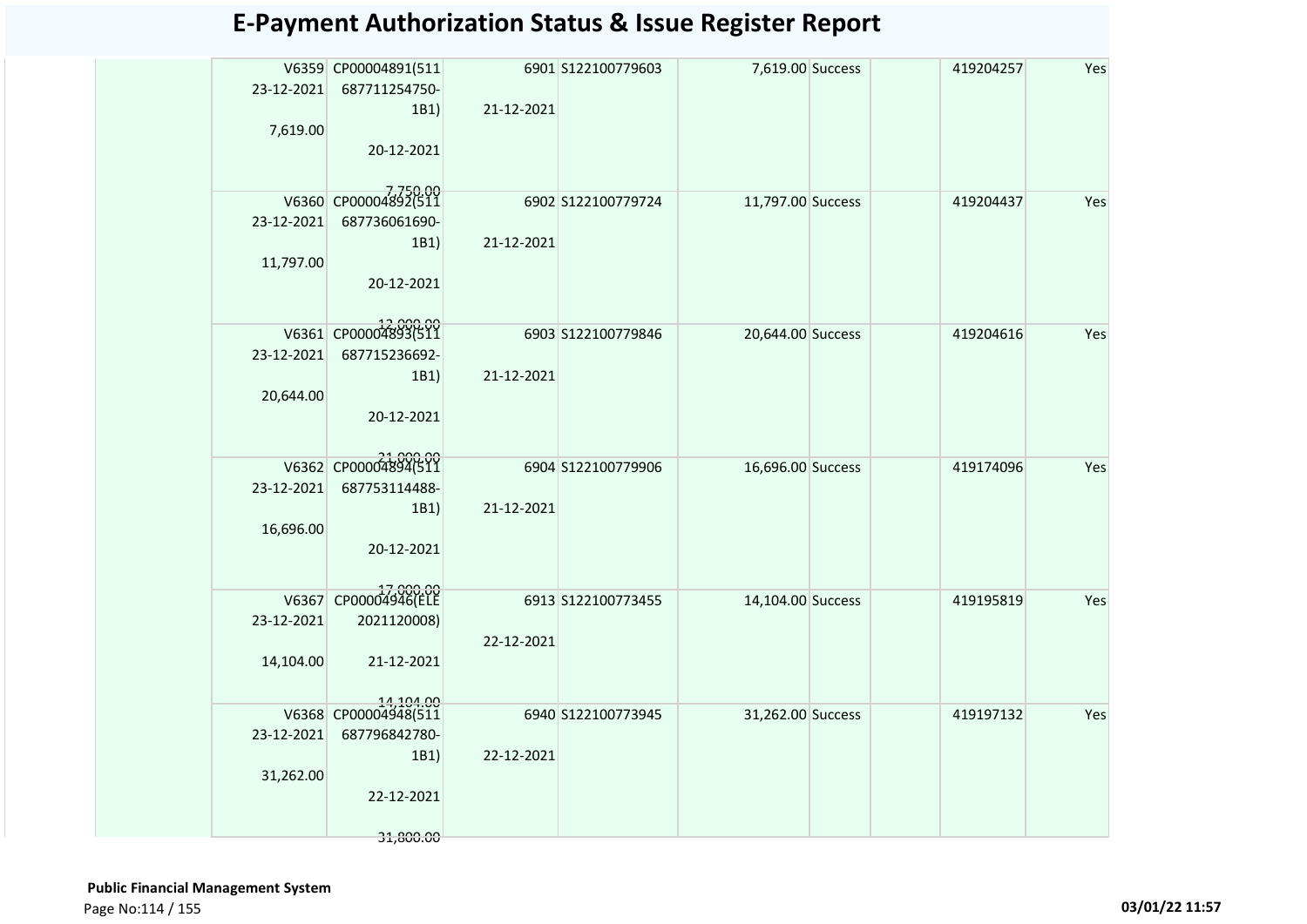| 2,17,860.00 Success<br>Yes<br>V6369 CP00004949(511<br>6941 S122100773876<br>419195973<br>23-12-2021<br>687774309028-<br>22-12-2021<br>1B1)<br>217,860.00<br>22-12-2021<br>V6370 CP00004951(511<br>6943 S122100774623<br>2,08,544.00 Success<br>419171691<br>Yes<br>23-12-2021<br>687729379725-<br>22-12-2021<br>1B1)<br>208,544.00<br>22-12-2021<br>V6371 CP00004952(511<br>6944 S122100843048<br>983.00 Success<br>419208934<br>Yes<br>23-12-2021<br>687764357409-<br>22-12-2021<br>1B1)<br>983.00<br>22-12-2021<br>V6372 CP00004953(511<br>6945 S122100842918<br>Yes<br>1,298.00 Success<br>419208765<br>687769580281-<br>23-12-2021<br>22-12-2021<br>1B1)<br>1,298.00<br>22-12-2021<br>V6373 CP00004954(511<br>2,212.00 Success<br>6946 S122100842740<br>Yes<br>419208607<br>687734542014-<br>23-12-2021<br>22-12-2021<br>1B1)<br>2,212.00<br>22-12-2021<br>V6374 CP00004955(511<br>6947 S122100842649<br>9,831.00 Success<br>419208453<br>Yes<br>687716400128-<br>23-12-2021<br>1B1)<br>22-12-2021<br>9,831.00<br>22-12-2021 |  |  |  |  |
|----------------------------------------------------------------------------------------------------------------------------------------------------------------------------------------------------------------------------------------------------------------------------------------------------------------------------------------------------------------------------------------------------------------------------------------------------------------------------------------------------------------------------------------------------------------------------------------------------------------------------------------------------------------------------------------------------------------------------------------------------------------------------------------------------------------------------------------------------------------------------------------------------------------------------------------------------------------------------------------------------------------------------------|--|--|--|--|
|                                                                                                                                                                                                                                                                                                                                                                                                                                                                                                                                                                                                                                                                                                                                                                                                                                                                                                                                                                                                                                  |  |  |  |  |
|                                                                                                                                                                                                                                                                                                                                                                                                                                                                                                                                                                                                                                                                                                                                                                                                                                                                                                                                                                                                                                  |  |  |  |  |
|                                                                                                                                                                                                                                                                                                                                                                                                                                                                                                                                                                                                                                                                                                                                                                                                                                                                                                                                                                                                                                  |  |  |  |  |
|                                                                                                                                                                                                                                                                                                                                                                                                                                                                                                                                                                                                                                                                                                                                                                                                                                                                                                                                                                                                                                  |  |  |  |  |
|                                                                                                                                                                                                                                                                                                                                                                                                                                                                                                                                                                                                                                                                                                                                                                                                                                                                                                                                                                                                                                  |  |  |  |  |
|                                                                                                                                                                                                                                                                                                                                                                                                                                                                                                                                                                                                                                                                                                                                                                                                                                                                                                                                                                                                                                  |  |  |  |  |
|                                                                                                                                                                                                                                                                                                                                                                                                                                                                                                                                                                                                                                                                                                                                                                                                                                                                                                                                                                                                                                  |  |  |  |  |
|                                                                                                                                                                                                                                                                                                                                                                                                                                                                                                                                                                                                                                                                                                                                                                                                                                                                                                                                                                                                                                  |  |  |  |  |
|                                                                                                                                                                                                                                                                                                                                                                                                                                                                                                                                                                                                                                                                                                                                                                                                                                                                                                                                                                                                                                  |  |  |  |  |
|                                                                                                                                                                                                                                                                                                                                                                                                                                                                                                                                                                                                                                                                                                                                                                                                                                                                                                                                                                                                                                  |  |  |  |  |
|                                                                                                                                                                                                                                                                                                                                                                                                                                                                                                                                                                                                                                                                                                                                                                                                                                                                                                                                                                                                                                  |  |  |  |  |
|                                                                                                                                                                                                                                                                                                                                                                                                                                                                                                                                                                                                                                                                                                                                                                                                                                                                                                                                                                                                                                  |  |  |  |  |
|                                                                                                                                                                                                                                                                                                                                                                                                                                                                                                                                                                                                                                                                                                                                                                                                                                                                                                                                                                                                                                  |  |  |  |  |
|                                                                                                                                                                                                                                                                                                                                                                                                                                                                                                                                                                                                                                                                                                                                                                                                                                                                                                                                                                                                                                  |  |  |  |  |
|                                                                                                                                                                                                                                                                                                                                                                                                                                                                                                                                                                                                                                                                                                                                                                                                                                                                                                                                                                                                                                  |  |  |  |  |
|                                                                                                                                                                                                                                                                                                                                                                                                                                                                                                                                                                                                                                                                                                                                                                                                                                                                                                                                                                                                                                  |  |  |  |  |
| 10,000.00                                                                                                                                                                                                                                                                                                                                                                                                                                                                                                                                                                                                                                                                                                                                                                                                                                                                                                                                                                                                                        |  |  |  |  |

 **Public Financial Management System**  Page No:115 / 155 **03/01/22 11:57**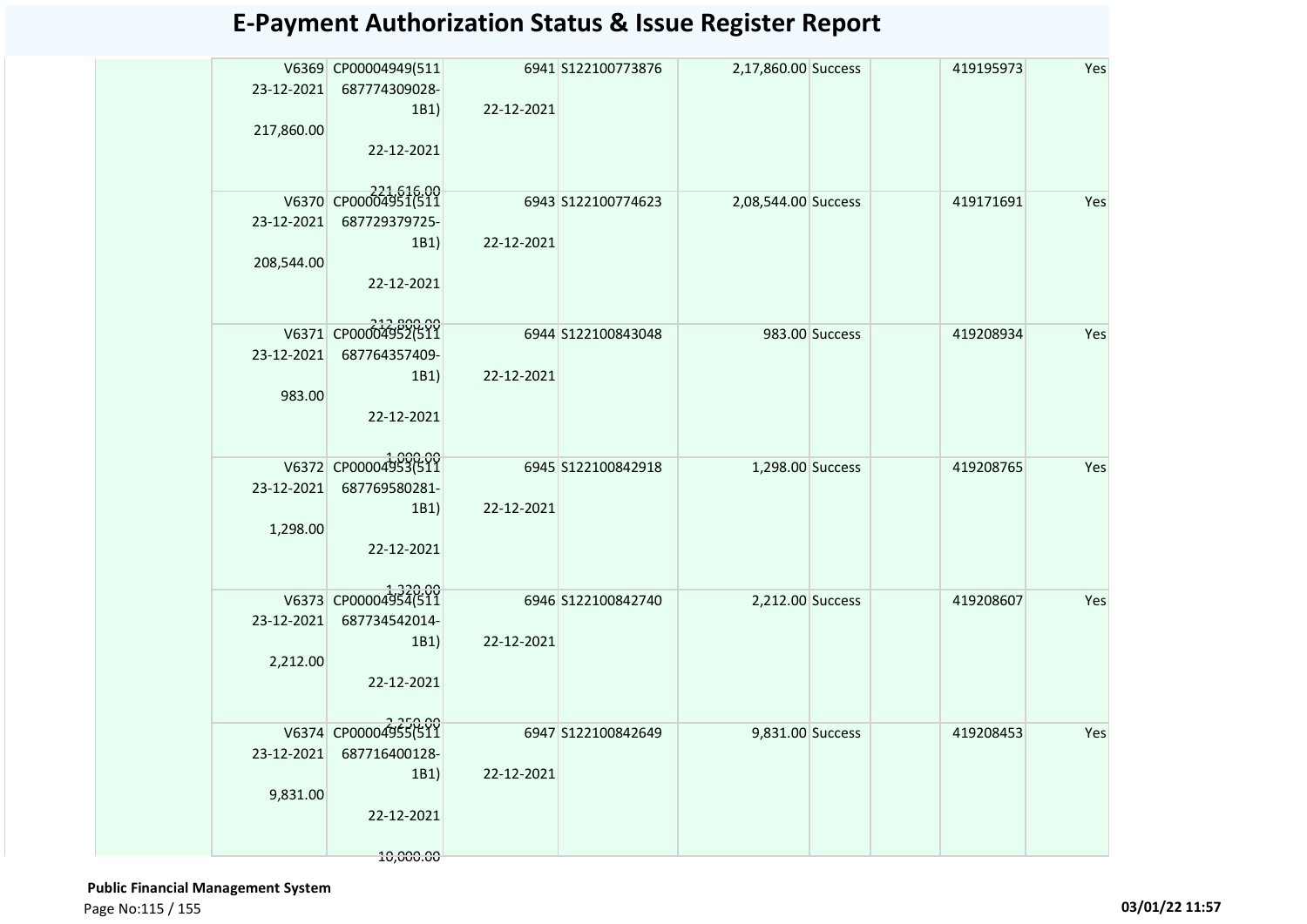|                             | 23-12-2021<br>27,000.00 | V6375 CP00004960(EFR<br>2021120009)<br>22-12-2021 | 22-12-2021 | 6956 S122100836719       | 27,000.00 Success   | 419298864           | Yes       |
|-----------------------------|-------------------------|---------------------------------------------------|------------|--------------------------|---------------------|---------------------|-----------|
|                             |                         |                                                   |            |                          |                     |                     |           |
| 225428 [Section<br>Officer] | V6342<br>23-12-2021     | 27,000.00<br>CP00000312<br>21-12-2021             | 22-12-2021 | 6925 S122100842335       | 1,996.00 Success    | 419208111           | Yes       |
|                             | 1,996.00                |                                                   |            |                          |                     |                     |           |
|                             |                         | 1,996.00<br>V6344 CP00000316(202                  |            | 6930 S122100836951       | 1,01,160.00 Success | 514794905           | Yes       |
|                             | 23-12-2021              | 112007)                                           |            |                          |                     |                     |           |
|                             |                         |                                                   |            | 22-12-2021 S122100836952 | 69,096.00 Success   | 514794906           | Yes       |
|                             | 690,921.00              | 21-12-2021                                        |            | S122100836953            | 92,137.00 Success   | 514794907           | Yes       |
|                             |                         | 813,725.00                                        |            | S122100836954            | 49,404.00 Success   | 514794909           | Yes       |
|                             |                         |                                                   |            | S122100836955            | 41,405.00 Success   | 514794910           | Yes       |
|                             |                         |                                                   |            | S122100836956            | 60,609.00 Success   | 514794911           | Yes       |
|                             |                         |                                                   |            | S122100836957            | 69,096.00 Success   | 514794912           | Yes       |
|                             |                         |                                                   |            | S122100836958            | 48,630.00 Success   | 514794913           | Yes       |
|                             |                         |                                                   |            | S122100836959            | 51,504.00 Success   | 514794914           | Yes       |
|                             |                         |                                                   |            | S122100836960            | 1,07,880.00 Success | 514794916           | Yes       |
|                             | 23-12-2021              | V6345 CP00000319(202<br>112001)                   |            | 6926 S122100846869       | 40,702.00 Success   | 514796064           | Yes       |
|                             |                         | 21-12-2021                                        |            | 22-12-2021 S122100846870 | 56,466.00 Success   | 514796066           | Yes       |
|                             | 1,295,143.00            |                                                   |            | S122100846871            | 1,63,025.00 Success | 514796067           | Yes       |
|                             |                         | 2,452,883.00                                      |            | S122100846872            | 1,55,005.00 Success | 514796068           | Yes       |
|                             |                         |                                                   |            | S122100846873            | 84,396.00 Success   | 514796069           | Yes       |
|                             |                         |                                                   |            |                          | S122100846874       | 1,24,934.00 Success | 514796070 |

 **Public Financial Management System**  Page No:116 / 155 **03/01/22 11:57**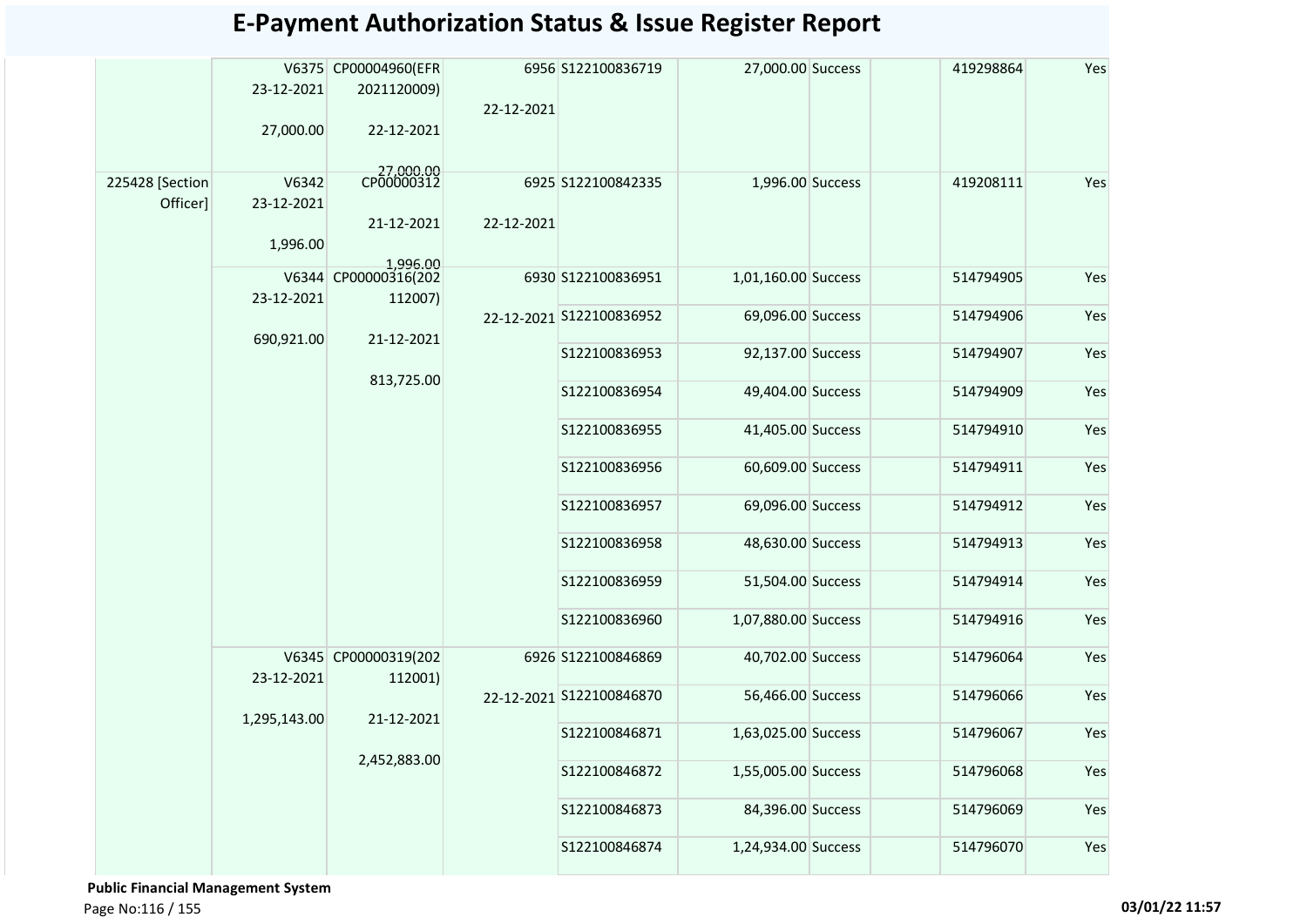|            |                                 |            | S122100846875            | 98,374.00 Success   | 514796071 | Yes |
|------------|---------------------------------|------------|--------------------------|---------------------|-----------|-----|
|            |                                 |            | S122100846876            | 78,546.00 Success   | 514796072 | Yes |
|            |                                 |            | S122100846877            | 85,614.00 Success   | 514796073 | Yes |
|            |                                 |            | S122100846878            | 1,18,238.00 Success | 514796074 | Yes |
|            |                                 |            | S122100846879            | 57,543.00 Success   | 514796075 | Yes |
|            |                                 |            | S122100846880            | 1,57,920.00 Success | 514796076 | Yes |
|            |                                 |            | S122100846881            | 74,380.00 Success   | 514796077 | Yes |
| 23-12-2021 | V6363 CP00000314(202<br>112006) | 22-12-2021 | 6931 S122100842144       | 59,751.00 Success   | 514796038 | Yes |
| 59,751.00  | 21-12-2021                      |            |                          |                     |           |     |
| 23-12-2021 | 65,199.00<br>112004)            |            | 6927 S122100841506       | 56,632.00 Success   | 514794966 | Yes |
| 314,287.00 | 21-12-2021                      |            | 22-12-2021 S122100841507 | 14,807.00 Success   | 514794967 | Yes |
|            | 543,101.00                      |            | S122100841508            | 16,534.00 Success   | 514794969 | Yes |
|            |                                 |            | S122100841509            | 41,474.00 Success   | 514794970 | Yes |
|            |                                 |            | S122100841510            | 44,966.00 Success   | 514794971 | Yes |
|            |                                 |            | S122100841511            | 26,212.00 Success   | 514794972 | Yes |
|            |                                 |            | \$122100841512           | 46,520.00 Success   | 514794974 | Yes |
|            |                                 |            | S122100841513            | 27,156.00 Success   | 514794977 | Yes |
|            |                                 |            | S122100841514            | 39,986.00 Success   | 514794978 | Yes |
| 23-12-2021 | V6365 CP00000317(202<br>112002) |            | 6928 S122100841300       | 57,504.00 Success   | 514794932 | Yes |
| 126,046.00 | 21-12-2021                      |            | 22-12-2021 S122100841301 | 68,542.00 Success   | 514794933 | Yes |
|            |                                 |            |                          |                     |           |     |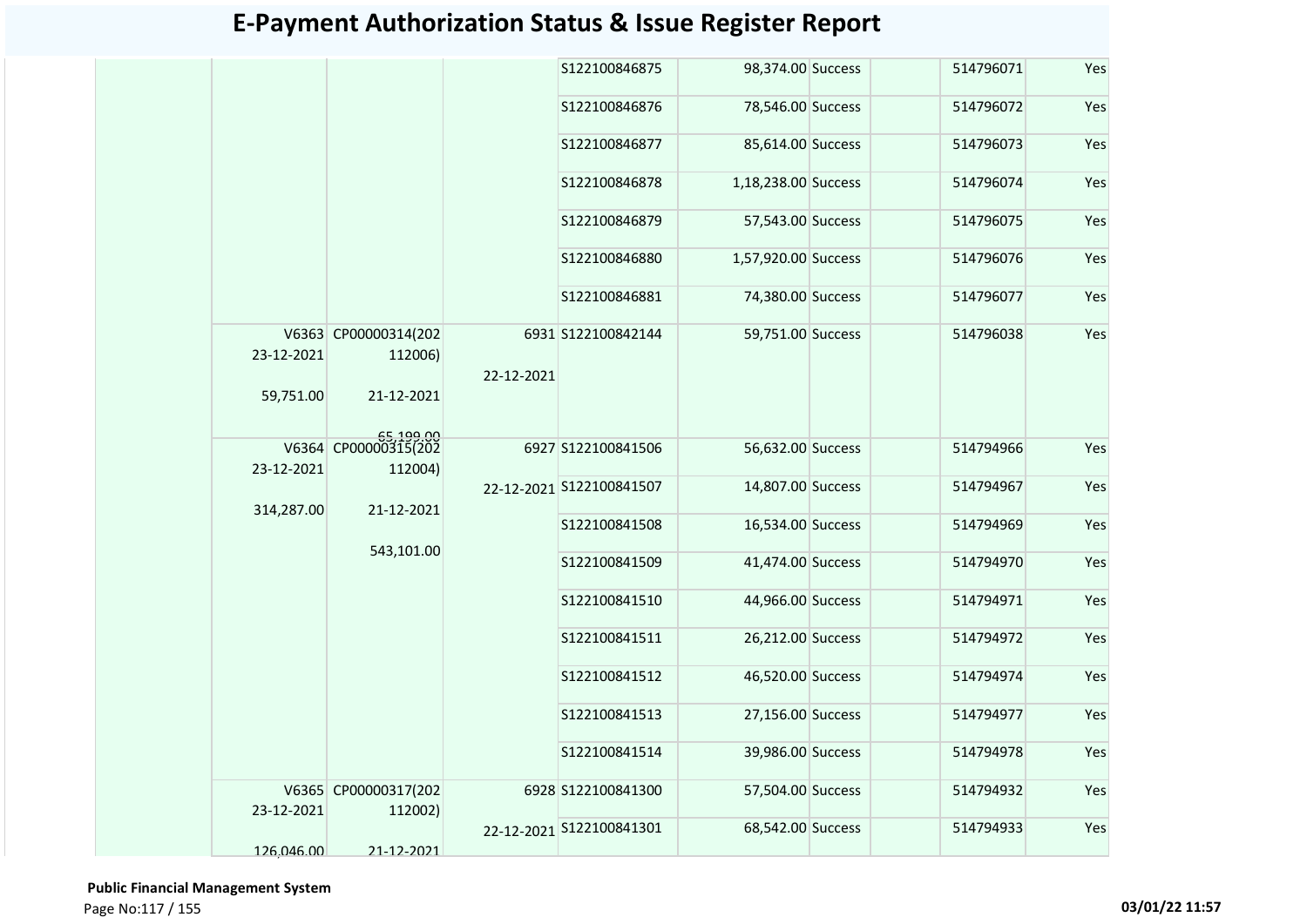|    |                               | 23-12-2021          | V6366 CP00000318(202<br>112003) |            | 6929 S122100841112       | 31,766.00 Success       | 514794923                            | Yes |
|----|-------------------------------|---------------------|---------------------------------|------------|--------------------------|-------------------------|--------------------------------------|-----|
|    |                               |                     |                                 |            | 22-12-2021 S122100841113 | 38,168.00 Success       | 514794924                            | Yes |
|    |                               | <b>69 934 00</b>    | 21-12-2021                      |            |                          |                         |                                      |     |
|    | 225429 [Section<br>Officer]   | 23-12-2021          | V6376 CP00000478(202<br>112006) |            | 6955 S122100841927       | 1,000.00 Success        | 514796030                            | Yes |
|    |                               |                     |                                 |            | 22-12-2021 S122100841928 | 29,671.00 Success       | 514796031                            | Yes |
|    |                               | 164,938.00          | 22-12-2021                      |            | S122100841929            | 34,692.00 Success       | 514796032                            | Yes |
|    |                               |                     | 284,620.00                      |            | S122100841930            | 41,692.00 Success       | 514796033                            | Yes |
|    |                               |                     |                                 |            | S122100841931            | 29,671.00 Success       | 514796034                            | Yes |
|    |                               |                     |                                 |            | S122100841932            | 28,212.00 Success       | 514796035                            | Yes |
| 17 | <b>Issue Date: 24-12-2021</b> |                     |                                 |            |                          | 16,81,66,551.00         |                                      |     |
|    | 208873 [Under                 | V6386               | CP00000002                      |            | 6982 S122101281607       | 10,00,00,000.00 Success | 435933466                            | Yes |
|    | Secretary NPC-                | 24-12-2021          |                                 |            |                          |                         | Yes<br>435933265<br>Yes<br>435936021 |     |
|    | QCI & UNIDO                   |                     | 21-12-2021                      | 23-12-2021 |                          |                         |                                      |     |
|    | Sections,                     | 100,000,000.00      |                                 |            |                          |                         |                                      |     |
|    | Ministry of                   | V6382               | 100.000.000.00<br>CP00004834    |            | 6887 S122101274173       | 78,00,000.00 Success    |                                      |     |
|    | 225427 [Under<br>Secretary]   | 24-12-2021          |                                 |            |                          |                         |                                      |     |
|    |                               |                     | 16-12-2021                      | 21-12-2021 |                          |                         |                                      |     |
|    |                               | 7,800,000.00        | 7,800,000,00                    |            |                          |                         |                                      |     |
|    |                               | V6383               | CP00004878                      |            | 6979 S122101292826       | 2,10,00,000.00 Success  |                                      |     |
|    |                               | 24-12-2021          |                                 |            |                          |                         |                                      |     |
|    |                               |                     | 20-12-2021                      | 23-12-2021 |                          |                         |                                      |     |
|    |                               | 21,000,000.00       |                                 |            |                          |                         |                                      |     |
|    |                               |                     | 21,000,000.00<br>CP00004876     |            |                          |                         |                                      |     |
|    |                               | V6384<br>24-12-2021 |                                 |            | 6981 S122101291003       | 1,05,00,000.00 Success  | 435933656                            | Yes |
|    |                               |                     | 20-12-2021                      | 23-12-2021 |                          |                         |                                      |     |
|    |                               | 10,500,000.00       |                                 |            |                          |                         |                                      |     |
|    |                               | V6385               | 10,500,000.00<br>CP00004943     |            | 6980 S122101292568       | 2,10,00,000.00 Success  | 435933846                            | Yes |
|    |                               | 24-12-2021          |                                 |            |                          |                         |                                      |     |
|    |                               |                     | 21-12-2021                      | 23-12-2021 |                          |                         |                                      |     |
|    |                               | 21,000,000.00       |                                 |            |                          |                         |                                      |     |
|    |                               |                     | 21,000,000.00                   |            |                          |                         |                                      |     |

 **Public Financial Management System** 

Page No:118 / 155 **03/01/22 11:57**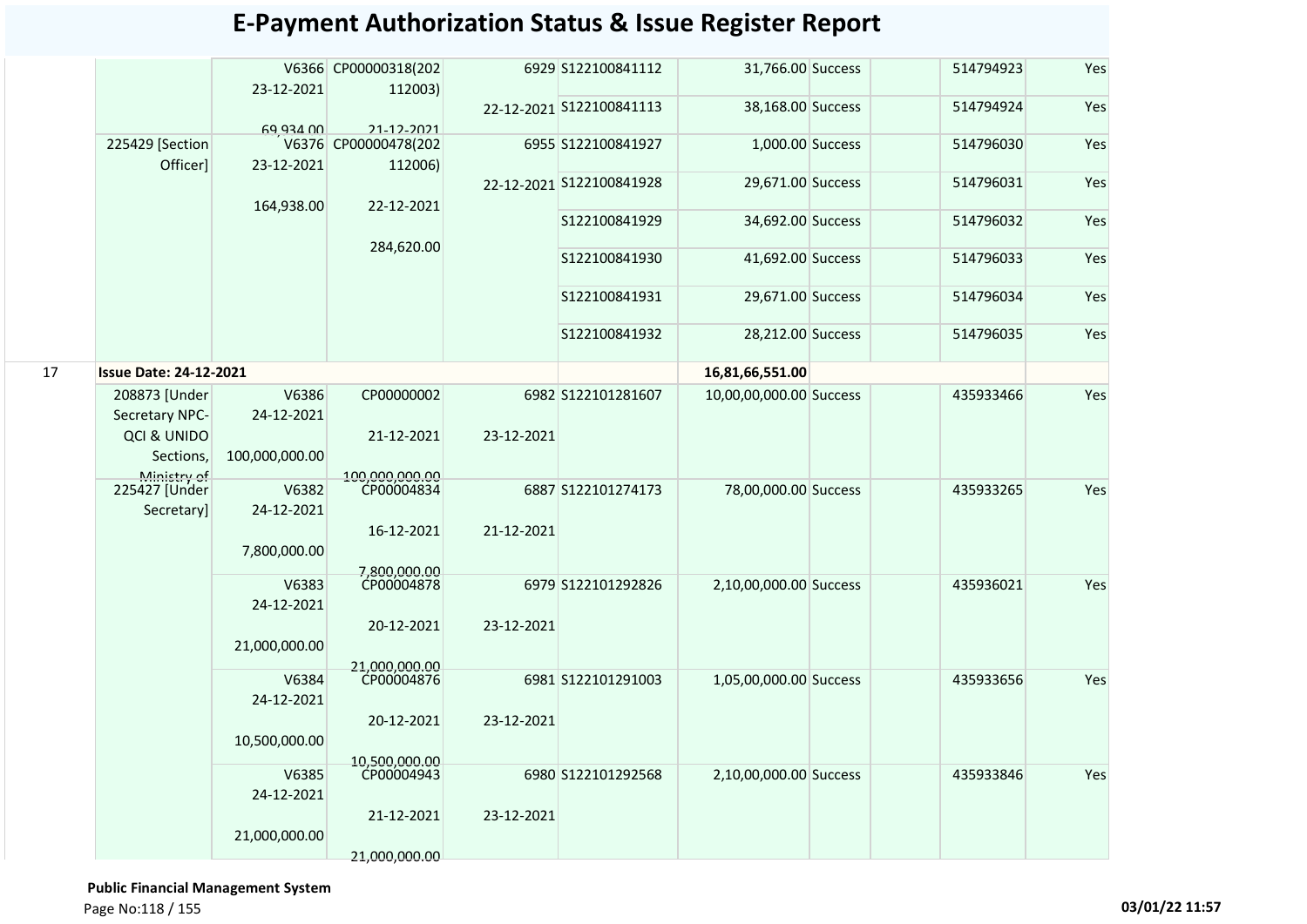| V6387<br>24-12-2021 | CP00005010                         |            | 6994 S122101307392 | 22,12,500.00 Success | 435936439 | Yes |
|---------------------|------------------------------------|------------|--------------------|----------------------|-----------|-----|
|                     | 22-12-2021                         | 23-12-2021 |                    |                      |           |     |
| 2,212,500.00        |                                    |            |                    |                      |           |     |
| V6402               | 2,212,500.00<br>CP00004898         |            | 6917 S122101235180 | 2,389.00 Success     | 437214465 | Yes |
| 24-12-2021          |                                    |            |                    |                      |           |     |
| 2,389.00            | 21-12-2021                         | 22-12-2021 |                    |                      |           |     |
|                     | 2.389.00                           |            |                    |                      |           |     |
| V6404               | CP00004997                         |            | 7026 S122101322602 | 10,482.00 Success    | 437254663 | Yes |
| 24-12-2021          |                                    |            |                    |                      |           |     |
| 10,482.00           | 22-12-2021                         | 23-12-2021 |                    |                      |           |     |
|                     | 10,482.00                          |            |                    |                      |           |     |
| V6405               | CP00004998                         |            | 7027 S122101323830 | 12,866.00 Success    | 437220140 | Yes |
| 24-12-2021          |                                    |            |                    |                      |           |     |
|                     | 22-12-2021                         | 23-12-2021 |                    |                      |           |     |
| 12,866.00           |                                    |            |                    |                      |           |     |
| V6406               | 12,866.00<br>CP00004999            |            | 7028 S122101326353 | 1,43,344.00 Success  | 437254790 | Yes |
| 24-12-2021          |                                    |            |                    |                      |           |     |
|                     | 22-12-2021                         | 23-12-2021 |                    |                      |           |     |
| 143,344.00          |                                    |            |                    |                      |           |     |
|                     | 143.344.00<br>V6416 CP00004895(511 |            | 6905 S122101345017 | 2,949.00 Success     | 437257597 | Yes |
| 24-12-2021          | 687773334926-                      |            |                    |                      |           |     |
|                     | 1B1)                               | 21-12-2021 |                    |                      |           |     |
| 2,949.00            |                                    |            |                    |                      |           |     |
|                     | 20-12-2021                         |            |                    |                      |           |     |
|                     |                                    |            |                    |                      |           |     |
| V6417               | CP00004896(511                     |            | 6906 S122101344949 | 1,031.00 Success     | 437257413 | Yes |
| 24-12-2021          | 687756738916-                      |            |                    |                      |           |     |
|                     | 1B1)                               | 21-12-2021 |                    |                      |           |     |
| 1,031.00            | 20-12-2021                         |            |                    |                      |           |     |
|                     |                                    |            |                    |                      |           |     |
|                     | 1,050.00                           |            |                    |                      |           |     |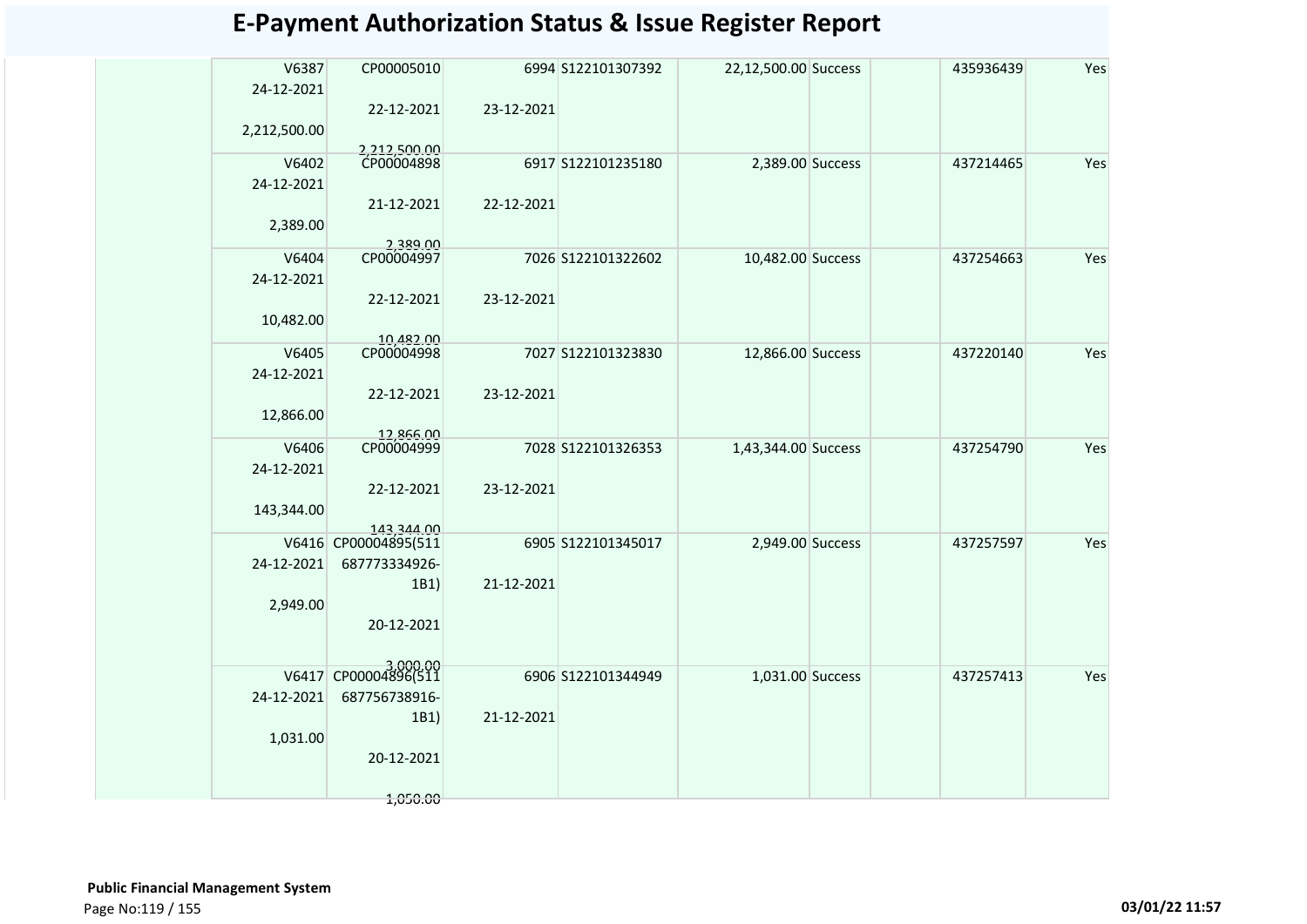| 8,110.00                | V6418 CP00004897(511<br>24-12-2021 687748405731-<br>1B1)<br>20-12-2021  | 21-12-2021 | 6907 S122101344877 | 8,110.00 Success  | 437257243 | Yes |
|-------------------------|-------------------------------------------------------------------------|------------|--------------------|-------------------|-----------|-----|
| 24-12-2021<br>2,949.00  | V6420 CP00004956(511<br>687710944026-<br>1B1)<br>22-12-2021             | 22-12-2021 | 6959 S122101344776 | 2,949.00 Success  | 437223019 | Yes |
| 24-12-2021<br>22,119.00 | V6421 CP00004957(511<br>687797611500-<br>1B1)<br>22-12-2021             | 22-12-2021 | 6960 S122101344654 | 22,119.00 Success | 437220838 | Yes |
| 24-12-2021<br>6,958.00  | V6422 CP00004962(511<br>687706031319-<br>1B1)<br>22-12-2021             | 23-12-2021 | 7020 S122101235946 | 6,958.00 Success  | 437214653 | Yes |
| 24-12-2021<br>4,486.00  | V6423 CP00004963(511<br>687727277096-<br>1B1)<br>22-12-2021             | 23-12-2021 | 7029 S122101326467 | 4,486.00 Success  | 437220316 | Yes |
| 24-12-2021<br>4,486.00  | V6424 CP00004964(511<br>687734383469-<br>1B1)<br>22-12-2021<br>4,563.00 | 23-12-2021 | 7013 S122101237426 | 4,486.00 Success  | 437217011 | Yes |

 **Public Financial Management System**  Page No:120 / 155 **03/01/22 11:57**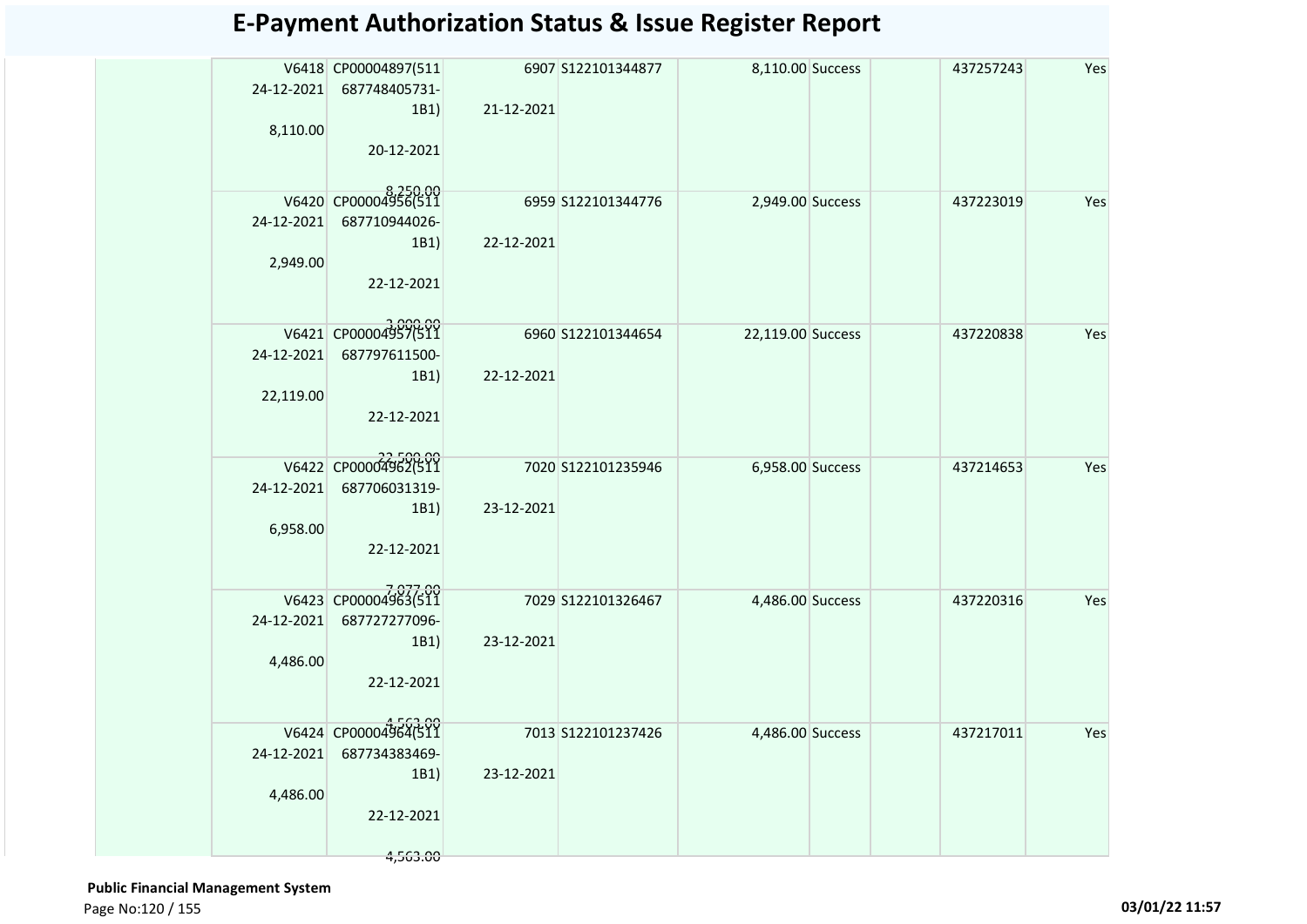| 5,239.00               | V6425 CP00004965(511<br>24-12-2021 687734241755-<br>1B1)<br>22-12-2021  | 23-12-2021 | 7022 S122101235629  | 5,239.00 Success | 437248902 | Yes |
|------------------------|-------------------------------------------------------------------------|------------|---------------------|------------------|-----------|-----|
| 24-12-2021<br>7,318.00 | V6426 CP00004966(511<br>687746008742-<br>1B1)<br>22-12-2021             | 23-12-2021 | 7023 S122101327625  | 7,318.00 Success | 437220470 | Yes |
| 24-12-2021<br>7,318.00 | V6427 CP00004987(511<br>687714140629-<br>1B1)<br>22-12-2021             | 23-12-2021 | 7024 S122101320846  | 7,318.00 Success | 437254423 | Yes |
| 5,840.00               | V6428 CP00004968(511<br>24-12-2021 687793261473-<br>1B1)<br>22-12-2021  | 23-12-2021 | 7025 S122101321179  | 5,840.00 Success | 437254549 | Yes |
| 24-12-2021<br>4,486.00 | V6429 CP00004969(511<br>687738822346-<br>1B1)<br>22-12-2021             | 23-12-2021 | 7009 S122101238439  | 4,486.00 Success | 437251443 | Yes |
| 24-12-2021<br>4,486.00 | V6430 CP00004970(511<br>687759503521-<br>1B1)<br>22-12-2021<br>4,563.00 | 23-12-2021 | 7010 \$122101237798 | 4,486.00 Success | 437251325 | Yes |

 **Public Financial Management System**  Page No:121 / 155 **03/01/22 11:57**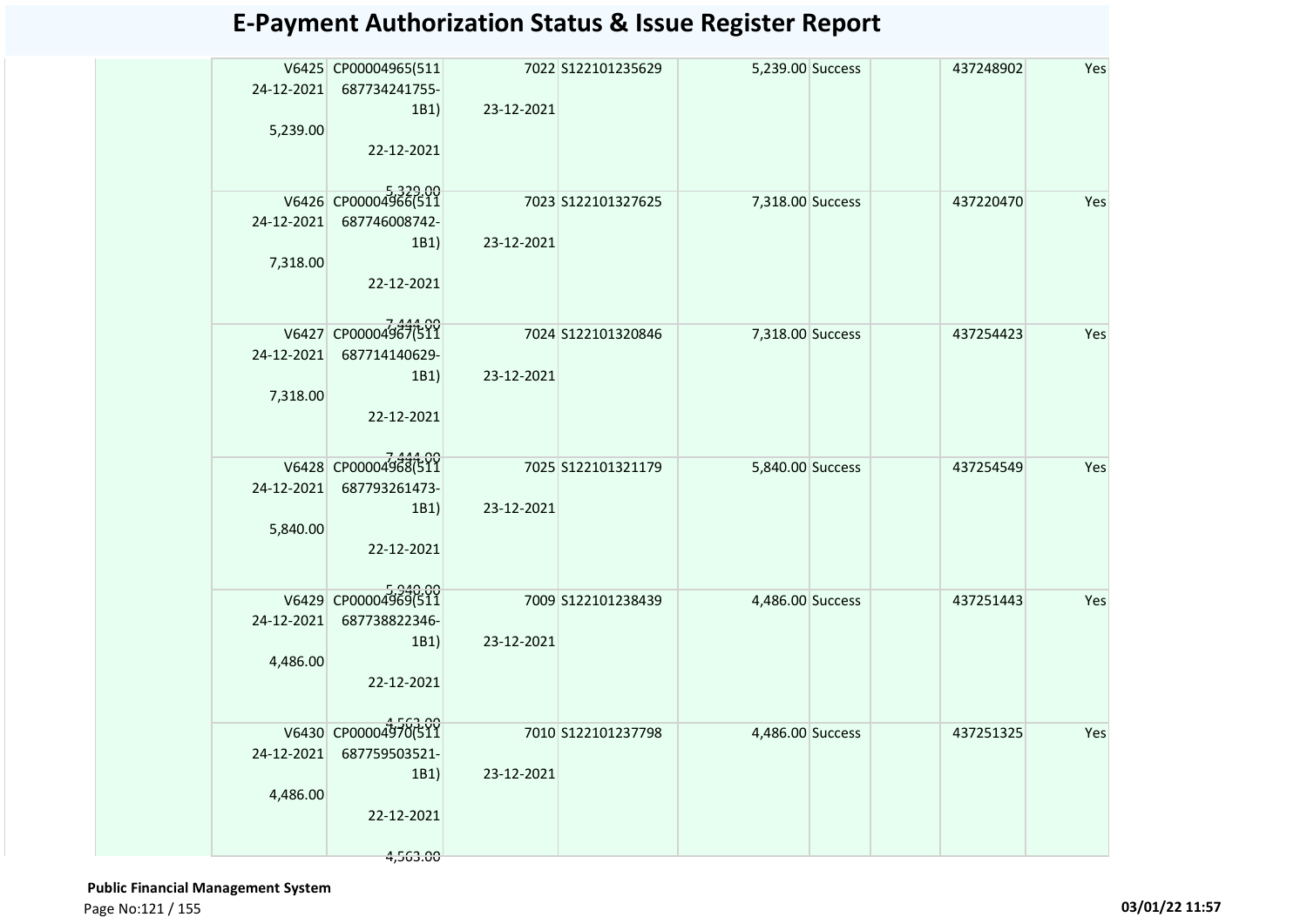|            | V6431 CP00004971(511             |            | 7011 S122101237572 | 4,486.00 Success  | 437251191 | Yes |
|------------|----------------------------------|------------|--------------------|-------------------|-----------|-----|
|            | 24-12-2021 687751542875-<br>1B1) | 23-12-2021 |                    |                   |           |     |
| 4,486.00   |                                  |            |                    |                   |           |     |
|            | 22-12-2021                       |            |                    |                   |           |     |
|            |                                  |            |                    |                   |           |     |
|            | V6432 CP00004972(511             |            | 7014 S122101237246 | 5,238.00 Success  | 437214821 | Yes |
| 24-12-2021 | 687708932820-                    |            |                    |                   |           |     |
| 5,238.00   | 1B1)                             | 23-12-2021 |                    |                   |           |     |
|            | 22-12-2021                       |            |                    |                   |           |     |
|            |                                  |            |                    |                   |           |     |
|            | V6433 CP00004973(511             |            | 7012 S122101237505 | 4,486.00 Success  | 437251061 | Yes |
| 24-12-2021 | 687737798110-                    |            |                    |                   |           |     |
|            | 1B1)                             | 23-12-2021 |                    |                   |           |     |
| 4,486.00   | 22-12-2021                       |            |                    |                   |           |     |
|            |                                  |            |                    |                   |           |     |
|            | V6434 CP00004983(511             |            | 7003 S122101243541 | 52,355.00 Success | 437217382 | Yes |
| 24-12-2021 | 687719183221-                    |            |                    |                   |           |     |
|            | 1B1)                             | 23-12-2021 |                    |                   |           |     |
| 52,355.00  | 22-12-2021                       |            |                    |                   |           |     |
|            |                                  |            |                    |                   |           |     |
|            | V6435 CP00004984(511             |            | 7004 S122101243464 | 10,273.00 Success | 437254004 | Yes |
|            | 24-12-2021 687726591656-         |            |                    |                   |           |     |
|            | 1B1)                             | 23-12-2021 |                    |                   |           |     |
| 10,273.00  | 22-12-2021                       |            |                    |                   |           |     |
|            |                                  |            |                    |                   |           |     |
|            | V6436 CP00004985(511             |            | 7005 S122101243405 | 10,273.00 Success | 437251856 | Yes |
| 24-12-2021 | 687717893390-                    |            |                    |                   |           |     |
|            | 1B1)                             | 23-12-2021 |                    |                   |           |     |
| 10,273.00  |                                  |            |                    |                   |           |     |
|            | 22-12-2021                       |            |                    |                   |           |     |
|            | 10,450.00                        |            |                    |                   |           |     |

 **Public Financial Management System**  Page No:122 / 155 **03/01/22 11:57**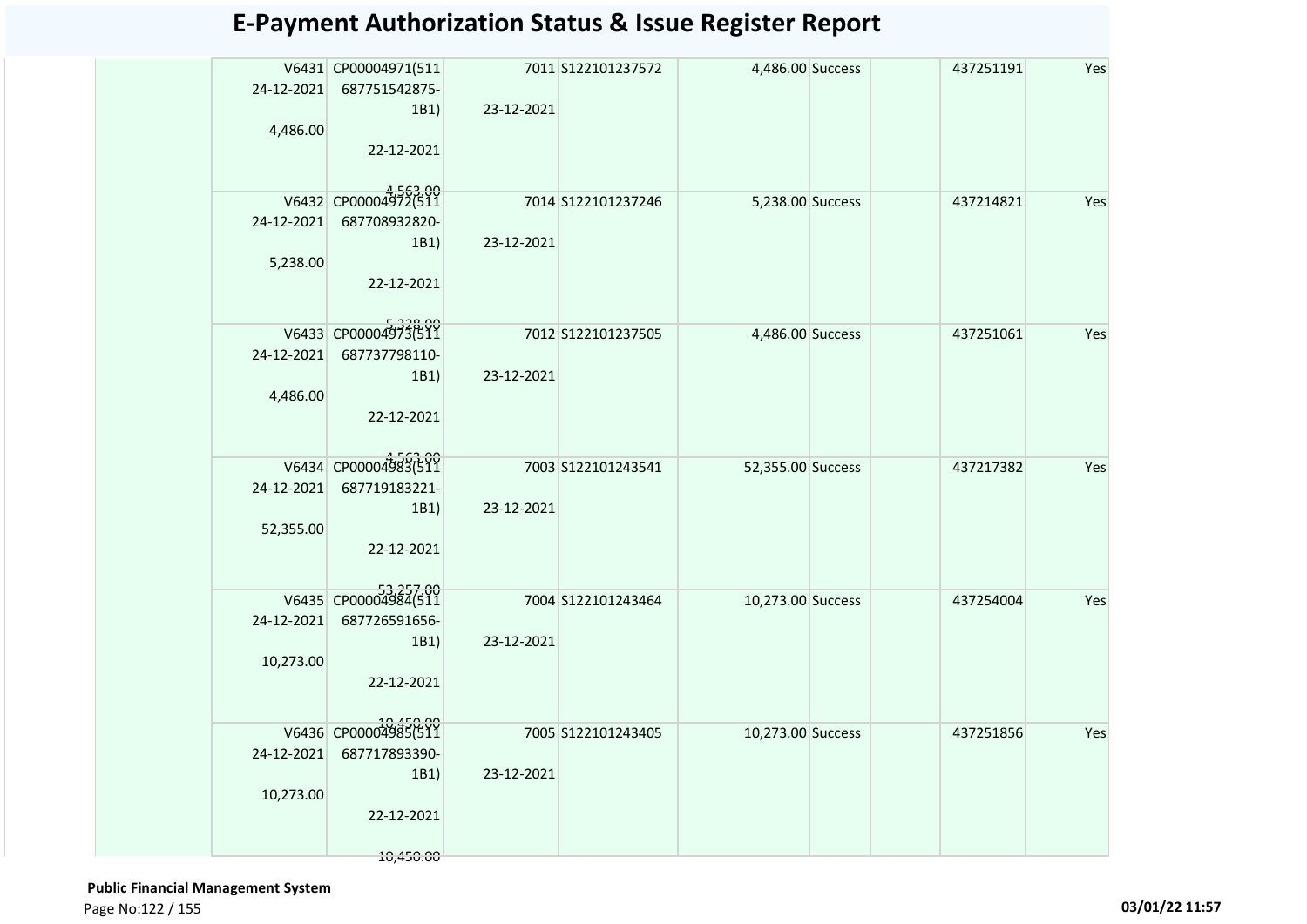| 24-12-2021<br>10,273.00 | V6437 CP00004986(511<br>687783439324-<br>1B1)<br>22-12-2021             | 23-12-2021 | 7006 S122101243334 | 10,273.00 Success | 437251718 | Yes |
|-------------------------|-------------------------------------------------------------------------|------------|--------------------|-------------------|-----------|-----|
| 24-12-2021<br>11,768.00 | V6438 CP00004987(511<br>687771301464-<br>1B1)<br>22-12-2021             | 23-12-2021 | 7007 S122101243202 | 11,768.00 Success | 437251580 | Yes |
| 24-12-2021<br>9,190.00  | V6439 CP00004988(511<br>687777102001-<br>1B1)<br>22-12-2021             | 23-12-2021 | 7008 S122101238505 | 9,190.00 Success  | 437217193 | Yes |
| 24-12-2021<br>9,190.00  | V6440 CP000049896511<br>687717037806-<br>1B1)<br>22-12-2021             | 23-12-2021 | 6996 S122101244192 | 9,190.00 Success  | 437254285 | Yes |
| 24-12-2021<br>6,451.00  | V6441 CP00004990(511<br>687782322158-<br>1B1)<br>22-12-2021             | 23-12-2021 | 6997 S122101244091 | 6,451.00 Success  | 437217724 | Yes |
| 24-12-2021<br>5,238.00  | V6442 CP00004991(511<br>687758874221-<br>1B1)<br>22-12-2021<br>5,328.00 | 23-12-2021 | 6998 S122101244042 | 5,238.00 Success  | 437217551 | Yes |

 **Public Financial Management System**  Page No:123 / 155 **03/01/22 11:57**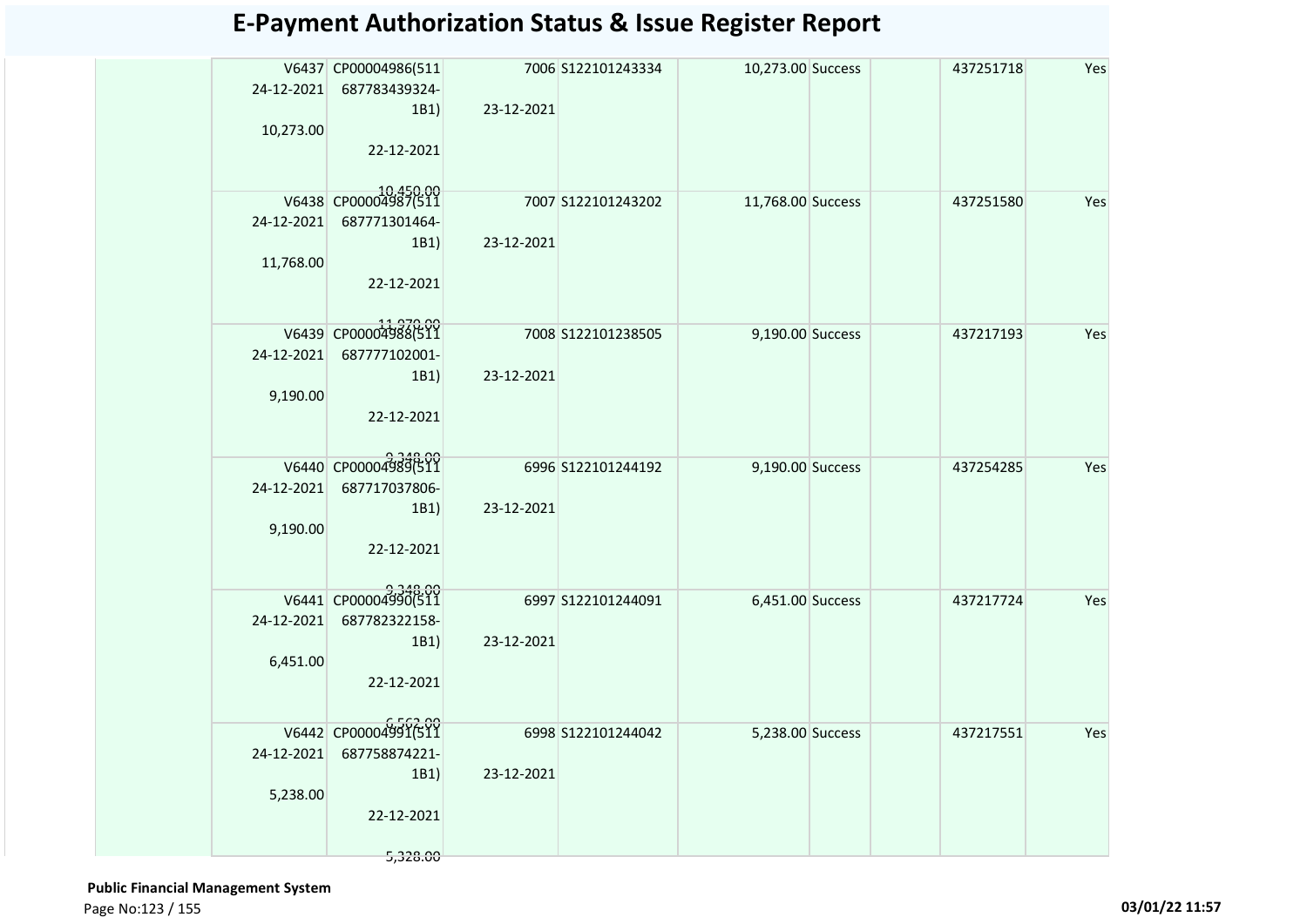|            | V6443 CP00004992(511     |            | 6999 S122101243986 | 7,318.00 Success    | 437254140 | Yes |
|------------|--------------------------|------------|--------------------|---------------------|-----------|-----|
| 24-12-2021 | 687707554464-            |            |                    |                     |           |     |
|            | 1B1)                     | 23-12-2021 |                    |                     |           |     |
| 7,318.00   |                          |            |                    |                     |           |     |
|            | 22-12-2021               |            |                    |                     |           |     |
|            |                          |            |                    |                     |           |     |
|            | V6444 CP00004993(511     |            | 7032 S122101244726 | 2,595.00 Success    | 437217955 | Yes |
| 24-12-2021 | 687719847209-            |            |                    |                     |           |     |
|            | 1B1)                     | 23-12-2021 |                    |                     |           |     |
| 2,595.00   |                          |            |                    |                     |           |     |
|            | 22-12-2021               |            |                    |                     |           |     |
|            |                          |            |                    |                     |           |     |
|            | V6445 CP00005070(GPF     |            | 7042 S122101382488 | 7,90,000.00 Success | 437263290 | Yes |
| 24-12-2021 | $-202112163$             |            |                    |                     |           |     |
|            |                          | 24-12-2021 |                    |                     |           |     |
| 790,000.00 | 24-12-2021               |            |                    |                     |           |     |
|            |                          |            |                    |                     |           |     |
| V6448      | 790,000.00<br>CP00004938 |            | 6916 S122101235032 | 2,400.00 Success    | 437387648 | Yes |
| 24-12-2021 |                          |            |                    |                     |           |     |
|            | 21-12-2021               | 22-12-2021 |                    |                     |           |     |
| 2,400.00   |                          |            |                    |                     |           |     |
| V6449      | 2,400.00<br>CP00005012   |            | 7036 S122101244332 | 1,53,241.00 Success | 437351458 | Yes |
| 24-12-2021 |                          |            |                    |                     |           |     |
|            | 22-12-2021               | 23-12-2021 |                    |                     |           |     |
| 153,241.00 |                          |            |                    |                     |           |     |
| V6450      | 153,241.00<br>CP00005011 |            | 7035 S122101244476 | 12,701.00 Success   | 437390896 | Yes |
| 24-12-2021 |                          |            |                    |                     |           |     |
|            | 22-12-2021               | 23-12-2021 |                    |                     |           |     |
| 12,701.00  |                          |            |                    |                     |           |     |
|            | 12,919.00                |            |                    |                     |           |     |
|            | V6451 CP00004959(511     |            | 7019 S122101236690 | 4,358.00 Success    | 437387934 | Yes |
| 24-12-2021 | 687762326684-<br>1B1     | 23-12-2021 |                    |                     |           |     |
| 4,358.00   |                          |            |                    |                     |           |     |
|            | 22-12-2021               |            |                    |                     |           |     |
|            |                          |            |                    |                     |           |     |
|            | 4,433.00                 |            |                    |                     |           |     |

 **Public Financial Management System**  Page No:124 / 155 **03/01/22 11:57**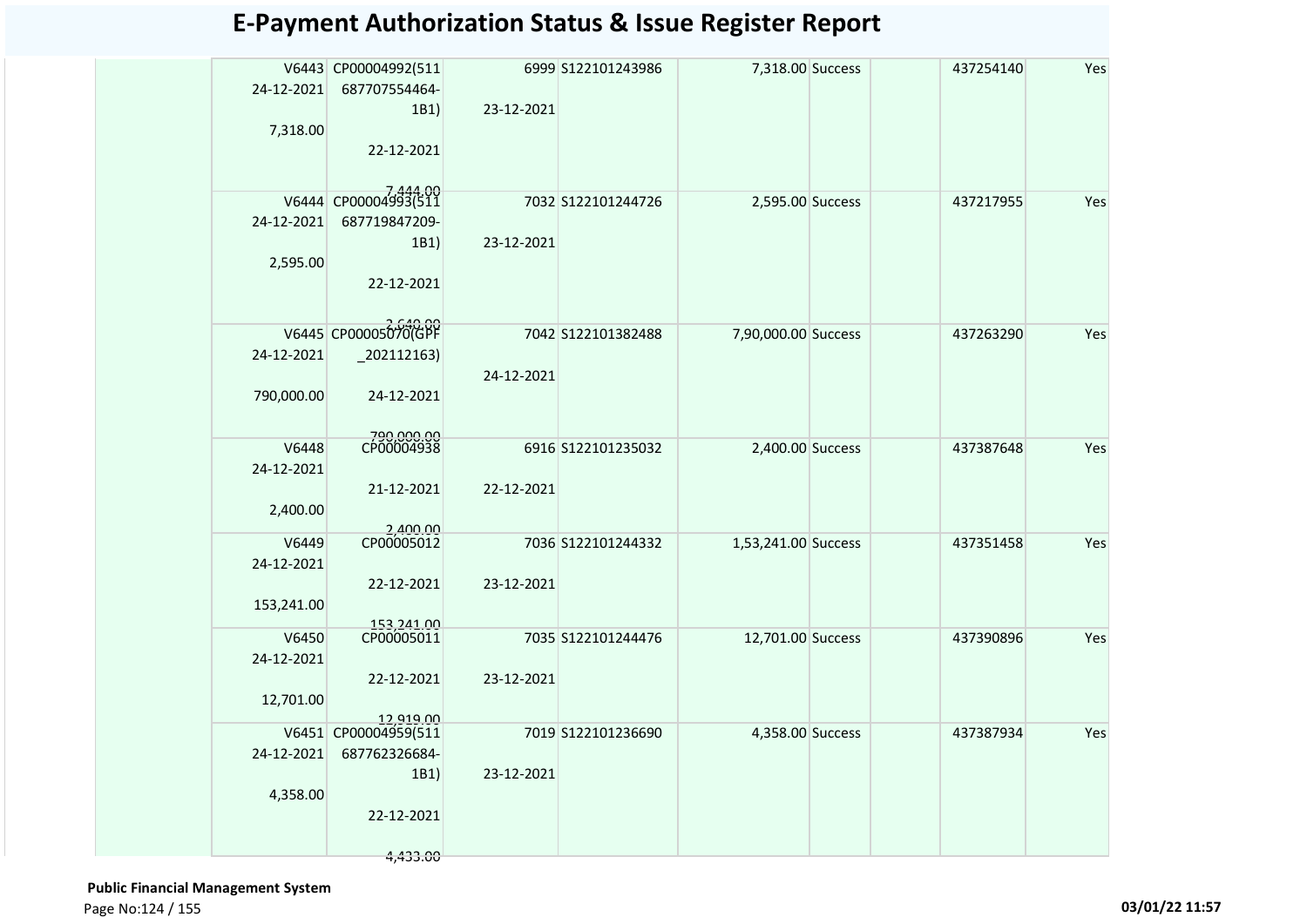| V6452<br>24-12-2021    | CP00005009                                                              |            | 7034 S122101244566       | 3,000.00 Success | 437394016 | Yes |
|------------------------|-------------------------------------------------------------------------|------------|--------------------------|------------------|-----------|-----|
| 11,000.00              | 22-12-2021                                                              |            | 23-12-2021 S122101244567 | 3,000.00 Success | 437394027 | Yes |
|                        | 11,000.00                                                               |            | S122101244568            | 3,000.00 Success | 437394033 | Yes |
|                        |                                                                         |            | S122101244569            | 2,000.00 Success | 437394044 | Yes |
| 24-12-2021<br>2,572.00 | V6453 CP00004974(511<br>687747106660-<br>1B1)<br>22-12-2021             | 23-12-2021 | 7021 S122101235736       | 2,572.00 Success | 437387788 | Yes |
| 24-12-2021<br>2,572.00 | V6454 CP00004975(511<br>687723308830-<br>1B1)<br>22-12-2021             | 23-12-2021 | 7015 S122101237114       | 2,572.00 Success | 437390336 | Yes |
| 24-12-2021<br>9,669.00 | V6455 CP00004976(511<br>687759913106-<br>1B1)<br>22-12-2021             | 23-12-2021 | 7016 S122101237052       | 9,669.00 Success | 437390189 | Yes |
| 24-12-2021<br>9,299.00 | V6456 CP00004977(511<br>687749041497-<br>1B1)<br>22-12-2021             | 23-12-2021 | 7017 S122101236919       | 9,299.00 Success | 437420574 | Yes |
| 24-12-2021<br>9,299.00 | V6457 CP00004978(511<br>687788415016-<br>1B1)<br>22-12-2021<br>9,459.00 | 23-12-2021 | 7018 S122101236843       | 9,299.00 Success | 437390067 | Yes |

 **Public Financial Management System** 

Page No:125 / 155 **03/01/22 11:57**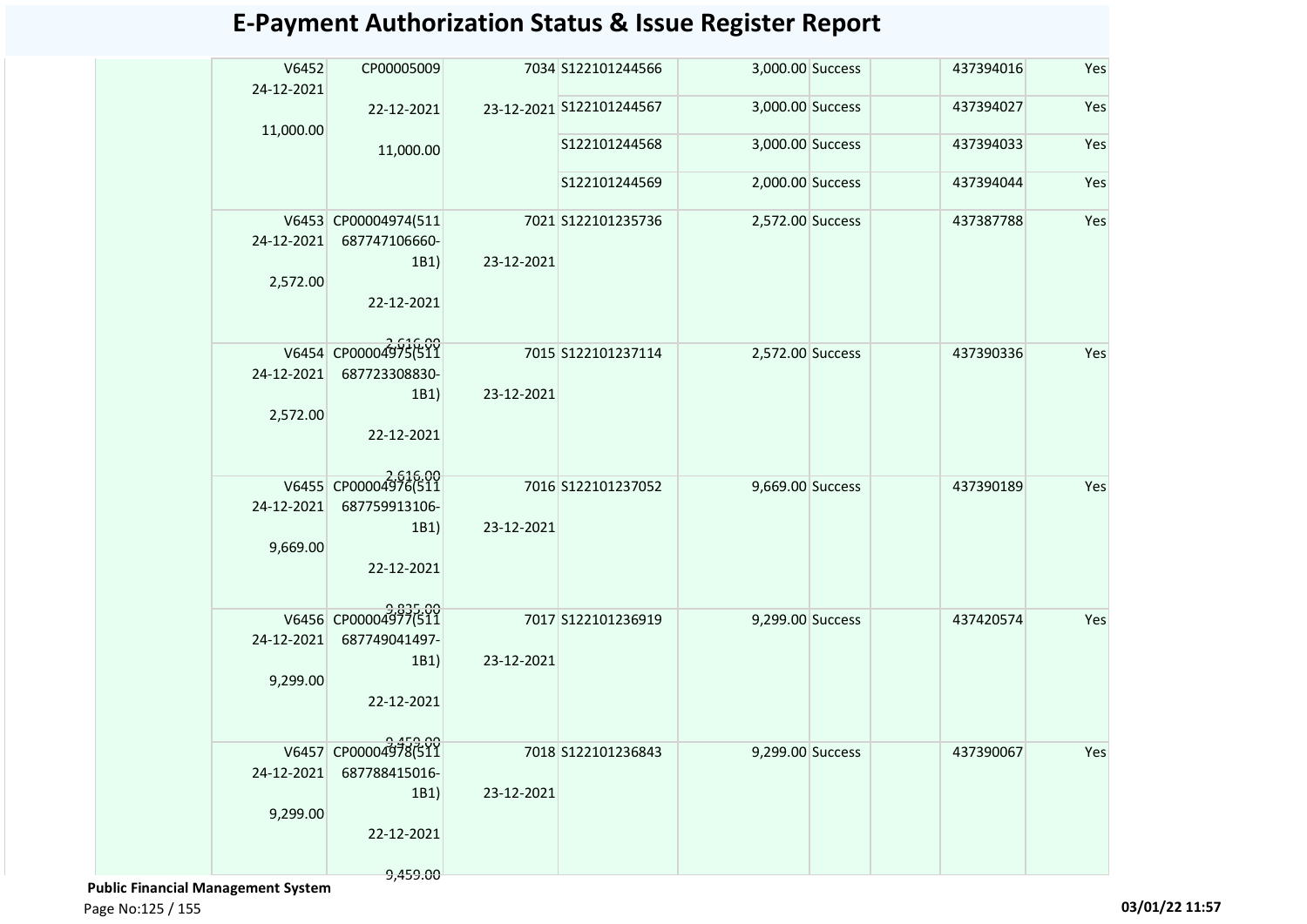| 24-12-2021<br>3,632.00            | V6458 CP00004979(511<br>687771912678-<br>1B1)<br>22-12-2021             | 23-12-2021 | 7033 S122101244653 | 3,632.00 Success    | 437394173 | Yes |
|-----------------------------------|-------------------------------------------------------------------------|------------|--------------------|---------------------|-----------|-----|
| 24-12-2021<br>2,572.00            | V6459 CP00004980(511<br>687779771006-<br>1B1)<br>22-12-2021             | 23-12-2021 | 7000 S122101243907 | 2,572.00 Success    | 437390612 | Yes |
| 24-12-2021<br>21,426.00           | V6460 CP00004981(511<br>687714052719-<br>1B1)<br>22-12-2021             | 23-12-2021 | 7001 S122101243698 | 21,426.00 Success   | 437351312 | Yes |
| 24-12-2021<br>46,007.00           | V6461 CP00004982(511<br>687768632807-<br>1B1)<br>22-12-2021             | 23-12-2021 | 7002 S122101243597 | 46,007.00 Success   | 437390480 | Yes |
| V6462<br>24-12-2021<br>746,906.00 | CP00005008<br>22-12-2021<br>762,149.00                                  | 23-12-2021 | 7031 S122101247021 | 7,46,906.00 Success | 437394325 | Yes |
| 24-12-2021<br>7,318.00            | V6465 CP00005004(511<br>687762643161-<br>1B1)<br>22-12-2021<br>7,444.00 | 23-12-2021 | 6995 S122101244231 | 7,318.00 Success    | 437390768 | Yes |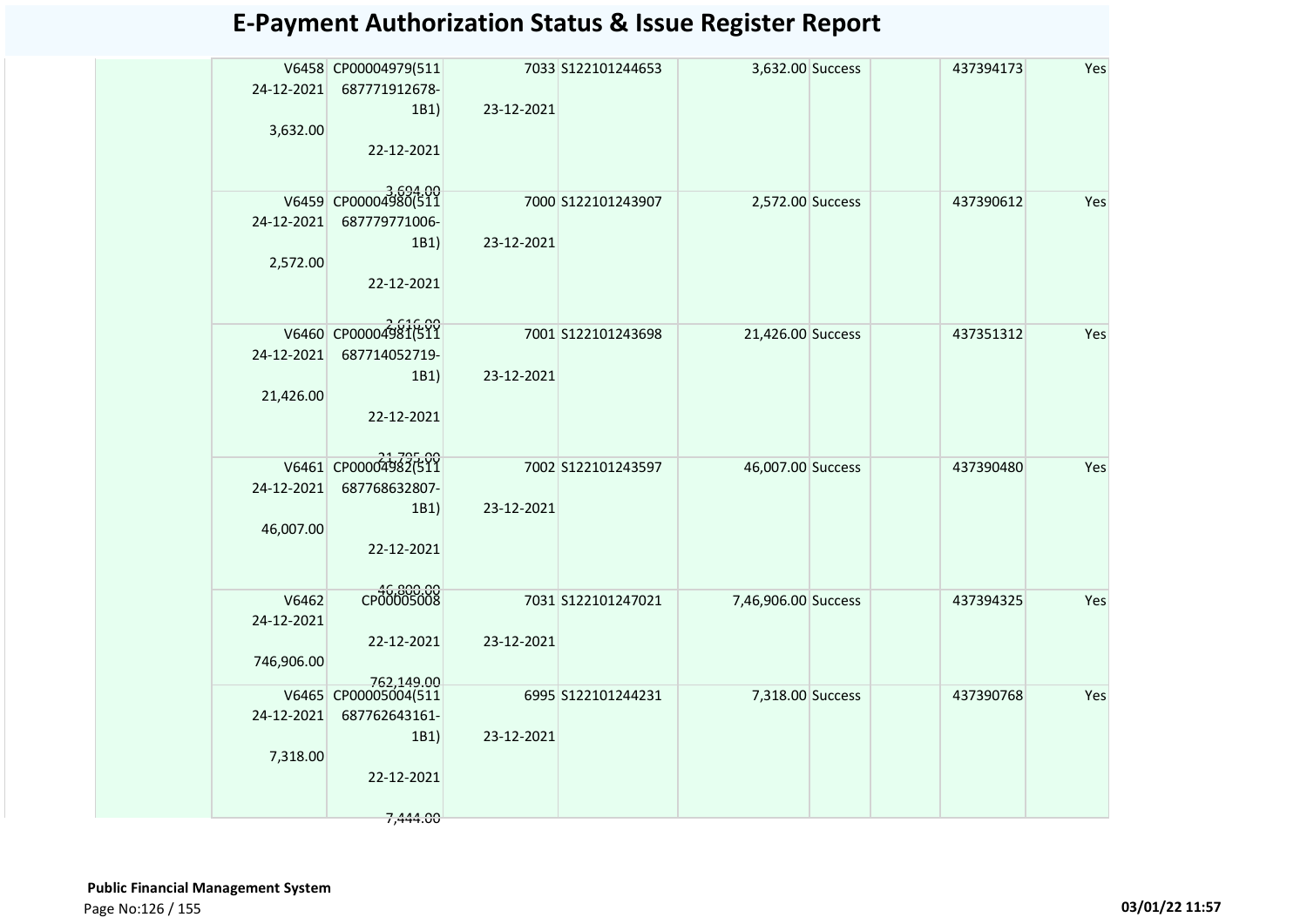|                 | V6474<br>24-12-2021 | CP00005024<br>23-12-2021 | 24-12-2021 | 7041 S122101371237 |                     | 589.00 Success | 437401689 | Yes |
|-----------------|---------------------|--------------------------|------------|--------------------|---------------------|----------------|-----------|-----|
|                 | 589.00              |                          |            |                    |                     |                |           |     |
| 225428 [Section | V6407               | 589.00<br>CP00000321     |            | 6953 S122101348567 | 5,286.00 Success    |                | 437261539 | Yes |
| Officer]        | 24-12-2021          |                          |            |                    |                     |                |           |     |
|                 |                     | 22-12-2021               | 22-12-2021 |                    |                     |                |           |     |
|                 | 5,286.00            |                          |            |                    |                     |                |           |     |
|                 |                     | 5,286.00<br>CP00000322   |            |                    |                     |                |           |     |
|                 | V6408               |                          |            | 6950 S122101348773 | 1,87,608.00 Success |                | 437261746 | Yes |
|                 | 24-12-2021          |                          |            |                    |                     |                |           |     |
|                 | 187,608.00          | 22-12-2021               | 22-12-2021 |                    |                     |                |           |     |
|                 |                     | 194,806.00               |            |                    |                     |                |           |     |
|                 | V6409               | CP00000323               |            | 6951 S122101348357 | 24,852.00 Success   |                | 437261390 | Yes |
|                 | 24-12-2021          |                          |            |                    |                     |                |           |     |
|                 |                     | 22-12-2021               | 22-12-2021 |                    |                     |                |           |     |
|                 | 24,852.00           |                          |            |                    |                     |                |           |     |
|                 | V6410               | 25.806.00<br>CP00000325  |            | 6952 S122101348139 | 74,559.00 Success   |                | 437261242 | Yes |
|                 | 24-12-2021          |                          |            |                    |                     |                |           |     |
|                 |                     | 22-12-2021               | 22-12-2021 |                    |                     |                |           |     |
|                 | 74,559.00           |                          |            |                    |                     |                |           |     |
|                 |                     | 77,420.00                |            |                    |                     |                |           |     |
|                 | V6411               | CP00000324               |            | 6949 S122101348078 | 1,05,328.00 Success |                | 437223189 | Yes |
|                 | 24-12-2021          | 22-12-2021               | 22-12-2021 |                    |                     |                |           |     |
|                 | 105,328.00          |                          |            |                    |                     |                |           |     |
|                 |                     | 108.954.00               |            |                    |                     |                |           |     |
|                 | V6447               | CP00000313               |            | 6924 S122101336459 | 13,014.00 Success   |                | 437422356 | Yes |
|                 | 24-12-2021          |                          |            |                    |                     |                |           |     |
|                 |                     | 21-12-2021               | 22-12-2021 |                    |                     |                |           |     |
|                 | 13,014.00           |                          |            |                    |                     |                |           |     |
| 225429 [Section | V6414               | 13.014.00<br>CP00000485  |            | 6990 S122101345764 | 2,400.00 Success    |                | 437257725 | Yes |
| Officer]        | 24-12-2021          |                          |            |                    |                     |                |           |     |
|                 |                     | 23-12-2021               | 23-12-2021 |                    |                     |                |           |     |
|                 | 2,400.00            |                          |            |                    |                     |                |           |     |
|                 |                     | 2,400.00                 |            |                    |                     |                |           |     |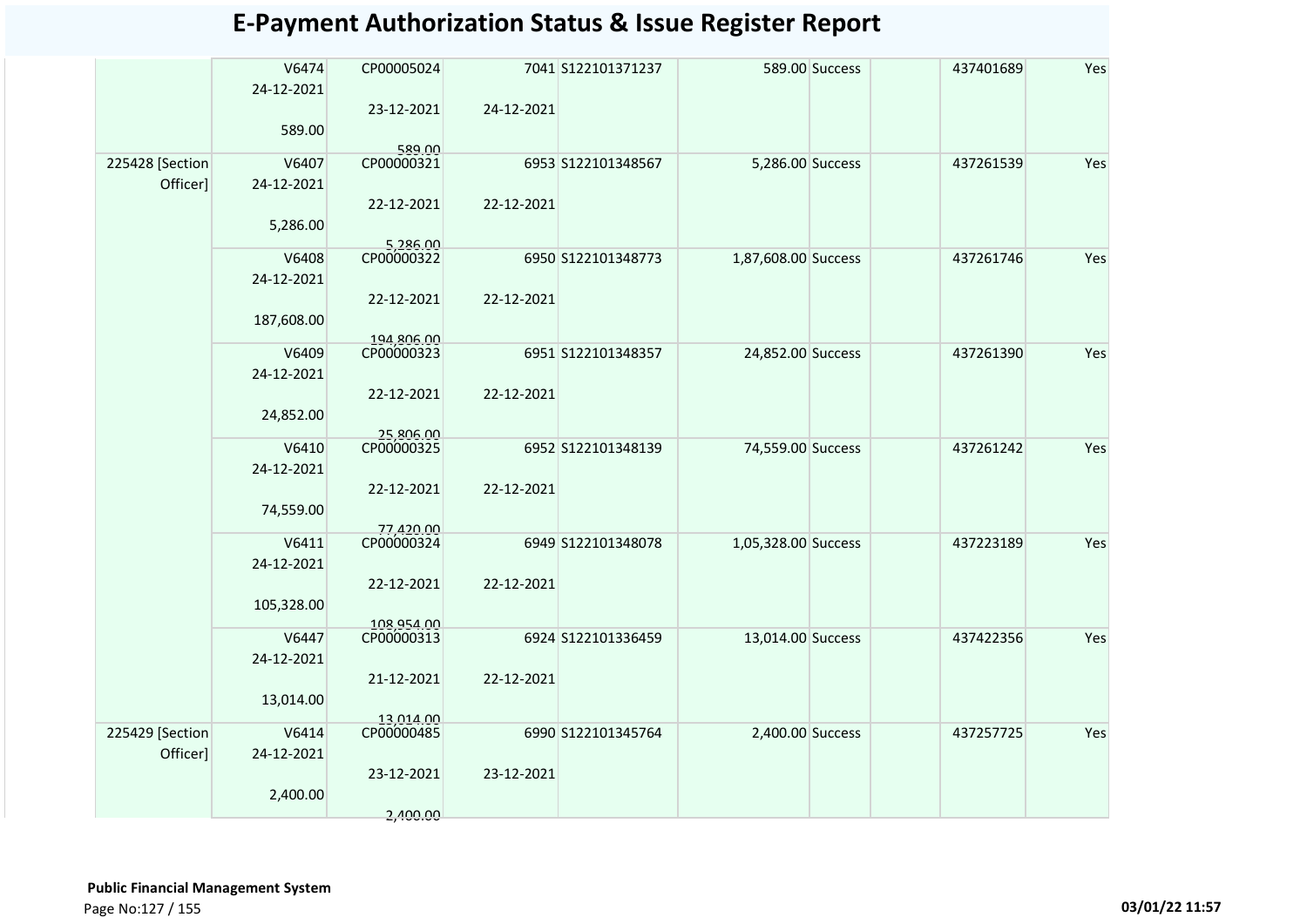|                   | V6415<br>24-12-2021 | CP00000490              |            | 6993 S122101347920 | 1,21,967.00 Success |                | 437261056 | Yes |
|-------------------|---------------------|-------------------------|------------|--------------------|---------------------|----------------|-----------|-----|
|                   | 121,967.00          | 23-12-2021              | 23-12-2021 |                    |                     |                |           |     |
|                   |                     | 126.247.00              |            |                    |                     |                |           |     |
|                   | V6446               | CP00000483              |            | 6992 S122101347743 |                     | 860.00 Success | 437257874 | Yes |
|                   | 24-12-2021          |                         |            |                    |                     |                |           |     |
|                   |                     | 23-12-2021              | 23-12-2021 |                    |                     |                |           |     |
|                   | 860.00              | 875.00                  |            |                    |                     |                |           |     |
|                   | V6472               | CP00000481              |            | 6991 S122101346098 |                     | 300.00 Success | 437399564 | Yes |
|                   | 24-12-2021          |                         |            |                    |                     |                |           |     |
|                   |                     | 23-12-2021              | 23-12-2021 |                    |                     |                |           |     |
|                   | 300.00              |                         |            |                    |                     |                |           |     |
|                   | V6476               | 300.00<br>CP00000492    |            | 7040 S122101372497 | 30,633.00 Success   |                | 437422597 | Yes |
|                   |                     |                         |            |                    |                     |                |           |     |
|                   | 24-12-2021          |                         |            |                    |                     |                |           |     |
|                   | 30,633.00           | 23-12-2021              | 24-12-2021 |                    |                     |                |           |     |
| 225438 [Asstt     | V6412               | 30,633.00<br>CP00000450 |            |                    |                     |                |           | Yes |
|                   |                     |                         |            | 6933 S122101343305 | 13,084.00 Success   |                | 437254938 |     |
| Accounts Officer] | 24-12-2021          |                         |            |                    |                     |                |           |     |
|                   |                     | 21-12-2021              | 22-12-2021 |                    |                     |                |           |     |
|                   | 13,084.00           |                         |            |                    |                     |                |           |     |
|                   |                     | 13,310.00               |            |                    |                     |                |           |     |
|                   | V6413               | CP00000451              |            | 6934 S122101342728 | 5,50,594.00 Success |                | 437220645 | Yes |
|                   | 24-12-2021          |                         |            |                    |                     |                |           |     |
|                   |                     | 21-12-2021              | 22-12-2021 |                    |                     |                |           |     |
|                   | 550,594.00          |                         |            |                    |                     |                |           |     |
|                   |                     | 571.718.00              |            |                    |                     |                |           |     |
|                   |                     | V6463 CP00000452(511    |            | 7037 S122101334791 | 33,276.00 Success   |                | 437422223 | Yes |
|                   | 24-12-2021          | 687797355340-           |            |                    |                     |                |           |     |
|                   |                     | 1B1)                    | 24-12-2021 |                    |                     |                |           |     |
|                   | 33,276.00           |                         |            |                    |                     |                |           |     |
|                   |                     | 22-12-2021              |            |                    |                     |                |           |     |
|                   |                     | 33,850.00               |            |                    |                     |                |           |     |
|                   |                     |                         |            |                    |                     |                |           |     |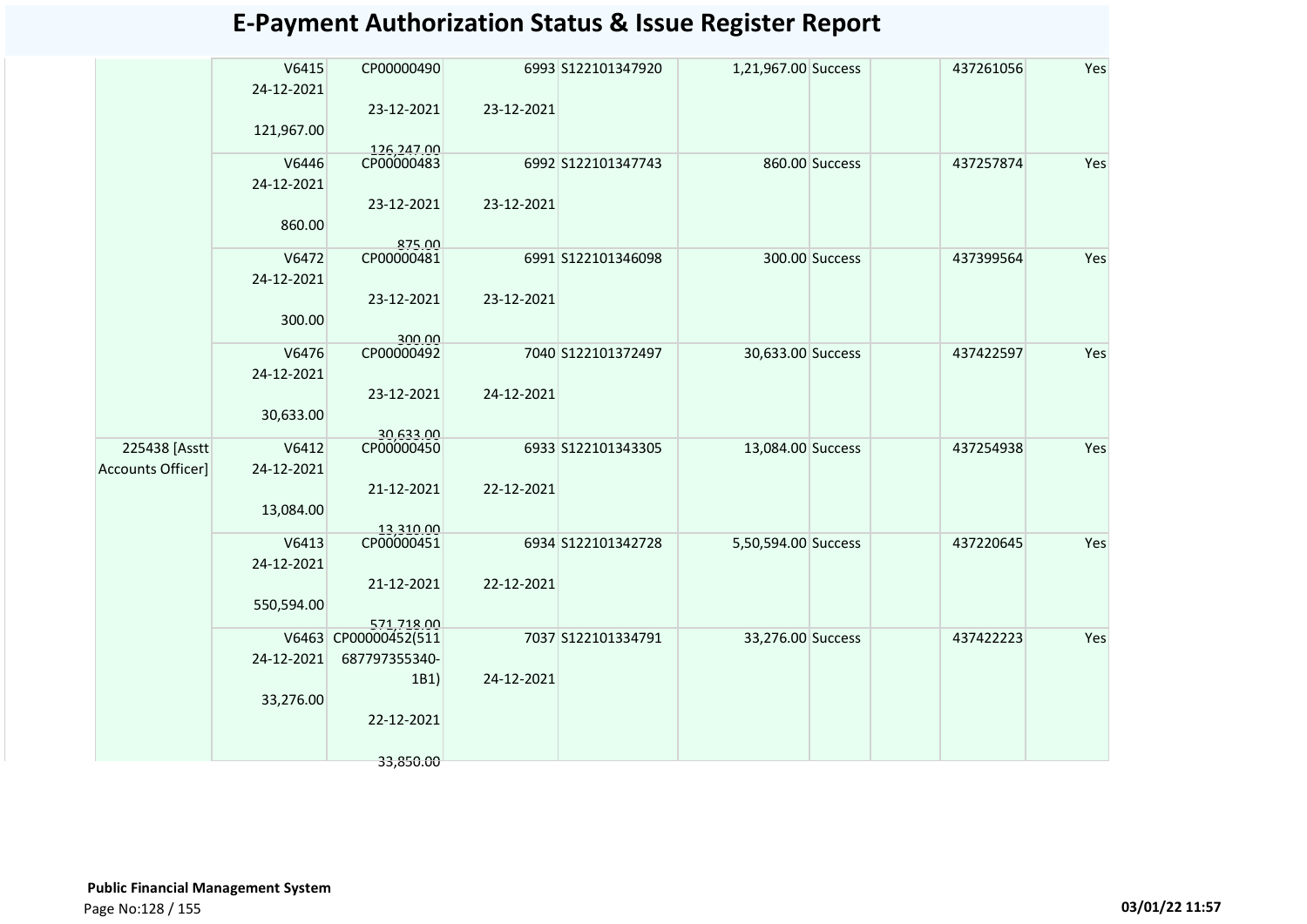| 24-12-2021<br>12,780.00  | V6464 CP00000453(511<br>687775050510-<br>1B1)<br>22-12-2021 | 24-12-2021 | 7038 S122101331533       | 12,780.00 Success   |                | 437420964 | Yes |
|--------------------------|-------------------------------------------------------------|------------|--------------------------|---------------------|----------------|-----------|-----|
| 24-12-2021<br>122,160.00 | V6466 CP00000455(202<br>112003)<br>22-12-2021               | 23-12-2021 | 6966 S122101370685       | 1,22,160.00 Success |                | 514801363 | Yes |
|                          | 315,368.00<br>V6467 CP00000456(202                          |            | 6967 S122101370181       | 1,03,142.00 Success |                | 514801354 | Yes |
| 24-12-2021               | 112004)                                                     |            |                          |                     | 150.00 Success |           | Yes |
| 229,202.00               | 22-12-2021                                                  |            | 23-12-2021 S122101370182 |                     |                | 514801355 |     |
|                          |                                                             |            | S122101370183            | 58,214.00 Success   |                | 514801356 | Yes |
|                          | 448,398.00                                                  |            | S122101370184            | 67,696.00 Success   |                | 514801357 | Yes |
|                          | V6468 CP00000457(202                                        |            | 6971 S122101342256       | 69,186.00 Success   |                | 514799997 | Yes |
| 24-12-2021               | 112008)                                                     |            | 23-12-2021 S122101342257 | 50,849.00 Success   |                | 514799998 | Yes |
| 995,538.00               | 22-12-2021                                                  |            | S122101342258            | 50,849.00 Success   |                | 514799999 | Yes |
|                          | 1,112,477.00                                                |            | S122101342259            | 32,852.00 Success   |                | 514800000 | Yes |
|                          |                                                             |            | S122101342260            | 32,352.00 Success   |                | 514801003 | Yes |
|                          |                                                             |            | S122101342261            | 30,035.00 Success   |                | 514801004 | Yes |
|                          |                                                             |            | S122101342262            | 30,035.00 Success   |                | 514801005 | Yes |
|                          |                                                             |            | S122101342263            | 32,352.00 Success   |                | 514801007 | Yes |
|                          |                                                             |            | S122101342264            | 31,193.00 Success   |                | 514801009 | Yes |
|                          |                                                             |            | S122101342265            | 31,193.00 Success   |                | 514801010 | Yes |
|                          |                                                             |            | S122101342266            | 27,848.00 Success   |                | 514801012 | Yes |

 **Public Financial Management System**  Page No:129 / 155 **03/01/22 11:57**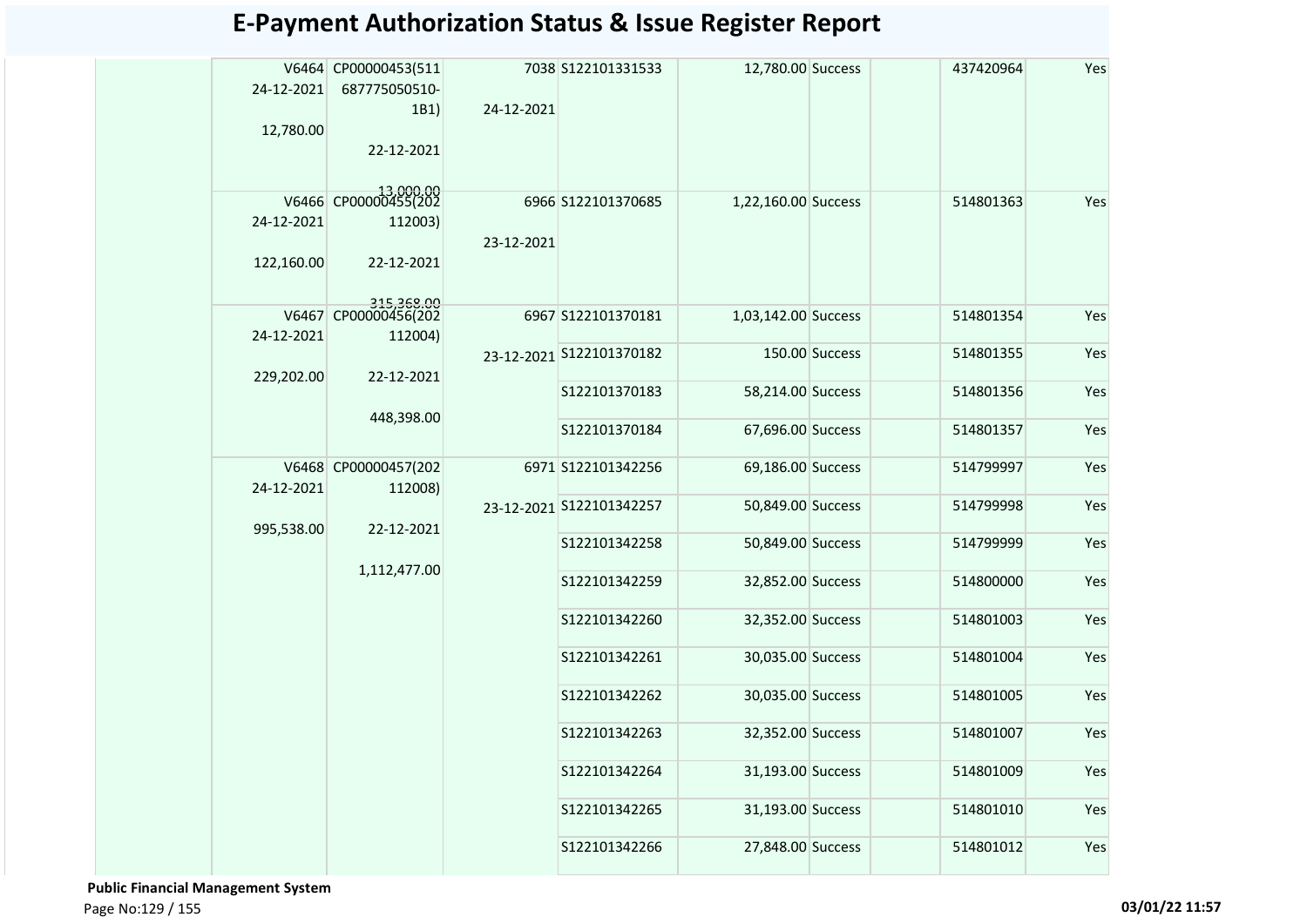|            |                                 |  | S122101342267            | 27,674.00 Success |                | 514801014 | Yes |
|------------|---------------------------------|--|--------------------------|-------------------|----------------|-----------|-----|
|            |                                 |  | S122101342268            | 44,980.00 Success |                | 514801016 | Yes |
|            |                                 |  | S122101342269            | 44,879.00 Success |                | 514801018 | Yes |
|            |                                 |  | S122101342270            | 28,381.00 Success |                | 514801019 | Yes |
|            |                                 |  | S122101342271            | 33,114.00 Success |                | 514801021 | Yes |
|            |                                 |  | S122101342272            | 64,194.00 Success |                | 514801022 | Yes |
|            |                                 |  | S122101342273            | 1,120.00 Success  |                | 514801023 | Yes |
|            |                                 |  | S122101342274            | 48,252.00 Success |                | 514801024 | Yes |
|            |                                 |  | S122101342275            | 65,869.00 Success |                | 514801025 | Yes |
|            |                                 |  | S122101342276            | 69,186.00 Success |                | 514801026 | Yes |
|            |                                 |  | S122101342277            | 34,804.00 Success |                | 514801027 | Yes |
|            |                                 |  | S122101342278            | 48,275.00 Success |                | 514801028 | Yes |
|            |                                 |  | S122101342279            | 66,066.00 Success |                | 514801029 | Yes |
| 24-12-2021 | V6469 CP00000458(202<br>112007) |  | 6969 S122101353734       | 42,682.00 Success |                | 514801284 | Yes |
| 477,705.00 | 22-12-2021                      |  | 23-12-2021 S122101353735 | 32,296.00 Success |                | 514801285 | Yes |
|            |                                 |  | S122101353736            | 57,072.00 Success |                | 514801286 | Yes |
|            | 824,338.00                      |  | S122101353737            | 52,898.00 Success |                | 514801287 | Yes |
|            |                                 |  | S122101353738            | 48,652.00 Success |                | 514801288 | Yes |
|            |                                 |  | S122101353739            | 38,304.00 Success |                | 514801289 | Yes |
|            |                                 |  | S122101353740            | 39,597.00 Success |                | 514801291 | Yes |
|            |                                 |  | S122101353741            |                   | 480.00 Success | 514801292 | Yes |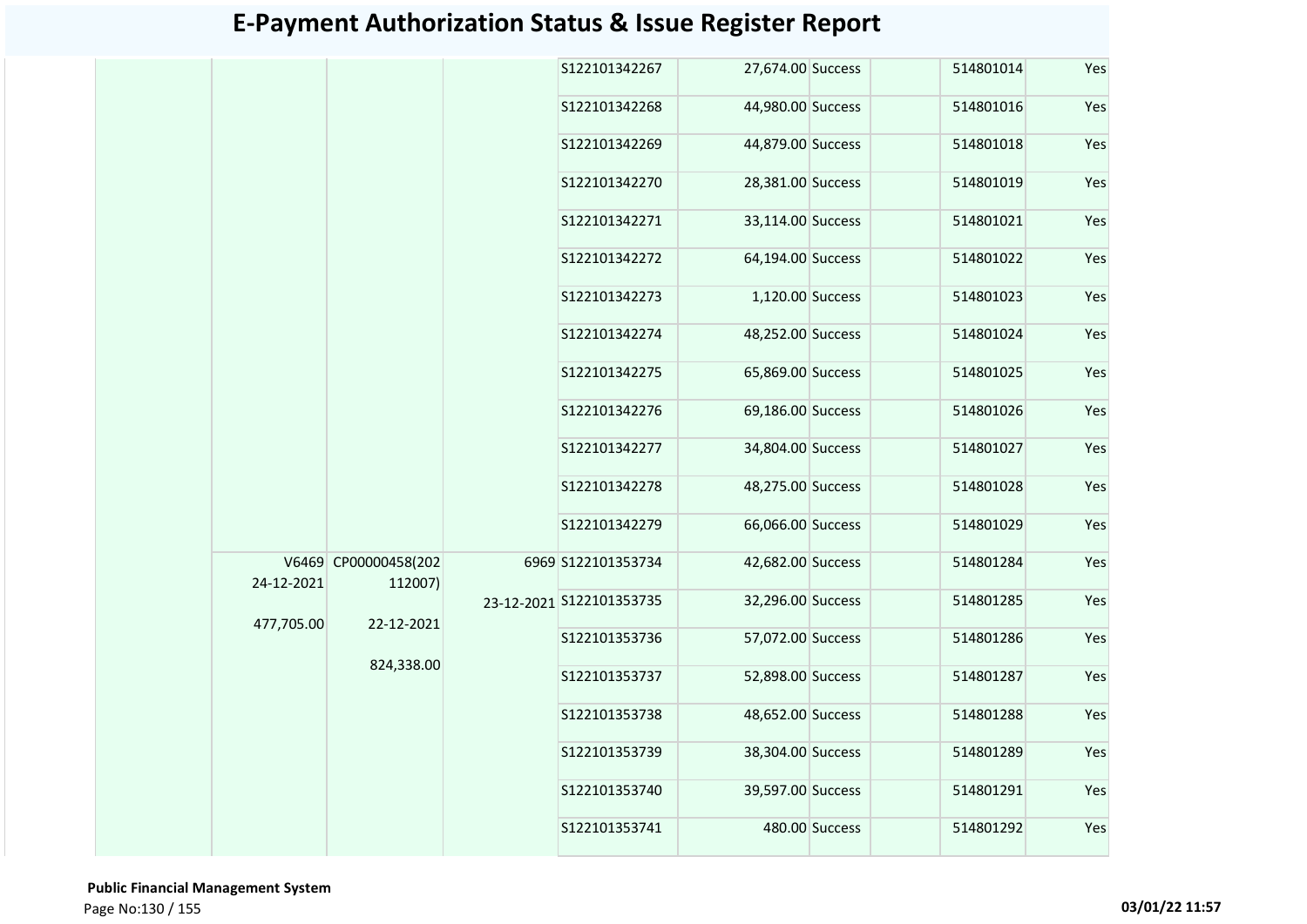| <b>E-Payment Authorization Status &amp; Issue Register Report</b> |  |  |  |
|-------------------------------------------------------------------|--|--|--|
|-------------------------------------------------------------------|--|--|--|

|    |                               |                     |                                               |            | S122101353742            | 39,273.00 Success   |               | 514801293 | Yes |
|----|-------------------------------|---------------------|-----------------------------------------------|------------|--------------------------|---------------------|---------------|-----------|-----|
|    |                               |                     |                                               |            | S122101353743            | 14,893.00 Success   |               | 514801294 | Yes |
|    |                               |                     |                                               |            | S122101353744            | 44,086.00 Success   |               | 514801295 | Yes |
|    |                               |                     |                                               |            | S122101353745            | 67,472.00 Success   |               | 514801297 | Yes |
|    |                               | 24-12-2021          | V6470 CP00000459(202<br>112006)               |            | 6970 S122101353603       | 1,17,271.00 Success |               | 514801280 | Yes |
|    |                               | 191,841.00          | 22-12-2021                                    |            | 23-12-2021 S122101353604 |                     | 50.00 Success | 514801281 | Yes |
|    |                               |                     |                                               |            | S122101353605            | 74,520.00 Success   |               | 514801282 | Yes |
|    |                               | 24-12-2021          | 283,245.00<br>V6471 CP00000460(202<br>112005) |            | 6968 S122101354012       |                     | 50.00 Success | 514801304 | Yes |
|    |                               | 165,602.00          | 22-12-2021                                    |            | 23-12-2021 S122101354013 | 32,726.00 Success   |               | 514801305 | Yes |
|    |                               |                     |                                               |            | S122101354014            | 63,702.00 Success   |               | 514801306 | Yes |
|    |                               |                     | 376,734.00                                    |            | S122101354015            | 69,124.00 Success   |               | 514801307 | Yes |
|    |                               | 24-12-2021          | V6473 CP00000461(202<br>112009)               |            | 6989 S122101371003       | 29,261.00 Success   |               | 514801370 | Yes |
|    |                               |                     |                                               | 23-12-2021 |                          |                     |               |           |     |
|    |                               | 29,261.00           | 23-12-2021                                    |            |                          |                     |               |           |     |
|    |                               | V6475               | 31,728.00<br>CP00000462                       |            | 7039 S122101321557       | 6,300.00 Success    |               | 437399110 | Yes |
|    |                               | 24-12-2021          | 23-12-2021                                    |            | 24-12-2021 S122101321558 | 18,350.00 Success   |               | 437399119 | Yes |
|    |                               | 24,650.00           |                                               |            |                          |                     |               |           |     |
| 18 | <b>Issue Date: 27-12-2021</b> |                     |                                               |            |                          | 4,87,14,122.00      |               |           |     |
|    | 225427 [Under<br>Secretary]   | V6481<br>27-12-2021 | CP00005018                                    |            | 7048 S122101039496       | 50,991.00 Success   |               | 462607649 | Yes |
|    |                               | 50,991.00           | 23-12-2021                                    | 27-12-2021 |                          |                     |               |           |     |
|    |                               |                     | 50,991.00                                     |            |                          |                     |               |           |     |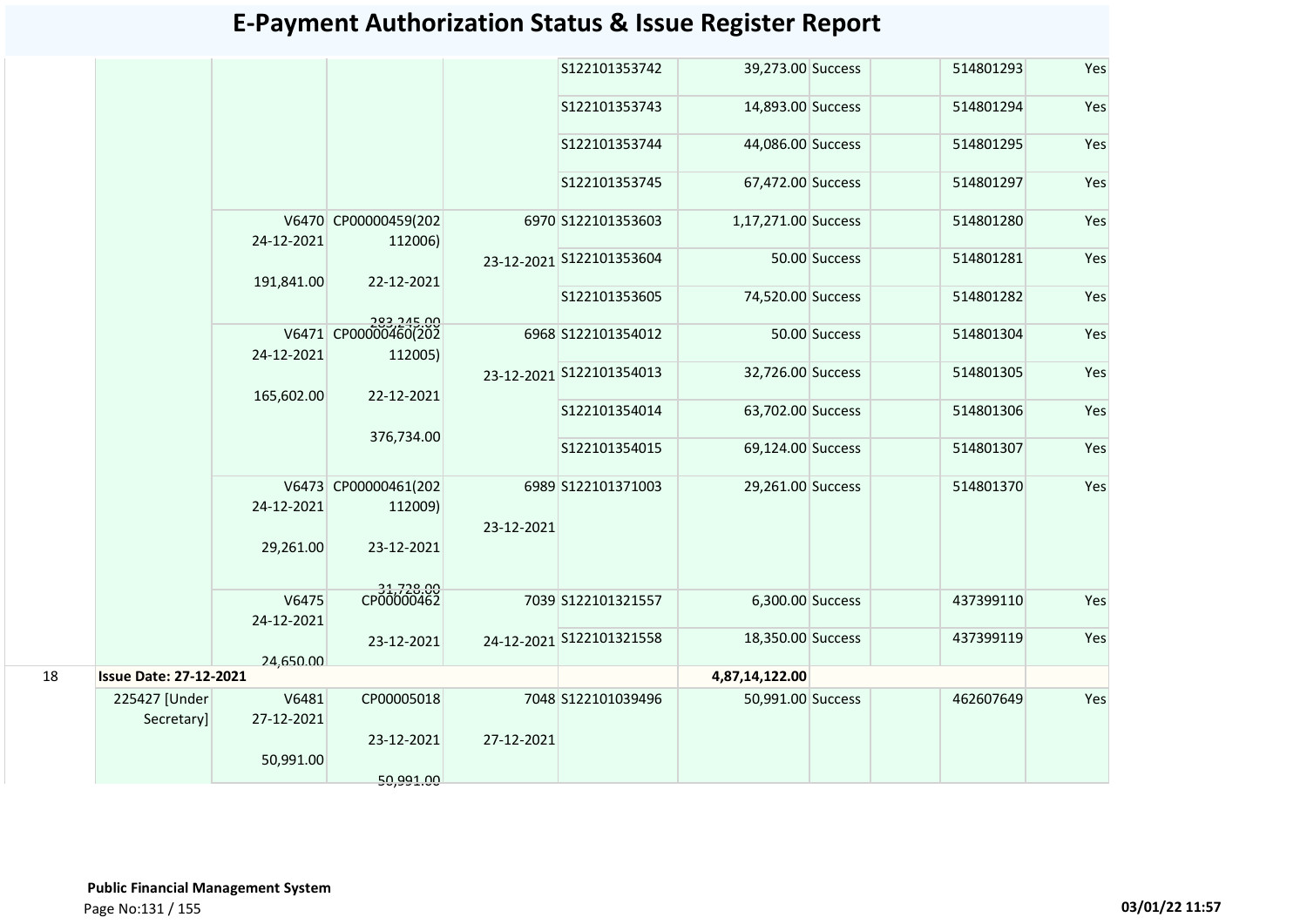|    |                               |               | V6482 CP00005038(ELE              |            | 7049 S122101039350 | 21,397.00 Success      | 462607365 | Yes |
|----|-------------------------------|---------------|-----------------------------------|------------|--------------------|------------------------|-----------|-----|
|    |                               | 27-12-2021    | 2021120012)                       |            |                    |                        |           |     |
|    |                               |               |                                   | 27-12-2021 |                    |                        |           |     |
|    |                               | 21,397.00     | 23-12-2021                        |            |                    |                        |           |     |
|    |                               |               |                                   |            |                    |                        |           |     |
|    |                               |               | 21,397.00<br>V6483 CP00005039(EPC |            | 7047 S122101039547 |                        | 462607934 | Yes |
|    |                               | 27-12-2021    | 2021120011)                       |            |                    | 39,317.00 Success      |           |     |
|    |                               |               |                                   | 27-12-2021 |                    |                        |           |     |
|    |                               | 39,317.00     | 23-12-2021                        |            |                    |                        |           |     |
|    |                               |               |                                   |            |                    |                        |           |     |
|    |                               |               |                                   |            |                    |                        |           |     |
|    |                               | V6484         | 43,477.00                         |            | 7107 S122101272578 | 24,476.00 Success      | 464395543 | Yes |
|    |                               | 27-12-2021    |                                   |            |                    |                        |           |     |
|    |                               |               | 23-12-2021                        | 27-12-2021 |                    |                        |           |     |
|    |                               | 24,476.00     |                                   |            |                    |                        |           |     |
|    |                               | V6485         | 24.898.00<br>CP00005034           |            | 7108 S122101135571 | 77,941.00 Success      | 464395263 | Yes |
|    |                               | 27-12-2021    |                                   |            |                    |                        |           |     |
|    |                               |               | 23-12-2021                        | 27-12-2021 |                    |                        |           |     |
|    |                               | 77,941.00     |                                   |            |                    |                        |           |     |
|    |                               |               | 77,941.00                         |            |                    |                        |           |     |
|    |                               | V6486         | CP00004994                        |            | 7080 S122101039901 | 2,10,00,000.00 Success | 465851230 | Yes |
|    |                               | 27-12-2021    |                                   |            |                    |                        |           |     |
|    |                               |               | 22-12-2021                        | 27-12-2021 |                    |                        |           |     |
|    |                               | 21,000,000.00 |                                   |            |                    |                        |           |     |
|    |                               | V6487         | 21.000.000.00<br>CP00004996       |            | 7079 S122101040118 | 2,10,00,000.00 Success | 465851411 | Yes |
|    |                               | 27-12-2021    |                                   |            |                    |                        |           |     |
|    |                               |               | 22-12-2021                        | 27-12-2021 |                    |                        |           |     |
|    |                               | 21,000,000.00 |                                   |            |                    |                        |           |     |
|    |                               |               | 21.000,000.00                     |            |                    |                        |           |     |
|    |                               | V6488         | CP00005019                        |            | 7081 S122101568509 | 65,00,000.00 Success   | 465851593 | Yes |
|    |                               | 27-12-2021    |                                   |            |                    |                        |           |     |
|    |                               |               | 23-12-2021                        | 27-12-2021 |                    |                        |           |     |
|    |                               | 6,500,000.00  |                                   |            |                    |                        |           |     |
| 19 | <b>Issue Date: 28-12-2021</b> |               | 6,500,000.00                      |            |                    | 2,66,73,134.00         |           |     |
|    | 200880 [Asstt                 | V6525         | CP00000207                        |            | 7131 S122101642001 | 4,500.00 Success       | 483198290 | Yes |
|    | Accounts Officer]             | 28-12-2021    |                                   |            |                    |                        |           |     |
|    |                               |               | 28-12-2021                        | 28-12-2021 |                    |                        |           |     |
|    |                               | 4,500.00      |                                   |            |                    |                        |           |     |
|    |                               |               | 4,500.00                          |            |                    |                        |           |     |

 **Public Financial Management System** 

Page No:132 / 155 **03/01/22 11:57**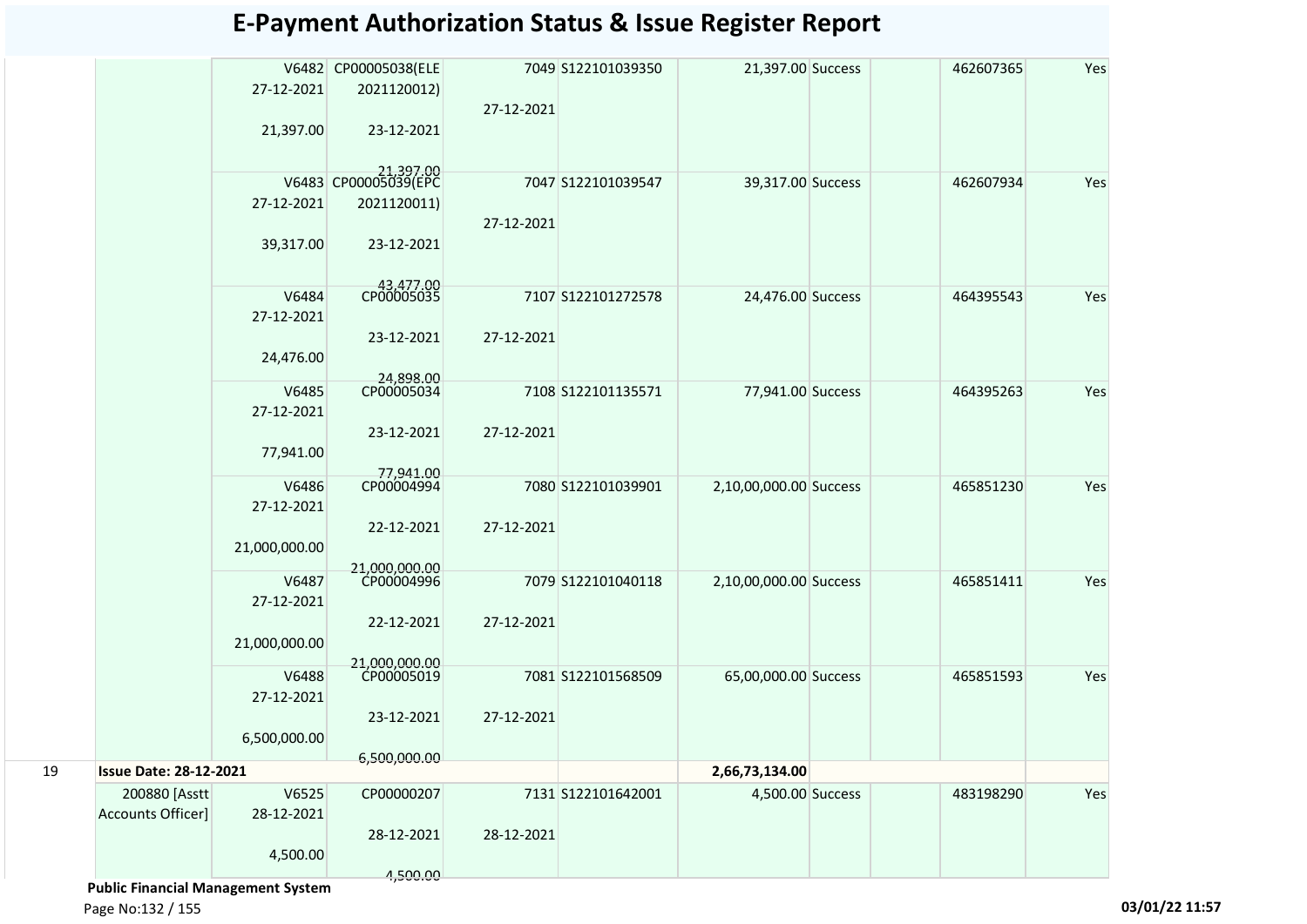|                             | V6526<br>28-12-2021 | CP00000208              |            | 7130 S122101643431 | 1,782.00 Success  | 483198306 | Yes |
|-----------------------------|---------------------|-------------------------|------------|--------------------|-------------------|-----------|-----|
|                             | 1,782.00            | 28-12-2021              | 28-12-2021 |                    |                   |           |     |
|                             | V6533<br>28-12-2021 | 1,782.00<br>CP00000211  |            | 7142 S122101674098 | 7,968.00 Success  | 483198647 | Yes |
|                             | 7,968.00            | 28-12-2021              | 28-12-2021 |                    |                   |           |     |
|                             | V6534<br>28-12-2021 | 7.968.00<br>CP00000210  |            | 7140 S122101673375 | 4,000.00 Success  | 483198605 | Yes |
|                             | 4,000.00            | 28-12-2021              | 28-12-2021 |                    |                   |           |     |
|                             | V6535<br>28-12-2021 | 4,000.00<br>CP00000209  |            | 7141 S122101673641 | 1,500.00 Success  | 483198630 | Yes |
|                             | 1,500.00            | 28-12-2021<br>1,500.00  | 28-12-2021 |                    |                   |           |     |
|                             | V6536<br>28-12-2021 | CP00000212              |            | 7139 S122101673243 | 3,481.00 Success  | 483198594 | Yes |
|                             | 3,481.00            | 28-12-2021<br>3,481.00  | 28-12-2021 |                    |                   |           |     |
| 225427 [Under<br>Secretary] | V6489<br>28-12-2021 | CP00005021              |            | 7095 S122101059303 | 24,343.00 Success | 473253346 | Yes |
|                             | 24,343.00           | 23-12-2021              | 27-12-2021 |                    |                   |           |     |
|                             | V6491<br>28-12-2021 | 24.839.00<br>CP00005032 |            | 7099 S122101059475 | 88,685.00 Success | 473450437 | Yes |
|                             | 88,685.00           | 23-12-2021              | 27-12-2021 |                    |                   |           |     |
|                             | V6492<br>28-12-2021 | 90,214.00<br>CP00005033 |            | 7109 S122101060986 | 5,160.00 Success  | 473450903 | Yes |
|                             | 5,160.00            | 23-12-2021              | 27-12-2021 |                    |                   |           |     |
|                             |                     | 5,160.00                |            |                    |                   |           |     |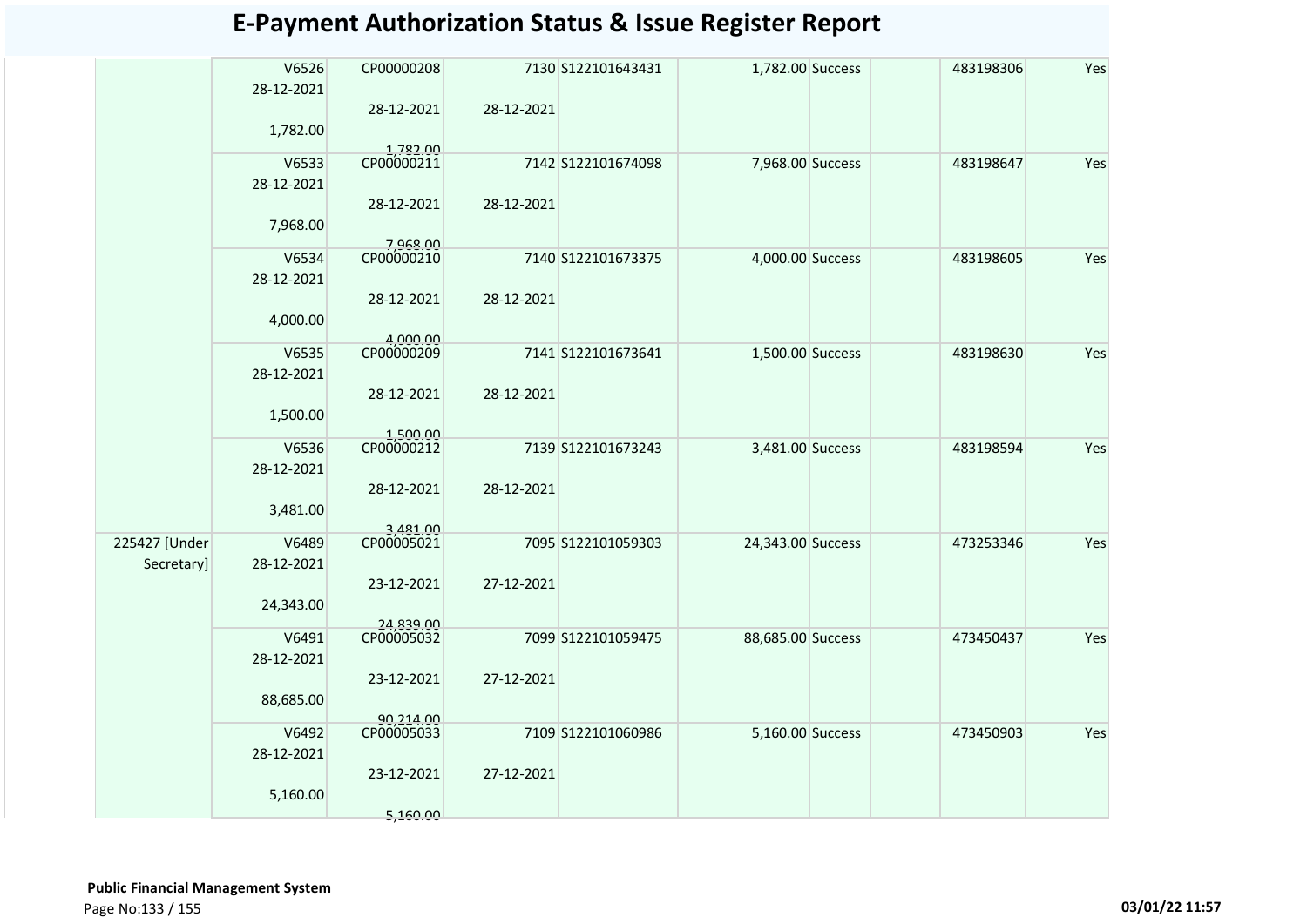| V6493      | CP00005022                       |            | 7094 S122101056158       | 7,672.00 Success |                | 473446766 | Yes |
|------------|----------------------------------|------------|--------------------------|------------------|----------------|-----------|-----|
| 28-12-2021 |                                  |            |                          |                  |                |           |     |
|            | 23-12-2021                       | 27-12-2021 |                          |                  |                |           |     |
| 7,672.00   |                                  |            |                          |                  |                |           |     |
|            | 7.672.00                         |            |                          |                  |                |           |     |
|            | V6494 CP00005020(511             |            | 7098 S122101056938       | 5,136.00 Success |                | 473450303 | Yes |
| 28-12-2021 | 687731960410-                    |            |                          |                  |                |           |     |
|            | 1B1)                             | 27-12-2021 |                          |                  |                |           |     |
| 5,136.00   |                                  |            |                          |                  |                |           |     |
|            | 23-12-2021                       |            |                          |                  |                |           |     |
|            |                                  |            |                          |                  |                |           |     |
|            | V6495 CP00005025(511             |            | 7102 S122101056618       |                  | 983.00 Success | 473446899 | Yes |
| 28-12-2021 | 687759054032-                    |            |                          |                  |                |           |     |
|            | 1B1)                             | 27-12-2021 |                          |                  |                |           |     |
| 983.00     |                                  |            |                          |                  |                |           |     |
|            | 23-12-2021                       |            |                          |                  |                |           |     |
|            |                                  |            |                          |                  |                |           |     |
| V6496      | CP00005037                       |            | 7110 S122101061736       | 2,658.00 Success |                | 473425886 | Yes |
| 28-12-2021 |                                  |            |                          |                  |                |           |     |
|            | 23-12-2021                       | 27-12-2021 |                          |                  |                |           |     |
| 2,658.00   |                                  |            |                          |                  |                |           |     |
|            |                                  |            |                          |                  |                |           |     |
|            | 2,658.00<br>V6497 CP00005068(511 |            | 7076 S122101056862       | 4,129.00 Success |                | 473450174 | Yes |
| 28-12-2021 | 687763107679-                    |            |                          |                  |                |           |     |
|            | 1B1)                             | 27-12-2021 |                          |                  |                |           |     |
| 4,129.00   |                                  |            |                          |                  |                |           |     |
|            | 24-12-2021                       |            |                          |                  |                |           |     |
|            |                                  |            |                          |                  |                |           |     |
| V6498      | CP00005078                       |            | 7092 S122101060210       | 4,500.00 Success |                | 473450571 | Yes |
| 28-12-2021 |                                  |            |                          |                  |                |           |     |
|            | 24-12-2021                       |            | 27-12-2021 S122101060211 | 4,000.00 Success |                | 473450577 | Yes |
| 37,500.00  |                                  |            |                          |                  |                |           |     |
|            | 37,500.00                        |            | S122101060212            | 2,000.00 Success |                | 473450592 | Yes |
|            |                                  |            |                          |                  |                |           |     |
|            |                                  |            | S122101060213            | 3,000.00 Success |                | 473450602 | Yes |
|            |                                  |            |                          |                  |                |           |     |
|            |                                  |            | S122101060214            | 3,000.00 Success |                | 473450608 | Yes |
|            |                                  |            | S122101060215            | 3,000.00 Success |                | 473450620 | Yes |
|            |                                  |            |                          |                  |                |           |     |

 **Public Financial Management System**  Page No:134 / 155 **03/01/22 11:57**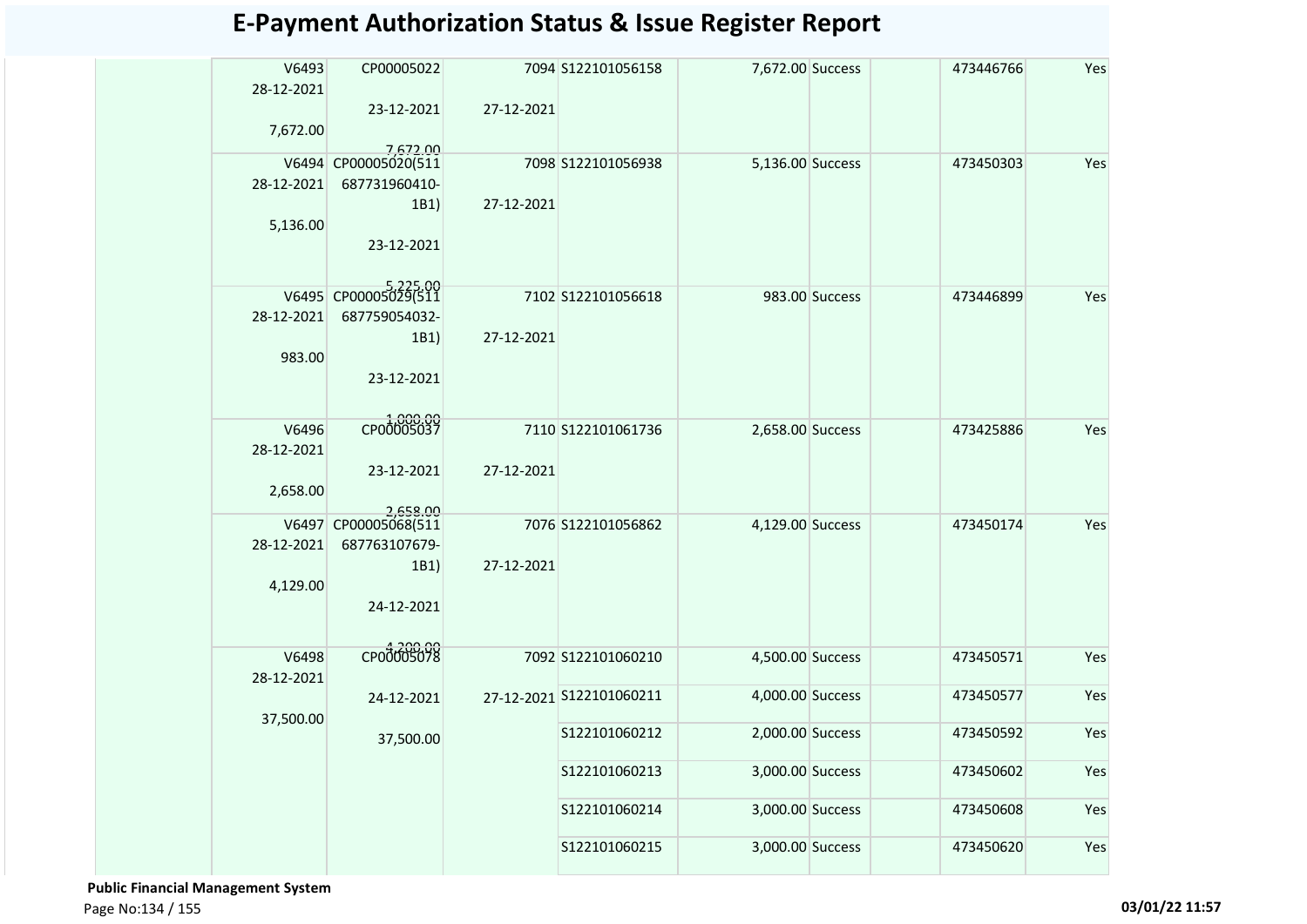|                     |                                               |            | S122101060216      | 3,000.00 Success  |                | 473450624 | Yes |
|---------------------|-----------------------------------------------|------------|--------------------|-------------------|----------------|-----------|-----|
|                     |                                               |            | S122101060217      | 4,000.00 Success  |                | 473450631 | Yes |
|                     |                                               |            | S122101060218      | 2,000.00 Success  |                | 473450638 | Yes |
|                     |                                               |            | S122101060219      | 1,500.00 Success  |                | 473450646 | Yes |
|                     |                                               |            | S122101060220      | 1,500.00 Success  |                | 473450652 | Yes |
|                     |                                               |            | S122101060221      | 4,000.00 Success  |                | 473450659 | Yes |
|                     |                                               |            | S122101060222      | 2,000.00 Success  |                | 473450665 | Yes |
| 28-12-2021          | V6499 CP00005076(511<br>687731129638-<br>1B1) | 27-12-2021 | 7090 S122101056794 |                   | 737.00 Success | 473450022 | Yes |
| 737.00              | 24-12-2021                                    |            |                    |                   |                |           |     |
| V6500<br>28-12-2021 | CP00005079                                    |            | 7124 S122101054578 | 50,000.00 Success |                | 473446641 | Yes |
| 50,000.00           | 24-12-2021<br>50.000.00                       | 28-12-2021 |                    |                   |                |           |     |
| V6501<br>28-12-2021 | CP00005088                                    |            | 7117 S122101060538 |                   | 610.00 Success | 473450779 | Yes |
| 610.00              | 27-12-2021                                    | 27-12-2021 |                    |                   |                |           |     |
|                     | 610.00<br>V6506 CP00005023(511                |            | 7093 S122101122894 | 7,859.00 Success  |                | 473456800 | Yes |
| 28-12-2021          | 687769472278-                                 |            |                    |                   |                |           |     |
|                     | 1B1)                                          | 27-12-2021 |                    |                   |                |           |     |
| 7,859.00            | 23-12-2021                                    |            |                    |                   |                |           |     |
|                     |                                               |            |                    |                   |                |           |     |
|                     | 7,995.00                                      |            |                    |                   |                |           |     |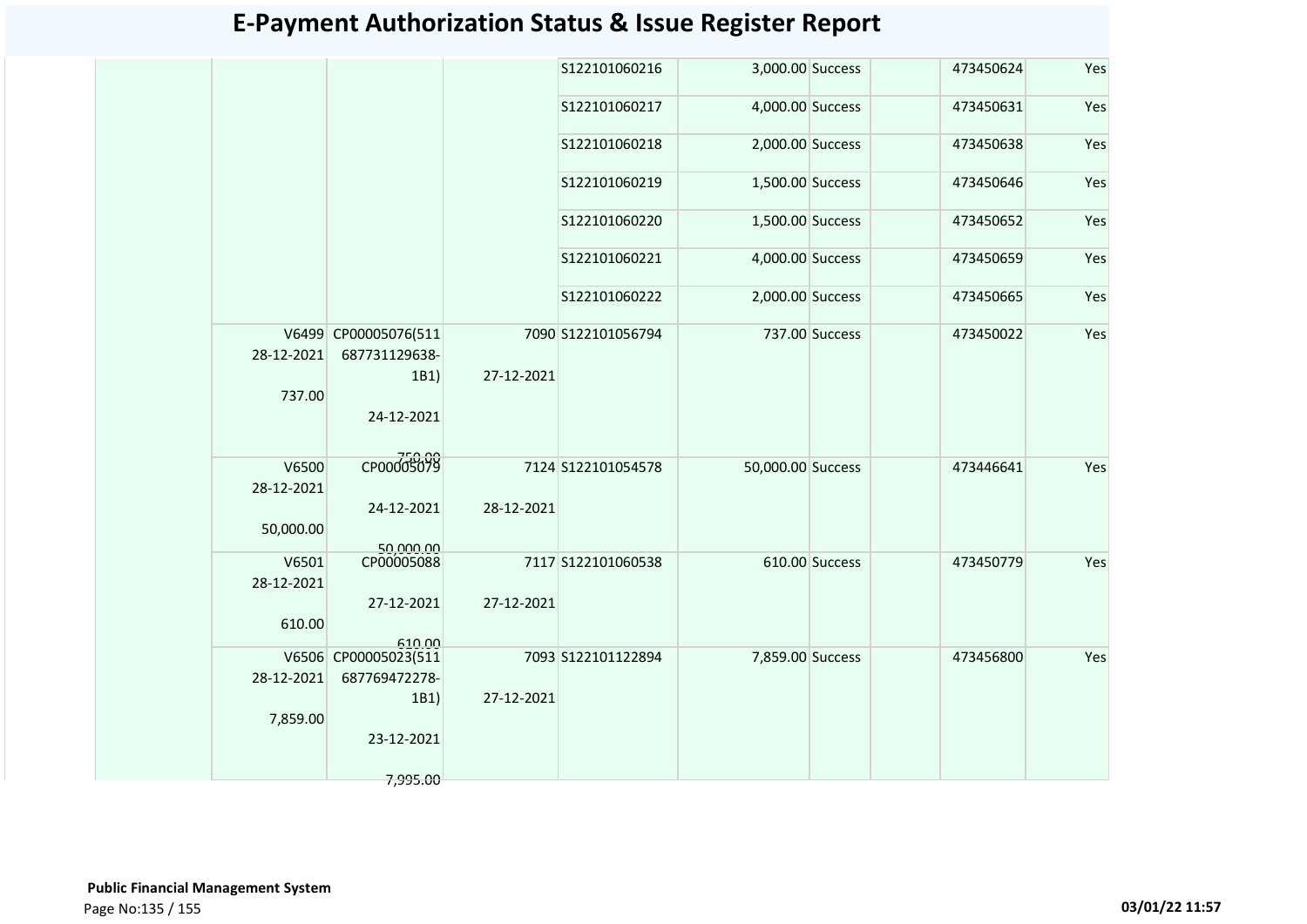| 28-12-2021<br>2,998.00   | V6507 CP00005025(511<br>687713357339-<br>1B1)<br>23-12-2021                          | 27-12-2021 | 7106 S122101122950 | 2,998.00 Success    | 473459065 | Yes |
|--------------------------|--------------------------------------------------------------------------------------|------------|--------------------|---------------------|-----------|-----|
| 28-12-2021<br>4,915.00   | V6508 CP00005026(511<br>687790371580-<br>1B1)<br>23-12-2021                          | 27-12-2021 | 7105 S122101123024 | 4,915.00 Success    | 473428406 | Yes |
| 28-12-2021<br>2,212.00   | V6509 CP00005027(511<br>687743102540-<br>1B1)<br>23-12-2021                          | 27-12-2021 | 7104 S122101121635 | 2,212.00 Success    | 473456540 | Yes |
| 28-12-2021<br>5,505.00   | V6510 CP00005028(511<br>687779806397-<br>1B1)<br>23-12-2021                          | 27-12-2021 | 7103 S122101119551 | 5,505.00 Success    | 473456403 | Yes |
| 28-12-2021<br>181,942.00 | V6511 CP00005030(511<br>687719952238-<br>1B1)<br>23-12-2021                          | 27-12-2021 | 7101 S122101118517 | 1,81,942.00 Success | 473456243 | Yes |
| 28-12-2021<br>2,949.00   | 185,250.00<br>V6513 CP00005075(511<br>687753467361-<br>1B1<br>24-12-2021<br>3,000.00 | 27-12-2021 | 7089 S122101122919 | 2,949.00 Success    | 473456945 | Yes |

 **Public Financial Management System**  Page No:136 / 155 **03/01/22 11:57**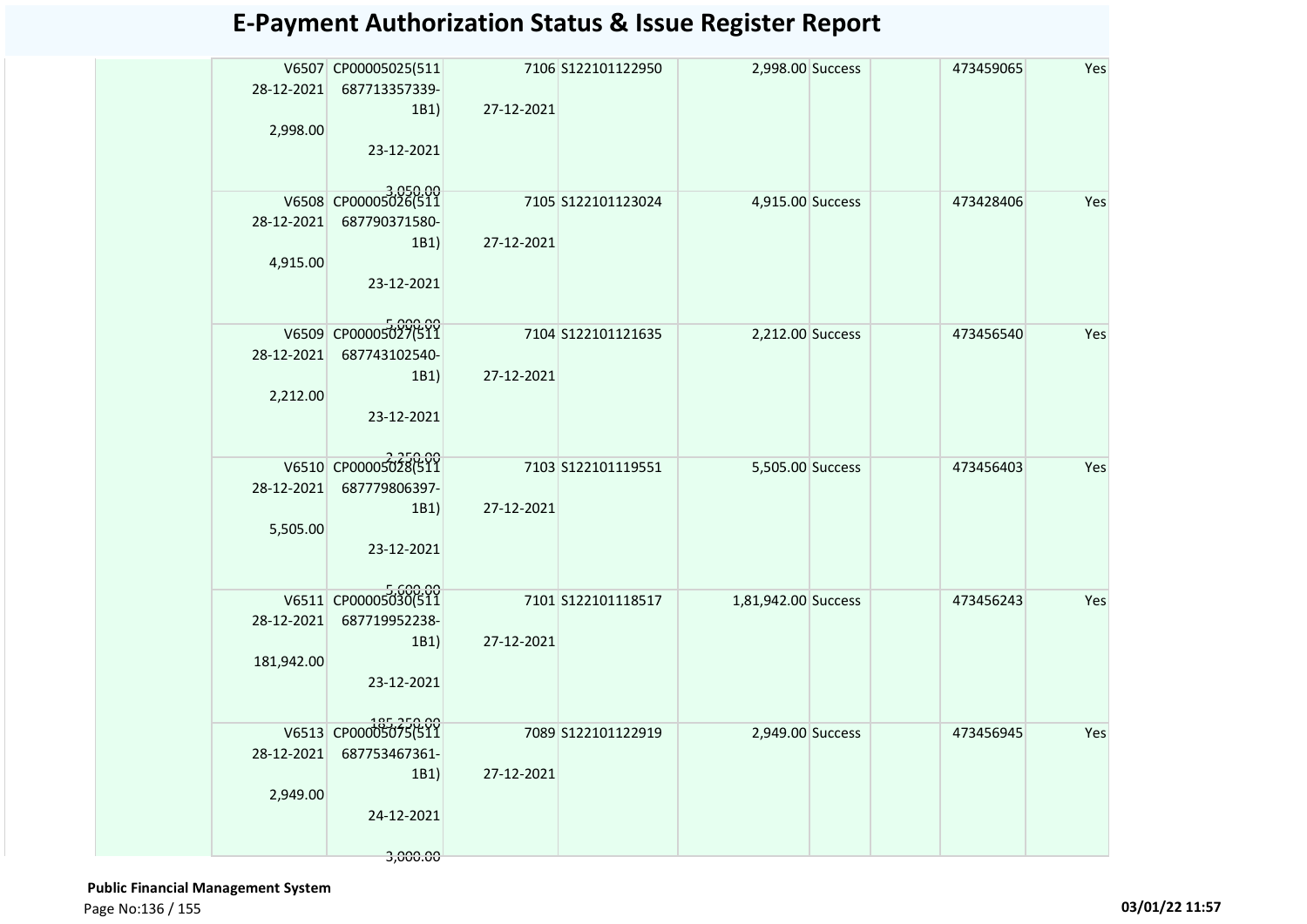| 28-12-2021          | V6514 CP00005077(511<br>687761032917- |            | 7091 S122101122869 | 3,127.00 Success       | 473456655 | Yes |
|---------------------|---------------------------------------|------------|--------------------|------------------------|-----------|-----|
| 3,127.00            | 1B1)                                  | 27-12-2021 |                    |                        |           |     |
|                     | 24-12-2021                            |            |                    |                        |           |     |
| V6517<br>28-12-2021 | CP00005086                            |            | 7112 S122101066905 | 11,03,093.00 Success   | 483109541 | Yes |
| 1,103,093.00        | 27-12-2021                            | 27-12-2021 |                    |                        |           |     |
|                     | 1,227,971.00                          |            |                    |                        |           |     |
| V6518<br>28-12-2021 | CP00005080                            |            | 7111 S122101061331 | 34,20,230.00 Success   | 483109539 | Yes |
| 3,420,230.00        | 24-12-2021                            | 27-12-2021 |                    |                        |           |     |
|                     | 3,420,230.00<br>CP00005092            |            |                    |                        |           |     |
| V6519<br>28-12-2021 |                                       |            | 7118 S122101073509 | 2,10,00,000.00 Success | 483109562 | Yes |
| 21,000,000.00       | 27-12-2021                            | 27-12-2021 |                    |                        |           |     |
|                     | 21,000,000.00                         |            |                    |                        |           |     |
| V6520               | CP00005000                            |            | 7129 S122101641081 | 1,20,739.00 Success    | 483198244 | Yes |
| 28-12-2021          |                                       |            |                    |                        |           |     |
| 120,739.00          | 22-12-2021                            | 28-12-2021 |                    |                        |           |     |
| V6524               | 120,739.00<br>CP00005094(ELE          |            | 7128 S122101641480 | 35,981.00 Success      | 483198250 | Yes |
| 28-12-2021          | 2021120013)                           |            |                    |                        |           |     |
| 35,981.00           | 28-12-2021                            | 28-12-2021 |                    |                        |           |     |
|                     | 35,981.00                             |            |                    |                        |           |     |
| V6527               |                                       |            | 7137 S122101678870 | 60,777.00 Success      | 483198691 | Yes |
| 28-12-2021          | 15-12-2021                            | 28-12-2021 |                    |                        |           |     |
| 60,777.00           | 60,777.00                             |            |                    |                        |           |     |
| V6528<br>28-12-2021 | CP00004758                            |            | 7127 S122101672118 | 46,507.00 Success      | 483198546 | Yes |
| 46,507.00           | 15-12-2021                            | 28-12-2021 |                    |                        |           |     |
|                     | 46,507.00                             |            |                    |                        |           |     |

 **Public Financial Management System** 

Page No:137 / 155 **03/01/22 11:57**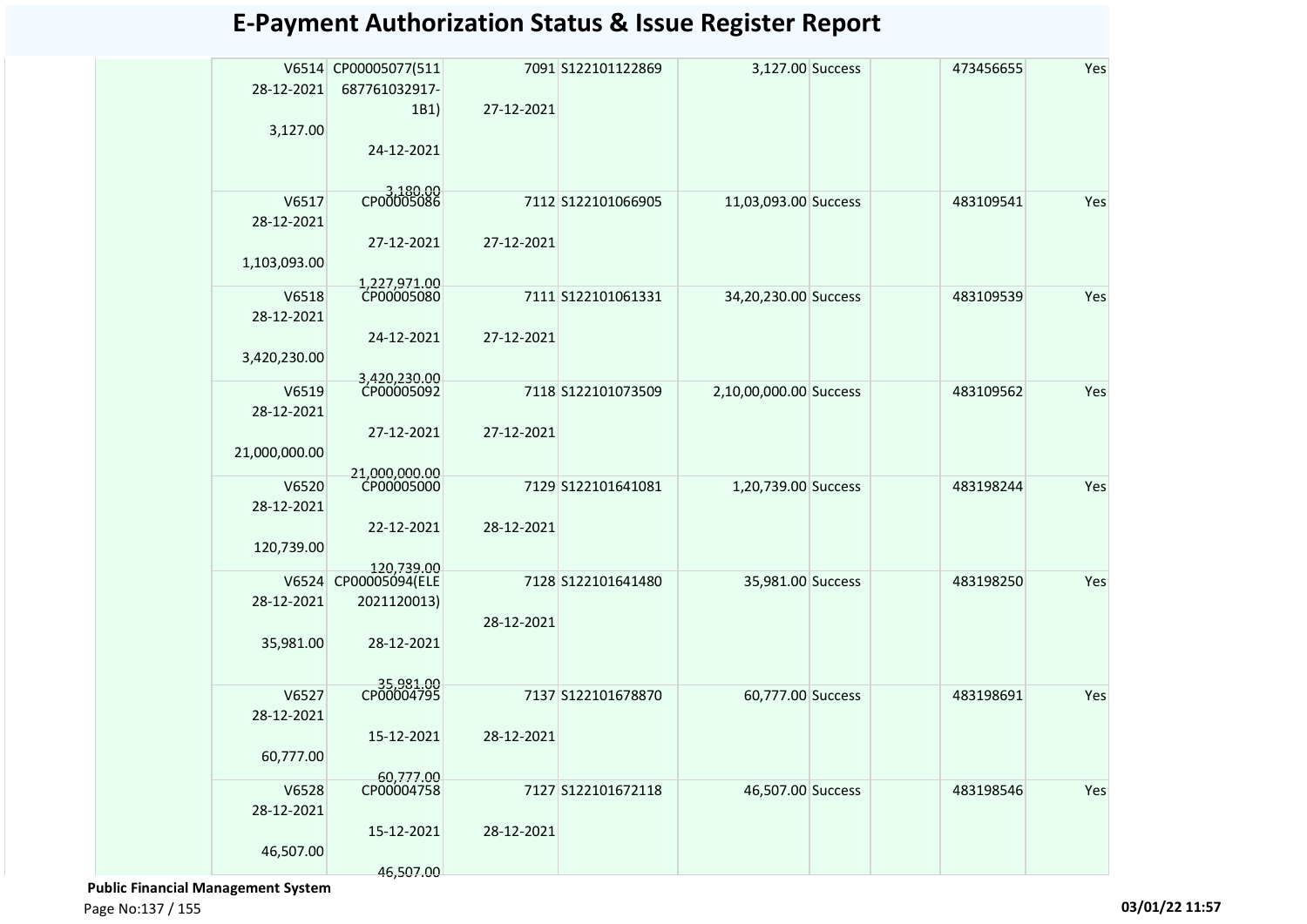|                             | V6529<br>28-12-2021 | CP00004674                                       |            | 7138 S122101672689       | 37,543.00 Success | 483198556 | Yes |
|-----------------------------|---------------------|--------------------------------------------------|------------|--------------------------|-------------------|-----------|-----|
|                             |                     | 13-12-2021                                       |            | 28-12-2021 S122101672690 | 37,543.00 Success | 483198557 | Yes |
|                             | 112,629.00          | 113,379.00                                       |            | S122101672691            | 37,543.00 Success | 483198558 | Yes |
|                             | V6530<br>28-12-2021 | CP00005096                                       |            | 7134 S122101678399       | 13,201.00 Success | 483198686 | Yes |
|                             | 25,417.00           | 28-12-2021                                       |            | 28-12-2021 S122101678400 | 12,216.00 Success | 483198687 | Yes |
|                             | V6531<br>28-12-2021 | CP00005097                                       |            | 7135 S122101674504       | 43,990.00 Success | 483198660 | Yes |
|                             | 43,990.00           | 28-12-2021                                       | 28-12-2021 |                          |                   |           |     |
|                             | 28-12-2021          | 43,990.00<br>V6532 CP00005098(ELE<br>2021120015) |            | 7132 S122101675122       | 23,405.00 Success | 483198672 | Yes |
|                             | 23,405.00           | 28-12-2021                                       | 28-12-2021 |                          |                   |           |     |
|                             |                     | V6537 CP00005100(EOT                             |            | 7136 S122101674818       | 8,053.00 Success  | 483198665 | Yes |
|                             | 28-12-2021          | 2021120014)                                      | 28-12-2021 |                          |                   |           |     |
|                             | 8,053.00            | 28-12-2021                                       |            |                          |                   |           |     |
|                             |                     | 8,053.00                                         |            |                          |                   |           |     |
| 225428 [Section<br>Officer] | V6522<br>28-12-2021 | CP00000328                                       |            | 7087 S122101640509       | 1,180.00 Success  | 483198237 | Yes |
|                             | 1,180.00            | 24-12-2021                                       | 27-12-2021 |                          |                   |           |     |
| 225429 [Section             |                     | 1,180.00<br>V6502 CP00000484(511                 |            | 7043 S122101109446       | 3,637.00 Success  | 473453826 | Yes |
| Officer]                    | 28-12-2021          | 687703456079-                                    |            |                          |                   |           |     |
|                             | 3,637.00            | 1B1)                                             | 27-12-2021 |                          |                   |           |     |
|                             |                     | 23-12-2021                                       |            |                          |                   |           |     |
|                             |                     | 3,700.00                                         |            |                          |                   |           |     |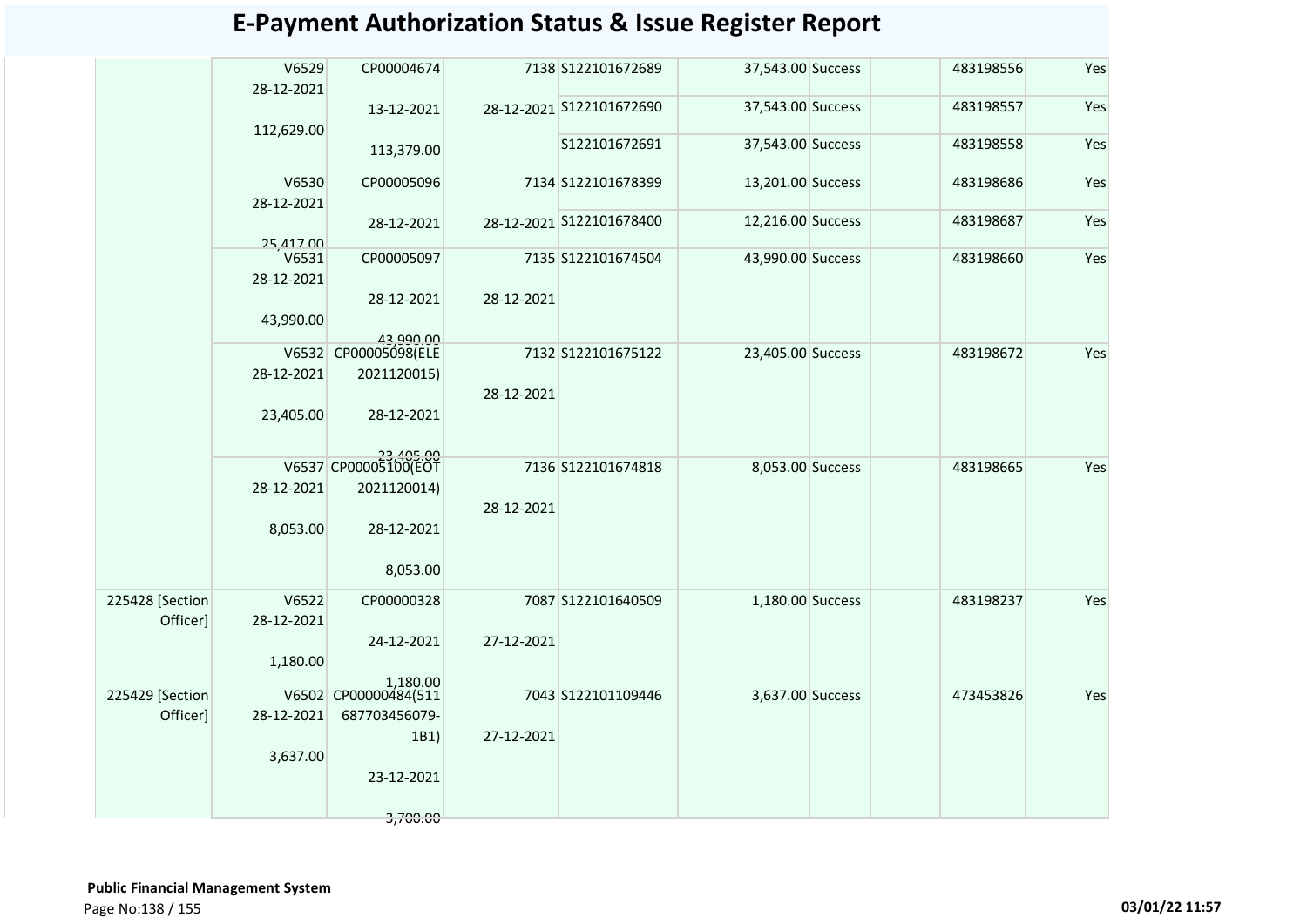|            | V6503 CP00000486(511             |            | 7044 S122101111742 | 9,947.00 Success    | 473453966 | Yes |
|------------|----------------------------------|------------|--------------------|---------------------|-----------|-----|
| 28-12-2021 | 687721176359-                    |            |                    |                     |           |     |
|            | 1B1)                             | 27-12-2021 |                    |                     |           |     |
| 9,947.00   |                                  |            |                    |                     |           |     |
|            | 23-12-2021                       |            |                    |                     |           |     |
|            | V6504 CP00000488(511             |            | 7046 S122101113024 | 13,741.00 Success   | 473428281 | Yes |
| 28-12-2021 | 687758097505-                    |            |                    |                     |           |     |
|            | 1B1)                             | 27-12-2021 |                    |                     |           |     |
| 13,741.00  |                                  |            |                    |                     |           |     |
|            | 23-12-2021                       |            |                    |                     |           |     |
|            |                                  |            |                    |                     |           |     |
|            | V6505 CP00000489(511             |            | 7045 S122101112877 | 24,455.00 Success   | 473428172 | Yes |
| 28-12-2021 | 687730758892-                    |            |                    |                     |           |     |
|            | 1B1)                             | 27-12-2021 |                    |                     |           |     |
| 24,455.00  |                                  |            |                    |                     |           |     |
|            | 23-12-2021                       |            |                    |                     |           |     |
|            |                                  |            |                    |                     |           |     |
| V6512      | CP00000491                       |            | 7085 S122101113718 | 1,820.00 Success    | 473463847 | Yes |
| 28-12-2021 |                                  |            |                    |                     |           |     |
| 1,820.00   | 23-12-2021                       | 27-12-2021 |                    |                     |           |     |
|            |                                  |            |                    |                     |           |     |
|            | 1,820.00<br>V6521 CP00000482(511 |            | 7125 S122101641900 | 1,15,013.00 Success | 483198267 | Yes |
| 28-12-2021 | 687772613426-                    |            |                    |                     |           |     |
|            | 1B1)                             | 28-12-2021 |                    |                     |           |     |
| 115,013.00 | 23-12-2021                       |            |                    |                     |           |     |
|            |                                  |            |                    |                     |           |     |
|            | V6523 CP00000493(ELE             |            |                    |                     |           |     |
|            |                                  |            | 7121 S122101641747 | 30,567.00 Success   | 483198259 | Yes |
| 28-12-2021 | 2021120002)                      | 28-12-2021 |                    |                     |           |     |
| 30,567.00  | 27-12-2021                       |            |                    |                     |           |     |
|            |                                  |            |                    |                     |           |     |
|            | 30,567.00                        |            |                    |                     |           |     |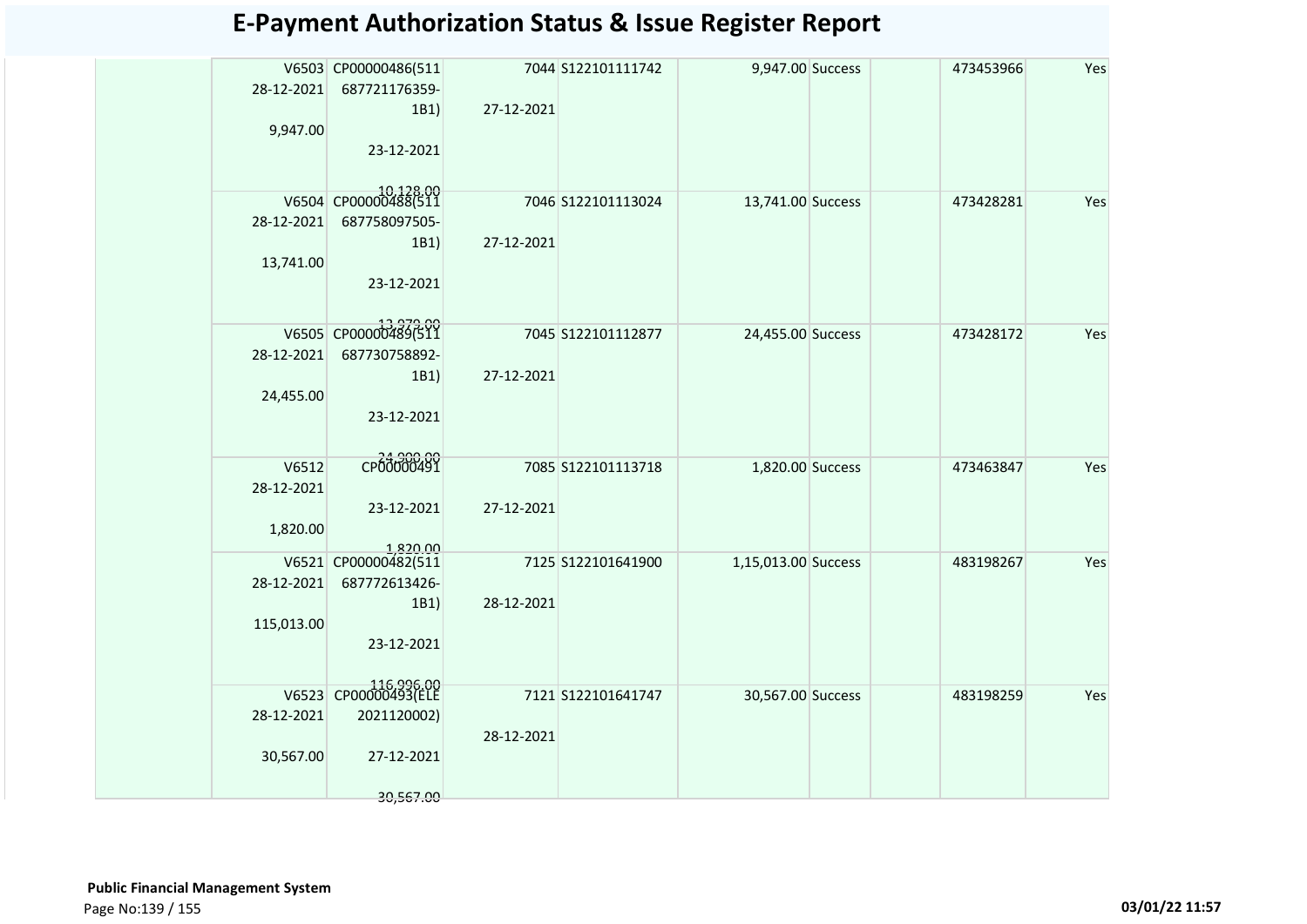|    | 225438 [Asstt<br>Accounts Officer] | V6515<br>28-12-2021 | CP00000469              |            | 7119 S122101118503 | 7,348.00 Success  | 473456105 | Yes |
|----|------------------------------------|---------------------|-------------------------|------------|--------------------|-------------------|-----------|-----|
|    |                                    |                     | 27-12-2021              | 27-12-2021 |                    |                   |           |     |
|    |                                    | 7,348.00            |                         |            |                    |                   |           |     |
|    |                                    |                     | 7,348.00                |            |                    |                   |           |     |
|    |                                    | V6516               | CP00000468              |            | 7122 S122101109351 | 2,254.00 Success  | 473453695 | Yes |
|    |                                    | 28-12-2021          |                         |            |                    |                   |           |     |
|    |                                    |                     | 27-12-2021              | 28-12-2021 |                    |                   |           |     |
|    |                                    |                     |                         |            |                    |                   |           |     |
|    |                                    | 2,254.00            |                         |            |                    |                   |           |     |
| 20 | <b>Issue Date: 29-12-2021</b>      |                     | 2,254.00                |            |                    | 25,844.00         |           |     |
|    |                                    |                     |                         |            |                    |                   |           |     |
|    | 225429 [Section]                   | V6543               | CP00000497              |            | 7145 S122101856132 | 12,752.00 Success | 500977328 | Yes |
|    | Officer]                           | 29-12-2021          |                         |            |                    |                   |           |     |
|    |                                    |                     | 28-12-2021              | 29-12-2021 |                    |                   |           |     |
|    |                                    |                     |                         |            |                    |                   |           |     |
|    |                                    | 12,752.00           |                         |            |                    |                   |           |     |
|    |                                    |                     | 12,752.00<br>CP00000470 |            |                    |                   |           |     |
|    | 225438 [Asstt                      | V6540               |                         |            | 7158 S122101807136 | 1,602.00 Success  | 500974542 | Yes |
|    | Accounts Officer]                  | 29-12-2021          |                         |            |                    |                   |           |     |
|    |                                    |                     | 28-12-2021              | 29-12-2021 |                    |                   |           |     |
|    |                                    | 1,602.00            |                         |            |                    |                   |           |     |
|    |                                    |                     |                         |            |                    |                   |           |     |
|    |                                    | V6541               | 1,602.00<br>CP00000471  |            | 7157 S122101806678 | 7,235.00 Success  | 489486929 | Yes |
|    |                                    |                     |                         |            |                    |                   |           |     |
|    |                                    | 29-12-2021          |                         |            |                    |                   |           |     |
|    |                                    |                     | 28-12-2021              | 29-12-2021 |                    |                   |           |     |
|    |                                    | 7,235.00            |                         |            |                    |                   |           |     |
|    |                                    |                     | 7,235.00                |            |                    |                   |           |     |
|    |                                    | V6542               | CP00000472              |            | 7159 S122101807281 | 4,255.00 Success  | 489490266 | Yes |
|    |                                    | 29-12-2021          |                         |            |                    |                   |           |     |
|    |                                    |                     |                         |            |                    |                   |           |     |
|    |                                    |                     | 29-12-2021              | 29-12-2021 |                    |                   |           |     |
|    |                                    | 4,255.00            |                         |            |                    |                   |           |     |
|    |                                    |                     | 4,255.00                |            |                    |                   |           |     |
| 21 | <b>Issue Date: 30-12-2021</b>      |                     |                         |            |                    | 9,38,05,488.00    |           |     |
|    | 225427 [Under                      | V6546               | CP00005081              |            | 7150 S122101993852 | 34,997.00 Success | 514949878 | Yes |
|    | Secretary]                         | 30-12-2021          |                         |            |                    |                   |           |     |
|    |                                    |                     | 27-12-2021              | 29-12-2021 |                    |                   |           |     |
|    |                                    |                     |                         |            |                    |                   |           |     |
|    |                                    | 34,997.00           |                         |            |                    |                   |           |     |
|    |                                    |                     | 34,997.00               |            |                    |                   |           |     |
|    |                                    | V6547               | CP00005082              |            | 7151 S122101994730 | 27,078.00 Success | 514949943 | Yes |
|    |                                    | 30-12-2021          |                         |            |                    |                   |           |     |
|    |                                    |                     | 27-12-2021              | 29-12-2021 |                    |                   |           |     |
|    |                                    | 27,078.00           |                         |            |                    |                   |           |     |
|    |                                    |                     |                         |            |                    |                   |           |     |
|    |                                    |                     | 27,078.00               |            |                    |                   |           |     |

 **Public Financial Management System**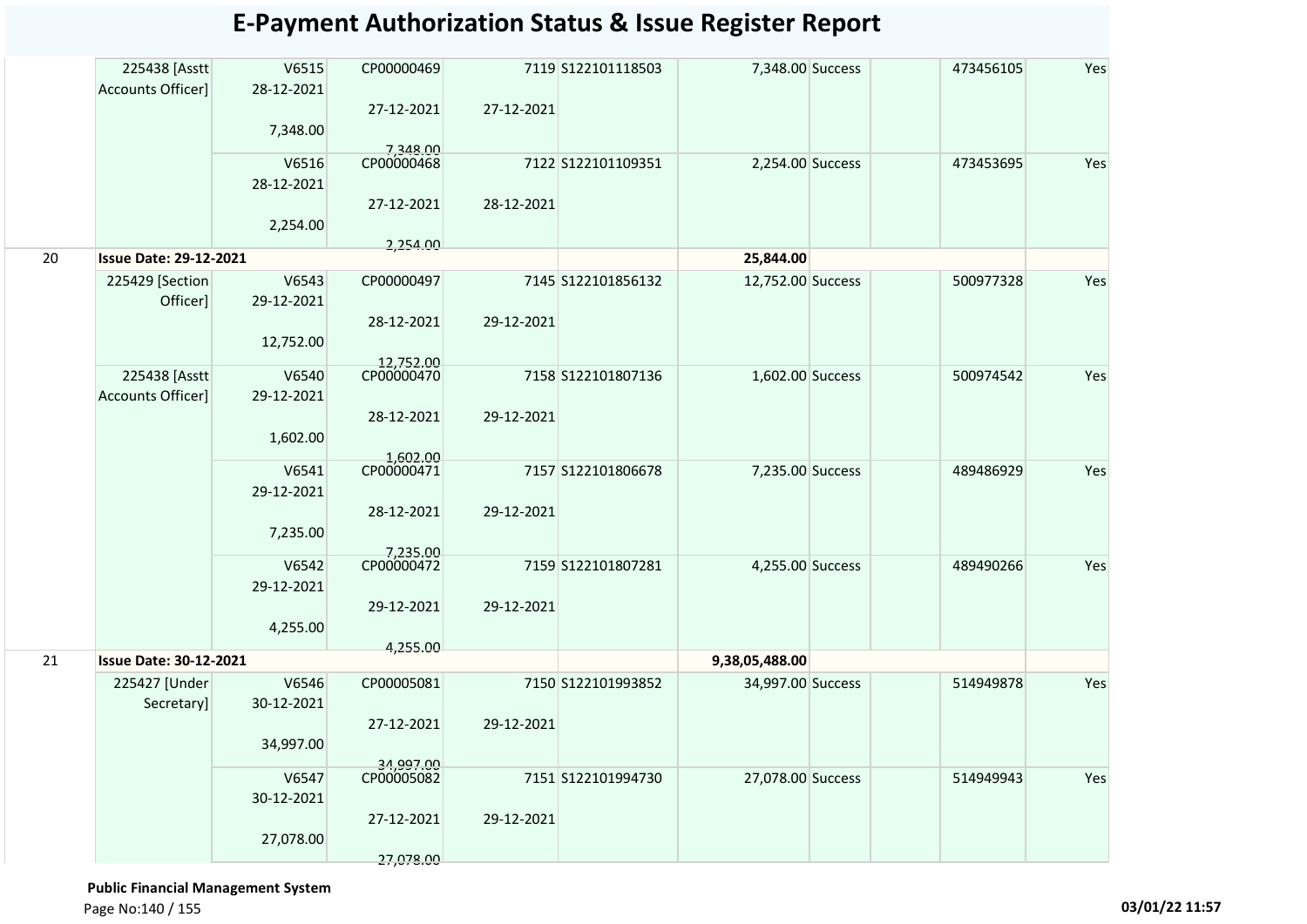| V6548<br>30-12-2021     | CP00005083               |            | 7147 S122101993749       | 25,351.00 Success   | 514949753 | Yes |
|-------------------------|--------------------------|------------|--------------------------|---------------------|-----------|-----|
| 25,351.00               | 27-12-2021               | 29-12-2021 |                          |                     |           |     |
| V6549<br>30-12-2021     | 25,351.00<br>CP00005084  |            | 7149 S122101995877       | 25,283.00 Success   | 514950012 | Yes |
| 25,283.00               | 27-12-2021               | 29-12-2021 |                          |                     |           |     |
| V6550                   | 25,283.00<br>CP00005085  |            | 7148 S122101993808       | 22,624.00 Success   | 514949815 | Yes |
| 30-12-2021<br>22,624.00 | 27-12-2021               | 29-12-2021 |                          |                     |           |     |
| V6553                   | 22,624.00<br>CP00005106  |            | 7164 S122101996917       | 1,000.00 Success    | 508003522 | Yes |
| 30-12-2021              | 28-12-2021               | 29-12-2021 |                          |                     |           |     |
| 1,000.00                | 1,000.00                 |            |                          |                     |           | Yes |
| V6563<br>30-12-2021     | CP00005115               |            | 7173 S122101996806       | 27,000.00 Success   | 507963734 |     |
| 27,000.00               | 29-12-2021               | 30-12-2021 |                          |                     |           |     |
| V6564<br>30-12-2021     | 30.000.00<br>CP00005118  |            | 7176 S122101996749       | 82,498.00 Success   | 507963511 | Yes |
| 134,531.00              | 29-12-2021               |            | 30-12-2021 S122101996750 | 52,033.00 Success   | 507963535 | Yes |
| V6565<br>30-12-2021     | CP00005116               |            | 7174 S122101996868       | 2,35,460.00 Success | 507963915 | Yes |
| 235,460.00              | 29-12-2021               | 30-12-2021 |                          |                     |           |     |
| V6566<br>30-12-2021     | 235,460.00<br>CP00005065 |            | 7154 S122102006963       | 10,830.00 Success   | 508405436 | Yes |
| 10,830.00               | 24-12-2021               | 29-12-2021 |                          |                     |           |     |
|                         | 10,830.00                |            |                          |                     |           |     |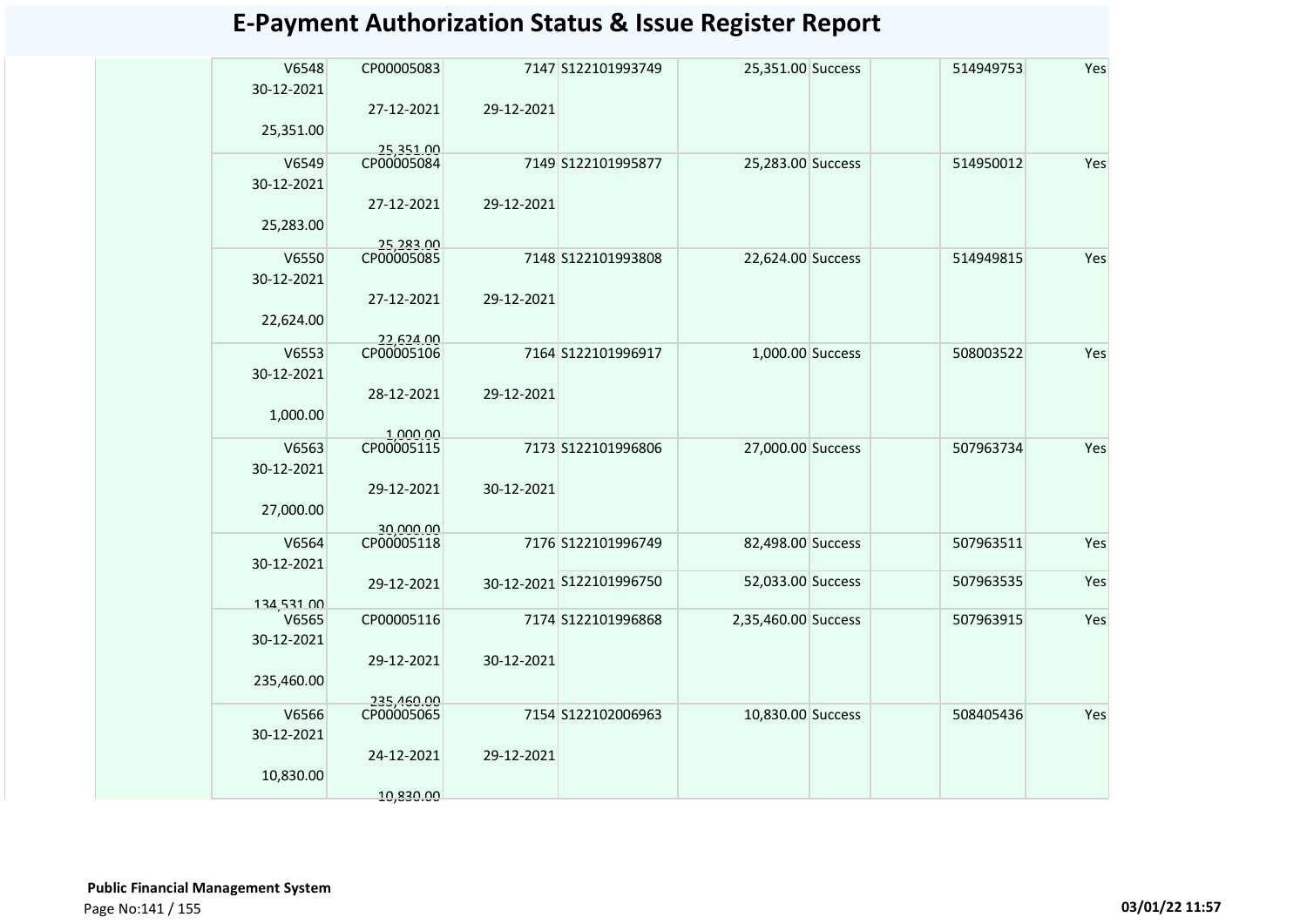| V6567         | CP00005063                  |            | 7153 S122102006881 | 6,140.00 Success       |                | 508405260 | Yes |
|---------------|-----------------------------|------------|--------------------|------------------------|----------------|-----------|-----|
| 30-12-2021    |                             |            |                    |                        |                |           |     |
|               | 24-12-2021                  | 29-12-2021 |                    |                        |                |           |     |
| 6,140.00      |                             |            |                    |                        |                |           |     |
|               | 6,140.00                    |            |                    |                        |                |           |     |
| V6568         | CP00005064                  |            | 7152 S122102007006 | 11,580.00 Success      |                | 508405612 | Yes |
| 30-12-2021    |                             |            |                    |                        |                |           |     |
|               | 24-12-2021                  | 29-12-2021 |                    |                        |                |           |     |
| 11,580.00     |                             |            |                    |                        |                |           |     |
| V6569         | 11,580.00<br>CP00005121     |            | 7193 S122102039915 |                        | 360.00 Success | 508623625 | Yes |
|               |                             |            |                    |                        |                |           |     |
| 30-12-2021    |                             |            |                    |                        |                |           |     |
|               | 30-12-2021                  | 30-12-2021 |                    |                        |                |           |     |
| 360.00        |                             |            |                    |                        |                |           |     |
| V6570         | 360.00<br>CP00005109        |            | 7178 S122101998303 | 2,10,00,000.00 Success |                | 508405081 | Yes |
| 30-12-2021    |                             |            |                    |                        |                |           |     |
|               | 28-12-2021                  | 30-12-2021 |                    |                        |                |           |     |
|               |                             |            |                    |                        |                |           |     |
| 21,000,000.00 |                             |            |                    |                        |                |           |     |
| V6571         | 21,000,000,00<br>CP00005110 |            | 7177 S122101998167 | 84,00,000.00 Success   |                | 508401915 | Yes |
| 30-12-2021    |                             |            |                    |                        |                |           |     |
|               | 28-12-2021                  | 30-12-2021 |                    |                        |                |           |     |
| 8,400,000.00  |                             |            |                    |                        |                |           |     |
|               | 8,400,000.00                |            |                    |                        |                |           |     |
| V6572         | CP00005113                  |            | 7181 S122101998464 | 2,10,00,000.00 Success |                | 508623412 | Yes |
| 30-12-2021    |                             |            |                    |                        |                |           |     |
|               | 29-12-2021                  | 30-12-2021 |                    |                        |                |           |     |
| 21,000,000.00 |                             |            |                    |                        |                |           |     |
|               | 21,000,000.00<br>CP00005120 |            |                    |                        |                |           |     |
| V6573         |                             |            | 7180 S122101998427 | 2,07,90,000.00 Success |                | 508623236 | Yes |
| 30-12-2021    |                             |            |                    |                        |                |           |     |
|               | 29-12-2021                  | 30-12-2021 |                    |                        |                |           |     |
| 20,790,000.00 |                             |            |                    |                        |                |           |     |
|               | 20.790.000.00               |            |                    |                        |                |           |     |
| V6574         | CP00005119                  |            | 7179 S122101998318 | 2,10,00,000.00 Success |                | 508623052 | Yes |
| 30-12-2021    |                             |            |                    |                        |                |           |     |
|               | 29-12-2021                  | 30-12-2021 |                    |                        |                |           |     |
| 21,000,000.00 |                             |            |                    |                        |                |           |     |
|               | 21.000.000.00               |            |                    |                        |                |           |     |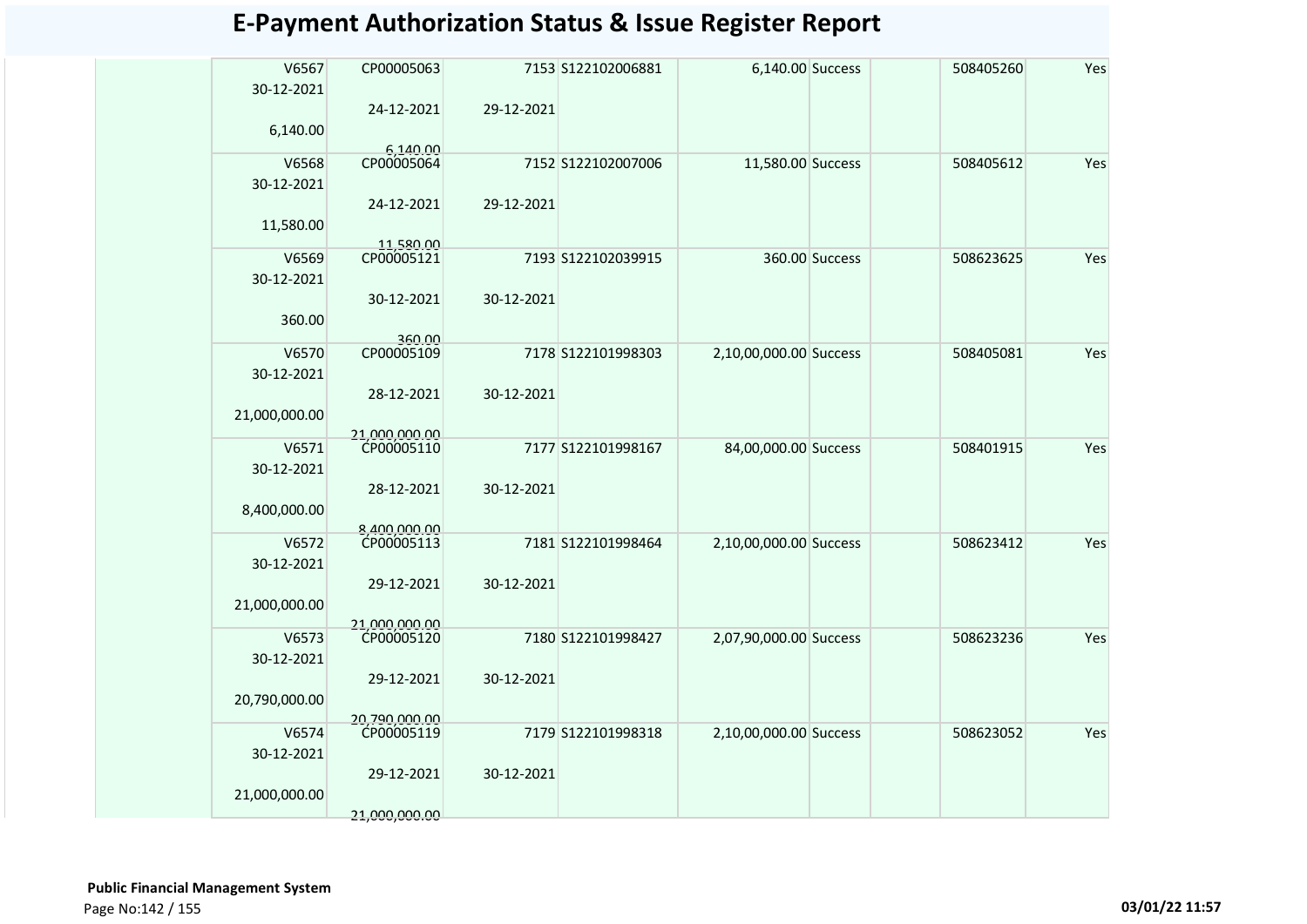|                 | V6575<br>30-12-2021 | CP00004935                         |            | 7196 S122102559247 | 8,99,181.00 Success | 514972132 | Yes |
|-----------------|---------------------|------------------------------------|------------|--------------------|---------------------|-----------|-----|
|                 |                     | 21-12-2021                         | 30-12-2021 |                    |                     |           |     |
|                 | 899,181.00          |                                    |            |                    |                     |           |     |
| 225429 [Section |                     | 899,181.00<br>V6551 CP00000494(511 |            | 7182 S122101996416 | 6,862.00 Success    | 507963315 | Yes |
| Officer]        | 30-12-2021          | 687727397742-                      |            |                    |                     |           |     |
|                 |                     | 1B1)                               | 30-12-2021 |                    |                     |           |     |
|                 | 6,862.00            |                                    |            |                    |                     |           |     |
|                 |                     | 28-12-2021                         |            |                    |                     |           |     |
|                 |                     |                                    |            |                    |                     |           |     |
|                 |                     | V6552 CP00000495(511               |            | 7183 S122101996325 | 23,103.00 Success   | 507963108 | Yes |
|                 | 30-12-2021          | 687708218150-                      |            |                    |                     |           |     |
|                 |                     | 1B1)                               | 30-12-2021 |                    |                     |           |     |
|                 | 23,103.00           |                                    |            |                    |                     |           |     |
|                 |                     | 28-12-2021                         |            |                    |                     |           |     |
|                 |                     |                                    |            |                    |                     |           |     |
|                 |                     | V6554 CP00000499(511               |            | 7184 S122101996269 | 9,182.00 Success    | 508003301 | Yes |
|                 | 30-12-2021          | 687733689141-                      |            |                    |                     |           |     |
|                 |                     | 1B1)                               | 30-12-2021 |                    |                     |           |     |
|                 | 9,182.00            |                                    |            |                    |                     |           |     |
|                 |                     | 29-12-2021                         |            |                    |                     |           |     |
|                 |                     |                                    |            |                    |                     |           |     |
|                 |                     | V6555 CP00000500(511               |            | 7185 S122101996212 | 3,932.00 Success    | 508003087 | Yes |
|                 | 30-12-2021          | 687720001341-                      |            |                    |                     |           |     |
|                 |                     | 1B1)                               | 30-12-2021 |                    |                     |           |     |
|                 | 3,932.00            |                                    |            |                    |                     |           |     |
|                 |                     | 29-12-2021                         |            |                    |                     |           |     |
|                 |                     |                                    |            |                    |                     |           |     |
|                 |                     | V6556 CP00000501(511               |            | 7186 S122101996157 | 16,711.00 Success   | 507999882 | Yes |
|                 | 30-12-2021          | 687793715447-                      |            |                    |                     |           |     |
|                 |                     | 1B1)                               | 30-12-2021 |                    |                     |           |     |
|                 | 16,711.00           | 29-12-2021                         |            |                    |                     |           |     |
|                 |                     |                                    |            |                    |                     |           |     |
|                 |                     | 17,000.00                          |            |                    |                     |           |     |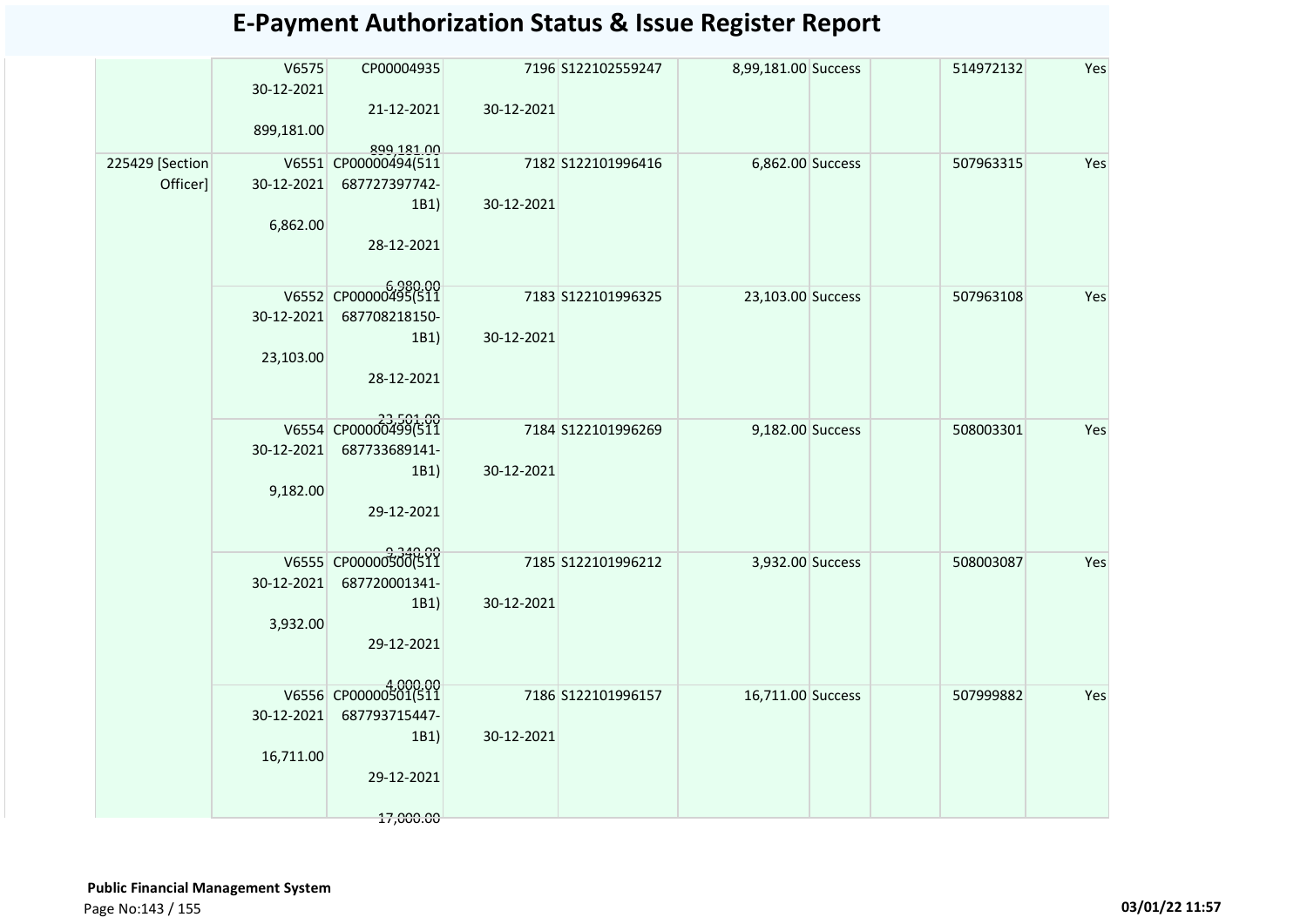|                               |            | V6557 CP00000502(511   |            | 7187 S122101995958  | 8,356.00 Success  | 507999299 | Yes |
|-------------------------------|------------|------------------------|------------|---------------------|-------------------|-----------|-----|
|                               | 30-12-2021 | 687732962851-          |            |                     |                   |           |     |
|                               |            | 1B1)                   | 30-12-2021 |                     |                   |           |     |
|                               | 8,356.00   |                        |            |                     |                   |           |     |
|                               |            | 29-12-2021             |            |                     |                   |           |     |
|                               |            |                        |            |                     |                   |           |     |
|                               |            | V6558 CP00000503(511   |            | 7188 \$122101996105 | 5,308.00 Success  | 507999674 | Yes |
|                               | 30-12-2021 | 687707188571-          |            |                     |                   |           |     |
|                               |            | 1B1)                   | 30-12-2021 |                     |                   |           |     |
|                               | 5,308.00   |                        |            |                     |                   |           |     |
|                               |            | 29-12-2021             |            |                     |                   |           |     |
|                               |            |                        |            |                     |                   |           |     |
|                               |            | V6559 CP00000504(511   |            | 7189 S122101996037  | 1,176.00 Success  | 507999469 | Yes |
|                               | 30-12-2021 | 687714130376-          |            |                     |                   |           |     |
|                               |            | 1B1)                   | 30-12-2021 |                     |                   |           |     |
|                               | 1,176.00   |                        |            |                     |                   |           |     |
|                               |            | 29-12-2021             |            |                     |                   |           |     |
|                               |            |                        |            |                     |                   |           |     |
| 225438 [Asstt                 |            | V6560 CP00000473(511   |            | 7171 S122101996974  | 43,818.00 Success | 508003724 | Yes |
| Accounts Officer]             | 30-12-2021 | 687725479460-          |            |                     |                   |           |     |
|                               |            | 1B1)                   | 30-12-2021 |                     |                   |           |     |
|                               | 43,818.00  |                        |            |                     |                   |           |     |
|                               |            | 29-12-2021             |            |                     |                   |           |     |
|                               |            |                        |            |                     |                   |           |     |
|                               |            | V6561 CP0000045474(511 |            | 7172 S122101997017  | 25,188.00 Success | 508003928 | Yes |
|                               | 30-12-2021 | 687740593954-          |            |                     |                   |           |     |
|                               |            | 1B1)                   | 30-12-2021 |                     |                   |           |     |
|                               | 25,188.00  | 29-12-2021             |            |                     |                   |           |     |
|                               |            |                        |            |                     |                   |           |     |
|                               |            | V6562 CP00000475(511   |            |                     |                   |           |     |
|                               |            |                        |            | 7170 S122101997971  | 10,437.00 Success | 508006113 | Yes |
|                               | 30-12-2021 | 687790408666-<br>1B1)  | 30-12-2021 |                     |                   |           |     |
|                               | 10,437.00  |                        |            |                     |                   |           |     |
|                               |            | 29-12-2021             |            |                     |                   |           |     |
|                               |            |                        |            |                     |                   |           |     |
| <b>Issue Date: 31-12-2021</b> |            | 10,838.00              |            |                     |                   |           |     |
|                               |            |                        |            |                     | 41,81,34,128.00   |           |     |

 **Public Financial Management System** 

Page No:144 / 155 **03/01/22 11:57**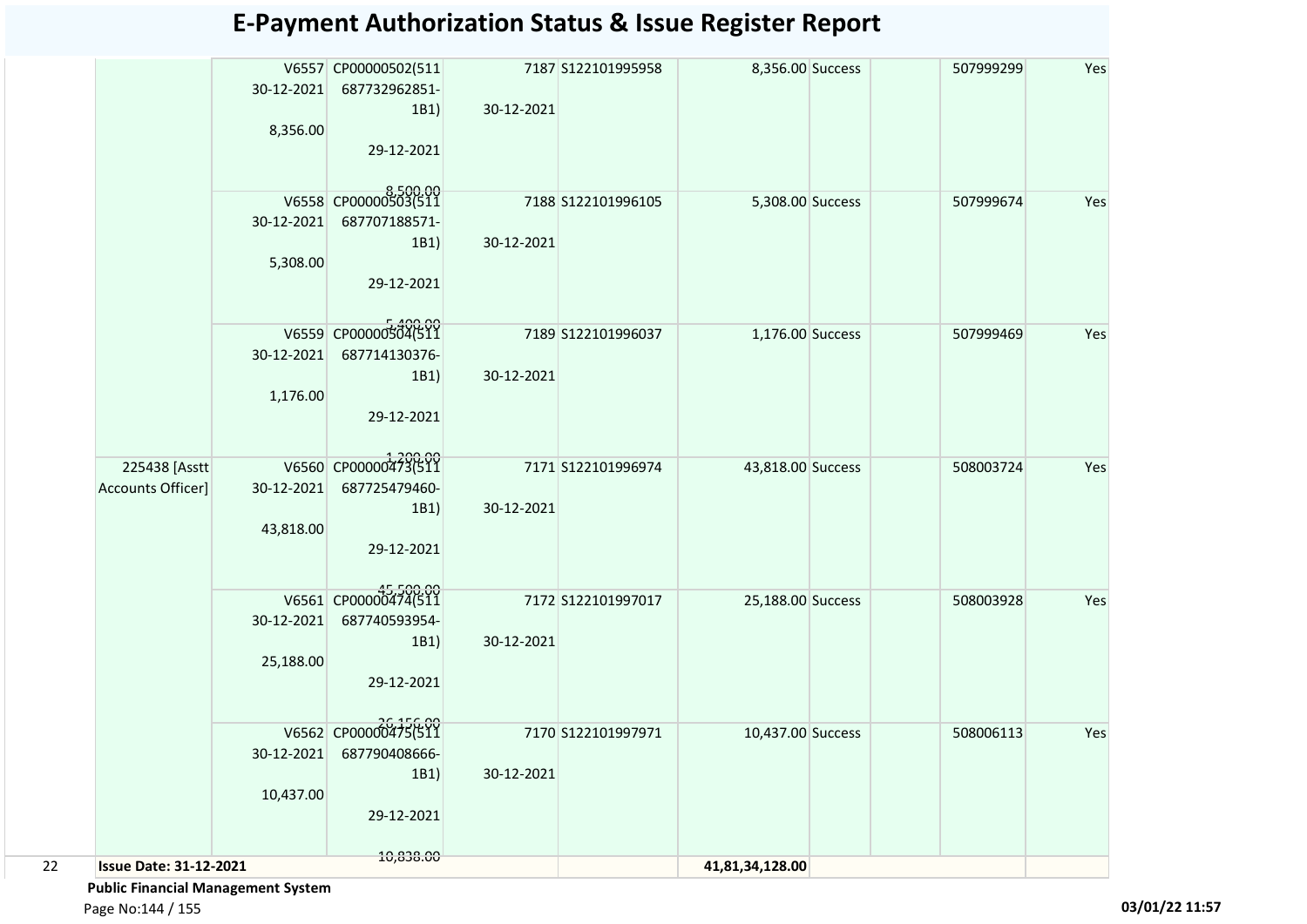| 225427 [Under | V6576          | CP00005124              |            | 7226 S122102775429       | 41,05,00,000.00 Success |                | 516250484 | Yes |
|---------------|----------------|-------------------------|------------|--------------------------|-------------------------|----------------|-----------|-----|
| Secretary]    | 31-12-2021     |                         |            |                          |                         |                |           |     |
|               |                | 30-12-2021              | 31-12-2021 |                          |                         |                |           |     |
|               | 410,500,000.00 |                         |            |                          |                         |                |           |     |
|               |                | 410,500,000.00          |            |                          |                         |                |           |     |
|               | V6577          | CP00005059              |            | 7212 S122102782109       | 2,358.00 Success        |                | 517199510 | Yes |
|               | 31-12-2021     |                         |            |                          |                         |                |           |     |
|               |                | 24-12-2021              |            | 30-12-2021 S122102782110 | 4,248.00 Success        |                | 517199537 | Yes |
|               | 10,203.00      |                         |            |                          |                         |                |           |     |
|               |                | 10,203.00               |            | S122102782111            | 1,650.00 Success        |                | 517199563 | Yes |
|               |                |                         |            |                          |                         |                |           |     |
|               |                |                         |            | S122102782112            | 1,947.00 Success        |                | 517199583 | Yes |
|               | V6578          | CP00005061              |            | 7202 S122102782131       | 22,977.00 Success       |                | 517202357 | Yes |
|               |                |                         |            |                          |                         |                |           |     |
|               | 31-12-2021     |                         |            |                          |                         |                |           |     |
|               |                | 24-12-2021              | 30-12-2021 |                          |                         |                |           |     |
|               | 22,977.00      |                         |            |                          |                         |                |           |     |
|               | V6579          | 22,977.00<br>CP00005062 |            | 7201 S122102782115       | 4,283.00 Success        |                | 517199834 | Yes |
|               | 31-12-2021     |                         |            |                          |                         |                |           |     |
|               |                | 24-12-2021              | 30-12-2021 |                          |                         |                |           |     |
|               | 4,283.00       |                         |            |                          |                         |                |           |     |
|               |                | 4.283.00                |            |                          |                         |                |           |     |
|               |                | V6580 CP00005041(511    |            | 7214 S122102781675       |                         | 782.00 Success | 517160017 | Yes |
|               | 31-12-2021     | 687747328186-           |            |                          |                         |                |           |     |
|               |                | 1B1)                    | 30-12-2021 |                          |                         |                |           |     |
|               | 782.00         |                         |            |                          |                         |                |           |     |
|               |                | 24-12-2021              |            |                          |                         |                |           |     |
|               |                |                         |            |                          |                         |                |           |     |
|               |                |                         |            |                          |                         |                |           |     |
|               |                | V6581 CP00005044(511    |            | 7211 S122102781776       |                         | 689.00 Success | 517163758 | Yes |
|               | 31-12-2021     | 687750198850-           |            |                          |                         |                |           |     |
|               |                | 1B1)                    | 30-12-2021 |                          |                         |                |           |     |
|               | 689.00         |                         |            |                          |                         |                |           |     |
|               |                | 24-12-2021              |            |                          |                         |                |           |     |
|               |                |                         |            |                          |                         |                |           |     |
|               |                | 700.00                  |            |                          |                         |                |           |     |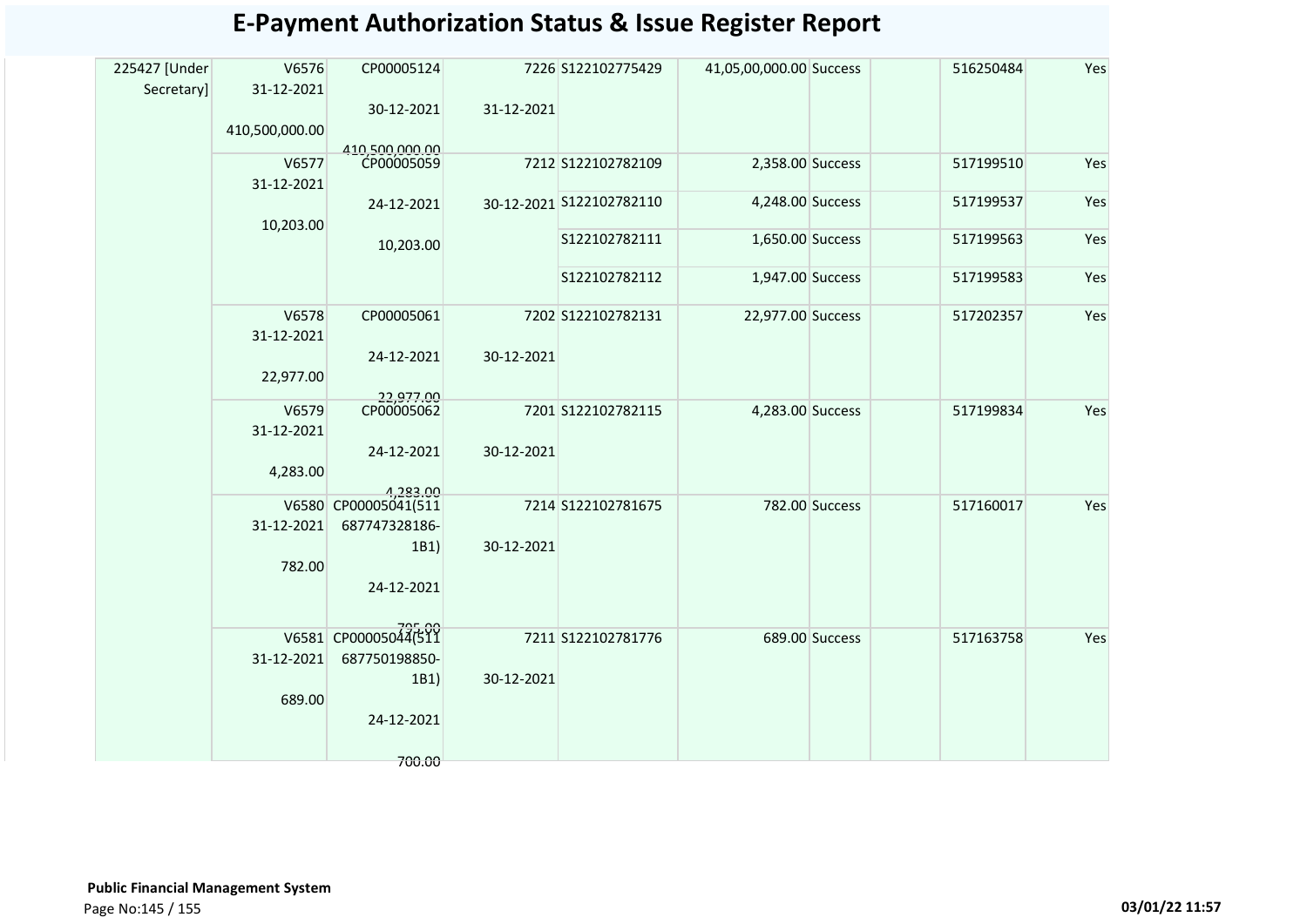|            | V6582 CP00005045(511 |            | 7210 S122102781838 |                   | 649.00 Success | 517166010 | Yes |
|------------|----------------------|------------|--------------------|-------------------|----------------|-----------|-----|
| 31-12-2021 | 687701415069-        |            |                    |                   |                |           |     |
|            | 1B1)                 | 30-12-2021 |                    |                   |                |           |     |
| 649.00     |                      |            |                    |                   |                |           |     |
|            | 24-12-2021           |            |                    |                   |                |           |     |
|            |                      |            |                    |                   |                |           |     |
|            | V6583 CP00005046(511 |            | 7209 S122102782049 | 25,562.00 Success |                | 517193931 | Yes |
| 31-12-2021 | 687799179060-        |            |                    |                   |                |           |     |
|            | 1B1)                 | 30-12-2021 |                    |                   |                |           |     |
| 25,562.00  |                      |            |                    |                   |                |           |     |
|            | 24-12-2021           |            |                    |                   |                |           |     |
|            |                      |            |                    |                   |                |           |     |
|            | V6584 CP000050506511 |            | 7206 S122102781982 | 12,320.00 Success |                | 517169056 | Yes |
| 31-12-2021 | 687770684764-        |            |                    |                   |                |           |     |
|            | 1B1                  | 30-12-2021 |                    |                   |                |           |     |
| 12,320.00  |                      |            |                    |                   |                |           |     |
|            | 24-12-2021           |            |                    |                   |                |           |     |
|            |                      |            |                    |                   |                |           |     |
|            | V6585 CP00005051(511 |            | 7205 S122102781685 | 5,450.00 Success  |                | 517160289 | Yes |
| 31-12-2021 | 687735425547-        |            |                    |                   |                |           |     |
|            | 1B1)                 | 30-12-2021 |                    |                   |                |           |     |
| 5,450.00   |                      |            |                    |                   |                |           |     |
|            | 24-12-2021           |            |                    |                   |                |           |     |
|            |                      |            |                    |                   |                |           |     |
|            | V6586 CP00005052(511 |            | 7204 S122102781691 | 8,624.00 Success  |                | 517160530 | Yes |
| 31-12-2021 | 687782646161-        |            |                    |                   |                |           |     |
|            | 1B1)                 | 30-12-2021 |                    |                   |                |           |     |
| 8,624.00   | 24-12-2021           |            |                    |                   |                |           |     |
|            |                      |            |                    |                   |                |           |     |
|            |                      |            |                    |                   |                |           |     |
|            | V6587 CP00005053(511 |            | 7203 S122102781715 | 23,500.00 Success |                | 517160802 | Yes |
| 31-12-2021 | 687778344570-        | 30-12-2021 |                    |                   |                |           |     |
| 23,500.00  | 1B1                  |            |                    |                   |                |           |     |
|            | 24-12-2021           |            |                    |                   |                |           |     |
|            |                      |            |                    |                   |                |           |     |
|            | 23,980.00            |            |                    |                   |                |           |     |

 **Public Financial Management System**  Page No:146 / 155 **03/01/22 11:57**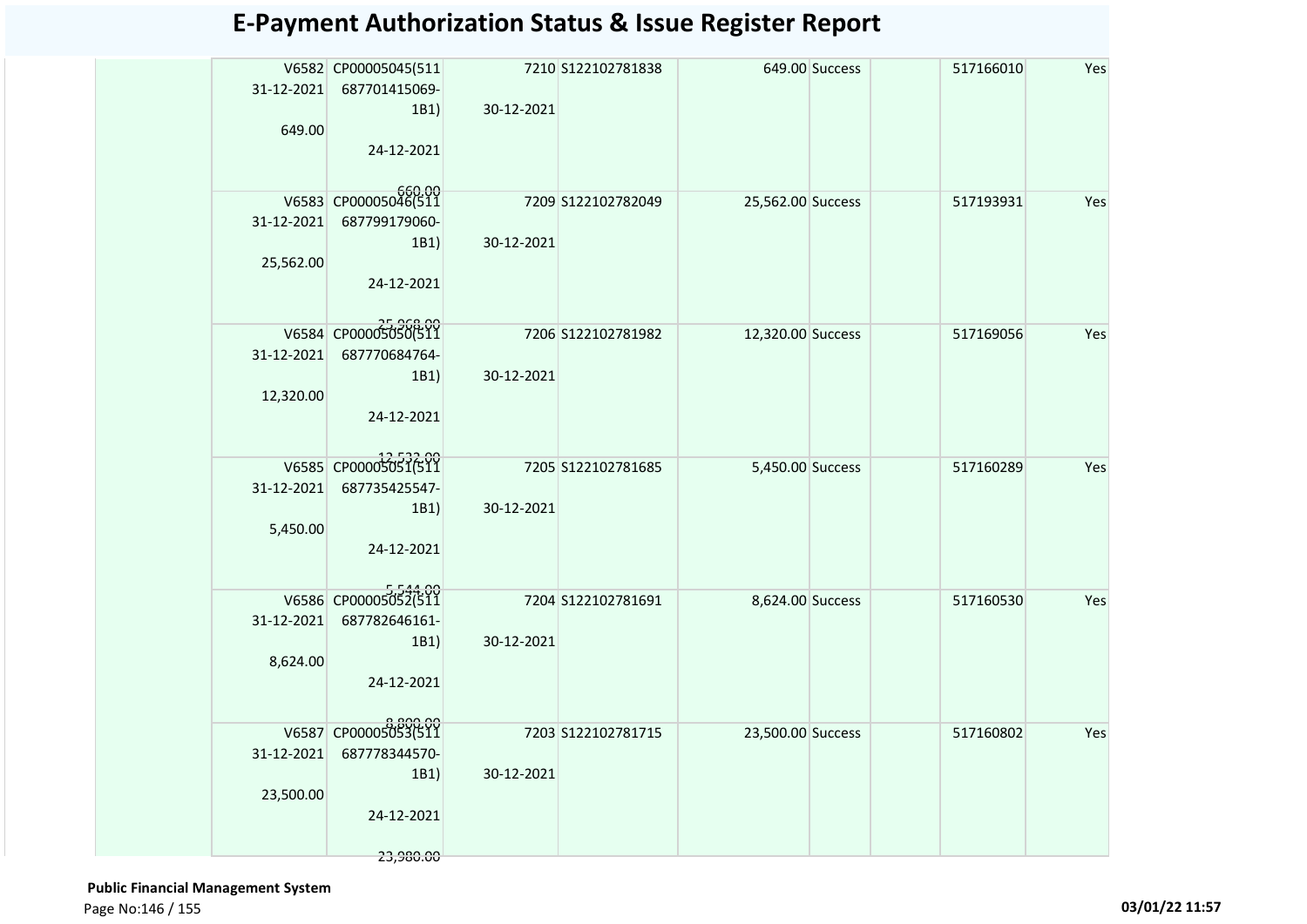| V6588 CP00005054(511<br>7222 S122102781987<br>21,952.00 Success<br>517193637<br>31-12-2021 687754366591-<br>30-12-2021<br>1B1)<br>21,952.00<br>24-12-2021<br>V6589 CP0000505055(511<br>7223 S122102781990<br>4,896.00 Success<br>517169282<br>31-12-2021<br>687761000177-<br>30-12-2021<br>1B1)<br>4,896.00<br>24-12-2021<br>V6590 CP00005069(511<br>7224 S122102781722<br>4,129.00 Success<br>517163029<br>31-12-2021<br>687707969571-<br>30-12-2021<br>1B1)<br>4,129.00<br>24-12-2021<br>V6591 CP00005072(511<br>7198 S122102781868<br>885.00 Success<br>517166525<br>31-12-2021<br>687713814371-<br>30-12-2021<br>1B1)<br>885.00<br>24-12-2021<br>V6592 CP00005073(511<br>7217 S122102781758<br>11,797.00 Success |  |  |  |           |     |
|----------------------------------------------------------------------------------------------------------------------------------------------------------------------------------------------------------------------------------------------------------------------------------------------------------------------------------------------------------------------------------------------------------------------------------------------------------------------------------------------------------------------------------------------------------------------------------------------------------------------------------------------------------------------------------------------------------------------|--|--|--|-----------|-----|
|                                                                                                                                                                                                                                                                                                                                                                                                                                                                                                                                                                                                                                                                                                                      |  |  |  |           | Yes |
|                                                                                                                                                                                                                                                                                                                                                                                                                                                                                                                                                                                                                                                                                                                      |  |  |  |           | Yes |
|                                                                                                                                                                                                                                                                                                                                                                                                                                                                                                                                                                                                                                                                                                                      |  |  |  |           | Yes |
|                                                                                                                                                                                                                                                                                                                                                                                                                                                                                                                                                                                                                                                                                                                      |  |  |  |           | Yes |
| 31-12-2021 687754296470-<br>30-12-2021<br>1B1)<br>11,797.00<br>24-12-2021                                                                                                                                                                                                                                                                                                                                                                                                                                                                                                                                                                                                                                            |  |  |  | 517163262 | Yes |
| 12,000.00<br>V6593 CP00005074(511<br>7218 S122102781770<br>6,390.00 Success<br>517163513<br>687737705611-<br>31-12-2021<br>30-12-2021<br>1B1)<br>6,390.00<br>24-12-2021<br>6,500.00                                                                                                                                                                                                                                                                                                                                                                                                                                                                                                                                  |  |  |  |           | Yes |

 **Public Financial Management System**  Page No:147 / 155 **03/01/22 11:57**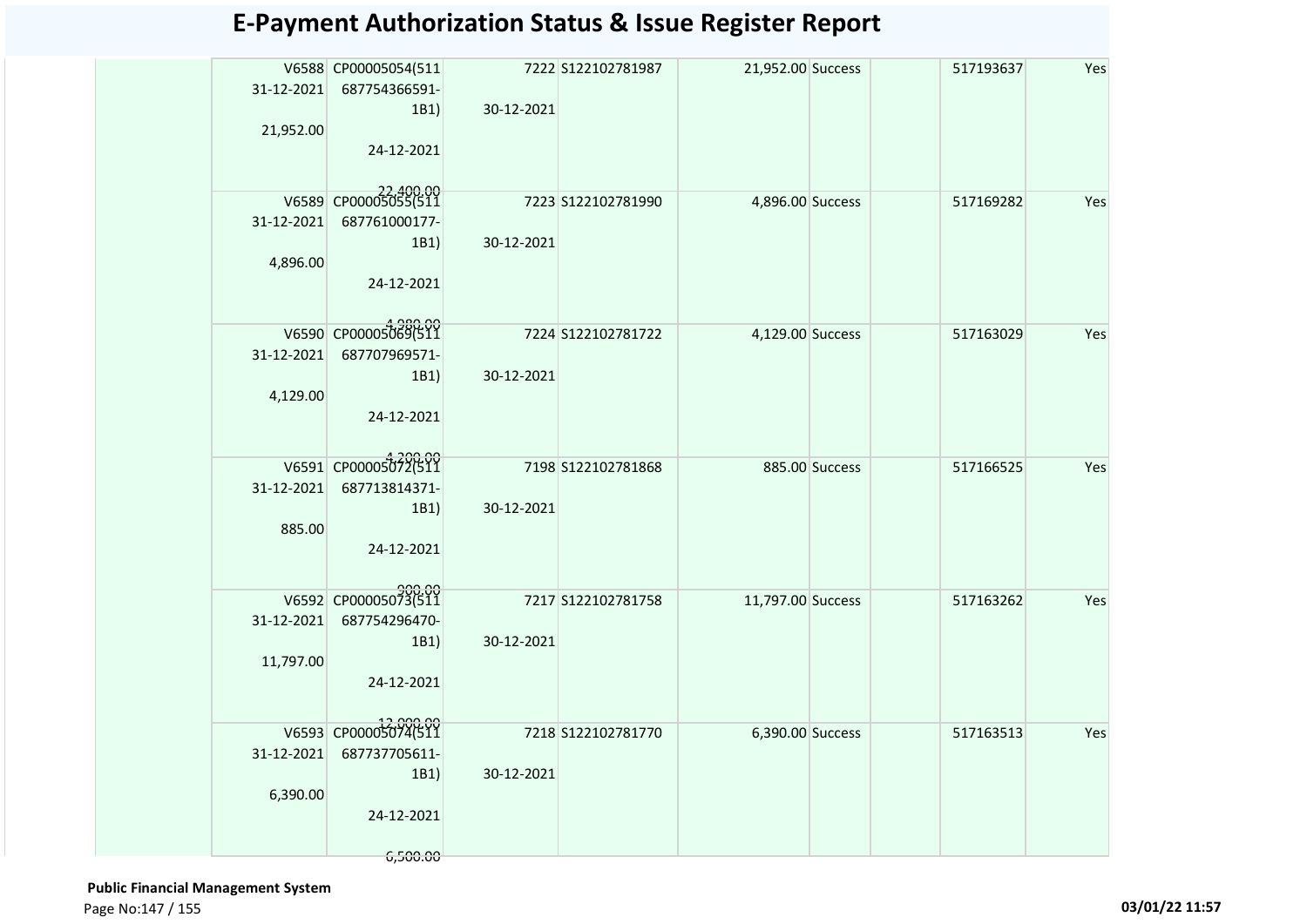| V6594<br>31-12-2021 | CP00005090                       |            | 7220 S122102782072 | 7,781.00 Success  |                | 517196472 | Yes |
|---------------------|----------------------------------|------------|--------------------|-------------------|----------------|-----------|-----|
|                     | 27-12-2021                       | 30-12-2021 |                    |                   |                |           |     |
| 7,781.00            |                                  |            |                    |                   |                |           |     |
| V6595               | 7,781.00<br>CP00005087           |            | 7197 S122102782090 | 3,416.00 Success  |                | 517196732 | Yes |
| 31-12-2021          |                                  |            |                    |                   |                |           |     |
| 3,416.00            | 27-12-2021                       | 30-12-2021 |                    |                   |                |           |     |
|                     | 3,416.00<br>V6596 CP00005091(511 |            | 7221 S122102781918 | 23,642.00 Success |                | 517193041 | Yes |
|                     |                                  |            |                    |                   |                |           |     |
| 31-12-2021          | 687759649355-                    |            |                    |                   |                |           |     |
|                     | 1B1)                             | 30-12-2021 |                    |                   |                |           |     |
| 23,642.00           |                                  |            |                    |                   |                |           |     |
|                     | 27-12-2021                       |            |                    |                   |                |           |     |
| V6597               | CP00004903                       |            | 7195 S122102775479 | 45,954.00 Success |                | 517157791 | Yes |
| 31-12-2021          |                                  |            |                    |                   |                |           |     |
|                     | 21-12-2021                       | 30-12-2021 |                    |                   |                |           |     |
|                     |                                  |            |                    |                   |                |           |     |
| 45,954.00           |                                  |            |                    |                   |                |           |     |
| V6598               | 45.954.00<br>CP00005058          |            | 7213 S122102782135 | 81,255.00 Success |                | 517202622 | Yes |
| 31-12-2021          |                                  |            |                    |                   |                |           |     |
|                     | 24-12-2021                       | 30-12-2021 |                    |                   |                |           |     |
| 81,255.00           |                                  |            |                    |                   |                |           |     |
|                     |                                  |            |                    |                   |                |           |     |
| V6599               | 81,255.00<br>CP00005066          |            | 7200 S122102782093 |                   | 943.00 Success | 517196978 | Yes |
| 31-12-2021          |                                  |            |                    |                   |                |           |     |
|                     | 24-12-2021                       | 30-12-2021 |                    |                   |                |           |     |
| 943.00              |                                  |            |                    |                   |                |           |     |
|                     | 943.00                           |            |                    |                   |                |           |     |
| V6601               | CP00005060                       |            | 7216 S122102782106 | 2,554.00 Success  |                | 517199213 | Yes |
| 31-12-2021          |                                  |            |                    |                   |                |           |     |
|                     | 24-12-2021                       | 30-12-2021 |                    |                   |                |           |     |
| 2,554.00            |                                  |            |                    |                   |                |           |     |
|                     | 2,554.00                         |            |                    |                   |                |           |     |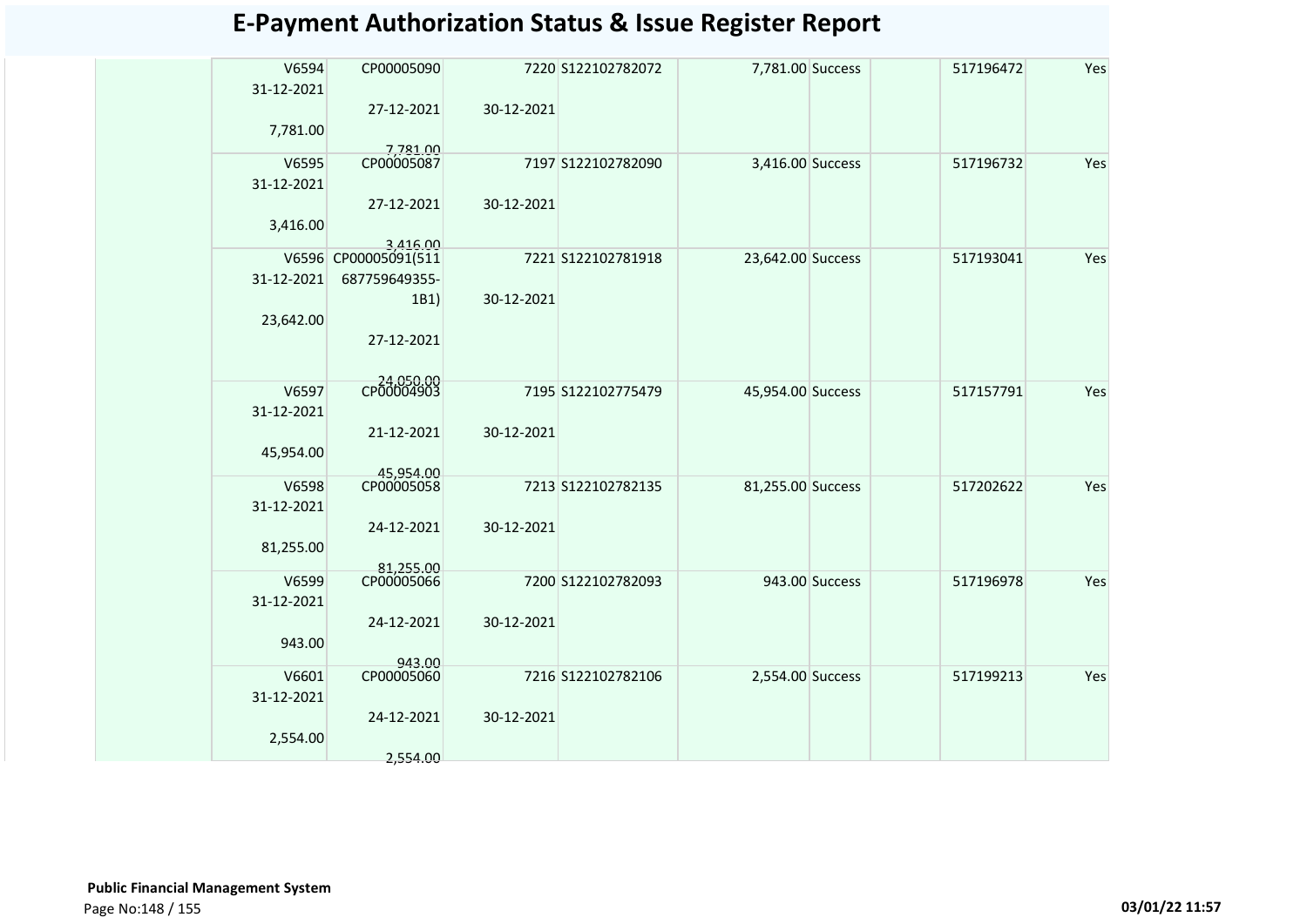| 31-12-2021<br>1,471.00           | V6602 CP00005042(511<br>687744597216-<br>1B1)<br>24-12-2021 | 30-12-2021 | 7215 S122102782046 | 1,471.00 Success  | 517169541 | Yes |
|----------------------------------|-------------------------------------------------------------|------------|--------------------|-------------------|-----------|-----|
| 31-12-2021<br>11,811.00          | V6603 CP00005047(511<br>687727641422-<br>1B1)<br>24-12-2021 | 30-12-2021 | 7208 S122102781923 | 11,811.00 Success | 517166783 | Yes |
| 31-12-2021<br>19,796.00          | V6604 CP00005049(511<br>687796534425-<br>1B1)<br>24-12-2021 | 30-12-2021 | 7207 S122102781941 | 19,796.00 Success | 517193354 | Yes |
| 31-12-2021<br>24,331.00          | V6605 CP00005067(511<br>687723506776-<br>1B1)<br>24-12-2021 | 30-12-2021 | 7199 S122102781845 | 24,331.00 Success | 517166264 | Yes |
| 31-12-2021<br>1,178.00           | V6606 CP00005071(511<br>687723511334-<br>1B1)<br>24-12-2021 | 30-12-2021 | 7225 S122102781849 | 1,178.00 Success  | 517190783 | Yes |
| V6607<br>31-12-2021<br>10,235.00 | CP00005089<br>27-12-2021<br>10,235.00                       | 30-12-2021 | 7219 S122102782065 | 10,235.00 Success | 517196211 | Yes |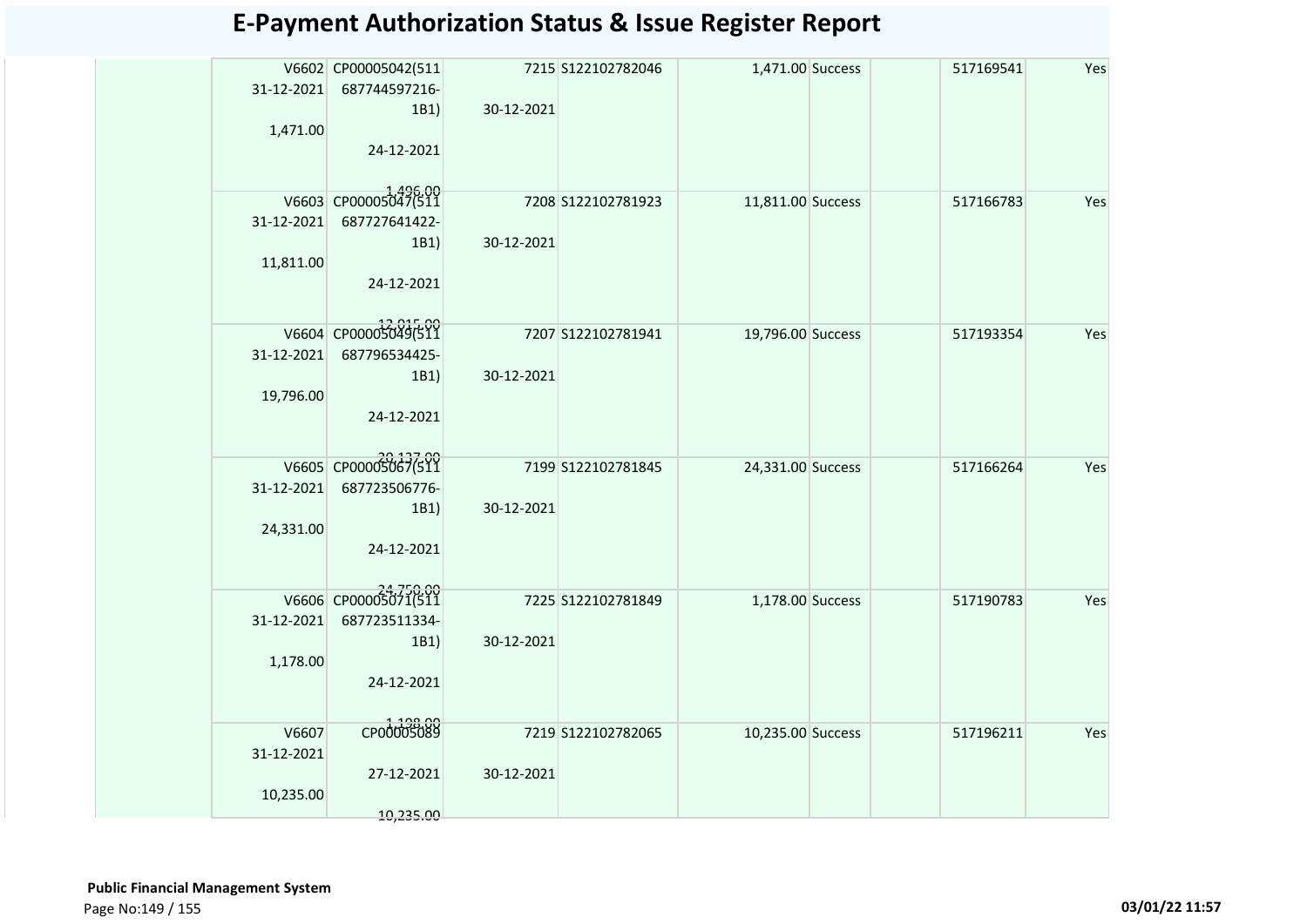| V6609        | CP00005142                        |            | 7259 S122102386812 | 57,42,750.00 Success | 521391359 | Yes |
|--------------|-----------------------------------|------------|--------------------|----------------------|-----------|-----|
| 31-12-2021   | 30-12-2021                        | 31-12-2021 |                    |                      |           |     |
| 5,742,750.00 |                                   |            |                    |                      |           |     |
| V6610        | 5,944,250.00<br>CP00005057        |            | 7254 S122102386881 | 10,750.00 Success    | 521355654 | Yes |
| 31-12-2021   | 24-12-2021                        | 31-12-2021 |                    |                      |           |     |
| 10,750.00    |                                   |            |                    |                      |           |     |
|              | 10,750.00                         |            |                    |                      |           |     |
| V6611        | CP00005111                        |            | 7253 S122102386874 | 5,000.00 Success     | 521319618 | Yes |
| 31-12-2021   |                                   |            |                    |                      |           |     |
|              | 28-12-2021                        | 31-12-2021 |                    |                      |           |     |
| 5,000.00     |                                   |            |                    |                      |           |     |
| V6612        | 5,000.00<br>CP00005095            |            | 7256 S122102386853 | 16,818.00 Success    | 521352892 | Yes |
| 31-12-2021   |                                   |            |                    |                      |           |     |
|              | 28-12-2021                        | 31-12-2021 |                    |                      |           |     |
|              |                                   |            |                    |                      |           |     |
| 16,818.00    |                                   |            |                    |                      |           |     |
| V6613        | 17,108.00<br>CP00005112           |            | 7249 S122102386870 | 4,000.00 Success     | 521355135 | Yes |
| 31-12-2021   |                                   |            |                    |                      |           |     |
|              | 28-12-2021                        | 31-12-2021 |                    |                      |           |     |
| 4,000.00     |                                   |            |                    |                      |           |     |
|              | 4.000.00                          |            |                    |                      |           |     |
|              | V6614 CP00005101(511              |            | 7257 S122102386541 | 10,224.00 Success    | 521349364 | Yes |
| 31-12-2021   | 687797805370-                     |            |                    |                      |           |     |
|              | 1B1)                              | 31-12-2021 |                    |                      |           |     |
| 10,224.00    |                                   |            |                    |                      |           |     |
|              | 28-12-2021                        |            |                    |                      |           |     |
|              |                                   |            |                    |                      |           |     |
|              | 10,400.00<br>V6615 CP00005103(511 |            | 7250 S122102386621 | 24,577.00 Success    | 521352122 | Yes |
| 31-12-2021   | 687766155331-                     |            |                    |                      |           |     |
|              | 1B1)                              | 31-12-2021 |                    |                      |           |     |
|              |                                   |            |                    |                      |           |     |
| 24,577.00    | 28-12-2021                        |            |                    |                      |           |     |
|              |                                   |            |                    |                      |           |     |
|              | 25,000.00                         |            |                    |                      |           |     |
|              |                                   |            |                    |                      |           |     |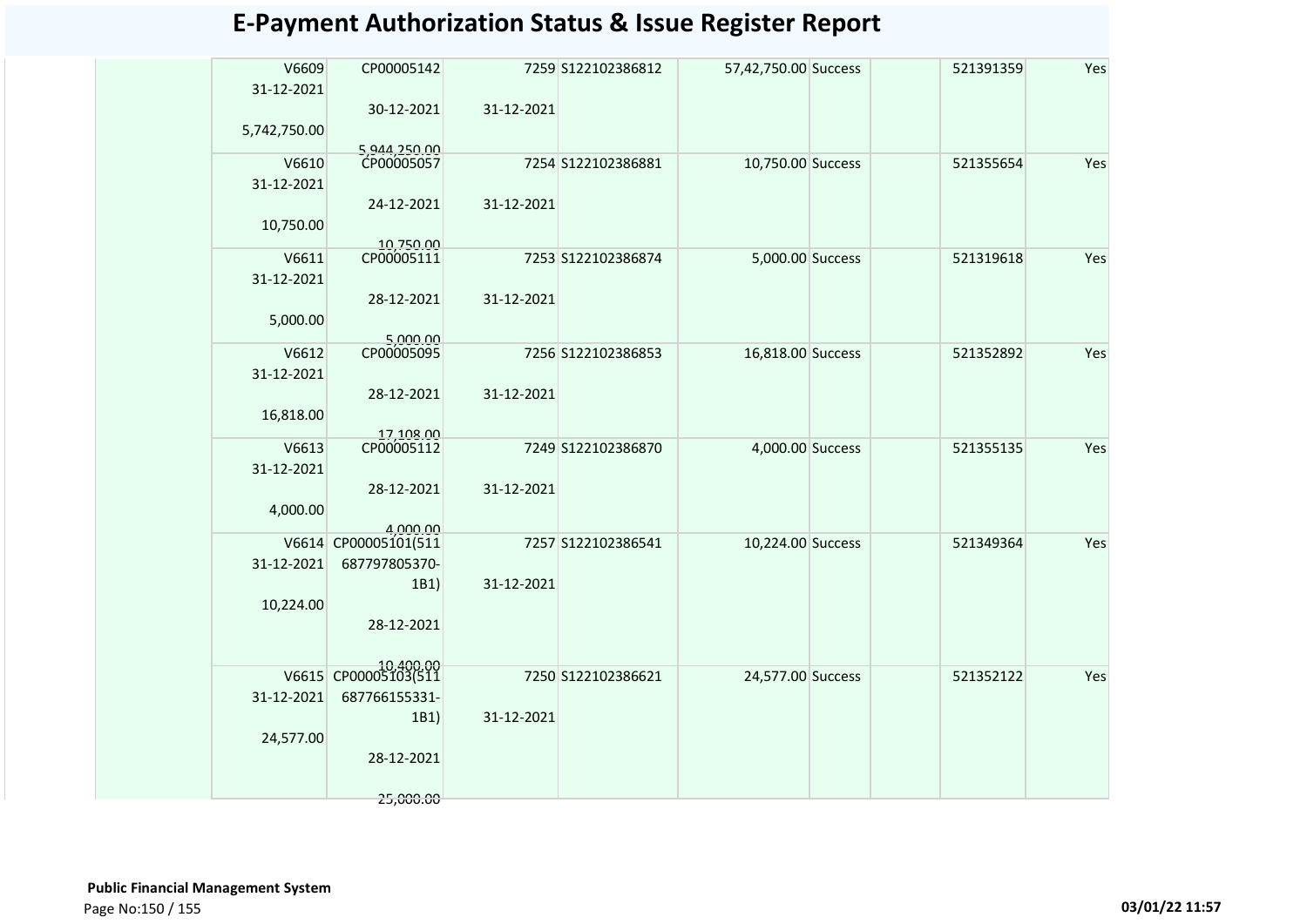| 31-12-2021          | V6616 CP00005104(511<br>687704908631- |            | 7252 S122102386463 |                   | 589.00 Success | 521345873 | Yes |
|---------------------|---------------------------------------|------------|--------------------|-------------------|----------------|-----------|-----|
|                     | 1B1)                                  | 31-12-2021 |                    |                   |                |           |     |
| 589.00              |                                       |            |                    |                   |                |           |     |
|                     | 28-12-2021                            |            |                    |                   |                |           |     |
|                     | V6617 CP00005107(511                  |            | 7251 S122102386569 | 19,264.00 Success |                | 521349817 | Yes |
| 31-12-2021          | 687700296228-                         |            |                    |                   |                |           |     |
| 19,264.00           | 1B1)                                  | 31-12-2021 |                    |                   |                |           |     |
|                     | 28-12-2021                            |            |                    |                   |                |           |     |
|                     |                                       |            |                    |                   |                |           |     |
| V6618               | CP00005140                            |            | 7242 S122102386838 | 2,027.00 Success  |                | 521352383 | Yes |
| 31-12-2021          | 30-12-2021                            | 31-12-2021 |                    |                   |                |           |     |
| 2,027.00            |                                       |            |                    |                   |                |           |     |
|                     | 2,027.00<br>CP00005141                |            |                    |                   |                |           |     |
| V6619<br>31-12-2021 |                                       |            | 7243 S122102386846 | 11,559.00 Success |                | 521352643 | Yes |
|                     | 30-12-2021                            | 31-12-2021 |                    |                   |                |           |     |
| 11,559.00           |                                       |            |                    |                   |                |           |     |
|                     | 11,559.00<br>V6620 CP00005114(511     |            | 7248 S122102386489 | 3,539.00 Success  |                | 521349126 | Yes |
| 31-12-2021          | 687789314816-                         |            |                    |                   |                |           |     |
|                     | 1B1)                                  | 31-12-2021 |                    |                   |                |           |     |
| 3,539.00            | 29-12-2021                            |            |                    |                   |                |           |     |
|                     |                                       |            |                    |                   |                |           |     |
|                     | V6623 CP00005127(511                  |            | 7229 S122102386510 | 9,299.00 Success  |                | 521384402 | Yes |
| 31-12-2021          | 687798404744-                         |            |                    |                   |                |           |     |
|                     | 1B1)                                  | 31-12-2021 |                    |                   |                |           |     |
| 9,299.00            | 30-12-2021                            |            |                    |                   |                |           |     |
|                     |                                       |            |                    |                   |                |           |     |
|                     | 9,459.00                              |            |                    |                   |                |           |     |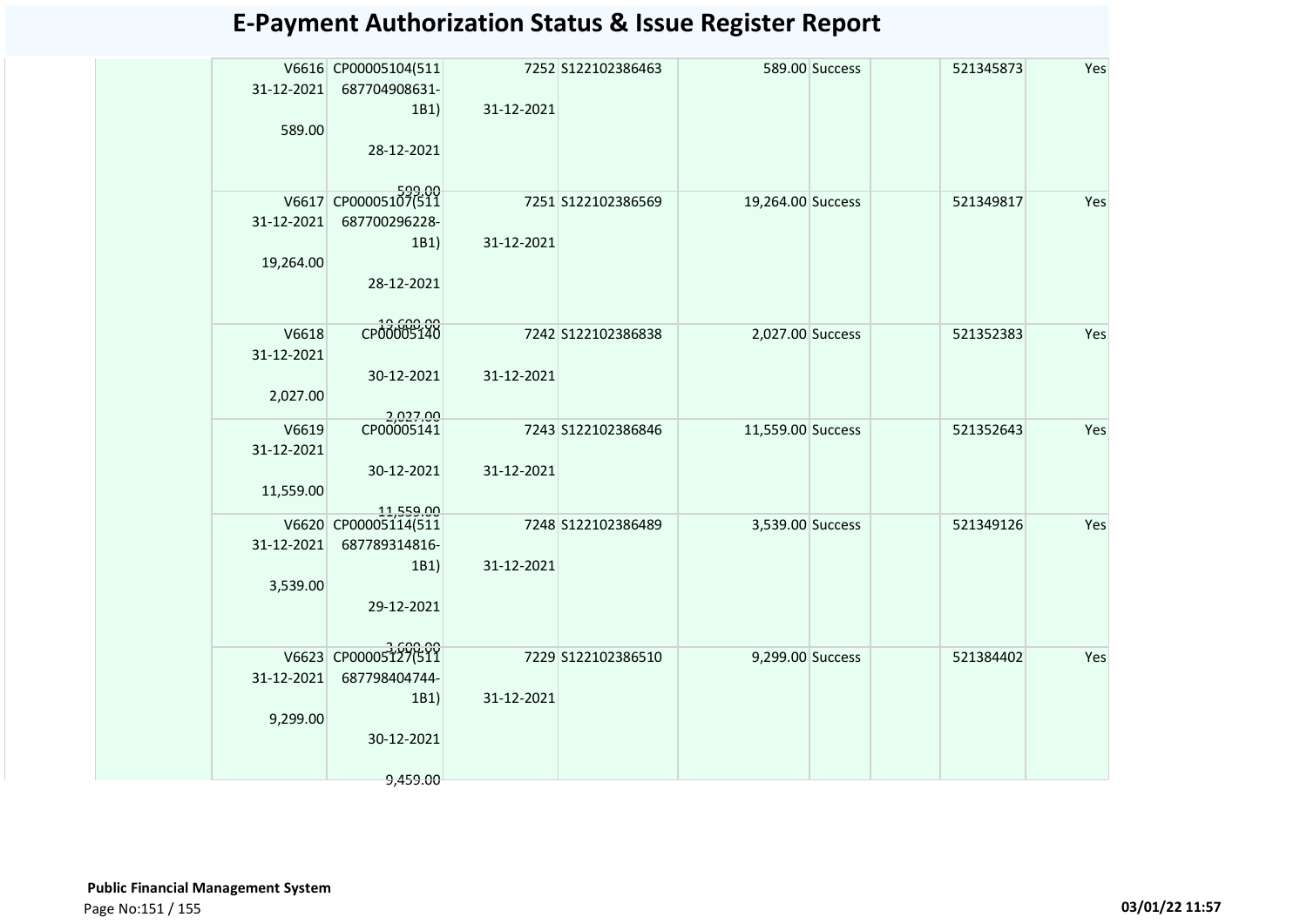| 31-12-2021<br>4,424.00          | V6624 CP00005129(511<br>687753155382-<br>1B1)<br>30-12-2021 | 31-12-2021 | 7231 S122102386637 | 4,424.00 Success  | 521404066 | Yes |
|---------------------------------|-------------------------------------------------------------|------------|--------------------|-------------------|-----------|-----|
| 31-12-2021<br>8,253.00          | V6625 CP00005135(511<br>687741789809-<br>1B1)<br>30-12-2021 | 31-12-2021 | 7237 S122102386499 | 8,253.00 Success  | 521384149 | Yes |
| 31-12-2021<br>3,097.00          | V6626 CP00005136(511<br>687755520835-<br>1B1)<br>30-12-2021 | 31-12-2021 | 7238 S122102386456 | 3,097.00 Success  | 521381634 | Yes |
| 31-12-2021<br>8,814.00          | V6627 CP00005137(511<br>687754872368-<br>1B1)<br>30-12-2021 | 31-12-2021 | 7239 S122102386639 | 8,814.00 Success  | 521384650 | Yes |
| 31-12-2021<br>19,523.00         | V6629 CP00005139(511<br>687709758006-<br>1B1)<br>30-12-2021 | 31-12-2021 | 7241 S122102386460 | 19,523.00 Success | 521381876 | Yes |
| V6630<br>31-12-2021<br>1,760.00 | CP00005056<br>24-12-2021<br>1,760.00                        | 31-12-2021 | 7247 S122102386877 | 1,760.00 Success  | 521355410 | Yes |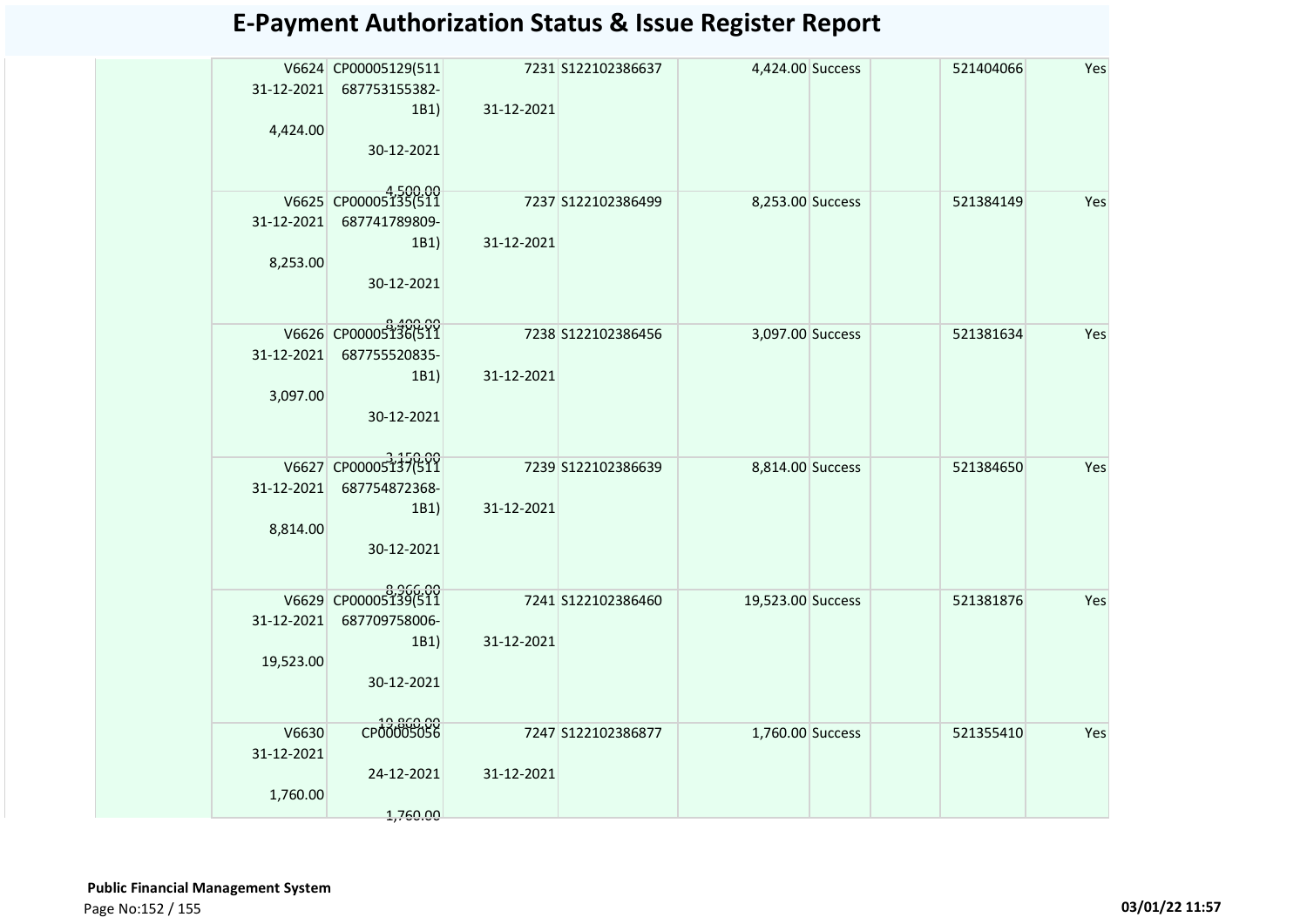|            | V6631 CP00005102(511  |            | 7246 S122102386545  | 10,814.00 Success | 521349595 | Yes |
|------------|-----------------------|------------|---------------------|-------------------|-----------|-----|
| 31-12-2021 | 687793631300-         |            |                     |                   |           |     |
|            | 1B1)                  | 31-12-2021 |                     |                   |           |     |
| 10,814.00  |                       |            |                     |                   |           |     |
|            | 28-12-2021            |            |                     |                   |           |     |
|            |                       |            |                     |                   |           |     |
|            | V6632 CP00005125(511  |            | 7227 S122102386700  | 73,581.00 Success | 521388852 | Yes |
| 31-12-2021 | 687741420313-         |            |                     |                   |           |     |
|            | 1B1)                  | 31-12-2021 |                     |                   |           |     |
| 73,581.00  |                       |            |                     |                   |           |     |
|            | 30-12-2021            |            |                     |                   |           |     |
|            |                       |            |                     |                   |           |     |
|            | V6633 CP00005126(511  |            | 7228 \$122102386670 | 9,190.00 Success  | 521384876 | Yes |
| 31-12-2021 | 687791434589-         |            |                     |                   |           |     |
|            | 1B1)                  | 31-12-2021 |                     |                   |           |     |
| 9,190.00   | 30-12-2021            |            |                     |                   |           |     |
|            |                       |            |                     |                   |           |     |
|            | V6634 CP00005128(511  |            |                     |                   |           |     |
|            |                       |            | 7230 S122102386785  | 84,100.00 Success | 521391114 | Yes |
| 31-12-2021 | 687719296102-<br>1B1) | 31-12-2021 |                     |                   |           |     |
| 84,100.00  |                       |            |                     |                   |           |     |
|            | 30-12-2021            |            |                     |                   |           |     |
|            |                       |            |                     |                   |           |     |
|            | V6635 CP00005130(511  |            | 7232 S122102386494  | 4,247.00 Success  | 521402531 | Yes |
| 31-12-2021 | 687791155360-         |            |                     |                   |           |     |
|            | 1B1)                  | 31-12-2021 |                     |                   |           |     |
| 4,247.00   |                       |            |                     |                   |           |     |
|            | 30-12-2021            |            |                     |                   |           |     |
|            |                       |            |                     |                   |           |     |
|            | V6636 CP00005131(511  |            | 7233 S122102386673  | 9,451.00 Success  | 521388121 | Yes |
| 31-12-2021 | 687767757087-         |            |                     |                   |           |     |
|            | 1B1)                  | 31-12-2021 |                     |                   |           |     |
| 9,451.00   |                       |            |                     |                   |           |     |
|            | 30-12-2021            |            |                     |                   |           |     |
|            | 9,614.00              |            |                     |                   |           |     |
|            |                       |            |                     |                   |           |     |

 **Public Financial Management System**  Page No:153 / 155 **03/01/22 11:57**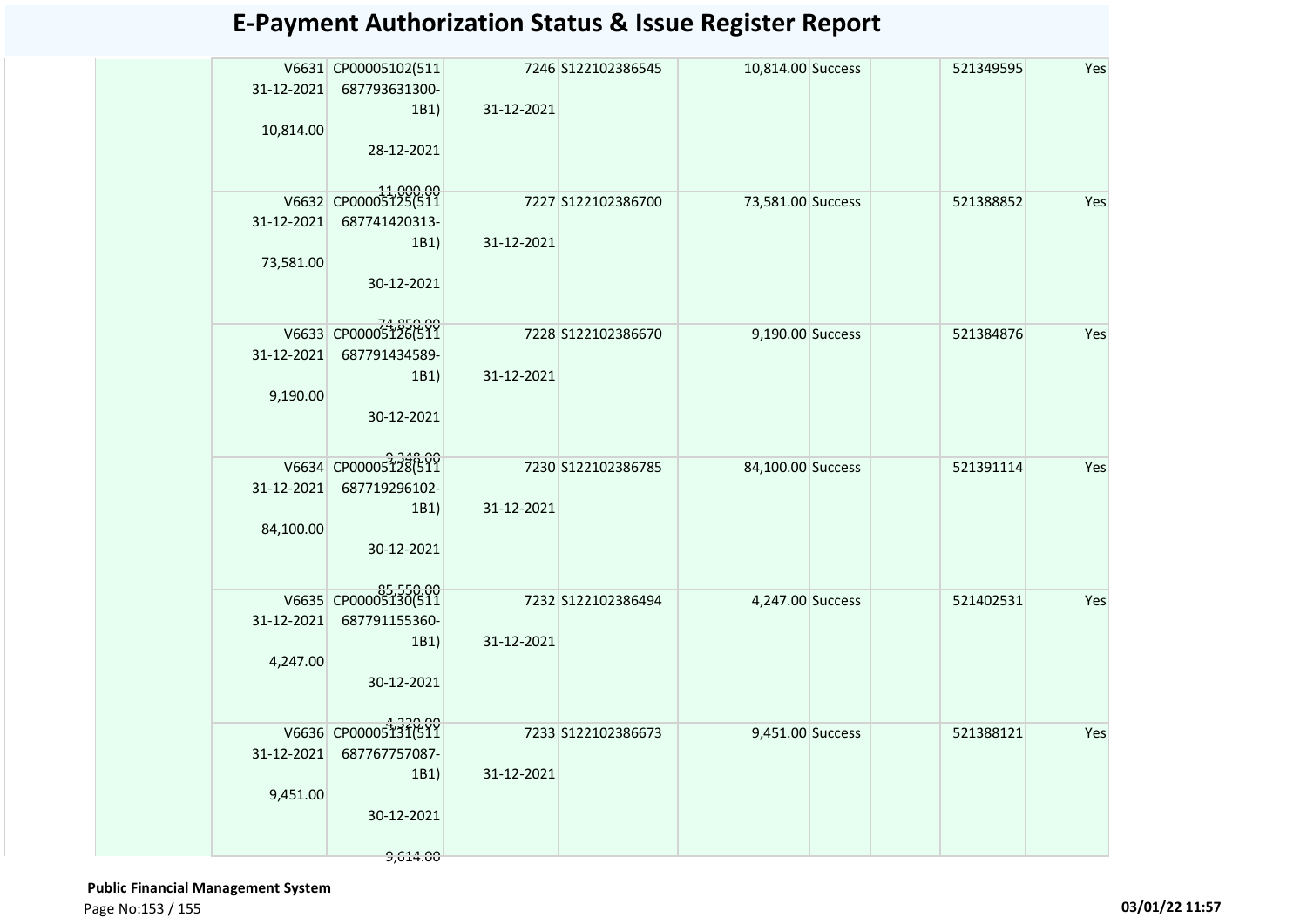|                 |            | V6637 CP00005132(511 |            | 7234 S122102386676 | 9,451.00 Success    | 521388326 | Yes |
|-----------------|------------|----------------------|------------|--------------------|---------------------|-----------|-----|
|                 | 31-12-2021 | 687789474743-        |            |                    |                     |           |     |
|                 |            | 1B1)                 | 31-12-2021 |                    |                     |           |     |
|                 | 9,451.00   |                      |            |                    |                     |           |     |
|                 |            | 30-12-2021           |            |                    |                     |           |     |
|                 |            |                      |            |                    |                     |           |     |
|                 |            | V6638 CP00005133(511 |            | 7235 S122102386695 | 9,451.00 Success    | 521388583 | Yes |
|                 | 31-12-2021 | 687703110164-        |            |                    |                     |           |     |
|                 |            | 1B1)                 | 31-12-2021 |                    |                     |           |     |
|                 | 9,451.00   |                      |            |                    |                     |           |     |
|                 |            | 30-12-2021           |            |                    |                     |           |     |
|                 |            |                      |            |                    |                     |           |     |
|                 |            | V6639 CP00005134(511 |            | 7236 S122102386435 | 11,305.00 Success   | 521381351 | Yes |
|                 | 31-12-2021 | 687771621606-        |            |                    |                     |           |     |
|                 |            | 1B1)                 | 31-12-2021 |                    |                     |           |     |
|                 | 11,305.00  |                      |            |                    |                     |           |     |
|                 |            | 30-12-2021           |            |                    |                     |           |     |
|                 |            |                      |            |                    |                     |           |     |
|                 | V6641      | CP00005123           |            | 7260 S122102406953 | 8,98,042.00 Success | 522793763 | Yes |
|                 | 31-12-2021 |                      |            |                    |                     |           |     |
|                 |            | 30-12-2021           | 31-12-2021 |                    |                     |           |     |
|                 | 898,042.00 |                      |            |                    |                     |           |     |
|                 |            | 997.824.00           |            |                    |                     |           |     |
| 225429 [Section | V6600      | CP00000487           |            | 7190 S122102782128 | 23,122.00 Success   | 517202098 | Yes |
| Officer]        | 31-12-2021 |                      |            |                    |                     |           |     |
|                 |            | 23-12-2021           | 30-12-2021 |                    |                     |           |     |
|                 | 23,122.00  | 23,122.00            |            |                    |                     |           |     |
|                 |            | V6621 CP00000505(511 |            | 7255 S122102386652 | 23,211.00 Success   | 521319378 | Yes |
|                 | 31-12-2021 | 687709255396-        |            |                    |                     |           |     |
|                 |            | 1B1)                 | 31-12-2021 |                    |                     |           |     |
|                 | 23,211.00  |                      |            |                    |                     |           |     |
|                 |            | 29-12-2021           |            |                    |                     |           |     |
|                 |            |                      |            |                    |                     |           |     |
|                 | V6640      | CP00000498           |            | 7245 S122102393714 | 1,10,663.00 Success | 522790469 | Yes |
|                 | 31-12-2021 |                      |            |                    |                     |           |     |
|                 |            | 28-12-2021           | 31-12-2021 |                    |                     |           |     |
|                 | 110,663.00 |                      |            |                    |                     |           |     |
|                 |            | 110,663.00           |            |                    |                     |           |     |

 **Public Financial Management System** 

Page No:154 / 155 **03/01/22 11:57**